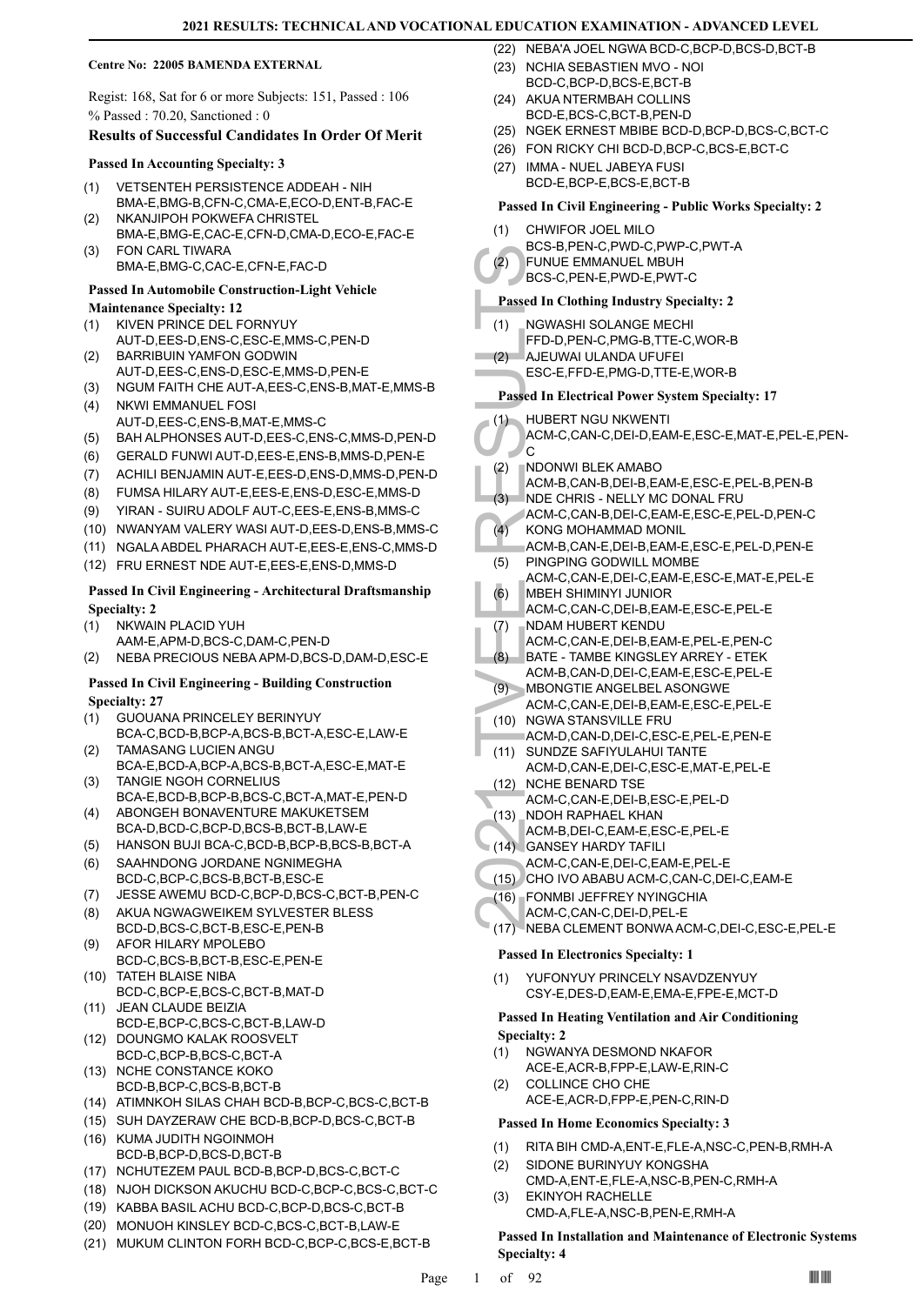# **Passed In Installation and Maintenance of Electronic Systems Specialty: 4**

- NGWA LESLIE FUH ASONWI ASY-C,AVS-B,ESC-E,ICT-C,NTS-E,PEN-B (1)
- NGEH CLIFORD NSOM ASY-B,AVS-D,EDI-E,NTS-D,PEN-E (2)
- MALANG LECONA BELVIS (3)
- ASY-D,AVS-D,EDI-D,NTS-C,PEN-E (4) CHENWI RANSOM CHE ASY-C,AVS-C,EDI-E,NTS-C

# **Passed In Marketing Specialty: 12**

- CHEFOR EUGENE TAKWI (1)
- BMG-C,CFN-C,DMP-A,ECO-E,ENT-C,MSK-E,PMP-E NGUM MELVIS BIH (2)
- BMG-E,CFN-E,DMP-B,ECO-E,ENT-E,MSK-C,PMP-E ABEMBOM PROFIDENCE (3)
- BMG-E,CFN-D,DMP-E,ECO-E,LAW-C,MSK-E,PMP-E FOMBI DIFOGOU BETHUEL (4)
- BMG-A,CFN-B,DMP-B,ECO-E,MSK-C,PMP-C (5) NGOM MANUEL NYOH
- BMG-D,CFN-E,DMP-C,ENT-E,MSK-C,PMP-E BIME CLUDETTE LEINYUY (6)
- BMG-C,CFN-D,DMP-C,ENT-D,MSK-C
- (7) NTOBUFORKU VANGOHSESIA BMG-E,CFN-E,DMP-B,MSK-C,PMP-D YONG MIDEATRESS NABI (8)
- BMG-E,CFN-E,DMP-A,MSK-D
- NYANGANJI VERALD NGONRHAN BMG-E,CFN-E,DMP-B,MSK-E (9)
- (10) GINA JOICE MBUTUH BMG-E,CFN-E,DMP-C,MSK-D
- (11) KATENSI GILDAS BMG-E,DMP-D,MSK-D,PMP-E
- (12) ABONGWA GLORY CFN-E,DMP-C,MSK-E,PMP-E

# **Passed In Metal Works and Industrial Piping Specialty: 2**

- VECHIAS ZENITH NIWUH ENT-E,MAT-E,MIP-C,MOU-D,PEN-C,WOM-A (1)
- TENENG JUSPAINE ANYAM ESC-E,MAT-E,MIP-C,MOU-C,PEN-E,WOM-B (2)

# **Passed In Plumbing and Hydraulic Installation Systems Specialty: 2**

- GUEFACK TADONKE JUPITER (1)
- PDR-C,PEN-C,PPM-D,WSD-C
- (2) KOKO CLEVIS NDI ESC-E,PDR-D,PPM-C,WSD-B

# **Passed In Secretarial Administration and Communication Specialty: 5**

- ADE BLESSING ABIT (1)
- IPR-B,LAW-D,OAW-B,PCS-B,PEN-C EMILIA NGANGSE AKUMBOM (2)
- IPR-C,LAW-D,OAW-C,PCS-B,PEN-B
- (3) CHE EMILIEN IPR-D,LAW-E,OAW-D,PCS-C,PEN-E
- NGANDONG KANJOH LEATITIA IPR-B,OAW-C,PCS-D,PEN-C (4)
- TAMBE JENNIFER AWANE IPR-D,OAW-C,PCS-E,PEN-C (5)

# **Passed In Surveying SURV Specialty: 1**

(1) CHEO DESTINE SUH DPS-D,LSL-B,PEN-E,STS-C

# **Passed In Wood Cabinet-Making Specialty: 5**

- (1) ALEXIS TALE CPR-C,FDD-C,FRT-C,LAW-E,PMT-C
- YAM PETER YUH ANIMBOM CPR-C,FDD-B,FRT-C,PMT-A (2)
- (3) KEVIN NGWA AKONWI CPR-C,FDD-C,FRT-D,PMT-D
- AKOKO JUSTICE MOHAMMED CPR-C,FDD-E,FRT-C,PMT-C (4)
- (5) EKWENA REME EKWENA CPR-D,FRT-D,PEN-E,PMT-D

# **Passed In Single Subjects**

# **Passed In 4 Subjects: 4**

- (1) BA- AMBEUH BELINDA BMG-D,CFN-C,CMA-E,ENT-E
- AWACHWEH CLAUDIA AZIWEH BMG-D,CFN-D,ECO-E,ENT-E (2)
- (3) GAMA MARINNETTE SEMAH

BMG-D,CFN-E,ECO-E,ENT-E NDONGFUWAN YVETTE ZEEH BMG-D,CFN-E,ECO-E,LAW-E (4)

# **Centre No: 22006 INSTITUT TONJI (IT) DOUALA**

Regist: 19, Sat for 6 or more Subjects: 19, Passed : 7 % Passed : 36.84, Sanctioned : 0

# **Results of Successful Candidates In Order Of Merit**

# **Passed In Accounting Specialty: 2**

LEM LORETTA TANIFORM



BMA-E,BMG-C,CFN-D,CMA-E,ECO-D,ENT-D,FAC-E NOTUE CHOUDJA DARREN JOVAN BMA-D,BMG-C,CAC-E,CFN-E,CMA-E,ECO-E,ENT-E

# **Passed In Civil Engineering - Building Construction**

- **Specialty: 1**
	- NGWA TENISON CHENWI (1)
	- BCP-D,BCS-D,BCT-C,LAW-E

# **Passed In Marketing Specialty: 3**

# MANKAHA ESTHER (1)

- BMG-B,CFN-D,DMP-C,ECO-D,ENT-C,MSK-E,PMP-E ARREY PROSPER-CILLIA EMOH (2)
- BMG-D,CFN-E,DMP-B,ECO-E,ENT-C,MSK-E,PMP-E (3)
	- JEAZET DONGMO MEGANE CHRISTELLE BMA-E,BMG-C,CFN-C,DMP-E,ENT-D,MSK-D,PMP-E

# **Passed In Secretarial Administration and Communication Specialty: 1**

(1) NGWOH CLARA ECO-E,IPR-D,OAW-D,PCS-C,PEN-C

# **Centre No: 22009 BUEA EXTERNAL**

Regist: 9, Sat for 6 or more Subjects: 7, Passed : 3 % Passed: 42.86, Sanctioned: 0

# **Results of Successful Candidates In Order Of Merit**

# **Passed In Accounting Specialty: 1**

ANGONO JERRY MOLIFY (1) BMA-A,BMG-C,CFN-C,CMA-E,ECO-E,FAC-E

# **Passed In Marketing Specialty: 2**

- KAH EMMANUEL BAMACHE (1)
	- BMG-D,CFN-D,DMP-A,ECO-E,MSK-E
- NGONG BERINE MEBAYE KEH  $(2)$ 
	- BMG-D,CFN-E,DMP-C,MSK-E

# **Centre No: 22010 ST THERESIA'S COMPREHENSIVE COLLEGE DJOTTIN**

BMA-E,<br>
(2) BMA-D,<br>
BMA-D,<br>
BMA-D,<br>
BMA-D,<br>
2021 TO Specialty: 1<br>
(1) NGWAT<br>
BCP-D,<br>
Passed In M<br>
(1) MANKA<br>
BMG-B,<br>
ARREY<br>
BMG-D,<br>
JEAZET<br>
BMA-E,<br>
Passed In Se<br>
Specialty: 1<br>
NGWO+<br>
Centre No: 2:<br>
Regist: 9, Sat<br>
% Passed Regist: 3, Sat for 6 or more Subjects: 3, Passed : 1 % Passed : 33.33, Sanctioned : 0

# **Results of Successful Candidates In Order Of Merit**

# **Passed In Marketing Specialty: 1**

NYAMKWI AMADINE MEKANE BMG-E,CFN-E,DMP-C,MSK-E (1)

# **Centre No: 22012 CITY COLLEGE OF COMMERCE MANKON, BAMENDA**

Regist: 34, Sat for 6 or more Subjects: 32, Passed : 26 % Passed : 81.25, Sanctioned : 0

# **Results of Successful Candidates In Order Of Merit**

# **Passed In Accounting Specialty: 4**

- CHENWI ADE JUNIOR (1)
- BMA-C,BMG-A,CFN-C,CMA-E,ECO-B,ENT-B,FAC-D ASUMBANG NOELA NEH (2)
- BMA-E,BMG-B,CFN-C,CMA-D,ECO-B,ENT-B,FAC-D NGUM SHARLINE KUMA (3)
- BMA-D,BMG-B,CAC-E,CFN-C,ECO-C,ENT-D,FAC-C CHE CYPRAIN NEBA (4)
	- BMG-B,CFN-E,CMA-E,ECO-E,ENT-C,FAC-C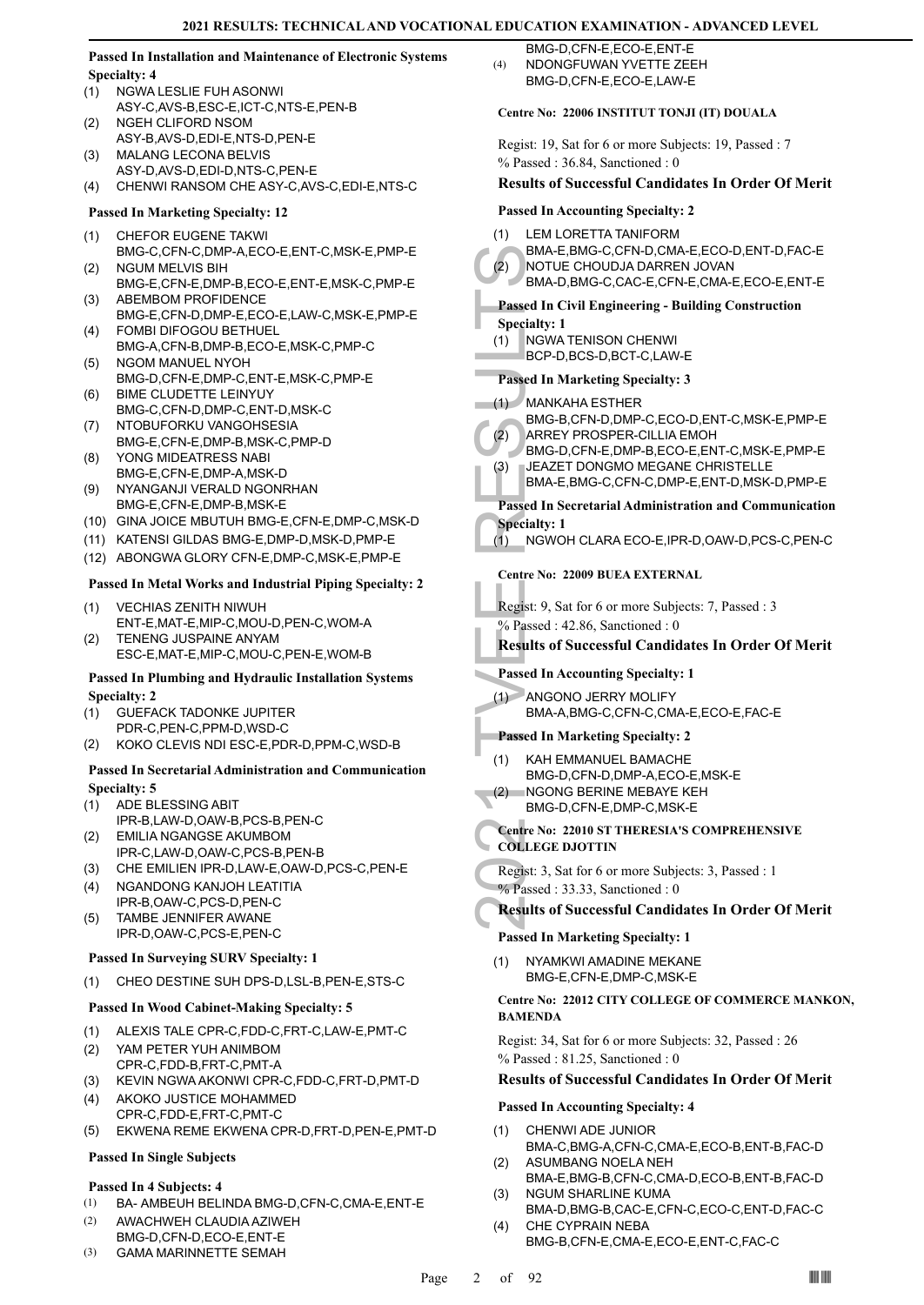# **Passed In Marketing Specialty: 14**

- NEH KATHLEEN NJINGWA (1)
- BMA-E,BMG-B,CFN-C,DMP-B,ENT-E,MSK-D,PMP-D BIH CYNTHIA AMBE  $(2)$
- BMA-E,BMG-B,CFN-E,DMP-B,ECO-E,MSK-D,PMP-D NDE DUPLAX AMBE (3)
- BMG-C,CFN-D,DMP-C,ECO-E,ENT-D,MSK-D,PMP-E CLARA KAISA LIMUNGA (4)
- BMG-C,CFN-E,DMP-D,ECO-E,ENT-D,MSK-D,PMP-E AGHANWI MAGDALENE NDOH (5)
- BMG-B,CFN-E,DMP-A,ECO-D,MSK-C,PMP-B NEH RAISSA CHO (6)
- BMG-B,CFN-E,DMP-E,ECO-E,MSK-C,PMP-E EKAI AMBANG OPHILIA (7)
- BMG-C,CFN-E,DMP-E,ECO-E,LAW-B,MSK-E ATEH GILIAN MEGENE (8)
- BMG-C,CFN-E,ECO-E,ENT-D,MSK-D,PMP-E KHAN BRENDA WENDON (9)
- BMG-C,DMP-B,ENT-E,MSK-E,PMP-E (10) MBISEH CLINTON CHEFOR
	- CFN-D,DMP-C,ECO-E,MSK-E
- (11) EGHA CLAVIN ACHA BMG-D,CFN-E,DMP-D,MSK-D
- (12) SHU BLANDINE MANKAA BMG-C,CFN-E,DMP-E,MSK-E
- (13) NDE BRANDON ANYE BMG-D,CFN-E,DMP-D,MSK-E
- (14) NDE KILEAN FRU BMG-E,CFN-E,DMP-D,PMP-E

# **Passed In Secretarial Administration and Communication Specialty: 1**

- AMBANG VICKYNASH (1)
- IPR-C,LAW-C,OAW-D,PCS-C,PEN-B

# **Passed In Single Subjects**

# **Passed In 6 Subjects: 3**

- NGONG ARMSLEM MBAINWUL (1)
- BMA-D,BMG-A,CFN-C,ECO-C,ENT-C,FAC-D LUM BLESS NFON (2)
- BMA-D,BMG-D,CFN-C,ECO-D,ENT-B,FAC-D FRUNWI BRANDON CHE (3)
- BMA-E,BMG-C,CFN-E,ECO-E,ENT-D,FAC-E

# **Passed In 5 Subjects: 2**

- CHE EMMANUELA BEI BMG-B,CFN-D,ECO-C,ENT-C,FAC-E (1)
- ATABUKUM BERTRAND AJONG (2)
- BMA-E,BMG-C,CAC-E,CFN-E,ECO-E

# **Passed In 4 Subjects: 2**

- (1) AYUK MAGREAT EYONG BMG-C,CFN-E,ENT-D,MSK-C
- (2) ZEE SIDONIE NDANGOH BMG-C,CFN-C,ENT-E,FAC-E

# **Centre No: 22018 CHRIST THE KING COLLEGE TIKO**

Regist: 17, Sat for 6 or more Subjects: 17, Passed : 17 % Passed : 100.00, Sanctioned : 0

# **Results of Successful Candidates In Order Of Merit**

# **Passed In Accounting Specialty: 1**

KAHBIT RENATE PEGME BMA-E,BMG-A,CFN-E,CMA-E,ENT-D,FAC-E (1)

# **Passed In Marketing Specialty: 14**

- MC COLLINS EKOMBE MBWANGE BMA-C,BMG-B,CFN-E,DMP-C,ECO-E,ENT-D,MSK-C,PM P-C (1)
- GRACIAN ETUKE SAKWE BMA-D,BMG-B,CFN-E,DMP-A,ECO-E,ENT-D,MSK-C,PM P-E (2)
- MAGGIE BRONZ NJOUMOU BMA-D,BMG-B,DMP-A,ECO-E,ENT-E,MSK-C,PMP-E (3)
- ATABONGAWUNG NADIA NKENGAYI BMA-B,BMG-B,CFN-D,DMP-A,ENT-E,MSK-C (4) SHARLEEN NGANSI TABI NTUI (5)
- BMA-C,BMG-C,CFN-E,DMP-B,MSK-C,PMP-E
- KOUVOU MADINA TOULOUMBI BMA-D,BMG-C,CFN-E,DMP-B,MSK-C,PMP-E (6)
- NGOLE EMMANUEL NZANG BMA-D,BMG-D,CFN-E,DMP-B,ECO-E,MSK-E (7)
- MARIO NGU NKEMAYANG BMA-E,BMG-D,CFN-E,DMP-B,ECO-D,MSK-E (8)
- CHIMAMBOM YUO MARIE KENLA KIMENG BMA-E,BMG-B,CFN-E,DMP-D,ICT-E,MSK-E (9)
- (10) TUMENTA KASSANDRA NJENI BMA-D,BMG-E,CFN-E,DMP-D,ECO-E,MSK-E
- (11) AYUK POLYCARP AYUK BMA-C,BMG-C,DMP-C,MSK-D,PMP-E
- (12) BESONG DIVINE AYUK BMG-D,CFN-E,DMP-B,MSK-C
- (13) NDILLE AGNES EBUDE BMG-D,CFN-E,DMP-B,MSK-D
- (14) BWENDEH MARC FON BMA-E,BMG-C,DMP-D,MSK-D

# **Passed In Single Subjects**

# **Passed In 5 Subjects: 1**

VERONICA AYUK IKECHUCKWU BMA-B,BMG-A,CFN-D,ECO-E,FAC-C (1)

# **Passed In 4 Subjects: 1**

- ANUMBOSI AFESEH AYAFOR (1)
	- BMA-C,BMG-C,CFN-E,FAC-E
- **Centre No: 22023 GOVERNMENT TECHNICAL HIGH SCHOOL, NKWEN**
- - Regist: 62, Sat for 6 or more Subjects: 62, Passed : 52 % Passed : 83.87, Sanctioned : 0

# **Results of Successful Candidates In Order Of Merit**

# **Passed In Accounting Specialty: 7**

- Passed In Si<br>
Passed In Si<br>
Passed In Si<br>
(1) VERON<br>
BMA-C,<br>
Centre No: 22<br>
SCHOOL, NF<br>
Regist: 62, S.<br>
<sup>2</sup> SCHOOL, NF<br>
Regist: 62, S.<br>
<sup>2</sup> Passed In Ac<br>
(1) TANDIF BMA-C,<br>
C-C<br>
(2) MELOD BMA-C,<br>
C-C<br>
(3) NCHUN<br>
HMA-D,<br>
HE TANDI PARSHEBELL KAH BMA-E,BMG-B,CAC-E,CFN-D,CMA-D,ECO-D,ENT-C,FA C-C (1)
	- MELODY AFANYU (2)
	- BMA-C,BMG-E,CAC-E,CFN-E,CMA-D,ECO-E,ENT-D,FA C-C
	- NCHUNGONG MATHIAS (3)
	- BMA-D,BMG-B,CAC-E,CFN-D,ECO-D,ENT-B,FAC-C
	- NEBA NGELA'A ROSIBEL (4)
	- BMA-D,BMG-D,CAC-E,CFN-E,ECO-E,ENT-D,FAC-D NJI MARVIS FEI  $(5)$
	- BMA-D,BMG-C,CFN-E,CMA-E,ECO-E,ENT-E,FAC-D TEMOH EUDRICK TANGWA (6)
	- BMA-E,CFN-E,CMA-E,ENT-E,FAC-D
	- TIIH MERCY NKUNG BMA-E,BMG-E,CMA-E,ENT-E,FAC-E (7)
	- **Passed In Automobile Construction-Light Vehicle**
	- **Maintenance Specialty: 5**
	- (1) CLIFORT SEAT AUT-D,EES-C,ENS-B,MMS-D,PEN-B
	- **SUH DOMINIC NEBA** (2)
- AUT-E,EES-C,ENS-B,MMS-D,PEN-B
- (3) CHE FAITH SENG AUT-D,EES-E,ENS-D,MMS-D,PEN-B
- CHENWIE ISAAC NJEMCHE (4)
- AUT-E,EES-E,ENS-D,LAW-E,MMS-E
- ASUNI COLLINS SESINYUY AUT-C,EES-B,ENS-B,MMS-B (5)

# **Passed In Civil Engineering - Building Construction Specialty: 10**

- SUIKA GLEIN SEVIDZEM BCA-E,BCD-B,BCP-D,BCS-B,BCT-A,PEN-A (1)
- VALERYNOEL KIMENG MUMUKOM BCD-B,BCP-D,BCS-B,BCT-C,ESC-E,LAW-E (2)
- MFORMBE KELLY MFORBI (3)
- BCD-B,BCP-B,BCS-A,BCT-B,PEN-A MBAH MULA FRANKLIN (4)
- BCD-C,BCP-B,BCS-A,BCT-B,PEN-A NSABINLA PRINCEWILL VERNYUY (5)
- BCD-B,BCP-C,BCS-B,BCT-B,LAW-C SEKA EMMANUEL VIDZENYUY (6)
- BCD-C,BCP-E,BCS-A,BCT-A,PEN-C NTUMNYUY FIDELLE TOMNYUY (7)
- BCD-C,BCP-E,BCS-C,BCT-B,PEN-B
- YENLA DESMOND FONYUY BCD-D,BCP-E,BCS-B,BCT-C,PEN-C (8)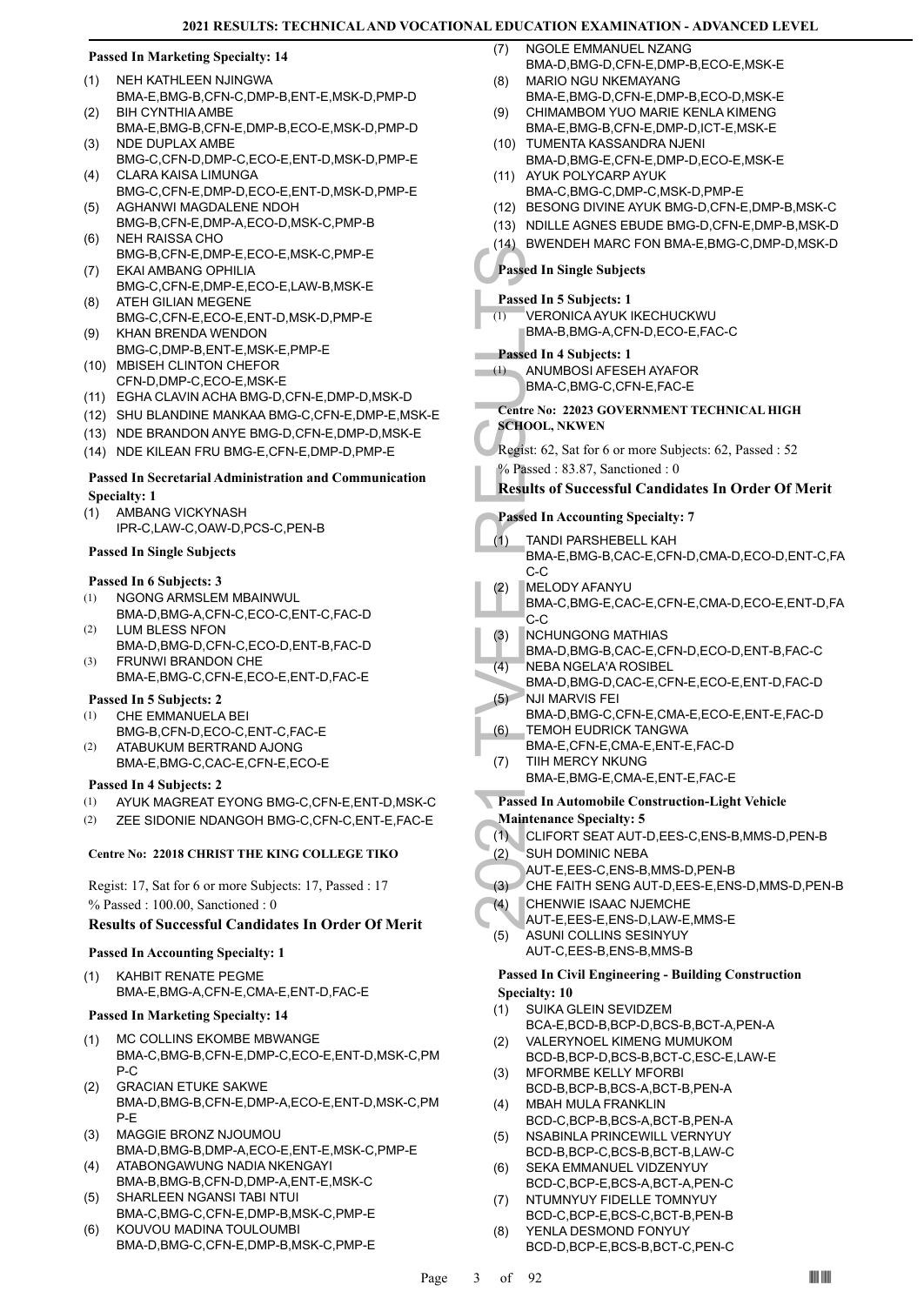# **Passed In Civil Engineering - Building Construction Specialty: 10**

- (9) EWI BRICKLY ACHUO BCD-C,BCP-D,BCS-A,BCT-B
- (10) NDI LEONARD SONGBEI BCD-C,BCS-C,BCT-C,PEN-C

# **Passed In Electrical Power System Specialty: 14**

- (1) NJAPBUIN OSCAR YOUNGMEUH ACM-A,CAN-C,DEI-B,EAM-B,ESC-D,MAT-C,PEL-C,PEN-C
- NGORAN FARAIDIIL GHAKANYUY ACM-C,CAN-C,DEI-C,EAM-D,ESC-E,PEL-D,PEN-C (2)
- NSHOM RICHARD KENG ACM-B,CAN-C,DEI-C,EAM-E,ESC-E,PEL-B,PEN-E (3) YEMTSA KENNE NOEL BIENVENU (4)
- ACM-B,DEI-C,EAM-E,ESC-E,MAT-E,PEL-E,PEN-D (5) NDOH TERENCE PENN
- ACM-B,CAN-C,DEI-C,EAM-E,PEL-D,PEN-B WANJAH DIEUDONNE PENN (6)
- ACM-B,CAN-C,DEI-B,EAM-E,PEL-D,PEN-D (7) KEMBUNG HIRAH TAMKUW
- ACM-B,CAN-E,DEI-B,EAM-E,PEL-C,PEN-E AZAH RAISSA TANDU (8)
- ACM-B,DEI-C,EAM-E,PEL-C,PEN-B ABINGENG MBIWIFANGAWEN BANDI (9)
- ACM-C,DEI-B,EAM-E,PEL-D,PEN-C
- (10) NSHI BRIAN MBUH ACM-B,CAN-E,DEI-C,PEL-E,PEN-C
- (11) NGO PRINCELY ABANG ACM-C,DEI-C,EAM-E,ESC-E,PEL-E
- (12) CHI GODLOVE AMABOH ACM-B,CAN-E,DEI-B,PEL-C
- (13) MINIERTS LAKMBAM BARIBUIN ACM-C,DEI-B,PEL-D,PEN-C
- (14) BAYE RANSOM YONKA ACM-B,DEI-C,PEL-E,PEN-D

# **Passed In Heating Ventilation and Air Conditioning Specialty: 1**

SONG JEAN CLAUDE NFANG ACE-D,ACR-A,FPP-D,RIN-B (1)

# **Passed In Home Economics Specialty: 1**

TECHUH HARMONY KUO CMD-A,ENT-E,FLE-A,NSC-C,PEN-A,RMH-A (1)

# **Passed In Secretarial Administration and Communication Specialty: 9**

- FRU BIHNWI SONIA (1)
- ECO-D,ENT-C,ICT-E,IPR-B,LAW-B,OAW-A,PCS-C,PEN-A
- TAH MELODY BEFENDEH ECO-E,ICT-D,IPR-B,LAW-A,OAW-A,PCS-B,PEN-A (2)
- TENENG KINGSLEY MBUH ENT-E,ICT-E,IPR-D,LAW-E,OAW-D,PCS-B,PEN-D (3)
- FUL ISABEL JAIVEN ENT-D,IPR-D,LAW-C,OAW-B,PCS-B,PEN-B (4)
- (5) DJOUDA TINDANG FADELLE STEVIE CFN-E,IPR-D,LAW-C,OAW-C,PCS-D,PEN-A
- FUEPENGO FAVOUR RINGDA (6) ENT-E,IPR-D,LAW-D,OAW-B,PCS-C,PEN-C
- SUNJO DIANA YUFENYUY IPR-D,LAW-C,OAW-B,PCS-C,PEN-A (7)
- KEBUL LUCRESSE BRENDA IPR-D,LAW-E,OAW-C,PCS-D,PEN-E (8)
- AGBAETONG CLOUDINE ACHETONG IPR-C,OAW-C,PCS-E,PEN-E (9)

# **Passed In Single Subjects**

# **Passed In 6 Subjects: 2**

- SHALOM PAULINE BURINYUY (1)
- BMA-E,BMG-B,CFN-E,ECO-E,ENT-D,FAC-E SINTIER MBEYWIH TITA (2)
- BMA-E,BMG-C,CFN-E,ECO-E,ENT-D,FAC-E

# **Passed In 5 Subjects: 2**

- MAC-CLINTON FOMBONYE BMA-E,BMG-E,CFN-D,ENT-D,FAC-E (1)
- BONGONG VALENTINE MONJU (2)
- BMG-E,CFN-E,ECO-E,ENT-E,FAC-E

# **Passed In 4 Subjects: 1**

NDANSACK CARLSON MNKONG BMA-E,BMG-E,CFN-E,FAC-D (1)

**Centre No: 22024 GOVERNMENT TECHNICAL HIGH SCHOOL KANG BAROMBI, KUMBA** 

Regist: 5, Sat for 6 or more Subjects: 5, Passed : 2 % Passed : 40.00, Sanctioned : 0

# **Results of Successful Candidates In Order Of Merit**

# **Passed In Electrical Power System Specialty: 1**

ALUBALE ETUMBE EPHRAIM ACM-B,CAN-E,DEI-C,EAM-E,ESC-E,PEL-E (1)

**Passed In Secretarial Administration and Communication Specialty: 1**

- KUMAH RICNY CATHERINE LIMUNGA IPR-D,LAW-E,OAW-E,PCS-B,PEN-C (1)
- **Centre No: 22025 GOVERNMENT TECHNICAL HIGH SCHOOL KUMBO**
- Regist: 2, Sat for 6 or more Subjects: 2, Passed : 2 % Passed : 100.00, Sanctioned : 0

# **Results of Successful Candidates In Order Of Merit**

# **Passed In Civil Engineering - Building Construction Specialty: 1**

SIWO FRANKLINE NGAIBEE (1) BCD-E,BCP-B,BCS-E,BCT-C,PEN-C

# **Passed In Clothing Industry Specialty: 1**

PAULINE LEINYUY FON FFD-E,MAT-E,PEN-D,PMG-D,WOR-E (1)

# **Centre No: 22026 GOVERNMENT TECHNICAL HIGH SCHOOL BUEA**

Regist: 161, Sat for 6 or more Subjects: 160, Passed : 139 % Passed : 86.88, Sanctioned : 0

# **Results of Successful Candidates In Order Of Merit**

# **Passed In Accounting Specialty: 16**

- ACM-B,<br>
Passed In Se<br>
Specialty: 1<br>
(1) KUMAH<br>
IPR-D,L<br>
Centre No: 2<br>
SCHOOL KU<br>
Regist: 2, Sat<br>
% Passed In Ci<br>
Specialty: 1<br>
SWOF BCD-E,<br>
Passed In CI<br>
Specialty: 1<br>
SWOF BCD-E,<br>
Passed In CI<br>
(1) PAULIN<br>
FFD-E,<br>
Centre FEH PRINCEWILL KOYILA BMA-A,BMG-A,CAC-D,CFN-A,CMA-A,ECO-A,ENT-B,FA C-B (1)
	- NCHEH HOPE NJUNG (2)
	- BMA-A,BMG-B,CAC-E,CFN-D,CMA-C,ECO-C,FAC-C,PE N-C
- MBENGHONDIEH FRANK NDENTUO (3)
- BMA-A,BMG-C,CAC-E,CFN-C,CMA-B,ECO-C,ENT-E,FA C-C
- WENCELOUS NYAPINYIO BMA-C,BMG-B,CAC-E,CFN-A,CMA-E,ECO-C,FAC-D,LA W-C (4)
- MBELLE LATIFAN AMDAM BMA-A,BMG-B,CAC-E,CFN-D,CMA-D,ECO-D,FAC-D,PE N-B (5)
- NDESSAP LAURENTINE NGWENYI BMA-A,BMG-C,CAC-D,CFN-E,CMA-C,ECO-C,ENT-D,FA C-C (6)
- BLESSING MANKA'A YONG BMA-C,BMG-A,CAC-E,CFN-D,CMA-D,ECO-E,FAC-D,PE N-A (7)
- MUANJO TINA NDOME BMA-D,BMG-E,CAC-E,CFN-E,CMA-D,ECO-D,FAC-D,LA W-B (8)
- FADIMATOU INNA HALILOU BMA-A,BMG-A,CAC-E,CFN-C,CMA-C,ECO-C,FAC-E (9)
- (10) BIN DIEUDONNE KEDZE BMA-D,BMG-C,CFN-E,CMA-D,ECO-E,FAC-D,LAW-E (11) MBUA CLOVERT MONDOA
- BMA-E,BMG-C,CFN-D,CMA-E,ECO-E,ENT-E,FAC-E (12) NDONGO TIMOTHY MONGOMBE
- BMA-E,BMG-E,CFN-E,CMA-E,ECO-E,ENT-D,FAC-E (13) MAFOGANG WOUAFO DOGNES
	- BMA-B,CFN-E,CMA-D,ECO-D,FAC-E,PEN-A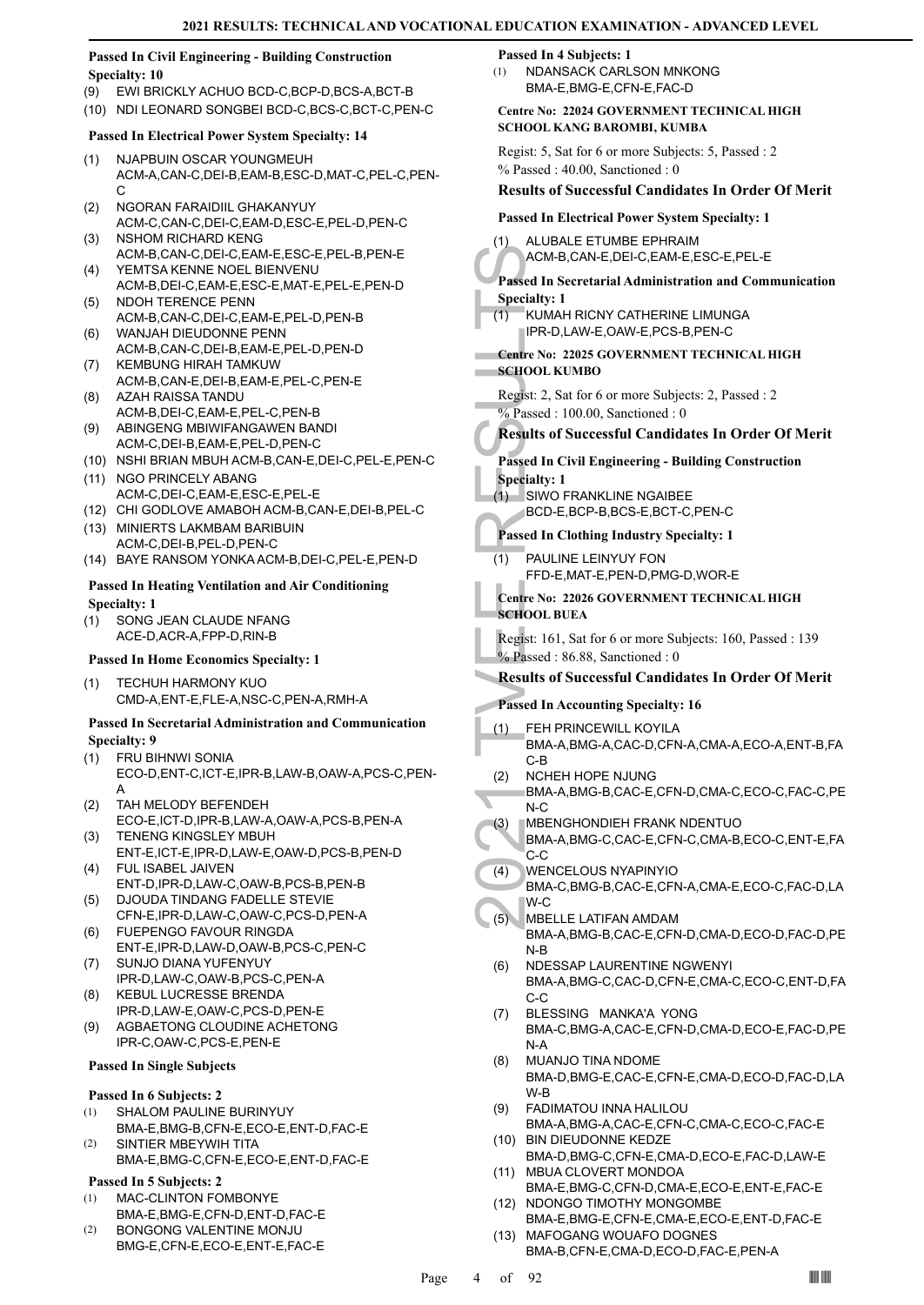# **Passed In Accounting Specialty: 16**

- MBUNWE ANITA BIEKFU (14)
- BMA-D,BMG-D,CFN-D,CMA-E,FAC-D,PEN-A
- (15) CHIOGHE NATAN BMG-C,CFN-D,CMA-D,ECO-E,FAC-E ELANGWE THERESIA WASE (16)
- BMG-D,CMA-E,FAC-E,PEN-C

# **Passed In Civil Engineering - Building Construction Specialty: 31**

- MANA VAGNEZZI ABUNGONG BCA-B,BCD-B,BCP-C,BCS-B,BCT-B,ESC-E,PEN-B (1)
- ZECHIA RAMSON MAAFOR BCA-E,BCD-B,BCP-D,BCS-A,BCT-B,ESC-E,PEN-E (2)
- YUVEN DZELAMONYUY BCD-C,BCP-D,BCS-B,BCT-C,ESC-E,MAT-E,PEN-C (3)
- GEH AMADEUS TEKORANGWAN BCD-C,BCP-E,BCS-C,BCT-C,ESC-E,MAT-E,PEN-E (4)
- AKO RICHNOND OJONG BCD-C,BCS-B,BCT-C,ESC-E,MAT-E,PEN-B (5)
- NDA MICHEAL NEMBO BCD-C,BCP-D,BCS-B,BCT-C,ESC-E,LAW-E (6)
- NGUM EMMANUELLA SIH BCA-E,BCD-E,BCP-C,BCS-C,BCT-C,PEN-E (7)
- NDUNDART GOLDMAN BCD-D,BCP-C,BCS-B,BCT-C,PEN-C (8)
- (9) NANJE SAMUEL BCD-C,BCP-D,BCS-B,BCT-C,PEN-C
- (10) CARL WADYEH BCD-D,BCP-D,BCS-B,BCT-C,PEN-D
- EYONG OROCK FERDINAND (11) BCD-D,BCS-C,BCT-C,MAT-E,PEN-C
- (12) KIMENG DESMARK NKWAIN CHUMDAN BCD-E,BCP-D,BCS-C,BCT-C,PEN-D
- (13) KUM ALANG GILBER BCD-C,BCS-C,BCT-C,ESC-E,PEN-E
- EGBE EBAIYOR JEWPERKIN (14) BCD-D,BCS-B,BCT-E,MAT-E,PEN-D
- (15) NDUNGMO DERRICK BCD-E,BCP-E,BCS-C,BCT-C,PEN-E
- (16) CIRY MOSASO IKILE BCD-C,BCS-A,BCT-A,PEN-C
- (17) EKAMBA PERKINS CHINDA BCD-D,BCS-A,BCT-C,PEN-C (18) NDIVA JOHN LUMA BCP-C,BCS-A,BCT-D,PEN-D
- (19) NFOR CALSON NGINYU BCD-E,BCS-B,BCT-C,PEN-B
- (20) EBUNE FELIX BCD-C,BCS-B,BCT-C,PEN-E
- (21) EFUETLEFAC FORMIN BCD-D,BCS-A,BCT-C,ESC-E
- (22) ZEBULON SANYUI NCHIWO BCD-C,BCS-C,BCT-D,PEN-D
- (23) KANG ROLAND AWAH BCD-E,BCS-C,BCT-C,PEN-C
- FONYUY JOANES RANNYUY (24) BCD-D,BCS-B,BCT-C,PEN-E
- (25) AKO CHRIS BESONG BCD-E,BCS-B,BCT-E,PEN-C
- (26) NFWANJONG CRAKTIN NEMLIN BCD-E,BCS-B,BCT-C,LAW-E
- (27) NKUMBE EKAH MAIVEN BCD-E,BCS-C,BCT-E,PEN-C
- (28) NKONGHO SILAS AYUK BCD-D,BCS-B,BCT-E,PEN-E
- (29) NKWAIN DESMOND ANKIAMBOM BCD-D,BCS-C,BCT-E,PEN-D
- ANDONGANIM EMMANUEL NJEINYUEI BCD-D,BCS-C,BCT-E,PEN-D (30)
- TEM FANG JOSHUA BIAME BCD-D,BCS-C,BCT-E,MAT-E (31)

# **Passed In Clothing Industry Specialty: 5**

- NDZEMBOPUH RASHIDATU YOGYU FFD-C,MAT-E,PEN-E,PMG-B,TTE-C,WOR-B (1)
- MEKAME GISELA PAHEDEH FFD-C,PEN-C,PMG-B,TTE-C,WOR-C (2)
- MEH MIRIAM MBONG FFD-D,PEN-C,PMG-B,TTE-C,WOR-C (3)
- KEZOH CONSTANCE MANKIE FFD-E,PEN-D,PMG-B,TTE-E,WOR-C (4)
- KAWAS CARINE SWIFA FFD-E,PEN-E,PMG-D,TTE-E,WOR-D (5)

# **Passed In Electrical Power System Specialty: 32**

- TENDONGFOR JERES NGOLEFACK ACM-C,CAN-C,DEI-A,EAM-B,ESC-D,ICT-D,MAT-C,PEL-D  $(1)$
- YENIKA CECIL AFONI ACM-B,CAN-E,DEI-B,EAM-C,ESC-E,ICT-D,MAT-E,PEL-E (2)
- FOMBETANDA FONJU ROBERT ACM-B,CAN-D,DEI-C,EAM-E,ESC-E,ICT-E,MAT-D,PEL-E (3)
- WIRNGO CONFIDENCE NANGSINYUY ACM-B,CAN-E,DEI-B,EAM-D,MAT-D,PEL-D,PEN-D (4)
- AZAH VIRGINIE AKWI ACM-C,CAN-E,DEI-B,EAM-E,ESC-E,PEL-D,PEN-D (5) (6)
- FONTEM NKEMKETU WISDOM ACM-B,CAN-E,DEI-C,EAM-E,MAT-D,PEL-E,PEN-D
- DARREL-JULIETTE ENJEMA MBENGTAMBE  $(7)$
- ACM-C,CAN-E,DEI-B,EAM-D,PEL-E,PEN-A
- AVIVA ORTERCA ETANDOW ACM-C,CAN-E,DEI-C,EAM-D,PEL-D,PEN-B (8)
- DARLINGTON SHEY WUNG ACM-C,CAN-E,DEI-B,EAM-E,PEL-E,PEN-C (9)
- TABI JOSEPH AKONGNUE (10)
- ACM-C,CAN-E,DEI-C,EAM-D,ESC-E,MAT-D BOUH RANDY BIN  $(11)$
- ACM-B,DEI-C,EAM-E,ESC-E,ICT-E,PEL-E
- BISEHK RANDY MANYAKA (12)
- ACM-C,DEI-C,EAM-E,ESC-E,PEL-E,PEN-D MAYAM JINKLINE ANGAH (13)
	- ACM-C,CAN-E,DEI-C,EAM-E,PEL-E,PEN-E
- PATRICK NGEH NDANGSE (14)
- ACM-C,DEI-C,EAM-E,ESC-E,MAT-E,PEN-E
- NKONGHO JEAN PAUL ACM-C,DEI-C,EAM-D,MAT-D,PEN-C  $(15)$
- EWOUKEM FRANCK CANTEL (16)
- ACM-C,CAN-E,DEI-C,MAT-D,PEN-C
- (6) FONTEI<br>
ACM-B,<br>
(7) DARRE<br>
ACM-C,<br>
(8) AVIVA (ACM-C,<br>
(8) AVIVA (ACM-C,<br>
(10) TABI JO<br>
ACM-C,<br>
(11) BOUH F<br>
ACM-C,<br>
(11) BOUH F<br>
ACM-C,<br>
(13) MAYAM<br>
ACM-C,<br>
(15) NKONG<br>
ACM-C,<br>
(15) NKONG<br>
ACM-C,<br>
(16) ENOUP<br>
ACM-C,<br>
A (17) KENNETH FUNWIE TAKWI ACM-C,CAN-E,DEI-C,PEL-E,PEN-B
	- ENOW-MOH MOSES (18) ACM-C,CAN-D,DEI-D,EAM-E,PEN-C
- (19) KABUIN CLARISE SENGUI
- ACM-C,DEI-D,EAM-E,PEL-E,PEN-B
- (20) NKENDIUB SAMMUEL EDIAGE
- ACM-E,DEI-D,EAM-E,MAT-C,PEN-D (21) EBAI JOHN TAMBE ACM-C,DEI-C,EAM-E,ESC-E,PEN-E
- 
- (22) ATEAFAC DESMOND AKEFAC
	- ACM-C,DEI-D,EAM-E,PEL-E,PEN-E
- (23) COLLINS ELIO EKEMA
- ACM-E,CAN-E,DEI-C,PEL-E,PEN-D
- (24) MOFOR NCHENDE CLINTON ACM-D,CAN-E,DEI-E,EAM-E,PEN-D
- (25) ENOW FORBI JAMES ACM-D,CAN-E,DEI-C,PEN-B
- (26) AMINGWO NKENGAFAC BANABAS
- ACM-D,DEI-C,PEL-E,PEN-C
- (27) TANIKURU EMMANUEL MOFOR
- ACM-C,DEI-C,EAM-E,PEN-D
- (28) NGONG MICHEAL EKONYEAR ACM-E,DEI-C,EAM-E,PEN-C
- (29) AMAH JOHAN FABIO ACM-C,DEI-C,PEL-E,PEN-E
- (30) ALANG FUH DALTON ACM-C,DEI-D,ESC-E,PEL-E
- (31) JAMES EKO MOKAKE ACM-D,DEI-E,EAM-E,PEN-E
- (32) DILAN NGAJE NKWELLE ACM-E,CAN-E,DEI-D,EAM-E

# **Passed In Electronics Specialty: 8**

- NJODZEVEN BLESS TANGWA CSY-C,DES-C,EAM-C,EMA-B,ESC-D,FPE-D,MAT-B,MC T-D (1)
- DJIELA FOMO AYUK PARFAIT CSY-D,DES-C,EAM-E,EMA-D,ESC-E,FPE-E,MAT-E,MCT -E (2)
- TICHA DIDOVIE NNDAH CSY-E,DES-D,EAM-E,EMA-D,FPE-E,MAT-E,MCT-D (3)
- UTONGAJI MILITON ACHIFOR CSY-E,DES-D,EAM-D,EMA-E,FPE-E,MAT-C (4) EWANE DONHARIS LITOMBO
- CSY-E,DES-D,EMA-E,ESC-E,FPE-E,MCT-D (5) (6) EDONGEGIE SHENIDER ITIGABIA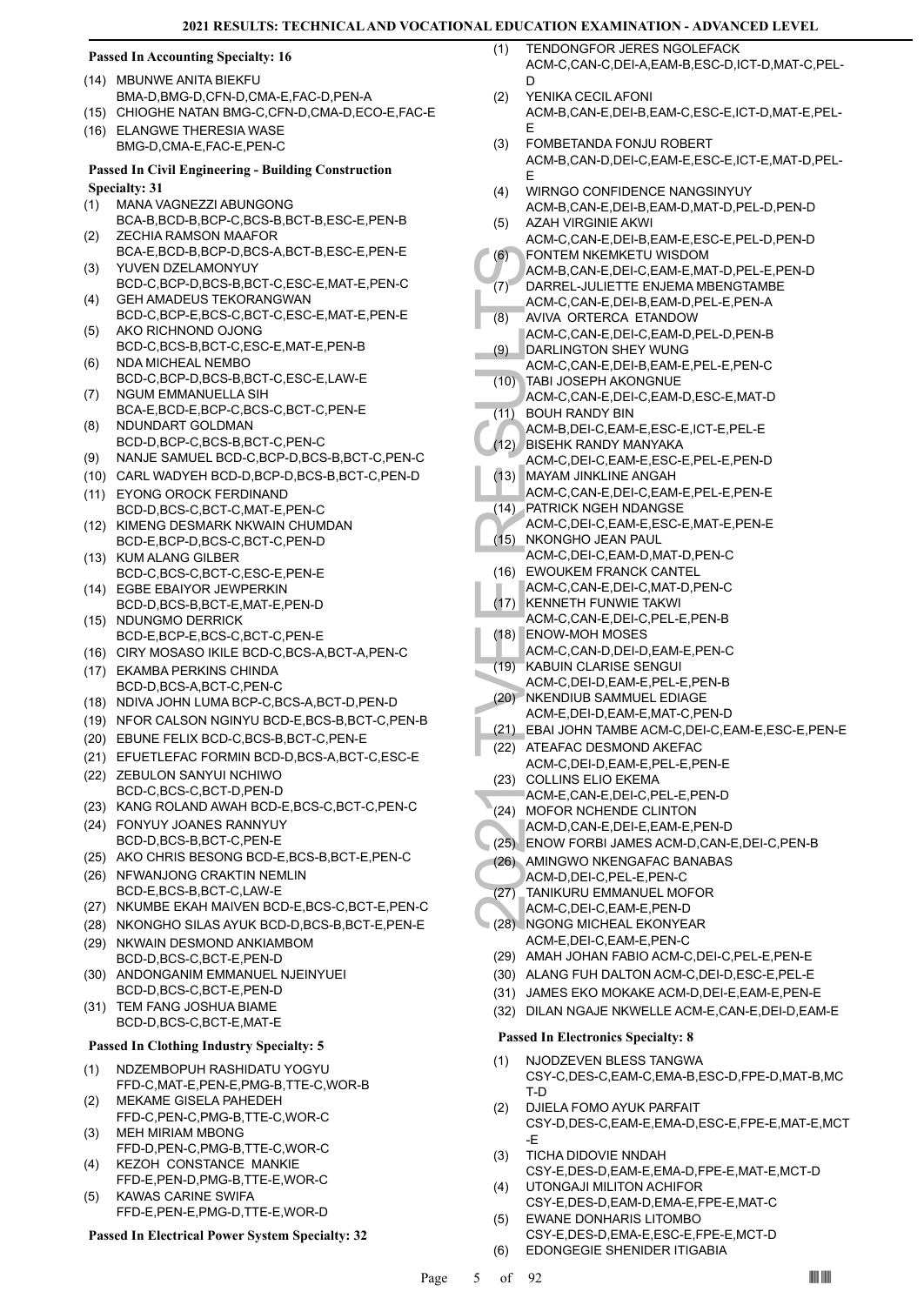# **Passed In Electronics Specialty: 8**

CSY-E,DES-D,EAM-E,FPE-E,MAT-E,MCT-E DOBGIMA RAWLINS BAH YOUDOM (7)

CSY-E,DES-D,EAM-E,EMA-E,FPE-E,MCT-E LYSONGE DYLAN MOTOMBY DES-D,EMA-E,FPE-E,MCT-E (8)

# **Passed In Home Economics Specialty: 10**

- KEPATE NADIA AJEH CMD-A,ENT-E,FLE-A,LAW-D,NSC-B,PEN-B,RMH-A (1) FONDZEMBAM NANCY SHALANYUY (2)
- CMD-B,ENT-D,FLE-B,LAW-C,NSC-B,PEN-B,RMH-A AHOUH NGWA LOIDA (3)
- CMD-A,ENT-E,FLE-B,LAW-D,NSC-C,PEN-C,RMH-A NELLY OPHILIA EROMBA NDOH (4)
- CMD-B,ENT-E,FLE-A,LAW-D,NSC-D,PEN-C,RMH-A NJINJU FAVOUR ACHA (5)
- CMD-A,FLE-A,LAW-E,NSC-D,PEN-C,RMH-A RUTH ENANGA EKEKE ABOH (6)
- CMD-A,FLE-C,LAW-D,NSC-C,PEN-C,RMH-A TANYITIKU ARIKAI ETONG (7)
- CMD-A,FLE-A,LAW-C,NSC-E,PEN-D,RMH-A ANDUO JANET TIH (8)
- CMD-B,FLE-C,NSC-E,PEN-C,RMH-A NDI ETHEL MANJUH (9)
- CMD-B,FLE-C,NSC-D,PEN-E,RMH-B (10) KUM NJI ROSELINE CHOU
	- CMD-B,FLE-B,NSC-D,RMH-A

### **Passed In Marketing Specialty: 2**

- NDIP LUCY ACHALE BMA-D,BMG-D,DMP-B,ECO-E,ENT-D,MSK-E,PMP-E (1)
- EBOTE NGELLE PHANUEL BMG-D,DMP-B,ENT-C,MSK-E (2)

# **Passed In Plumbing and Hydraulic Installation Systems Specialty: 7**

- ASAAH EMMAUEL BAYONG (1)
- AFM-A,ESC-E,MAT-E,PDR-B,PEN-B,PPM-A,WSD-A TATHO TENONG ZIDANE HAMEL (2)
- AFM-D,MAT-E,PDR-D,PEN-E,PPM-B,WSD-C BICHE SHAPHAN CHUBE (3)
- AFM-B,PDR-C,PEN-E,PPM-C,WSD-B KEJI MARCEL YUH (4)
- AFM-C,PDR-C,PEN-D,PPM-C,WSD-C
- NDIP TABI BRIYIAN AFM-D,PDR-D,PEN-E,PPM-D,WSD-C (5)
- (6) TANUKWO DANILO CHA AFM-D,PDR-C,PPM-D,WSD-D
- (7) EKO MAC NICOLE AFM-D,PDR-C,PPM-D,WSD-D

# **Passed In Secretarial Administration and Communication Specialty: 11**

- EKWIA VANESIA TABI (1)
- CFN-E,ICT-E,IPR-B,LAW-D,OAW-C,PCS-B,PEN-B NDANGOH MAKOLET NYAMBOD (2)
- CFN-E,ICT-E,IPR-C,LAW-D,OAW-D,PCS-C,PEN-D ACHA POLACLARISE (3)
- ICT-E,IPR-C,LAW-C,OAW-C,PCS-C,PEN-B NZANG NJUME CYRIL EKUMBADE (4)
- ICT-D,IPR-C,LAW-E,OAW-D,PCS-B,PEN-A YAMENI NGUIMO MARIE MICHELLE (5)
- CFN-E,IPR-C,LAW-B,OAW-D,PCS-B,PEN-C ABONG CLARIS (6)
- ICT-E,IPR-C,LAW-C,OAW-D,PCS-C,PEN-E BEBENG PEPSI OTIA (7)
- IPR-C,LAW-E,OAW-C,PCS-C,PEN-B
- (8) ESSELEM VERON IPR-D,LAW-E,OAW-C,PCS-C,PEN-B
- MANTHO LEPAMOU LYSE CHRISTABELLE IPR-C,LAW-D,OAW-C,PCS-C,PEN-D (9) (10) ZANG SYVELINE MBONG
- IPR-D,LAW-E,OAW-D,PCS-C,PEN-B (11) ZANG MELVIS CHUO
	- IPR-C,LAW-D,OAW-E,PCS-D,PEN-C

# **Passed In Wood Cabinet-Making Specialty: 12**

(1) NJOH MAXCELLUS ANUH

CPR-A,ESC-E,FDD-B,FRT-B,MAT-E,PEN-B,PMT-A,WCA -D KANG ELIAS MBONG

- CPR-B,ESC-E,FDD-B,FRT-A,MAT-E,PEN-B,PMT-A  $(2)$
- MVONDO OYONO CYRILE CPR-C,ESC-E,FDD-B,FRT-C,PEN-D,PMT-B (3)
- NJEUKWA ULRICH ANICET CPR-C,FDD-C,FRT-B,PEN-B,PMT-B (4)
- SAME DESMOND EKANE CPR-C,FDD-A,FRT-C,PEN-D,PMT-B (5)
- AWANIJONG JENCLIS (6)
- CPR-C,FDD-A,FRT-C,ICT-E,PMT-A MBAKEM JOSEPH AWUNG (7)
- CPR-D,FDD-E,FRT-C,PEN-E,PMT-A
- OBI ROGER EUGENE (8)
	- CPR-D,FDD-B,FRT-D,ICT-E,PMT-D
- (9) AKENJI DERICK SHU CPR-B,FDD-B,FRT-B,PMT-B
- CPR-D,<br>
(8) OBI RO<br>
CPR-D,<br>
(9) AKENJI<br>
(10) AJUAH<br>
CPR-D,<br>
(12) ETENGI<br>
CPR-D,<br>
ETENGI<br>
CPR-D,<br>
Passed In Si<br>
CPR-D,<br>
Passed In Si<br>
Passed In 4 5<br>
EPOH F<br>
BMA-C,<br>
Passed In 4 5<br>
EPOH F<br>
BCS-C,<br>
(2) SADJID<br>
BCS-C,<br>
(3) TAD (10) AJUAH RANSOM FONKENG CPR-D,FDD-C,FRT-B,PMT-C
- (11) BAWAK LAMBERT NKENG
- CPR-D,FDD-D,FRT-A,PMT-C
- ETENGENENG EBOT FRANKLIN (12) CPR-D,FDD-D,FRT-B,MAT-E

# **Passed In Single Subjects**

# **Passed In 6 Subjects: 1**

TIFUH LOIS ASAH BMA-C,BMG-B,CAC-E,CFN-B,ECO-C,ENT-C (1)

# **Passed In 4 Subjects: 4**

- EPOH RIAGOBELL ETIENE  $(1)$
- BCS-C,BCT-C,ESC-C,PEN-B
- SADJIDE NYA SOREL BORIS (2)
- BCS-C,BCT-C,MAT-E,PEN-C
- (3) TADZE CEDRICK TANDU BCS-C,BCT-C,MAT-D,PEN-E
- (4) AJABNWOH CLETUS BMG-D,CFN-E,CMA-E,PEN-C
- **Centre No: 22027 GOVERNMENT TECHNICAL HIGH SCHOOL MUNDEMBA**
- Regist: 12, Sat for 6 or more Subjects: 11, Passed : 11 % Passed : 100.00, Sanctioned : 4
- **Results of Successful Candidates In Order Of Merit**

### **Passed In Civil Engineering - Building Construction Specialty: 1**

- FOMUNJONG JERRY-LOVERT ANGEH (1)
- BCD-D,BCS-B,BCT-B,ENT-E
- **Passed In Electrical Power System Specialty: 3**
- NYAH BIDIAN NITAR  $(1)$ 
	- ACM-C,CAN-D,DEI-B,EAM-B,ESC-E,PEL-E
- EKPO MOKEO MONTEL (2)
- ACM-C,DEI-D,EAM-B,ENT-D,PEL-E
- (3) EBOKO NENI ROLAND ACM-C,DEI-B,EAM-B,PEL-E

# **Passed In Home Economics Specialty: 3**

- COMFORT JOSE MBUA CMD-A,ENT-D,FLE-A,NSC-A,PEN-A,RMH-A (1)
- OBEN LUCY TABOT CMD-A,ENT-E,FLE-A,NSC-A,PEN-B,RMH-A (2) NZO BELTY MENGI (3)
- CMD-B,FLE-A,NSC-C,PEN-D,RMH-A

# **Passed In Single Subjects**

# **Passed In 5 Subjects: 2**

- ANGYE RANSON TEGHEN (1)
- BMA-E,BMG-C,ECO-B,ENT-E,FAC-E VIVIAN PEMBE JEMO BMA-E,BMG-D,ECO-B,ENT-D,FAC-E (2)

### **Passed In 4 Subjects: 2**

- (1) ANITA DIBANGE NGOE BMG-E,ECO-B,FAC-E,PEN-B
- ASIKOLI OPHILIA MOLEMBA BMA-E,BMG-E,ECO-B,ENT-E (2)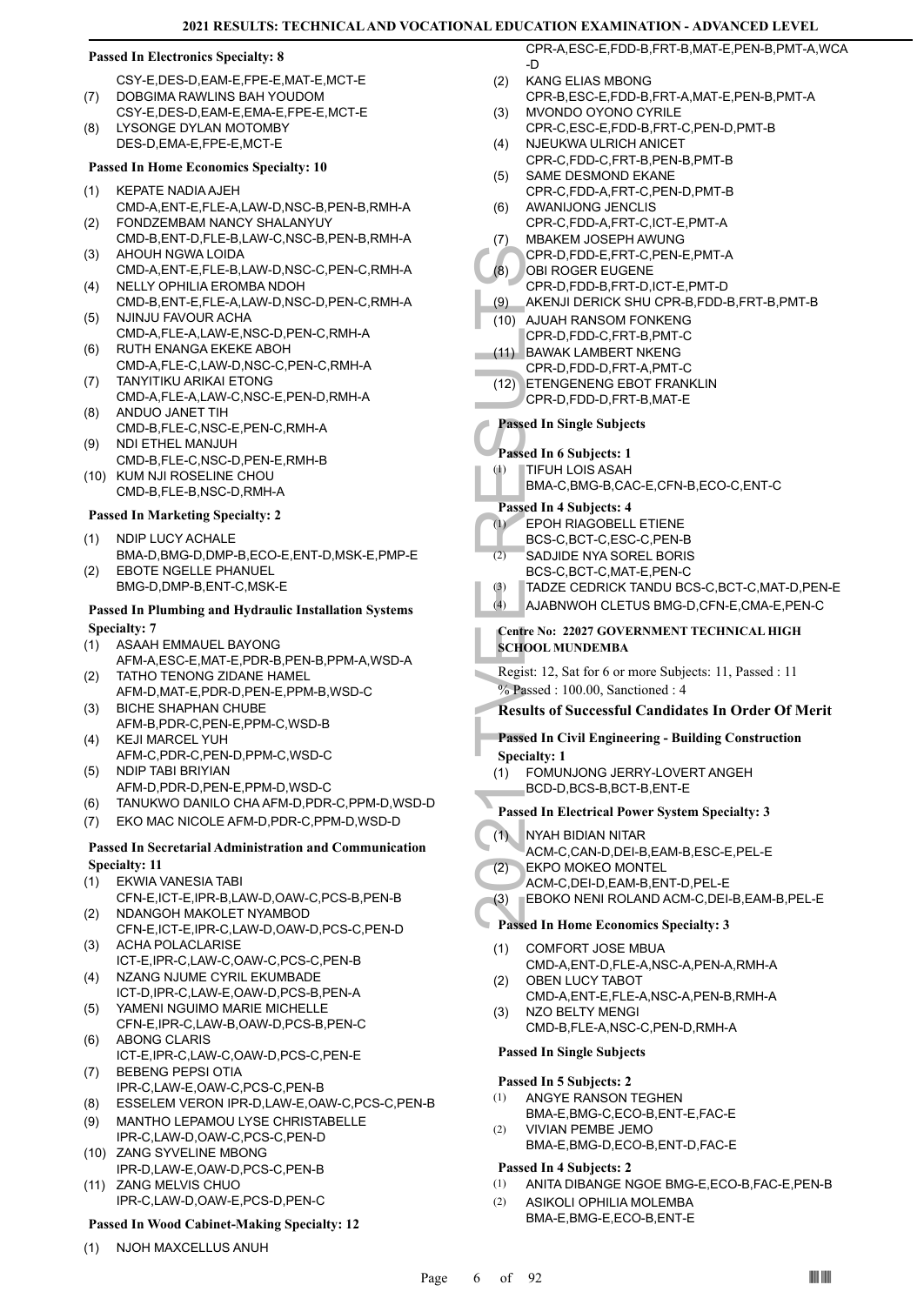# **Centre No: 22029 GOVERNMENT TECHNICAL HIGH SCHOOL NKAMBE**

Regist: 92, Sat for 6 or more Subjects: 92, Passed : 79 % Passed : 85.87, Sanctioned : 0

# **Results of Successful Candidates In Order Of Merit**

# **Passed In Accounting Specialty: 13**

- RINGNYU PATIENCE KASHARA BMA-A,BMG-A,CAC-B,CFN-B,CMA-C,ECO-C,ENT-D,FA  $C-A$ (1)
- KIMBI JOAN NTUMBO BMA-A,BMG-B,CAC-C,CFN-C,CMA-B,ECO-D,ENT-D,FA C-B (2)
- NFORMI TECLAIR CHAFUH BMA-B,BMG-B,CAC-E,CFN-C,CMA-E,ECO-E,ENT-D,FA C-A  $(3)$
- TAMNGWA BRITNEY KWIKE BMA-D,BMG-A,CAC-D,CFN-C,CMA-E,ECO-D,ENT-D,FA C-D (4)
- GWEI MARION KEHGO BMA-D,BMG-D,CAC-D,CFN-E,CMA-C,ECO-E,ENT-E,FA C-B (5)
- TUMENTA VEMA CHAFU BMA-D,BMG-A,CAC-E,CFN-D,CMA-E,ECO-E,ENT-D,FA C-D (6)
- KINTANG ADAMU NTUNYU BMA-B,BMG-A,CFN-D,CMA-C,ECO-E,ENT-D,FAC-B (7) TANTOH BORIS (8)
- BMA-C,BMG-B,CAC-E,CFN-D,CMA-E,ECO-E,FAC-D SHEY ASHLEY KEBAP (9)
- BMA-D,BMG-D,CFN-E,CMA-E,ECO-E,ENT-E,FAC-C (10) JUNKO ODETTE MUNCHEP
- BMA-D,BMG-C,CFN-D,CMA-E,FAC-C TALLA THEIRY TANYA (11)
- BMG-D,CFN-D,CMA-E,ENT-D,FAC-E MBEH KELLY YENSA (12)
- BMA-D,BMG-E,CFN-E,CMA-D,FAC-D FAI BLESSING LEFEH (13)
- BMA-E,BMG-E,CMA-E,ECO-E,FAC-C

# **Passed In Automobile Construction-Light Vehicle**

# **Maintenance Specialty: 3**

- KIYANG EBENEZA SAMAKI AUT-A,EES-B,ENS-B,ESC-E,ICT-D,MMS-B (1)
- CHUBUKE SERGEO MANDA AUT-A,EES-D,ENS-C,ESC-E,MAT-E,MMS-E (2)
- EDU KENEDY WINKA AUT-E,EES-D,ENS-D,MMS-E,PEN-E (3)
- **Passed In Civil Engineering Building Construction**

# **Specialty: 11**

- NFONKWA HILTON FANGOH AGUJING BCD-C,BCP-E,BCS-B,BCT-B,ESC-E,PEN-E (1)
- NEBAFUH PERCY NGWA BCD-B,BCP-B,BCS-A,BCT-A,ESC-E (2)
- CHILA WORME FRANCIS JUNIOR BCD-C,BCP-C,BCS-B,BCT-B,ICT-D (3)
- TANTOH BUDIH DERICK BCD-C,BCP-E,BCS-B,BCT-C,PEN-C (4)
- MOHAMADU ALIMAGAJI BCD-C,BCP-D,BCS-B,BCT-C,ESC-E (5)
- (6) TALLA REMI MBAYA BCD-E,BCP-C,BCS-B,BCT-C,ICT-E
- (7) SUIBU MANU BCD-D,BCP-C,BCS-B,BCT-C
- MUSA MUHAMMADOU JORO BCD-B,BCP-E,BCS-C,BCT-C (8)
- (9) BINYU NDUCHO BLESS BCD-C,BCP-E,BCS-C,BCT-C
- (10) MUSA PROSPER BIJA BCD-D,BCS-C,BCT-E,PEN-E
- (11) NDI DONALD NKO BCD-D,BCS-E,BCT-D,LAW-E

# **Passed In Clothing Industry Specialty: 1**

(1) HADIJATU MANU FFD-E,PMG-B,TTE-C,WOR-A

# **Passed In Electrical Power System Specialty: 9**

EMMANUEL NGWANG WEPNGONG ACM-A,CAN-A,DEI-C,EAM-E,ICT-C,MAT-D,PEL-E (1)

- CHUEJU SILAS EDENU ACM-B,CAN-A,DEI-C,EAM-E,ESC-E,MAT-E,PEL-E  $(2)$
- BARRY YUNIWO ACM-B,CAN-C,DEI-E,EAM-E,ESC-E,ICT-C,PEL-E (3)
- THIERY KONI ACM-B,CAN-E,DEI-C,EAM-E,ESC-E,MAT-E,PEL-D (4)
- GINGTI CLEARANCE LORATER ACM-B,CAN-D,DEI-B,EAM-E,ESC-E,ICT-A (5)
- NCHANJI ELVIS NGANJI ACM-C,CAN-C,DEI-C,EAM-E,MAT-E,PEL-E (6)
- NDOH MEKAIYEL NDOH (7)
- ACM-A,CAN-C,DEI-C,EAM-E,PEL-D NGEH CLOVIS NGINYU
- ACM-C,CAN-C,DEI-C,ICT-E,PEL-E (8)
- (9) NGIRI ISIDOR MBUNWE ACM-B,CAN-C,DEI-C,ESC-E

# **Passed In Electronics Specialty: 3**

- ABDULAIHI UMAROU (1)
- CSY-E,DES-C,EAM-E,EMA-C,FPE-D,MAT-E,MCT-E AGBOR VALATINE AYAMBA  $(2)$
- CSY-D,DES-C,EAM-E,EMA-D,FPE-E,MCT-E
- NGENGE CAIPHAS NKOKO CSY-D,DES-E,EMA-C,FPE-D,MCT-D (3)
- 

# **Passed In Home Economics Specialty: 9**

- NDOH BLESSING MANKA (1)
	- CMD-A,FLE-A,ICT-D,LAW-C,NSC-B,PEN-B,RMH-A
- NFOR GEORGETTE RINGNYU (2)
- CMD-A,FLE-A,LAW-E,NSC-D,PEN-E,RMH-A
- TATAH KELLY NKUNKU (3)
- CMD-A,FLE-A,NSC-C,PEN-A,RMH-A
- KINBUSIE CLUADIA YIBE CMD-A,FLE-A,NSC-D,PEN-C,RMH-A (4)
- NFOR CLOURPHA KONGLA (5)
- CMD-A,FLE-A,NSC-C,PEN-D,RMH-B
- NFOR VERGIN NGOFEH (6)
- CMD-A,FLE-A,NSC-C,PEN-E,RMH-A
- ENGORO COURAGE MANJU (7)
- CMD-A,FLE-A,NSC-D,PEN-D,RMH-B
- NFORYAR ANTOINETTE NDFUSI CMD-A,FLE-A,NSC-E,PEN-E,RMH-A (8)
- ODE VALERIE TEM (9)
	- CMD-A,FLE-B,NSC-E,PEN-E,RMH-A

# **Passed In Marketing Specialty: 13**

- ACM-C,<br>
(9) AGM-C,<br>
NGIRI IS<br>
Passed In El<br>
(1) ABDUL/<br>
CSY-E,<br>
(2) AGBOR<br>
CSY-D,<br>
(3) NGENG<br>
CSY-D,<br>
Passed In H(<br>
CMD-A,<br>
MFOR CMD-A,<br>
(4) KINBUS<br>
CMD-A,<br>
(4) KINBUS<br>
CMD-A,<br>
(6) NFOR CMD-A,<br>
(6) NFOR CMD-A,<br>
(7) ENGOR<br> GHANY PRECIOUS NKINI BMA-A,BMG-A,CFN-C,DMP-A,ECO-B,ENT-B,MSK-B,PM P-B (1)
- NDANJO NKEH TIKUM GLEN (2)
- BMA-A,BMG-A,CFN-C,DMP-A,ECO-C,MSK-C,PMP-C
- YONG GLORY NANGEH (3)
- BMA-E,BMG-B,CFN-D,DMP-B,ENT-E,MSK-D,PMP-D NCHUWA SHIMAINE BONGBE (4)
- BMA-E,BMG-D,CFN-D,DMP-A,ENT-E,MSK-D,PMP-D GANGTAR SANDINE JAH (5)
- BMA-D,BMG-D,CFN-E,DMP-A,ENT-E,MSK-E,PMP-E NDI GLORY MUNYAP (6)
	- BMA-E,BMG-D,CFN-E,DMP-C,ENT-E,MSK-D,PMP-D
- NJI EMMANUELLA MURKWI BMG-C,CFN-E,DMP-B,ENT-E,MSK-D,PMP-E (7) NDEWA HILARY NDI (8)
- BMG-C,CFN-E,DMP-B,ECO-E,MSK-E,PMP-E NGENGE CHANTAL NDOKOH (9)
- BMG-D,CFN-E,DMP-C,ENT-E,MSK-D,PMP-E BANTAR LEATICIA NONKFU (10)
- BMG-D,CFN-E,DMP-B,MSK-E,PMP-E
- (11) NJUH ERICA MBI BMG-E,CFN-E,DMP-B,MSK-E,PMP-E
- (12) NGI MELANIE RINGNYU BMG-D,DMP-B,ICT-E,MSK-D
- (13) BAWE STEPHANI NDFUBU BMG-E,DMP-C,ENT-E,PMP-E

# **Passed In Plumbing and Hydraulic Installation Systems Specialty: 2**

- TELENCE YINYUY YEMBE (1)
- AFM-B,ESC-E,MAT-C,PDR-D,PEN-C,PPM-D,WSD-B NDI CARLSON NFOR (2)
	- AFM-D,LAW-E,PDR-D,PPM-D,WSD-C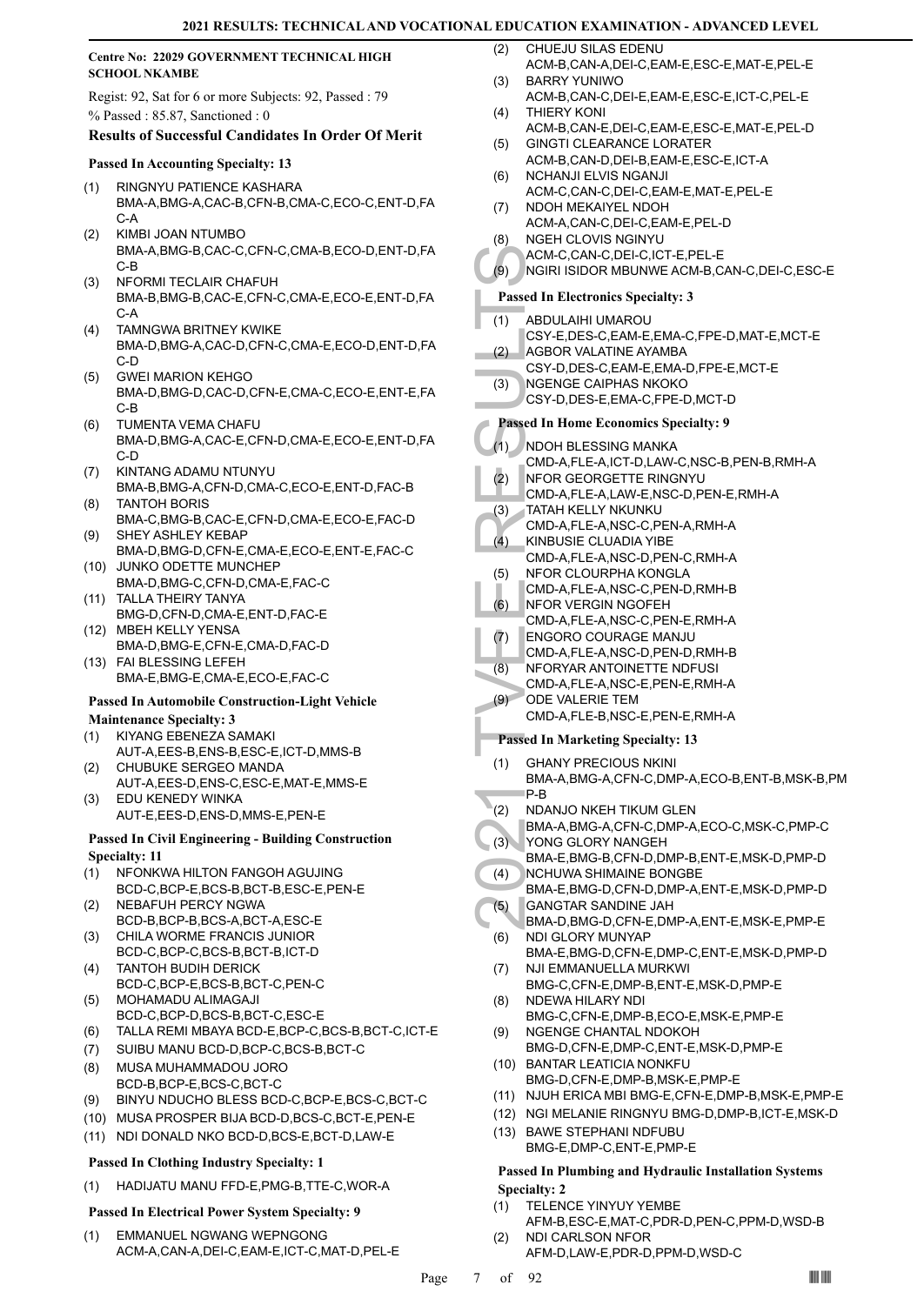# **Passed In Secretarial Administration and Communication Specialty: 7**

- TANKO LYDIA BIENDE ENT-E,ICT-E,IPR-B,LAW-B,OAW-A,PCS-A,PEN-A (1) TIFOR MARIE-STELLER LAYEH (2)
- ICT-D,IPR-B,LAW-D,OAW-B,PCS-A,PEN-C
- NDANJO NLINWE MBIEKWE CLAIRE ICT-D,IPR-C,LAW-B,OAW-B,PCS-C,PEN-D (3) NYE CINDY GANTAR (4)
- CFN-E,IPR-E,LAW-E,OAW-B,PCS-E,PEN-D NGENGE JULETTE NJITANG  $(5)$
- IPR-C,LAW-D,OAW-B,PCS-C,PEN-B
- NGALA ROCKY KIMBI IPR-D,LAW-E,OAW-B,PCS-D,PEN-E (6)
- (7) GERADINE TIH IPR-E,OAW-D,PCS-E,PEN-C

# **Passed In Surveying SURV Specialty: 3**

- ADAMU BLAISE YUHNI DPS-A,ESC-E,LSL-A,MAT-B,STS-A,TDR-D (1)
- (2) LENGA SERGE EGO DPS-A,ENT-E,ICT-D,LSL-A,STS-C
- THRINWA KINGSLEY SHIEZINYA DPS-A,ESC-E,LSL-A,STS-C (3)

# **Passed In Wood Cabinet-Making Specialty: 4**

- NDI ALIAN LAPBIM (1)
- CPR-B,ESC-E,FDD-D,FRT-B,PEN-D,PMT-A,WCA-E CHIA WILFRED TOH (2)
- CPR-B,FDD-A,FRT-B,PEN-C,PMT-B,WCA-C SHEY DONALD NSAHLAR (3)
- CPR-C,FDD-C,FRT-B,PEN-E,PMT-A,WCA-E SHEY BLAISE RINGNYU (4)
- CPR-D,FDD-E,FRT-C,PEN-E,PMT-C

# **Passed In Single Subjects**

# **Passed In 4 Subjects: 1**

STANLEY GWARSHU NDZI BMA-E,BMG-C,CFN-E,FAC-E (1)

# **Centre No: 22030 GOVERNMENT TECHNICAL HIGH SCHOOL BAMENDA**

Regist: 616, Sat for 6 or more Subjects: 610, Passed : 502 % Passed : 82.30, Sanctioned : 0

# **Results of Successful Candidates In Order Of Merit**

# **Passed In Accounting Specialty: 29**

- NJOYA CROMWELL TENENESHENG BMA-A,BMG-B,CAC-B,CFN-B,CMA-B,ECO-A,ENT-D,FA C-C (1)
- FRU KELVIN ACHIRI BMA-B,BMG-A,CAC-C,CFN-B,CMA-C,ECO-C,ENT-C,FA C-B (2)
- BIHSI LOVELINE CHE BMA-B,BMG-B,CAC-B,CFN-C,CMA-C,ECO-C,ENT-B,FA C-B (3)
- SIRRI KELLY PRIDE TAH BMA-C,BMG-A,CAC-C,CFN-C,CMA-C,ECO-C,ENT-C,FA C-C (4)
- DINGWAT GANA FRANK BMA-C,BMG-C,CAC-C,CFN-D,CMA-C,ECO-E,FAC-D,LA W-B (5)
- TAMUKONG LYTICIA NZENTA BMA-B,BMG-D,CAC-E,CFN-E,CMA-E,ECO-D,ENT-C,FA C-E (6)
- LAWIR ELPHINA ASHERINYUY BMA-D,BMG-D,CAC-B,CFN-E,CMA-E,ECO-E,FAC-E,PE N-C (7)
- NJI VERA BMA-E,BMG-E,CAC-E,CFN-D,CMA-E,ECO-D,FAC-E,PE  $N-C$ (8)
- AKENDOH LESLIE VEGAH BMA-C,BMG-E,CAC-C,CFN-C,CMA-E,ECO-D,FAC-B (9) (10) NAHBILA CHRISTABEL TITA SAMA
- BMA-E,BMG-D,CFN-B,CMA-E,ECO-D,FAC-E,PEN-B ABIRIAJI CELIA AJIAZUM (11)

BMA-D,CAC-E,CFN-D,CMA-E,ECO-D,FAC-C,PEN-B

- (12) NTABI ZITA BINUE
	- BMA-E,BMG-C,CAC-D,CFN-C,CMA-E,ECO-D,FAC-E (13) JULIENNE NOEL NGUM
	- BMA-D,BMG-D,CAC-E,CFN-D,CMA-E,ECO-E,FAC-C (14) MACOGOM AURELIE LADOUCE
	- BMA-E,BMG-D,CFN-B,CMA-E,ECO-E,ENT-E,FAC-E (15) TANFACK RAISSA
	- BMA-E,BMG-D,CAC-E,CFN-E,CMA-D,ECO-E,FAC-D (16) SWIRRI CARINE NSOH
	- BMA-E,BMG-D,CAC-E,CFN-E,ECO-E,ENT-E,FAC-E (17) EBAN-LEKU LINDA EGBE
- BMA-A,BMG-E,CAC-E,CFN-D,CMA-E,ECO-D (18) KELSY KUO
- BMA-C,BMG-D,CFN-E,CMA-E,ECO-E,FAC-C BIVIR JENET LIMNYUY (19)
- BMG-B,CAC-E,CFN-D,CMA-E,ECO-E,FAC-E LINDO ASHLINE (20)
- BMA-D,BMG-E,CAC-E,CFN-C,ECO-E,FAC-D (21) NGONG INNOCENT FUL
- BMA-E,BMG-D,CAC-E,CFN-D,ECO-E,FAC-C NDOSAK BENARDINE GHANAKIMBI (22)
- BMA-D,CAC-E,CFN-D,CMA-E,ECO-E,FAC-C SONHAFOUO FRANK JUNIOR (23)
- BMA-E,BMG-E,CAC-E,CFN-E,ENT-C,FAC-D NEBA EMMANUEL NGWA  $(24)$
- BMA-D,BMG-C,CAC-E,CFN-E,CMA-E,FAC-E NGEH ANNABELLA TIIH (25)
- BMA-D,BMG-E,CAC-E,CFN-D,CMA-E,FAC-E AFUNUI MARIE NOEL ANGAFOR (26)
- BMA-E,CAC-E,CFN-E,CMA-D,ECO-E,FAC-D NGWSES CHANTAL MPUDE (27)
- BMA-E,CAC-E,CFN-E,CMA-E,ENT-D,FAC-E ADANGDANG JULINNA BILEM (28)
- BMA-E,CFN-D,CMA-E,ECO-E,FAC-D
- DJEMBE DOOH HENRI JUNIOR BMG-E,CMA-E,FAC-E,PEN-C (29)

# **Passed In Automobile Construction-Light Vehicle Maintenance Specialty: 43**

- TARDE HERBERT NDE CHOFOR (1)
- BMA-C,<br>
(19) BMA-D,<br>
BMG-B,<br>
(20) LINDO / BMA-D,<br>
BMA-D,<br>
(21) NGONC BMA-E,<br>
(22) NDOSA<br>
BMA-D,<br>
22) SONHA<br>
BMA-E,<br>
(23) SONHA BMA-E,<br>
(24) NGEH AMA-D,<br>
AMA-E,<br>
(25) NGEH AMA-D,<br>
BMA-E,<br>
(26) AFUNUI BMA-E,<br>
(26) AFUNUI BMA AUT-B,EES-D,ENS-B,ESC-E,MAT-E,MMS-C,PEN-B KUNJO ADRIAN DZERNYUY  $(2)$ 
	- AUT-A,EES-B,ENS-A,ESC-E,MAT-E,MMS-B NDONG NORIS (3)
	- AUT-C,EES-B,ENS-B,ESC-E,MMS-B,PEN-C AGUM KELLY TENGEN (4)
	- AUT-C,EES-C,ENS-C,ESC-E,MMS-B,PEN-B BEJETENDEM NKEMTA NOTETAH (5)
	- AUT-B,EES-C,ENS-B,ESC-E,ICT-E,MMS-B AKENDOH HENRY BONGAJI (6)
	- AUT-D,EES-C,ENS-C,ESC-E,MMS-C,PEN-B
	- NYINGCHO ABDURAMAN SALLAW (7)
	- AUT-D,EES-C,ENS-C,ESC-D,MAT-E,MMS-B NGWA BLAISE FUH (8)
	- AUT-E,EES-D,ENS-C,ESC-E,MMS-B,PEN-C PRINCEWILL FRU TCHE (9)
	- AUT-D,EES-C,ENS-B,ESC-E,MAT-E,MMS-C WANDJI WANDJI HERVE VALDEZ (10)
	- AUT-D,EES-D,ENS-B,ESC-E,MAT-E,MMS-C ISMAILA ADAMU (11)
	- AUT-D,EES-D,ENS-D,ESC-E,MMS-C,PEN-E (12) ROY RIFEM NGWAN
		- AUT-E,EES-D,ENS-C,ESC-E,MAT-E,MMS-C
	- WIRNSUNGRIN BRIYAN SHALANYUY (13) AUT-B,EES-B,ENS-B,ESC-D,MMS-B
	- (14) NDIFOR PAUL AFIANWIE AUT-A,EES-C,ENS-B,ESC-E,MMS-B
	- (15) NGWA BORIS TIZEM AUT-B,EES-D,ENS-B,MMS-B,PEN-C
	- (16) AGIRKA ARAFAT FANLALA
	- AUT-D,EES-D,ENS-B,MMS-C,PEN-B (17) AKONGNWI MOSES SHU
	- AUT-B,EES-C,ENS-B,ESC-E,MMS-C (18) ASOPZE HIPPOLYTE
	- AUT-D,EES-B,ENS-B,ESC-E,MMS-C (19) NEBA KINGSLEY CHENWI
		- AUT-C,EES-D,ENS-B,MMS-C,PEN-D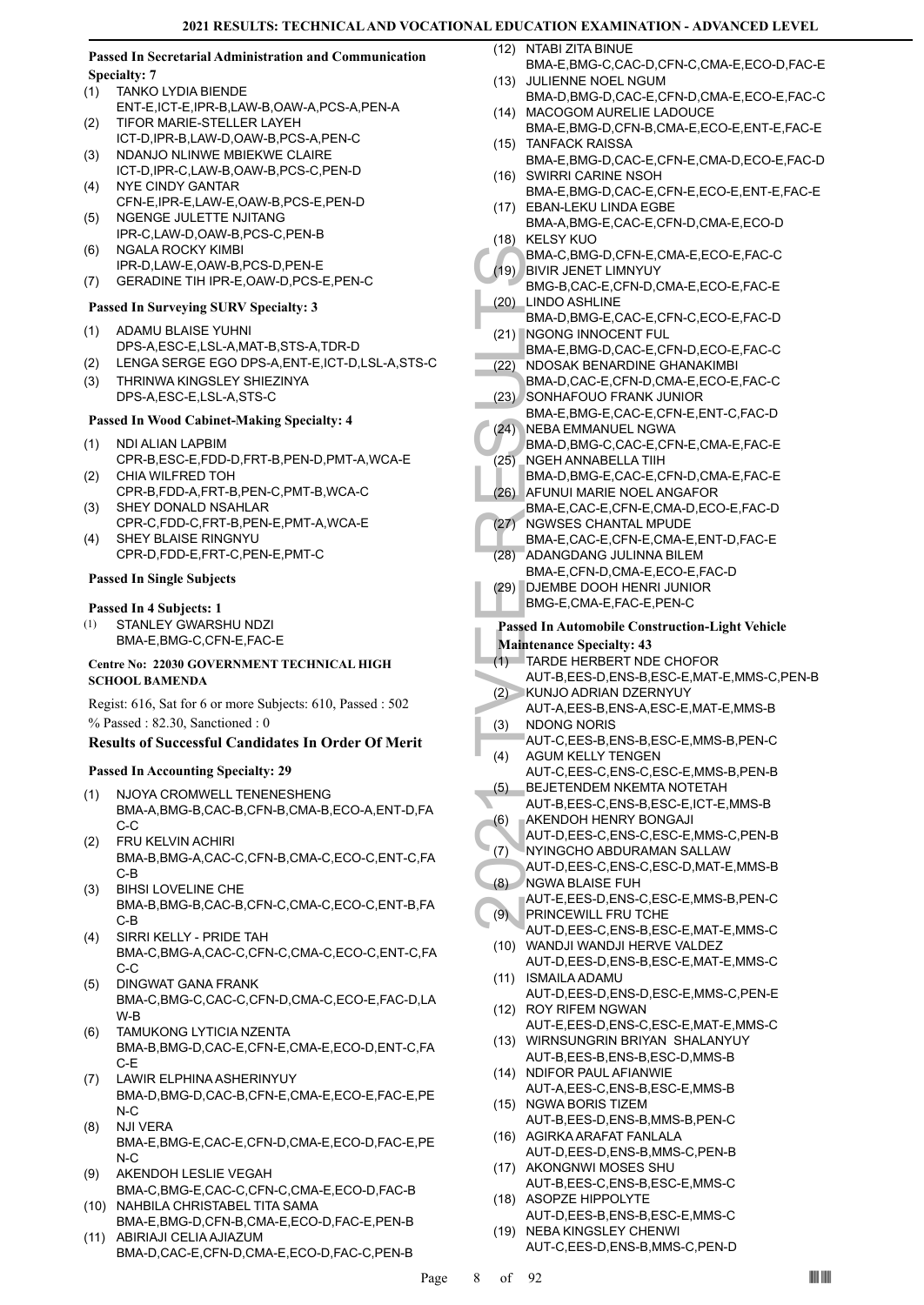# **Passed In Automobile Construction-Light Vehicle**

- **Maintenance Specialty: 43**
- FEUWOUO SOFEU ACCEL (20) AUT-C,EES-D,ENS-C,MMS-C,PEN-C
- (21) IDRISHU YAYA AUT-B,EES-D,ENS-C,ESC-E,MMS-B
- (22) KARLSON NKAIN AUT-C,EES-E,ENS-B,MMS-C,PEN-E
- (23) CHA NISBERT JIE AUT-D,EES-E,ENS-B,MMS-D,PEN-C
- (24) NSOH CLAUDE GWE AUT-D,EES-D,ENS-C,MMS-D,PEN-D
- (25) MUNA TONY ACHU AUT-C,EES-E,ENS-C,ESC-E,MMS-C
- TABANG JERRY RAWLINGS (26)
- EES-D,ENS-C,ESC-E,MMS-C,PEN-D (27) SHUTANG CARLMARCK TASHA
- EES-E,ENS-C,MAT-E,MMS-D,PEN-E (28) KIAMENE DJOUSSE ZIDANE
- AUT-D,EES-E,ENS-E,MMS-E,PEN-E MAFOGHO EMMANUEL SAMA (29)
- AUT-A,EES-B,ENS-A,MMS-C (30) MALOT GLENN AYIMBO AUT-A,EES-B,ENS-B,MMS-B
- (31) AKONG PARFAIT AKEUMBOM
- AUT-B,EES-B,ENS-B,MMS-B (32) BEFUMBAH ZIDANE FIELEFACK AUT-C,EES-B,ENS-B,MMS-B
- (33) NDILEUPEH NUI FON AUT-C,EES-C,ENS-B,MMS-C
- BUNGOH GIDEON ETOUNDI (34) AUT-D,EES-D,ENS-B,MMS-B
- (35) GODFRED MBUNDAH KENG AUT-C,EES-D,ENS-B,MMS-C
- (36) BRISLEY MAGYIELIMBOM AUT-E,EES-C,ENS-B,MMS-C
- (37) NCHE BLAISE FRU AUT-D,EES-D,ENS-C,MMS-C
- (38) FON JOSHUA KANJO AUT-D,EES-E,ENS-C,MMS-C
- (39) NDIFOR BLAISE FRU AUT-E,EES-D,ENS-B,MMS-D
- (40) MBO JOEL ABESOH AUT-E,EES-E,ENS-C,MMS-D
- (41) MAKEU LETSI NELLY AUT-D,EES-D,ENS-D,MMS-E
- (42) MBIA SIDOAN NFOR EES-E,ENS-D,MMS-D,PEN-D
- (43) NDAPEU SELAMBI DILANE AUT-E,EES-E,ENS-C,MMS-E

# **Passed In Civil Engineering - Architectural Draftsmanship Specialty: 23**

- SOP TALLA GUEDALIAH (1)
- AAM-E,APM-C,ATP-D,BCS-C,DAM-B,ESC-E,MAT-E MULUH RENE KHAN (2)
- AAM-E,APM-C,ATP-D,BCS-C,DAM-D,ESC-E,PEN-C TAMASANG BASIL TANUE (3)
- AAM-E,APM-E,ATP-D,BCS-C,DAM-B,ESC-E,PEN-E (4) NDANG JONAS YENENYIBEH
- AAM-D,APM-C,ATP-D,BCS-C,DAM-C,PEN-C NGWE BROWNLEE WELISANE (5)
- AAM-C,APM-D,ATP-C,BCS-B,DAM-C,ENT-E TIKUM FONGANG THEOPHILE (6)
- APM-E,ATP-C,BCS-C,DAM-C,ESC-E,ICT-C SHU OLIVER SHU (7)
- AAM-E,APM-C,ATP-E,BCS-C,DAM-C,ESC-E NKWANA FABRICE (8)
- AAM-C,APM-B,ATP-B,BCS-B,DAM-B NGUM BAZIL NJIMELEKI NDIKAKA (9)
- AAM-B,APM-C,ATP-C,BCS-C,DAM-C GARBA BRAYAN DIOM (10)
- APM-D,ATP-D,BCS-B,DAM-C,PEN-A
- (11) KECHAZI LEONEL NCHUMI AAM-E,APM-B,ATP-C,BCS-B,DAM-C
- (12) NJODZEVEN DICK LANJO AAM-E,APM-D,ATP-B,BCS-C,DAM-B
- (13) ECHONDE SMITH ENOCK AAM-C,APM-C,ATP-D,BCS-C,DAM-C
- (14) NKAMBI CHRISTIAN FON APM-E,ATP-C,BCS-C,DAM-C,PEN-C
- (15) NDONGMO VERON MBIHGETIMBOM AAM-E,APM-D,ATP-D,BCS-A,DAM-C
- (16) MENANG MERCY BERINYUY
- AAM-E,APM-E,ATP-D,BCS-C,DAM-B (17) VESHETEH ETIENE BANGENG
- 
- APM-E,ATP-D,BCS-B,DAM-C,LAW-E
- (18) MOTAPON NGOUYAP MARCEL AAM-D,APM-D,ATP-E,BCS-D,DAM-C
- (19) CHI FRU EMMANUEL AAM-E,APM-E,BCS-D,DAM-D,PEN-C
- (20) ZONEPOH TANGYE ANUATEZI
- ATP-C,BCS-B,DAM-C,PEN-D (21) TEFU NIELEN CHUYUM APM-E,BCS-C,DAM-C,PEN-A
- (22) JOFACK DONGMO DARIL APM-D,ATP-D,BCS-B,DAM-B
- (23) FUH EDWIN NFOR APM-D,BCS-C,DAM-C,PEN-C

# **Passed In Civil Engineering - Building Construction Specialty: 77**

- TERENCE NDZEDZENYUY (1)
- BCA-B,BCD-B,BCP-A,BCS-C,BCT-A,ESC-C,MAT-C,PEN -A
- (1) TERENG BCA-B, (2) TERENG BCA-B, (2) UNJI KE BCA-D, BCA-B, (3) AGWA BCA-E,  $\epsilon$  E BURU BCA-E,  $\epsilon$  E BURU BCA-E,  $\epsilon$  E BURU BCA-E,  $\epsilon$  TASON BCD-B, WAINLC BCA-E, (6) WAINLC BCA-E, (7) NDEH A BCA-E, (8) TATA H(6) BCA-UNJI KENNEDY WONUMU BCA-D,BCD-B,BCP-B,BCS-C,BCT-B,ESC-E,MAT-C,PEN -B (2)
	- NGWA BLAISE SUH (3)
	- BCA-E,BCD-B,BCP-C,BCS-C,BCT-A,ESC-E,ICT-D,MAT-E
	- EBURU GILBERT ANGAH (4)
	- BCA-E,BCD-C,BCP-B,BCS-C,BCT-A,ESC-E,LAW-D,MAT -E
- TASON BRIAN PEDAP (5)
	- BCD-B,BCP-B,BCS-C,BCT-B,ESC-E,MAT-D,PEN-B WAINLO KELVIN NSAH (6)
- BCA-E,BCD-C,BCP-C,BCS-A,BCT-B,ESC-E,PEN-B NDEH ARISTIDE NJI (7)
- BCA-E,BCD-B,BCP-C,BCS-B,BCT-B,ESC-E,PEN-C TAMFU KARL NGEH (8)
- BCD-B,BCP-B,BCS-B,BCT-B,ESC-E,MAT-E,PEN-E TATA HOUSTON - ANDYSON TATA (9)
- BCD-D,BCP-D,BCS-C,BCT-B,ESC-E,MAT-D,PEN-A TASUM RANDOLF SANGNYUY (10)
- BCD-C,BCP-C,BCS-D,BCT-B,ESC-E,MAT-E,PEN-B SCOFIELD NEBA BELL (11)
- BCD-C,BCP-D,BCS-B,BCT-B,ESC-E,MAT-E,PEN-D
- MAYENIN DONALD MBIYDZENYUY  $(12)$
- BCD-B,BCP-B,BCS-B,BCT-A,ESC-E,PEN-B TAZUH FELIX PENN  $(13)$
- BCA-C,BCD-D,BCP-B,BCS-B,BCT-A,LAW-B MUNAH HARRY NOEL TEBUG  $(14)$
- BCD-B,BCP-C,BCS-B,BCT-A,ESC-E,PEN-B NGWASI EPHRAIM FUNUE (15)
- BCD-B,BCP-C,BCS-B,BCT-A,ESC-E,PEN-C NGHANI SILAS MBEWANYUI  $(16)$
- BCA-E,BCD-C,BCP-B,BCS-C,BCT-A,PEN-C MANGANA BORIS (17)
- BCD-C,BCP-C,BCS-B,BCT-A,ESC-E,PEN-C
- MBAHMUKONG DESTINY NJEKE FOKUNDEM (18)
- BCD-C,BCP-C,BCS-C,BCT-A,ESC-E,PEN-C GODWILL AWA NDANGOH (19)
- BCA-E,BCD-B,BCP-C,BCS-B,BCT-A,PEN-E WELENSACKLUFEYIN RODRIGUE WANYU  $(20)$
- BCD-C,BCP-B,BCS-B,BCT-B,ESC-E,ICT-E (21) GUKA THIERRY PETNYIN
- BCA-D,BCD-D,BCP-C,BCS-D,BCT-C,PEN-B (22) KENYI SAMA BESLY
- BCD-C,BCP-C,BCS-B,BCT-B,ESC-E,PEN-E BEYIEKA ALEXANDER (23)
- BCD-C,BCP-D,BCS-C,BCT-A,ESC-E,ICT-E (24) NDIFORNGU FORGHA ULRICH
- BCD-E,BCP-D,BCS-C,BCT-C,ESC-E,PEN-C GHANKO RONALDO KANYUI (25)
- BCD-B,BCP-C,BCS-C,BCT-A,PEN-B (26) MBAH DIVINE NCHINDO
- BCD-B,BCP-B,BCS-B,BCT-B,LAW-D (27) ABIEWEAH GHISLAIN
- BCD-B,BCP-C,BCS-B,BCT-A,PEN-D (28) MOUNCHIGAM ABDEL
- BCA-D,BCD-B,BCP-C,BCS-B,BCT-B (29) ABONGBI JASKA TANUE
- BCD-B,BCP-C,BCS-B,BCT-B,PEN-D (30) SIRRIMUNTIH AFATA NGOHTILO
- BCD-B,BCP-C,BCS-B,BCT-B,LAW-E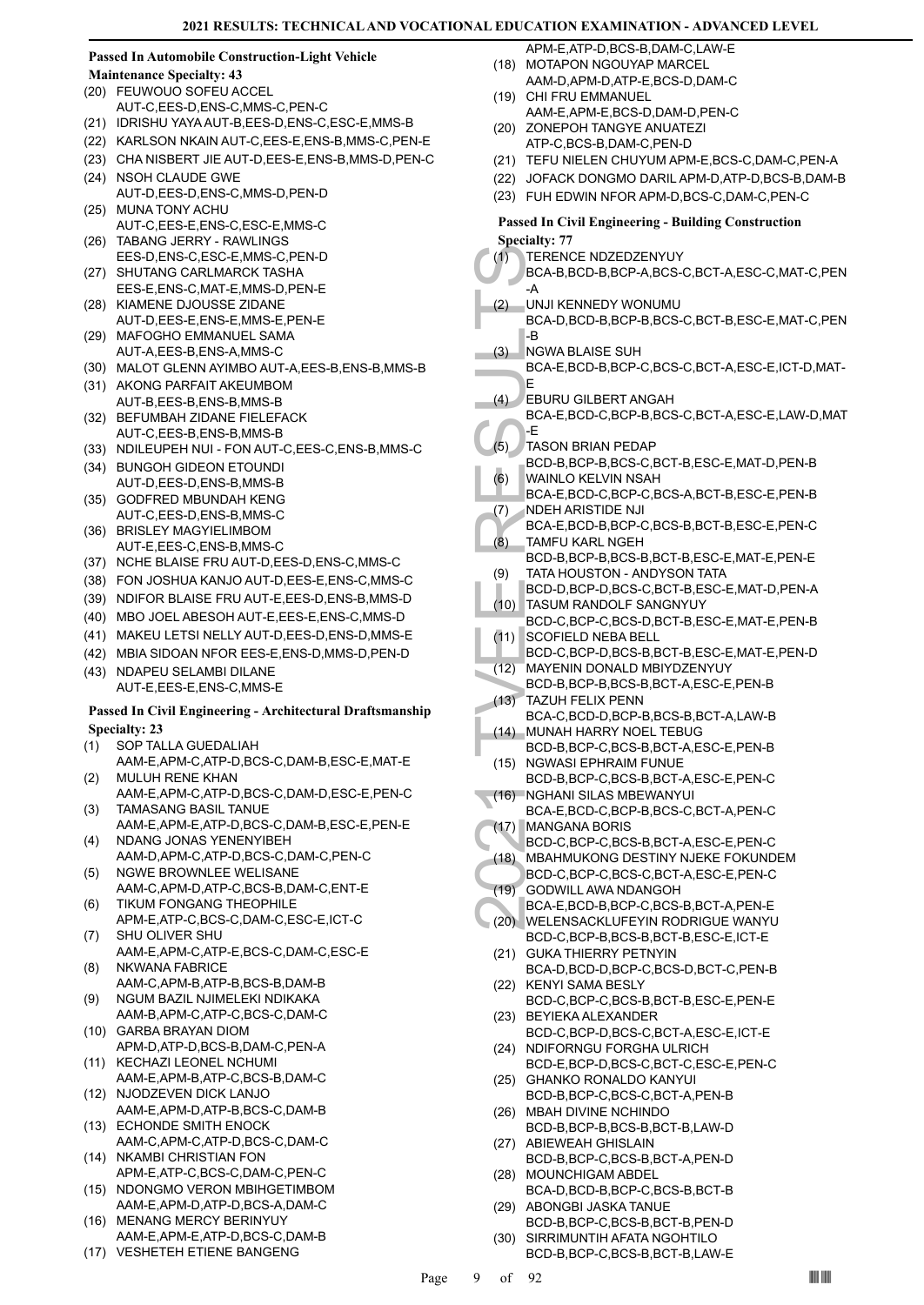### **Passed In Civil Engineering - Building Construction Specialty: 77**

- (31) CHIA THIERRY TOSAM BCD-D,BCP-B,BCS-C,BCT-B,PEN-D
- WIRNGO SHANGSLINE WISHINTAF BCD-C,BCP-C,BCS-B,BCT-B,ESC-E (32)
- (33) MBONJOH YAMSHA OH BCP-C,BCS-B,BCT-B,ESC-E,PEN-C
- (34) NGAWE SISULU NFORMI BCD-C,BCP-C,BCS-C,BCT-C,PEN-C
- WOMIE COLIN NCHII BCD-B,BCP-C,BCS-C,BCT-B,ESC-E (35)
- ABEIGANG MELODY AJEIJEH BCD-D,BCP-C,BCS-B,BCT-A,LAW-E (36)
- (37) NCHINCHIN KENNEDY SUH BCA-E,BCD-B,BCP-C,BCS-C,BCT-B
- BABA BERNARD TANGU BCD-C,BCP-D,BCS-C,BCT-A,LAW-E (38)
- (39) KOUT KANTCHOUET LEFAYET BROWNDON BCD-C,BCP-C,BCS-C,BCT-B,ESC-E
- (40) NGONG PLACID TIMNGUM BCD-C,BCP-C,BCS-C,BCT-B,LAW-E
- TOSOMU NYENDA MARK DAVIS BCD-D,BCP-C,BCS-D,BCT-B,PEN-C (41)
- (42) DIOM JOHN PAUL AKONI BCD-D,BCP-C,BCS-C,BCT-B,PEN-D
- FONCHANG OSCAR CHE (43) BCD-C,BCP-C,BCS-E,BCT-B,LAW-D
- (44) CHIA KINGSLY NGWAINBI BCD-E,BCP-B,BCS-B,BCT-C,LAW-E
- (45) NGWOH EMMANUEL LUH BCD-C,BCP-E,BCS-C,BCT-C,PEN-D
- (46) LIMEN LANEL YUMBOBO BCD-D,BCP-C,BCS-D,BCT-B,PEN-E
- (47) TEGHA BRANDON KHAN BCD-D,BCP-D,BCS-B,BCT-C,MAT-E
- (48) CEDRIC NGWASHI AWA BCD-D,BCP-E,BCS-D,BCT-B,LAW-E
- (49) NGONG SERGE ANCHANG BCD-B,BCP-C,BCS-C,BCT-A
- (50) NGONG BENITO DJAM BCD-B,BCP-C,BCS-B,BCT-B
- (51) KWEBE DUNSTAN SHEY BCD-B,BCP-C,BCS-C,BCT-A
- (52) NGI THURAM LINWE BCD-C,BCP-C,BCS-B,BCT-B
- (53) NJINUE MOSES SUNDAY BCD-B,BCS-C,BCT-B,PEN-C
- LONTSIE TCHINDA ZIDANE BCD-D,BCP-B,BCS-C,BCT-A (54)
- (55) COLLINS LINNYUY BCD-D,BCP-B,BCS-C,BCT-B
- (56) CHI DENIS ANYE BCD-C,BCP-C,BCS-D,BCT-A
- (57) LIFOLAV PAUL YUFOLA BCD-D,BCP-D,BCS-B,BCT-B
- NJUNGBUEN THOMAS VUWIESU BCD-C,BCP-D,BCS-C,BCT-B (58)
- YUAYE JEAN PAUL BOURINYUY BCD-C,BCS-D,BCT-B,PEN-C (59)
- (60) NDINYECK ABAGHEN NDUMAGE TAFAH BCD-C,BCP-D,BCS-C,BCT-B
- (61) CHIA CLINTON TOH BCD-C,BCP-C,BCS-D,BCT-B
- (62) BONG GODWILL EKONFEUZEU BCD-D,BCP-D,BCS-C,BCT-B
- (63) TIOMELA KEVIN BCD-D,BCP-C,BCS-C,BCT-C
- (64) NOUBOUSSI KENFACK LOIC KEVAIN BCD-C,BCP-D,BCS-C,BCT-C
- (65) CHOMBE WISDOM FOHNDOP BCD-D,BCP-C,BCS-D,BCT-B
- (66) MODI NGOUANYO JOEL BCD-C,BCS-C,BCT-B,PEN-E
- (67) LIMNYUY BRANDON BCD-D,BCP-D,BCS-C,BCT-B
- ATSEH LAMBERT ANCHANG BCD-C,BCP-E,BCS-C,BCT-B (68)
- (69) CHE NOEL FUHNWI BCD-D,BCP-E,BCS-C,BCT-B
- SHITEH VETENSI SERGIUS BCD-C,BCP-E,BCS-C,BCT-C (70)
- CHEFOR GERALD MBUNWEN BCD-C,BCS-D,BCT-B,PEN-E (71)
- (72) BANA EUGENE BCD-D,BCS-E,BCT-B,PEN-C
- (73) DIANGHA DERICK NGONGBI

BCD-C,BCP-E,BCS-C,BCT-C

- (74) MOFFO LARRI KOSOC BCD-C,BCP-E,BCS-D,BCT-C
- (75) KENGO BLAISE ANJOH BCD-D,BCP-E,BCS-C,BCT-C
- (76) MARIUS MBOMCHOM AKOTOHM
- BCD-E,BCP-C,BCS-D,BCT-C (77) MENGZDE SOLII ETIENNE
- BCD-C,BCP-E,BCS-D,BCT-C **Passed In Civil Engineering - Public Works Specialty: 21** YISHU EVANS BONGBUNRI (1) BCS-A,ESC-E,MAT-D,PWD-C,PWM-E,PWP-B,PWT-A KHAN ANGE LOIC FRU (2) BCS-B,ESC-E,MAT-E,PEN-C,PWD-D,PWP-C,PWT-A (3) TIGMA BCS-B, (4) TANKH, BCS-B, (4) TANKH, BCS-B, TANKH, BCS-B, TANKH, BCS-B, TANKH, BCS-B, SAMA NCS-B, (6) SAMA NCS-B, (8) LAMBI FCS-B, (8) LAMBI FCS-B, (9) CS-B, INDISIAH RCS-B, (11) JOSIAH BCS-B, (12) NCS-B, (12) NCS (3) TIGMA PRECIOUS NDEKEH BCS-B,ESC-E,MAT-C,PWD-C,PWM-E,PWP-C,PWT-B (4) TANKHA LEONARD BA - AYUNG BCS-B,ESC-E,MAT-E,PEN-B,PWD-C,PWP-E,PWT-B  $(5)$ TAMFU KILO KENOLY BCS-B,ESC-E,ICT-D,MAT-E,PWD-C,PWP-C,PWT-B (6) SAMA NKUH DEZIRE BCS-A,ESC-E,MAT-E,PWD-C,PWP-B,PWT-A TANYU DEIRDRE MUNDEH (7) BCS-B,ESC-E,MAT-E,PWD-E,PWP-E,PWT-B × (8) LAMBI RAPHEAL NYANKAH BCS-B,MAT-E,PWP-C,PWT-A,REL-D KENNE ANDELSON  $(9)$ BCS-A,ESC-E,PWD-E,PWP-D,PWT-B (10) SONKOUE NDUNGMO BORIS BCS-B,ESC-E,PWD-E,PWP-E,PWT-B JOSIAH YOUSSOUNWI (11) BCS-B,PEN-E,PWD-E,PWP-E,PWT-B NDZEDU NOEL JINYUY  $(12)$ BCS-B,ESC-E,PWD-E,PWP-E,PWT-C (13) NGWASIRI COLVERT BCS-B,ESC-E,PEN-E,PWP-E,PWT-C (14) NWIESELIE HERMAN BCS-B,PWD-D,PWP-D,PWT-A (15) ECHA TABA NOEL BCS-B,LAW-D,PWP-D,PWT-B (16) NDI NGEH YANNICK AFANYUY BCS-B,PEN-D,PWP-D,PWT-B (17) WATAD ROMARIC WATAD BCS-B,MAT-E,PWP-D,PWT-B (18) SONKOUE TCHOUALA FRANC VALDEZ BCS-B,PWD-D,PWP-E,PWT-B FOMUKONG DOUANLA JOEL CLIFF (19) BCS-B,ICT-E,PWP-E,PWT-B (20) BORIS FONYUY BCS-C,PEN-E,PWP-E,PWT-B TIANGHA HARISON NGWA (21) BCS-B,MAT-E,PWP-E,PWT-C **Passed In Clothing Industry Specialty: 21** MELODY NETANG (1) ENT-E,FFD-C,MAT-E,PEN-D,PMG-A,TTE-B,WOR-A (2) ACHEAH MILDRED MBU ENT-E,FFD-B,PEN-B,PMG-A,TTE-B,WOR-A (3) SINKWE JULIETTE FFD-B,MAT-E,PEN-C,PMG-A,TTE-B,WOR-A (4) NEBA MAURINE LUMNWI ENT-E,FFD-C,PEN-D,PMG-B,TTE-C,WOR-A (5) BANTAR GLORY ESC-E,FFD-C,PEN-B,PMG-B,TTE-D,WOR-C GHILUNG STELLA BI (6) ENT-E,FFD-C,PEN-E,PMG-B,TTE-A,WOR-C (7) NKWOWNJI VALERY WAINDAH ENT-E,FFD-E,PEN-C,PMG-A,TTE-C,WOR-C (8) MATHILDA MBUBI FFD-E,MAT-E,PEN-D,PMG-B,TTE-B,WOR-C WONGEH NADESH BONGSIYSI (9) FFD-C,PEN-B,PMG-B,TTE-B,WOR-A MBUHBEKEH LYDIA BENARDETTE (10) FFD-C,PEN-C,PMG-B,TTE-B,WOR-B
	- BOBGHA LETEM BERIS (11) FFD-C,PEN-D,PMG-B,TTE-B,WOR-C
	- OLU EBUBE CHUKWU MARY OKOYE FFD-C,PEN-E,PMG-C,TTE-B,WOR-A (12)
	- (13) DINGHA TSASSE MERLINE FFD-D,PEN-C,PMG-B,TTE-C,WOR-B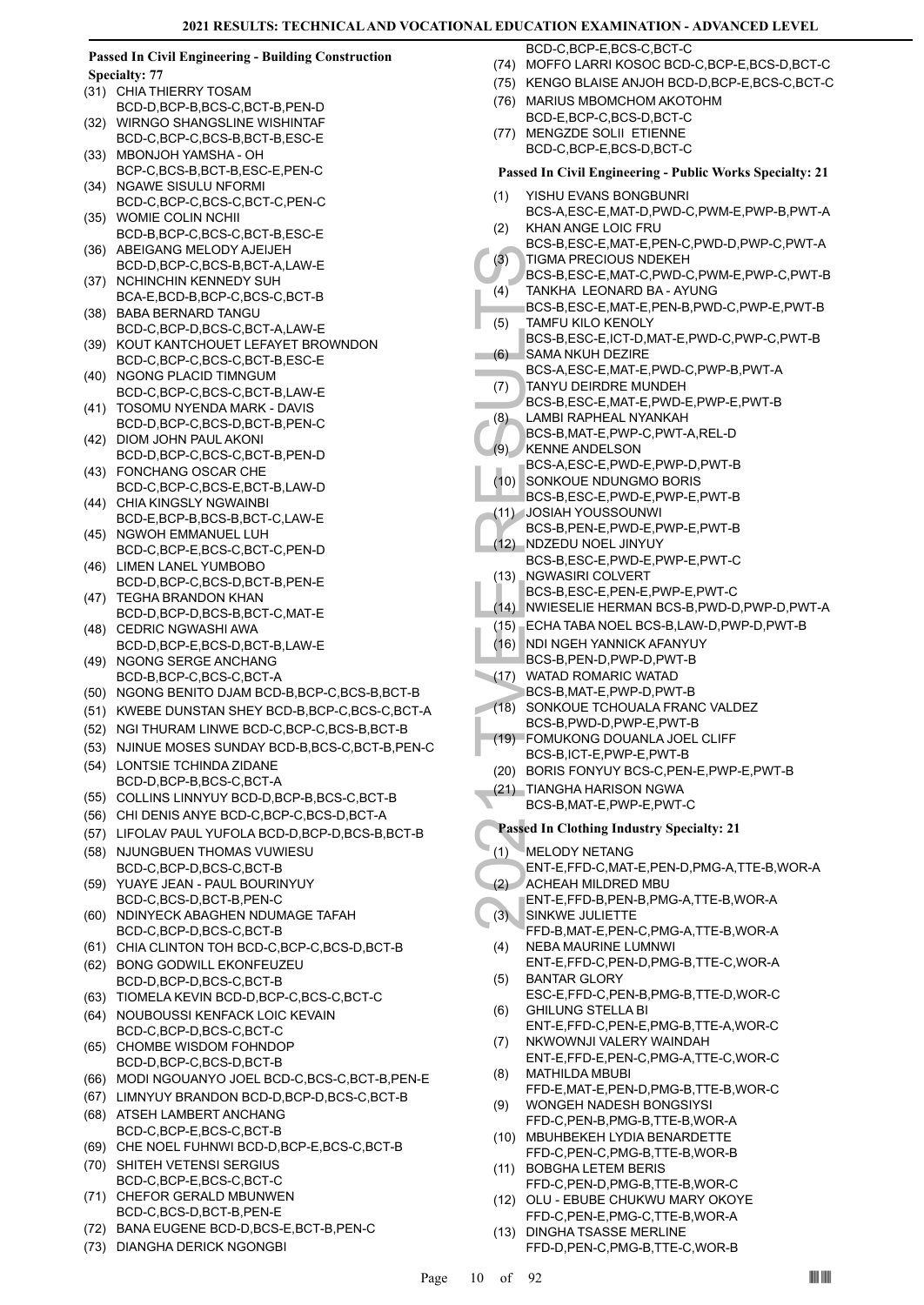# **Passed In Clothing Industry Specialty: 21**

- (14) LAH IRISIA NDUM FFD-C,PEN-D,PMG-C,TTE-B,WOR-B
- (15) NJI BLESSING FRU FFD-D,PEN-D,PMG-B,TTE-C,WOR-B (16) NJI JOYCE SWIRRI
- FFD-D,PEN-D,PMG-C,TTE-D,WOR-D (17) NJI GEROLINE NEH
- FFD-D,PEN-E,PMG-B,TTE-D,WOR-D (18) NGWE SYBIL CHE
- FFD-E,PEN-D,PMG-C,TTE-C,WOR-E FAKE VISPER BAH (19)
- FFD-E,PEN-D,PMG-C,TTE-D,WOR-D (20) CLARISSE BIH BUMAH
- FFD-E,PEN-D,PMG-C,TTE-E,WOR-E (21) BOBIMWO KELLY NZUANZI
- FFD-E,PMG-C,TTE-E,WOR-E

# **Passed In Electrical Power System Specialty: 71**

- DZELAFEN FABRICE LEINYUY ACM-A,CAN-B,DEI-A,EAM-A,ESC-B,ICT-B,MAT-A,PEL-A (1)
- FEUYEM CHANYON ERIC ACM-A,CAN-C,DEI-A,EAM-B,ESC-E,ICT-D,MAT-A,PEL-A (2)
- ROBERTOR SIYSINYUY ACM-B,CAN-B,DEI-A,EAM-D,ESC-E,ICT-C,MAT-E,PEL-C (3)
- MBONWA REGOBEL PUNEKEH ACM-C,CAN-B,DEI-B,EAM-D,ESC-D,MAT-E,PEL-B,PEN- $\mathcal{C}$ (4)
- KWACHUH HILARY FONGWA ACM-B,CAN-C,DEI-B,EAM-D,ESC-D,ICT-C,MAT-C,PEL-D (5)
- BANGU CEDRICK CHECK ACM-B,CAN-B,DEI-B,EAM-D,ESC-E,ICT-D,MAT-E,PEL-D (6)
- NGONPA JOSHUA CHEFOR ACM-B,CAN-E,DEI-B,EAM-D,ESC-E,MAT-E,PEL-C,PEN-B (7)
- MBUH CLINTON KEGHAM ACM-B,CAN-B,DEI-B,EAM-E,ESC-E,MAT-E,PEL-C,PEN-D (8)
- BERI ALICE SHANI ACM-B,CAN-E,DEI-B,EAM-E,ESC-E,MAT-E,PEL-D,PEN-B (9)
- (10) MOFOR HARRY WIYSAHNYUY ACM-B,CAN-E,DEI-B,EAM-C,ESC-E,ICT-E,MAT-E,PEL-D
- (11) TAMFU AHSLEY JAH ACM-C,CAN-E,DEI-B,EAM-E,ESC-E,MAT-E,PEL-E,PEN-B
- FUMBIA CEDRICK NGWETONG (12) ACM-B,CAN-C,DEI-B,EAM-C,ESC-E,PEL-D,PEN-B
- (13) WINSAKWIY DIEUDONNE MBUH ACM-B,CAN-C,DEI-B,EAM-D,ESC-E,PEL-D,PEN-B
- (14) LOWEH NORIDINE NYUYKONGE ACM-B,CAN-C,DEI-B,EAM-E,MAT-E,PEL-C,PEN-C
- (15) NSOH RONALDO NDE ACM-B,CAN-D,DEI-C,ESC-E,MAT-E,PEL-D,PEN-B
- (16) WIRNKAR DAVID NYUYKONGMO ACM-C,CAN-D,DEI-C,EAM-E,ESC-D,PEL-C,PEN-C (17) YONG ERNESTINE NENG
- ACM-C,CAN-D,DEI-C,EAM-E,ESC-E,PEL-C,PEN-C YIFANG BLESSING NASAH (18)
- ACM-C,CAN-C,DEI-C,EAM-E,ESC-E,PEL-E,PEN-B MULUH LEE TANNI (19)
- ACM-B,CAN-E,DEI-C,EAM-E,ESC-E,PEL-E,PEN-B (20) KOH CHRISPO ZHUH
- ACM-B,CAN-B,DEI-C,EAM-E,ESC-E,PEL-E,PEN-E (21) BRANDON CHICK TENO
- ACM-B,CAN-D,DEI-B,EAM-E,ESC-E,PEL-E,PEN-D (22) KUI - NGEH CLEAVE-US AFUH
- ACM-B,CAN-D,DEI-D,EAM-E,ESC-E,PEL-E,PEN-C (23) MBOLOCK MBOLOCK GSELIAN
- ACM-C,CAN-C,DEI-B,EAM-E,ESC-E,PEL-E,PEN-E (24) KOUSSOCK TCHINDA FRANCK DIDEROT
- ACM-C,CAN-E,DEI-B,EAM-E,ESC-E,ICT-D,PEL-E

NDONG SILAS NDANSAKE ACM-C,CAN-C,DEI-D,EAM-E,ESC-E,PEL-E,PEN-D (25)

- WAINKANG ABEL NJOH (26) ACM-C,DEI-C,EAM-E,ESC-E,MAT-E,PEL-E,PEN-C
- (27) VUYOF CHRISTAIN GEMUH ACM-C,CAN-E,DEI-C,EAM-E,ESC-D,MAT-E,PEL-E
- (28) NGWA GASTON CHE
- ACM-D,CAN-D,DEI-C,EAM-E,ESC-E,PEL-E,PEN-D (29) NWUMFOR EMMANUELLA LUM
- ACM-B,CAN-C,DEI-B,EAM-E,PEL-C,PEN-C (30) CHO ZIDAN ATANGA
- ACM-B,CAN-C,DEI-B,EAM-E,PEL-E,PEN-B (31) AZANG DIEUDONNE TEBIT
- ACM-B,CAN-C,DEI-C,EAM-E,PEL-C,PEN-C (32) NGANGSOLE KASIMON
- ACM-B,CAN-C,DEI-B,EAM-E,PEL-D,PEN-C YEWOMBING WINSTON AZIMBOMBI (33)
- ACM-B,CAN-B,DEI-C,EAM-E,ESC-E,PEL-C (34) NGAIYI DRISE MULUH
- ACM-B,CAN-B,DEI-C,EAM-E,PEL-E,PEN-C MENGE VALERY MENGE (35)
	- ACM-B,CAN-B,DEI-C,EAM-E,ESC-E,PEL-C
- ACM-B,<br>
(32) NGANG<br>
ACM-B,<br>
ACM-B,<br>
(33) YEWON<br>
ACM-B,<br>
(34) NGAIYI<br>
ACM-B,<br>
(35) MENGE<br>
ACM-B,<br>
ACM-B,<br>
ACM-B,<br>
ACM-B,<br>
ACM-B,<br>
ACM-B,<br>
ACM-B,<br>
ACM-B,<br>
ACM-B,<br>
ACM-B,<br>
ACM-B,<br>
ACM-B,<br>
ACM-B,<br>
ACM-B,<br>
ACM-B,<br>
ACM-B,<br>
ACM-B FOMEKOUO TSIO ROBERTO CARLOS (36) ACM-C,CAN-B,DEI-C,EAM-C,ESC-E,PEL-D TANWIE BARTEZ (37)
	- ACM-B,CAN-E,DEI-B,EAM-C,ESC-E,PEL-D
	- MBANGCHIAH FIESTOP VOLTA COOSTA ACM-B,CAN-D,DEI-B,EAM-E,PEL-D,PEN-D (38) AFUH DESMOND MBAH (39)
	- ACM-B,CAN-D,DEI-B,EAM-D,ICT-E,PEL-D BECLARE MURING (40)
	- ACM-C,CAN-D,DEI-C,EAM-E,PEL-D,PEN-C CHIAKEM EMMANUEL (41)
	- ACM-B,CAN-C,DEI-D,EAM-E,PEL-E,PEN-C MELATCHI JAURES (42)
	- ACM-B,CAN-E,DEI-C,EAM-E,PEL-E,PEN-B ATE - ALAH AMSTRONG ASONSEH (43)
	- ACM-B,CAN-E,DEI-B,EAM-E,PEL-E,PEN-D MALLA MARIE CLAIR ZHIA (44)
	- ACM-C,CAN-C,DEI-B,EAM-E,PEL-E,PEN-E MANGEH FABRISE NGINYU (45)
	- ACM-B,CAN-D,DEI-B,EAM-E,ICT-E,PEL-E (46) KENFACK YANIK
- ACM-B,CAN-C,DEI-C,ESC-E,PEL-E,PEN-E (47) NGONG LEONEL POPSI
- ACM-B,CAN-E,DEI-B,EAM-E,PEL-E,PEN-E (48) MUNJONO KELVIN KWANDA
- ACM-C,CAN-D,DEI-C,EAM-E,ESC-E,PEL-E (49) NDONWIE VICTOR
- ACM-C,DEI-C,EAM-E,ESC-E,PEL-E,PEN-E
- (50) NGANGWA BERTRAND NGWAYU ACM-B,CAN-D,DEI-C,EAM-E,PEL-C
- APAH JUNIOR MBAH (51)
	- ACM-B,CAN-C,DEI-C,EAM-E,PEL-E
- (52) AFUH JOEL ACM-B,DEI-D,EAM-E,PEL-E,PEN-B
- DABA JEPHTHAN AKAM (53)
- ACM-C,DEI-C,EAM-E,PEL-D,PEN-D
- (54) NGHOFEH VALERY ACM-C,DEI-B,EAM-E,PEL-D,PEN-E
- (55) NGEMUNYI DIANE TANWIE ACM-C,CAN-E,DEI-C,PEL-D,PEN-D
- LUNDEGHE SABASTIAN NSAI (56) ACM-B,DEI-C,EAM-E,PEL-D,PEN-E
- FUMBUTU YANICK FONJI (57) ACM-B,CAN-C,DEI-D,EAM-E,PEL-E
- (58) TSOKENG NGOUMENE PRINCELY ACM-C,DEI-B,ESC-E,ICT-E,MAT-E
- (59) YEMELI STEVE JUNIOR ACM-B,CAN-E,DEI-C,EAM-E,PEL-E
- (60) APENA TCHINDA COURAGE
- ACM-C,CAN-E,DEI-D,PEL-E,PEN-C (61) NGOULA TCHINDA ROUSSEL;
- ACM-C,DEI-B,EAM-E,ESC-E,PEL-E (62) BRYAN NGWA AKOR
- ACM-C,DEI-C,ESC-E,PEL-E,PEN-D (63) SAMA NKEH LAZAR
- ACM-C,DEI-D,ESC-E,MAT-E,PEN-D
- (64) NYINGCHIA EMMANUEL NGUM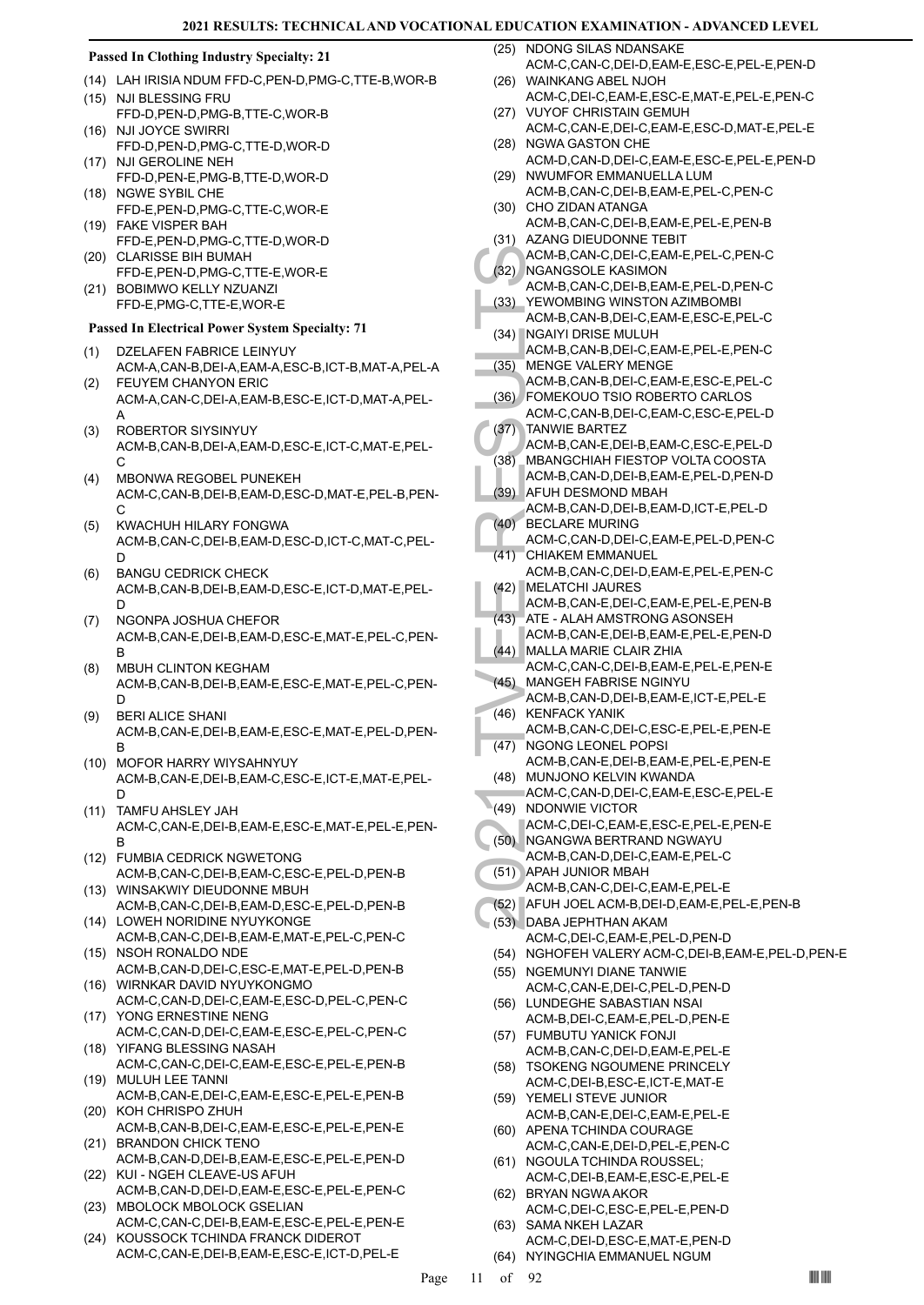# **Passed In Electrical Power System Specialty: 71**

ACM-C,CAN-D,DEI-C,PEN-C

- (65) CHEFOR ELIJAH NKAH ACM-B,CAN-C,DEI-C,PEL-E
- (66) SHU ESTELLA NGUM ACM-C,DEI-C,PEL-E,PEN-C
- (67) VERLA PARFAIT LIMNYUY ACM-C,DEI-C,ESC-E,PEL-E
- (68) BEDKEH CHRISFEL BAHNJE ACM-C,DEI-C,EAM-E,ESC-E
- (69) NDINWA KISITO NGAWE ACM-C,DEI-C,EAM-E,ESC-E
- (70) SUH NICKSON NEBA ACM-D,DEI-C,PEL-E,PEN-D
- (71) GADINGA CLAUDE NUBITGHA ACM-C,CAN-E,DEI-C,EAM-E

# **Passed In Electronics Specialty: 17**

- PEMAMBOH PRAISE CHENTO CSY-D,DES-B,EAM-C,EMA-B,ESC-E,FPE-C,MAT-D,MC T-C (1)
- AMBE LIONEL CHE CSY-C,DES-B,EAM-E,EMA-C,ESC-E,FPE-D,MAT-E,MCT -C  $(2)$
- KHAN BETRAND PENN CSY-C,DES-C,EAM-E,EMA-C,ESC-E,FPE-D,MAT-E,MC T-D (3)
- LAIJEH PRINCELY CSY-C,DES-D,EAM-E,EMA-C,ESC-E,FPE-D,MAT-E,MC T-C (4)
- NDE TSE NTSEH NCHOTU CSY-D,DES-C,EAM-E,EMA-E,ESC-E,FPE-D,MAT-E,MCT -C (5)
- PEFUNG FORBASSO EUGINE CSY-D,DES-B,EAM-E,EMA-B,ESC-E,FPE-D,MCT-C (6)
- KHAN KELVIN CSY-E,DES-D,EMA-C,ESC-E,FPE-D,MAT-E,MCT-D (7)
- MARTIN NEBA DES-C,EAM-E,EMA-C,ESC-E,FPE-D,MCT-B (8)
- WANKIE VERRAZANO TABUFOR CSY-D,DES-C,EAM-E,EMA-C,FPE-D,MCT-D (9) (10) NEBA STANLY SUH
- CSY-D,DES-D,EMA-C,ESC-E,FPE-E,MCT-C (11) KAPIN RONADO
- CSY-E,DES-C,EAM-E,EMA-C,FPE-D,MCT-E FOUOKENG NDOUANLA DIEGO BAGGIO (12)
- CSY-D,DES-C,EMA-E,ESC-E,FPE-E,MCT-D (13) KENNEDY NGALA TAMNJONG
- DES-D,EAM-E,EMA-C,ESC-E,FPE-E,MCT-D FUHNWI COLLINS NEBA (14)
- CSY-E,DES-C,EAM-E,EMA-E,FPE-E,MCT-E (15) VIGHONGENG RONALD - TITI WANG
- CSY-E,DES-D,EMA-D,ESC-E,FPE-E,MCT-E (16) TEDJON BONSU BAUDIN
- CSY-E,DES-D,EMA-C,FPE-D,MCT-D KUETE KABREL FRANKLIN
- DES-D,EMA-E,ESC-E,FPE-E,MCT-D (17)

# **Passed In Heating Ventilation and Air Conditioning Specialty: 15**

- KONGNYUY CELINE BANBOYE ACE-D,ACR-B,ESC-E,FPP-E,HVA-E,RIN-D (1)
- SAAHKENDU SERGE BRANCO NAANZEH ACE-E,ACR-C,ESC-E,MAT-E,PEN-E,RIN-C (2) TATA EMILE TATA (3)
- ACE-E,ACR-D,ESC-E,FPP-E,MAT-E,RIN-D LOYEM NGOUTSOP PRINCEWILL (4)
- ACE-E,ACR-C,FPP-D,PEN-D,RIN-C
- DASSI FRANC JOEL ACE-E,ACR-D,FPP-D,PEN-D,RIN-C (5)
- KAMDEM SIMO ULRICH HERMANN ACE-E,ACR-C,FPP-D,PEN-E,RIN-D (6)
- KAJOH AARON SELAKWE ACE-E,ACR-C,FPP-D,PEN-E,RIN-E (7) TANGIRI ETIENNE NTUNYU
- ACE-E,ACR-C,FPP-E,MAT-E,RIN-D (8)
- (9) ASAH JUDE MBUH ACE-D,ACR-A,FPP-E,RIN-A
- BOUDWIN KHOTEM MBUKWE (10) ACE-D,ACR-C,FPP-E,RIN-C
- (11) GWEI KENNEDY NGINYU ACE-D,ACR-D,FPP-D,RIN-D
- (12) TASI EZEKIEL ACHU ACE-E ACR-C, MAT-E, RIN-D
- (13) ASSANJI LONTSI RHYAN ACE-E,ACR-D,FPP-E,RIN-C
- NKEMBU GIDEON NYAMUKONG ACE-E,ACR-C,FPP-E,RIN-D  $(14)$
- YOUTRUTH FALONE TALAH ACE-E,ACR-C,PEN-E,RIN-E (15)

# **Passed In Home Economics Specialty: 28**

- NSOM SHADY NAYAH (1)
- CMD-A,ENT-D,FLE-A,NSC-B,PEN-B,REL-D,RMH-A NFOR BELTINE NKFUNJI (2)
- CMD-A,ENT-D,FLE-A,NSC-B,PEN-B,RMH-A ANDONG MAGCELIA TARKE (3)
- CMD-A,ENT-E,FLE-A,NSC-B,PEN-A,RMH-A
- (4) LUM BELLA CMD-A,FLE-B,NSC-B,PEN-D,REL-E,RMH-A
- NDO EMELINE MUNSI (5)
- CMD-A,FLE-A,NSC-B,PEN-A,RMH-A
- BARAH EVODIA BONGKEM (6)
	- CMD-A,FLE-A,NSC-B,PEN-B,RMH-A
- (7) BIH FANNY CHI CMD-A,FLE-A,NSC-B,PEN-B,RMH-A
- NTAM SYLVINE NANGE CMD-A,FLE-A,NSC-B,PEN-B,RMH-A (8)
- CHE MACMILIAN LEMNWI  $(9)$ 
	- CMD-A,FLE-A,NSC-B,PEN-C,RMH-A
	- (10) ATECHI FRANCIS XAVIER NDAHSE
	- CMD-A,FLE-A,NSC-C,PEN-B,RMH-A
	- NGONG DAIZY MBUH (11)
	- CMD-A,FLE-A,NSC-C,PEN-B,RMH-A
	- (12) CAMELLA SEWOYEEBAA
	- CMD-A,FLE-A,NSC-B,PEN-D,RMH-A
	- (13) IKOGA PATIENCE VANABA CMD-A,FLE-B,NSC-B,PEN-C,RMH-A
	- (14) ADU BELINDA EYANGO
	- CMD-A,FLE-A,NSC-C,PEN-D,RMH-A (15) DOHMATOB KAILA LEMA
	- CMD-A,FLE-A,NSC-B,PEN-E,RMH-A
	- DIANGHA AMADINE YIANGOIN (16) CMD-A,FLE-A,NSC-C,PEN-D,RMH-A
- (17) BRICE FORSUH NGUFI
- (4) COMPA (5) NDO EN BARAH<br>
(6) NDO EN BARAH<br>
(6) NDO EN BARAH<br>
(7) COMPA COMPA COMPA (12) COMPA COMPA COMPA COMPA COMPA COMPA COMPA COMPA COMPA COMPA COMPA COMPA COMPA COMPA COMPA COMPA COMPA COMPA COMPA COMPA COMPA COMPA CMD-A,FLE-A,NSC-D,PEN-C,RMH-A (18) NDANGOH PEACE BIHNWI
	- CMD-A,FLE-B,NSC-D,PEN-C,RMH-A
- (19) TIGWEH NELINE BUIH SEH
- CMD-A,FLE-A,NSC-C,PEN-E,RMH-A
- (20) NJINJOH COMFORT
	- CMD-A,FLE-A,NSC-E,PEN-D,RMH-A (21) NCHINDA FELICIA CMD-A,FLE-B,NSC-D,PEN-D,RMH-A
- (22) SIRRI AFANWI CARINE FUH
	- CMD-B,FLE-A,NSC-D,PEN-D,RMH-B
- MIGAN JOCEYLINE NSUM (23)
- CMD-B,FLE-A,NSC-D,PEN-D,RMH-B
- (24) YVONNE YIJOFA CMD-B,FLE-B,NSC-D,PEN-E,RMH-A
- (25) CHECK BERNADETTE FONDUMA
- CMD-A,FLE-B,NSC-D,PEN-E,RMH-B
- YUTIAMBE COLLONELLA SEZIENTA (26) CMD-B,FLE-B,NSC-D,PEN-D,RMH-B
- (27) NCHINDA CHRISTABEL ASOH CMD-C,FLE-B,NSC-D,PEN-E,RMH-B MAGHO BELLEH KEMING (28)
- CMD-B,FLE-C,NSC-E,PEN-E,RMH-D

# **Passed In Installation and Maintenance of Electronic Systems Specialty: 44**

- SAHKA GATIENNE SEHLA-A (1)
- ASY-A,AVS-B,EDI-C,ESC-D,ICT-B,MAT-E,NTS-C,PEN-B TAWA CRISE ABIA (2)
- ASY-D,AVS-D,EDI-E,ESC-E,ICT-D,MAT-E,NTS-C,PEN-D SIKABIE GARUBEALIAH (3)
- ASY-B,AVS-B,ESC-E,ICT-C,MAT-D,NTS-A,PEN-C NEBA DESMOND CHENWIE (4)
- ASY-A,AVS-A,EDI-E,ENT-E,ICT-C,NTS-B APENE HANS ABDALLAH (5)
	- ASY-B,AVS-C,ESC-E,ICT-E,NTS-B,PEN-B NGALLA MACTELVIN NYE
- ASY-A,AVS-B,ESC-E,ICT-E,NTS-D,PEN-C (6)
- (7) TANYIMAJOB FRANBEL ADZE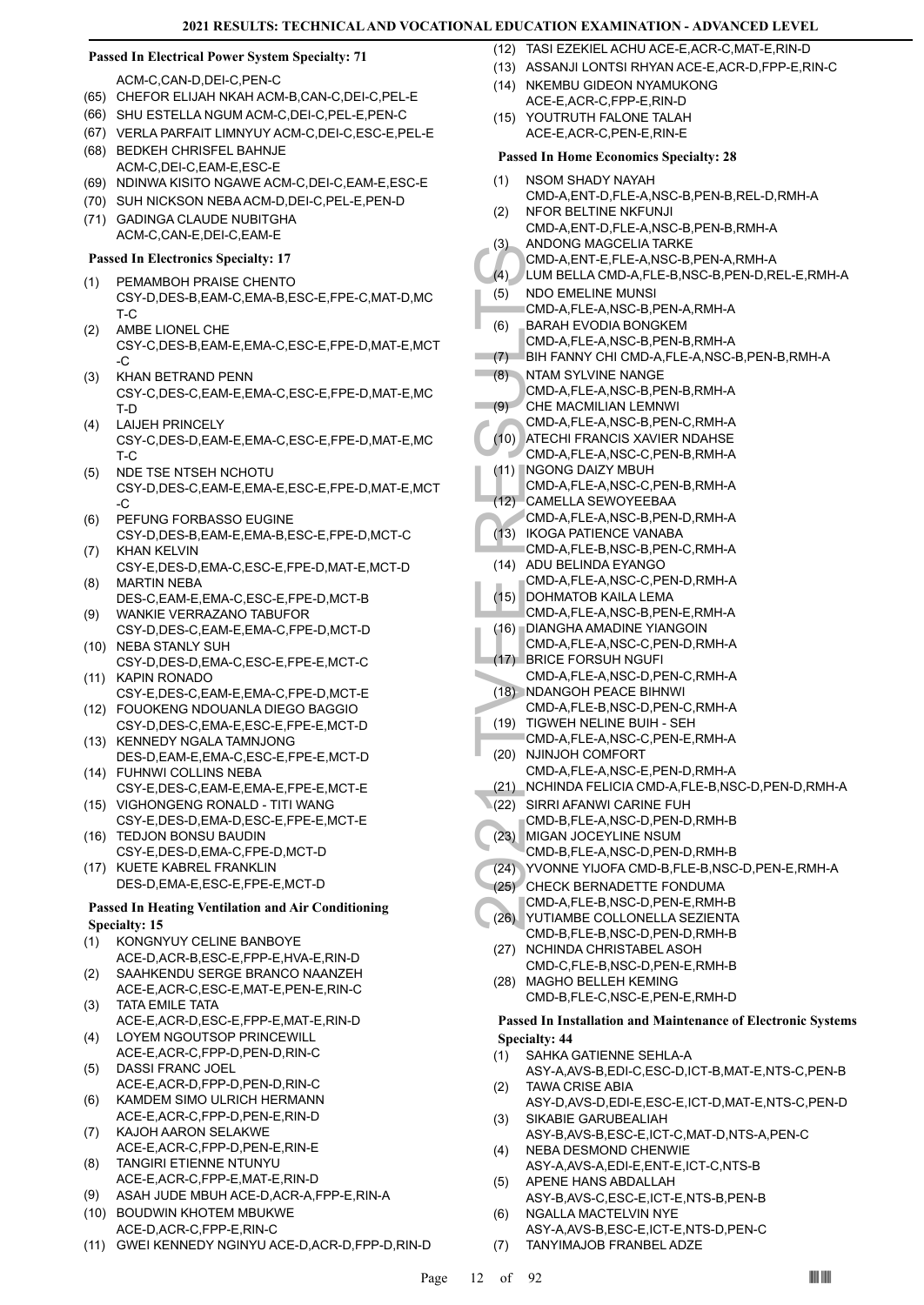**Passed In Installation and Maintenance of Electronic Systems Specialty: 44**

- ASY-C,AVS-D,ESC-E,MAT-E,NTS-C,PEN-C MUYONG GLAIN BANTAR (8)
- ASY-D,AVS-D,EDI-E,ESC-E,NTS-E,PEN-B SUNDAY BRANDON NCHONJOBU (9)
- ASY-E,AVS-D,ESC-E,MAT-E,NTS-D,PEN-C (10) TSAY GIRLAND ANGUH JUNIOR
- ASY-D,AVS-E,ESC-E,MAT-E,NTS-E,PEN-E (11) NGWANA LUC NTUMFON
- ASY-C,AVS-B,ESC-E,NTS-C,PEN-D NGHOCHU JIBELL ACHEBANG  $(12)$
- ASY-B,AVS-B,EDI-D,NTS-D,PEN-E
- MBUNDA ANSLEM TATA (13) ASY-D,AVS-B,EDI-E,NTS-E,PEN-C (14) NYONBET HANS KUSIH
- ASY-C,AVS-C,ESC-E,NTS-D,PEN-D
- DESMOND BABILA FONGOD ASY-D,AVS-C,ICT-E,NTS-D,PEN-C (15)
- (16) YUH FELIZAN ASY-C,AVS-D,ESC-E,NTS-C,PEN-E
- (17) TCHAMDA KAMDEM ERMAN ASY-C,AVS-C,ESC-E,MAT-E,PEN-E
- (18) SAMA DESTIN CHICK ASY-D,AVS-C,ESC-E,NTS-D,PEN-E
- (19) BANYE ETIENE BIMELA ASY-D,AVS-C,ESC-E,NTS-E,PEN-D
- (20) TAMUKUM DESMOND ASY-D,AVS-E,MAT-E,NTS-C,PEN-E
- (21) MAHVINE CHIA ASY-C,AVS-E,MAT-E,NTS-D,PEN-E
- (22) KINDZEKA TARDZENYUY TANSI ASY-D,AVS-E,EDI-E,NTS-D,PEN-E
- (23) ABDOU KARIM NSANGOU ASY-C,AVS-B,NTS-D,PEN-B
- FONCHA BERNARD WIKIYNYUY (24) ASY-C,AVS-B,NTS-D,PEN-C
- (25) ANUSHINE PETER NGWINGYE ASY-B,AVS-C,EDI-E,PEN-B
- (26) SAMBA GERALD AGYINGI ASY-B,AVS-B,NTS-D,PEN-E
- (27) MOKUM ADE JOSHUA ASY-C,AVS-D,NTS-D,PEN-B
- (28) NCHANG BLAISE ALONDI ASY-C,AVS-C,NTS-D,PEN-D
- (29) NANKEU MELI JOSPIN ASY-B,AVS-C,ESC-E,NTS-D
- (30) NFOR CLINTON KENJOH ASY-C,AVS-C,NTS-C,PEN-E
- (31) JUNIOR NGANGPANWEH ASY-D,AVS-D,NTS-C,PEN-D
- (32) DJIOKEKAM KOSOC CLAIDE ASY-C,AVS-E,NTS-B,PEN-E (33) NJINEMBO GILLIES NTUHKAM
- ASY-D,AVS-C,NTS-D,PEN-D (34) AYINI FONYUY KEJIKA ASY-C,AVS-D,NTS-D,PEN-D
- (35) SUH AGBOR BRANDON ASY-C,MAT-E,NTS-E,PEN-C
- (36) NGUEMO IDRISS DILANE ASY-D,AVS-D,NTS-D,PEN-D
- (37) FONCHAM DIRANE ASY-D,AVS-B,NTS-E,PEN-E
- (38) DOUANLA ABDIAS RAOUL ASY-D,AVS-E,NTS-C,PEN-D
- (39) MBENFOR WILSON KARAWA ASY-D,AVS-E,NTS-E,PEN-C
- TANGIRI CLINTON NDICHO (40) ASY-D,MAT-E,NTS-D,PEN-D
- (41) SHU JUNIOR SHU ASY-D,AVS-C,ESC-E,NTS-E
- (42) YAFEH FRANKLINE ASY-E,AVS-D,NTS-D,PEN-E
- (43) MUKAM HANS KOMFUM ASY-D,AVS-E,NTS-E,PEN-E
- (44) CHI RODRICK MANJOH ASY-D,AVS-E,NTS-E,PEN-E

# **Passed In Marketing Specialty: 18**

- NKAHBIT SPORRA SEMA BMA-E,BMG-C,CFN-D,DMP-A,ECO-D,ENT-D,MSK-C,PM P-C (1)
- NGWAIMBI DORINEDA BIH BMG-C,CFN-D,DMP-A,ECO-D,ENT-D,MSK-B,PMP-D (2)
- FOUTSAP TAMIKA STEVIE BMA-E,BMG-B,CFN-D,DMP-B,ENT-D,MSK-B,PMP-C (3) ABONGEH ARNAUDINE NJUNGWIHKEMBOM
- BMA-C,BMG-E,CFN-D,DMP-A,ENT-D,MSK-C,PMP-C (4) NGWA LEONARD (5)
- BMG-D,CFN-E,DMP-A,ECO-E,ICT-C,MSK-C,PMP-D CHI MARYLINE (6)
- BMG-E,CFN-D,DMP-A,ENT-D,MSK-C,PMP-D
- FONTOH AGNES NCHANG BMG-B,CFN-E,DMP-B,ENT-D,MSK-C,PMP-E (7)
- PETNYING JERRY SEMA BMG-D,CFN-E,DMP-B,ENT-E,MSK-D (8)
- NCHANGNWIE RHODA SANGTUNG BMG-E,CFN-D,DMP-B,ECO-E,MSK-D (9)
- TASON DILANE YARI (10) BMG-E,DMP-A,ENT-E,MSK-E,PMP-E
- (11) NEBA PRECIOUS LEM BMG-D,CFN-E,DMP-C,ENT-D,MSK-E
- (12) NDAM CHANNEL TAKOU
- BMG-E,CFN-D,DMP-C,MSK-D,PMP-E (13) AWAH CLOTIL BIH BMG-C,CFN-D,DMP-C,MSK-C
- 
- (14) KONGNYUY VANESSA YAYA
- CFN-D,DMP-B,MSK-D,PMP-D
- (15) DOUO TAGNI BORIS BMG-D,CFN-E,DMP-A,PMP-E
- (16) ANEBOM PETRAL ASEH DMP-C,ENT-E,MSK-C,PMP-D
- (17) ASOBO COURAGE NGUM CFN-E,DMP-C,MSK-C,PMP-E
- (18) MANGUI SHEELA CFN-E,DMP-C,MSK-E,PMP-E

# **Passed In Metal Works and Industrial Piping Specialty: 35**

- VIYOFF PETER ABONG  $(1)$ 
	- ENT-D,ESC-E,MIP-B,MOU-E,PEN-C,WOM-A
- MBAH RODRICK (2)
	- ESC-E,LAW-E,MIP-C,MOU-E,PEN-B,WOM-A TENENG DESMOND MBUH
	- ESC-E,MAT-E,MIP-C,MOU-D,PEN-B,WOM-C (3)
- TATSA MEHONTSO ORNELA (4)
- ESC-E,MAT-E,MIP-C,MOU-D,PEN-C,WOM-B
- NGWA INNOCENT AFOASEH  $(5)$
- ENT-E,ESC-E,MIP-C,MOU-E,PEN-D,WOM-A
- MUPBAH KIZITU GIFAKEH (6)
- ESC-E,MIP-B,MOU-C,PEN-B,WOM-B
- BUMA HERBERT NINGMUH (7)
- ENT-E,ICT-D,MIP-C,MOU-C,WOM-B
- SOFUA ASHLEY NOEL ZUBUNUI (8)
- MAT-E,MIP-C,MOU-D,PEN-E,WOM-B
- MBANG MBANG ULYSSES (9)
- ESC-E,MAT-E,MIP-B,MOU-E,WOM-B TANWIE KLUIVERT (10)
- MAT-E,MIP-C,MOU-D,PEN-E,WOM-C
- WEREWI PHILOMON ABEN (11)
- ESC-E,MIP-C,MOU-E,PEN-E,WOM-C
- (14) KONGN<br>
CFN-D, (15) DOUO 1<br>
(16) ANEBO<br>
(17) ASOBO<br>
CFN-E, I<br>
(18) MANGU<br>
Passed In M<br>
(11) VIYOFF<br>
ENT-D, MBAH F<br>
ESC-E, TATSAN<br>
ESC-E, TATSAN<br>
ESC-E, NGWAI<br>
ENT-E, (6) MUPBA<br>
ESC-E, BUMA F ENT-E, (6) MUPBA<br>
ESC-E, BU (12) MOVUH NELSON NYUWEN MIP-B,MOU-C,PEN-B,WOM-A
- ASUMBELA AWINIE FUNWIE MIP-C,MOU-C,PEN-B,WOM-A (13)
- AKEBECHO BRANDON SIMBAGHA (14)
- ESC-E,MIP-B,MOU-B,WOM-A
- (15) FORCHE RODRIGUE MIP-C,MOU-C,PEN-C,WOM-A
- (16) NDASSI SOFEU BORIS MIP-B,MOU-D,PEN-B,WOM-B
- MUSONG DAVID BLAISE MANGA (17)
- MIP-B,MOU-E,PEN-D,WOM-B
- (18) CHRISTIAN SAFEH MIP-C,MOU-D,PEN-D,WOM-B
- (19) NDEH ELMER AWAH ICT-E,MIP-B,MOU-D,WOM-B
- (20) OBI DEUDONE ATTA MIP-C,MOU-D,PEN-E,WOM-A
- MARX BIYONYI AWESOME (21)
- MIP-C,MOU-D,PEN-D,WOM-B (22) FONJI EDWIN NJEI MCG-C,MIP-C,MOU-E,WOM-B
- (23) NEBA GODLOVE SHU BUNA
- MIP-B,MOU-E,PEN-D,WOM-B
- (24) FORGWE THIERRY MIP-C,MOU-E,PEN-C,WOM-C
- (25) MAXWELL ANYAMBOM AYEAH

(27) ANYANWU PRETTY CHIZOBA MIP-C,MOU-E,PEN-E,WOM-B (28) NWANA THIERRY ASONGWE ESC-E,MIP-C,MOU-E,WOM-B (29) ETONKIE STANLEY TAKUH MIP-C,MOU-E,PEN-E,WOM-B NDZEFON ARNOL NYUYKIGHAN MIP-C,MOU-E,PEN-D,WOM-C

(31) WANDJI BLAISE CAESAR CHUWA

Page 13 of 92  $\blacksquare$ 

(30)

- MIP-D,MOU-E,PEN-B,WOM-C
- (26) MAMBU SYLVESTER MIP-C,MOU-E,PEN-E,WOM-B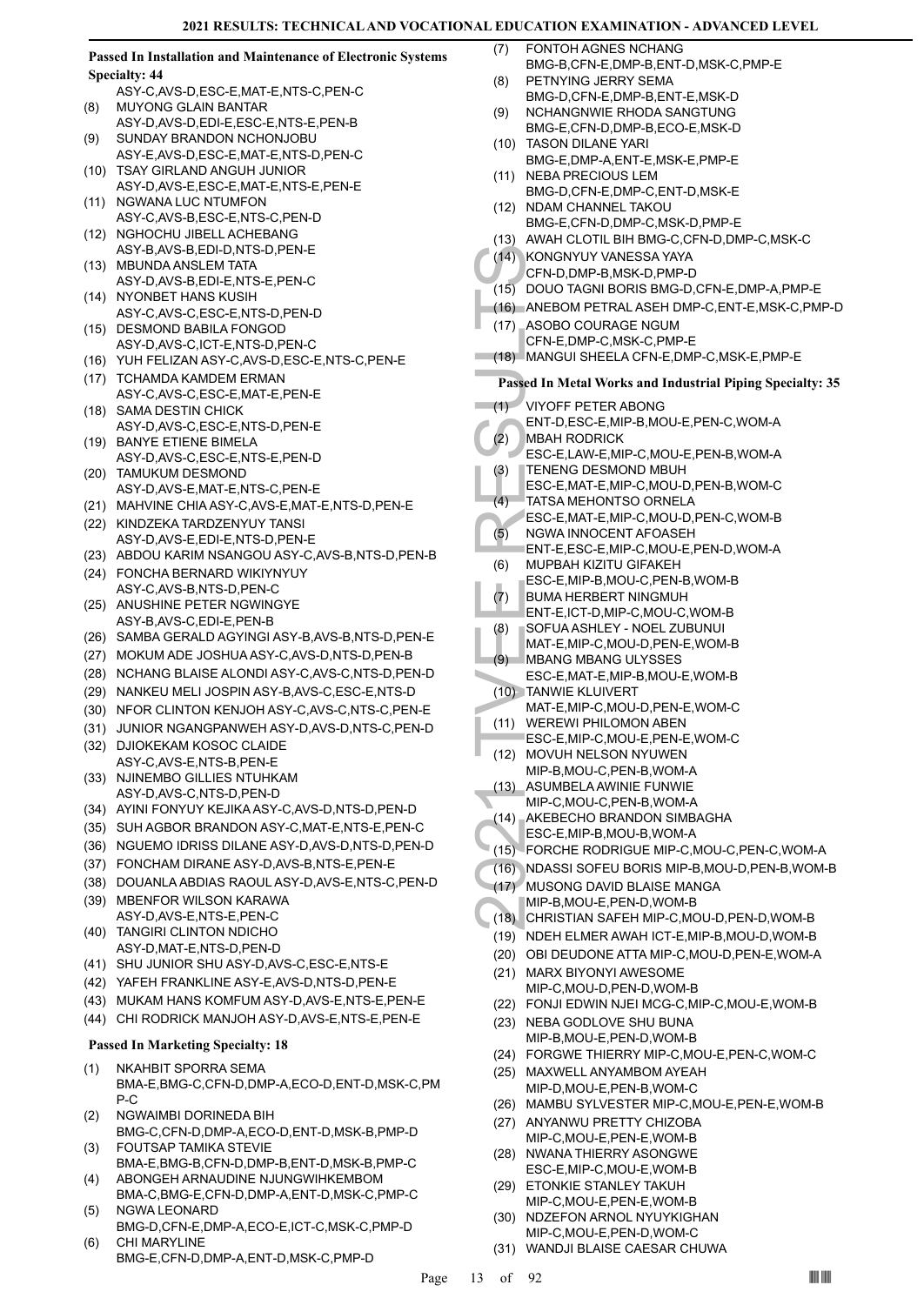# **Passed In Metal Works and Industrial Piping Specialty: 35**

MIP-C,MOU-E,PEN-E,WOM-B (32) TAYO TCHOFFO BLONDON

- ESC-E,MIP-C,MOU-E,WOM-B TANWIE MARTIN TANWIE (33)
- MAT-E,MIP-C,MOU-E,WOM-C
- (34) TCHOUALA KUETE DILAN MIP-C,MOU-E,PEN-E,WOM-C
- (35) AMBE CLINTON NEBA MIP-D,MOU-E,PEN-E,WOM-C

# **Passed In Secretarial Administration and Communication Specialty: 24**

- NFORBI DEWI NCHANGSI (1)
- ENT-D,ICT-C,IPR-B,LAW-B,OAW-A,PCS-B,PEN-B BAH CLARKSON BAH (2)
- ENT-D,ICT-D,IPR-B,LAW-C,OAW-A,PCS-A,PEN-C VUMOM BRYNE AKUMBOM (3)
- ENT-E,ICT-E,IPR-C,LAW-C,OAW-B,PCS-C,PEN-A YOH CHANCELINE TEH (4)
- CFN-E,IPR-B,LAW-B,OAW-A,PCS-B,PEN-B CHE NEH BLESSING (5)
- CFN-E,IPR-C,LAW-B,OAW-A,PCS-B,PEN-C FORTACHUI PATIENCE TIFUH (6)
- CFN-E,IPR-B,LAW-D,OAW-B,PCS-A,PEN-B AWAH CALISMA KEBLING SEH (7)
- ICT-E,IPR-B,LAW-D,OAW-B,PCS-B,PEN-C NDONWI FIDELIA (8)
- ICT-E,IPR-B,LAW-D,OAW-B,PCS-B,PEN-C
- (9) EDWIN NJI ICT-D,IPR-C,LAW-D,OAW-B,PCS-B,PEN-D
- (10) NDZEVLA SANDRA SHERINYUY CFN-E,IPR-B,LAW-E,OAW-B,PCS-C,PEN-E
- FONYEH LIVINUS MSHERINYUY ICT-E,IPR-B,OAW-A,PCS-B,PEN-B (11)
- (12) AWA NADINE FEN IPR-C,LAW-C,OAW-B,PCS-B,PEN-C
- (13) AKUMCHU BRONHILDA NEH IPR-B,LAW-E,OAW-B,PCS-B,PEN-C
- (14) NGWING ESTHER AMENCHWI IPR-C,LAW-C,OAW-B,PCS-C,PEN-C
- (15) NSANYUY MARIATE KININEVEN IPR-C,LAW-D,OAW-B,PCS-D,PEN-B
- LATAR DIANNA TANI (16) IPR-B,LAW-E,OAW-B,PCS-B,PEN-E
- (17) AWA CLODINE ASOYAH
- CFN-D,IPR-C,OAW-C,PCS-C,PEN-C (18) TSAFACK DONKENG RAISSA
- CFN-E,IPR-C,OAW-B,PCS-D,PEN-C (19) GOODNESS NGEGHA
- IPR-C,LAW-E,OAW-B,PCS-B,PEN-E (20) DJUNE DJOUSSE ACHILINE CARELLE
- IPR-C,LAW-E,OAW-B,PCS-C,PEN-E
- (21) ZJEMBONG FOSSO DELMA IPR-C,LAW-E,OAW-B,PCS-C,PEN-E FOCHU BESTON TITA (22)
- ICT-E,IPR-C,OAW-B,PCS-C,PEN-E JING MOLINE VINARIAN AKWEN (23)
- IPR-C,OAW-B,PCS-E,PEN-E JUMIEH PARTOU ABDOUBOULAH (24)
- IPR-C,OAW-D,PCS-D,PEN-E

# **Passed In Surveying SURV Specialty: 5**

- NGEH CLOVIS GHAYBIH DPS-B,ESC-E,LAW-E,LSL-A,PEN-B,STS-C (1)
- GARBA CHRISTABEL NGUMA DPS-C,LSL-A,PEN-B,STS-C (2)
- DIANGHA ENGELBERT YUH DPS-B,LSL-B,PEN-C,STS-C (3)
- TIBAM JEAN MARIE DIANGHA DPS-C,LSL-C,PEN-C,STS-C (4)
- (5) FONGHE RANSOM ACHU DPS-C,LAW-E,LSL-A,STS-C

# **Passed In Wood Cabinet-Making Specialty: 18**

- DOUNTSOP LEDJIYA JORDAN CPR-B,FDD-C,FRT-C,MAT-E,PEN-D,PMT-B (1)
- MISAH POLYCAP DIANG CPR-C,FDD-C,FRT-D,PMT-B,REL-C,WCA-E (2)
- (3) TEMPE AGABI GASTON
- CPR-C,FDD-C,FRT-C,MAT-E,PMT-B,WCA-E NKEMZEH REXFORD ZEKEANG (4)
- CPR-D,FDD-B,FRT-C,PEN-E,PMT-B,WCA-E NGWA RONALDO (5)
	- CPR-E,ESC-E,FDD-E,FRT-C,PEN-E,PMT-C
- (6) BORIS BURINYUY CPR-C,FDD-E,FRT-C,PEN-C,PMT-B
- KIMBI PONTIAN YUH (7)
	- CPR-C, ESC-E, FDD-C, FRT-C, PMT-B
- ZELIO LAMBERT NZOTAH CPR-C,FDD-C,FRT-C,PEN-E,PMT-C (8)
- BANFOGHA DAVID KINKUNSIN CPR-C,FDD-C,FRT-B,PEN-E,PMT-D (9)
- ANARABAN TILEON NCHO (10)
- CPR-D,FDD-C,FRT-C,PEN-E,PMT-C
- NGUEMO DONFACK POEL DIRANT CPR-D,FDD-D,FRT-D,PEN-E,PMT-B  $(11)$
- (12) FUNWIE ERIC CPR-D,FDD-D,FRT-C,PEN-E,PMT-C
- CPR-D, (11)<br>
CPR-D, NGUEM<br>
CPR-D, NDUCH<br>
CPR-D, NDONW<br>
CPR-D, NDONW<br>
CPR-D, NDONW<br>
CPR-D, NDONW<br>
CPR-D, NGONC<br>
CPR-D, NGONC<br>
CPR-D, NGONC<br>
CPR-D, NGONC<br>
CPR-D, NGONC<br>
CPR-D, NGONC<br>
CPR-D, NGONC<br>
CPR-D, NGONC<br>
CPR-D, NGONC<br> (13) \_MBAH PRECIOUS MANGA CPR-D,FDD-D,FRT-D,PEN-E,PMT-B
- (14) NDONWI DIEUDONNE NGWANJI
- CPR-D,FDD-D,FRT-D,PEN-D,PMT-D
- (15) NJUCHAP CHIAMOH TESATANG NKENGLEFACK CPR-C,FDD-C,FRT-B,PMT-B
- MBEH CLANCY CHANGONG  $(16)$
- CPR-D,FDD-B,FRT-C,PMT-D
- (17) NGONG ENOCH MEMENGSI
- CPR-D,FDD-C,FRT-D,PMT-C
- FONBE HELMIS NYUYKIGHAN (18) CPR-D,FDD-C,FRT-C,PEN-E

# **Passed In Single Subjects**

- **Passed In 6 Subjects: 1**
- FEH BLESSING (1)
	- BMA-E,BMG-E,CFN-D,ECO-E,ENT-D,FAC-E

# **Passed In 5 Subjects: 4**

- NFOR NTACHEH ZAINAB  $(1)$
- BMA-D,BMG-D,CFN-D,ENT-D,FAC-E
- DZEUMKEU FRANCLINE JUNIOR (2)
- BMG-D,CFN-E,ECO-E,ENT-D,FAC-E  $(3)$
- RIFOUR NERIOUS NSANWI BMA-E,BMG-E,CFN-E,ENT-D,FAC-E
- AWA NATHALIA AWA (4)
- BMA-E,CFN-D,ECO-E,FAC-E,LAW-E
- **Passed In 4 Subjects: 8**
- WUNG FTHEL SHARONE NDUM (1)
- BMA-E,BMG-C,CFN-E,PEN-B
- KENCHI NESTOR NGONG BCS-B,ESC-E,PEN-E,PWT-C  $(2)$
- (3) VELOYAN BRAYAN ASEH BCS-C,DAM-B,ESC-E,MAT-E
- DIANGHA MALOUIS FUAM (4)
- BMG-D,CFN-C,ECO-D,FAC-E
- WANKWI FATEH NJUALEM (5)
- BMG-C,CFN-E,ECO-E,LAW-D NGANTA VERA NGWANKFU (6)
	- BMG-E,CFN-E,ECO-E,ENT-C
	- (7) NUMBU NATIVITE BMG-D,CFN-E,ECO-E,FAC-E
	- SHIWOMEH BLAISE PEKUAGLA BMA-E,BMG-D,CFN-E,FAC-E (8)

# **Centre No: 22031 GOVERNMENT TECHNICAL HIGH SCHOOL KUMBA**

Regist: 104, Sat for 6 or more Subjects: 104, Passed : 70 % Passed : 67.31, Sanctioned : 0

# **Results of Successful Candidates In Order Of Merit**

### **Passed In Accounting Specialty: 3**

- NEBONGO ANASTASIA ELEMA BMA-D,BMG-D,CAC-E,CFN-B,CMA-C,ECO-C,FAC-D,PE N-B (1)
- NGUAFAC NELLY NKEMNGANG BMG-B,CFN-D,CMA-E,ECO-D,ENT-D,FAC-D (2)
- TIMKAIN STEPHANY MBEI BMG-E,CFN-D,CMA-D,FAC-E,PEN-B (3)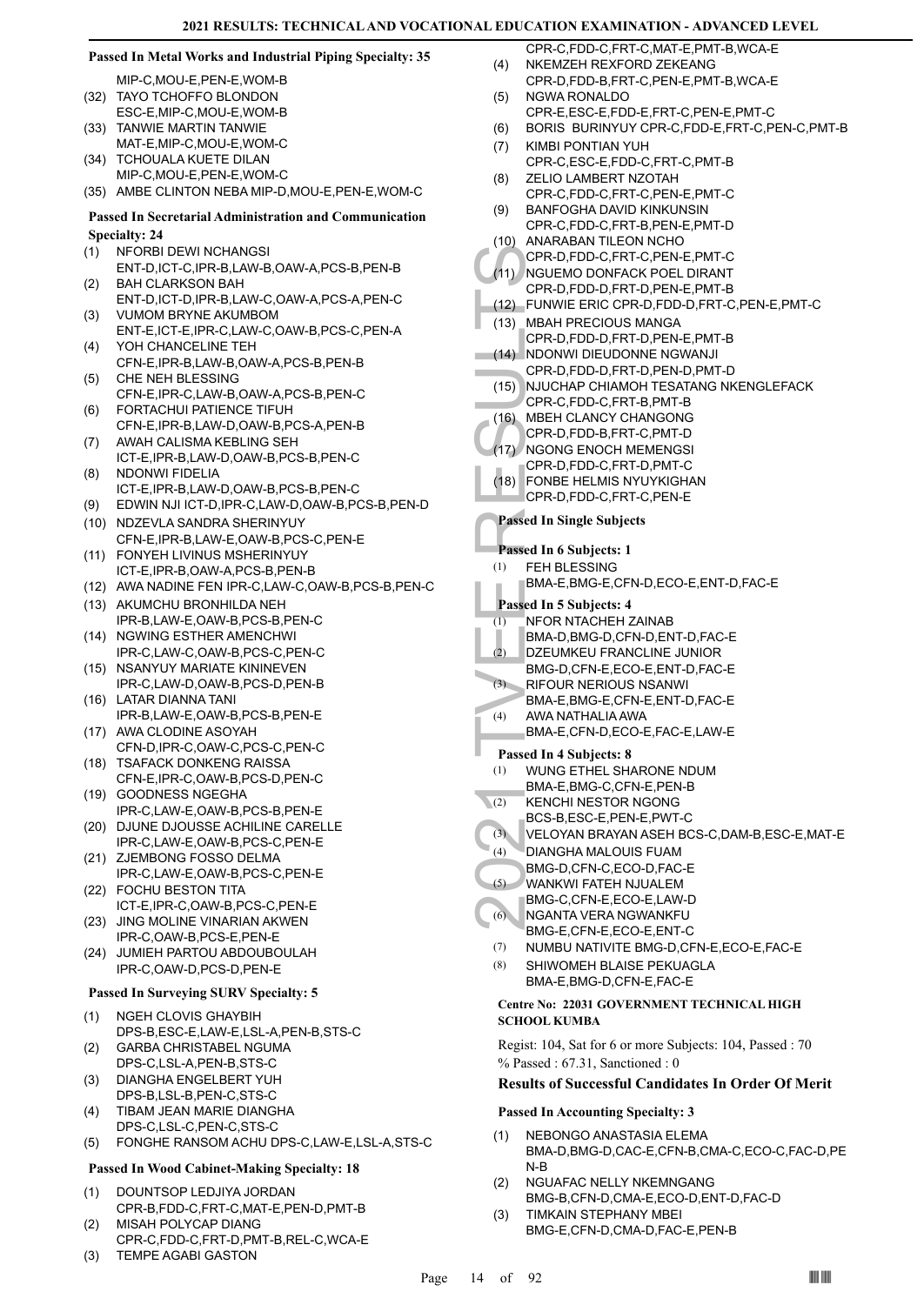# **Passed In Automobile Construction-Light Vehicle Maintenance Specialty: 6**

- CLETUS HACSON NDUM NGOH ESEME AUT-C,EES-D,ENS-C,ESC-E,MMS-D,PEN-B (1) ASHU TABE BETRAND
- AUT-D,EES-C,ENS-C,ESC-E,MMS-E,PEN-D (2)
- (3) NGOMENDE MAXWELL AUT-D,EES-E,ENS-D,MMS-E TANYI ATEGHE EMMANUEL (4)
- EES-E,ENS-D,MMS-E,PEN-E
- (5) AWUNG JAMES BEZANYA AUT-E,EES-E,ENS-D,PEN-E
- NKASSI NJIH FABIEN LE DUC EES-E,ENS-E,ESC-E,MMS-E (6)

# **Passed In Civil Engineering - Architectural Draftsmanship Specialty: 1**

AMINKENG VERDO (1) ATP-E,BCS-C,DAM-C,ESC-E,PEN-E

# **Passed In Civil Engineering - Building Construction Specialty: 18**

- CHUO DERICK KUM (1)
- BCD-B,BCP-C,BCS-A,BCT-B,ESC-E,ICT-E,MAT-E CHE BENEDICT ASANJI (2)
- BCD-B,BCP-E,BCS-B,BCT-B,ESC-E,PEN-D ASONG PIUS TAKAFOR (3)
- BCD-D,BCP-E,BCS-C,BCT-B,ESC-E,PEN-C NGOE GLORY URLE (4)
- BCD-D,BCP-E,BCS-C,BCT-C,ESC-E,PEN-D NJOKO EBAGE MALACHI (5)
- BCD-E,BCP-E,BCS-C,BCT-C,ESC-E,PEN-E BERTRAND TEBUG FONGUH (6)
- BCD-D,BCS-B,BCT-B,ESC-E,PEN-C (7) NKEM STEVE BERTRAND
- BCD-D,BCS-C,BCT-C,ESC-E,PEN-C ASAM HAXIEN TABESEME (8)
- BCD-C,BCS-B,BCT-C,ESC-E,PEN-E AMBASSA LEONEL (9)
- BCD-C,BCS-C,BCT-C,ESC-E,PEN-E
- GEORGE ONYINYECHI OKAFOR (10) BCD-D,BCS-D,BCT-C,ESC-E,PEN-C
- EDIA NZALIE BENNY (11) BCD-C,BCS-C,BCT-C,ESC-E,PEN-E
- (12) MOUMIE NJIFON YOUSSOUF MALIK BCD-C,BCS-C,BCT-D,ESC-E,PEN-E
- (13) MONDI BETHRAN ETA BCP-E,BCS-C,BCT-B,ESC-E,PEN-E
- EWANG LESLEY BAH (14) BCD-E,BCP-D,BCS-C,BCT-C,PEN-E (15) NKENG FORSO GISLAIN
- BCD-D,BCS-D,BCT-D,ESC-E,PEN-E
- (16) MALLEY STEPHEN BCP-D,BCS-B,BCT-C,ESC-E
- (17) SUH DERICK BCD-D,BCS-D,BCT-C,PEN-E
- (18) NGONG LEVIS PANG BCD-E,BCS-D,BCT-C,PEN-D

# **Passed In Electrical Power System Specialty: 9**

- EBUE YAMBONG FABRICE ACM-D,DEI-C,EAM-E,ESC-E,PEL-E,PEN-D (1)
- ETONGWE JUNIOR MICHAEL .E. ACM-D,CAN-C,DEI-D,ESC-E,ICT-E,PEL-E (2) KUBEH ALLEN WOMO-ANAKA (3)
- ACM-C,CAN-E,DEI-D,ESC-E,PEN-C
- KAMENI TCHAMENI AICHA ORNELLA ACM-D,CAN-E,DEI-C,ESC-E,PEN-E (4)
- ASUKWO PROMISE NKEREUWEM ACM-D,CAN-E,DEI-D,ESC-E,PEN-E (5)
- ETHELDREDA MBOUWEN NYENI ACM-C,DEI-B,ESC-E,PEN-C (6)
- (7) AGBOR DIRANE ANAAH ACM-D,DEI-E,ESC-E,PEN-C
- BENYILLA SANTIBANESS KWEYILLA ACM-E,DEI-C,ESC-E,PEN-D (8)
- AGBOR NDIP RIVALDO OJONG ACM-E,DEI-E,ESC-E,PEN-D (9)

# **Passed In Forestry Management and Techniques Specialty: 1**

TEBO CLINTON NJOH ESC-E,FGE-C,FOP-B,FSC-A,PEN-C,SMF-A (1)

# **Passed In Home Economics Specialty: 2**

- BIH CHRYSTABEL CHI CMD-A,FLE-B,NSC-C,PEN-B,RMH-A (1)
- APPEH SUSAM ASHU CMD-A,FLE-B,NSC-C,PEN-D,RMH-B  $(2)$

# **Passed In Installation and Maintenance of Electronic Systems Specialty: 6**

- WOKATCHUWE TOPE XAVIER ARMAND (1)
- ASY-A,AVS-A,EDI-E,ESC-E,ICT-D,NTS-C,PEN-B NGOH MIDONIE EGBE TAKEN (2)
- ASY-B,AVS-C,ESC-E,NTS-D,PEN-C
- BECHEM SAMPSON FRAMBO BISONG  $(3)$
- ASY-A,AVS-D,ESC-E,NTS-E,PEN-D **DOSI CLINTON NYAMKWI**  $(4)$
- ASY-C,AVS-D,ESC-E,NTS-E,PEN-E MBULLE LUCIANO NGOLLE (5)
- (3) BECHE<br>
ASY-A, DOSI CI<br>
ASY-A, MODIK<br>
ASY-B, MODIK<br>
ASY-B, MODIK<br>
ASY-B, MODIK<br>
ASY-B, MODIK<br>
ASY-B, MODIK<br>
ASY-B, MODIK<br>
ASY-B, MODIK<br>
ASY-B, MODIK<br>
ASY-B, MODIK<br>
ESC-E, PABUE D<br>
ESC-E, MBUTA<br>
ESC-E, MBUTA<br>
ESC-E, MBUT ASY-B,AVS-B,NTS-D,PEN-C MODIKA WILLIAM WAMENE (6)
	- ASY-B,AVS-D,NTS-D,PEN-D

# **Passed In Manufacturing Mechanics Specialty: 3**

(1) NDAMUNKONG EXODUS

- ESC-E,IAN-C,MSP-C,PEN-C,PPR-C
- ABUE DIRANE ETANG  $(2)$
- ESC-E,IAN-C,MSP-C,PEN-D,PPR-C
- MBUTA FOH-KOB JEPHTHAH (3)
- ESC-E,IAN-C,MSP-C,PEN-E,PPR-D

# **Passed In Marketing Specialty: 6**

- ABANG NCHA PATIENCE OMA  $(1)$
- BMG-B,CFN-D,DMP-B,ECO-E,ENT-C,MSK-C,PMP-C NWANJANG NERISIA (2)
- BMG-D,CFN-E,DMP-C,MSK-E,PEN-C,PMP-E
- FRANKLINE UGOCHUKWU OKANI (3)
- BMG-C,CFN-E,DMP-D,MSK-D,PEN-C
- MALEY DANIEL DIKOM (4)
- CFN-D,DMP-C,ECO-E,MSK-D,PMP-E
- MEKOLE ONIEL JIM EWANG (5)
	- BMG-C,CFN-E,DMP-C,ECO-E,MSK-E
	- (6) FANG BERTRAND ASHU BMG-D,DMP-B,MSK-D,PEN-E

# **Passed In Secretarial Administration and Communication**

**Specialty: 2**

- NCHANG FULA HELEN (1)
	- IPR-C,LAW-E,OAW-D,PCS-A,PEN-B,PHI-D NKWEWOH MIMUNATU SUNDRE
- IPR-D,LAW-E,OAW-B,PCS-B,PEN-B,PHI-D (2)

# **Passed In Surveying SURV Specialty: 4**

- ACHEKWA BROWNISON ACHAKATE (1)
- DPS-B,ESC-E,LSL-A,MAT-E,PEN-A,STS-C
- EKWOGE ENONGENE SYNCLAIR (2)
- DPS-D,ESC-E,LSL-A,PEN-C,STS-D
- EMANG SYLVESTER ENJOISE (3)
- DPS-C,ESC-E,LSL-A,PEN-E,STS-D (4) ACHO BENJYBROWN BAU DPS-E,ESC-E,LSL-D,STS-E

# **Passed In Wood Cabinet-Making Specialty: 1**

(1) FONGANG DAVID CPR-D,ESC-E,FDD-C,FRT-C,PMT-C

# **Passed In Single Subjects**

# **Passed In 6 Subjects: 1**

NGA-AH GRACE CHAH BMA-E,BMG-C,CFN-C,ECO-E,ENT-E,FAC-E (1)

# **Passed In 5 Subjects: 3**

- OBASE EMILIENNE MOITY BMG-D,CFN-D,ECO-E,FAC-E,PEN-A (1)
- NJILIFAC FLORENCE BMA-E,CFN-E,DMP-C,ECO-E,PEN-C (2)
- (3) FUH MARIANA BIE BMA-E,BMG-E,CFN-E,FAC-E,PEN-E

# **Passed In 4 Subjects: 4**

- (1) SHU BLANCHE ENJECK BMG-D,CFN-D,ECO-E,PEN-C
- (2) NEBA JENNIFER LUM BMG-D,CFN-C,ECO-E,ENT-E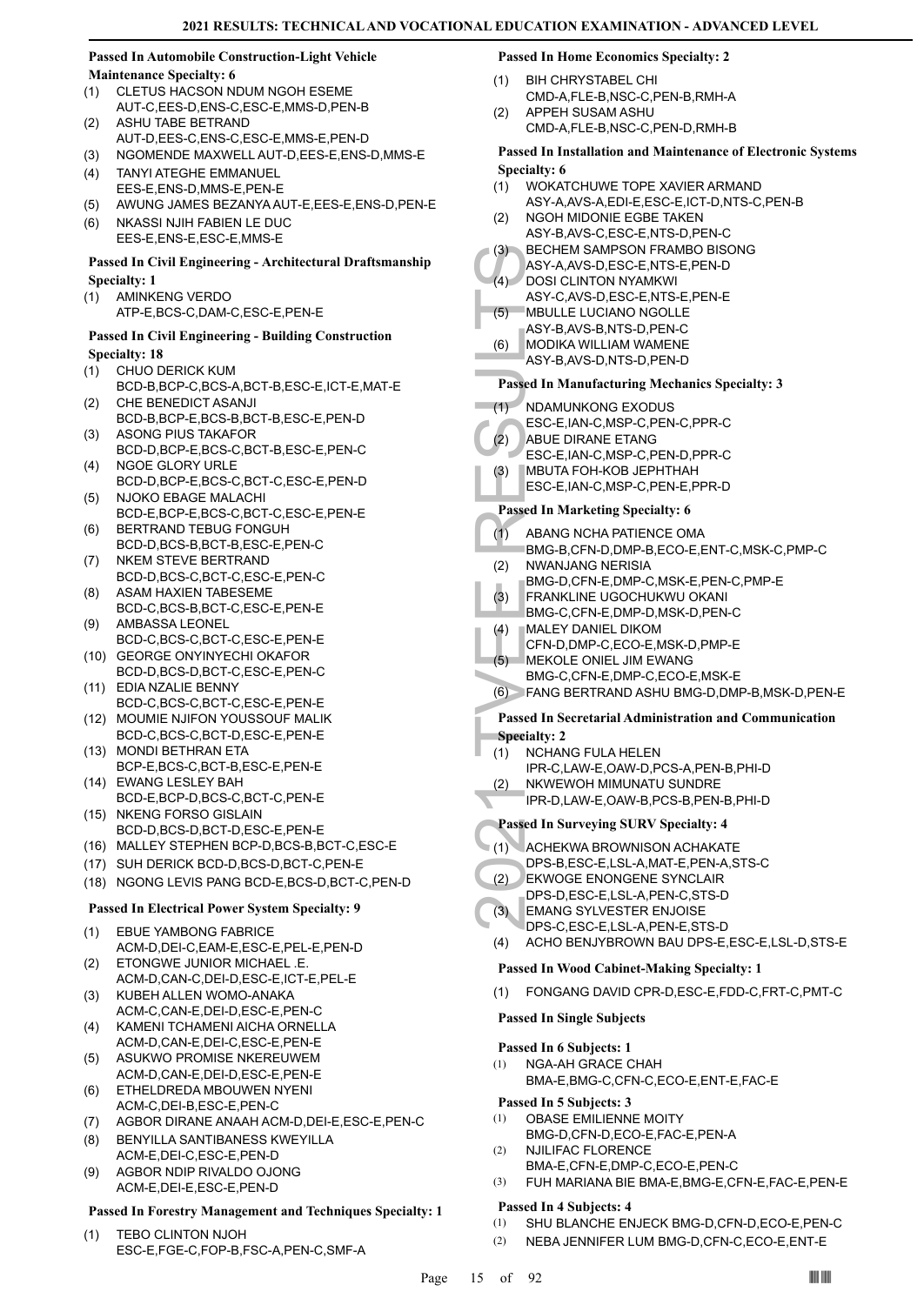# **Passed In Single Subjects**

### **Passed In 4 Subjects: 4**

- AGBOR TAMBE ETAMKPOT BMG-E,CFN-E,DMP-C,PEN-E (3)
- NCHONGYI BLANCHE ASONGNA BMG-D,CFN-E,FAC-E,PEN-D  $(4)$

# **Centre No: 22032 GOVERNMENT TECHNICAL HIGH SCHOOL MAMFE**

Regist: 35, Sat for 6 or more Subjects: 35, Passed : 34 % Passed : 97.14, Sanctioned : 2

# **Results of Successful Candidates In Order Of Merit**

# **Passed In Accounting Specialty: 10**

- OJONGAGBOR BESONG BMA-E,BMG-C,CAC-E,CFN-E,CMA-E,ECO-E,FAC-C (1)
- AKUM ALVINE NDU BMA-E,BMG-B,CFN-C,CMA-D,ECO-E,FAC-B (2)
- TANYI MARION ONEKE BMG-C,CAC-D,CFN-E,CMA-E,ECO-D,FAC-B (3)
- EBAI-NDIP FAVOUR MABEN BMG-B,CAC-E,CFN-E,CMA-E,ECO-E,FAC-B (4) MBONG SYLVIA (5)
- BMA-E,BMG-D,CFN-D,CMA-E,ECO-E,FAC-B (6) NGANG KELMAR NGANG
- BMA-D,BMG-E,CFN-E,CMA-D,ECO-E,FAC-C AYUK CARINE AYAMBA (7)
- BMG-B,CAC-E,CFN-E,CMA-E,FAC-B OYOH GERALD ODU (8)
- BMG-E,CFN-D,CMA-E,ECO-E,FAC-C
- (9) MUENDOU EDIVINE FULI BMG-C,CMA-E,ECO-E,FAC-C
- (10) EBAI JUNIOR EBAI BMG-D,CFN-E,CMA-E,FAC-C

# **Passed In Civil Engineering - Building Construction Specialty: 6**

- AYUKNKEM FAITH ONEKE (1)
- BCA-D,BCD-E,BCP-D,BCS-A,BCT-C,ESC-E,MAT-B AYUK SOLOMON OTANG (2)
- BCA-D,BCD-D,BCS-B,BCT-C,ESC-E,MAT-B TAKANG STEPHEN ETTA (3)
- BCA-E,BCP-E,BCS-B,BCT-C,ESC-D,MAT-B (4) ATEM KIRAN EYONG
- BCA-D,BCD-D,BCS-B,BCT-C,ESC-E,MAT-D KANGWAH JONG TEBAH (5)
- BCA-E,BCS-B,BCT-B,ESC-E,MAT-E,PEN-E MAIKA BRIAN SHIYNTUM (6)
- BCD-D,BCS-B,BCT-C,ESC-D,MAT-E

# **Passed In Electrical Power System Specialty: 5**

- TANYISONG VICTOR AGBOR ACM-C,CAN-E,DEI-D,ESC-D,MAT-E (1)
- TEMATE TSAMO FELIX JORDAN ACM-C,CAN-E,DEI-D,ESC-D,MAT-E (2)
- TANCHI ADOLF TARH ACM-D,CAN-E,DEI-D,ESC-E,MAT-E (3)
- (4) TAKEM DAVID NYENTY ACM-B,DEI-C,ESC-E,MAT-E
- (5) NJENWIE PASCAL IKU ACM-C,DEI-C,EAM-E,ESC-D

# **Passed In Home Economics Specialty: 3**

- TAKANG DELPHINE FAVOUR CMD-A,FLE-B,LAW-D,NSC-B,PEN-D,RMH-B (1)
- ABANG PERTRONILA NIBASHE CMD-C,FLE-C,NSC-C,RMH-D (2)
- (3) ATAVA PRECILIA OKOR CMD-C,FLE-C,NSC-D,RMH-D

# **Passed In Marketing Specialty: 1**

MEHNANG ROSALINE MBONG BMG-B,CFN-E,DMP-A,ECO-E,MSK-D,PMP-D (1)

# **Passed In Secretarial Administration and Communication Specialty: 5**

- ENOW EMALDINE AGBOR IPR-A,LAW-C,OAW-B,PCS-B,PEN-D (1)
- BESONG ABDEL ENOW IPR-B,LAW-C,OAW-B,PCS-C,PEN-E (2)
- AKWENEI MACVELYNE EKWAH IPR-C,LAW-D,OAW-B,PCS-C,PEN-D  $(3)$
- ETCHU DELMA EKULE IPR-D,LAW-C,OAW-C,PCS-D,PEN-E  $(4)$
- AYUK RAWLINGS BESONG IPR-B,OAW-B,PCS-E,PEN-E (5)

# **Passed In Wood Cabinet-Making Specialty: 3**

- ANYANGOMO LOUIS ANZE CPR-C,ESC-E,FDD-E,FRT-C,ICT-E,MAT-E,PMT-D,WCA-E (1)
- AKWO JOHNATHAN NGEMA CPR-E,ESC-E,FRT-D,MAT-C,PMT-D (2)
- ENYONG LODE MANYO (3)
	- CPR-C,ESC-E,FDD-E,FRT-D,PMT-D

# **Passed In Single Subjects**

- **Passed In 4 Subjects: 1**
- MENGE DORIS MIRIAM-ANDIVOR BMG-C,CFN-D,ECO-E,FAC-C (1)

# **Centre No: 22033 GOVERNMENT TECHNICAL HIGH SCHOOL OMBE**

Regist: 67, Sat for 6 or more Subjects: 67, Passed : 62 % Passed : 92.54, Sanctioned : 1

# **Results of Successful Candidates In Order Of Merit**

- **Passed In Accounting Specialty: 7**
- BUH LIZZETTE NENGEI (1)

# BMA-E,BMG-B,CAC-D,CFN-A,CMA-C,ECO-E,FAC-C,PE N-B

- ABIMNUI KAREN BOMSI BMA-E,BMG-D,CAC-E,CFN-A,CMA-C,ECO-E,ENT-B,FA (2)
- (3) ENYON<br>CPR-C,<br>Centre No: 22<br>SCHOOL ON<br>Regist: 67, S.<br>SCHOOL ON<br>Regist: 67, S.<br>Results of S<br>Passed In Ac<br>Passed In Ac<br>(1) BUH LIZ<br>BMA-E,<br>IN-B<br>ABIMNL BMA-E,<br>C.<br>D BANIKE,<br>C.<br>D BANIKE,<br>C.<br>D BANIKE,<br>C.<br>D BANIKE,<br>C.<br>D BANIKE, C-D BANIKEH JULIET BABILA (3)
	- BMA-E,BMG-D,CAC-C,CFN-C,CMA-C,ECO-E,ENT-D,FA C-B
	- FRITZ JUNIOR MUFU BMA-E,BMG-C,CAC-C,CFN-C,CMA-C,FAC-B,PEN-A (4)
	- KAMDEM NDUM HELDRINE BMA-E,BMG-D,CAC-E,CFN-C,CMA-D,FAC-D,PEN-B (5)
	- TEKOH SIRAN ENDAM  $(6)$
- BMA-E,CAC-D,CFN-D,CMA-E,ECO-E,FAC-E TABI BRIDGET ARREY (7)
	- BMA-E,BMG-D,CFN-D,CMA-E,FAC-D

# **Passed In Automobile Construction-Light Vehicle**

- **Maintenance Specialty: 10**
- AKUM DENZEL TEZE-BAME AZUGWEN (1)
- AUT-D,EES-B,ENS-B,ESC-E,MMS-C,PEN-B
- FOTU PROMISE TIBA (2)
- AUT-E,EES-B,ENS-C,ESC-E,MMS-C,PEN-C TABOT OBEN AYUK (3)
- AUT-E,EES-C,ENS-B,ESC-E,MMS-B,PEN-D META EUGEN MOLIKI  $(4)$
- AUT-D,EES-C,ENS-C,ESC-E,MMS-C,PEN-D CHIO FOKOU SANGENNIS (5)
- AUT-E,EES-C,ENS-D,MMS-C,PEN-C LEMBE PENDA-SAM ALPHEN (6)
- EES-B,ENS-C,ESC-E,MMS-D,PEN-E AWEH THEOPHILUS NJEI (7)
- EES-C,ENS-C,ESC-E,MMS-D,PEN-E
- ENOW RANDY ARREY EES-C,ENS-D,ESC-E,MMS-E,PEN-D (8)
- ACHANKENG HANCE BEZANYI (9)
- EES-D,ENS-D,MMS-D,PEN-D (10) MBUNYA SYLVESTER TATUS EES-D,ENS-D,MMS-D,PEN-D

# **Passed In Civil Engineering - Building Construction**

# **Specialty: 16**

- ITA SAMUEL ENO (1)
- BCA-E,BCD-C,BCP-E,BCS-C,BCT-C,ESC-E,PEN-E NDUM BENJAMIN NDUM (2)
- BCD-B,BCP-E,BCS-C,BCT-B,ESC-E,PEN-B KINYAR RAMSON SIFOR (3)
	- BCD-C,BCP-D,BCS-B,BCT-C,ESC-E,ICT-D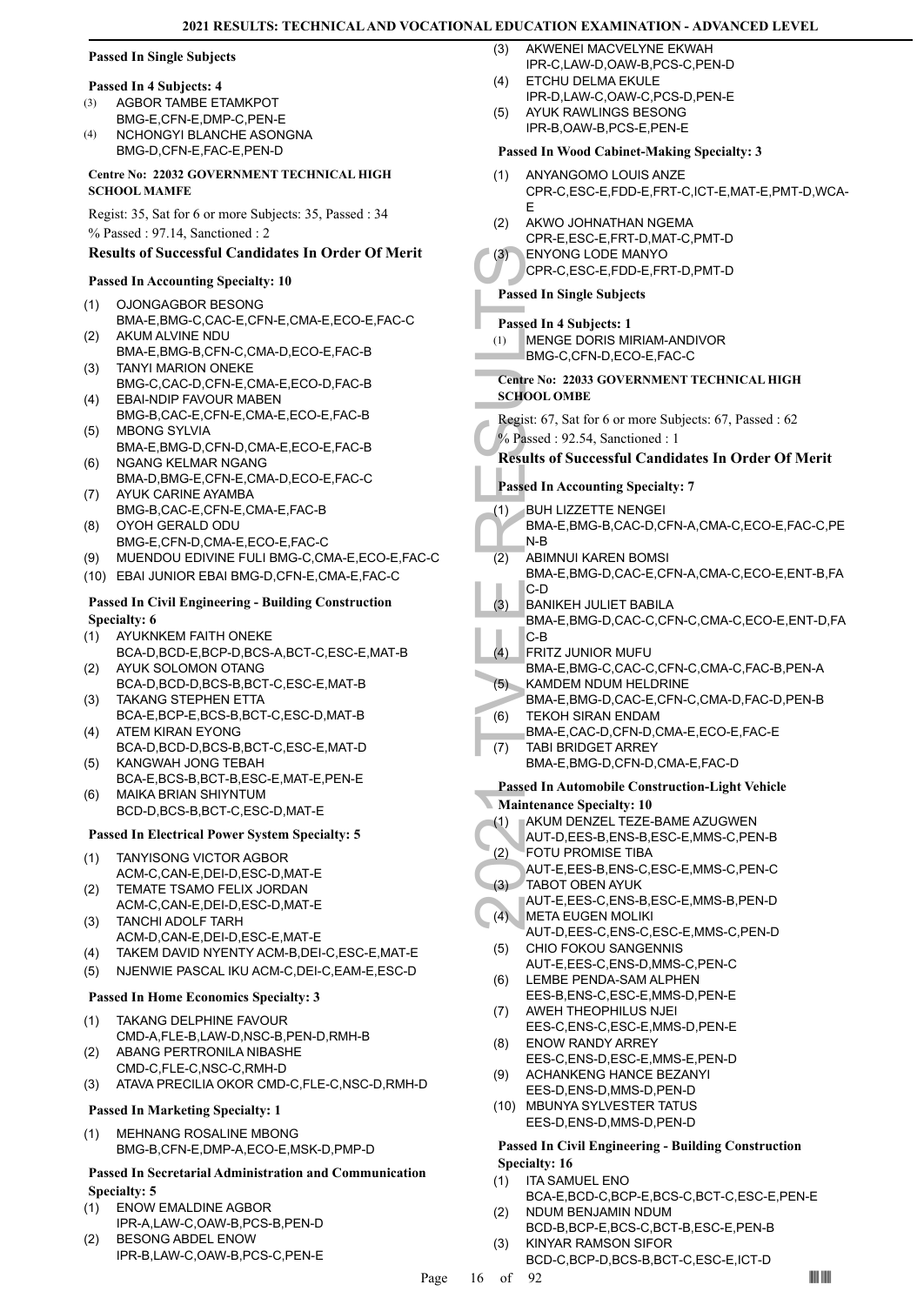# **Passed In Civil Engineering - Building Construction Specialty: 16**

- CLOVIS TUMASANG BCD-C,BCP-D,BCS-D,BCT-C,ESC-E,PEN-B (4)
- VESSEMEH IBRAHIM MABONG BCD-B,BCP-E,BCS-C,BCT-B,ESC-E,LAW-E (5)
- DAMYL BEHNKE EFUFA WOSE BCD-C,BCP-D,BCS-B,BCT-C,ESC-E,ICT-E (6)
- NKEMAKEM MACARIOUS BCD-B,BCP-D,BCS-C,BCT-C,ESC-E,LAW-E (7) OROKA JOEL DJOGNEWA (8)
- BCD-C,BCP-E,BCS-C,BCT-C,ESC-E,PEN-D TANTOH TOM TITATAH (9)
- BCD-C,BCS-C,BCT-C,ESC-E,PEN-B
- BILLA RANDOF GEDMI (10) BCD-E,BCP-D,BCS-B,BCT-C,PEN-D
- YONG JUNIOR ANIMBOM (11) BCD-C,BCS-C,BCT-C,ESC-E,PEN-D (12) ALONJAH STANLEY MULUH
- BCD-C,BCS-C,BCT-C,PEN-B (13) NZOH-NKUME AJANG SUMBWE
- BCD-B,BCS-C,BCT-B,ESC-E
- WAFUA GIRESSE SEGOH (14) BCD-D,BCS-D,BCT-C,PEN-D
- (15) YANKAM CHIMI BORIS DONALDO BCD-D,BCS-D,BCT-D,ESC-E
- (16) ATSI BERTRAND KIAWI BCD-D,BCS-D,BCT-E,PEN-D

# **Passed In Clothing Industry Specialty: 1**

(1) ITOE SUSAN BOKOE FFD-E,PMG-B,TTE-E,WOR-E

# **Passed In Electrical Power System Specialty: 11**

- SOYENG BREINER NKANGMBEH ACM-B,CAN-B,DEI-B,EAM-C,ESC-D,MAT-C,PEL-C,PEN-B (1)
- TIENTCHEU CELESTIN ACM-B,CAN-D,DEI-B,EAM-E,ESC-E,PEL-D,PEN-D (2)
- WULAINE HYSON MOVUH ACM-B,CAN-E,DEI-C,EAM-D,ESC-E,PEL-D,PEN-D (3)
- TCHINDA SEGNOU ROMARIC ACM-C,CAN-C,DEI-D,EAM-E,ESC-E,PEL-D,PEN-C (4)
- (5) NGU HOWED NDEH ACM-C,CAN-C,DEI-D,EAM-E,ESC-E,PEL-E,PEN-D SUMBA BLESS SUMBA (6)
- ACM-B,CAN-D,DEI-C,EAM-E,ESC-E,LAW-E,PEL-E BRUCE KELLY BENG (7)
- ACM-C,CAN-D,DEI-E,EAM-E,ESC-E,LAW-E,PEL-E MELODINE KEJENG (8)
- ACM-B,CAN-E,DEI-D,ESC-E,PEL-E,PEN-B METUGE BRANDON EKWE (9)
- ACM-B,CAN-D,DEI-C,EAM-E,ESC-E,PEL-D (10) CHICK CLIVET ACHA
- ACM-C,DEI-E,ESC-E,PEL-E,PEN-E
- (11) BECKLY TACHE NGU ACM-C,DEI-D,PEL-E,PEN-B

# **Passed In Home Economics Specialty: 6**

- CHE MISPA NGEA (1)
- CMD-A,FLE-A,LAW-D,NSC-C,PEN-B,RMH-A NDIKUM STEPHANY KHAN (2)
- CMD-A,FLE-A,LAW-E,NSC-C,PEN-B,RMH-B (3) UTTIA VANESSA MEMBEH
- CMD-A,FLE-A,LAW-D,NSC-D,PEN-C,RMH-B YAKUGANG WILMAH LEOGAH (4)
- CMD-A,FLE-B,LAW-D,NSC-D,PEN-E,RMH-B EGO ANNABEL IZIAH (5)
- CMD-A,FLE-A,NSC-C,PEN-D,RMH-A TANDU ODATE MBIE (6)
- CMD-A,FLE-A,NSC-D,PEN-E,RMH-B

# **Passed In Metal Works and Industrial Piping Specialty: 8**

- ENOW ETENGENENG HAGGAI ARREY MANYI ENT-C,ESC-E,MIP-B,MOU-B,PEN-A,WOM-A (1)
- CHAM DIVINE KUUM ENT-D,ESC-E,MIP-B,MOU-E,PEN-D,WOM-C (2)
- ENOWETENGENENG HAZEL ARREYEBOT ENT-C,MIP-B,MOU-C,PEN-A,WOM-A (3)
- TEBOH BRUNO AZOH  $(4)$
- ESC-E,MIP-C,MOU-D,PEN-C,WOM-B NKENGLEFAC MAXWELL TAZEHNKEANG ESC-E,MIP-D,MOU-D,PEN-D,WOM-C (5)
- (6) NJI JULIUS ASABA MIP-C,MOU-D,PEN-B,WOM-C
- (7) ETCHU RICHARD MIP-C,MOU-E,PEN-B,WOM-C
- MAHAMADU AWAN ADAMU ESC-E,MIP-D,MOU-E,WOM-D (8)

# **Passed In Secretarial Administration and Communication Specialty: 3**

- SABI CAREN NITEN ENT-E,IPR-B,LAW-D,OAW-A,PCS-B,PEN-B (1)
- SANGO FOSTINE BEI ENT-E,IPR-C,LAW-E,OAW-B,PCS-C,PEN-C  $(2)$
- BOBGA FABRICE KAMGALA  $(3)$ 
	- IPR-C,LAW-D,OAW-B,PCS-B,PEN-E
- **Centre No: 22034 GOVERNMENT TECHNICAL HIGH SCHOOL WUM**
- Regist: 17, Sat for 6 or more Subjects: 17, Passed : 13  $\%$  Passed : 76.47, Sanctioned : 0

# **Results of Successful Candidates In Order Of Merit**

# (2) SANGO<br>
ENT-E,I<br>
(3) BOBGA<br>
IPR-C,L<br>
Centre No: 22<br>
SCHOOL WI<br>
Regist: 17, S.<br>
% Passed In Ci<br>
Specialty: 3<br>
(4) TAH DE<br>
Passed In El<br>
(2) NUMAMA<br>
ACM-B,<br>
(2) NGONC<br>
ACM-C,<br>
(3) TAH DE<br>
Passed In El<br>
(1) NJIAMA<br>
ACM-B,<br> **Passed In Civil Engineering - Building Construction Specialty: 3**

- TEGHA EMMANUEL (1)
- BCA-E,BCD-B,BCP-C,BCS-B,BCT-B,ESC-E,LAW-E KUM DERECK NGONG  $(2)$
- BCA-E,BCD-C,BCP-C,BCS-C,BCT-C,ESC-E,LAW-B
- (3) TAH DERICK ABENG BCD-C,BCP-D,BCS-C,BCT-B

# **Passed In Electrical Power System Specialty: 4**

- NJIAMANG GODRICK FUNG (1)
- ACM-B,CAN-C,DEI-B,EAM-D,ESC-E,PEL-D
- NGONG DIVINE ASANG (2)
- ACM-C,DEI-C,EAM-E,ESC-E,PEL-D,PEN-A
- WANISI NGWA MARCELLUS ACM-C,CAN-E,DEI-C,EAM-E,ESC-E,PEL-E (3)
- ERIC NCHANG NDIKUM (4)
	- ACM-C,CAN-E,DEI-C,EAM-E,ESC-E,PEL-E

# **Passed In Wood Cabinet-Making Specialty: 2**

- (1) EJUH ANTHONY MUGHE CPR-D,FDD-D,FRT-D,PMT-D
- (2) AZUMAMBOU HENRY CPR-D,FDD-C,FRT-E,PMT-E

# **Passed In Single Subjects**

- **Passed In 4 Subjects: 4**
- NCHUO ATTRACTA AJI AKWO (1)
- BMG-B,CFN-E,DMP-A,ECO-E
- MOHAMMADU AWALLU USENI  $(2)$
- BMA-E,BMG-E,CFN-E,DMP-B
- (3) EBUA SIDONIE SIH BMA-E,BMG-E,CFN-E,DMP-C
- (4) JU QUINTA MBOU BMG-E,CFN-E,ENT-E,FAC-E

# **Centre No: 22037 MARTHLO COMPREHENSIVE BILINGUAL COLLEGE, BUEA**

Regist: 39, Sat for 6 or more Subjects: 39, Passed : 27 % Passed : 69.23, Sanctioned : 0

# **Results of Successful Candidates In Order Of Merit**

# **Passed In Accounting Specialty: 2**

- NOHFEH CHENYEI EMMANUELLA BMA-A,BMG-A,CAC-E,CFN-A,CMA-D,ECO-A,FAC-B,ICT -C (1)
- TATAH MIRABEL WIYLANYUY BMA-B,BMG-A,CAC-E,CFN-A,CMA-D,ECO-B,FAC-C,ICT -E (2)

# **Passed In Civil Engineering - Building Construction Specialty: 4**

- AYUKASHU NICHOLAS NKONGHO BCA-D,BCD-C,BCP-C,BCS-A,BCT-C,ESC-E,MAT-E,PEN -D (1)
- (2) SAMUEL NAKOMO MOKUBE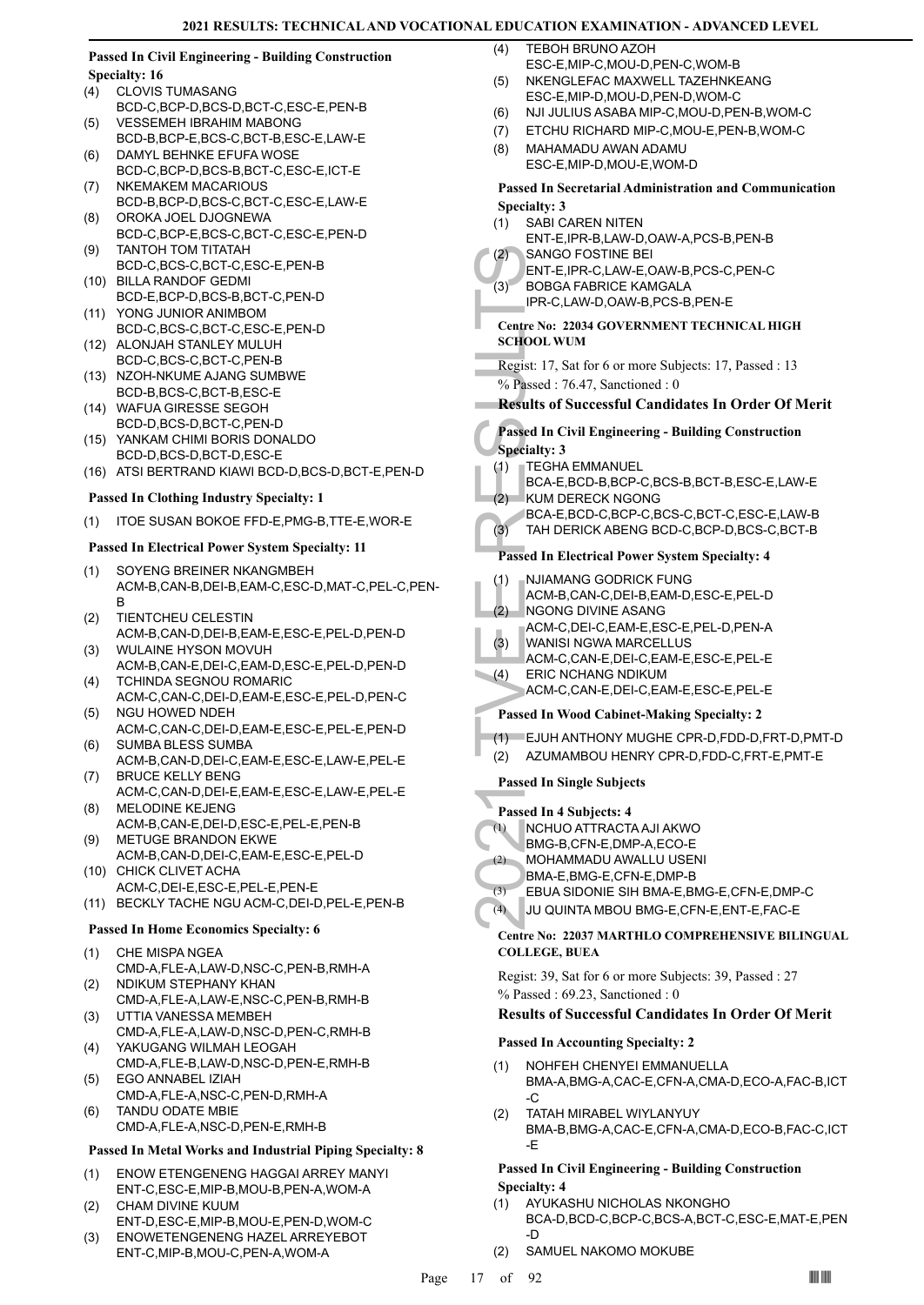# **Passed In Civil Engineering - Building Construction Specialty: 4**

- BCD-C,BCP-C,BCS-A,BCT-B,PEN-B
- (3) KEMMOE JUSTIN BCD-E,BCS-B,BCT-C,PEN-C
- (4) NEBA GREGORY CHE BCD-E,BCS-B,BCT-D,PEN-C

# **Passed In Clothing Industry Specialty: 3**

### AGBOR ESTHER BECHEM (1)

- FFD-E,PEN-E,PMG-E,WOR-D
- (2) ABOAZAH MARIENETTE FFD-E,PEN-E,PMG-E,WOR-D MARILYN LIENGU IKOME (3)
- FFD-E,PEN-E,PMG-E,WOR-E

# **Passed In Electrical Power System Specialty: 1**

(1) FORBI CONRAD NSUH ACM-B,DEI-D,ESC-E,PEL-E

# **Passed In Home Economics Specialty: 1**

ISABELLE MBAH NKENGUYIE CMD-D,FLE-C,NSC-E,PEN-D,RMH-B (1)

# **Passed In Marketing Specialty: 5**

- NSANYU JENNIFER MUKAR BMA-E,BMG-B,CFN-A,DMP-E,ECO-C,ENT-D,MSK-C,PM P-E (1)
- NIBA BRIAN NDONWI BMA-E,BMG-B,CFN-D,DMP-C,ECO-D,LAW-D,MSK-E  $(2)$
- (3) NGOLE PRICILIA NYAKE BMG-C,CFN-D,DMP-B,ECO-E,MSK-E,PMP-E NEBA MELVIS BIH
- BMG-C,CFN-D,DMP-D,ECO-E,MSK-E,PMP-E (4) NDANGANG ANKWI DEZI (5)
- BMG-C,CFN-E,DMP-B,ECO-E,MSK-E

### **Passed In Secretarial Administration and Communication Specialty: 7**

- NGU BECKY MIRARE (1)
- CFN-E,IPR-E,LAW-D,OAW-D,PCS-D,PEN-B AYONG CLEMENTINA MUM (2)
- CFN-E,IPR-E,LAW-E,OAW-D,PCS-D,PEN-D (3) NKONGANYI SHELLA MARTINA NANTAY
- IPR-C,LAW-D,OAW-D,PCS-E,PEN-C FRIDA AYUK AGBOR (4)
- IPR-E,LAW-E,OAW-C,PCS-D,PEN-C
- (5) OFI SONITA MAKO IPR-D,OAW-D,PCS-E,PEN-C
- (6) AGEKENG AWUNG LOVELINE IPR-D,OAW-E,PCS-E,PEN-C
- MOLANGO BELTHA AKWENE (7) IPR-E,OAW-D,PCS-E,PEN-C

# **Passed In Single Subjects**

# **Passed In 6 Subjects: 1**

- FAI HILDA MUMBOH (1)
	- BMA-C,BMG-A,CFN-A,ECO-C,ENT-C,FAC-C

# **Passed In 5 Subjects: 2**

- NGWE NDIFORMA GLORY SHAMA BMA-B,BMG-B,CFN-C,ECO-C,FAC-D (1)
- MALOKE MARY EFON TAMA BMA-D,BMG-B,CFN-D,ECO-E,FAC-D (2)

**Passed In 4 Subjects: 1**

(1) EKEMA PHILIP ATOH BMG-D,CFN-D,ECO-E,FAC-E

# **Centre No: 22041 KUMBA EXTERNAL**

Regist: 28, Sat for 6 or more Subjects: 25, Passed : 16 % Passed : 64.00, Sanctioned : 0

# **Results of Successful Candidates In Order Of Merit**

# **Passed In Automobile Construction-Light Vehicle Maintenance Specialty: 1**

EYONG AYANG OTTO AUT-E,EES-E,ENS-D,ESC-E,MMS-E,PEN-E (1)

**Passed In Civil Engineering - Building Construction Specialty: 4**

- DIFANG JOHN FONTEM BCD-C,BCP-E,BCS-C,BCT-C,ESC-E,PEN-D  $(1)$
- AZA-AH NYZENTUS ASANJI (2)
- BCD-C,BCP-D,BCS-B,BCT-B,PEN-C AKONGTEH FONJU F. (3)
- BCD-C,BCS-B,BCT-B,ESC-E,PEN-E NKENGAFAC LINUS ATEMBENGO (4)
- BCD-C,BCS-C,BCT-C,ESC-E,PEN-E

# **Passed In Clothing Industry Specialty: 1**

(1) NKENGAFAC BELINDA FFD-E,LAW-C,PMG-E,TTE-E

# **Passed In Electrical Power System Specialty: 2**

| (1)<br>(2) | FRU TAKWIH ACM-D, DEI-E, EAM-E, ESC-E, PEN-E<br>MBWOGE WILLIAM ACM-E, DEI-D, ESC-E, PEL-E                                        |
|------------|----------------------------------------------------------------------------------------------------------------------------------|
|            | <b>Passed In Electronics Specialty: 1</b>                                                                                        |
| (1)        | FON GODWILL IVAN TANA<br>DES-E, EMA-E, ESC-E, MCT-E                                                                              |
|            | <b>Passed In Home Economics Specialty: 1</b>                                                                                     |
| (1)        | <b>FOMUBAD SANDRA IJANG</b><br>CMD-B,FLE-E,NSC-D,PEN-E,RMH-D                                                                     |
|            | Passed In Installation and Maintenance of Electronic S<br><b>Specialty: 3</b>                                                    |
| (1)<br>(2) | TERKATOU EMMANUEL TAMANCHA<br>ASY-A, AVS-B, ESC-E, ICT-E, NTS-C, PEN-C<br>EPIE BERNARD SONA<br>ASY-D, AVS-E, ICT-E, NTS-D, PEN-C |
| (3)        | EYAPAH MAURICE SIMO ASY-C, AVS-E, ICT-E, PEN                                                                                     |
|            | Passed In Manufacturing Mechanics Specialty: 2                                                                                   |
| (1)<br>(2) | <b>BENJAMIN WABINJOH</b><br>ESC-E,IAN-E,MSP-D,PEN-E,PPR-D<br>PAUL ARREY TANYI IAN-D, MSP-C, PEN-D, PPR-C                         |
|            | <b>Passed In Surveying SURV Specialty: 1</b>                                                                                     |
| (1)        | YENIAMBEH BRIYAN LEONG<br>DPS-E,ESC-E,LSL-E,PEN-E,STS-E                                                                          |
|            | <b>Centre No: 22043 KUMBO EXTERNAL</b>                                                                                           |
|            | <b>Regist:</b> 1, Sat for 6 or more Subjects: 1, Passed: 0<br>% Passed: 0.00, Sanctioned: 0                                      |
|            | <b>Centre No: 22045 LIMBE EXTERNAL</b>                                                                                           |
|            | Regist: 134, Sat for 6 or more Subjects: 131, Passed: 64<br>% Passed: 48.85, Sanctioned: 0                                       |
|            | <b>Results of Successful Candidates In Order Of Me</b>                                                                           |
|            | <b>Passed In Accounting Specialty: 11</b>                                                                                        |
|            | 1111110111011                                                                                                                    |

# **Passed In Electronics Specialty: 1**

# **Passed In Home Economics Specialty: 1**

- FOMUBAD SANDRA IJANG (1)
	- CMD-B,FLE-E,NSC-D,PEN-E,RMH-D

# **Passed In Installation and Maintenance of Electronic Systems Specialty: 3**

- TERKATOU EMMANUEL TAMANCHA  $(1)$ 
	- ASY-A,AVS-B,ESC-E,ICT-E,NTS-C,PEN-C
- EPIE BERNARD SONA (2)
	- ASY-D,AVS-E,ICT-E,NTS-D,PEN-C
- (3) EYAPAH MAURICE SIMO ASY-C,AVS-E,ICT-E,PEN-E

# **Passed In Manufacturing Mechanics Specialty: 2**

- BENJAMIN WABINJOH (1)
	- ESC-E,IAN-E,MSP-D,PEN-E,PPR-D
- (2) PAUL ARREY TANYI IAN-D,MSP-C,PEN-D,PPR-C

# **Passed In Surveying SURV Specialty: 1**

# **Centre No: 22043 KUMBO EXTERNAL**

# **Centre No: 22045 LIMBE EXTERNAL**

- Regist: 134, Sat for 6 or more Subjects: 131, Passed : 64
- % Passed : 48.85, Sanctioned : 0

# **Results of Successful Candidates In Order Of Merit**

# **Passed In Accounting Specialty: 11**

- BAKAM KAMGA MORINE BMA-A,BMG-A,CAC-B,CFN-A,CMA-B,ECO-B,ENT-B,FA C-B (1)
- ETUGE LARISSA MAJANE BUME BMA-B,BMG-A,CAC-B,CFN-A,CMA-D,ECO-A,ENT-C,FA C-E (2)
- JEDIAEL RYKAM A RYKAM JUNIOR BMA-D,BMG-D,CAC-B,CFN-B,CMA-E,ECO-E,ENT-D,FA C-C (3)
- NEBASI FRANK JEORELL CHE BMA-E,BMG-B,CAC-D,CFN-B,CMA-C,ECO-E,ENT-D,FA C-D (4)
- THELSY KENG ABANDE BMA-E,BMG-B,CAC-E,CFN-C,CMA-D,ECO-D,ENT-C,FA C-E (5)
- MBANGWE EDJENGUELE MATHILDE NAINA BMA-D,BMG-C,CAC-C,CFN-C,CMA-E,ECO-E,ENT-D,FA C-E (6)
- ELAD EPONLLE PAUL FREDE BMA-D,BMG-C,CAC-C,CFN-C,CMA-D,ECO-D,FAC-C (7) (8) CHE KENWEL AKON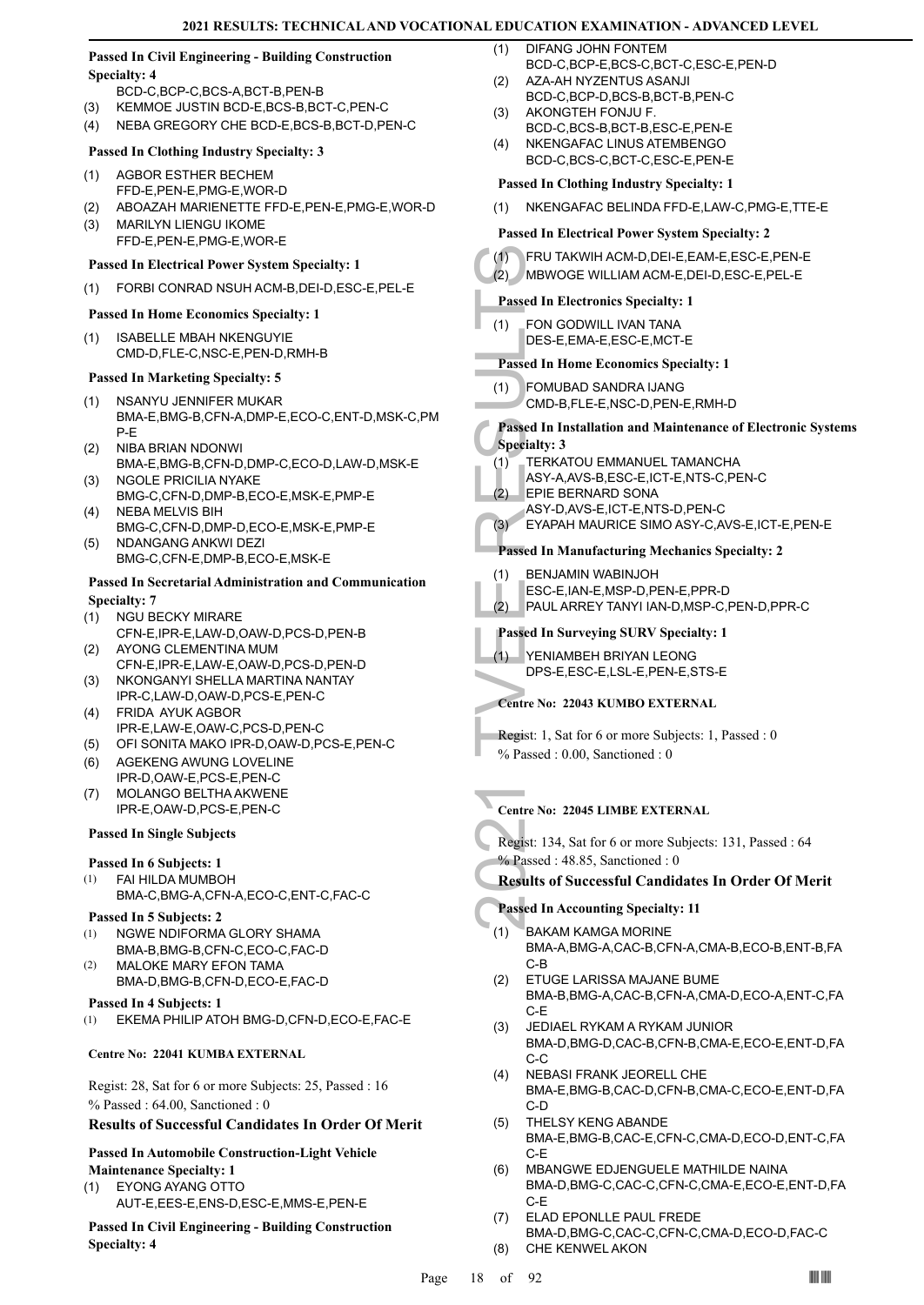### **Passed In Accounting Specialty: 11**

BMA-E,BMG-D,CAC-E,CFN-C,ECO-D,ENT-D,FAC-E DIN BRYAN ANDERSON (9)

- BMA-E,BMG-E,CAC-E,CFN-D,ECO-E,ENT-D,FAC-C (10) KONEKEH LANDRENE
- BMA-E,BMG-B,CFN-B,CMA-E,ECO-D,FAC-C (11) ERMABU LAWRENCIA FONKENG BMA-E,BMG-E,CFN-E,CMA-D,FAC-E
- **Passed In Marketing Specialty: 39**
- YANGA TCHAPTSA VIRGINIE LAURA BMA-E,BMG-C,CFN-C,DMP-B,ECO-E,ENT-C,MSK-C,PM P-E (1)
- KELVIN TEGHEN NJALI BMA-E,BMG-C,CFN-D,DMP-B,ECO-E,ICT-E,MSK-D,PM P-E (2)
- FON CLIFORD MEH BMA-E,BMG-C,CFN-E,DMP-D,ECO-E,ENT-E,MSK-D,PM P-E (3)
- MAI EDITH NYANYING BMG-B,CFN-C,DMP-B,ECO-E,ENT-D,MSK-B,PMP-E (4)
- TASI MBANGE LIDI BMG-B,CFN-C,DMP-A,ECO-E,ENT-E,MSK-C,PMP-D (5)
- NCHU SHNIEDER LABURU BMA-D,BMG-C,CFN-B,DMP-C,ECO-C,MSK-D,PMP-E (6)
- BRYANT MABOUGHT MBAKU BMG-B,CFN-E,DMP-E,ECO-E,ENT-E,MSK-D,PMP-E (7) ATANGA GODWILL NJEI (8)
- BMG-C,CFN-E,DMP-E,ECO-E,ENT-E,MSK-D,PMP-E GEORGE NDIFON MUVALA CASPA (9)
- BMA-E,BMG-D,CFN-E,DMP-E,LAW-E,MSK-E,PMP-E (10) NGOE PRECIOUS BOSEME
- BMG-E,CFN-D,DMP-A,ENT-C,MSK-C,PMP-E FORNYAM NCHINE AUGUSTINE (11)
- BMG-C,CFN-D,DMP-A,ECO-D,MSK-D,PMP-E FINJI PERPETUA MUSEH (12)
- BMG-B,CFN-C,DMP-C,ECO-E,ENT-E,MSK-C (13) TCHOFFO LEONARD
- BMG-B,CFN-D,DMP-C,ENT-D,MSK-E,PMP-E WANWOLL GOMSE MERLIN (14)
- BMA-E,BMG-C,CFN-C,DMP-B,ENT-E,MSK-E (15) NGEYUP NADIA TCHUISSE
- CFN-D,DMP-B,ECO-E,ICT-C,MSK-E,PMP-E (16) BIHKONG EVANS VEYENLE
- BMG-D,CFN-D,DMP-C,ECO-E,MSK-E,PMP-E (17) OFON ROSITA MAMEH
- BMG-B,CFN-D,DMP-E,ECO-E,MSK-E,PMP-E (18) NDIP THEODORA NKONGHO
- BMG-B,CFN-E,DMP-E,ECO-E,LAW-E,MSK-D (19) LEKE TINA TEMPLA
- BMG-D,CFN-E,DMP-C,ENT-E,MSK-E,PMP-E (20) NGUH FABIOLA NNEG
- BMG-E,CFN-D,DMP-D,LAW-D,MSK-E,PMP-E
- (21) NYE ITA BMG-D,CFN-E,DMP-E,ECO-E,LAW-E,MSK-E
- (22) BONIA DIRANE DINGANA BMG-B,CFN-D,DMP-C,MSK-C,PMP-E (23) MBAH NORA ACHA
- BMG-B,CFN-D,DMP-E,MSK-C,PMP-E (24) NJANG EDNA NYANYING
- BMG-D,CFN-E,DMP-C,ENT-D,MSK-C
- (25) AGBOR SAMUEL BMG-D,CFN-E,DMP-C,MSK-E,PEN-C
- FON SANDRINE ANYEM (26) BMG-B,CFN-E,DMP-E,MSK-D,PMP-E
- (27) ETONDE ELMINA EKWALLA BMG-C,CFN-E,DMP-D,MSK-E,PMP-E
- (28) ANGAJU EMMANUELLA ANGWA BMG-C,CFN-E,DMP-E,ECO-E,PMP-E
- (29) LEKUNZE BELINDA NKONGANYI BMG-D,CFN-C,DMP-B,MSK-D
- (30) SAM NORBERT AMBE BMG-C,CFN-D,DMP-C,MSK-D
- (31) MENGUE ZARYL EBOT TRESOR DMP-C,ENT-E,MSK-C,PMP-D
- (32) NTAHLABO THELMA NUNG BMG-E,CFN-E,DMP-C,MSK-D
- (33) MIGINSY WENDY AKUMCHO CFN-E,DMP-B,LAW-E,MSK-E
- ETONDE AGNES MONONO BMG-D,DMP-C,ENT-E,MSK-E (34)
- (35) NGESSE ESONG JUNIOR BMG-D,CFN-E,DMP-D,MSK-E
- (36) ACHA POLYVETT ANYIMENO BMG-D,DMP-E,LAW-D,MSK-E
- (37) TEKOK LENSHINA BOH BMG-D,CFN-E,DMP-D,MSK-E
- (38) NJUNG LARISSA AMBOM BMG-E,CFN-E,DMP-E,MSK-E
- (39) SIDOLINE NDONGA CFN-E,DMP-E,MSK-E,PMP-E
- **Passed In Single Subjects**

(1) KFEBAT<br>
BMA-E,<br>
BMA-E,<br>
BMA-E,<br>
BMA-E,<br>
2) BMA-E,<br>
2) TABARA<br>
BMA-E,<br>
2) TABARA<br>
BMA-E,<br>
2) TABARA<br>
BMA-E,<br>
MUVE RMA-E,<br>
ATEMNI BMA-E,<br>
ATEMNI BMA-E,<br>
ATEMNI BMA-E,<br>
2) NVO Y\<br>
3) EKERE<br>
(4) NVO Y\<br>
3) EKERE<br>
(4) NVO Y **Passed In 6 Subjects: 2** KFEBAN BLESSING BERINYUY BMA-E,BMG-B,CFN-D,CMA-E,ECO-D,LAW-B (1) BURINYUY DIAN BINNYUY BMA-D,BMG-E,CFN-D,CMA-E,ECO-E,LAW-E (2) **Passed In 5 Subjects: 5** ANDZI SHALOM CHO BMA-E,BMG-B,CFN-D,ECO-E,FAC-E (1) TABARA JUBILIAN ACHIRI BMA-E,BMG-C,CFN-D,CMA-D,ECO-E (2) ATEMNKENG PRECIOUS GWAN BMG-D,CFN-C,ECO-E,ENT-E,FAC-E  $(3)$ BLESSING NGANI TATA BMA-E,BMG-D,CFN-E,DMP-E,LAW-E  $(4)$ (5) NJI VERA SIH BMA-E,BMG-E,CFN-E,CMA-E,ECO-E **Passed In 4 Subjects: 7** (1) ENANGA LYDIA JIKI BMA-E,BMG-C,CFN-D,FAC-E (2) MVO YVONNE CHUO BMG-D,CFN-D,ENT-E,FAC-D (3) EKERE SYLVIE ANCHI BMG-C,CFN-E,LAW-E,MSK-E (4) NDEH BORIS CHE BMG-E,CFN-E,DMP-D,ECO-E BOFUA NADINE ANNE YANKEH BMA-E,BMG-D,CFN-E,ECO-E (5) BENGHA COURAGE MBU BMG-E,CFN-E,CMA-E,LAW-D (6) AYUK STEVEN GERALD TANYI BMA-E,BMG-E,CFN-E,DMP-E (7) **Centre No: 22046 MAMFE EXTERNAL** 

Regist: 20, Sat for 6 or more Subjects: 19, Passed : 15 % Passed : 78.95, Sanctioned : 0

# **Results of Successful Candidates In Order Of Merit**

# **Passed In Accounting Specialty: 2**

- MENGOT AGNES MANGIEB (1)
- BMA-E,BMG-C,CFN-D,CMA-E,ECO-E,FAC-D
- (2) ORSAA MIMIDOO BMA-E,BMG-C,CAC-E,CMA-E,FAC-D

# **Passed In Civil Engineering - Building Construction Specialty: 2**

- EBAI DESMOND ENOW (1)
	- BCA-C,BCP-D,BCS-B,BCT-C,ESC-E,MAT-B
- ARREY NDIP STANLY AGBORNDIP BCA-E,BCS-B,BCT-C,ESC-E,MAT-D (2)

# **Passed In Electrical Power System Specialty: 1**

(1) ETTA SHAKA ETTA ACM-C,DEI-E,ESC-E,MAT-D

# **Passed In Home Economics Specialty: 1**

ETA PAMELA NKONGHO CMD-B,FLE-A,LAW-D,NSC-B,PEN-C,RMH-B (1)

# **Passed In Marketing Specialty: 2**

- ASHU ROSELINE ACHARE BMA-E,BMG-B,CFN-D,DMP-B,ECO-E,MSK-E (1)
- TENGOMOH ZITA CHIAFIE BMG-B,CFN-E,DMP-B,ECO-E,MSK-E,PMP-E (2)

# **Passed In Wood Cabinet-Making Specialty: 5**

- OLARH FRANKLIN AKOKO CPR-D,ESC-D,FDD-E,FRT-A,MAT-E,PMT-E,REL-E (1) OKPA KIRIEN TIKU (2)
	- CPR-D,ESC-E,FDD-E,FRT-C,MAT-E,PMT-E,WCA-E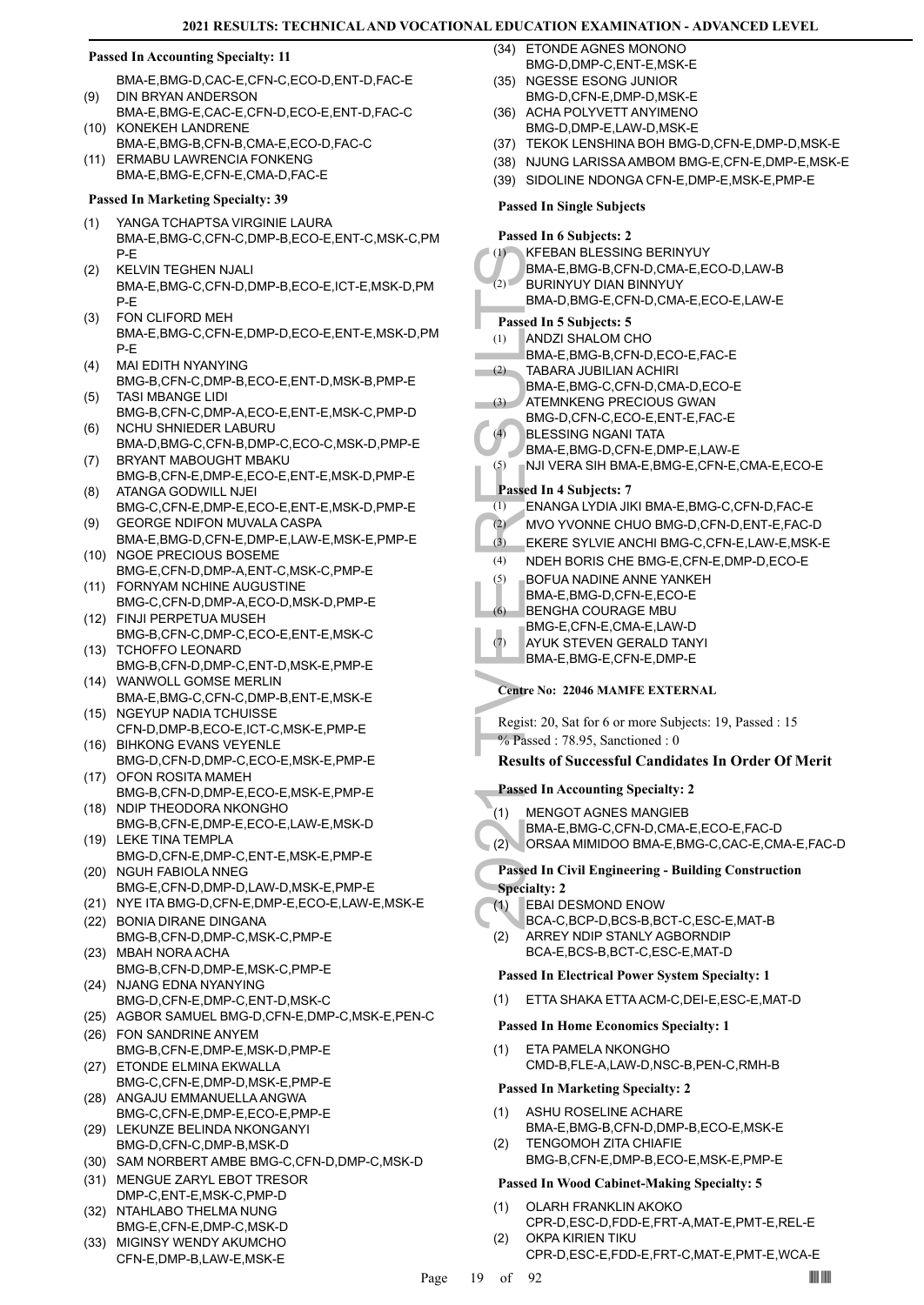# **Passed In Wood Cabinet-Making Specialty: 5**

- OCHON ALPHONSE ONDAFI CPR-D,ESC-E,FDD-E,FRT-C,MAT-E,PMT-D (3)
- AGBOR ATEM GEORGE CPR-E,ESC-E,FRT-E,MAT-E,PMT-E,WCA-E  $(4)$
- ECHEGBA HILARY OKOM CPR-C,ESC-E,FRT-B,MAT-E,PMT-C (5)

### **Passed In Single Subjects**

- **Passed In 4 Subjects: 2**
- (1) EKWELLE LAWRINS ETTA BCS-B,BCT-D,ESC-E,PEN-E
- (2) OTANG MBI TERENCE BMG-E,CFN-E,DMP-C,ECO-E

# **Centre No: 22051 NATIONAL COMPREHENSIVE HIGH SCHOOL LIMBE**

Regist: 97, Sat for 6 or more Subjects: 97, Passed : 73 % Passed : 75.26, Sanctioned : 0

# **Results of Successful Candidates In Order Of Merit**

# **Passed In Accounting Specialty: 24**

- AARON MFONYO EBOTAGBOR BMA-A,BMG-A,CAC-C,CFN-A,CMA-B,ECO-A,ENT-C,FA C-B (1)
- ATTIA ALEXIS ZIH-KUM BMA-A,BMG-B,CAC-B,CFN-B,CMA-A,ECO-D,ENT-D,FA  $C-C$ (2)
- ENGWARI CELINE BRUNHILDA NGO BMA-A,BMG-A,CAC-C,CFN-B,CMA-B,ECO-D,ENT-D,FA C-D (3)
- MIYANWEI IYA-ONGIE BMA-A,BMG-A,CAC-D,CFN-C,CMA-E,ECO-C,ENT-D,FA C-C (4)
- TRACY NABILA KOBE BMA-E,BMG-B,CAC-B,CFN-C,CMA-B,ECO-E,ENT-D,FA C-C (5)
- MOFOR HANSEL ACHU BMA-B,BMG-D,CAC-E,CFN-C,CMA-E,ECO-C,FAC-D,LA W-A (6)
- FRITZ ESIEGUM ABUOWUM BMA-A,BMG-B,CAC-C,CFN-E,CMA-B,ECO-E,ENT-D,FA C-E (7)
- TAKOR KIRIAN MBENG BMA-D,BMG-B,CAC-D,CFN-D,CMA-B,ECO-D,ENT-D,FA C-E (8)
- CLIFF NGEMBU ALBERT BMA-D,BMG-C,CAC-C,CFN-C,CMA-D,ECO-E,ENT-D,FA C-D (9)
- MBAH BERTINE NGUM (10) BMA-D,BMG-A,CAC-E,CFN-C,CMA-E,ECO-C,ENT-E,FA C-E
- (11) PRECIOUS ENJEMA MONDO BMA-D,BMG-B,CAC-E,CFN-B,CMA-E,ECO-E,ENT-D,FA C-E
- (12) AGBOR BLANDINE FANGWOH BMA-A,BMG-A,CAC-B,CFN-A,CMA-B,ECO-B,FAC-C
- KONGNYUY NWEMBOH SERGIUS BMA-E,BMG-C,CAC-D,CFN-C,ECO-D,FAC-E,LAW-B (13)
- (14) ENOH RONICK NWACHAN BMA-B,BMG-E,CAC-E,CFN-C,CMA-E,ECO-D,FAC-E (15) TIZAH HARRIS TONAIN
- BMG-E,CAC-D,CFN-C,CMA-D,ECO-E,ENT-D,FAC-D (16) DALIA LIMUNGA NJIE
- BMA-E,BMG-D,CAC-D,CFN-D,CMA-E,ECO-E,FAC-D BAYE GAEL JUNIOR SUH (17)
- BMA-D,BMG-B,CFN-B,CMA-C,ECO-C,FAC-D (18) NJONG NOEL DZELAMONYUY
- BMG-D,CFN-D,CMA-D,ECO-E,FAC-E,LAW-B (19) AYUK ASHLEY ANYUNGNAW
- BMG-D,CAC-E,CFN-D,CMA-D,ENT-D,FAC-E (20) SUSAN JOFFI MOTUE
- BMA-E,BMG-C,CFN-E,CMA-E,ECO-D,FAC-E (21) FONCHA SUNYIN BLANCHE
- BMA-E,BMG-C,CFN-D,CMA-E,FAC-E
- AWUNGJIA CHRISTEL TUMI BMA-E,BMG-D,CFN-E,CMA-D,FAC-E (22)

(23) BESIN MENDI ESTHER BMA-D,CAC-E,CFN-C,CMA-D (24) BRITNEY ASHU NGENWIE NGUTY BMG-C,CFN-E,CMA-E,FAC-E

- PEACHIA MAC-NIGHT MAKAZI BMA-E,BMG-B,CFN-A,DMP-A,ECO-D,ENT-B,MSK-C,PM P-D (1)
- TABOT GLADYS MANYOR BMA-D,BMG-B,CFN-D,DMP-B,ECO-E,ENT-D,MSK-C,PM P-D (2)
- AWOUH FULEEH MODESTINE (3)
- BMA-E,BMG-C,CFN-D,DMP-C,ECO-E,LAW-D,MSK-E,P MP-E
- PRIDE NUVAGA WADINGHA JUNIOR BMA-D,BMG-A,CFN-B,DMP-A,ECO-C,MSK-C,PMP-C  $(4)$
- NDI MERCY ANGWI BMG-A,CFN-B,DMP-A,ECO-D,ENT-D,MSK-D,PMP-D (5)
- TATIANA NWA AKIY (6)
- MP-E<br>
(4) PRIDE I<br>
BMA-D,<br>
(5) NDI ME<br>
BMA-D,<br>
(6) TATIAN, BMG-A,<br>
CRIP SMA-D,<br>
CRIP SMA-D,<br>
ANGAN<br>
BMG-B,<br>
ANGAN<br>
BMG-B,<br>
ANDAM BMG-D,<br>
MKENG BMA-E,<br>
(11) ANUAM BMG-D,<br>
CRIP SMA-D,<br>
EMA-D,<br>
CRIP SMA-D,<br>
CRIP SMA-D,<br>
CRIP BMG-A,CFN-C,DMP-B,ECO-C,ENT-D,MSK-C,PMP-E SOH EUGENE TICHA (7)
	- BMA-D,BMG-B,CFN-D,DMP-A,ECO-E,ENT-E,MSK-E ANGAN BRIGHT ENJOGANOH (8)
- BMG-B,CFN-D,DMP-C,ECO-D,ENT-D,MSK-D,PMP-E ARNOLD EMELI ITOE (9)
- BMG-B,CFN-E,DMP-B,ECO-E,ENT-E,MSK-D,PMP-E NKENGAFAC RUMI NKENGFUA  $(10)$
- BMA-E,BMG-C,CFN-C,DMP-D,ECO-E,MSK-D,PMP-E ANUAMBOSEH SHARON FOZOH (11)
- BMG-D,CFN-E,DMP-A,ECO-E,ENT-E,MSK-D,PMP-E (12) TEBURK VICTORY AKOH
- BMA-D,BMG-C,CFN-E,DMP-C,ECO-E,ENT-D,MSK-E BOUKEDZONG ROLLINS NGWOH  $(13)$
- BMA-E,BMG-C,CFN-D,DMP-D,ENT-E,MSK-D,PMP-E ASHU-DEBA MISMILE NKONGHO (14)
- BMA-E,BMG-E,CFN-E,DMP-B,ENT-D,MSK-E,PMP-E FONYUY BRANDY KONGNYUY (15)
- BMA-E,BMG-D,CFN-E,DMP-D,LAW-E,MSK-E,PMP-E NCHANG DELIGENCE BEYOYIEH (16)
- BMG-C,CFN-C,DMP-B,ENT-D,MSK-C,PMP-E (17) ANU JESSICA EMENKENG
- BMG-C,CFN-E,DMP-B,LAW-E,MSK-D,PMP-E (18) ENOW KELSON NKONGHO
- BMG-B,CFN-D,DMP-C,ECO-E,ENT-E,MSK-E NTUI NORINE TABOT (19)
- BMG-C,CFN-E,DMP-C,ENT-D,MSK-E,PMP-E (20) CHIA VABORINE KARLAH
- BMG-C,CFN-E,DMP-C,ENT-E,MSK-E,PMP-E
- (21) TAKOR NAPOLEON
	- BMG-B,CFN-D,DMP-A,MSK-C,PMP-E
- (22) OJONG CATHERINE OSIM BMG-C,CFN-D,DMP-C,ENT-D,MSK-D
- TABONG BELDWIN ASA (23)
- BMG-D,CFN-E,DMP-A,ENT-E,MSK-C TANGIE ASHLEY AGWA (24)
- BMG-D,CFN-D,DMP-B,MSK-E,PMP-E
- (25) NAHBILA NELLY SIKOD BMG-D,CFN-D,DMP-C,MSK-D,PMP-E
- (26) SAMMY EWLISANE MANGA ROOHM BMG-C,CFN-D,DMP-C,ENT-E,MSK-E
- (27) PRINCE SAMUEL ACHA MUNDE
- BMA-E,BMG-C,CFN-E,DMP-C,MSK-E (28) SERGINE NEMAIN RIKA
- BMG-D,CFN-C,DMP-E,ENT-E,MSK-D FON MARION ANGWI (29)
	- BMA-E,BMG-D,CFN-E,DMP-C,MSK-E
- (30) EKWEWANE BMG-C,CFN-D,DMP-E,ECO-E,MSK-E
- (31) MODIKA DORISBRISH MBOE BMG-E,CFN-E,DMP-D,MSK-D,PMP-E
- (32) DOH VICKECY WABILA BMG-C,CFN-D,DMP-B,MSK-E
- (33) NANYAH SANDRA BMG-C,CFN-E,DMP-C,MSK-E
- (34) SUH JOICELINE NGUM BMG-C,CFN-D,DMP-D,MSK-E
- (35) CATHERINE MOMO ESEMBE BMG-C,CFN-E,DMP-D,PMP-E
- (36) BATE STEPHANE TABI BMG-B,DMP-E,LAW-E,MSK-E
- (37) OGBONNAYA VERA CHICHETAM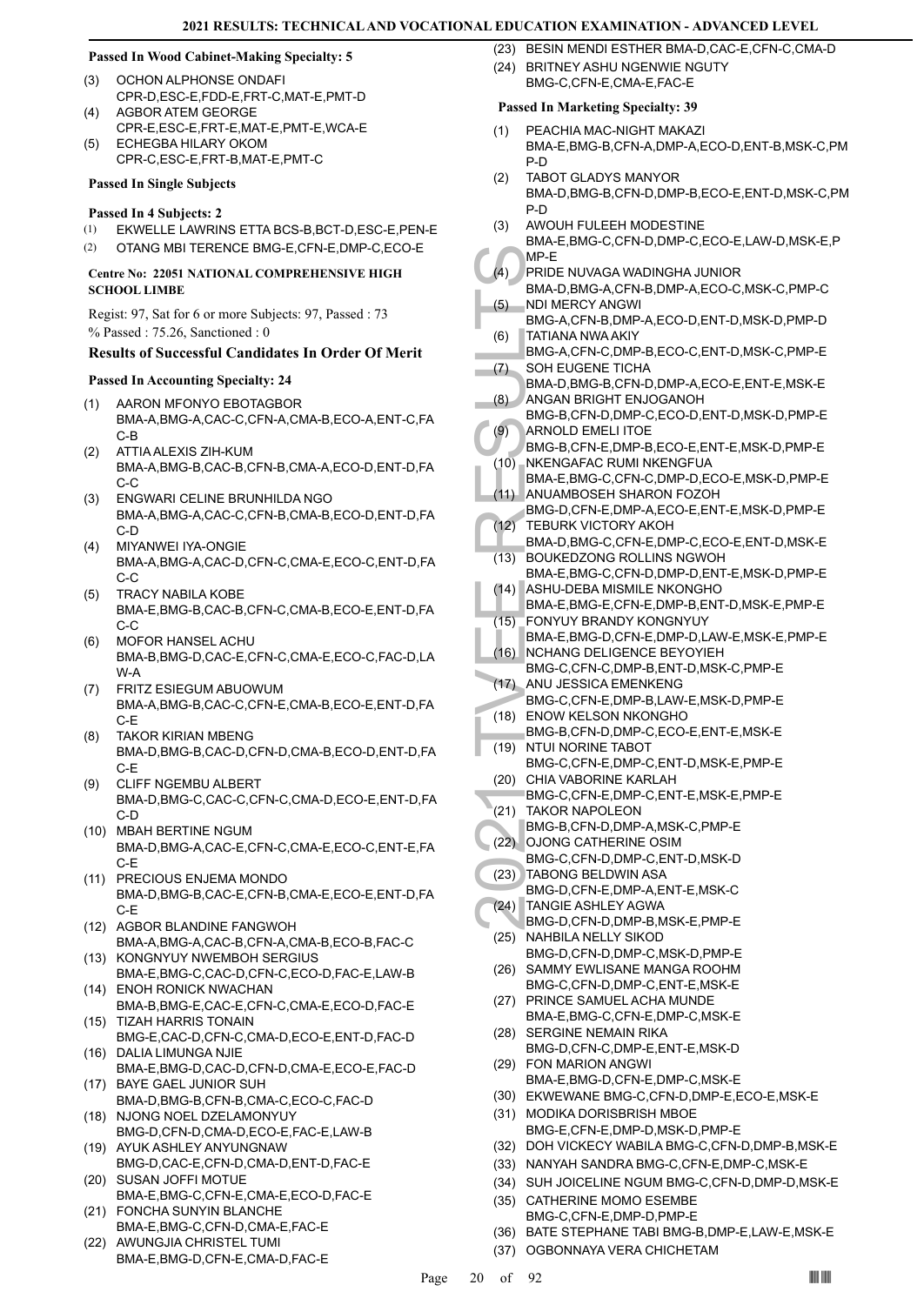### **Passed In Marketing Specialty: 39**

- BMG-D,CFN-D,DMP-E,MSK-E (38) KEREN LIMUNGA TONGA
- BMG-D,DMP-D,ECO-E,MSK-E
- (39) NGUM LINDA TAKU CFN-E,DMP-E,ENT-D,MSK-E

### **Passed In Single Subjects**

# **Passed In 6 Subjects: 1**

NDEMAFIA ALAIN NDOHQIUKE BMA-E,BMG-E,CFN-D,ECO-E,ENT-D,FAC-E (1)

### **Passed In 5 Subjects: 4**

- HEIRMANN TANGWA MAFANY AWAH BMA-E,BMG-C,CFN-D,ECO-E,LAW-D (1)
- BATE MATILDA OJONG NKONGHO (2)
- BMG-C,CFN-D,CMA-E,ECO-E,LAW-E NDAFOR MINET DOH (3)
- BMA-E,BMG-E,CFN-D,ECO-E,ENT-E ALPHONSIUS NYUYDINI (4)
- BMG-E,CFN-E,ECO-E,ENT-E,FAC-E

# **Passed In 4 Subjects: 5**

- (1) SHINIEDA NGUBI NJAH BMG-C,CFN-D,DMP-B,LAW-D
- KONGNYUY NDAMNSAH THIERRY JUNIOR (2)
- BMG-D,CFN-D,DMP-C,ENT-E JULIETTE NGHUNDAB NTUNGWEN (3)
- BMA-E,BMG-D,CFN-D,DMP-C (4) NGU NADIN FRI BMG-C,CFN-D,ECO-E,FAC-E
- MANG CHANTICLAIR KUM BMA-E,BMG-E,CFN-D,FAC-E (5)

# **Centre No: 22053 NKAMBE EXTERNAL**

Regist: 34, Sat for 6 or more Subjects: 33, Passed : 24 % Passed : 72.73, Sanctioned : 0

# **Results of Successful Candidates In Order Of Merit**

- **Passed In Accounting Specialty: 3**
- KIYANG ABERTINE BMA-A,BMG-A,CAC-D,CFN-B,CMA-D,ECO-D,ENT-C,FA C-C (1)
- BANADZEM ANDREW NYUYKONGE BMA-D,BMG-D,CFN-D,CMA-E,ECO-E,ENT-D,FAC-B (2)
- AKUM PIERRETTE NCHENDA BMA-E,CAC-E,CFN-C,CMA-C,ECO-D,FAC-D (3)

# **Passed In Automobile Construction-Light Vehicle**

- **Maintenance Specialty: 5**
- JATOR EUGINE NJEGO AUT-B,EES-C,ENS-B,ICT-E,MMS-E (1)
- NDAMNSAH BRIAN NDUNJI (2)
- AUT-C,EES-C,ENS-C,ICT-E,MMS-D MBAH FAVOUR TIMAH (3)
- AUT-C,EES-C,ENS-C,ESC-E,MMS-D SHEY CLIFFORD AFANYU (4)
- AUT-D,EES-C,ENS-C,MMS-E MWAMBO MOTOMBY PAUL (5)
- EES-C,ENS-C,ICT-E,MMS-E

# **Passed In Civil Engineering - Building Construction Specialty: 3**

- ASENGE ARMSTRONG SOH (1)
- BCD-D,BCP-C,BCS-A,BCT-C,LAW-D
- (2) NUHU MUSA BCD-D,BCP-C,BCS-B,BCT-D
- (3) DAMUE JUDE TARLA BCD-E,BCP-E,BCS-C,BCT-C

# **Passed In Clothing Industry Specialty: 1**

(1) MUNGVU DEISY FFD-D,PMG-A,TTE-C,WOR-E

# **Passed In Electrical Power System Specialty: 2**

- MFORBESI MUNWI CHENWI ACM-B,CAN-C,DEI-C,ESC-E,ICT-C,PEL-E (1)
- NFOR THEOPHELOUS LEYNYUY ACM-D,DEI-C,ESC-E,PEL-E (2)

# **Passed In Electronics Specialty: 1**

# **Passed In Home Economics Specialty: 2**

- SHEY TATIANA NJIFE (1)
- CMD-A,FLE-B,LAW-E,NSC-D,PEN-D,RMH-B
- (2) PEPERTUA RINYUY TATA CMD-B,FLE-C,NSC-E,RMH-B

(1) NKOH JUNIOR KANJO CSY-E,DES-D,FPE-E,MCT-E

# **Passed In Marketing Specialty: 2**

- MFORBESI MBENWI AKWANWI BMA-B,BMG-C,CFN-C,DMP-A,ECO-D,ENT-B,MSK-C,PM P-C (1)
- ABUBAKAR MARIE KESIA BMG-C,CFN-E,DMP-C,MSK-E (2)
- **Passed In Secretarial Administration and Communication**

# **Specialty: 2**

- NFOR COURAGE NYAH (1)
	- IPR-D,LAW-D,OAW-D,PCS-C,PEN-D
- NGANSAH NADIA UAJE (2)
	- IPR-E,LAW-E,OAW-E,PCS-C,PEN-D

# **Passed In Wood Cabinet-Making Specialty: 2**

- (1) SUSUNG ALEAN CPR-C,FDD-D,FRT-B,PEN-B,PMT-B
- ISA HUSEINE AHMADU (2)
	- CPR-C,FDD-C,FRT-B,PMT-B,WCA-C

# **Passed In Single Subjects**

**Passed In 4 Subjects: 1** (1) DAHDAH DAVID AKIO BMG-D,CFN-E,DMP-C,ENT-E

# **Centre No: 22054 OMBE EXTERNAL**

Regist: 13, Sat for 6 or more Subjects: 13, Passed : 6 % Passed : 46.15, Sanctioned : 1

# **Results of Successful Candidates In Order Of Merit**

# **Passed In Accounting Specialty: 1**

AZAMAH GILBERT BENJAMIN CAC-E,CFN-B,CMA-E,FAC-E,PEN-D (1)

# **Passed In Automobile Construction-Light Vehicle**

**Maintenance Specialty: 1** (1) AWOH EBEL EES-D,ENS-E,MMS-E,PEN-D

# **Passed In Civil Engineering - Building Construction Specialty: 2**

- TANGEM ABRAHAM NEMBO (1)
- BCD-C,BCS-C,BCT-D,LAW-E
- NTUMBU KILLIAN WANFUNG (2)
- BCD-C,BCS-C,BCT-D,ESC-E

# **Passed In Home Economics Specialty: 1**

- Passed In Second In Second In Second In Second In Second In Second In Second In Second In Second In Second In Second In Second In Second In Second In Accept C. Passed In Accept C. Passed In Accept C. Passed In Accept C. Pa NTAM MARIGENNE NANGE CMD-A,FLE-A,LAW-E,NSC-B,PEN-C,RMH-A (1)
	- **Passed In Single Subjects**

# **Passed In 4 Subjects: 1**

ENGANG BOUJOH ANJAH BMG-C,CFN-D,CMA-D,PEN-E (1)

# **Centre No: 22055 PROGRESSIVE COMPREHENSIVE HIGH SCHOOL BAMENDA**

Regist: 91, Sat for 6 or more Subjects: 91, Passed : 85 % Passed : 93.41, Sanctioned : 0

# **Results of Successful Candidates In Order Of Merit**

### **Passed In Accounting Specialty: 27**

- AKWA TIFFANIANBURG CHI BMA-A,BMG-A,CAC-C,CFN-B,CMA-A,ECO-B,ENT-C,FA C-C (1)
- FONGU NGWEN MIYANWI BMA-B,BMG-A,CAC-D,CFN-A,CMA-D,ECO-A,ENT-A,FA C-C (2)
- BAYO CLETUS NDIKWA BMA-A,BMG-A,CAC-C,CFN-B,CMA-C,ECO-A,ENT-C,FA (3)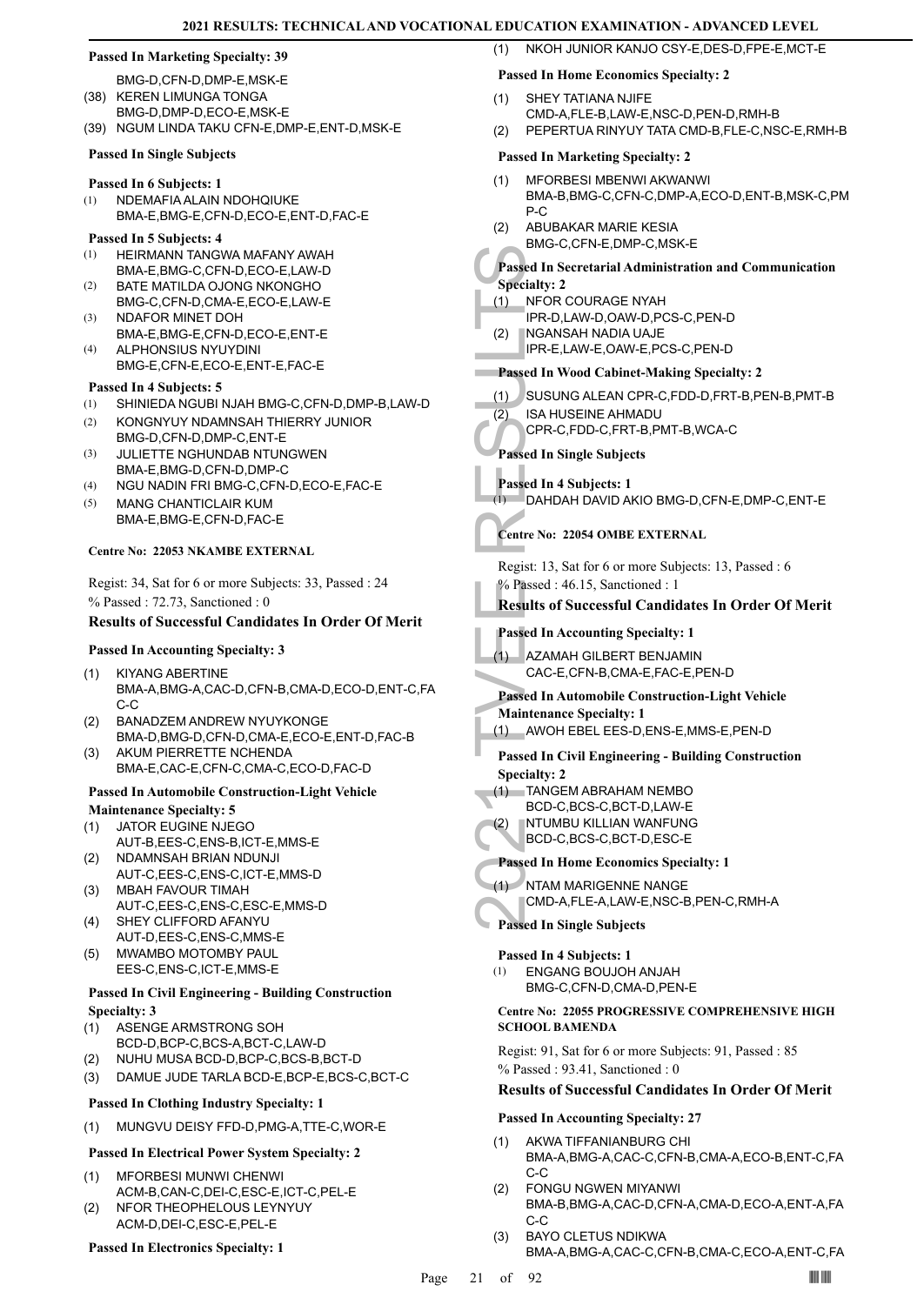$\overline{P_{-C}}$ 

# **Passed In Accounting Specialty: 27**

C-D

- YONGYEH JOANNESS MAIMO BMA-B,BMG-A,CAC-D,CFN-B,CMA-B,ECO-A,ENT-B,FA C-E (4)
- MUNAH TIDINGS MANKAH BMA-A,BMG-A,CAC-E,CFN-C,CMA-C,ECO-B,ENT-C,FA  $C-C$ (5)
- MBA NORA JENKUO BMA-A,BMG-B,CAC-D,CFN-C,CMA-C,ECO-C,ENT-D,FA C-C (6)
- AMICHOH ROZYCLERE MUYANG BMA-B,BMG-A,CAC-E,CFN-C,CMA-D,ECO-B,FAC-C,ICT -C (7)
- AKUMO DIALETTE ABO BMA-B,BMG-A,CAC-C,CFN-C,CMA-C,ECO-E,ENT-C,FA C-E (8)
- SHERON NDI BMA-B,BMG-B,CAC-E,CFN-C,CMA-D,ECO-C,ENT-D,FA C-D (9)
- (10) BERNARD NDIFON BMA-C,BMG-C,CAC-E,CFN-E,CMA-E,ECO-E,ENT-D,FA C-E
- (11) TABAKETI WISDOM NDOPGIMA BMA-B,BMG-B,CFN-C,CMA-C,ECO-D,FAC-D,ICT-C
- WIBAH NOELA (12) BMA-B,BMG-B,CAC-E,CFN-D,CMA-D,ECO-C,FAC-D
- EBKWOBEFEH LESLIE KFUSEH (13) BMA-C,BMG-C,CFN-C,CMA-E,ECO-C,ENT-C,FAC-E
- (14) LINEH BRENDALINE ABAMUKONG BMA-E,BMG-A,CFN-D,CMA-E,ECO-C,ENT-D,FAC-D
- BOSSA TRINITY FRI (15) BMA-E,BMG-A,CFN-C,CMA-E,ECO-E,ENT-D,FAC-D
- (16) SOLANGE FEMBI
- BMA-D,BMG-B,CFN-D,CMA-D,ECO-E,FAC-E,LAW-C BUM OLANDO DIANG (17)
- BMA-D,BMG-C,CFN-B,CMA-E,ECO-E,ENT-D,FAC-E (18) LUMNI KELLY BRIGHT
- BMA-D,BMG-B,CFN-D,CMA-E,ECO-E,ENT-C,FAC-E (19) LUM CHANTAL
- BMA-E,BMG-B,CFN-C,CMA-E,ECO-E,ENT-D,FAC-E MANKA'A MARRIOT SHU (20)
- BMA-C,BMG-D,CFN-E,CMA-E,ECO-E,ENT-E,FAC-D (21) NCHANG ABIITAH CAREME
- BMA-E,BMG-B,CFN-E,CMA-E,ECO-E,ENT-E,FAC-E (22) ASANA EDNA NGEPOH
- BMA-C,BMG-C,CFN-D,CMA-E,ENT-D,FAC-E (23) NDINGWAN BLESSING NCHANG
- BMA-D,BMG-D,CFN-C,CMA-E,ENT-E,FAC-E (24) ABONGWA JUNIOR DAVE NUWFOR
- BMA-E,BMG-C,CFN-D,CMA-E,FAC-E,LAW-D (25) EMMANUEL CHE
- BMA-C,BMG-E,CFN-E,CMA-E,ENT-E,FAC-E TANGIE ALOYS FORSUH (26)
- BMA-E,BMG-E,CFN-E,CMA-E,FAC-E,LAW-D (27) NGORAN HONORINE DINKA
	- BMG-E,CFN-D,CMA-E,ENT-E,FAC-E
- **Passed In Marketing Specialty: 34**
- LUMNWI MACFAITH CHE BMA-C,BMG-B,CFN-B,DMP-A,ECO-E,ENT-B,MSK-C,PM P-C (1)
- KONI BEVERLY NGWAKFU BMA-E,BMG-B,CFN-C,DMP-D,ECO-D,ENT-C,MSK-D,PM P-D (2)
- NCHAM VELMA NAKOMA BMA-E,BMG-B,CFN-D,DMP-A,ECO-E,ENT-D,MSK-D,PM P-D (3)
- KUNGION NOUFOUGUE MIGUELLE BMA-E,BMG-B,CFN-D,DMP-B,ECO-E,ICT-E,MSK-B,PM P-D (4)
- BONDJI PETLA NDJALO BMA-E,BMG-B,CFN-E,DMP-B,ECO-E,ICT-C,MSK-D,PM P-D (5)
- INDA PRECIOUS NGWE BMA-E,BMG-C,CFN-D,DMP-B,ECO-E,ENT-E,MSK-C,PM (6)
- ZANDRA LABBA (7)
	- BMA-E,BMG-B,CFN-E,DMP-B,ECO-E,ENT-E,MSK-D,PM P-E
- ALIEH FAITH OLIVE BMA-D,BMG-B,CFN-D,DMP-A,ENT-C,MSK-B,PMP-C (8) NGWA DESMON CHE (9)
- BMG-B,CFN-C,DMP-B,ECO-E,LAW-B,MSK-C,PMP-C (10) KONGNSO PRISCA DUFE-EH
- BMG-A,CFN-D,DMP-D,ECO-C,ENT-C,MSK-C,PMP-C WULNIKONG RANSOM ANKIAMBOM (11)
- BMG-A,CFN-E,DMP-A,ECO-E,ICT-D,MSK-C,PMP-D WHITNEY NGAM NDIFOR (12)
- BMA-D,BMG-B,CFN-E,DMP-A,ENT-E,MSK-C,PMP-D SINDOH AGHANWI JENIFFER-AILEEN SUH (13)
- BMA-D,BMG-B,CFN-E,DMP-B,ECO-E,MSK-D,PMP-C BIH HONORINE SUH (14)
- BMA-D,BMG-B,CFN-E,DMP-B,LAW-D,MSK-D,PMP-D (15) ATEMA MELALINE ANGAWA
- BMG-E,CFN-E,DMP-C,ECO-E,LAW-E,MSK-E,PMP-E TUFOIN CLOVIS AJIMSIMBOM (16)
	- BMG-B,CFN-E,DMP-A,LAW-B,MSK-C,PMP-D MEYANUI MILDRED
- BMG-B,CFN-D,DMP-A,ENT-D,MSK-B,PMP-D (17)
- KUM LUCIA ENYAH BMG-B,CFN-D,DMP-D,LAW-B,MSK-C,PMP-C (18)
- BMA-D,<br>
SINDOH<br>
BMA-D,<br>
BMA-D,<br>
BMA-D,<br>
BMA-D,<br>
BMA-D,<br>
BMA-D,<br>
BMA-D,<br>
BMA-D,<br>
BMA-D,<br>
BMA-D,<br>
BMG-E,<br>
TUFOING-B,<br>
MEYAN<br>
BMG-B,<br>
KUM LL,<br>
BMG-B,<br>
AFUNU BMG-B,<br>
AFUNU BMG-B,<br>
SING-B,<br>
SING-B,<br>
SING-B,<br>
ACHINE<br>
BMG-B,<br>
C21 AFUNUI PRECIOUS BMG-B,CFN-E,DMP-B,ENT-C,MSK-D,PMP-C (19) SIRRI MERILINE NDOH (20)
- BMG-B,CFN-E,DMP-B,LAW-D,MSK-E,PMP-D NCHINDO RELINDIS BI (21)
- BMG-B,CFN-E,DMP-B,ENT-D,MSK-D,PMP-E MUFUA BORIS TUFOIN (22)
- BMG-C,CFN-E,DMP-A,ENT-D,MSK-E,PMP-E FOFOU LANTE YIM BLONDEL (23)
	- BMG-B,CFN-E,DMP-C,ENT-D,MSK-D,PMP-E
- ACHA DERICK AYOGHO BMG-D,CFN-E,DMP-B,ENT-C,MSK-D,PMP-E (24)
- (25) NGALLA PETRA NGUM YENSAI BMA-D,BMG-C,CFN-E,DMP-C,MSK-E,PMP-E (26) NTUMNWI MILTON AFENWI
- BMG-D,CFN-E,DMP-C,ENT-E,MSK-D,PMP-E (27) NDASAH LARISSA DIAN LUMNWI
- BMA-E,BMG-E,CFN-E,DMP-B,ECO-E,MSK-E
- (28) BI ANESET BMG-D,DMP-C,ENT-D,MSK-C,PMP-E
- (29) CHIFU GERIS RINGNYU BMG-C,DMP-C,LAW-D,MSK-E,PMP-E
- MBOGNING FERNANDES CHIATIM BMG-C,DMP-C,ECO-E,MSK-D,PMP-E (30)
- (31) ANGWABU SHARLOTTE
- BMG-C,CFN-E,DMP-B,MSK-E,PMP-E
- LEMNWIE BLESSING YIMELI (32)
- BMG-E,CFN-D,DMP-C,ENT-E,MSK-E
- (33) NADESH LIMNYUY BMG-E,CFN-D,DMP-C,MSK-E
- (34) BRUNHILDA ESAMY EGULANJA
	- BMG-E,DMP-C,LAW-E,MSK-E

# **Passed In Secretarial Administration and Communication Specialty: 4**

- KALIESEMO BLANDINE CFN-E,ICT-E,IPR-C,LAW-D,OAW-B,PCS-C,PEN-B (1)
- LORIA BABOU CFN-E,ENT-E,IPR-D,LAW-D,OAW-D,PCS-B,PEN-B (2)
- (3) MIRIAM KA-AH IPR-D,LAW-D,OAW-D,PCS-D,PEN-B
- ACHUO GETRUDE EKEI IPR-D,LAW-D,OAW-D,PCS-E,PEN-E (4)

# **Passed In Single Subjects**

# **Passed In 7 Subjects: 2**

- ASANGBEH DELPHINE BINUE BMA-B,BMG-B,CFN-C,CMA-C,ECO-E,ENT-B,FAC-D (1)
- SAMIRATU HAMADU BMA-B,BMG-A,CFN-D,CMA-C,ECO-E,FAC-C,ICT-D (2)

# **Passed In 6 Subjects: 5**

- HADIZAH NGECHE ACHOH (1)
	- BMA-C,BMG-E,CFN-C,ECO-C,FAC-E,ICT-C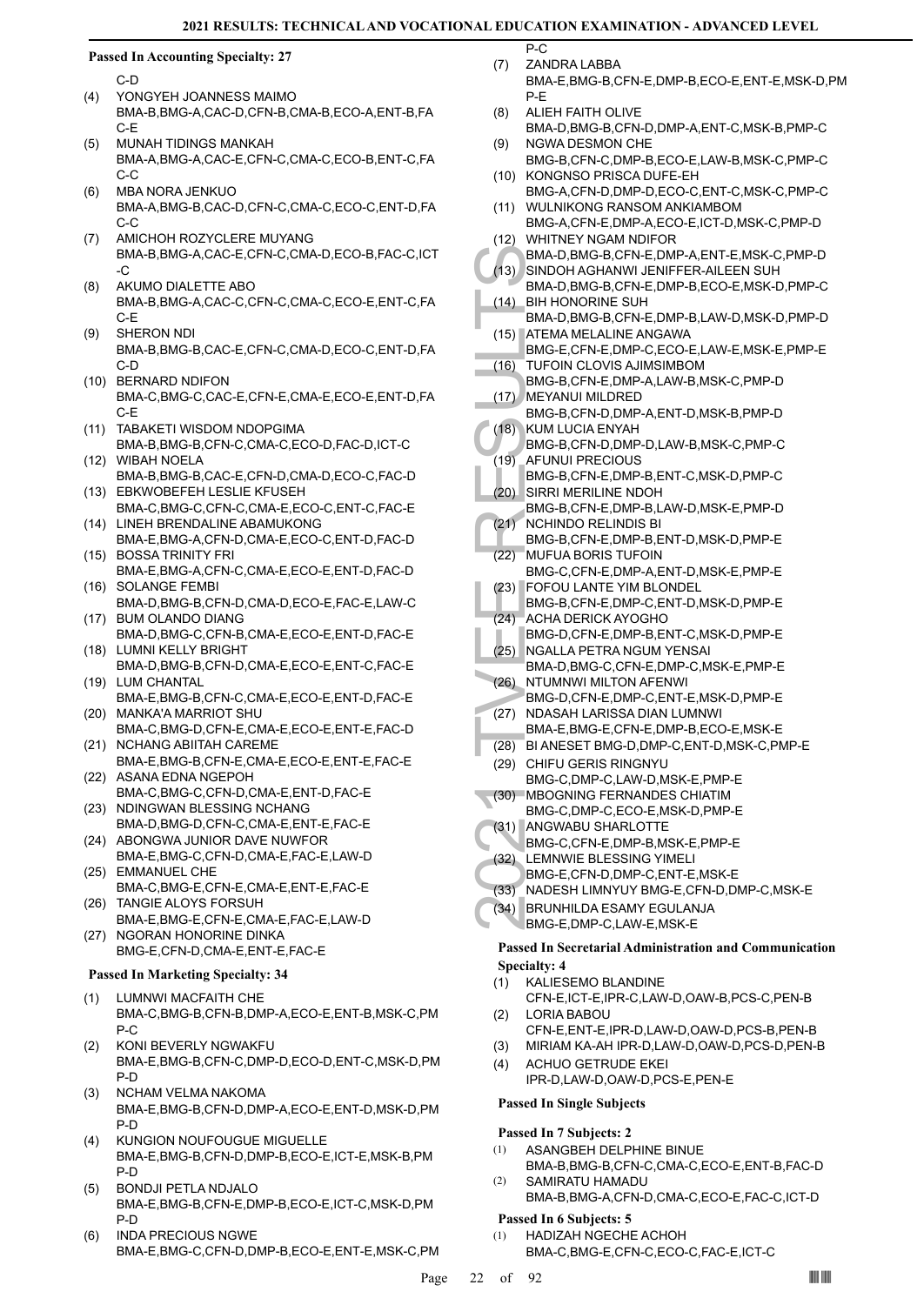# **Passed In Single Subjects**

### **Passed In 6 Subjects: 5**

- TEKWE JOB AGWOH (2)
- BMA-E,BMG-B,CFN-E,CMA-E,ECO-D,ENT-D TSITOH EMMANUEL MBI-NKWAIN (3)
- BMA-E,BMG-C,CFN-E,ECO-E,FAC-E,ICT-C NDENGMUKALA LAMBERT TEBIT AZEH (4)
- BMA-E,BMG-D,CFN-E,ECO-C,FAC-E,ICT-D ANNABELA BIH (5)
- BMA-D,BMG-D,CFN-E,ECO-E,ENT-E,FAC-E

### **Passed In 5 Subjects: 6**

- NCHANG NAOMI JUH (1)
- BMA-D,BMG-B,CFN-D,ECO-E,ENT-D EJUH BEKEDZUNG NDJIE (2)
- BMA-A,BMG-D,CFN-D,CMA-E,ENT-E FONGHO LEONADA AKWI (3)
- BMA-D,BMG-C,CFN-D,ECO-E,ENT-D KUNYU IVANA ASEGAH (4)
- BMA-C,BMG-E,CFN-D,CMA-E,ENT-D AMBEISE HELMAN ECHEBE (5)
- BMG-B,CFN-E,CMA-E,ECO-E,ENT-E LINKE KELLY NFOR (6)
- BMA-E,BMG-D,CFN-E,ECO-E,ENT-D

# **Passed In 4 Subjects: 7**

- CHOFOR BRYANT NUMBU BMA-C,BMG-D,CFN-D,FAC-D (1)
- (2) MBUYA EXCEL NGEY BMA-C,BMG-E,CFN-E,FAC-D
- (3) DJAM JENEFA MAIH BMA-E,BMG-C,CFN-E,ENT-D
- (4) NAIN LINDA NDZITOH BMA-D,BMG-E,CFN-D,ECO-E
- TANKOH GOD'SPLAN FONYUH BMG-C,CFN-E,ECO-E,ENT-E (5)
- NCHUYEKE NGWENYI COURAGE BMA-E,BMG-C,ENT-E,FAC-E (6)
- NGWEKEM DELIGHT SELAMBI BMA-E,BMG-E,CMA-E,LAW-E (7)

# **Centre No: 22057 GOVERNMENT TECHNICAL HIGH SCHOOL FUNDONG**

Regist: 2, Sat for 6 or more Subjects: 2, Passed : 2 % Passed : 100.00, Sanctioned : 0

# **Results of Successful Candidates In Order Of Merit**

# **Passed In Clothing Industry Specialty: 2**

- KUMA CLARIS KUA-A ENT-E,FFD-E,PEN-D,PMG-D,TTE-E,WOR-D (1) ACHOH BERTILLA NABUIN (2)
- FFD-E,PEN-D,PMG-C,TTE-E,WOR-D

# **Centre No: 22059 Christ the King Comprehensive High School EKONDO -TITI**

Regist: 1, Sat for 6 or more Subjects: 1, Passed : 1 % Passed : 100.00, Sanctioned : 0

# **Results of Successful Candidates In Order Of Merit**

# **Passed In Marketing Specialty: 1**

FOBENDAP NOBERT NAH BMA-A,BMG-A,CFN-A,DMP-A,ECO-B,MSK-C,PMP-E (1)

# **Centre No: 22062 NACHO COMPREHENSIVE HIGH SCHOOL MANKON, BAMENDA**

Regist: 15, Sat for 6 or more Subjects: 14, Passed : 3 % Passed : 21.43, Sanctioned : 0

# **Results of Successful Candidates In Order Of Merit**

# **Passed In Electrical Power System Specialty: 2**

- KWATI GRONNET ADU ACM-C,CAN-D,DEI-C,EAM-E,PEL-E,PEN-C (1)
- EBUBECHI VICTOR UWAEBUKA ACM-C,CAN-E,DEI-C,ESC-E,ICT-C (2)

# **Passed In Home Economics Specialty: 1**

(1) NDUM SYNTHIA ONO-NSE

# CMD-C,FLE-C,NSC-E,PEN-E,RMH-C

# **Centre No: 22063 SAINT MARY'S CATHOLIC COMPREHENSIVE HIGH SCHOOL NDOP**

Regist: 2, Sat for 6 or more Subjects: 2, Passed : 2 % Passed : 100.00, Sanctioned : 0

# **Results of Successful Candidates In Order Of Merit**

# **Passed In Accounting Specialty: 1**

YESI KEDIAN YETONG BMA-D,BMG-B,CAC-E,CFN-C,CMA-E,ECO-D,FAC-B (1)

# **Passed In Single Subjects**

- **Passed In 5 Subjects: 1**
- NDIYUO MADEL YIEH BMA-B,BMG-A,CFN-B,ECO-C,FAC-B  $(1)$

# **Centre No: 22064 ST. MGCS NJINIKOM**

Regist: 2, Sat for 6 or more Subjects: 2, Passed : 2 % Passed : 100.00, Sanctioned : 0

# **Results of Successful Candidates In Order Of Merit**

# **Passed In Marketing Specialty: 2**

- TECHEH PRIESTLEY NWANCHAN BMA-E,BMG-A,CFN-C,DMP-C,ECO-D,MSK-C,PMP-D,R EL-B  $(1)$
- SAHLA VIOLETTE YENIKA BMG-C,CFN-E,DMP-A,ECO-E,MSK-B,PMP-E,REL-B (2)

# **Centre No: 22065 SAINT RITA'S TECHNICAL &**

**COMMERCIAL COLLEGE, NKAMBE**  Regist: 27, Sat for 6 or more Subjects: 27, Passed : 23

% Passed : 85.19, Sanctioned : 0

# **Results of Successful Candidates In Order Of Merit**

- **Passed In Accounting Specialty: 5**
- TANTOH PETRA NGU BMA-A,BMG-B,CAC-D,CFN-C,CMA-C,ECO-C,ENT-C,FA C-B (1)
- OBI IJEOMA BLANDINE BMA-A,BMG-C,CAC-C,CFN-D,CMA-B,ECO-E,ENT-C,FA (2)
	- C-B CHAM BAMA SYLVANUS
- Passed In 5<br>
(1) NDIYUC<br>
BMA-B,<br>
Centre No: 2:<br>
Regist: 2, Sat<br>
% Passed : 10<br>
Results of S<br>
Passed In M<br>
(1) TECHEL<br>
BMA-E,<br>
EL-B<br>
2) SAHLA<br>
Centre No: 2:<br>
COMMERCI<br>
Regist: 27, S,<br>
% Passed In Ac<br>
(2) DBI UE<br>
BMA-A,<br>
C-B BMA-B,BMG-C,CAC-C,CFN-D,CMA-E,ECO-C,ENT-D,FA C-C (3)
	- NKININ BENOIT SUIVEN (4)
	- BMA-D,BMG-C,CAC-E,CFN-E,CMA-E,ECO-E,ENT-E,FA C-D

### NKWA VICTOR ASHU (5)

BMA-B,BMG-D,CAC-E,CFN-E,CMA-E,ENT-E,FAC-D

# **Passed In Automobile Construction-Light Vehicle**

**Maintenance Specialty: 1**

(1) TANLAKA JOEL SHAHYEH EES-C,ENS-B,ICT-E,MMS-D

# **Passed In Civil Engineering - Building Construction Specialty: 3**

- TCHOFOR HUBERT-PROSPER AZIENWIE BCA-E,BCD-C,BCP-C,BCS-A,BCT-B,ESC-E,ICT-C,MAT-C (1)
- NKWI DERICK KIYAM (2)
- BCD-D,BCP-C,BCS-A,BCT-B,ICT-C
- SAHWAI MAC BRIGHT LIHNYUE BCP-E,BCS-C,BCT-C,ESC-E,ICT-E (3)

# **Passed In Electrical Power System Specialty: 2**

- MOHAMMADOU AWALU (1)
- ACM-B,DEI-B,EAM-C,ESC-E,ICT-C,MAT-A,PEL-C NFOBENEH KUME ABENYAM (2)
	- ACM-B,DEI-B,EAM-E,ESC-E,ICT-B

# **Passed In Home Economics Specialty: 2**

KONGNSO CONFIDENCE WAZILA CMD-A,ENT-E,FLE-A,LAW-D,NSC-C,PEN-A,RMH-A (1)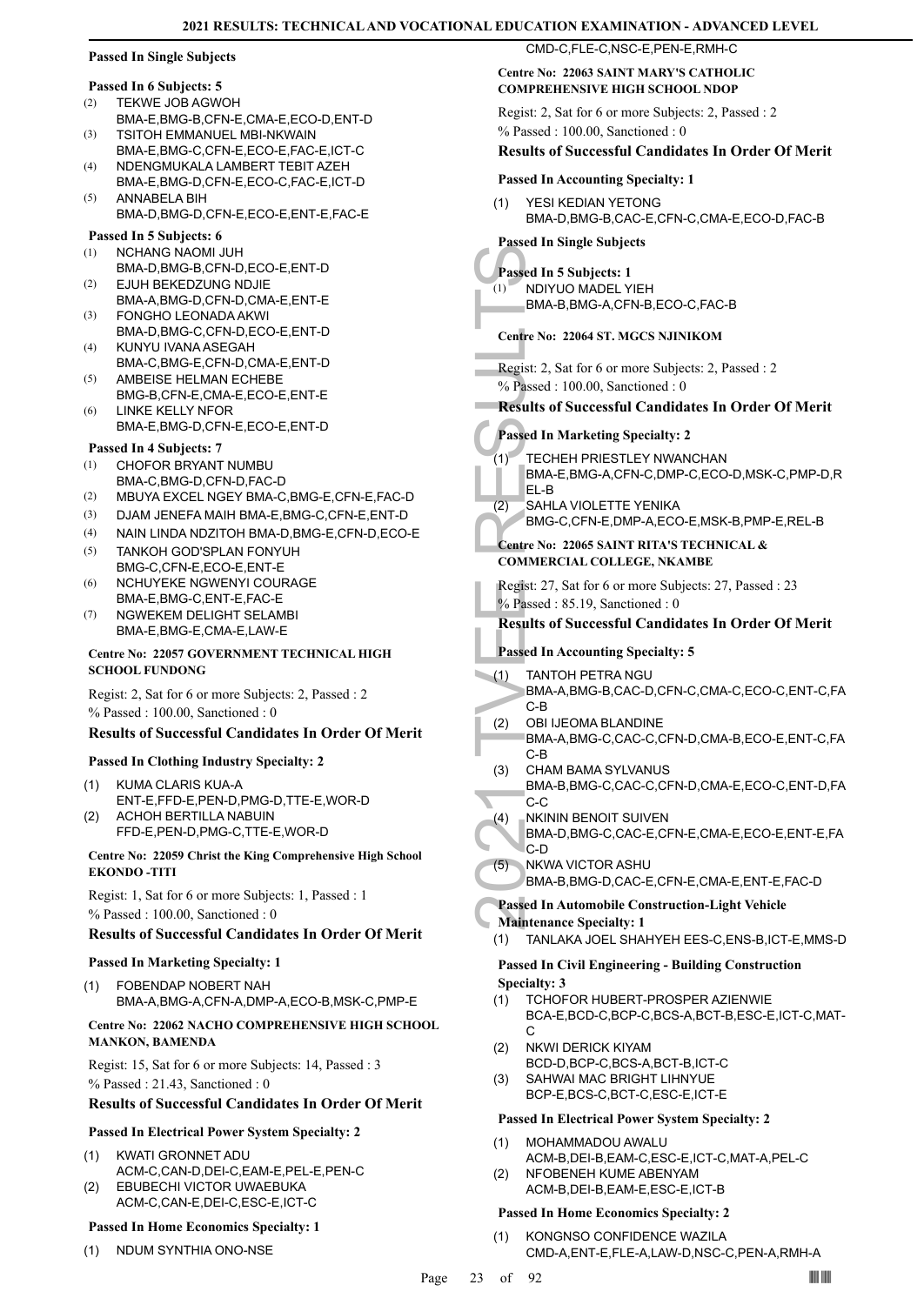# **Passed In Home Economics Specialty: 2**

NUOLETEKA FELICITY BOUBA CMD-A,FLE-A,NSC-D,PEN-B,REL-D,RMH-B (2)

### **Passed In Marketing Specialty: 7**

- JITI EBENEZER CHUKWI BMA-E,BMG-C,CFN-E,DMP-B,ECO-E,MSK-D,PMP-D,RE L-A (1)
- BANJE CORNELIUS TAMBING BMG-C,CFN-E,DMP-B,ECO-E,MSK-C,PMP-D,REL-A (2)
- (3) KOYE RENA DAMUE BMA-E,BMG-D,CFN-E,DMP-A,ENT-D,MSK-D,PMP-E (4) NFOR EMMANUEL SHEY
- BMA-E,BMG-C,CFN-E,DMP-B,ECO-E,MSK-D,PMP-E KEYI GRACE AMINA VAFI (5)
- BMA-E,BMG-D,CFN-E,DMP-B,ECO-D,MSK-D,PMP-E SHEY NELLY MBULI (6)
- BMA-E,CFN-E,DMP-B,ENT-E,MSK-E,PMP-E JIBIRILU MEKAILU (7)
- BMA-E,DMP-A,ENT-D,MSK-E,PMP-E

# **Passed In Single Subjects**

# **Passed In 6 Subjects: 2**

- TALLA RASHIDATU CHECHE (1)
- BMA-A,BMG-E,CFN-E,ECO-E,ENT-C,FAC-D KANJO JUNIOR NDZI (2)
- BMA-E,BMG-D,CFN-D,ECO-E,ENT-D,FAC-D **Passed In 5 Subjects: 1**
- NKWA BARACK BRANDY ASHU BMA-E,BMG-E,CFN-E,FAC-C,ICT-C (1)

# **Centre No: 22066 MOLYKO EXTERNAL, BUEA**

Regist: 47, Sat for 6 or more Subjects: 41, Passed : 14 % Passed : 34.15, Sanctioned : 0

# **Results of Successful Candidates In Order Of Merit**

# **Passed In Accounting Specialty: 1**

(1) NZEGGE EMEH-BWANG BMG-D,CFN-E,CMA-E,FAC-E

# **Passed In Marketing Specialty: 10**

- AZIAH GILLIAN AKOH BMG-B,CFN-D,DMP-D,ENT-E,MSK-D,PMP-E (1)
- NGU ADELINE NZOHIM BMG-B,CFN-D,DMP-B,MSK-D,PMP-E (2)
- LEKEANYI KERRING ATABONGAWUNG BMG-B,CFN-E,DMP-B,MSK-E,PMP-E (3)
- ARREY-NDIP LAWRENCIA AYAMBA BMG-B,CFN-E,DMP-C,ECO-E,MSK-D (4)
- (5) NGUEKENG DJOUMESSI LOIS
- BMG-B,CFN-E,DMP-B,MSK-E,PMP-E ANWANDA SIMON ANYAM (6)
- BMG-D,CFN-D,DMP-D,ECO-D,MSK-D (7) ANDEKUM CLAUDETTE OWONAM
- CFN-E,DMP-C,ECO-E,ENT-D,MSK-E ASAAHNDIA SHANEL TSOPHOR (8)
- BMG-B,CFN-E,DMP-B,MSK-D
- (9) NTOH MARIENALE BMG-C,CFN-E,DMP-A,MSK-E
- (10) AYIMANA VERA ANCHI BMG-E,CFN-E,DMP-C,MSK-D

# **Passed In Secretarial Administration and Communication Specialty: 3**

- NGOH YVONNE ANGWI (1)
- CFN-C,IPR-C,LAW-E,OAW-B,PCS-D,PEN-A LACTER MUNLA NAHDIN (2)
- IPR-D,LAW-E,OAW-D,PCS-E,PEN-C
- AKAMANCHO DIAMOND WILLIAMS IPR-D,OAW-C,PCS-C,PEN-B (3)

# **Centre No: 22068 ST. PAUL'S BILINGUAL COMPREHENSIVE COLLEGE NKWEN, BAMENDA**

Regist: 61, Sat for 6 or more Subjects: 61, Passed : 54 % Passed : 88.52, Sanctioned : 0

# **Results of Successful Candidates In Order Of Merit**

# **Passed In Accounting Specialty: 23**

- AMBINGPOH ETOULIA NEH BMA-A,BMG-A,CAC-C,CFN-B,CMA-B,ECO-A,ENT-A,FA C-B (1)
- GHONG STELLA PROWSIE NDUM BMA-A,BMG-B,CAC-C,CFN-A,CMA-A,ECO-B,ENT-C,FA C-A (2)
- AZEH ADNA NGEMINANG BMA-A,BMG-A,CAC-C,CFN-C,CMA-D,ECO-C,ENT-B,FA C-D (3)
- NEH DANILYNE NJI BMA-A,BMG-D,CAC-C,CFN-C,CMA-B,ECO-D,ENT-C,FA (4)
- C-B (5)
	- ANJANGHA LISA FINIH BMA-A,BMG-C,CAC-E,CFN-C,CMA-D,ECO-B,ENT-C,FA C-B
- NEBA DESMOND NEBA (6)
	- BMA-B,BMG-B,CAC-E,CFN-B,CMA-D,ECO-D,ENT-C,FA C-B
- BIMNENUI KESIAH TAMUKUM (7)
- BMA-A,BMG-D,CAC-D,CFN-C,CMA-B,ECO-E,ENT-C,FA C-D
- LEMANKA AGPRAISE FOZO (8)
- BMA-A,BMG-B,CAC-E,CFN-D,CMA-D,ECO-E,ENT-C,FA C-C
- C-B<br>
(5) ANJAN( BMA-A, C-B<br>
(6) NEBA D<br>
BMA-A, C-B<br>
2021 MMA-A, C-D<br>
(8) LEMAN( BMA-A, C-C<br>
(8) LEMAN( BMA-A, C-C<br>
(9) APARA BMA-B, C-C<br>
(9) APARA BMA-B, C-C<br>
(10) YONGH<br>
BMA-B, C-C<br>
(11) FUNUE BMA-D, C-C<br>
(12) BELVIS BMA-APARA SANCILINE MEGHA BMA-B,BMG-C,CAC-C,CFN-C,CMA-D,ECO-C,ENT-D,FA  $C-F$ (9)
	- YONGHO BENJAMIN ADEH (10)
	- BMA-C,BMG-C,CAC-E,CFN-D,CMA-E,ECO-D,ENT-C,FA C-B
	- FUNUE LANDRY AKENJI (11)
		- BMA-B,BMG-D,CAC-E,CFN-E,CMA-E,ECO-E,ENT-D,FA C-C
	- BELVIS LIMNYUY (12) BMA-D,BMG-D,CAC-E,CFN-E,CMA-D,ECO-E,ENT-C,FA C-C
- (13) ZENKENG CHELSEY NKWETE
- BMA-C,BMG-C,CAC-E,CFN-A,ECO-E,ENT-C,FAC-D (14) ANKINIMBOM THERESE FRANCISCO TOSAM
- BMA-C,BMG-C,CFN-D,CMA-D,ECO-D,ENT-C,FAC-D BIH IMANI-JERMILLA ANDAH (15)
- BMA-A,CAC-E,CFN-D,CMA-D,ECO-E,ENT-D,FAC-C (16) NDUM CLEOPHAS
- BMA-D,BMG-B,CFN-E,CMA-E,ECO-E,ENT-C,FAC-C (17) ASHWEMBOM LANITA KEBENG
- BMA-D,BMG-D,CFN-D,CMA-D,ECO-D,ENT-C,FAC-D (18) AZEH VINNA BIH
- BMA-B,BMG-C,CFN-D,CMA-E,ECO-D,ENT-D,FAC-E FOMONYUY ALPHONSA MBIYDZENYUY (19)
- BMA-B,BMG-D,CFN-D,CMA-E,ECO-E,ENT-D,FAC-E (20) LIVARO PEGUY PAMFURE
- BMA-A,BMG-E,CFN-E,CMA-D,ENT-E,FAC-C HANNAH MBEL (21)
- BMG-C,CFN-D,CMA-E,ECO-E,ENT-E,FAC-D (22) ATANGA HAILEY NGWE
- BMA-D,CAC-E,CFN-E,CMA-E,ENT-C,FAC-D (23) NGEFOR SANDRA
	- BMA-B,BMG-E,CFN-E,CMA-E,FAC-C

- ASTRID BRITNEY AWASUNG BMA-A,BMG-A,CFN-A,DMP-A,ECO-B,ENT-B,MSK-A,PM P-D (1)
- MANJONG NCHANG IGNATIA BMA-A,BMG-B,CFN-C,DMP-A,ECO-E,ENT-B,MSK-B,PM P-D (2)
- KOHYEN BERNARDINE BEERINYUY BMA-E,BMG-B,CFN-D,DMP-A,ECO-C,ENT-D,MSK-B,PM P-E (3)
- ACHIRI CARINTIN ACHIRI BMA-E,BMG-C,CFN-E,DMP-C,ECO-D,ENT-D,MSK-B,PM P-D (4)
- PENG KUM PETER PAUL BMG-C,CFN-A,DMP-C,ECO-E,ENT-C,MSK-C,PMP-D (5) (6) MAKAPING TANIA ALBRIGHT NIDADAH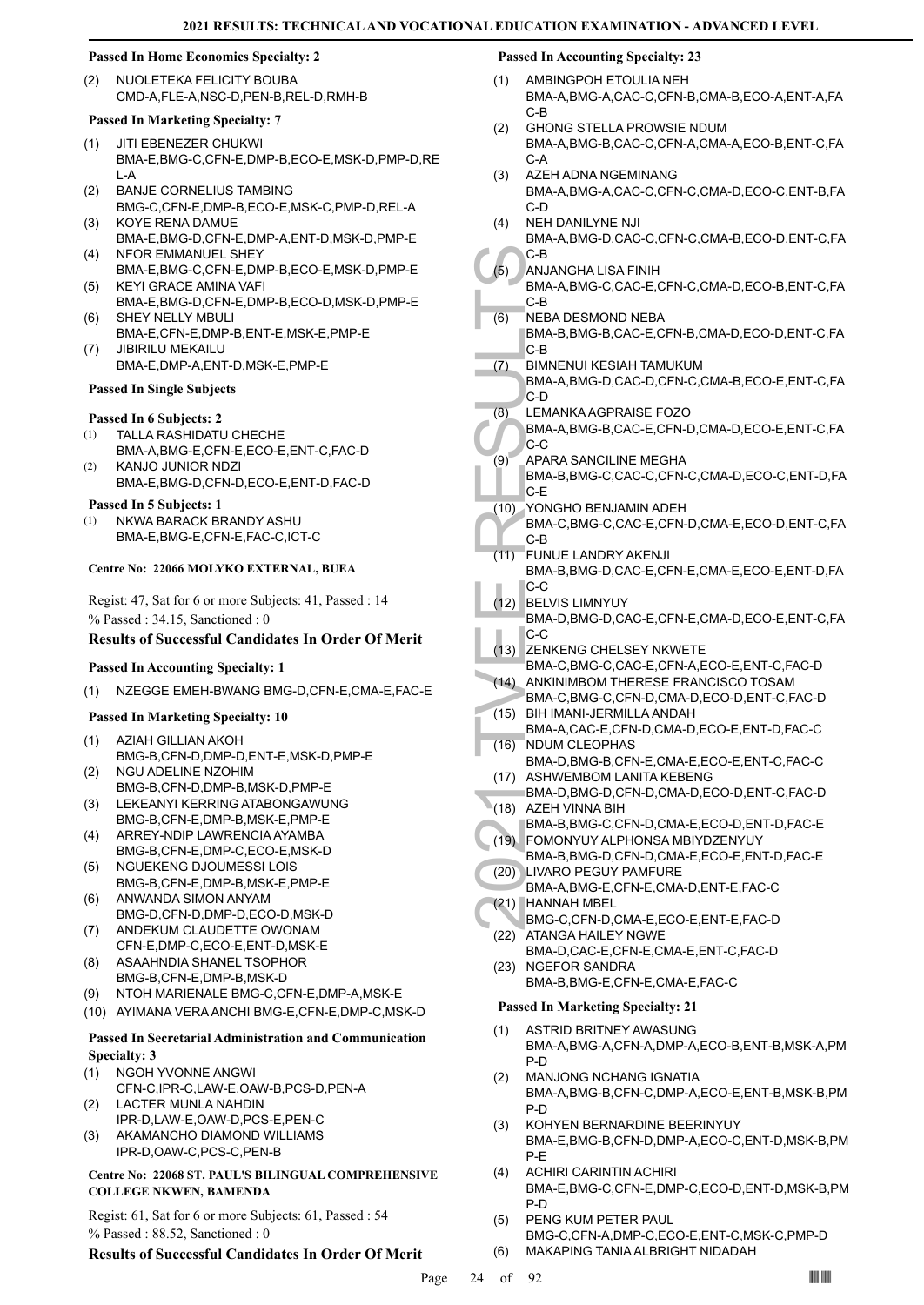# **Passed In Marketing Specialty: 21**

BMA-E,BMG-B,CFN-D,DMP-A,ENT-E,MSK-C,PMP-C NGWA'MBE JENNIFER NGEFOR (7)

- BMA-E,CFN-E,DMP-C,ECO-E,ENT-E,MSK-D,PMP-E AZAH SONIA DARLINGY (8)
- BMG-E,CFN-D,DMP-D,ENT-C,MSK-C,PMP-E NCHE VERNELLA PRETTY YABOH (9)
- BMG-C,CFN-E,DMP-D,ENT-D,MSK-C,PMP-E (10) NDI BETILLA MUNSING
- BMA-E,BMG-D,CFN-E,DMP-B,MSK-C,PMP-E (11) KIEN KEZIAH BABILA
- BMG-E,CFN-D,DMP-C,ENT-E,MSK-C,PMP-D (12) AKEMBOM WILLEHAD DIABAM
- BMA-E,CFN-E,DMP-B,ENT-D,MSK-D,PMP-E (13) NFOR ALVINE NTZI
- BMG-D,CFN-E,DMP-D,ENT-E,MSK-D,PMP-D (14) BOYENE IVY-SOLEDAD
- CFN-E,DMP-B,ENT-D,MSK-A,PMP-D TATAH IKILIMATOU KINYUY (15)
- CFN-D,DMP-D,ENT-D,MSK-E,PMP-E (16) ANYERE ASHLEY NGUM
- BMA-E,BMG-E,CFN-E,DMP-D,MSK-D
- EVARISTUS NEVILLE MATOHAJEM GANDOH (17) CFN-E,DMP-B,ENT-E,MSK-D
- (18) AWAN ENANGA IYA CHRISTABEL BMG-D,DMP-D,ENT-D,MSK-D
- (19) AKE CYNTHIA NJI BMA-E,DMP-B,MSK-E,PMP-E
- (20) ACHA HEDWIG RIASSA MUNASI BMG-D,CFN-E,DMP-C,MSK-E
- (21) ACHINTIH DILAN PAUL NIBA AZINWI CFN-E,DMP-E,MSK-E,PMP-E

# **Passed In Single Subjects**

# **Passed In 6 Subjects: 5**

- MACHIE FORTUNE NENDAHNOSOH BMA-C,BMG-C,CFN-B,ECO-D,ENT-D,FAC-E (1)
- TANEFIRM ABONGWA NDUMU BMA-D,BMG-C,CFN-D,ECO-E,ENT-C,FAC-C (2) LUMNWIE ELODIE-EDWIGE FOCHEN (3)
- BMA-E,BMG-B,CFN-D,ECO-E,ENT-C,FAC-E TAWE RINGNYU GLADYS FRANCA (4)
- BMA-E,BMG-C,CFN-D,ECO-D,ENT-D,FAC-D NJIKI NGASSA GISELE (5)
- BMA-E,BMG-D,CFN-C,ECO-E,ENT-D,FAC-D

# **Passed In 4 Subjects: 5**

- (1) NGUM EMMANUELLA BMA-C,BMG-C,CFN-D,FAC-B
- KUSIH LOUISTA ADIENSAH BMG-D,CFN-D,ENT-E,FAC-D (2)
- NGANGFOR BRANDON LISI BMG-E,CFN-E,ENT-E,FAC-D (3)
- BERINYUY SONIA FONYUY BMA-D,CFN-E,ENT-E,FAC-E (4)
- SIRRI MARIE BERNADETTE ADEY BMG-E,CFN-E,ECO-E,FAC-E (5)

# **Centre No: 22071 PRESBYTERIAN COMPREHENSIVE HIGH SCHOOL LIMBE**

Regist: 11, Sat for 6 or more Subjects: 11, Passed : 11 % Passed : 100.00, Sanctioned : 0

# **Results of Successful Candidates In Order Of Merit**

# **Passed In Marketing Specialty: 6**

- HANNUEL NJIORO LYOKE BMG-A,CFN-C,DMP-B,ECO-E,ENT-B,MSK-D,PMP-D (1)
- NOUGANG MAFOGHA LAURA BMG-B,CFN-D,DMP-B,ECO-E,ENT-C,MSK-B,PMP-D (2)
- ENI MARINESS MAPE BMG-A,CFN-E,DMP-C,ECO-E,ENT-C,MSK-C,PMP-D (3)
- OJONG MELANIE BESSEM BMG-B,CFN-D,DMP-C,ECO-E,ENT-E,MSK-D,PMP-E (4) JUNIOR NJIE FELIX (5)
- BMG-C,CFN-E,DMP-D,LAW-E,MSK-E,PMP-E
- AKONGWI LUM MARIE CLAIR BMG-C,DMP-C,LAW-C,MSK-E (6)

# **Passed In Single Subjects**

# **Passed In 6 Subjects: 1**

- PRISCA BASSEY OKON (1)
	- BMA-E,BMG-A,CFN-C,ECO-D,FAC-D,LAW-B

# **Passed In 5 Subjects: 2**

- LOUANGA BOTDJILA CHRISTIANE BMG-C,CFN-C,ECO-E,ENT-E,FAC-E (1)
- MBENDA OWENJOLANA ANNIE GISELE BMG-C,CFN-D,ECO-E,FAC-E,ICT-E (2)

# **Passed In 4 Subjects: 2**

- (1) MARY OJEMA MOKURI BMG-E,CFN-E,FAC-E,LAW-C
	- AHOGAH ASHLEY BERINICE
- BMG-D,CFN-E,FAC-E,ICT-E  $(2)$

# **Centre No: 22073 ATLANTIC TECHNICAL COMMERCIAL COLLEGE LIMBE**

- Regist: 60, Sat for 6 or more Subjects: 59, Passed : 29
- % Passed : 49.15, Sanctioned : 0

# **Results of Successful Candidates In Order Of Merit**

- **Passed In Accounting Specialty: 12**
- $(1)$ 
	- TOABE OSWALD KIH BMA-B,BMG-B,CAC-D,CFN-B,CMA-B,ECO-D,ENT-D,FA C-C
	- TEBI VEGENIE NGUM (2)
		- BMA-E,BMG-B,CAC-E,CFN-A,CMA-C,ECO-E,ENT-D,FA C-E
	- CLEMENTINE BOKSEN CHANGO (3)
	- BMA-E,BMG-A,CFN-B,CMA-D,ECO-C,ENT-E,FAC-D NGWA LUM JANNET (4)
	- BMG-C,CAC-E,CFN-C,CMA-D,ECO-E,ENT-C,FAC-D TABOT HANNA TABI (5)
	- BMA-E,BMG-C,CFN-C,CMA-C,ECO-E,ENT-E,FAC-D FUH MARY VERONICA SIRRI (6)
	- BMA-E,BMG-D,CFN-D,CMA-D,ECO-E,ENT-E,FAC-C AMBE SARAH MAGNE (7)
- 2021 AHOGA<br>
BMG-D, 22<br>
COLLEGE L<br>
Regist: 60, S.<br>
2021 Exercise 1: 49<br>
Results of S<br>
Passed In Ac<br>
(1) TOABE<br>
BMA-B, C-C<br>
EBIVE BMA-B, C-C<br>
(2) TEBIVE BMA-E, C-E<br>
MG-C, TABOT<br>
EMA-E, C-E<br>
(3) CLEME BMA-E, C-E<br>
MG-C, TABOT<br> BMA-E,BMG-C,CFN-E,CMA-E,ENT-E,FAC-E LEKEAYI NKAFU EDWIN (8)
	- BMG-B,CFN-D,CMA-E,ECO-E,FAC-D
- NUBEA NJEH OLGA NJAFON (9)
- BMA-E,BMG-C,CFN-D,CMA-E,FAC-E ANDONG DESMOND ATAJI (10)
- BMA-E,BMG-E,CMA-C,FAC-D
- (11) AZUH SCHOLASTICA MAGGI
- BMG-D,CFN-C,CMA-E,FAC-E
- (12) SANDAY JOLUVET TEWANG BMG-E,CFN-E,CMA-E,FAC-E
- **Passed In Civil Engineering Building Construction**

# **Specialty: 8**

- NGONGEH JUDE SAMA NJI (1)
- BCA-E,BCD-D,BCP-D,BCS-C,BCT-B,ESC-E,ICT-E EBI COLLINS USAW  $(2)$
- BCD-C,BCP-C,BCS-C,BCT-C,ESC-E,ICT-E PRISELY BRAND CHE (3)
- BCD-D,BCP-C,BCS-C,BCT-B,ICT-E FULEM ABIENWI SUH (4)
- BCD-E,BCP-C,BCS-C,BCT-C,ICT-E
- NOUNGANG YAMEDJEU ULRICH VIDAL BCD-E,BCP-C,BCS-D,BCT-C,ICT-E (5)
- (6) KIMBI LOVIS NDI BCD-D,BCP-E,BCS-D,BCT-C,ICT-E
- (7) ENGYANEK DESMOND BCD-C,BCP-C,BCS-D,BCT-C
- (8) NWIZINE BLAIS DIKNWI BCP-E,BCS-C,BCT-C,ICT-D

# **Passed In Electrical Power System Specialty: 1**

NORBERT NDIPNUH BABILA ACM-C,DEI-D,ESC-E,PEL-E (1)

- TEKWA EMMANUELA NJULEFAC BMA-E,BMG-B,CFN-A,DMP-A,ECO-D,ENT-C,MSK-D,PM P-C (1)
- AZENUI QUEENCY ALVINA BMG-D,CFN-D,DMP-A,ECO-E,ENT-D,MSK-E,PMP-E (2)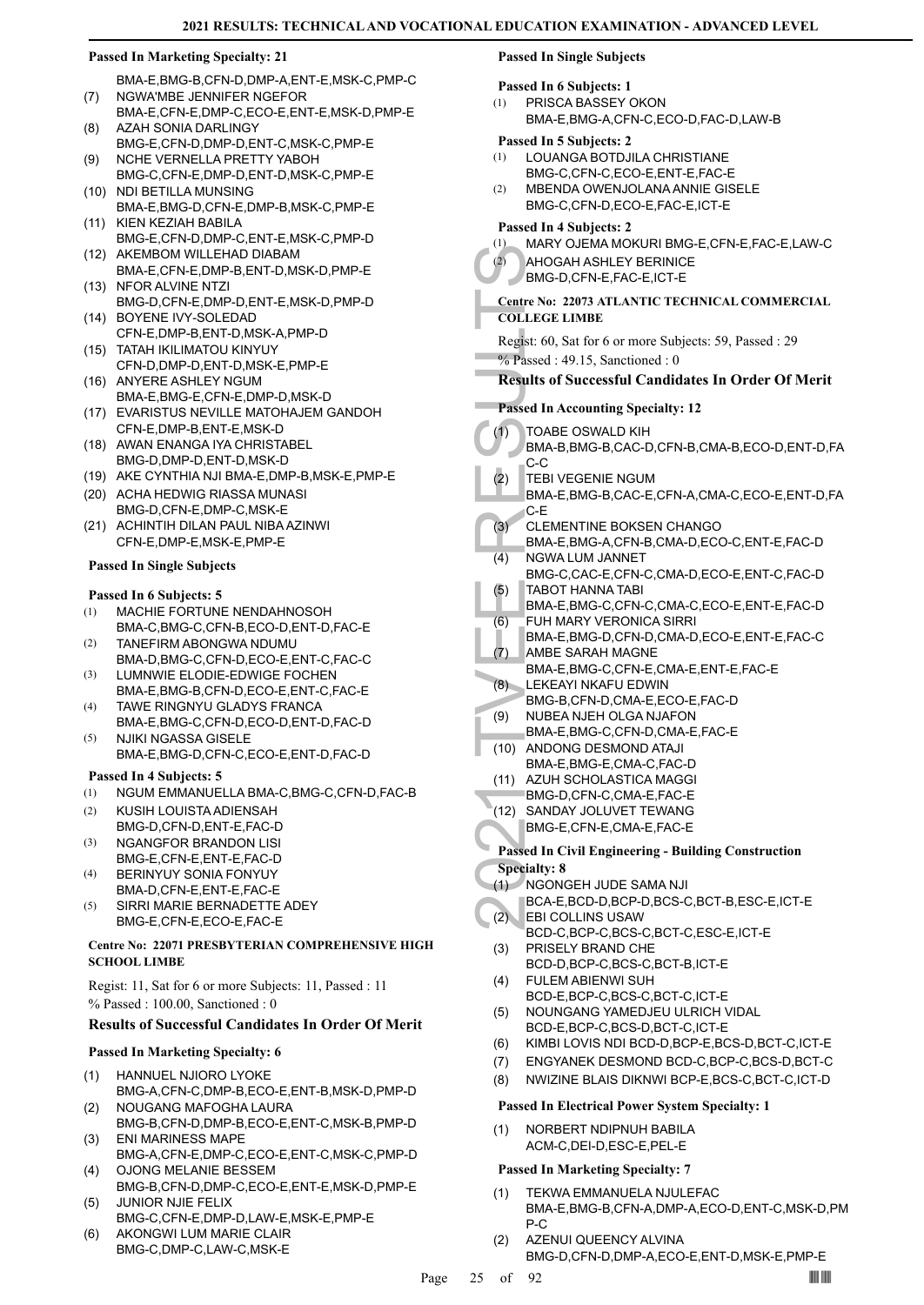$F$ 

# **Passed In Marketing Specialty: 7**

- MC ELTON OBEN KWEDI BMG-C,CFN-D,DMP-D,ENT-C,MSK-D,PMP-E (3)
- UZEH EWAH NELSON BMG-D,CFN-E,DMP-C,LAW-D,MSK-E,PMP-E  $(4)$
- MOLONGA HANS KONGO BMG-C,CFN-E,DMP-B,ENT-E,MSK-E (5)
- ATEH-ZE BERNICE NGWENYI (6)
- BMG-C,CFN-E,DMP-C,MSK-D
- (7) TRACY MALANG MUMA BMG-E,CFN-E,DMP-B,PMP-E

# **Passed In Single Subjects**

# **Passed In 5 Subjects: 1**

MBAH VENESA ANWEI BMG-B,CFN-C,ECO-C,ENT-C,FAC-E (1)

# **Centre No: 22075 FRANKFILS COMPREHENSIVE COLLEGE BUEA**

Regist: 6, Sat for 6 or more Subjects: 5, Passed : 5 % Passed : 100.00, Sanctioned : 0

# **Results of Successful Candidates In Order Of Merit**

# **Passed In Marketing Specialty: 4**

- FORCHAP DENISIA OTCHUAKO BMA-D,BMG-B,CFN-D,DMP-A,ECO-D,MSK-C,PMP-D (1)
- NJIMA RAMSON KETU BMG-A,CFN-E,DMP-B,ECO-D,MSK-C,PMP-E (2) EGUTE RUMOE APPONO
- BMG-C,CFN-D,DMP-E,MSK-D,PMP-D (3) EPOSI JOY NDUMBE (4)
- BMG-C,CFN-D,DMP-E,MSK-D,PMP-E

# **Passed In Single Subjects**

# **Passed In 5 Subjects: 1**

WENONG GENEVIEVE EGOWEI BMA-D,BMG-A,CFN-C,CMA-E,ECO-B (1)

# **Centre No: 22076 IMPERIAL COMPREHENSIVE COLLEGE NITOP III, BAMENDA**

Regist: 10, Sat for 6 or more Subjects: 10, Passed : 5 % Passed : 50.00, Sanctioned : 0

# **Results of Successful Candidates In Order Of Merit**

# **Passed In Marketing Specialty: 4**

- ANGIEKAI DELINA OMAGHEN BMG-B,CFN-E,DMP-C,ECO-E,ENT-C,MSK-C,PMP-E (1)
- FORGHA HENRIETTA NENINGHO BMG-C,CFN-E,DMP-D,ECO-E,ENT-D,MSK-C,PMP-E (2)
- MBAH CHANTAL TITA BMG-E,CFN-E,DMP-E,ECO-E,MSK-E,PMP-E (3) MBI DESMOND AFA (4)
- BMG-B,CFN-E,DMP-D,MSK-D,PMP-E

# **Passed In Single Subjects**

# **Passed In 4 Subjects: 1**

(1) TEBI IVORITA ENGOZEH BMG-B,CFN-D,ECO-E,ENT-E

# **Centre No: 22078 INTER COMPREHENSIVE COLLEGE GREAT SOPPO, BUEA**

Regist: 116, Sat for 6 or more Subjects: 116, Passed : 83 % Passed : 71.55, Sanctioned : 0

# **Results of Successful Candidates In Order Of Merit**

# **Passed In Accounting Specialty: 17**

- MBONGHEUH AKWI WENDY SIGALA BMA-A,BMG-A,CAC-B,CFN-A,CMA-A,ECO-D,FAC-B,LA  $W-C$ (1)
- AWONGU AGABI THERESE-CLAIRE BMA-A,BMG-A,CAC-E,CFN-A,CMA-B,ECO-B,FAC-C,ICT -C (2)
- ELEMPIA JENNIFER NKONGHO BMA-B,BMG-A,CAC-C,CFN-B,CMA-D,ECO-D,FAC-C,ICT (3)
- TEKOH CORINE ENYEN BMA-C,BMG-A,CAC-E,CFN-C,CMA-E,ECO-C,FAC-C,LA W-B  $(4)$
- TATAH AMMED BMA-A,BMG-B,CAC-C,CFN-B,CMA-E,ECO-D,FAC-D,LA W-D (5)
- QUEENIVA EDANG ANDONGA BMA-D,BMG-C,CAC-D,CFN-A,CMA-D,ECO-D,FAC-D,LA W-B (6)
- KOME MARY EBUDE (7)
- BMA-C,BMG-A,CAC-E,CFN-D,CMA-E,ECO-C,FAC-E,LA W-B
- EMBI EMMANUELLA ABOH (8)
- BMA-A,BMG-A,CAC-D,CFN-B,CMA-A,ECO-B,FAC-B NGONG SONEDITA NYEAH (9)
- BMA-D,BMG-B,CFN-A,CMA-E,ECO-E,FAC-C,LAW-C NDONUI NEVILLE-CARL AFUNGCHWI (10)
- BMA-C,BMG-C,CAC-E,CFN-B,CMA-E,ECO-E,FAC-B MBIWANG BRANDON TEYANG (11)
- BMA-B,BMG-E,CFN-D,CMA-E,ECO-E,FAC-C,ICT-C NYIMEH ARSENE (12)
- BMA-C,BMG-B,CAC-E,CFN-D,CMA-E,ECO-E,FAC-E MBUNKUR BERNICE MUFER  $(13)$
- BMA-C,BMG-E,CAC-E,CFN-E,CMA-D,ECO-E,FAC-D FONBAH MELODY BUBUH NSANGUI  $(14)$
- (8) EMBI EI<br>
BMA-A, NGONC<br>
BMA-A, NGONC<br>
BMA-D, NDONU<br>
BMA-C, MBIWAI<br>
BMA-B, NYIMEH<br>
BMA-B, NYIMEH<br>
BMA-C, TAD MBUNK<br>
BMA-D, FONBA<br>
BMA-D, ECOMB<br>
BMA-D, ECOMB<br>
BMA-D, ECOMB<br>
BMA-D, ECOMB<br>
BMA-B, P-E<br>
(17) FRIDEL<br>
BMA-B, P-BMA-D,BMG-E,CAC-E,CFN-D,CMA-E,ECO-E,FAC-D MOKOM BLOSSOM (15)
	- BMA-D,BMG-B,CAC-E,CFN-D,ECO-E,FAC-C
- ECOMBI KELLY EKIAFANG (16)
- BMA-E,BMG-C,CFN-C,CMA-E,FAC-D
- FRIDEL MOLONGA EKEKE BMA-D,BMG-C,CFN-E,CMA-E,FAC-D  $(17)$

- AHONE EBENDA JENNIFER (1)
- BMA-B,BMG-C,CFN-C,DMP-B,ECO-E,ICT-E,MSK-D,PM P-E
- NEMOH ZINTA OFFUNDEM (2)
- BMA-E,BMG-C,CFN-E,DMP-B,ECO-E,ICT-D,MSK-D,PM P-D
- CLIFF NGOMBA WOLOKO  $(3)$
- BMA-D,BMG-A,CFN-C,DMP-A,ECO-E,MSK-D,PMP-D LEKUNZE MANYI GERTRUDE (4)
- BMA-B,CFN-D,DMP-B,ECO-C,ICT-E,MSK-D,PMP-C ESUMUH THIERY MBONG (5)
- BMA-C,BMG-C,CFN-C,DMP-B,ECO-E,MSK-C,PMP-D MOSIMA CLINTON DIOH-MBILE (6)
- BMA-B,BMG-C,CFN-E,DMP-B,LAW-C,MSK-D,PMP-E NGU ERICA AMBOH (7)
- BMG-A,CFN-D,DMP-B,ECO-E,LAW-D,MSK-D,PMP-E MAYOK SERGE CHARLES (8)
- BMA-E,BMG-C,CFN-D,DMP-A,ECO-D,MSK-C,PMP-E TAKUM MCPEARL TAKUM (9)
- BMG-C,CFN-E,DMP-A,ECO-E,LAW-D,MSK-E,PMP-D NKENGAFACK DION AJAHWUNG  $(10)$
- BMA-D,BMG-C,CFN-E,DMP-B,ECO-E,MSK-D,PMP-E (11) ITOE JONAS NANJE
- BMA-E,BMG-E,CFN-E,DMP-A,ECO-E,MSK-D,PMP-E (12) AKWAYUE TRAORE ANDONG
- BMA-E,BMG-D,CFN-E,DMP-C,LAW-D,MSK-D,PMP-E EFETI MAIRAL JANE IKOMI (13)
- BMG-B,CFN-D,DMP-A,LAW-B,MSK-C,PMP-E
- (14) AGBOR CHARLEVELYN AGBOR BMA-B,BMG-B,CFN-D,DMP-B,MSK-D,PMP-E (15) AKO GEORGE TEKU
- BMA-E,BMG-B,CFN-D,DMP-A,MSK-D,PMP-D (16) AWOH-EKPO JORGE JUNIOR
- BMA-E,BMG-C,CFN-C,DMP-A,MSK-D,PMP-D (17) TADJE DALINTON TANGOTO
- BMG-B,CFN-D,DMP-A,ECO-E,MSK-D,PMP-D (18) NJOBARA BORIS-NELSON NJI
- BMG-B,CFN-D,DMP-A,ECO-E,MSK-E,PMP-E (19) MBUH CEDRICK TENENG
- BMA-C,BMG-E,CFN-E,DMP-A,MSK-D,PMP-D KANG FLORENCE ESONG (20)
	- BMG-C,CFN-D,DMP-B,ECO-E,MSK-C,PMP-E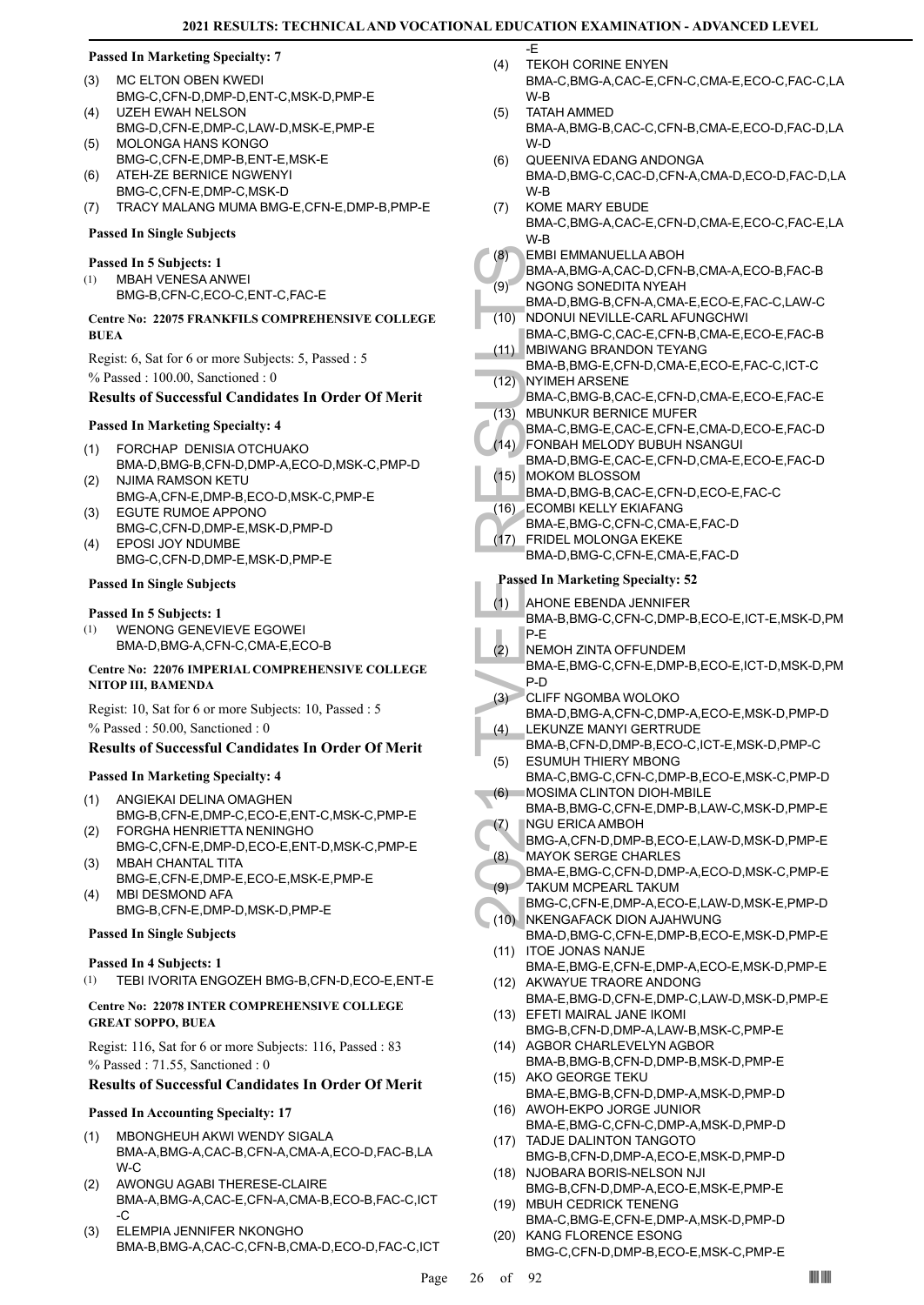# **Passed In Marketing Specialty: 52**

- (21) ANWI KELLYVILLE GAH BMG-D,CFN-C,DMP-B,ECO-E,ICT-E,MSK-D ADA AUDREY WACHE  $(22)$
- BMG-E,CFN-E,DMP-B,LAW-D,MSK-D,PMP-D (23) MANA BERNADETTE KAH
- BMA-E,BMG-D,CFN-E,DMP-A,MSK-E,PMP-E YUNGSI DELMA KUMO (24)
- BMA-E,BMG-D,CFN-E,DMP-A,MSK-E,PMP-E FAATANI NILAN KUHVINYO (25)
- BMG-C,CFN-D,DMP-C,ECO-E,MSK-E,PMP-E TIBUH GODWILL CHI (26)
- BMG-C,CFN-D,DMP-D,ECO-E,MSK-E,PMP-E ISAAC MONGAMBE MONONO  $(27)$
- BMA-E,BMG-E,CFN-E,DMP-A,MSK-E,PMP-E SALLY JOSSO IKOME (28)
- BMG-C,CFN-D,DMP-D,ECO-E,MSK-E,PMP-E (29) GWANGWA TINA NYONGBOBMIH
- CFN-E,DMP-C,ECO-E,LAW-D,MSK-E,PMP-E (30) KELSY NALOWA NGANJE
- BMA-E,BMG-E,CFN-E,DMP-C,MSK-D,PMP-E FUNYUI RAMSEY FIEZEH (31)
- BMG-D,DMP-C,ECO-E,LAW-E,MSK-E,PMP-E (32) DAYAN AWAWING NKEYAM
- BMG-C,CFN-D,DMP-C,MSK-C,PMP-E (33) MBANGCHIA AMINKENG JUNIOR
- BMG-D,CFN-E,DMP-B,MSK-C,PMP-E (34) NAH JACKELINE TAFREE
- BMG-D,CFN-E,DMP-B,LAW-C,MSK-E JONG BRANDON ADJI (35)
- BMA-E,CFN-E,DMP-B,MSK-D,PMP-E (36) KUKA FABRICE CHINDA
- BMG-E,CFN-E,DMP-B,MSK-D,PMP-E FONCHANG PRAISES ANKELMBOM (37)
- BMG-E,CFN-E,DMP-B,MSK-E,PMP-E (38) EYONG NHWASOH NGANE QUINCY
- BMA-E,BMG-D,CFN-E,DMP-C,MSK-E (39) AMINDE ALIMA MARIE CHANTAL
- BMG-E,CFN-E,DMP-B,LAW-E,MSK-E (40) STACY ALLIEHBOM NGUBE
- BMG-E,CFN-E,DMP-B,MSK-E,PMP-E
- (41) AKURO BRIYANA TIFUH BMG-E,CFN-E,DMP-B,MSK-E,PMP-E
- (42) BRADLEY KUVE MAKIA ESUKA BMG-E,CFN-E,DMP-D,MSK-E,PMP-E BIDOUNG BIDOUNG II TISCHEBITE (43)
- BMG-E,CFN-C,DMP-A,MSK-E YANCHO ZENNING-KING MBUNDA (44)
- BMG-D,CFN-E,DMP-A,MSK-E
- (45) MEJANE LIDDY EKANE BMA-D,DMP-B,ICT-E,MSK-E
- (46) ABANJONG SHEMON PEREZ BMG-D,CFN-C,DMP-D,MSK-E
- (47) NGENYI CHRISTEL ANU BMG-E,CFN-E,DMP-B,MSK-E
- (48) ALEM AKABATEH VIVIAN AWUNG BMG-D,CFN-E,DMP-C,MSK-E
- (49) EWUBE OBEN COLETTE BMG-D,CFN-E,DMP-D,PMP-E
- FORSUNG MALUANYI THEORINE (50) BMA-E,BMG-E,DMP-C,MSK-E
- (51) ACHU ELSIE AWA BMG-E,CFN-D,DMP-E,MSK-E
- (52) IWI ALVINE BMG-E,DMP-E,LAW-E,MSK-E

### **Passed In Single Subjects**

### **Passed In 6 Subjects: 4**

- AJONGACHA MARIE-LOIS NJIJONG (1)
- BMA-B,BMG-B,CFN-C,ECO-E,FAC-D,ICT-D ETA TELMA OFUKA (2)
- BMA-E,BMG-B,CFN-C,ECO-E,FAC-C,ICT-E FON CONFIDENCE NGWE (3)
- BMA-B,BMG-C,CFN-D,ECO-E,FAC-D,ICT-E FLORIDA NEH WOLOWA ASHU (4)
- BMA-E,BMG-C,CFN-D,ECO-E,FAC-E,ICT-E

# **Passed In 5 Subjects: 2**

NGUM TRACY ETA BMA-D,BMG-D,CFN-C,ECO-E,FAC-D (1)

FOBASSO NZOKEM MA GRACE BMA-E,BMG-D,CFN-C,ECO-E,FAC-E (2)

# **Passed In 4 Subjects: 8**

- (1) ATUH ELIZO AWANH BMA-E,BMG-A,CFN-C,ECO-D
- (2) ARREY EXIBA ABANDA BMA-C,BMG-D,CFN-D,FAC-C
- (3) NDIFON NERIS ATICHIA BMG-E,CFN-D,DMP-B,LAW-D
- NSOSAH TRACY LEINYUY BMA-D,BMG-B,CFN-E,FAC-D (4) SWIRRI JUNOLINE NSOH (5)
	- BMA-E,BMG-D,CFN-D,FAC-D
- ETINZOCK VANESSA TONZOCK BMA-E,BMG-D,CFN-E,FAC-D (6)
- (7) NJOCH URSULA WACHI BMG-E,CFN-D,FAC-D,ICT-E
	- LONGTSE FRANCO TSOPNWA BMA-E,BMG-D,CFN-E,FAC-D

# **Centre No: 22084 DOUALA EXTERNAL**

- Regist: 270, Sat for 6 or more Subjects: 263, Passed : 150
- % Passed : 57.03, Sanctioned : 0

# **Results of Successful Candidates In Order Of Merit**

| (7)                             | NJOCH URSULA WACHI BMG-E,CFN-D,FAC-D,ICT-E                |  |  |
|---------------------------------|-----------------------------------------------------------|--|--|
| (8)                             | LONGTSE FRANCO TSOPNWA                                    |  |  |
|                                 | BMA-E, BMG-D, CFN-E, FAC-D                                |  |  |
|                                 |                                                           |  |  |
|                                 | <b>Centre No: 22084 DOUALA EXTERNAL</b>                   |  |  |
|                                 |                                                           |  |  |
|                                 | Regist: 270, Sat for 6 or more Subjects: 263, Passed: 150 |  |  |
|                                 | $%$ Passed: 57.03, Sanctioned: 0                          |  |  |
|                                 |                                                           |  |  |
|                                 | <b>Results of Successful Candidates In Order Of Merit</b> |  |  |
|                                 | <b>Passed In Accounting Specialty: 19</b>                 |  |  |
|                                 |                                                           |  |  |
| (1)                             | TEWUM ALPHA NDOULA                                        |  |  |
|                                 | BMA-A, BMG-A, CAC-B, CFN-A, CMA-A, ECO-A, FAC-A, ICT      |  |  |
|                                 | -B                                                        |  |  |
| (2)                             | NIH NISBELINE MAH                                         |  |  |
|                                 | BMA-A, BMG-B, CAC-C, CFN-C, CMA-A, ECO-B, ENT-E, FA       |  |  |
|                                 | C-A                                                       |  |  |
| (3)                             | NGNOMPOTSIO KUE YVA FORTUNE                               |  |  |
|                                 | BMA-A,BMG-A,CAC-C,CFN-C,CMA-C,ECO-E,ENT-C,FA              |  |  |
|                                 | C-B                                                       |  |  |
| (4)                             | AGBOR FRANCISCA BATE                                      |  |  |
|                                 | BMA-A,BMG-C,CAC-E,CFN-C,CMA-B,ECO-E,FAC-D,ICT             |  |  |
|                                 | -E                                                        |  |  |
| (5)                             | PAULINE PISAH KAH                                         |  |  |
|                                 | BMA-D, BMG-A, CAC-E, CFN-C, CMA-E, ECO-D, ENT-E, FA       |  |  |
|                                 | $C-D$                                                     |  |  |
| (6)                             | <b>CHE ROBERT ANYE</b>                                    |  |  |
|                                 | BMA-D, BMG-B, CAC-E, CFN-C, CMA-E, ECO-C, ENT-D, FA       |  |  |
|                                 | C-E                                                       |  |  |
| (7)                             | <b>ITOE THEOPHILOUS MUNDI</b>                             |  |  |
|                                 | BMA-D, BMG-C, CAC-D, CFN-E, CMA-E, ECO-E, FAC-E, ICT      |  |  |
|                                 | -E                                                        |  |  |
| (8)                             | STANISLAS GWASHI                                          |  |  |
|                                 | BMA-A, BMG-C, CAC-E, CFN-B, CMA-D, ECO-B, FAC-C           |  |  |
| (9)                             | ROMEO SIGALA TAGHAM                                       |  |  |
|                                 | BMA-A, BMG-A, CAC-C, CFN-E, CMA-B, ENT-E, FAC-E           |  |  |
| (10)                            | PENN ANZONG CLARISSE VANELLE                              |  |  |
|                                 | BMA-C, BMG-B, CFN-C, CMA-E, ECO-E, ENT-D, FAC-E           |  |  |
| (11)                            | TSE MANJINU NGANG                                         |  |  |
|                                 | BMA-E,BMG-B,CAC-E,CFN-B,ECO-E,FAC-E,ICT-E                 |  |  |
| (12)                            | <b>TEM BERNICE MBONG</b>                                  |  |  |
|                                 | BMA-E,BMG-D,CFN-C,CMA-E,ECO-E,ENT-E,FAC-E                 |  |  |
| (13)                            | NANJI MOFOR BLANCHE                                       |  |  |
|                                 |                                                           |  |  |
|                                 | BMA-B,BMG-C,CFN-C,CMA-C,FAC-D                             |  |  |
| (14)                            | SUH JUVETTE TADAH<br>BMA-D, BMG-B, CAC-E, CFN-E, FAC-E    |  |  |
|                                 |                                                           |  |  |
| (15)                            | <b>BECHIBU JANE-CLAIRE</b>                                |  |  |
|                                 | BMA-E,BMG-C,CFN-E,CMA-E,FAC-D                             |  |  |
| (16)                            | <b>NSANG CYNTHIA AKWANWI</b>                              |  |  |
|                                 | BMA-E,BMG-C,CAC-E,CFN-E,CMA-E                             |  |  |
|                                 | (17) EMILIA FAVOUR AGBOR TANKA                            |  |  |
|                                 | BMG-C,CFN-D,CMA-C,FAC-E                                   |  |  |
| (18)                            | NONG DORIS WAI BMG-D, CAC-E, CFN-D, FAC-E                 |  |  |
| (19)                            | FON GERALD NDONUE BMA-E, BMG-E, CMA-E, FAC-E              |  |  |
|                                 | <b>Passed In Automobile Construction-Light Vehicle</b>    |  |  |
| <b>Maintenance Specialty: 6</b> |                                                           |  |  |
|                                 | NGONG DERICK SAM                                          |  |  |
| (1)                             |                                                           |  |  |

- AUT-D,EES-C,ENS-C,ICT-D,MMS-B NGAPE TCHEUFFA OYEL MIGUEL (2)
- AUT-D,EES-D,ENS-C,MMS-D
- (3) TANTOH JUSFILL BRAIN AUT-D,EES-D,ENS-C,MMS-D
- (4) ASENGWING FOZOH STEPHAN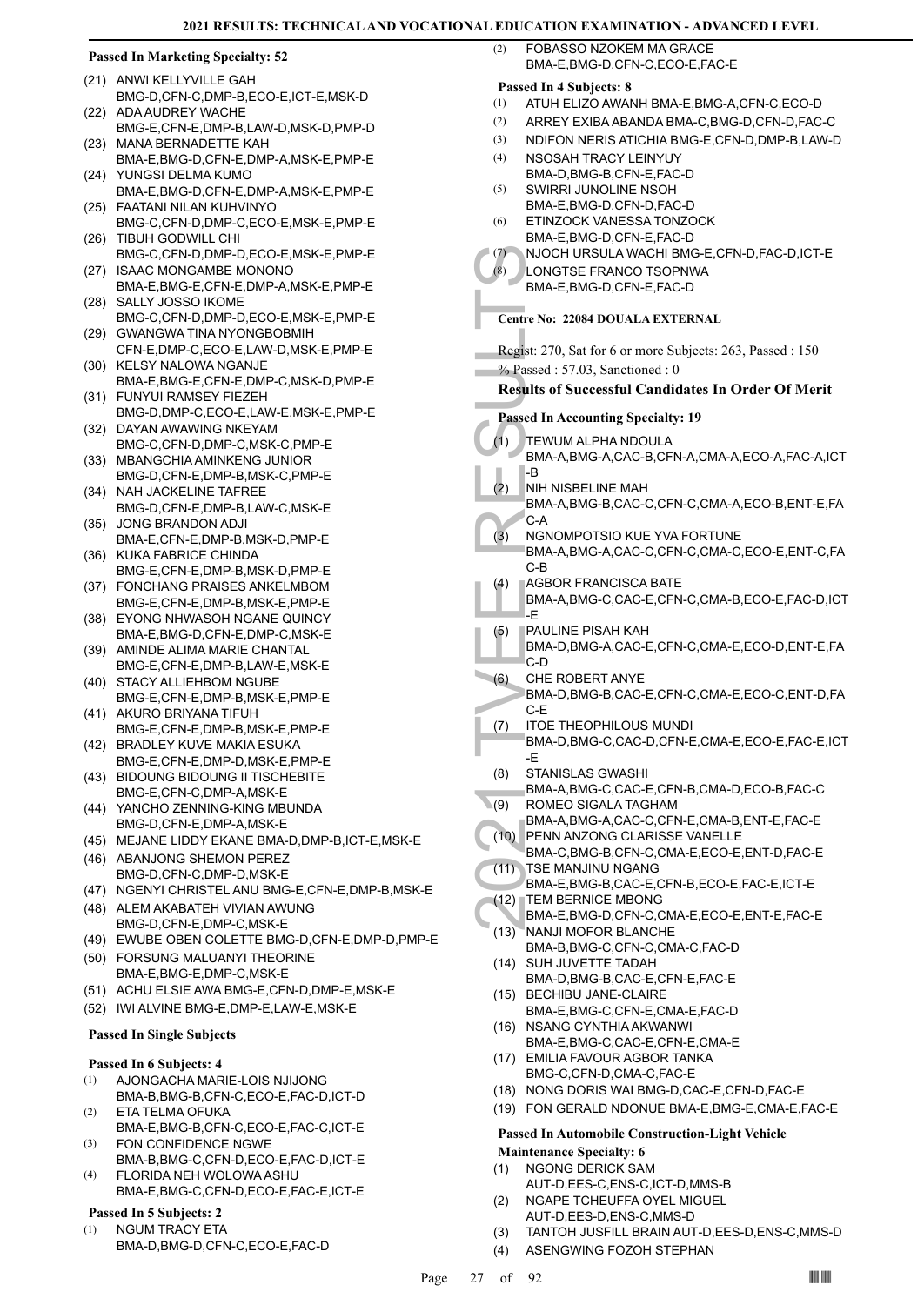# **Passed In Automobile Construction-Light Vehicle**

**Maintenance Specialty: 6** AUT-E,EES-C,ENS-C,MMS-E

- BETANG EGBEMBA JAMES AKOBARENG EES-D,ENS-D,MMS-E,PEN-E (5)
- (6) MIH JEVIS KUM EES-E,ENS-D,MMS-D,PEN-E

# **Passed In Civil Engineering - Building Construction Specialty: 25**

- CHE KASLIE AFIASEN (1)
- BCA-C,BCD-B,BCP-C,BCS-A,BCT-B,ESC-E,PEN-D SUIFE MARK YUFENYUY (2)
- BCA-D,BCD-C,BCP-C,BCS-B,BCT-B,ESC-E,MAT-E NDALLA MUSTAPHA NJOCKMENTA (3)
- BCA-D,BCD-D,BCP-D,BCS-B,BCT-B,ESC-E,LAW-C AJAH KINGSLY EMPOH (4)
- BCA-D,BCP-C,BCS-B,BCT-C,ESC-E,ICT-E,MAT-E NTEBEH DONOVAN MBOLOH (5)
- BCA-D,BCD-C,BCP-D,BCS-B,BCT-B,PEN-B NGWA BENARD NEBA (6)
- BCA-E,BCD-E,BCP-D,BCS-B,BCT-B,PEN-D RINDA AFANWI JUMBUIN (7)
- BCD-C,BCP-E,BCS-C,BCT-D,ESC-E,PEN-B WADINGA DESMOND (8)
- BCD-D,BCP-C,BCS-B,BCT-C,PEN-B SAMA BRANDON SAMA (9)
- BCD-C,BCP-C,BCS-C,BCT-B,PEN-D (10) NYIBIO SIMPLICE NSANYI
- BCD-D,BCP-C,BCS-B,BCT-C,ESC-E (11) CHE ROLAND NEBA
- BCA-E,BCD-D,BCP-C,BCS-C,BCT-B BONG CLOVIS WUNG (12)
- BCD-D,BCP-C,BCS-C,BCT-C,PEN-E
- (13) BUH ELIJA ZIH BCD-E,BCP-D,BCS-C,BCT-C,PEN-D
- (14) FRU PRINCELY CHE BCD-D,BCS-B,BCT-B,PEN-E
- (15) ANGONG EDWIN BCD-D,BCS-C,BCT-C,LAW-C
- (16) NJI DIVINE FORTI BCP-D,BCS-B,BCT-C,PEN-E
- (17) DOH ALAIN TATA BCD-C,BCS-C,BCT-C,PEN-E
- NKOUANDOU MOLUH ABDEL RAZACK BCD-E,BCP-C,BCS-C,BCT-C (18)
- (19) CHE DESMOND FUHNWI BCD-E,BCP-C,BCS-C,BCT-C
- (20) NGANGNCHI KARIMU BCD-E,BCP-E,BCS-B,BCT-C
- (21) MVO KAH IBRAHIM BCD-D,BCP-E,BCS-C,BCT-C
- (22) NGIMAFAC DERICK TANKENG BCD-E,BCP-E,BCS-B,BCT-C
- (23) AJI NELSON KOTOAKI BCD-E,BCS-C,BCT-C,LAW-D
- (24) MBUO AUSTEN GREEN MONTOH BCD-E,BCS-C,BCT-C,LAW-D (25) ASEH NOBERT BCP-E,BCS-C,BCT-C,LAW-E

# **Passed In Electrical Power System Specialty: 46**

- BUBA MARK MOKABOE ACM-A,CAN-B,DEI-A,EAM-C,ESC-E,ICT-C,MAT-D,PEL-B (1)
- ADELE NYUYSEH ACM-B,CAN-C,DEI-A,EAM-B,ESC-E,ICT-E,MAT-E,PEL-C (2)
- ATABONG WHYSON TAMOHYIM ACM-B,CAN-D,DEI-B,EAM-C,ESC-E,MAT-E,PEL-C (3)
- DOPGIMA BRIYENT ACM-B,CAN-D,DEI-B,EAM-C,ICT-E,PEL-C (4) GAMA LASERIAN NKWAIN (5)
- ACM-C,CAN-B,DEI-B,EAM-E,ESC-E,PEL-C AMEH SEDRICK NGONG (6)
- ACM-B,CAN-D,DEI-B,EAM-E,ESC-E,PEL-C TANA BENARD EMENE (7)
- ACM-C,CAN-E,DEI-B,EAM-E,PEL-E,PEN-B NJINKENG BRANDON ATEM (8)
- ACM-B,CAN-E,DEI-C,ESC-E,MAT-E,PEL-C FRU THRASY PRIDE TANCHU (9)
- ACM-B,CAN-E,DEI-C,ESC-E,ICT-D,PEL-E (10) MEH SABASTINE CHU
- ACM-C,CAN-E,DEI-C,EAM-E,LAW-E,PEL-C (11) ENOW SOLOMON ATONG
- ACM-B,CAN-E,DEI-C,EAM-E,MAT-E,PEL-D

TSAMO RICHARD ACM-C,CAN-E,DEI-B,EAM-E,PEL-E,PEN-E  $(12)$ 

- FRU JAVE MAOUSSAH (13) ACM-C,CAN-D,DEI-C,EAM-E,ESC-E,PEL-E
- (14) CHI NERVILLE FUAHLA ACM-B,CAN-E,DEI-C,EAM-E,PEL-E,PEN-E
- FRU MCSWEENY NGOMANJI (15) ACM-C,DEI-C,EAM-E,ESC-E,PEL-E,PEN-E
- (16) MBUEN CHAAH STABLEY ACM-C,CAN-E,DEI-D,EAM-E,ESC-E,PEL-D (17) NGU HARRISON TAMANJI
- ACM-C,CAN-E,DEI-E,EAM-D,ICT-E,PEL-E (18) TUMBONG COLLINS TUMBONG
- ACM-B,DEI-C,EAM-E,PEL-C,PEN-D
- (19) AMIH ALEX CHAH ACM-B,DEI-C,EAM-E,PEL-D,PEN-C
- (20) MENJO FAN-NYUY CEDRICK
- ACM-B,CAN-D,DEI-B,EAM-E,PEL-D
- (21) NEBA COLLINS AMBE ACM-B,CAN-E,DEI-C,PEL-C,PEN-D
- AKUMCHO CLINTON ACHO (22)
- ACM-B,CAN-E,DEI-B,EAM-D,PEL-E
- AMSTRONG MUGUN TANDAM ACM-C,CAN-E,DEI-D,PEL-D,PEN-C (23)
- (24) MACHEFEH BASIL MUNSI
- ACM-B,DEI-C,EAM-D,ESC-E,PEL-E (25) BORIS AGBOR MUAMBO
- ACM-B,DEI-C,EAM-E,PEL-D,PEN-E
- (26) DONKENG FOFACK URBAIN
- ACM-B,DEI-C,EAM-E,PEL-E,PEN-E
- AWAH ASTREDA PIH (27) ACM-C,DEI-C,EAM-D,PEL-E,PEN-E
- ADAMU SEIDOU SINJO (28)
- ACM-C,CAN-E,DEI-C,EAM-E,PEL-D TAM BECK FOFACK LEAIGOR (29)
	- ACM-C,DEI-C,ESC-E,PEL-E,PEN-D
- ABVE NORBERT ATIBATIM ACM-C,DEI-C,EAM-E,PEL-E,PEN-E (30)
- (31) MEFANYEU PONJOU LOICA PRINCESSE
- ACM-C,CAN-E,DEI-C,PEL-E,PEN-E
- (32) ACHE VALERY NGAH
- ACM-B,<br>
(20) MENJO<br>
ACM-B,<br>
(20) MENJO<br>
ACM-B,<br>
(21) MEBAC<br>
ACM-B,<br>
ACM-B,<br>
ACM-B,<br>
ACM-B,<br>
ACM-B,<br>
ACM-B,<br>
ACM-B,<br>
ACM-B,<br>
ACM-B,<br>
ACM-B,<br>
ACM-B,<br>
ACM-B,<br>
ACM-B,<br>
ACM-B,<br>
ACM-B,<br>
ACM-B,<br>
ACM-B,<br>
ACM-B,<br>
ACM-B,<br>
ACM-B,<br>
AC ACM-C,CAN-E,DEI-C,EAM-E,PEL-E EKONDE ASSOUE BRICE (33)
	- ACM-D,CAN-E,DEI-C,EAM-E,PEL-E MAHBOSUNG HANSLY KEHBILA (34)
	- ACM-D,CAN-E,DEI-E,ESC-E,PEL-D
	- NGWA BLAISDEL NGWA ACM-C,CAN-E,DEI-E,EAM-E,PEL-E (35)
	- (36) WOCHIEWOH CLOVET HONGIE ACM-B,CAN-E,DEI-C,PEL-C
- (37) PEKUM JOEL FIJIAH ACM-C,DEI-C,PEL-E,PEN-C
- (38) NJI FOMVUCHIIM CLAUDIO
- ACM-C,DEI-C,EAM-E,PEL-C
- (39) SERH IVO NJI ACM-B,DEI-C,EAM-E,PEL-D
- PENNKHAN RAULICE PENN (40)
- ACM-B,DEI-C,EAM-E,PEL-E
- (41) NDAP EMMANUEL AYABA ACM-C,CAN-E,DEI-C,PEL-D (42) NKONGHO THIERRY OBEN
	- ACM-C,DEI-C,PEL-E,PEN-E (43) FONGWA CLENSEY MOFOR
	- ACM-C,CAN-E,DEI-C,PEL-E
	- (44) AZHIENWI JUNIOR NDI ACM-B,DEI-D,EAM-E,PEL-E (45) TANGAWAH NOEL FRU ACM-E,DEI-C,PEL-E,PEN-D
	- (46) KHAN LOUIS NJI ACM-C,DEI-D,EAM-E,PEL-E

# **Passed In Home Economics Specialty: 2**

- NGANJO MARIE-FABIOLA SHESHE CMD-A,ENT-E,FLE-B,NSC-C,PEN-C,RMH-A (1)
- FUH KELLY LEMNWI CMD-A,FLE-C,NSC-D,PEN-E,RMH-A (2)

- FUWEN OTHNEIL VEGAH (1)
- BMA-D,BMG-B,CFN-D,DMP-B,ECO-D,ICT-E,MSK-D,PM P-D
- NGONGE ROLANTINE FRI BMA-E,BMG-B,CFN-C,DMP-D,ECO-C,ENT-D,MSK-D,PM (2)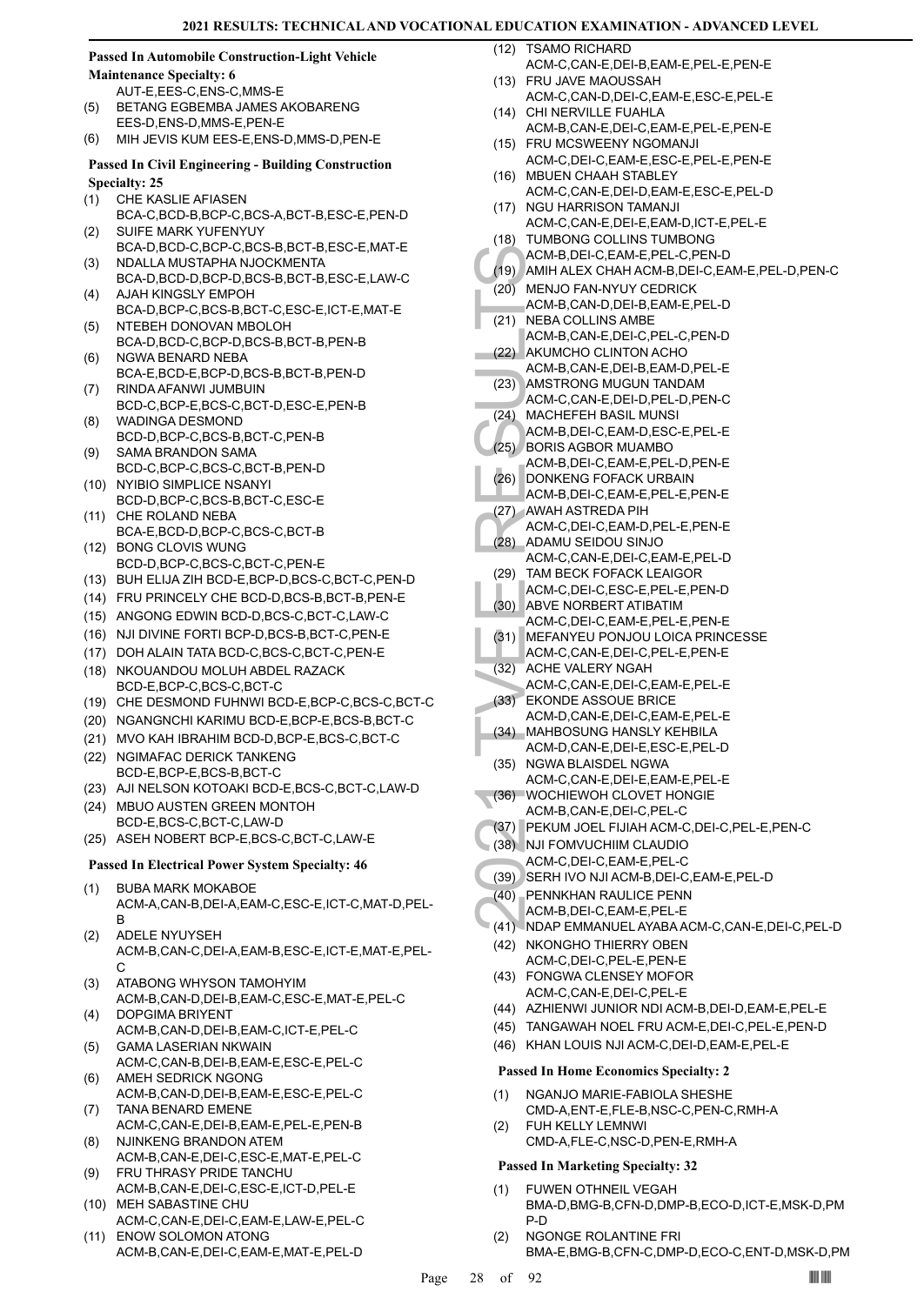### **Passed In Marketing Specialty: 32**

P-E

- 
- YELUMA BELVA SAMA BMA-E,BMG-B,CFN-C,DMP-A,ECO-E,MSK-D,PMP-D (3) SUH VINCENT MUTEH
- BMA-E,BMG-A,CFN-C,DMP-C,ECO-E,MSK-D,PMP-D (4) NDAH JOY PEKWAREKEH (5)
- BMG-B,CFN-B,DMP-E,ECO-E,ENT-D,MSK-D,PMP-E TAMO EKOUMA 1ER BENIT MON-AMOUR (6)
- BMA-D,BMG-A,CFN-D,DMP-E,ECO-E,MSK-D,PMP-E FRU MARK- STEVE NDE (7)
- BMA-D,BMG-C,CFN-E,DMP-C,ICT-E,MSK-E,PMP-E BALIKE THERAN NANGO (8)
- BMA-E,BMG-C,CFN-D,DMP-E,ECO-E,MSK-D,PMP-E GAH NSOM ELLENO SAH (9)
- BMG-E,CFN-D,DMP-E,ECO-E,ENT-E,MSK-E,PMP-E (10) AMABO CHARLES-RANSOM
- BMG-B,CFN-E,DMP-B,ENT-C,MSK-C,PMP-D FONGE GREGORY FONJOCK (11)
- BMA-D,BMG-C,CFN-E,DMP-C,MSK-D,PMP-E (12) NKWAIN LINDA FINYAH
- BMA-E,BMG-C,CFN-D,DMP-B,MSK-E,PMP-E (13) SOUNJO ROSUTA BERINYUY
- BMA-E,BMG-B,CFN-E,DMP-D,MSK-D,PMP-E (14) PENN MENDOLINE MEZOH
- BMA-D,BMG-C,CFN-E,DMP-E,MSK-E,PMP-E (15) NWACHAN FABIOLA ENJEI
- BMA-E,BMG-C,CFN-D,DMP-E,MSK-E,PMP-E (16) MADINDO DELEEN
- BMG-C,CFN-C,DMP-C,ECO-E,MSK-D FOMO OMARIN JUDECAEL (17)
- BMA-D,BMG-C,CFN-C,DMP-C,PMP-E (18) SANTAH DELSON TANGMOH
- BMG-A,CFN-E,ENT-E,MSK-D,PMP-D
- (19) STEEVES GHISLAIN MASSOUA MASSOUA BMG-C,CFN-E,DMP-B,MSK-E,PMP-E
- (20) DEBO ERUAYEBAMI BMG-D,DMP-C,MSK-E,PEN-C,PMP-E
- (21) MONDAMEH CLOVERT NAMASU BMG-C,CFN-E,DMP-E,MSK-D,PMP-E
- BEH GLORY FOSOH (22) BMA-E,BMG-C,CFN-E,DMP-D,MSK-E
- (23) NEYLIE ASSEMO DORESTINE EKANG BMA-E,BMG-C,CFN-E,MSK-D,PMP-E
- (24) DERICK ESOE JAMIA ETUKA BMA-E,BMG-C,CFN-E,DMP-D,PMP-E
- (25) BABILA BLESSING LEBSONGA BMG-D,CFN-D,DMP-E,ENT-E,MSK-E
- (26) ACHA BELTINE MBAH BMG-D,CFN-E,DMP-D,ENT-E,MSK-E
- (27) MAMO TANIKEU MIRANDA BMG-E,CFN-E,DMP-B,MSK-D
- (28) NYANCHA SYLVIA BIBAH BMG-B,CFN-E,MSK-E,PMP-E
- (29) ASOH GOLDA BMG-D,CFN-E,DMP-D,MSK-D
- (30) AMBOH CLAUDETTE CFN-E,DMP-C,MSK-D,PMP-E
- (31) NGWIMBAH LEONIE BUNDOH BMG-D,CFN-E,DMP-E,MSK-E
- (32) NEBA SIDONIE NEH BMG-E,DMP-E,MSK-E,PMP-E

# **Passed In Metal Works and Industrial Piping Specialty: 6**

- TEGUE KOUAM SYLVAIN MACAIRE MIP-C,MOU-E,PEN-C,WOM-C (1)
- NTEWAH KELIAN YANNICK KETUNZE MIP-D,MOU-E,PEN-C,WOM-C (2)
- (3) KIMBI MARIUS LENGHA MIP-D,MOU-D,PEN-E,WOM-B
- ELONG MESUMBE CHICK BRYAN ICT-E,MIP-C,MOU-E,WOM-B (4)
- NSOM PRINCELY LONGKU MIP-D,MOU-E,PEN-E,WOM-C (5)
- AJOGBE PETER NKWOMEN MIP-D,MOU-E,PEN-E,WOM-D (6)

# **Passed In Single Subjects**

# **Passed In 6 Subjects: 1**

(1) FUNWI REMY NUMFOR

# **Passed In 5 Subjects: 3**

- YINYU BIJOUR NJUH (1)
- BMA-D,BMG-B,CFN-B,CMA-D,ECO-D
- CHECK CONSTANCE ADEH BMA-D,BMG-A,CFN-D,ENT-C,FAC-D  $(2)$
- BULDWIN NYOKIEKIFEW BMA-E,BMG-D,CFN-B,ECO-C,FAC-D (3)

### **Passed In 4 Subjects: 10**

(1) SONG SABRIL KWANE BCD-C,BCS-C,BCT-B,LAW-E

BMA-E,BMG-B,CFN-C,CMA-E,ECO-D,LAW-C

- (2) NKWAIN ASHLY MBONG BMG-B,CFN-C,ECO-E,ENT-D
- AMINATEH NGON A MOUBEKE ESTELLA INES (3)
- (4) BMA-B,<br>
EBONK<br>
BMA-B,<br>
EBONK<br>
BMA-E,<br>
(6) CHE GH<br>
ACHEM<br>
BMG-D,<br>
ISSA NU<br>
BMG-E,<br>
(10) AMBE N<br>
BMA-E,<br>
(2) ATEH N<br>
BMA-E,<br>
Centre No: 2<br>
COLL. BONJ<br>
Regist: 3, Sat<br>
(4) ANGEE<br>
BMA-E,<br>
(2) EMILIA BMA-E,<br>
(2) EMILIA BMA-BMA-B,BMG-D,CFN-D,CMA-D EBONKENG ROSESIMARNA AQUELLI BMA-E,BMG-C,CFN-E,DMP-B  $(4)$ (5) NFOR DANIELLA MANLI BMA-D,BMG-C,CFN-D,CMA-E
- (6) CHE GHISLAIN BMG-C,CFN-D,ECO-E,ENT-E
- ACHEMBONG BASIL NGONG BMG-D,CFN-E,ECO-E,ENT-D (7)
- ISSA NUYEBGA BOBYONGA (8)
- BMG-E,CFN-D,ENT-E,FAC-E
- (9) ATEH NICOLINE SUH BMG-D,CFN-E,ENT-E,MSK-E
	- AMBE NOELA NEHMAMFOR  $(10)$ 
		- BMA-E,BMG-E,CFN-E,MSK-E

# **Centre No: 22086 ST. PAUL'S HIGHER TECHNICAL COMP. COLL. BONJONGO**

Regist: 3, Sat for 6 or more Subjects: 3, Passed : 3 % Passed : 100.00, Sanctioned : 0

# **Results of Successful Candidates In Order Of Merit**

**Passed In Accounting Specialty: 3**

- ANGEE YOUSHE MALLO (1)
- BMA-E,BMG-E,CAC-E,CFN-D,ECO-D,FAC-D,ICT-E
- EMILIA ETONDI IKOVI (2)
- BMG-B,CAC-E,CFN-D,CMA-E,ECO-E,FAC-E
- ENANGA GINA MBENE (3)
	- BMG-D,CAC-E,CFN-D,ECO-E,FAC-C

# **Centre No: 22088 GOVERNMENT TECHNICAL HIGH SCHOOL MBENGWI**

Regist: 6, Sat for 6 or more Subjects: 5, Passed : 4

% Passed : 80.00, Sanctioned : 0

# **Results of Successful Candidates In Order Of Merit**

- **Passed In Home Economics Specialty: 1**
	- SIHANSENYUY MARGARET MUFI (1)
		- CMD-A,FLE-A,NSC-D,PEN-C,RMH-B

# **Passed In Secretarial Administration and Communication**

- **Specialty: 1** NGENGE AFANYU CRISPUS
	- CFN-C,ICT-D,IPR-D,LAW-C,OAW-D,PCS-D,PEN-E

# **Passed In Single Subjects**

### **Passed In 5 Subjects: 1**

(1)

ATANJANG VIRGINE ANDU BMA-E,BMG-B,CFN-D,ENT-E,FAC-D (1)

### **Passed In 4 Subjects: 1**

(1) SHU HEZEKIAH NGWA BMG-E,CFN-E,DMP-B,ENT-E

# **Centre No: 22089 SALVATION BILINGUAL HIGH SCHOOL MOLYKO, BUEA**

Regist: 32, Sat for 6 or more Subjects: 32, Passed : 22 % Passed : 68.75, Sanctioned : 0

# **Results of Successful Candidates In Order Of Merit**

### **Passed In Accounting Specialty: 4**

- NKUMBE MBOTE NICOLE BMA-C,BMG-A,CAC-D,CFN-A,CMA-E,ECO-A,ENT-B,FA C-D (1)
- AGBOR BRANDON AGBOR (2)
	- BMA-B,BMG-A,CAC-C,CFN-C,CMA-C,ECO-E,ENT-D,FA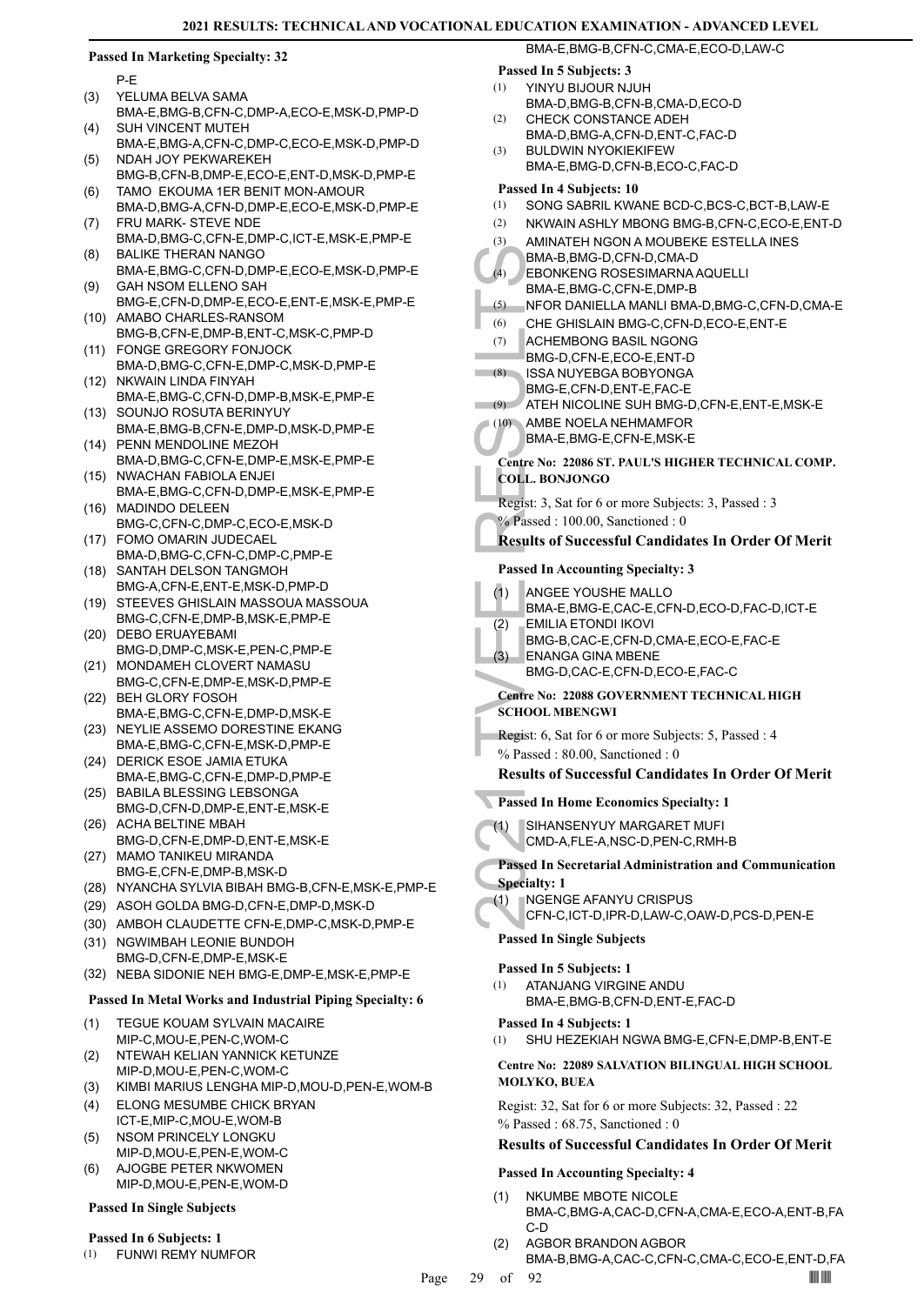# **Passed In Accounting Specialty: 4**

C-B

- AKWAYI SAMUEL TABI BMA-E,BMG-B,CAC-E,CFN-B,CMA-E,ECO-D,ENT-C,FA C-E (3)
- JUNIOR NDI NCHIFUH BMA-E,BMG-D,CAC-E,CFN-D,CMA-E,ENT-D,FAC-D (4)

# **Passed In Marketing Specialty: 13**

- KONGWE FRANKLINE ESAMBE (1)
- BMG-B,CFN-B,DMP-A,ECO-E,ENT-D,MSK-C,PMP-D ELIVE SIMON NDIVE (2)
- BMG-B,CFN-C,DMP-B,ECO-E,ENT-D,MSK-C,PMP-E MESAPE MUNDU RICLEAN (3)
- BMG-B,CFN-C,DMP-A,ENT-E,MSK-D,PMP-E ASONGAFAC PRISCA ATABONG (4)
- BMG-C,CFN-D,DMP-C,ENT-C,MSK-D,PMP-E TAH EMMANUEL FON (5)
- BMG-C,CFN-E,DMP-B,ECO-E,ENT-E,MSK-D NGOH NGUM JOY (6)
- BMG-A,CFN-D,DMP-A,MSK-D,PMP-E NGENDOH ZEDEKIAH PETERS JUNIOR (7)
- BMG-A,CFN-B,DMP-B,MSK-E,PMP-E (8) ANCHI HEDRINE BMG-B,CFN-D,DMP-C,ENT-D,MSK-E
- (9) OMAH DIRANIE BUTEH BMG-B,CFN-E,DMP-A,ENT-E,MSK-E
- (10) ODETTE ENJEMA MOTOMA BMG-B,CFN-E,DMP-B,ENT-E,MSK-E
- BUINWI REKIYATU (11) BMG-C,CFN-E,DMP-B,MSK-E,PMP-E
- FONDEM JUNIOR ALPHONSE AGENDIA (12) BMG-B,CFN-E,DMP-B,MSK-D
- (13) NKU TELMA AGBOR BMG-C,CFN-E,DMP-B,MSK-E

# **Passed In Secretarial Administration and Communication Specialty: 1**

EMEFUET CHRISTINA FORMENJI CFN-C,ENT-D,IPR-C,LAW-E,OAW-B,PCS-D,PEN-D (1)

# **Passed In Single Subjects**

# **Passed In 6 Subjects: 1**

NDEMAZEA CALISTA BMA-E,BMG-B,CFN-C,ECO-E,ENT-D,FAC-E (1)

# **Passed In 4 Subjects: 3**

- (1) ELUE BWEH BMG-D,CFN-D,ENT-D,FAC-E
- (2) NJOMBE REEVES EPAH BMA-E,BMG-C,CFN-E,FAC-E
- (3) AKU LYDIA ANNA BMG-E,CFN-E,ECO-E,ENT-D

# **Centre No: 22090 YAOUNDE EXTERNAL**

Regist: 451, Sat for 6 or more Subjects: 445, Passed : 236 % Passed : 53.03, Sanctioned : 0

# **Results of Successful Candidates In Order Of Merit**

# **Passed In Accounting Specialty: 52**

- AYOUGNIGNI NTIECHE MOUHAJIROU BMA-B,BMG-A,CAC-C,CFN-C,CMA-B,ECO-A,FAC-E,LA W-B (1)
- (2) ASHUNGSE MAXWELL NGETSOP BMA-B,BMG-A,CAC-D,CFN-A,CMA-D,ECO-A,ENT-C,FA C-D
- FRU ISMAEL TUMASANG BMA-A,BMG-B,CAC-C,CFN-A,CMA-C,ECO-C,ENT-C,FA C-D (3)
- NDONGMO ULRICH CABREL BMA-A,BMG-B,CAC-E,CFN-C,CMA-C,ECO-B,ENT-B,FA C-D (4)
- KIAMBI CYNTHIA BEMIAHTI BMA-B,BMG-A,CAC-E,CFN-D,CMA-C,ECO-B,ENT-C,FA C-C (5)
- ASONGLEFAC RANIBEL ALENDEM BMA-A,BMG-A,CAC-E,CFN-B,CMA-C,ECO-C,ENT-C,FA C-E (6)
- (7) BEN-TAGNY PIERRE ALAN

BMA-A,BMG-B,CAC-D,CFN-B,CMA-E,ECO-D,ENT-B,FA C-E

- AKONI DERICK GHUMBESALU BMA-D,BMG-A,CAC-E,CFN-A,CMA-E,ECO-A,ENT-C,FA C-E (8)
- JUMYEN RINA RESENYUY BMA-C,BMG-A,CAC-E,CFN-A,CMA-C,ECO-D,ENT-D,FA C-D (9)
- (10) ENOH CONSTANCE EBANGHA AKO BMA-D,BMG-A,CAC-E,CFN-C,CMA-C,ECO-A,ENT-D,FA C-D
- (11) NENG LAURA NJITAH BMA-E,BMG-B,CAC-D,CFN-A,CMA-D,ECO-C,ENT-B,FA
- C-E
- ANOJEI NIVERT EKWUGARA (12) BMA-C,BMG-C,CAC-E,CFN-A,CMA-D,ECO-D,ENT-C,FA C-D
- NGANG BRANDON SONKWA (13)
	- BMA-A,BMG-C,CAC-E,CFN-B,CMA-E,ECO-E,ENT-D,FA C-D
- CALTON KUBONG  $(14)$ 
	- BMA-D,BMG-C,CAC-E,CFN-C,CMA-C,ECO-D,ENT-D,FA C-D
- BANLANJO LYDIA NYUYDINI  $(15)$ 
	- BMA-D,BMG-B,CAC-E,CFN-C,CMA-E,ECO-E,FAC-E,ICT -B
- TIENTCHEU EKANI ANGE DOMINIQUE BMA-A,BMG-A,CAC-B,CFN-A,CMA-C,ECO-B,ENT-D  $(16)$
- ADELINE IKAIN NDU  $(17)$
- BMA-B,BMG-A,CAC-E,CFN-A,CMA-C,ECO-C,ENT-C THERESIA BONGLAM (18)
- BMA-B,BMG-A,CAC-E,CFN-A,ECO-B,ENT-C,FAC-E TEH SIDOINE MEH (19)
- BMA-A,BMG-A,CFN-C,CMA-D,ECO-C,ENT-C,FAC-D BONGFEH MONIRU SHIYNYUY (20)
- BMA-C,BMG-A,CAC-E,CFN-B,CMA-E,ECO-B,ENT-B BIME ANCELA BEEFE (21)
- BMA-D,BMG-A,CFN-B,CMA-B,ECO-C,ENT-C,FAC-E (22) NKENGANYI ISABELLE LAURA
- BMA-A,BMG-A,CFN-B,CMA-D,ECO-D,ENT-C,FAC-E MBANWEI KELLY AMECK (23)
- BMA-D,BMG-A,CFN-C,CMA-E,ECO-C,ENT-D,FAC-C NDZI LADIFATOU BERINYU (24)
- BMA-C,BMG-B,CFN-C,CMA-E,ECO-C,ENT-C,FAC-E (25) NGEA HEDRINE NSEN
- BMA-E,BMG-A,CFN-B,CMA-E,ECO-E,ENT-B,FAC-D (26) NJOYI TERRY MBOUSIN
- C-E<br>
(12) ANOJEI<br>
BMA-C,<br>
C-D NGANG<br>
BMA-A,<br>
C-D CALTON<br>
BMA-A,<br>
C-D CALTON<br>
BMA-D,<br>
C-D BANLAN<br>
D-BMA-D,<br>
C-D BMA-A,<br>
BMA-A,<br>
BMA-A,<br>
(17) ADELIN<br>
BMA-A,<br>
(17) ADELIN<br>
BMA-A,<br>
SMA-A,<br>
SMA-A,<br>
SMA-A,<br>
SMA-A,<br>
SMA-A,<br>
SMA-A BMA-E,BMG-A,CFN-B,CMA-E,ECO-D,ENT-B,FAC-E (27) MBARGA ESUNG ANN MANUELLA
- BMA-C,BMG-B,CFN-D,CMA-D,ECO-B,ENT-D,FAC-E MBUNUO VANISA NGWENGEH (28)
- BMA-C,BMG-A,CFN-C,CMA-E,ECO-E,ENT-C,FAC-E (29) KEMLON JUNIOR
- BMA-D,BMG-C,CFN-B,CMA-E,ECO-E,ENT-B,FAC-D (30) AGEH JOEL ANYAH
- BMA-B,BMG-B,CAC-E,CFN-D,CMA-C,ECO-E,ENT-E (31) MONGO NDELLO CHAIDANA LA VICTOIRE
- BMA-D,BMG-B,CFN-C,CMA-E,ECO-E,ENT-C,FAC-E (32) NADESH SHIMEN
- BMA-D,BMG-B,CFN-D,CMA-E,ECO-C,ENT-D,FAC-E (33) WABI MPOMBO SIDOINE NJINYA
- BMA-E,BMG-B,CFN-D,CMA-D,ECO-C,ENT-E,FAC-E (34) NGEMUNANG NOELA TANGANG
- BMA-D,BMG-A,CFN-E,CMA-E,ECO-D,ENT-D,FAC-E (35) AGWE BRIYAN AGWE FONGON
- BMA-E,BMG-B,CFN-D,CMA-E,ECO-C,ENT-E,FAC-D (36) MNGOH HERMADINE KATE
- BMA-E,BMG-C,CFN-B,CMA-E,ECO-E,ENT-D,FAC-E (37) DIANA SENGHE
- BMA-D,BMG-B,CFN-E,CMA-E,ECO-D,ENT-D,FAC-E (38) AMAMBI MAXSON EKUMEH
- BMA-E,BMG-C,CAC-E,CFN-D,CMA-E,ECO-D,FAC-E (39) NGANGE SYLVIE MUGHA
- BMA-E,BMG-C,CAC-E,CFN-D,CMA-E,ECO-E,ENT-E (40) TAMBONG LOIC GODSWILL
- BMA-E,BMG-C,CFN-E,CMA-E,ECO-E,ENT-E,FAC-E (41) BIYENIBOH NGWIZE MUNDI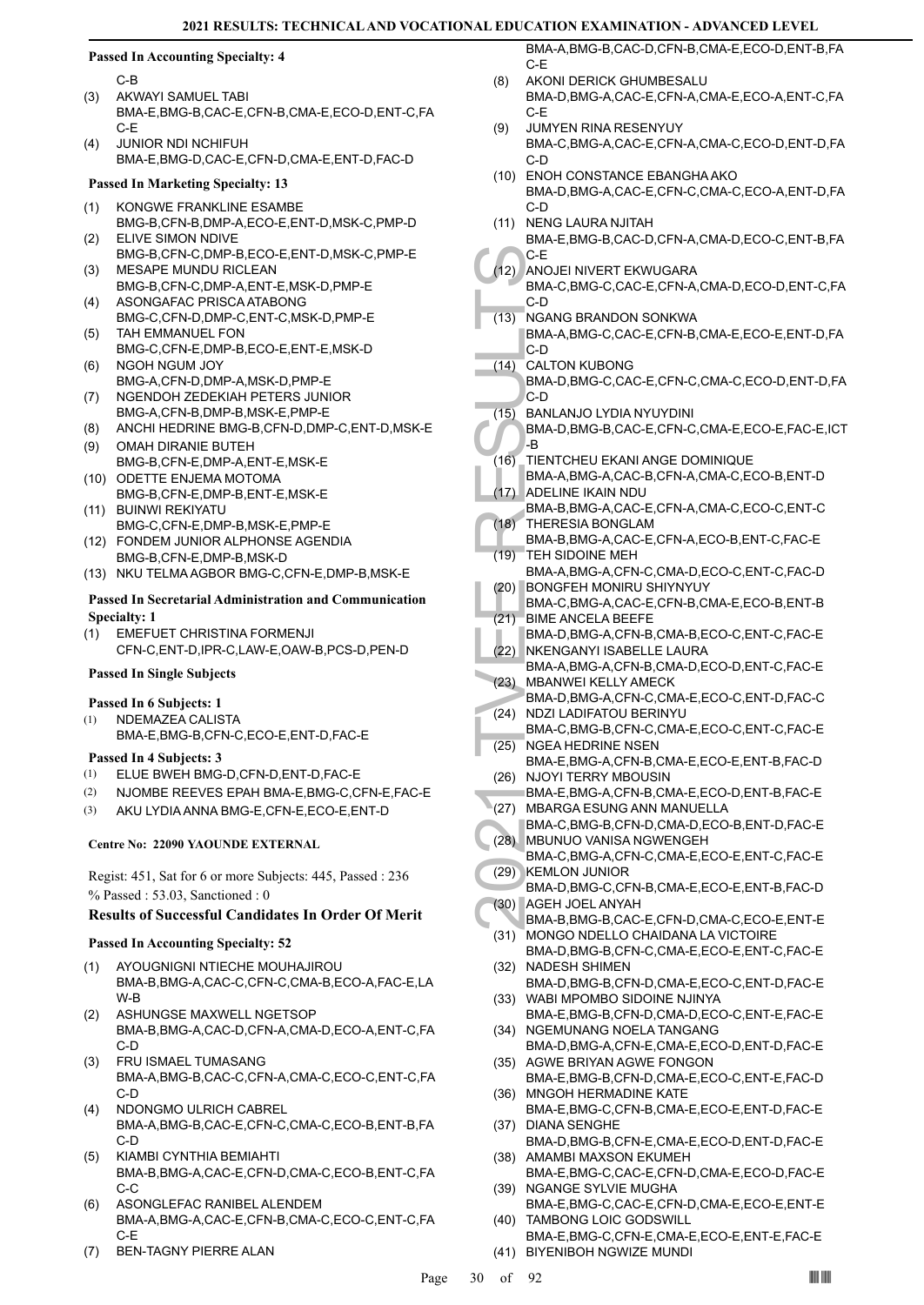### **Passed In Accounting Specialty: 52**

- BMA-E,BMG-E,CFN-E,CMA-E,ECO-E,ENT-D,FAC-E (42) NDAM PRECIOUS RHODA ENGWARI
- BMA-A,BMG-B,CFN-E,CMA-D,ENT-D,FAC-E FINWA DTCHETMI ANNE CAROLE (43)
- BMG-C,CFN-D,CMA-E,ECO-D,ENT-D,FAC-E BILLA MOTUMBI BRANDON (44)
- BMA-E,BMG-E,CFN-E,CMA-E,ENT-D,FAC-E ZEMPOUH ANNETTE ROSINE  $(45)$
- BMA-E,BMG-E,CMA-E,ECO-E,ENT-E,FAC-E (46) NGWINANG COURAGE
- BMA-A,BMG-D,CFN-D,CMA-C,FAC-E (47) DIVINE NGOH ACHU
- BMA-B,BMG-C,CFN-E,CMA-D,FAC-E (48) METAMO NAHBIT FRANCINE INES
- BMA-C,BMG-D,CFN-D,CMA-E,FAC-E (49) ANGUM CLARIS NJEI
- BMG-D,CFN-E,CMA-E,ENT-C,FAC-E (50) FORKWEN KEREN ENJOH
- BMA-D,BMG-D,CFN-D,CMA-E,FAC-E
- SIRI NATHALIA CHE BMA-E,CFN-E,CMA-E,ECO-E,FAC-E (51)
- (52) FORJI NJINJU BMG-D,CMA-E,ECO-E,FAC-E

# **Passed In Marketing Specialty: 113**

- MELI NOUTSA STEPHIE DELVA BMA-A,BMG-A,CFN-C,DMP-A,ECO-E,ENT-B,MSK-C,PM P-C (1)
- AZOH CUSLINE MAFON BMA-C,BMG-A,CFN-B,DMP-A,ECO-D,ENT-B,MSK-C,PM P-C (2)
- AJUKE GUY ABEGELE BMA-B,BMG-A,CFN-B,DMP-B,ECO-C,ENT-D,MSK-C,PM P-D (3)
- AKYAMBOM DAMIAN HAMIDOU BMA-D,BMG-A,CFN-D,DMP-B,ECO-A,ENT-D,MSK-B,PM P-C (4)
- AKAI VANESSA BMA-E,BMG-A,CFN-A,DMP-C,ECO-A,ENT-E,MSK-C,PM P-D (5)
- MBAKU DESTIN NGOH BMA-D,BMG-A,CFN-C,DMP-B,ECO-A,ENT-D,MSK-D,PM P-E (6)
- NDZE IDA NNAM BMA-E,BMG-A,CFN-A,DMP-D,ECO-E,ENT-C,MSK-B,PM P-C (7)
- NINYING NORBERT BMA-D,BMG-B,CFN-A,DMP-E,ECO-C,ENT-D,MSK-D,PM P-D (8)
- TUME BRENDA MUMBANG BMA-E,BMG-A,CFN-D,DMP-C,ECO-C,ENT-D,MSK-C,PM P-D (9)
- (10) TACHA FLORENCE MOFO-OL BMA-C,BMG-A,CFN-E,DMP-A,ECO-E,ENT-D,MSK-D,PM P-D
- (11) NDZI KAYLA KWIPSHU BMA-C,BMG-B,CFN-C,DMP-B,ECO-E,ENT-D,MSK-E,PM P-E
- (12) CHO ASHLEY MEZOH BMA-E,BMG-C,CFN-C,DMP-D,ECO-C,ENT-D,MSK-C,P MP-E
- (13) VALERIAN YIINYUY LENJOH BMA-D,BMG-B,CFN-D,DMP-B,ECO-E,ENT-D,MSK-D,PM P-E
- (14) CHE BERNICE NEH BMA-E,BMG-C,CFN-D,DMP-B,ECO-E,ENT-D,MSK-D,PM P-E
- MEH DELLA MOUMZAM (15) BMA-E,BMG-B,CFN-D,DMP-D,ECO-E,ENT-D,MSK-C,PM P-E
- FORTU THELMA ENNI (16) BMA-C,BMG-A,CFN-C,DMP-B,ENT-B,MSK-C,PMP-C (17) TAKUH BLESSING TIACHI
- BMG-A,CFN-C,DMP-B,ECO-C,ENT-D,MSK-B,PMP-C (18) NJONGE ATABONGAKENG DERICK
- BMG-B,CFN-C,DMP-A,ECO-D,ENT-B,MSK-D,PMP-D

(19) ACHU CHO SMITH

- BMG-B,CFN-C,DMP-B,ECO-D,ENT-D,MSK-C,PMP-D (20) THERSI NKENGGI TANKENG
- BMG-A,CFN-D,DMP-B,ECO-D,ENT-C,MSK-C,PMP-E (21) YAPDJEU WOKFA JUNIOR LOIC
- BMG-B,CFN-B,DMP-B,ECO-E,ENT-D,MSK-D,PMP-D MENE NEGUEM DELICE CHARELLE (22)
- BMA-E,BMG-A,CFN-C,DMP-A,ECO-E,MSK-C,PMP-E (23) ADJIFACK AKAGO MAURIAN BRIDLI
- BMG-B,CFN-B,DMP-B,ECO-D,ENT-E,MSK-D,PMP-E (24) MONKAM FADEU TAPPA JUNIOR
- BMG-B,CFN-C,DMP-E,ECO-D,ENT-C,MSK-B,PMP-E (25) DJOMATCHOUA MOMANI ANGE LYDIENNE
- BMG-C,CFN-D,DMP-A,ECO-E,ENT-C,MSK-E,PMP-D AKARAGWE BRENDA (26)
- BMA-E,BMG-A,CFN-E,DMP-B,ECO-D,MSK-D,PMP-D NDOE OBEN VICTOIRE LORRAINE (27)
- BMA-E,BMG-C,CFN-D,DMP-B,ENT-B,MSK-D,PMP-E (28) NIBA AKONGNWI BOSSEH
- BMG-C,CFN-C,DMP-B,ECO-E,ENT-D,MSK-D,PMP-D ACHOTIA GERALDIN AMBUMAKOH (29)
- BMG-A,CFN-D,DMP-B,ECO-E,ENT-D,MSK-D,PMP-E MEFIRE NGOUONJI EZEDINE JAMAL (30)
- BMG-B,CFN-D,DMP-B,ECO-E,ENT-D,MSK-D,PMP-E IKWAH ROCORD WAN-FOBANG (31)
- BMG-C,<br>
(26) AKARA(<br>
BMA-E,<br>
(27) NDOE (<br>
BMA-E,<br>
(27) NDOE (<br>
BMA-E,<br>
BMA-E,<br>
BMG-C,<br>
BMG-A,<br>
BMG-C,<br>
(30) ACHOT<br>
BMG-B,<br>
MEFIRE BMG-B,<br>
(31) LKWAH<br>
BMA-D,<br>
ANDEN<br>
BMA-D,<br>
BMA-D,<br>
BMA-E,<br>
(32) ANDEN<br>
BMA-E,<br>
(32) ANDEN<br>
B BMA-D,BMG-C,CFN-E,DMP-B,ECO-E,MSK-C,PMP-D ANDENGEOH JESSY BMG-B,CFN-E,DMP-C,ECO-E,ENT-D,MSK-C,PMP-D (32)
	- NGUEYA NGAMGNA GHISLAINE BERTHE BMA-E,BMG-B,CFN-E,DMP-B,ECO-E,ENT-D,MSK-D (33)
	- CHUNG SANDRINE NSHYSIE BMA-E,BMG-C,DMP-B,ECO-E,ENT-D,MSK-D,PMP-D (34)
	- EVANS KONGNYUY BMA-E,BMG-C,DMP-D,ECO-D,ENT-D,MSK-D,PMP-D (35)
	- SHOWMBONG KAYCEE KEREN NGWIMUTOH (36)
	- BMG-B,CFN-E,DMP-C,ECO-E,ENT-D,MSK-E,PMP-D SIRI ZITA FRU (37)
	- BMA-D,BMG-C,CFN-D,DMP-C,ECO-E,MSK-E,PMP-E (38) ANDINWO STEPHANIE
	- BMG-C,CFN-E,DMP-D,ECO-E,ENT-C,MSK-D,PMP-E BANGSI QUEENIVATE MOHNANDUM (39)
	- BMG-C,CFN-E,DMP-C,ECO-E,ENT-D,MSK-E,PMP-E NDASI ELVIRA NDAH (40)
- BMA-E,BMG-B,CFN-E,DMP-E,ENT-D,MSK-E,PMP-E (41) NJENUECK BRINSTLEY TENDE
- BMA-E,BMG-E,CFN-E,DMP-C,ENT-D,MSK-E,PMP-E (42) BAH KELVIN MBUNWE
- BMG-D,CFN-D,DMP-E,ECO-E,ENT-D,MSK-E,PMP-E (43) WOBU BELIEVE BEDIAKANG
- BMG-D,CFN-E,DMP-D,ECO-E,ENT-E,MSK-E,PMP-E BIH ALENE JENNY BEGONIA ONDO (44)
- BMG-B,CFN-C,DMP-B,ENT-C,MSK-D,PMP-D NTUMVI COLLINS NJINUWO  $(45)$
- BMG-B,CFN-D,DMP-A,ENT-E,MSK-D,PMP-C JOEMESSAP TAKAM CLARE AISHA (46)
- BMG-B,CFN-C,DMP-A,ENT-E,MSK-D,PMP-D
- TIBAH VANESSA ENDUM BMG-B,CFN-C,DMP-B,ENT-D,MSK-D,PMP-E (47)
- (48) KONGYU MAXWEL KINFER BMG-A,CFN-C,DMP-B,ENT-E,MSK-D,PMP-E
- (49) LAURANTINE AWASIRI FORBEN BMG-B,CFN-C,DMP-B,ENT-D,MSK-E,PMP-E
- (50) MIKEUBI BIGNA ELVIRA BMG-C,CFN-B,DMP-B,ECO-E,ENT-D,MSK-E (51) ENOW KELLY AYAMBA
- BMG-C,CFN-D,DMP-B,ENT-D,MSK-C,PMP-E BUMUH JUNIOR HANS (52)
- BMG-B,CFN-D,DMP-C,ENT-C,MSK-E,PMP-D FOJEH SHEMILEN AKWI (53)
- BMG-B,CFN-E,DMP-B,ENT-E,MSK-C,PMP-E (54) NJI PRECIOUS BIH
- BMG-B,CFN-E,DMP-C,ENT-D,MSK-C,PMP-E (55) AWA CHELSEA MENYAM
- BMG-A,CFN-E,DMP-E,ENT-D,MSK-C,PMP-E MBAH KALEP NJI (56)
- BMG-C,CFN-E,DMP-C,ECO-E,ENT-C,MSK-E (57) TATAH JAMILATU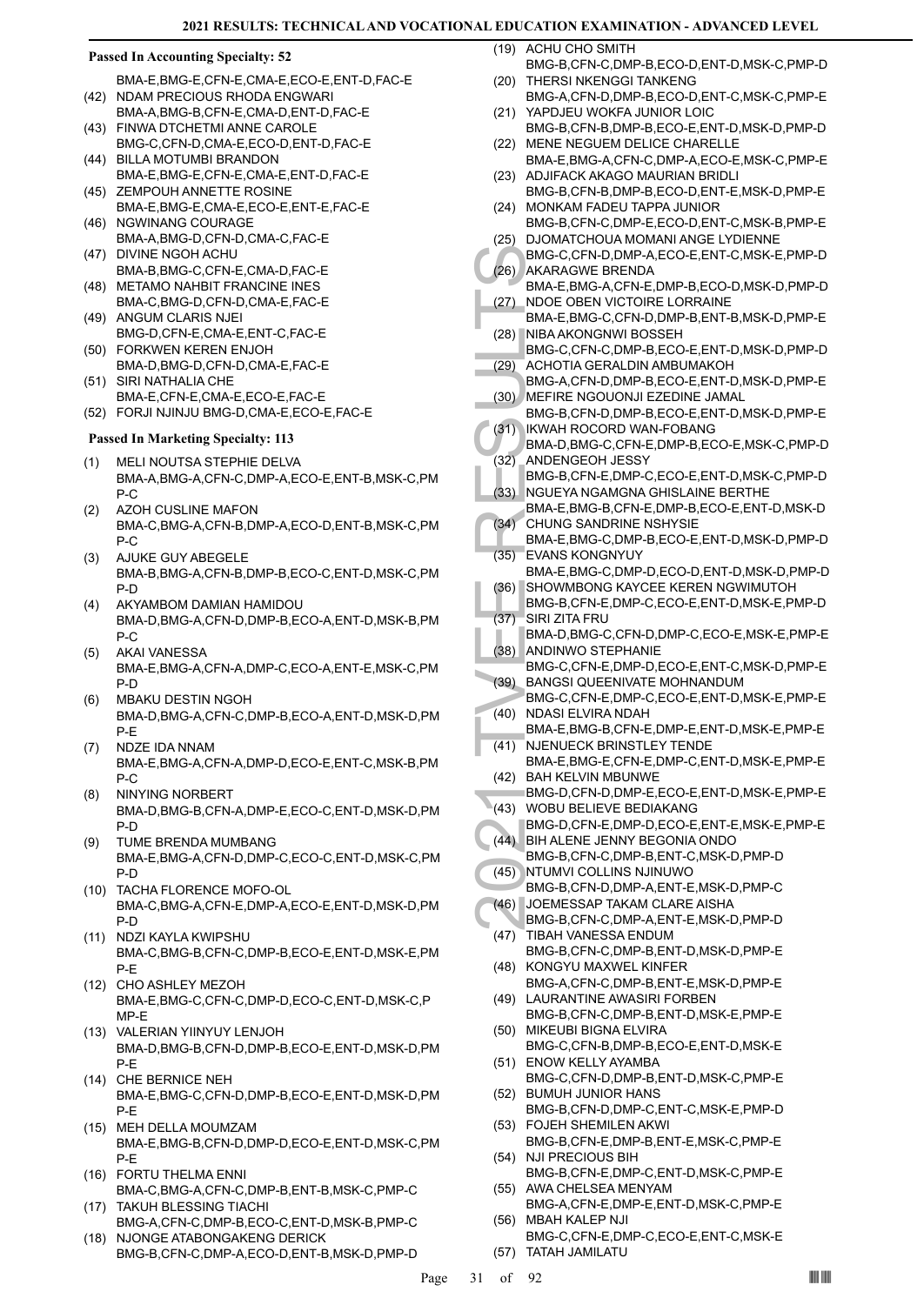### **Passed In Marketing Specialty: 113**

BMG-C,CFN-D,ECO-E,ENT-D,MSK-D,PMP-E (58) KISHANI RODIA KEKEDZEKASHO

- BMG-C,CFN-E,DMP-C,ENT-D,MSK-E,PMP-E (59) AYEAH PRINCE KENNOBEL
- BMG-B,CFN-E,DMP-D,ECO-E,MSK-E,PMP-D TAMBAH EURIKA PEDMIA (60)
- BMG-E,CFN-D,DMP-C,ECO-E,ENT-D,MSK-D NDINGWAN NWI HANNAH FAVOUR (61)
- BMA-E,BMG-D,CFN-E,DMP-C,ENT-C,MSK-E ACHO SANDRA ANYANG (62)
- BMG-B,CFN-E,DMP-D,ECO-E,MSK-E,PMP-E MOKANYA HENRITTA BOSEME (63)
- BMG-C,CFN-D,DMP-E,ECO-E,ENT-E,MSK-D ALOMBA NISY NOSOGO (64)
- BMG-C,CFN-E,DMP-E,ECO-D,ENT-E,PMP-E (65) EDOU NOMO PRINCE JADEL LAROCHE
- BMG-D,CFN-E,DMP-D,ENT-D,MSK-E,PMP-E JEAN-EUDES PADINGA FEH (66)
- BMG-D,CFN-E,DMP-D,ECO-E,MSK-D,PMP-E MENYA EMMANUEL DOH (67)
- BMG-D,CFN-E,DMP-E,ECO-E,ENT-E,MSK-E (68) DOUNTIO KENFACK MAELLE LEOLA
- BMG-B,DMP-B,ENT-E,MSK-C,PMP-D KENEH CONFIDENCE (69)
- BMG-A,CFN-E,DMP-B,ENT-C,MSK-E (70) AKENJI BRUNO FOBANG
- BMG-B,CFN-D,DMP-C,ECO-C,MSK-E (71) TUBUOH SIDOINE BIHMBU
- BMG-A,CFN-E,DMP-B,MSK-D,PMP-E MBAH CLAUDINE ENGWARI (72)
- BMG-C,CFN-D,DMP-B,ENT-D,MSK-D (73) MOUSSA KALAMOU
- BMG-C,CFN-D,DMP-B,MSK-E,PMP-E SHIRI FAITH AFUANJIH (74)
- BMG-C,CFN-E,DMP-B,MSK-D,PMP-E ACHU BLESSING LUM (75)
- BMG-B,DMP-B,ECO-E,MSK-E,PMP-E (76) JEBEI PHEBE AKEH
- BMG-C,CFN-E,DMP-A,MSK-E,PMP-E (77) CHRISTLOVE ABESSOLO DE ZIBI
- BMA-D,BMG-D,CFN-E,DMP-B,MSK-D ABDOUL QUARDRI MOUHAMADOU (78)
- BMG-B,CFN-E,DMP-C,ENT-E,MSK-E (79) NEBA PETRAH NGUM
- BMG-B,CFN-D,DMP-E,ENT-D,MSK-E JOAKANG MAXWELL (80)
- BMG-E,CFN-E,DMP-B,MSK-C,PMP-E
- ABOUMAM MBOANDJOCK CARINE BMG-B,DMP-D,ENT-E,MSK-D,PMP-E (81)
- (82) CHICK TAH CHICK JUNIOR BMA-D,BMG-C,CFN-D,DMP-E,MSK-E
- AGBOR NADINE ASHU BMG-B,CFN-E,DMP-D,ECO-E,MSK-E (83)
- FUNG JUNIOR RANSON TEGHA (84) BMG-D,CFN-E,DMP-C,ENT-E,MSK-E
- (85) BIDJOGO FOMENA YANN MOREL FREDY BMG-E,CFN-E,DMP-B,ENT-E,MSK-E
- KAN DIVINE MBUH BMG-C,CFN-E,DMP-D,ECO-E,MSK-E (86)
- (87) ANGEME FAITH NJWENG BMG-D,DMP-E,ENT-C,MSK-E,PMP-E
- (88) NJIMOU GOLDA NCHE CFN-E,DMP-D,ECO-E,LAW-D,MSK-E
- FOUOMENA TATSA GENNY (89)
- BMA-E,BMG-E,CFN-E,DMP-C,PMP-E EYAPAH ELAJAH AYAMGUWI (90)
- BMG-E,CFN-E,DMP-D,ECO-E,MSK-E (91) MBU CHANCELINE MUKEP
- BMG-B,CFN-C,DMP-D,MSK-D
- (92) BRYAN ILOMA TAMA BMG-C,CFN-D,DMP-B,MSK-E
- (93) MENGUE BLANDINE FARIDA LATHIFA BMG-B,CFN-E,DMP-B,MSK-E AKOH CYNTHIA EYUNDONG (94)
- BMG-C,DMP-B,ECO-E,MSK-E
- (95) WANACHAM CLAUDETTE ANYEN

BMG-C,CFN-E,DMP-B,MSK-E

- (96) JOYCELINE MUANDOH BMG-C,CFN-E,DMP-C,MSK-D
- (97) MEDONJIO MAJEUKAHO ANITA BMG-D,CFN-D,DMP-C,MSK-E
- MENDOUA MINKOMA ADIEL KEHILA BMG-C,CFN-E,DMP-D,MSK-D (98)
- WAM FRANCISCA FIENAIN BMG-D, CFN-F, DMP-B, MSK-F (99)
- (10 FAN KLUIVERT KHAN BMG-D,CFN-E,DMP-B,PMP-E
- 0)
- FEKUEH STEPHANIE BILIBI (10
- BMG-E,CFN-E,DMP-C,MSK-D 1)
- (10 FRANKA GABSAGA BMG-C,CFN-E,DMP-D,PMP-E 2)
- TAMBA MBANGUE STEVE BUSH (10
- BMG-E,CFN-E,DMP-B,MSK-E 3)
- MEMBEMSIMBOM ELODIE MUSIKEH  $(10)$
- BMG-D,CFN-E,DMP-D,MSK-E 4)
- (10 NDIFINE NORIVON NSAMEH
- BMG-E,ENT-D,MSK-D,PMP-E 5)
- TSIMI TSIMI JEAN JAURES (10
- BMG-D,CFN-E,DMP-D,PMP-E 6)
- DASSI FLORENCE CENDRIE (10
- BMG-E,CFN-E,DMP-C,PMP-E 7)
- DONVOK VONKENG ARCELLE  $(10)$
- BMG-D,CFN-E,DMP-D,PMP-E 8)
- (10 ONANA SIMON BRAND BMG-D,CFN-E,DMP-D,MSK-E 9)
- (110 TAH BISMARK NDEH BMG-E,CFN-E,DMP-D,MSK-E
- ) (111 KAFACK TSAKENG ARIANNE
- BMG-E,CFN-E,DMP-D,MSK-E )
- (112 NGWA CHARLOTTE BINWI
- BMG-D,CFN-E,DMP-E,MSK-E )
- (113 BI ANNE-MARIE CFN-E,DMP-E,ENT-D,MSK-E )

# **Passed In Secretarial Administration and Communication Specialty: 1**

(1) FRI LINDA NGWE IPR-C,LAW-C,OAW-D,PCS-E,PEN-B

# **Passed In Single Subjects**

2)<br>
(10 TAMBA BMG-E,<br>
(10 MEMBE<br>
4) BMG-D,<br>
(10 NDIFINIT 6) BMG-E,<br>
(10 TSIMIT 6) BMG-D,<br>
(10 DASSIF BMG-D,<br>
(10 DASSIF BMG-E,<br>
(10 DANA BISSIF TO DONANA<br>
9)<br>
(110 TAH BISSE TO DONANA<br>
9)<br>
(111 KAFACC BMG-E,<br>
(112 NGWA (BM **Passed In 6 Subjects: 13** (1) NJEH MONIC WARIGWE BMA-D,BMG-A,CFN-A,CMA-D,ECO-B,ENT-C WIRNGO GOODNESS NYUYICONJI BMA-B,BMG-A,CAC-E,CFN-A,ECO-D,ENT-D (2)

- EUNICE ADA-MATA PEMAMBUH BMA-E,BMG-B,CFN-C,ECO-B,ENT-B,FAC-E  $\sqrt{3}$
- LESIFU MARION ADJIN (4)
- BMA-C,BMG-A,CFN-B,CMA-E,ECO-E,ENT-D
- FONCHA FAVOUR IJANG NGUM BMA-E,BMG-A,CFN-D,ECO-E,ENT-D,FAC-E (5)
- TENENG QUINIVETTE MESHI (6)
- BMA-C,BMG-D,CFN-C,CMA-E,ECO-E,ENT-E MBAH KELSON MBAH (7)
- BMA-E,BMG-B,CFN-D,ECO-E,ENT-D,FAC-E TANYI CHRYSTA-NOELA NKOYO (8)
- BMA-E,BMG-D,CAC-E,CFN-C,ECO-E,ENT-D ASAHFOR RYAN CHINJE JUNIOR (9)
- BMA-E,BMG-B,CFN-E,ECO-E,ENT-D,FAC-E NCHANG TRACEY NEBA (10)
- BMA-C,BMG-E,CFN-E,ECO-D,ENT-E,FAC-E NKIASI MARIE ANTOINETTE (11)
- BMA-E,BMG-D,CFN-D,CMA-E,ECO-E,ENT-D NGINLEN NKOUMOU MARIA-KRISTINA (12)
- BMA-E,BMG-C,CFN-E,CMA-E,ECO-E,ENT-E DJIOKEM SELATSA WATIO IVAN AIME (13)
- BMA-E,BMG-D,CFN-E,ECO-E,ENT-E,FAC-D

# **Passed In 5 Subjects: 28**

- KINYE LEOGA MILCELS BMA-B,BMG-B,CFN-C,ECO-E,ENT-B (1) JOSEPH DERICK NGAM (2)
- BMG-A,CFN-B,ECO-C,ENT-D,FAC-D LEMNWI ABIENWI NGWANULA (3)
- BMA-C,BMG-B,CFN-A,CMA-E,ENT-D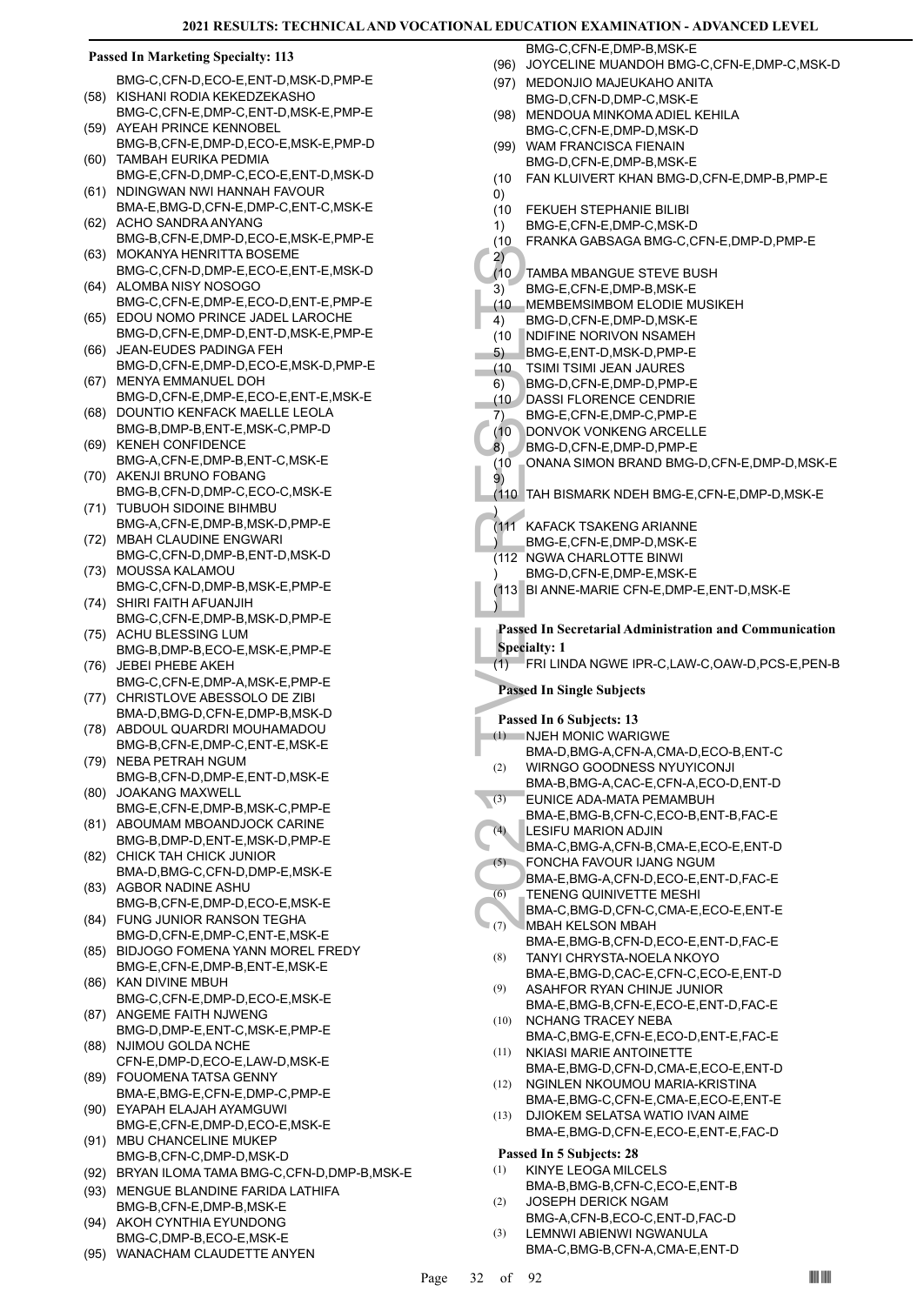BMG-D,CFN-E,DMP-D,ECO-E

|  | <b>Passed In Single Subjects</b> |  |
|--|----------------------------------|--|
|  |                                  |  |

|     | Passed In 5 Subjects: 28    |  |
|-----|-----------------------------|--|
| (4) | <b>CHE CHRISTABEL SIRRI</b> |  |

- BMA-C,BMG-B,CFN-C,ECO-C,ENT-D NDANG BLESSING EJANG (5)
- BMA-E,BMG-B,CFN-B,ECO-D,ENT-B MBAH CLAUDINE ANGUM (6)
- BMA-E,BMG-B,CFN-D,ECO-C,ENT-C NDOTA WANDJI DIMITRI (7)
- BMA-D, BMG-B, CEN-D, ECO-D, ENT-C NOUBISSIE MEGANE SANDRA (8)
- BMA-D,BMG-A,CFN-D,CMA-E,ENT-D YUFENYUY MODEST MONYUYKONGHI (9)
- BMG-B,CFN-D,CMA-E,ECO-D,ENT-D MBUKUH ADELA MENGWI (10)
- BMA-D,BMG-B,CFN-D,ECO-E,ENT-D CHISONG GODSON SHU (11)
- BMG-B,CFN-D,CMA-E,ECO-E,ENT-D BEKONO COME HERVE (12)
- BMA-D,BMG-D,CFN-D,ECO-E,ENT-C NIBA MEVERICK AZIWOH (13)
- BMA-E,BMG-C,CFN-D,ECO-C,ENT-E TONMEU NGANDJON STEVE MATHIEU RYAN (14)
- BMA-E,BMG-B,CFN-E,CMA-D,ECO-E POKAM LYDIE BEATRICE (15)
- BMA-D, BMG-D, CEN-C, ECO-E, ENT-E SHALINE MENDZEN NYUYKONGMO  $(16)$
- BMG-E,CFN-C,ECO-C,ENT-E,FAC-E SHUMBE SCHNEIDER LUM (17)
- BMA-E,BMG-B,CFN-D,ENT-E,FAC-E ATANGA DOCAS ENI (18)
- BMA-D,BMG-D,CFN-D,ECO-E,ENT-E NGOUEKO KONO SYDNEY (19)
- BMG-B,CFN-E,ECO-E,ENT-E,FAC-E AMAH BERRIS AKUM (20)
- BMG-D,CFN-D,ECO-E,ENT-D,FAC-E KISI MISPA VERDZEFE (21)
- BMA-E,BMG-D,CFN-D,CMA-D,ENT-E NCHANG PATIENCE NJI (22)
- BMA-E,BMG-C,CFN-E,ENT-E,FAC-E LAADOR CLARA LAMKUR (23)
- BMA-E,BMG-D,CFN-E,ENT-E,FAC-D ASONGAFAC NKEMNJU HELLENA (24)
- BMA-E,BMG-C,CFN-E,ECO-E,ENT-E (25) BIH NOELA BMA-E,BMG-D,CFN-E,ECO-E,ENT-D
- BAYA HENRIETTA ENGOHWI BMG-E,CFN-E,CMA-E,ECO-E,ENT-D (26)
- NIH EDWAN ENJAH BMA-E,BMG-E,CFN-D,CMA-E,ECO-E (27)
- NGEBONG YVETTE VECHUEH BMA-E,BMG-D,CFN-E,ENT-E,FAC-E (28)

# **Passed In 4 Subjects: 29**

- (1) LEMEH BLANDINE BMA-E,BMG-B,CFN-B,DMP-B
- MOKOM FUNG COURAGE BMA-B,BMG-D,CFN-C,CMA-E (2)
- (3) NAH VENISE NKWENTI BMA-D,BMG-D,CFN-C,ENT-C
- CHEMCHA BETINA BLESSING BMG-B,CFN-D,ECO-E,ENT-D (4)
- TANYU VERA MUNYAP SUCCESS BMG-B,CFN-D,ECO-E,ENT-D (5)
- KUM TAHMBONG RUTH ZOU BMA-E,BMG-D,CFN-C,ENT-C (6)
- SANDRINE VERNYUY LEHNJOH BMG-B,CFN-D,ECO-E,ENT-E (7)
- BONEH BARNETTE BOHNJIEH BMG-D,CFN-E,DMP-C,ENT-D (8)
- MOMO OUGON RIDGE CARAL BMA-E,BMG-D,CFN-B,FAC-E (9)
- (10) KRIS SERAFIN BIKUY BMG-E,CFN-E,DMP-C,ENT-D
- MINYEM BENMDJON JEAN YVES BMA-E,BMG-C,CFN-D,ECO-E (11)
- (12) ATECHI WISDOM PHILIP BMG-D,CFN-E,ECO-E,ENT-C
- (13) FRU SUSANA NDOH BMG-E,CFN-E,DMP-C,ECO-E
- (14) NASI PETRA-SMITH ASOMBANG
- BMG-E,<br>
(23) ABIGAIL<br>
(24) FAUTRE BMA-E,<br>
(26) TATAH I BMG-E,<br>
(27) VANESI TCHOG BMA-E,<br>
(27) VANESI TCHOG BMA-E,<br>
(29) NJEKO BMA-E,<br>
(29) NJEKO BMA-E,<br>
Centre No: 22<br>
SCHOOL BA<br>
Regist: 47, S.<br>
% Passed In Ac<br>
(4) LEMNU B (15) ZIGOH OLIVE ZOUM BMA-E,BMG-C,CFN-E,ECO-E SOH BELTINE ENGONWEI BMA-E,BMG-C,CFN-E,CMA-E  $(16)$ (17) EWANE TATIANA EPOLE BMA-E,CFN-E,ECO-D,ENT-D MULUH MAKA FAVOUR NSHI BMG-E,CFN-C,CMA-E,ENT-E (18) (19) MBIDA ALAIN PIERRE BMG-E,CFN-E,DMP-C,ECO-E (20) AZIBI DESMOND CHE BMG-E,CFN-E,ECO-E,ENT-D KORNYI EMMACULATE YEBA BMG-D,CFN-E,DMP-E,ENT-E (21) KEYINYIEH PETER'S WILLIAMS WOHYEOH BMG-F,CFN-F, FNT-D, FAC-F (22) (23) ABIGAIL DZERNYUY BMA-E,BMG-E,CFN-E,ENT-D FAUTRE POUABE AALIYAH SARAH BMA-E,BMG-E,CFN-D,FAC-E  $(24)$ (25) SIRRI KEZIAH AZHISI BMA-E,BMG-E,CFN-E,CMA-E TATAH FAVOUR PENSIGAH BMG-E,CFN-E,DMP-E,ECO-E (26) (27) VANESIA ANKIAMBON BMG-E,CFN-E,CMA-E,ECO-E TCHOGNIA NYADA HYACINTHE GAITAN BMA-E,BMG-E,CFN-E,FAC-E (28) NJEKO GRACIOUS NJEKO BMA-E,BMG-E,CFN-E,ENT-E (29) **Centre No: 22091 ST. FREDERICK'S COMPREHENSIVE HIGH SCHOOL BAMENDA**  Regist: 47, Sat for 6 or more Subjects: 46, Passed : 40 % Passed : 86.96, Sanctioned : 0 **Results of Successful Candidates In Order Of Merit Passed In Accounting Specialty: 4** LEMNUE STEPHENIE ATIGHE BMA-A,BMG-A,CAC-B,CFN-A,CMA-A,ECO-C,ENT-A,FA  $C - B$ (1) ADE THARTAR AWAH BMA-A,BMG-A,CAC-D,CFN-C,CMA-D,ECO-C,ENT-C,FA C-E (2) FEH FRIEJERINE WADINA BMA-D,BMG-D,CFN-D,CMA-E,ECO-E,ENT-D,FAC-D (3) AWA PEACE NKAM BMA-D,BMG-B,CFN-C,CMA-E,ENT-D,FAC-E (4) **Passed In Marketing Specialty: 30** ABEI SANDREN ANGEH BMA-A,BMG-A,CFN-B,DMP-B,ECO-D,ENT-B,MSK-C,PM P-B (1) MBAKWA PAULETTE YENNYUY BMA-D,BMG-B,CFN-D,DMP-B,ECO-D,ENT-C,MSK-C,PM P-D (2) AMBANG BRITNEY AWASUM BMA-D,BMG-B,CFN-C,DMP-A,ECO-E,ENT-D,MSK-E,PM P-E (3) TENGEN JOYCELINE ENDAM BMG-B,CFN-C,DMP-A,ECO-E,ENT-C,MSK-C,PMP-E  $(4)$ ATENIEH BELIEVETH ANJOANIH BMG-B,CFN-D,DMP-B,ECO-E,ENT-B,MSK-C,PMP-D (5) ATUD SERAPHINE ANWIE BMG-A,CFN-C,DMP-B,ECO-E,ENT-D,MSK-C,PMP-E (6) BEZALEEL ANNA MIYANWI BMA-E,BMG-A,CFN-D,DMP-A,ENT-E,MSK-C,PMP-D (7) NUNGUM JANISE MULUH (8)
	- BMA-E,BMG-C,CFN-C,DMP-A,ENT-D,MSK-C,PMP-D MBUAMEH EMMANUELA (9)
	- BMG-B,CFN-D,DMP-B,ECO-E,ENT-D,MSK-D,PMP-C MAKIABA MANJANG TEMBI (10)
	- BMG-C,CFN-E,DMP-A,ECO-E,ENT-B,MSK-D,PMP-E (11) AFAH RUDDY
	- BMA-E,BMG-B,CFN-D,DMP-A,ENT-E,MSK-D,PMP-E TATAH MARTINA TIRNYUY (12)
	- BMG-C,CFN-D,DMP-A,ECO-E,ENT-D,MSK-D,PMP-E MBIYDZENYUY SYNDI NYUYKI (13)
	- BMG-B,CFN-E,DMP-B,ECO-E,ENT-D,MSK-D,PMP-E CHI ASHLY SHIEKUE (14)
		- BMA-E,BMG-B,DMP-C,ECO-E,ENT-D,MSK-E,PMP-D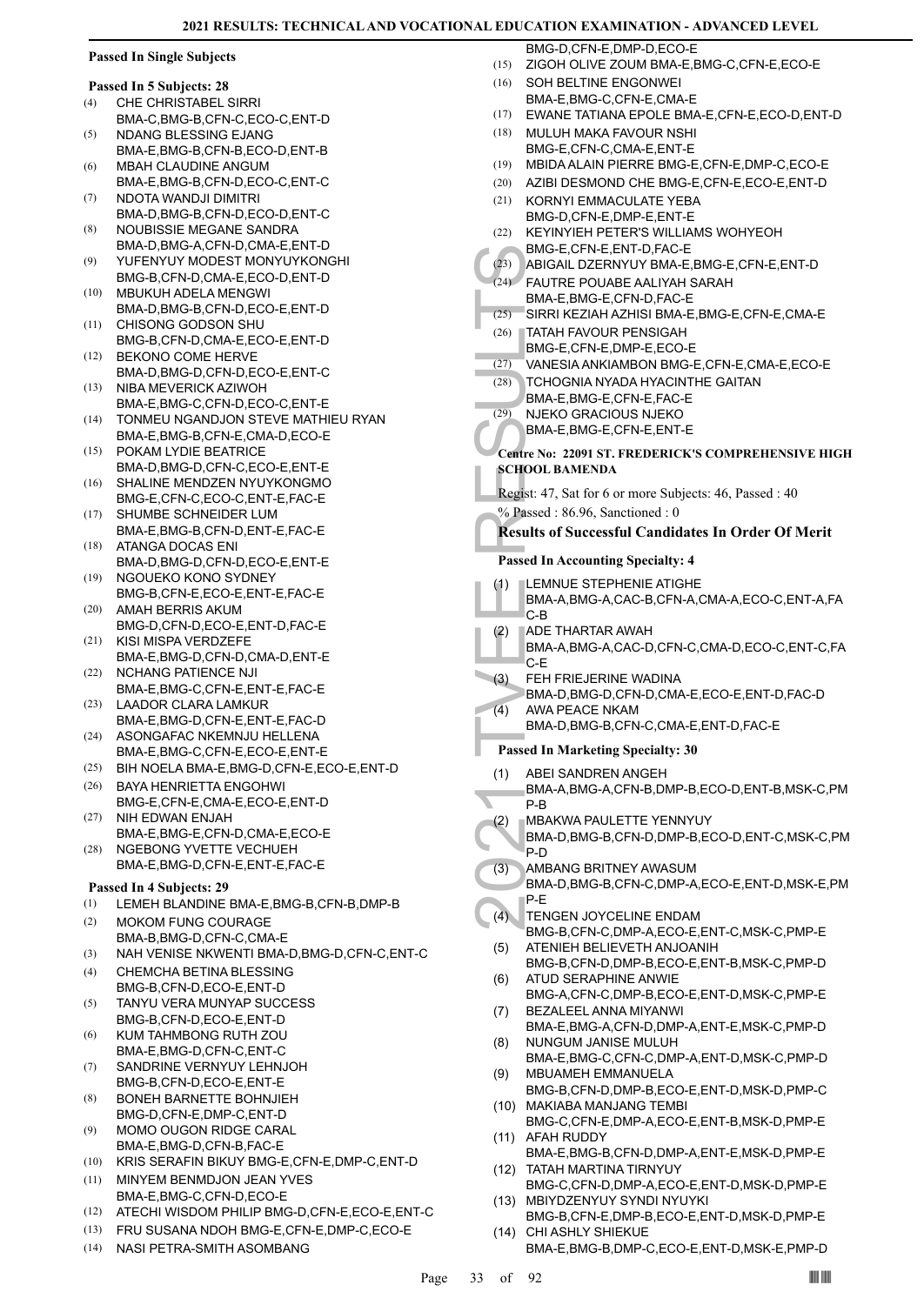### **Passed In Marketing Specialty: 30**

- MBANWEI ABIGLE MBAYI (15)
- BMG-C,CFN-E,DMP-B,ECO-E,ENT-C,MSK-E,PMP-E (16) TANGANG COURAGE NGEKWI
- BMG-C,CFN-C,DMP-A,ENT-C,MSK-C,PMP-E (17) AKEM DORATINE NAGIA
- BMG-B,CFN-B,DMP-A,ENT-D,MSK-D,PMP-E (18) ATOH FAITH NJWENG
- BMA-E,BMG-B,CFN-C,DMP-B,ENT-D,MSK-D SAMBA LARISSA AKO (19)
- BMG-D,CFN-D,DMP-A,ENT-D,MSK-C,PMP-E (20) OKITI IFEOMA CHIDIEBERE
- BMG-C,CFN-D,DMP-B,LAW-D,MSK-C,PMP-E (21) CHE KALAINGLENN NGWA LEARBUSONG
- BMA-D,BMG-B,CFN-D,DMP-B,ENT-E,MSK-E (22) CLARENCE WUNG CHU
- BMG-C,CFN-D,DMP-C,ECO-E,ENT-C,MSK-D GILDER AQUIRIYA (23)
- BMA-E,BMG-B,CFN-E,DMP-B,MSK-D,PMP-E TATINYUY ABIDEL (24)
- BMG-E,CFN-E,DMP-A,ENT-D,MSK-D,PMP-E (25) MANGANG LONGFOR
- BMA-D,BMG-D,CFN-E,DMP-B,ECO-E,MSK-E (26) TIYO WINNELE CAREL
- BMG-E,CFN-D,DMP-B,ENT-E,MSK-D,PMP-E (27) TIKU JUNIOR GLEIN TAKUH
- CFN-E,DMP-B,ECO-E,ENT-E,MSK-C,PMP-E VIVIAN SIRRI NYAMSI (28)
- BMG-E,CFN-E,DMP-B,ENT-E,MSK-D,PMP-E (29) NGUM JANET NDE
- BMG-D,CFN-D,DMP-C,LAW-D,MSK-E
- (30) CHE DESTIN BMG-E,CFN-E,DMP-D,LAW-E,MSK-E

# **Passed In Secretarial Administration and Communication Specialty: 2**

- MKONG BENADINE KEJEM (1)
- CFN-D,ECO-D,IPR-B,LAW-D,OAW-B,PCS-B,PEN-C CLAUTHILDA NGAHLEM VERNYUY (2)
- CFN-E,ECO-E,IPR-D,LAW-D,OAW-C,PCS-D,PEN-D

# **Passed In Single Subjects**

# **Passed In 6 Subjects: 1**

ALIAH EMELDINE ANGONG BMA-E,BMG-C,CFN-D,DMP-C,ECO-E,ENT-E (1)

# **Passed In 5 Subjects: 2**

- ASONGWE REMI FUNDOH BMA-D,BMG-C,CFN-C,ENT-D,FAC-D (1)
- KUM MIRABEL KOM BMA-E,BMG-C,CFN-E,CMA-E,ENT-D (2)

# **Passed In 4 Subjects: 1**

(1) KONGNI LEGUE HAROL BMA-D,BMG-C,CFN-E,ENT-C

# **Centre No: 22093 GOVERNMENT TECHNICAL HIGH SCHOOL TIKO**

Regist: 62, Sat for 6 or more Subjects: 62, Passed : 56 % Passed : 90.32, Sanctioned : 0

# **Results of Successful Candidates In Order Of Merit**

# **Passed In Accounting Specialty: 3**

- ENISTER KOKOU BMA-C,BMG-C,CAC-E,CFN-E,CMA-D,ECO-E (1)
- FOBANSON PRINCEHOPE EYAKWE BMA-D,BMG-C,CFN-D,CMA-E,ECO-D,FAC-E (2)
- MBIA JENEVINE BUVA BMA-E,BMG-B,CFN-D,CMA-E,ECO-E,FAC-E (3)

# **Passed In Civil Engineering - Building Construction Specialty: 19**

- ANDONG DUWING ABI (1)
- BCA-D,BCD-C,BCP-B,BCS-B,BCT-D,ESC-E,MAT-E YEH BRENKOV YUNGHU (2)
- BCA-D,BCD-B,BCP-B,BCS-A,BCT-C,ESC-E (3)
- NGONG EPIPHANY KUMA BCA-E,BCD-C,BCP-C,BCS-A,BCT-C,PEN-C
- MBAH SIMON MBONI BCA-E,BCD-C,BCP-B,BCS-C,BCT-C,ESC-E  $(4)$
- OBEN BRANDON OBEN  $(5)$
- BCA-D,BCD-E,BCP-C,BCS-D,BCT-C,ESC-E FUNGEH COLLINS LANGJI (6)
- BCD-E,BCP-C,BCS-C,BCT-C,MAT-E,PEN-E NDIMIH COLLINS CHEMBONUI (7)
- BCD-C,BCP-C,BCS-B,BCT-C,ESC-E
- MENGE LOUISE MENGE BCD-C,BCP-D,BCS-C,BCT-C,PEN-C (8)
- (9) ESONO ROLAND BCD-E,BCP-C,BCS-C,BCT-D,PEN-B
- (10) MBALEPAM RUDOLF MKANG
- BCA-E,BCD-E,BCP-B,BCS-C,BCT-C MBUH DAVID MBUH  $(11)$
- BCA-E,BCD-E,BCP-C,BCS-C,BCT-D
- LEKEUFACK DONFACK ROGER WILSON (12)
- BCD-B,BCP-C,BCS-C,BCT-C
- (13) MAOME JOSHUA MAOME BCD-B,BCP-C,BCS-C,BCT-C
- (14) TABE EMMANUEL TANYI BCD-D,BCP-B,BCS-C,BCT-C
- FOSSUNG ISREAL EBONGHONE (15) BCD-E,BCP-C,BCS-B,BCT-C
- (16) TABOT ROLAND OJONG BCD-E,BCP-B,BCS-C,BCT-C
- (17) GEBA CARLOS LEBGA BCD-D,BCP-C,BCS-C,BCT-C
- (18) ITOE WILLIAM BCD-D,BCP-C,BCS-C,BCT-C
- (19) EBEH PAUL BATEOSOH BCD-E,BCP-E,BCS-D,BCT-E

# **Passed In Clothing Industry Specialty: 6**

- CHING FABIOLA NAPIH  $(1)$
- FFD-E,PEN-A,PMG-B,TTE-B,WOR-B
- WEBNDA DELPHINE BOMUAH (2)
- FFD-E,PEN-E,PMG-A,TTE-E,WOR-D
- AMBAIN SHEME MBUH FFD-E,PEN-E,PMG-B,TTE-E,WOR-D (3)
- (4) BANNI PATIENCE BATE FFD-E,PMG-B,TTE-D,WOR-E
- (5) TITA ALICE FFD-E,PEN-E,PMG-E,WOR-E
- IKOH CHEKORE HELEN MERIKI (6)
- FFD-E,PEN-E,PMG-E,WOR-E

# **Passed In Electrical Power System Specialty: 20**

POPDINGA JOEL WATYO (1)

- ACM-C,CAN-B,DEI-B,EAM-E,ESC-E,ICT-C,PEL-C
- DEGAULLE NJUKANG NKENGAFAC ACM-B,CAN-B,DEI-B,EAM-E,ESC-E,PEL-D,PEN-C (2)
- COLINS FOINTAMA (3)
- ACM-C,CAN-A,DEI-D,EAM-E,ESC-E,PEL-D,PEN-B ECHO RENE (4)
- (11) MBUH I BCA-E, (12) LEKEUF BCD-B, (13) MAOME<br>
BCD-B, (13) MAOME E CD-B, (13) MAOME E CD-B, (14) TABE E FOSSU<br>
(16) TABOT (17) GEBA C (18) ITOE W<br>
(18) ITOE W<br>
(19) EBEH P Passed In CI<br>
(1) CHING FFD-E, WEBND FFD-E, WEB ACM-C,CAN-D,DEI-B,EAM-E,ESC-E,PEL-E,PEN-D ABBA GORGE NGAWSUM (5)
- ACM-D,CAN-E,DEI-C,EAM-E,ESC-E,PEL-E,PEN-B NANGIA BLAISE ETONGWE (6)
- ACM-C,CAN-C,DEI-A,ESC-E,PEL-E,PEN-B
- OFON ERIC ELAD (7)
- ACM-C,CAN-C,DEI-C,EAM-D,ESC-E,PEL-D FORJUNANG NJUTSEP LESLY (8)
- ACM-C,CAN-C,DEI-B,EAM-E,PEL-D,PEN-E NGUH MITERAND KOM (9)
- ACM-D,CAN-E,DEI-C,ESC-E,PEL-D,PEN-C (10) NGONG HYGENUS TEM
- ACM-D,CAN-E,DEI-B,ESC-E,PEL-D,PEN-D (11) DAVAI YANI BOREL
- ACM-E,CAN-C,DEI-D,EAM-E,ICT-D,PEL-D (12) NJIMANTED RAMPSON EBAI AGBOR
- ACM-D,CAN-E,DEI-C,EAM-E,ESC-E,PEN-C (13) NGWA RANDY SUH
- ACM-E,CAN-D,DEI-B,ESC-E,PEL-E,PEN-E (14) NJEKWE CALEB BIMNWI
- ACM-E,CAN-E,DEI-B,ESC-E,PEL-E,PEN-E (15) TALLA DESMOND BABIT
- ACM-C,CAN-B,DEI-B,PEL-E,PEN-E (16) SANGO ANSLEM TABE
- ACM-C,CAN-E,DEI-C,PEL-E,PEN-D (17) BATE STEVE INOCENT EBUNI
- ACM-E,CAN-D,DEI-E,PEL-E,PEN-E
- (18) IFEANYI CHUKWU DIEUDONNE ACM-C,CAN-E,DEI-D,PEL-D
- (19) WANDI DONATIEN WANKI ACM-C,CAN-E,DEI-C,PEL-E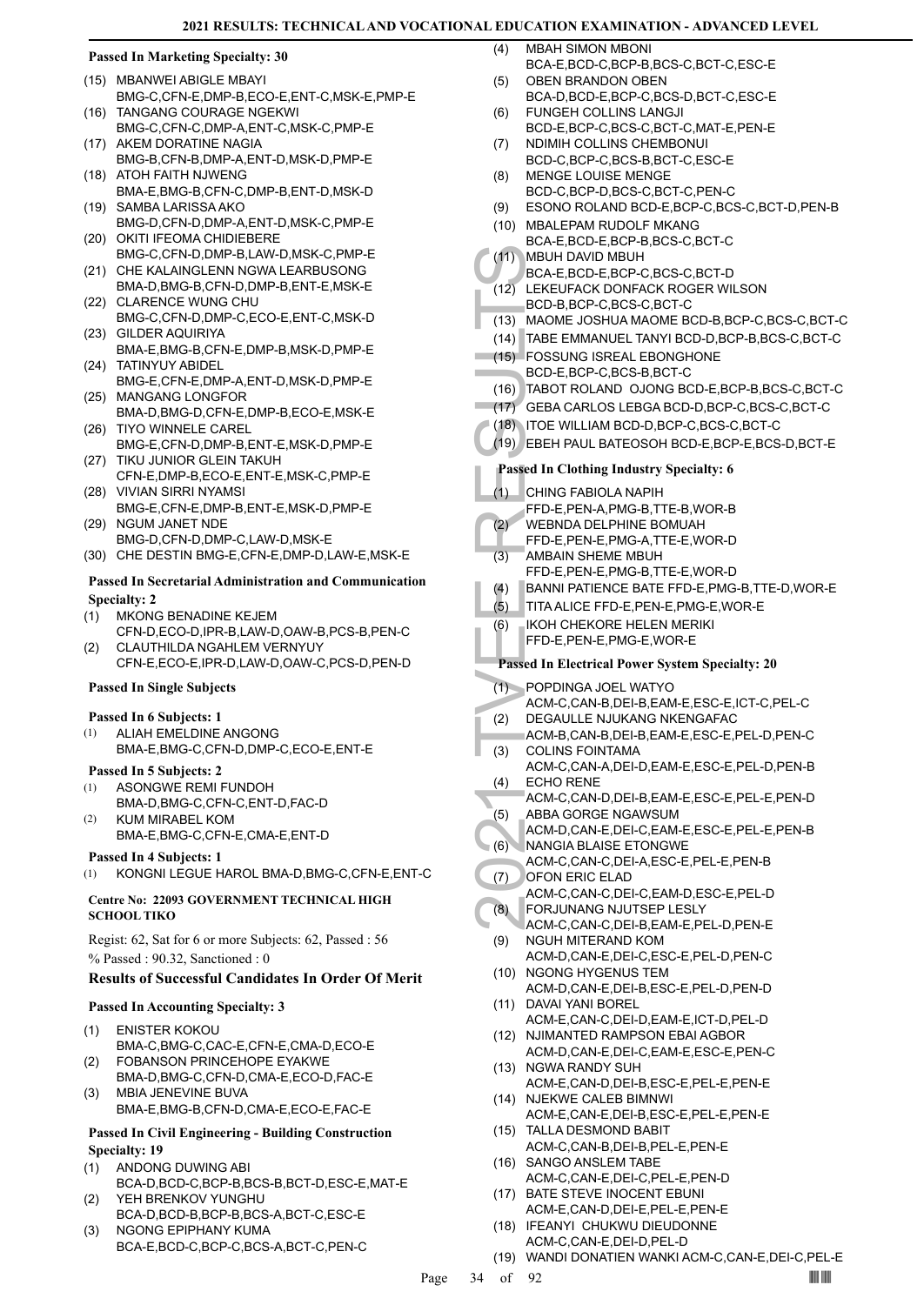# **Passed In Electrical Power System Specialty: 20**

(20) EKIE LEONARD CHENI ACM-B,CAN-E,DEI-D,PEN-E

# **Passed In Home Economics Specialty: 4**

- CARRINE EJANG EGOTA CMD-A,ENT-C,FLE-A,LAW-B,NSC-A,PEN-A,RMH-A (1) NJESI ISABELLE KEKE (2)
- CMD-A,ENT-E,FLE-A,LAW-B,NSC-B,PEN-C,RMH-A ENJEMA SHANSLINE EYOLE (3)
- CMD-B,FLE-C,NSC-D,PEN-B,RMH-B BLANDINE NAKAH NGOM (4)
- CMD-A,FLE-B,NSC-D,PEN-D,RMH-B

# **Passed In Marketing Specialty: 1**

NGAM EMILIA NJANG BMA-E,BMG-C,CFN-E,DMP-C,ENT-D,MSK-E (1)

### **Passed In Single Subjects**

# **Passed In 4 Subjects: 3**

- (1) MENYE EMILIA TIMBOH BMA-D,BMG-C,CFN-C,ECO-E
- (2) NKAH SALOMAIN TILIE BMA-E,BMG-C,CFN-D,FAC-E
- (3) BILA PAMELA EPOLE BMA-D,BMG-D,CAC-E,CFN-E

# **Centre No: 22096 PRESBYTERIAN COMPREHENSIVE SECCONDARY SCHOOL BUEA**

Regist: 26, Sat for 6 or more Subjects: 26, Passed : 24 % Passed : 92.31, Sanctioned : 0

# **Results of Successful Candidates In Order Of Merit**

# **Passed In Accounting Specialty: 5**

- AKOKO MINEVA MOTALE BMA-B,BMG-A,CAC-E,CFN-C,CMA-E,ECO-D,ENT-E,FA C-D (1)
- NEBA LEROY TUMUTOH (2)
- BMA-D,BMG-B,CAC-E,CFN-D,CMA-E,ECO-E,FAC-E NGWENYI KENDRA APONGPEPE (3)
- BMA-E,BMG-C,CAC-E,CFN-D,CMA-E,ECO-D,FAC-D AGWETAH GRATIAN AMUTEH (4)
- BMA-E,BMG-D,CFN-C,CMA-E,ECO-E,ENT-E,FAC-E MONGKUO PILAR MEMBA (5)
- BMA-E,BMG-C,CFN-B,CMA-E,FAC-E

# **Passed In Marketing Specialty: 14**

- NAHBIT FLADIKELSY SEMGA BMA-E,BMG-A,CFN-D,DMP-A,ECO-E,ENT-D,MSK-B,PM P-D (1)
- MOLONGO LYDIA LIMUNGA BMA-E,BMG-C,CFN-C,DMP-A,LAW-B,MSK-B,PMP-E (2)
- NYENDIA BORIS EBAN BMG-B,CFN-C,DMP-A,ECO-E,ENT-E,MSK-E,PMP-D (3) ROSE NALOWA EYUM (4)
- BMA-D,BMG-D,CFN-E,DMP-A,ECO-E,MSK-C,PMP-D GEORGE-BLAKE KINGE WANA MBUA (5)
- BMG-C,CFN-D,DMP-B,ECO-E,ENT-E,MSK-E,PMP-E ITOH ITOH NIKOBO (6)
- BMG-B,CFN-D,DMP-A,LAW-B,MSK-B,PMP-D KUMA DEARISE MAYEN (7)
- BMA-D,BMG-D,CFN-D,DMP-A,MSK-C,PMP-E FOHBA NADINE NGANGMENDIA (8)
- BMG-B,CFN-D,DMP-C,LAW-D,MSK-D,PMP-E NJIKAM RANDY AYINUI (9)
- BMG-E,CFN-D,DMP-B,LAW-D,MSK-D,PMP-E (10) NDI NKENGAFE FALLONE YVETTE
- BMG-E,CFN-E,DMP-A,LAW-E,MSK-D,PMP-E MBAH KEREAN BAH (11)
- BMG-E,CFN-D,DMP-A,MSK-E,PMP-E (12) MBANGE MELISA AJANG
- BMG-D,CFN-E,DMP-A,ECO-E,MSK-E (13) NGANDJEU DORIS EFEMA
- CFN-D,DMP-B,ECO-E,MSK-D,PMP-E SUSAN ANYI DIOH  $(14)$
- BMG-E,CFN-E,DMP-A,MSK-E,PMP-E

# **Passed In Single Subjects**

### **Passed In 6 Subjects: 1**

CHOU MARIE-FAITH OJONG BMA-D,BMG-B,CFN-B,ECO-C,FAC-D,ICT-D (1)

# **Passed In 5 Subjects: 2**

- NZOUPONGE SHARON MESINZE BMA-D,BMG-D,CFN-C,ECO-D,FAC-E (1)
- KIMBERLY NDIOPE NTOWE (2)
- BMA-E,BMG-C,CFN-D,ENT-E,FAC-E

# **Passed In 4 Subjects: 2**

- FORBI KIRIAN NEREUSE NEBA (1)
- BMG-D,CFN-D,FAC-E,ICT-E AGWENJANG GILTHER ANYEH (2)
	- BMG-E,CFN-D,CMA-E,ECO-E

### **Centre No: 22098 REGINA PACIS HIGHER TECHN. & COMM. COLLEGE MUTENGENE**

Regist: 39, Sat for 6 or more Subjects: 39, Passed : 39 % Passed : 100.00, Sanctioned : 1

# **Results of Successful Candidates In Order Of Merit**

# **Passed In Accounting Specialty: 14**

- ANZINKENG NKENGBEZA (1)
- BMA-A,BMG-A,CAC-D,CFN-A,CMA-B,ECO-A,FAC-B,ICT -B
- NGWE CHRISTA RAISSA CHE BMA-A,BMG-A,CAC-D,CFN-A,CMA-A,ECO-A,FAC-B,ICT  $-c$ (2)
- MBEI ELVIRA CHIOMA NDUBUISI (3)
	- BMA-A,BMG-A,CAC-C,CFN-A,CMA-B,ECO-C,FAC-B,ICT -B
- KUMFA JINA WHEINGANG BESIBANG BMA-A,BMG-A,CAC-B,CFN-A,CMA-A,ECO-C,FAC-C,ICT  $\overline{C}$ (4)
- SUH STEPHANIE AZINWI BMA-A,BMG-A,CAC-C,CFN-A,CMA-C,ECO-C,FAC-B,ICT -D (5)
- AZEH DESMOND FRU BMA-A,BMG-A,CAC-E,CFN-A,CMA-B,ECO-C,FAC-D,PE N-A (6)
- ERICAL BANG-E,<br>
Centre No: 22<br>
COLLEGE M<br>
Regist: 39, S.<br>
% Passed : 11<br>
Results of S<br>
Passed In Ac<br>
(1) ANZINK<br>
BMA-A,<br>
BMA-A,<br>
-C<br>
BMA-A,<br>
-C<br>
(3) MBEI EI<br>
BMA-A,<br>
-C<br>
(3) MBEI EI<br>
BMA-A,<br>
-C<br>
BMA-A,<br>
-C<br>
BMA-A,<br>
-C<br>
BMA ESSOMBE LIENGU MEBRINA BMA-A,BMG-A,CAC-C,CFN-C,CMA-C,ECO-C,FAC-C,IC T-C  $(7)$
- TABE TAMBE AGBOR BMA-B,BMG-A,CAC-E,CFN-B,CMA-C,ECO-C,FAC-C,ICT -E (8)
- ENGONWEI TEBID BRAINY BMA-B,BMG-A,CAC-E,CFN-D,CMA-E,ECO-C,FAC-D,ICT -D  $(9)$
- JONG HERRIS VERJEE NKWUNG TABATSI (10) BMA-B,BMG-A,CAC-D,CFN-A,CMA-C,ECO-C,FAC-B
- (11) NJOMO ALIDA KANDEM
- BMA-B,BMG-B,CAC-D,CFN-A,CMA-C,ECO-C,FAC-C NDZONYI ASHLEY KAMDOM LONGSTIEH  $(12)$
- BMA-B,BMG-A,CAC-E,CFN-A,CMA-C,ECO-C,FAC-E (13) NKENGLEFAC RACHEL NKEMJI
- BMA-C,BMG-B,CAC-E,CFN-E,CMA-C,ECO-E,FAC-E (14) ABENG NCHOMBUWOH ATANGANA CONSTANCE BMA-C,CFN-D,CMA-E,FAC-D

- WANG WHITNEY WESLEY ESUNG BMA-A,BMG-A,CFN-B,DMP-A,ECO-E,ENT-D,MSK-C,PM P-B (1)
- NJONGUO NGUETSOP ABEL JUNIOR BMA-C,BMG-B,CFN-B,DMP-A,ECO-C,MSK-B,PEN-B,PM P-E (2)
- ASAAH DIEUDONNE NGANG BMA-A,BMG-B,CFN-D,DMP-A,ECO-C,MSK-C,PEN-B,PM P-D (3)
- MESUMBEKOGE HENRY EBONG BMA-B,BMG-A,CFN-A,DMP-A,ECO-D,ICT-D,MSK-D,PM P-E (4)
- SIGHAN INGOH VILMARRIANNE WIYSACNYNY BMA-C,BMG-B,CFN-D,DMP-A,ECO-E,ICT-E,MSK-C,PM P-D (5)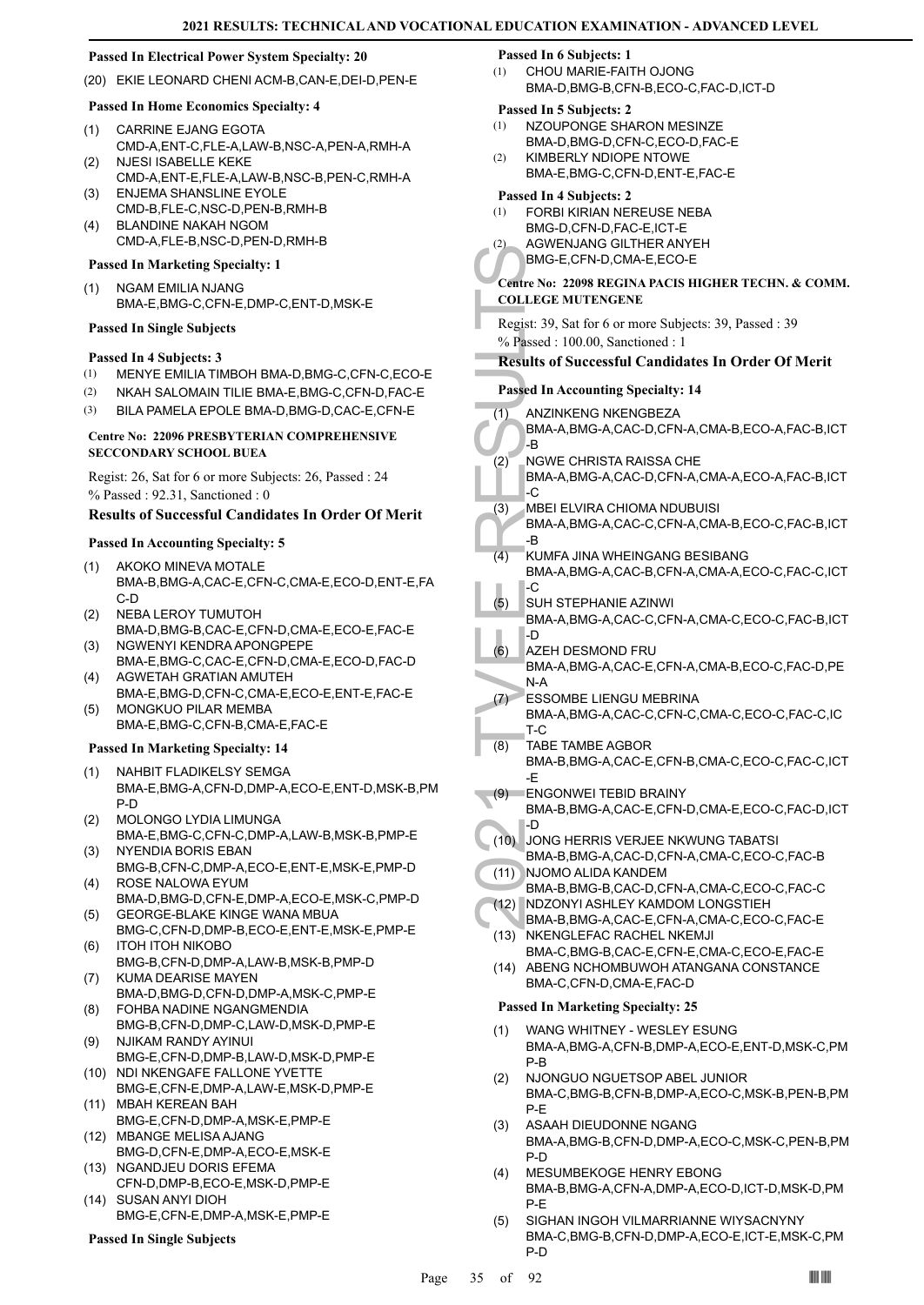# **Passed In Marketing Specialty: 25**

- FIEN TRACY WAM BMA-E,BMG-B,CFN-C,DMP-D,ECO-E,ENT-E,MSK-C,PM P-E (6)
- EDOH ESUNGE ALIDA BMA-A,BMG-A,CFN-C,DMP-A,ECO-D,MSK-A,PMP-C (7)
- PRECIOUS AJAPNJI ASABA BMA-A,BMG-A,CFN-B,DMP-A,ECO-D,MSK-C,PMP-D (8)
- GWANKOBE EVELYN LEKUNA BMA-B,BMG-B,CFN-B,DMP-A,ECO-E,MSK-C,PMP-E (9)
- (10) NGU NGENDI HOPE PATRA BMA-D,BMG-C,CFN-C,DMP-A,ECO-C,MSK-C,PMP-E (11) OBENTAKANG SOLEDAD TANYI
- BMA-B,BMG-B,CFN-E,DMP-A,ECO-E,MSK-C,PMP-E (12) NKAFU CARINE BLANCHE
- BMA-C,BMG-C,CFN-C,DMP-A,ECO-E,MSK-C,PMP-E (13) NDAM EMMANUELLA INJOH
- BMA-C,BMG-B,CFN-D,DMP-A,ECO-E,MSK-D,PMP-E (14) DANIEL EKO EPOKE - SONA
- BMA-C,BMG-C,CFN-D,DMP-A,ECO-E,MSK-D,PMP-E (15) OROCK BATE MATINI
- BMA-D,BMG-C,CFN-D,DMP-B,ECO-D,MSK-C,PMP-E EMESONG TANKA EASTER (16)
- BMA-E,BMG-E,CFN-D,DMP-B,ECO-E,MSK-B,PMP-E (17) NDANGOH DARLINE MAH-BIH
- BMA-D,BMG-C,CFN-C,DMP-A,ECO-D,MSK-C (18) NGONG PERPETWA BWI
- BMA-D,BMG-C,CFN-D,DMP-A,ECO-C,MSK-D FUNG CARDJIN BROWN MUA (19)
- BMA-E,BMG-A,CFN-E,DMP-A,ECO-E,MSK-C ENOW NCHA MAXIME (20)
- BMA-D,BMG-B,CFN-D,DMP-A,MSK-E,PMP-E (21) KELTIS LIH JONG
- BMA-D,BMG-B,CFN-E,DMP-A,ECO-E,MSK-D (22) ADEH ANINIA MUNOH
- BMA-B,CFN-D,DMP-A,ECO-D,MSK-E (23) NGULEFEH THERESIA TASOH
- BMA-C,BMG-D,CFN-E,DMP-A,MSK-D (24) ASONGWE ALBRIGHT ENI
- BMA-E,BMG-B,CFN-D,DMP-C,MSK-C (25) PHILOMINA LUCIA OYERE EYONG
- BMA-E,BMG-C,CFN-D,DMP-A,MSK-E

# **Centre No: 22108 FONAB HIGH SCHOOL NKWEN, BAMENDA**

Regist: 25, Sat for 6 or more Subjects: 25, Passed : 13 % Passed : 52.00, Sanctioned : 0

# **Results of Successful Candidates In Order Of Merit**

# **Passed In Accounting Specialty: 4**

- ABONGKECHU GAELLE BMA-A,BMG-A,CAC-B,CFN-A,CMA-A,ECO-B,FAC-A,ICT -B (1)
- BAHNI BERNADETTE AMINYEN BMA-E,BMG-C,CFN-D,CMA-E,ECO-E,FAC-E (2) KIFAN-ANONDO LOT (3)
- BMG-E,CFN-D,CMA-E,ECO-E,FAC-E (4) CHEMISEH BABARA BMG-D,CFN-C,CMA-E,FAC-D

# **Passed In Automobile Construction-Light Vehicle**

- **Maintenance Specialty: 1** KOHYEN MELAINE KONGNYUY (1)
	- AUT-A,EES-A,ENS-B,MMS-B,PEN-B

# **Passed In Civil Engineering - Building Construction Specialty: 2**

- KPUNSAH JAMES KIHDZEE BCD-C,BCP-C,BCS-B,BCT-B,LAW-D (1)
- TUFOIN LOUIS GWEDENG BCD-C,BCP-E,BCS-C,BCT-C,ESC-E (2)

# **Passed In Clothing Industry Specialty: 2**

- BANDEH MARIE-CLAIRE AFANWI FFD-E,PEN-B,TTE-D,WOR-E (1)
- (2) MUNUH ANZEH FFD-E,PEN-B,PMG-E,TTE-E

# **Passed In Marketing Specialty: 3**

- NTALA PROMIS TANTOH BMA-E,BMG-A,CFN-E,DMP-A,ECO-E,MSK-C,PMP-B (1) MBUH GERALDINE MAGHA  $(2)$
- BMG-C,CFN-D,DMP-B,MSK-D,PMP-D
- (3) MAIMUNA UMAROU CFN-E,DMP-B,MSK-E,PMP-E

# **Passed In Single Subjects**

# **Passed In 4 Subjects: 1**

(1) NADINE LIFOTER BMA-B,BMG-D,CFN-D,FAC-D

# **Centre No: 22109 MUTENGENE EXTERNAL**

# **Results of Successful Candidates In Order Of Merit**

# **Passed In Accounting Specialty: 15**

|      | <b>Centre No: 22109 MUTENGENE EXTERNAL</b>                             |
|------|------------------------------------------------------------------------|
|      | Regist: 83, Sat for 6 or more Subjects: 80, Passed : 63                |
|      | % Passed: 78.75, Sanctioned: 2                                         |
|      | <b>Results of Successful Candidates In Order Of Merit</b>              |
|      |                                                                        |
|      | <b>Passed In Accounting Specialty: 15</b>                              |
| (1)  | <b>TIANGHA RODERICK MUH</b>                                            |
|      | BMA-A,BMG-A,CAC-C,CFN-B,CMA-B,ECO-E,FAC-C,ICT                          |
|      | -E                                                                     |
| (2)  | <b>LORDS KELVIN BLESS</b>                                              |
|      | BMA-B, BMG-A, CAC-E, CFN-B, CMA-C, ECO-E, ENT-D, FA<br>C-D             |
| (3)  | <b>AKAM FALONG DIDI</b>                                                |
|      | BMA-A, BMG-A, CAC-D, CFN-A, CMA-D, ECO-C, FAC-C                        |
| (4)  | SAMUELSON JR MBAH ETONGO                                               |
|      | BMA-A, BMG-B, CAC-D, CFN-D, CMA-B, ECO-D, FAC-B                        |
| (5)  | <b>MUKONG LENNOX ATANGA</b>                                            |
|      | BMA-B, BMG-A, CFN-B, CMA-C, ECO-E, FAC-C, ICT-E                        |
| (6)  | <b>NGOMENI TIONZANG FRANCK</b>                                         |
| (7)  | BMA-A, BMG-D, CFN-C, CMA-C, ECO-C, FAC-C<br>AYUKNSO LYDWINE MOORE ANUH |
|      | BMA-C, BMG-B, CFN-D, CMA-E, FAC-D, ICT-C                               |
| (8)  | NZEBAH WANJI MARIO                                                     |
|      | BMA-E, BMG-B, CFN-D, CMA-E, ECO-C, FAC-E                               |
| (9)  | CHIMEZIE ENYINNA NOBLE-CLINTON                                         |
|      | BMA-B, BMG-C, CFN-D, CMA-C, FAC-C                                      |
|      | (10) ALOBWEDE JEFFERSON ENONGENE                                       |
| (11) | BMA-B,CFN-D,CMA-C,ECO-E,FAC-E<br>FRU BRIAN SAMBA                       |
|      | BMA-E,BMG-A,CFN-E,CMA-E,FAC-D                                          |
| (12) | <b>NGVI CLOUVIS TIM</b>                                                |
|      | BMA-E,BMG-E,CFN-C,CMA-C,FAC-E                                          |
| (13) | <b>ANLEH EVARISTUS DENSI</b>                                           |
|      | BMA-E,BMG-D,CFN-E,CMA-E,FAC-D                                          |
| (14) | ENJEMA MANA HILLARIA AMANWI                                            |
|      | BMA-E,BMG-C,CMA-E,FAC-E                                                |
|      | (15) WANG SERAH NANGE BMG-E, CFN-E, CMA-E, FAC-D                       |
|      | <b>Passed In Marketing Specialty: 40</b>                               |
| (1)  | TUMBU II TRACY FURSTN TUNZURK                                          |
|      | BMA-C, BMG-B, CFN-B, DMP-A, ECO-E, ENT-D, MSK-C, PM<br>∩∟ם             |

- BMA-B,BMG-A,CAC-E,CFN-B,CMA-C,ECO-E,ENT-D,FA C-D
- AKAM FALONG DIDI (3)
	- BMA-A,BMG-A,CAC-D,CFN-A,CMA-D,ECO-C,FAC-C SAMUELSON JR MBAH ETONGO  $(4)$
- BMA-A,BMG-B,CAC-D,CFN-D,CMA-B,ECO-D,FAC-B MUKONG LENNOX ATANGA (5)
- BMA-B,BMG-A,CFN-B,CMA-C,ECO-E,FAC-C,ICT-E NGOMENI TIONZANG FRANCK (6)
- BMA-A,BMG-D,CFN-C,CMA-C,ECO-C,FAC-C AYUKNSO LYDWINE MOORE ANUH (7)
- BMA-C,BMG-B,CFN-D,CMA-E,FAC-D,ICT-C NZEBAH WANJI MARIO (8)
- BMA-E,BMG-B,CFN-D,CMA-E,ECO-C,FAC-E
- CHIMEZIE ENYINNA NOBLE-CLINTON BMA-B,BMG-C,CFN-D,CMA-C,FAC-C (9)
- (10) ALOBWEDE JEFFERSON ENONGENE BMA-B,CFN-D,CMA-C,ECO-E,FAC-E
- FRU BRIAN SAMBA (11)
- BMA-E,BMG-A,CFN-E,CMA-E,FAC-D
- (12) NGVI CLOUVIS TIM
- BMA-E,BMG-E,CFN-C,CMA-C,FAC-E
- (13) ANLEH EVARISTUS DENSI
- BMA-E,BMG-D,CFN-E,CMA-E,FAC-D
- ENJEMA MANA HILLARIA AMANWI (14)
- BMA-E,BMG-C,CMA-E,FAC-E (15) WANG SERAH NANGE BMG-E,CFN-E,CMA-E,FAC-D

- TUMBU II TRACY FURSTN TUNZURK BMA-C,BMG-B,CFN-B,DMP-A,ECO-E,ENT-D,MSK-C,PM P-C (1)
- NDIEFI SHENAIDA SHENGANG BMA-B,BMG-B,CFN-C,DMP-A,ECO-C,MSK-C,PMP-E (2) KUM CALEB EBUA (3)
- BMA-A,BMG-A,CFN-C,DMP-D,ECO-D,MSK-D,PMP-E ELAD ALIVIC FOSSEM (4)
- BMA-A,CFN-D,DMP-A,ECO-E,ICT-D,MSK-B,PMP-E SEBUO MALAWOH TONSHIE JUNIOR (5)
- BMA-C,BMG-B,CFN-E,DMP-A,ECO-C,ICT-E,MSK-D ETIDEM ROSE CHELSEA NGULEFAC (6)
- BMG-B,CFN-D,DMP-A,ECO-E,ICT-D,MSK-C,PMP-E KAMJO WHITNEY WEPANDWE (7)
- BMA-E,BMG-B,CFN-D,DMP-A,ECO-E,MSK-B,PMP-E JOAN EYOLE NANBEKE (8)
- BMA-D,BMG-B,CFN-D,DMP-A,ECO-E,MSK-C,PMP-E KEMAYOU DANIEL KEMAYOU JUNIOR (9)
- BMA-E,BMG-B,CFN-D,DMP-A,ECO-E,MSK-C,PMP-E (10) MBAH MONI BRANDON
- BMA-D,BMG-B,CFN-C,DMP-B,LAW-E,MSK-D,PMP-E (11) NKONGHO DENIS CLYDE NKWANYUO
- BMA-E,BMG-D,CFN-D,DMP-A,ECO-D,ICT-E,MSK-C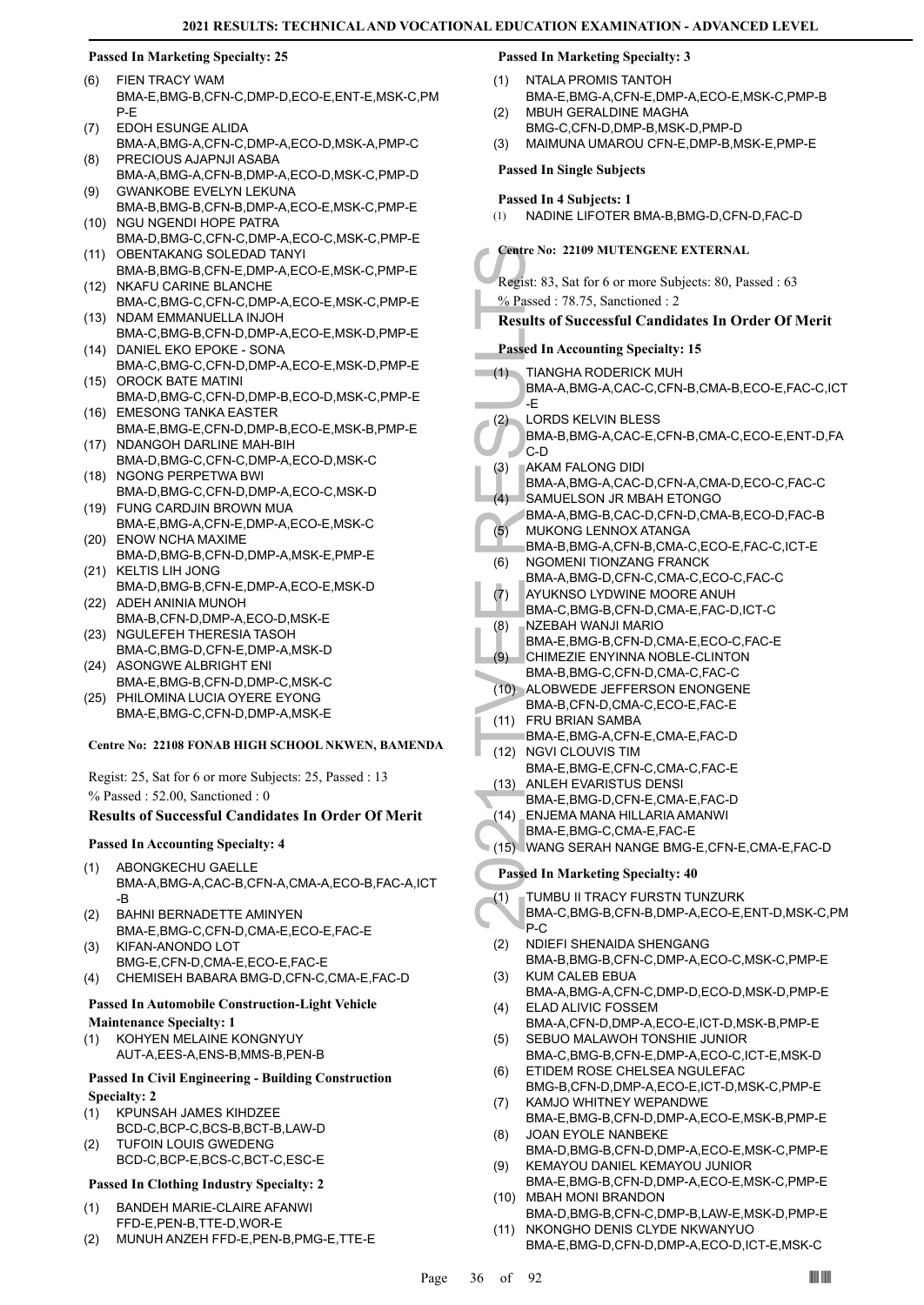- (12) AGWENJANG ZOUM MANETE TABI BMA-D,BMG-D,CFN-D,DMP-B,ECO-D,ICT-D,MSK-E
- AKAH DANICK BIH BMA-B,BMG-E,CFN-D,DMP-D,ECO-E,MSK-D,PMP-E (13) (14) PERFECT SANCTA-CRUZ AJONG
- BMA-B,BMG-B,CFN-D,DMP-A,ECO-E,MSK-D (15) NOELA MUNAKWA
- BMA-B,BMG-D,CFN-C,DMP-B,ECO-D,MSK-D (16) TAGHA RANSOME ENOH
- BMA-E,BMG-C,CFN-B,DMP-B,ECO-D,MSK-D (17) NANGA EBA NATHALIE ANNIE
- BMA-E,BMG-B,CFN-D,DMP-A,MSK-D,PMP-E (18) DOBGIMA LAURETTA NAHJELA
- BMA-C,BMG-E,CFN-E,DMP-A,MSK-E,PMP-E (19) OKAH JUSTLINE BUTER
- BMG-C,CFN-E,DMP-D,ECO-C,MSK-D,PMP-E (20) VIVIAN BINWI NUMFOR
- BMA-E,BMG-C,CFN-E,DMP-B,ECO-E,MSK-E (21) NOUPA KUISSI GEORGES PAGNOL
- BMA-D,BMG-D,CFN-D,DMP-D,ECO-E,MSK-D (22) LINONGE PRECIOUS EFANGE
- BMA-E,BMG-B,CFN-D,DMP-A,MSK-D (23) TCHATCHOUA DYLAN
- BMA-D,BMG-B,CFN-D,DMP-A,MSK-E
- (24) NJOKA TIZIH BRYAN-CARLSON BMG-C,CFN-E,DMP-A,ECO-E,MSK-C
- (25) DOBGIMA CARINE NAGWA BMA-B,BMG-D,CFN-E,DMP-A,MSK-E
- MILVA EGOH ABOLLA (26) BMA-C,BMG-A,CFN-E,DMP-C,MSK-E
- AJONG DARCY MICHAEL TAZANU BMA-B,CFN-D,DMP-B,ECO-E,MSK-D (27)
- (28) TAKANG NGUAI GLENN BMG-B,CFN-E,DMP-B,ECO-D,MSK-E
- (29) NAMBONI JUSTICE KETUANZE BMA-D,BMG-B,CFN-D,DMP-C,MSK-E
- (30) AMBE ASOH NGWENWI BMA-C,BMG-E,CFN-E,DMP-B,MSK-E
- EBONGO HARRISON ATAKA (31) BMA-D,BMG-D,CFN-E,DMP-B,MSK-E
- NGWAFEH MIRABEL BUINFOR BMA-D,BMG-E,DMP-B,ECO-E,MSK-E (32)
- (33) KUNDO BETILA FIENBIH BMA-E,BMG-D,CFN-E,DMP-C,MSK-E
- BLANDIN MBONGEH TANYI (34) BMA-C,CFN-E,DMP-D,ECO-E,MSK-E
- (35) BAKILAM LILIAN MUNSHAP BMA-C,BMG-E,CFN-E,DMP-E,MSK-E
- (36) CHUEGONG LIETICIA SOREL BMA-B,CFN-E,DMP-B,MSK-D (37) TIKU IRENE BRIGHT OSONG
- BMG-D,CFN-D,DMP-A,MSK-E
- (38) EGBE BLANCHE EYONG BMA-C,DMP-C,ECO-D,MSK-E
- (39) LILIAN FIAKU KEKENU BMA-D,BMG-D,DMP-C,MSK-E ASONGLEFAC MARIE SANDRA NZOGOA ACHA BMA-D,CFN-E,DMP-D,MSK-E (40)

## **Passed In Single Subjects**

## **Passed In 5 Subjects: 2**

- NGOH GODLOVE TEBOT (1)
- BMA-C,BMG-C,CFN-D,DMP-B,ECO-E
- (2) BEA INES BAU BMA-A,BMG-D,CFN-E,DMP-D,ECO-C **Passed In 4 Subjects: 6**
- (1) IMANE ELECTA TAKO BMA-E,BMG-B,CFN-D,DMP-A
- MUKONG BERRON TICHUK BMA-E,BMG-B,CFN-E,DMP-B (2)
- (3) HEIDI MALIKE NJIE BMA-E,BMG-C,CFN-E,DMP-C
- NGEGETI CHANTAL EBONGUE BMA-E,BMG-E,DMP-C,ECO-D (4)
- NYATCHOM TAKAM ANNETTE BMG-E,ECO-E,MSK-E,PEN-B (5)
- NYAMBOT RANSON TENJOH BMA-E,BMG-D,CFN-E,ECO-D (6)

## **Centre No: 22113 BAMENDA NEW LAYOUT EXTERNAL**

Regist: 192, Sat for 6 or more Subjects: 181, Passed : 86 % Passed : 47.51, Sanctioned : 0

## **Results of Successful Candidates In Order Of Merit**

## **Passed In Accounting Specialty: 5**

- BINUE REINE TANUE (1)
- BMA-E,BMG-B,CAC-D,CFN-E,CMA-D,ENT-B,FAC-B AKEH VICTORY NJOH (2)
- BMA-D,BMG-D,CAC-E,CFN-D,CMA-E,ECO-E,FAC-D MACLEO MEYANUI NGWA (3)
- BMA-E,BMG-E,CAC-E,CFN-D,CMA-E,ECO-D,FAC-E AFANWI BELVIAN YECHUPI  $(4)$
- BMA-D,BMG-B,CFN-D,CMA-E,ENT-D,FAC-E
- KIKO KELLY BLAISE  $(5)$ 
	- BMA-D,BMG-E,CFN-E,CMA-E,ENT-E,FAC-E

- AKWE JERRY (1)
	- BMA-D,BMG-B,CFN-C,DMP-B,ECO-C,ENT-D,MSK-C,PM P-C
- YENDE LETICIA BRENDA SIRRI (2)
- BMA-E,BMG-C,CFN-E,DMP-B,ECO-C,ENT-D,MSK-C,PM P-E
- TELSI AKWEN SUH (3)
- BMA-E,BMG-D,CFN-E,DMP-A,ECO-E,ENT-D,MSK-D,PM P-E
- FRANKA FUINKUIN (4)
- BMA-E,BMG-B,CFN-E,DMP-B,ECO-E,MSK-D,PMP-C TSAYEM RODIANE  $(5)$
- BMG-C,CFN-E,DMP-B,ECO-E,LAW-C,MSK-D,PMP-E MANTOH THELMA (6)
- BMG-C,CFN-E,DMP-B,ECO-E,ENT-C,MSK-D,PMP-E LESLIE LOH (7)
- BMG-D,CFN-D,DMP-D,ECO-D,ENT-D,MSK-E,PMP-E
- DANLAMI KANDE AIE-SHATU (8)
	- BMG-A,CFN-D,DMP-B,ENT-D,MSK-C,PMP-D
- (3) MACLE<br>
BMA-E, BMA-D, BMA-D, ENANY<br>
BMA-D, ENANY<br>
BMA-D, ENANY<br>
BMA-D, Passed In M<br>
(1) AKWE J<br>
BMA-D, PC<br>
PMA-D, PC<br>
PLE SIA BMA-E, TELSIA<br>
PLE SIA BMA-E, TELSIA<br>
PLE STAYER BMG-C, UESLIE<br>
BMG-C, LESLIE BMG-C, LESLIE<br> YEMBE PRINCESS SHANTI NTANDFUNG BMG-C,CFN-D,DMP-A,ECO-E,LAW-B,PMP-D (9) STEPHANIE CHEO BUH (10)
- BMG-C,CFN-E,DMP-A,LAW-B,MSK-E,PMP-E PENN BRENDA ANYAM (11)
- BMA-E,BMG-C,CFN-C,DMP-A,MSK-D,PMP-E (12) MOKOM REJOICE MENGWI
- BMG-C,CFN-D,DMP-B,ECO-E,MSK-D,PMP-E FRU CLEVERT ADE (13)
- 
- BMG-E,CFN-E,DMP-B,LAW-B,MSK-D,PMP-E SONKOUET VANESSA (14)
- BMG-C,CFN-E,DMP-D,LAW-C,MSK-C,PMP-E (15) SOBSEH KELLY PANGWEH
	- BMG-B,CFN-E,DMP-C,ENT-D,MSK-D,PMP-E
- (16) NKWETA ESTHER NANZE BMA-D,BMG-D,CFN-D,DMP-C,MSK-D,PMP-E
- DESMOND NGWA BMG-D,CFN-E,DMP-B,ENT-D,MSK-E,PMP-E  $(17)$
- (18) SUH MELVIS AKWANI
- BMG-B,CFN-E,DMP-D,ENT-E,MSK-D,PMP-E FEHOUL GOYDIMA MARIE PAL (19)
- BMG-C,CFN-E,DMP-E,ENT-C,MSK-E,PMP-D NWABONG BENICE SEFOR (20)
- BMG-C,CFN-E,DMP-E,ENT-E,MSK-C,PMP-E (21) NDONG CLARIS NESAH
- BMG-E,CFN-E,DMP-D,LAW-B,MSK-E,PMP-E (22) AYIMLONG ROLANTINE CHOUGON
- BMG-C,CFN-E,DMP-E,ENT-D,MSK-D,PMP-E (23) CHI SITNA SWIRRI
- BMG-D,CFN-E,DMP-D,ENT-E,MSK-E,PMP-E (24) TIKU TERENCE NKWENTI
- BMG-B,CFN-E,DMP-A,MSK-D,PMP-D BIDMIA MIRABEL NUBIA (25)
- BMG-C,CFN-E,DMP-B,MSK-C,PMP-D (26) NJOBUIN NAOMI AFAANWI
- BMG-D,CFN-E,DMP-B,ENT-E,MSK-D (27) NGUM COLLETTE KELLY NJI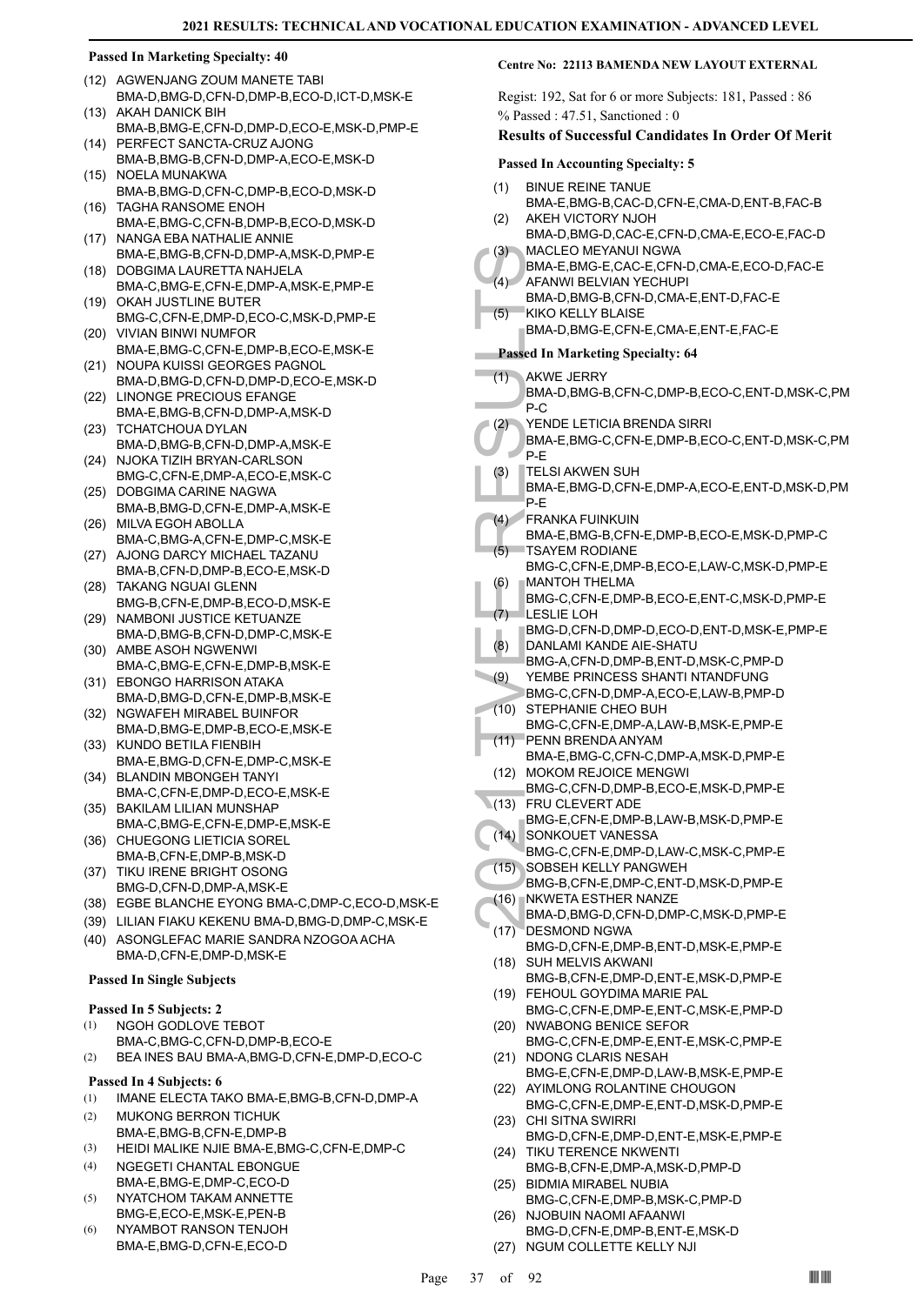#### Passed In 4 S<br>
(1) NTEBO<br>
BMG-C,<br>
Passed In 4 S<br>
(3) LUM BF<br>
(3) AKEBE<br>
BMG-E,<br>
(4) SHEYA<br>
NGANG<br>
(6) MALAH<br>
(7) CHE MA<br>
BMG-E,<br>
(8) LUM PF<br>
Centre No: 2:<br>
HIGH SCHO<br>
Regist: 3, Sat<br>
% Passed In M<br>
(1) NKONG<br>
BMG-E,<br>
Passe **Passed In Marketing Specialty: 64** BMG-E,CFN-E,DMP-B,MSK-C,PMP-E (28) NEBA PERCY SHUABONGNWI BMG-D,CFN-D,DMP-B,MSK-E,PMP-E (29) DAYONGA DERICK BMG-D,CFN-E,DMP-A,ICT-E,PMP-E (30) NEH RISA NCHOTU BMG-D,CFN-E,DMP-A,LAW-E,PMP-E (31) SUH COURAGE AFUMBOM BMG-C,DMP-B,ICT-E,MSK-E,PMP-E (32) AWAH ONELLA LUM BMG-D,DMP-B,ENT-E,MSK-E,PMP-E (33) AKOSUM ADELINE MAMBO BMG-C,DMP-C,ECO-E,ENT-E,MSK-E (34) LONGOUO MBANKEM LETHYSIA MARIANE BMG-C,DMP-C,LAW-E,MSK-E,PMP-E (35) NKWENKEM JULIETTE MACHEL BMG-D,CFN-E,DMP-D,MSK-D,PMP-E (36) BONGMOYONG MARIE JANATOU JAIKA BMG-D,CFN-E,DMP-D,ENT-D,PMP-E (37) NOSTAWO JOCELINE BMG-C,CFN-E,DMP-D,LAW-E,MSK-E (38) NEBA BRIEDA ASOH BMG-E,CFN-E,DMP-B,LAW-E,MSK-E (39) KINGS NEYAH QUINTABELL BMG-E,CFN-E,DMP-C,ENT-D,MSK-E (40) DOHKEA CONSTANCE KUNYONGA BMG-E,CFN-D,DMP-D,MSK-D,PMP-E (41) VANA GAEL NAH BMG-C,CFN-E,DMP-E,ENT-E,MSK-E (42) TASAH TRACY NABUIN BMG-D,CFN-E,DMP-D,MSK-E,PMP-E (43) LUMNWI GEOGIANA BMA-E,BMG-D,CFN-E,MSK-E,PMP-E (44) ANGELLE VIJUNTEH NGWANE BMG-D,CFN-E,DMP-E,ENT-E,MSK-E TOFIBAM EMAIL NDICHIA BMG-B,DMP-C,MSK-C,PMP-D (45) (46) MOKOM MIRIELLE LAMANGONG BMG-C,DMP-B,MSK-C,PMP-E (47) TOH CELINE KUOKUO BMG-C,DMP-B,ICT-E,MSK-D (48) NGUM ALVINE MAFFOSSO CFN-E,DMP-B,MSK-C,PMP-E (49) VUGAH MEGAN NJUNGMBUE BMG-C,CFN-E,DMP-C,MSK-E (50) BINTUM MARK GRENARD DMP-B,ENT-E,MSK-D,PMP-E (51) NANGA BIH SIDONNIE CHE BMG-D,CFN-E,DMP-B,PMP-E (52) SIRRI NDOH JENNIFER BMG-D,DMP-C,MSK-D,PMP-E (53) YAOUDE BLAISE NGOH BMG-E,DMP-B,ENT-E,MSK-E (54) MBONGFOIN AYAN CHIA BMG-D,DMP-C,MSK-E,PMP-E (55) NWANWANYAM CLIFFORD NWANTUTE CFN-E,DMP-B,MSK-E,PMP-E ACHA EMMACULATE AAMBAN BMG-E,DMP-D,ENT-E,MSK-D (56) (57) TABAH BRYTON FUNJOH BMG-C,CFN-E,DMP-E,MSK-E (58) FUOH ROLAND BAINSI CFN-E,DMP-C,MSK-E,PMP-E (59) NJIMBONG LITICIA ENDAH BMG-E,CFN-E,DMP-C,MSK-E WIRBA SHARETTEYINYUY (60) BMA-E,CFN-E,DMP-C,MSK-E (61) NJWENG VANISSA CFN-E,DMP-D,MSK-E,PMP-E (62) NWANCHAN BERTIN ABURI BMG-E,CFN-E,DMP-D,MSK-E (63) YUH GLADYS MBUH BMG-D,CFN-E,DMP-E,MSK-E (64) ANDOH VANESSA WACHA BMG-E,CFN-E,DMP-E,MSK-E **Passed In Secretarial Administration and Communication Specialty: 8** TAMBI YONA ENJECK ICT-C,IPR-C,LAW-C,OAW-C,PCS-C,PEN-A (1) NGWA LINNETTE BI (2) IPR-B,LAW-E,OAW-C,PCS-C,PEN-A NAHBILA MAGDALENE DOH CFN-E,IPR-D,OAW-B,PCS-D,PEN-B (4) AWAH FAITH MULUH IPR-D,LAW-E,OAW-C,PCS-D,PEN-B (5) AKONJI SHERON AYEBOH IPR-D,LAW-E,OAW-D,PCS-D,PEN-D (6) (8) (1) (3) (7) (1) **OKU**  C-D (1) (2) (3) (4) (5) **Specialty: 1** (1)

CFN-E,IPR-D,LAW-E,OAW-B,PCS-E,PEN-D

(3) NGUM ABONGNWI NEBA

(7) ASAAH MOURINE AKWI IPR-B,OAW-B,PCS-C,PEN-B NYEMKUNGA CATHERINE TITASAMA IPR-D,OAW-C,PCS-E,PEN-E **Passed In Single Subjects Passed In 6 Subjects: 1** NTEBOH RODRIQUE BMG-C,CFN-E,DMP-C,ECO-E,ENT-D,MSK-C **Passed In 4 Subjects: 8** (1) CHIA JOICE WEH BMG-C,CFN-E,ECO-E,ENT-D (2) LUM BRENDA NFORBI BMA-D,BMG-D,CFN-E,FAC-E AKEBEGHO SOLANGE ESAH BMG-E,CFN-E,ENT-D,MSK-D (4) SHEY AILEEN BERI BMG-E,CFN-E,DMP-D,LAW-E (5) NGANGFOR ZUMBUNUI BMG-E,CFN-E,ECO-E,ENT-D (6) MALAH CLAUDINE LUMA BMG-D,CFN-E,ECO-E,ENT-E CHE MARIE SANDRA LUM BMG-E,CFN-E,ENT-D,FAC-E (8) LUM PRCIOUS BMG-E,CFN-E,ENT-E,MSK-E **Centre No: 22114 KULU MEMORIAL COMPREHENSIVE HIGH SCHOOL, LIMBE**  Regist: 3, Sat for 6 or more Subjects: 3, Passed : 2  $\frac{6}{96}$  Passed: 66.67, Sanctioned: 0 **Results of Successful Candidates In Order Of Merit Passed In Marketing Specialty: 1** NKONGHO PETER OJONG BMG-E,CFN-E,DMP-C,MSK-D,PMP-E **Passed In Single Subjects Passed In 4 Subjects: 1** (1) GOLAH NADINE NAYOH BMG-D,CFN-E,LAW-E,MSK-E **Centre No: 22118 GOVERNMENT TECHNICAL HIGH SCHOOL**  Regist: 8, Sat for 6 or more Subjects: 8, Passed : 6 % Passed: 75.00, Sanctioned: 0 **Results of Successful Candidates In Order Of Merit Passed In Accounting Specialty: 5** LEM MIRABEL NKENKOH BMA-D,BMG-C,CAC-E,CFN-B,CMA-E,ECO-E,ENT-E,FA LAMNGWA HELSA WAAYEN BMA-A,BMG-D,CFN-E,CMA-C,ECO-E,ENT-D,FAC-D TAFON GLORY NDAMEI BMA-E,BMG-E,CFN-E,CMA-E,ECO-E,FAC-C NDINTECK EMMANUEL FONMBI BMA-D,CFN-D,CMA-D,ECO-E,FAC-D JONGWA CONFIDENCE FEKEY BMA-E,CFN-E,CMA-E,FAC-E **Passed In Civil Engineering - Building Construction**  BAFON NICHOLAS NDINTEK BCA-C,BCD-C,BCP-C,BCS-C,BCT-B,MAT-E **Centre No: 22122 FOUNDATION EDUCATION TECHNICAL COLLEGE, MUTENGENE** 

Regist: 26, Sat for 6 or more Subjects: 26, Passed : 20 % Passed : 76.92, Sanctioned : 0

## **Results of Successful Candidates In Order Of Merit**

## **Passed In Accounting Specialty: 7**

(1) VITUNGAH NAOMI ABBELA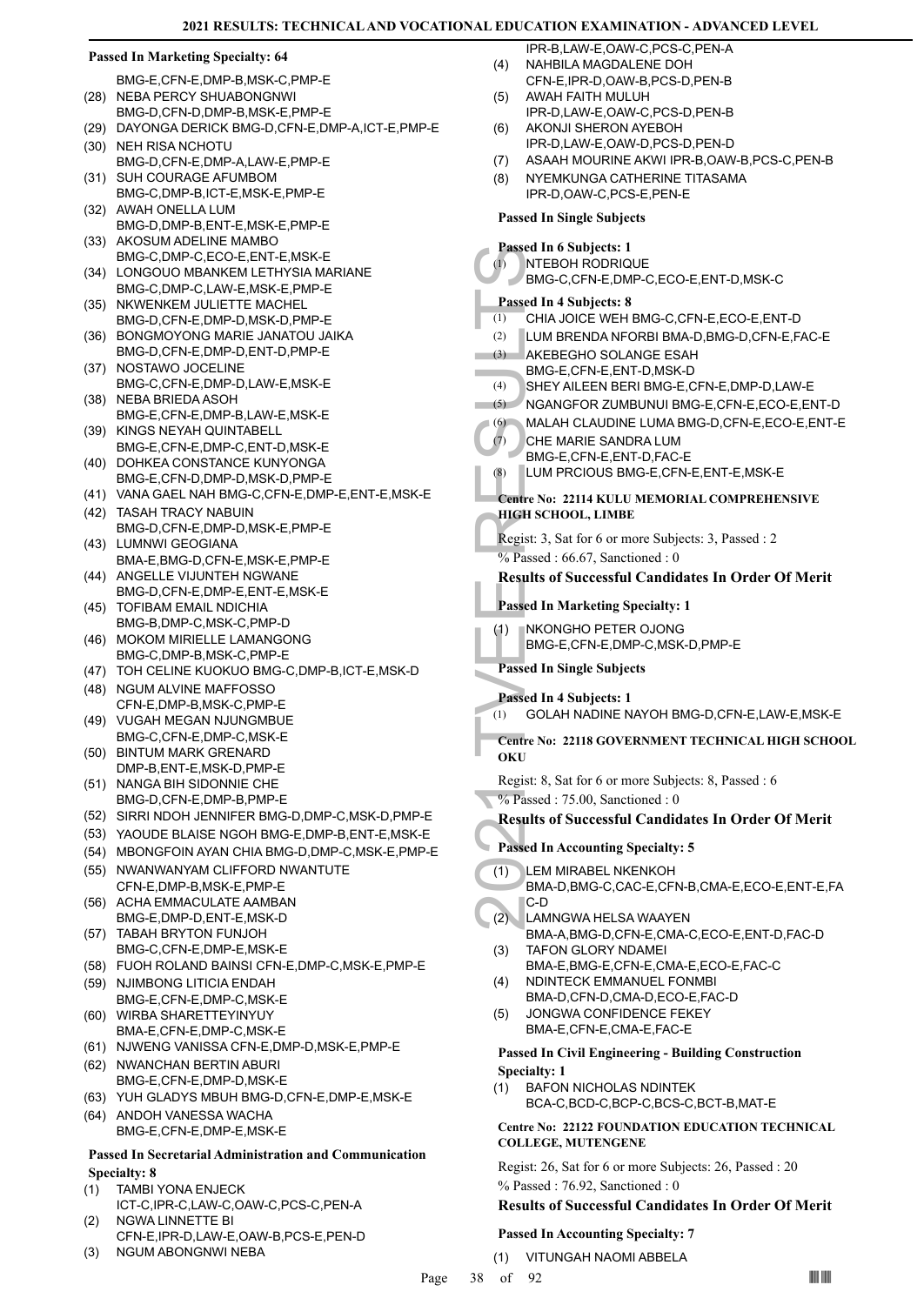## **Passed In Accounting Specialty: 7**

BMA-E,BMG-C,CAC-E,CFN-D,CMA-C,ECO-E,ENT-E,FA C-E

- TABAH GINABELL FASOH BMA-D,BMG-C,CAC-E,CFN-D,CMA-E,ECO-E,FAC-D (2)
- TALIAH LEONG HERMAN BMA-A,BMG-A,CAC-E,CFN-C,CMA-C,FAC-C (3) NYAH NAOMI NKUO (4)
- BMA-E,BMG-C,CFN-E,CMA-E,ECO-E,FAC-D NJOMEGNI ERICA NGONGANG (5)
- BMA-D,BMG-D,CAC-E,CFN-E,FAC-D
- (6) BAN ELSY NATI BMA-D,CFN-E,CMA-E,FAC-D
- (7) CHE AISHA TUNGKEH BMA-E,CFN-E,CMA-C,FAC-E

## **Passed In Marketing Specialty: 11**

- ZHIA PASCALINE NGEM (1)
- BMA-E,BMG-C,CFN-D,DMP-A,ECO-E,MSK-E,PMP-E MAIMO ILINE NYUYDZE (2)
- BMA-E,BMG-A,CFN-B,DMP-A,ECO-E,MSK-D MAIMO IVOLINE SUINYUY (3)
- BMA-E,BMG-B,CFN-D,DMP-A,ECO-E,MSK-E EBAT NAOMI ENGWO (4)
- BMA-D,BMG-E,CFN-D,DMP-A,ECO-E,MSK-E NGWE SOVARISTA (5)
- BMA-E,BMG-E,CFN-C,DMP-A,ECO-E,MSK-E TAMBE THEOPHYLE TABI (6)
- BMA-B,BMG-A,CFN-D,DMP-A,MSK-D
- NDANDO ASHLEY ATONE BMG-B,CFN-D,DMP-A,ECO-E,MSK-D (7)
- (8) LUA NGUM FON BMG-D,CFN-C,DMP-B,MSK-E,PMP-E
- FUNWI LUMNWI IRIS CAMILLA BMG-C,CFN-E,DMP-B,MSK-E,PMP-E (9)
- (10) GIDEON KINGE MBUA BMA-C,BMG-B,DMP-C,MSK-E
- (11) KIMBI LARINETTE SHIETEH BMG-E,CFN-E,DMP-B,MSK-D

## **Passed In Single Subjects**

## **Passed In 4 Subjects: 2**

- NTUMFON GOD'SBRIGHTNESS NTUMFEYIN BMG-D,CFN-D,DMP-A,ECO-E (1)
- TOH MOH BRUNO CHIBEH BMA-E,BMG-C,CFN-E,DMP-A (2)

## **Centre No: 22125 ST. GABRIEL'S COLLEGE, BAFMENG, WUM**

Regist: 1, Sat for 6 or more Subjects: 1, Passed : 1 % Passed : 100.00, Sanctioned : 0

## **Results of Successful Candidates In Order Of Merit**

## **Passed In Single Subjects**

## **Passed In 5 Subjects: 1**

- CHE ALFRED KAMA (1)
	- BMA-C,BMG-B,CFN-A,CMA-E,ECO-A

## **Centre No: 22126 SUMMERSET BILINGUAL COLLEGE BUEA**

Regist: 93, Sat for 6 or more Subjects: 92, Passed : 71 % Passed : 77.17, Sanctioned : 0

## **Results of Successful Candidates In Order Of Merit**

## **Passed In Accounting Specialty: 8**

- DIONE BEAUTTY NGWESE BMA-A,BMG-A,CFN-C,CMA-D,ECO-D,ENT-E,FAC-E (1)
- DOH DAMARIS AFOH BMA-A,BMG-B,CFN-C,CMA-E,ECO-C,FAC-D (2) (3)
- KOLLE QUEENTEX AKENG BMA-C,BMG-A,CFN-D,CMA-D,FAC-E ATAGHA ASHLY MBEI (4)
- BMA-D,BMG-B,CFN-B,CMA-E,FAC-E
- (5) INES WAINA BMA-E,BMG-B,CFN-D,CMA-E,FAC-E
- FORJIA MARIE WUABEA BMA-D,BMG-C,CFN-E,CMA-E,FAC-E (6)
- (7) LEMEH CYNTHIA MBEBUI

BMA-E,BMG-D,CFN-E,CMA-E,FAC-E (8) ENIH ROSELINE EKOI BMA-E,BMG-D,CMA-E,FAC-E

- TABE ARREY FRITZILE OROCKMFOR BMA-B,BMG-A,CFN-D,DMP-A,ECO-D,ENT-D,MSK-B,PM P-E (1)
- NATSI TRACY BANDI BMA-E,BMG-C,CFN-B,DMP-B,ECO-E,ENT-C,MSK-C,PM P-E (2)
- KUNDE FABRICE (3)
- BMA-E,BMG-A,CFN-D,DMP-B,ECO-E,ENT-C,MSK-C,PM P-E
- MULUH KELIPRIDE FRI  $(4)$ 
	- BMA-C,BMG-B,CFN-B,DMP-A,ECO-E,ENT-E,MSK-D TEH VANESSE TEBIT (5)
- BMA-E,BMG-B,CFN-E,DMP-B,ECO-E,MSK-C,PMP-E TAH RHODA LUM ANWI (6)
- BMG-C,CFN-E,DMP-B,ECO-E,ENT-D,MSK-C,PMP-E TCHOFFO LAPA CEDRICK (7)
- BMG-C,CFN-D,DMP-B,ECO-E,ENT-E,MSK-C
- AKOH DAMARIS INDA BMA-E,BMG-C,CFN-D,DMP-C,MSK-D,PMP-E (8)
- MENDI LUCINDA INSI KINDE BMA-E,BMG-B,CFN-D,DMP-D,ECO-E,MSK-D (9)
- KUMCHI SUSSAN JIBA  $(10)$
- BMA-E,BMG-C,CFN-E,DMP-B,MSK-D,PMP-E NDAM BRIDGET NAYAH (11)
- BMG-D,CFN-D,DMP-C,ENT-E,MSK-D,PMP-E
- EBOT FALONTELSY AKO (12) BMA-E,BMG-C,CFN-E,DMP-B,ECO-E,MSK-E
- (4) MULUH BMA-C, TCHOF BMA-C, TCHOF BMA-C, TCHOF BMA-C, TCHOF BMG-C, TCHOF BMG-C, TCHOF BMA-E, (9) AKOH LE BMA-E, (9) MENDI BMA-E, (10) MENDI BMA-E, (10) MENDI BMA-E, (12) EBOT F BMA-E, (12) EBOT F BMA-E, (12) EBOT F BMA-E ASONGU BRENDA LEKENKAH BMA-E,BMG-C,CFN-D,DMP-E,ECO-E,MSK-D  $(13)$ 
	- CHE RENE KOM BMA-E,BMG-C,CFN-E,DMP-D,ENT-E,MSK-E (14)
- KUNE GERALDINE KAAH BMG-A,CFN-D,DMP-C,ENT-D,MSK-B (15)
- (16) TCHOUMBOU NGALLAMON FRANK DANIEL
- BMG-C,CFN-D,DMP-A,ENT-D,MSK-D
- (17) BAH CLARISO BMA-E,BMG-B,CFN-D,DMP-B,MSK-C
- TENDONGWOH SOLANGE (18)
- BMG-C,CFN-D,DMP-A,ECO-E,MSK-C
- (19) MAI BENIS BEI BMG-C,CFN-C,DMP-B,ENT-E,MSK-D
- (20) ABIGAIL AMAH TANYI
- BMA-E,BMG-C,CFN-C,DMP-C,MSK-D (21) ENOW MARIE MAKE
- BMG-C,CFN-D,DMP-B,MSK-D,PMP-E
- KETU ROLANTINE NAMA BMG-B,CFN-E,DMP-B,MSK-D,PMP-E  $\sqrt{22}$
- EPOSI JUDITH SAMGWA (23)
- BMA-D,BMG-A,CFN-E,DMP-C,MSK-E
- (24) SONE VALENTINE EJOLLE
- BMG-C,CFN-E,DMP-B,MSK-C,PMP-E
- (25) ARREY DINGA DOH
- BMA-E,BMG-C,CFN-D,DMP-B,MSK-D
- (26) TIMAH ROY FON BMG-C,CFN-E,DMP-B,ECO-E,MSK-D
- (27) ADIJAH SHANGHAREM MUANDZEVARA BMA-D,BMG-C,CFN-E,DMP-B,MSK-E (28) TIMENE MEKEM BRICE
- BMG-D,CFN-E,DMP-B,ECO-E,MSK-D NDAM MARYNAGE EKIEN (29)
- BMG-E,CFN-D,DMP-C,ENT-E,MSK-D (30) AMBE BENJAMEN LAMBI
- BMA-E,BMG-D,CFN-E,DMP-E,MSK-E
- (31) OTU PECULIA MESOMA BMG-C,CFN-D,DMP-A,MSK-C
- EWANGE CLARIS MIELOGU (32) BMG-B,CFN-E,DMP-B,MSK-D
- (33) KPWE GESLINE EKA BMG-B,CFN-E,DMP-C,MSK-D
- (34) INTONG NEDVED BMG-B,CFN-E,DMP-C,MSK-E
- (35) TASHI MARVIN ANYA BMG-D,CFN-E,DMP-A,MSK-E
- (36) ONDOH JOY OMORE BMG-D,CFN-E,DMP-C,MSK-C
- (37) ALVU SYLVELINE TANG BMG-C,DMP-C,ECO-E,MSK-D
- (38) NGWENCHU DEZY-CLAIRE MBOSI BMG-E,CFN-E,DMP-B,MSK-C
- (39) NGHA BRONDEL BMA-E,CFN-E,DMP-B,MSK-D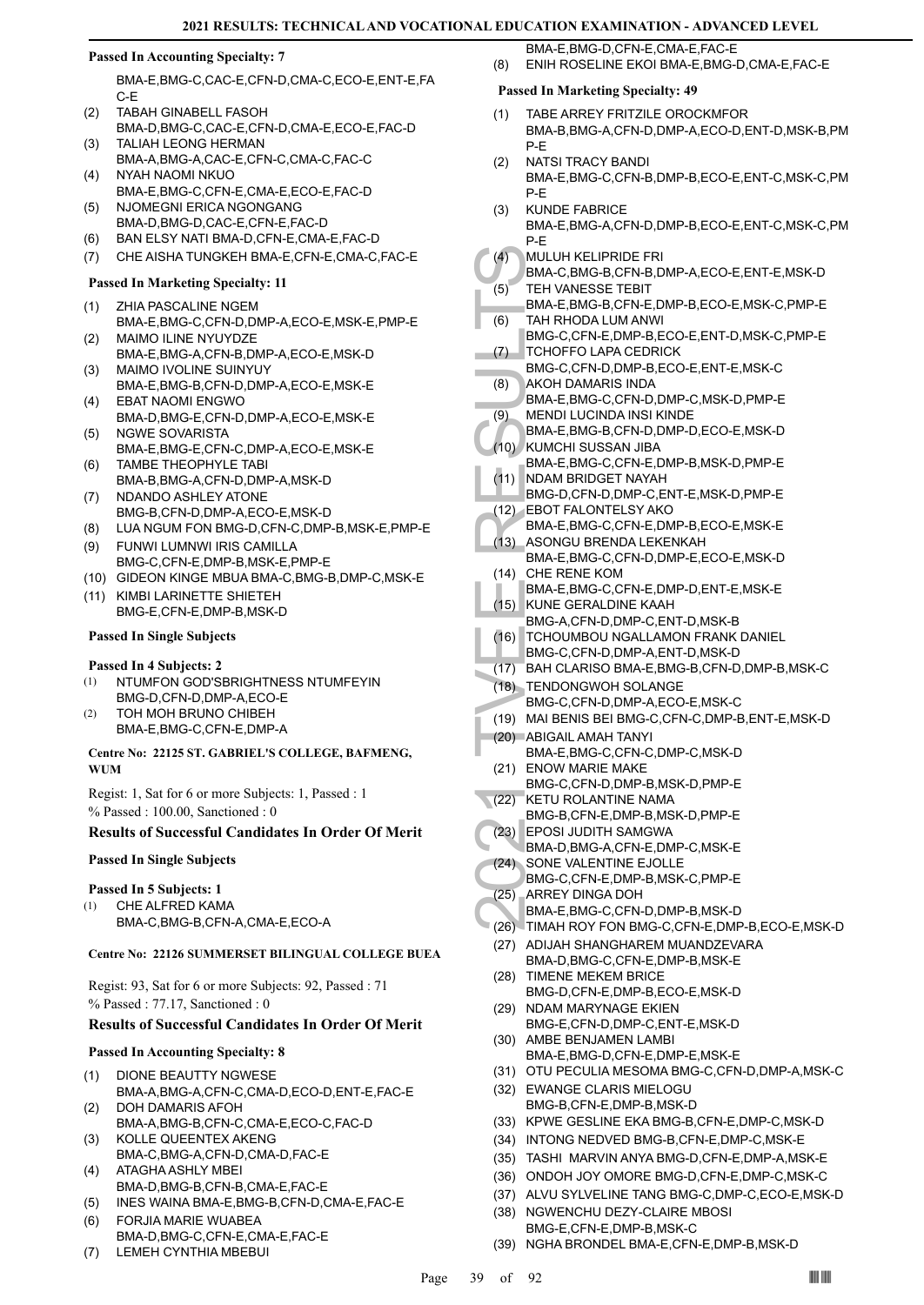- (40) BISSONG FABRICE OFEN NJOCK BMG-B,CFN-E,DMP-D,MSK-E
- (41) YERIMAH ANNETTE SHALAH BMG-D,CFN-E,DMP-B,MSK-E
- (42) CHO ALEX ZOUM BMG-D,CFN-E,DMP-C,MSK-E
- (43) ANYE NADESH FON BMG-D,CFN-E,DMP-C,MSK-E
- (44) MBENG BRANDON ZENGWA BMG-D,CFN-E,DMP-D,MSK-E
- (45) DJAMBOM MEVEILLE BMG-C,CFN-E,DMP-E,MSK-E
- (46) LONGTSE CHRISTOPHANE TIMAH BMG-D,CFN-E,DMP-D,MSK-E TINYA CONSTANCE NOJANG (47)
- BMG-D,DMP-E,ENT-E,MSK-D
- (48) NGUBE CARINE BASAKA CFN-E,DMP-D,ENT-E,MSK-D (49) NTOKO EBONGBELLE GLEN
- BMG-E,CFN-E,DMP-D,MSK-E

## **Passed In Single Subjects**

## **Passed In 6 Subjects: 3**

- MENDI ASHLEY OWI (1)
- BMA-B,BMG-A,CFN-A,CMA-E,ECO-D,ENT-D NGOME NINA NANGE (2)
- BMA-A,BMG-C,CFN-C,CMA-E,ECO-E,ENT-D TOH ENIH STECY (3)
- BMA-D,BMG-D,CFN-E,CMA-E,ECO-E,ENT-D

## **Passed In 5 Subjects: 1**

MUNGAM BLESSED MAKOCHI BMA-D,BMG-C,CFN-C,CMA-E,ENT-E (1)

## **Passed In 4 Subjects: 10**

- JUMKUM SYLVIAN CHUMBAH BMA-C,BMG-A,CFN-B,CMA-E (1)
- (2) AWAH KEZIA ANWI BMA-D,BMG-A,CFN-B,ENT-E
- (3) DAMARIS NAWEI BMA-D,BMG-B,CFN-C,ECO-E
- (4) KU TRESTINE NGEH BMA-E,BMG-A,CFN-D,ENT-D
- (5) NAAH TERCY FON BMA-D,BMG-D,CFN-C,ENT-D
- (6) ASANJI TRECY MANDA BMA-D,BMG-B,CFN-D,ECO-E
- OJONG NDIP BESOGNYANG CFN-C,DMP-D,ECO-E,ENT-D (7)
- EBENYE ELIZABETH KOFFI (8)
- BMA-D,BMG-C,CFN-E,CMA-E
- (9) TECHE MOREBLESS BMA-E,BMG-C,CFN-D,FAC-E (10) CHONG SOLLANGE NJI BMA-E,BMG-C,CFN-E,FAC-E

## **Centre No: 22133 CAMBRIDGE COMP. BILINGUAL COLLEGE MUTENGENE**

Regist: 15, Sat for 6 or more Subjects: 15, Passed : 11 % Passed : 73.33, Sanctioned : 0

## **Results of Successful Candidates In Order Of Merit**

## **Passed In Accounting Specialty: 4**

- NKAH JOEL NKONGHO BMA-D,BMG-B,CAC-E,CFN-B,CMA-D,ECO-D,FAC-C (1)
- MULUH SONITA MENYI BMA-D,BMG-A,CFN-C,CMA-E,ECO-E,FAC-E (2) ATUH CYNTHIA MAKU (3)
- BMA-C,BMG-E,CFN-D,CMA-E,FAC-C BONGJOH MARY CHANCELINE NGOASONG (4)
- BMA-C,CFN-E,CMA-C,FAC-D

## **Passed In Marketing Specialty: 6**

- OSONG MARY FESSE BMA-D,BMG-D,CFN-C,DMP-A,ECO-E,MSK-E (1) SONA VITANIC NKEH
- BMA-D,BMG-C,CFN-E,DMP-B,ECO-E,MSK-E (2) TEBONG WHITNEY TENGIEK (3)
- BMA-D,BMG-B,CFN-C,DMP-A,MSK-E AYUK TIKU CHILION (4)
- BMA-D,BMG-E,DMP-D,ECO-E,MSK-E
- (5) NCHOTU QUINET SIRRI BMA-E,CFN-D,DMP-A,MSK-D
- ENOW SCHOLASTICA TAMBE BMG-D,CFN-E,DMP-A,MSK-E (6)

## **Passed In Single Subjects**

## **Passed In 4 Subjects: 1**

KAN ELVIS KIWA MEGIDA BMA-D,CFN-D,ECO-D,FAC-D (1)

## **Centre No: 22134 ST. THERESA'S INTERNATIONAL BILINGUAL COMPREHENSIVE BUEA**

Regist: 82, Sat for 6 or more Subjects: 79, Passed : 62 % Passed : 78.48, Sanctioned : 0

## **Results of Successful Candidates In Order Of Merit**

## **Passed In Accounting Specialty: 12**

- Passed In Ace (1)<br>
ALEMAN<br>
BMA-C, C-B<br>
C-B<br>
NAC-H<br>
BMA-A, D<br>
C-C<br>
(3) MAC-H<br>
BMA-C, C-C<br>
(4) MAC-H<br>
BMA-A, C-C<br>
(4) MAC-H<br>
BMA-A, CHARL<br>
BMA-A, CHARL<br>
BMA-A, CHARL<br>
BMA-B, KA'NYU BMA-B, KA'NYU BMA-B, C<br>
(6) KA'NYU BMA-B, M ALEMAWUNG TEBONG CARINE BMA-C,BMG-A,CAC-E,CFN-A,CMA-A,ECO-B,ENT-C,FA C-B (1) NGAH GOD'SWILL VITAVYVENYUY BMA-A,BMG-A,CAC-E,CFN-C,CMA-E,ECO-C,FAC-C,ICT -D (2) MAC-HEINRICH BAWOH MBA BMA-C,BMG-B,CAC-E,CFN-B,CMA-D,ECO-D,ENT-E,FA C-C (3) AWAH NOELA NGONO BMA-A,BMG-A,CFN-A,CMA-D,ECO-C,ENT-C,FAC-D (4) CHARLOTTE ENANGA NANYONGO AGBOR BMA-B,BMG-A,CFN-C,CMA-E,ECO-E,ENT-D,FAC-D (5) KA'NYUY MUUM YINDA BMA-B,BMG-B,CFN-D,CMA-E,ECO-E,ENT-E,FAC-C (6) MBONG BRENDA MUNGE BMA-C,BMG-A,CFN-C,CMA-E,ECO-E,ENT-E,FAC-D (7) AYUK JOHN AGBOR ARREY JUNIOR BMA-D,BMG-D,CFN-C,CMA-D,ECO-E,ENT-E,FAC-E (8) HANNAH LIKALI WUMSINWI NWEREM BMA-D,BMG-C,CFN-B,CMA-E,ECO-C,FAC-E (9) NJI GODWILL FRU BMA-B,BMG-B,CAC-D,CFN-E,ECO-E,FAC-D (10) MBENGAMINA SYNTHIA CHAPAJONG BMA-D,BMG-C,CFN-D,CMA-E,ECO-E,FAC-D (11) (12) MAKAH LUIZAH MUKETE BMA-E,CFN-E,CMA-E,FAC-D **Passed In Marketing Specialty: 37** ACHINEK JOB ANDU BMA-A,BMG-A,CFN-A,DMP-A,ECO-B,ENT-B,MSK-B,PM P-B (1) EYAMBE COMMIBRINE LOE BMA-A,BMG-A,CFN-C,DMP-A,ECO-D,ENT-D,MSK-B,PM P-C (2) ANYAH PRIDE TEKE TEBID BMA-E,BMG-A,CFN-A,DMP-A,ECO-D,ENT-C,MSK-B,PM P-D  $(3)$ FON TELMA AKWANWIN BMA-C,BMG-A,CFN-C,DMP-B,ECO-C,ENT-D,MSK-B,PM P-D (4) CHUO NDUM MARION BIN BMA-C,BMG-C,CFN-C,DMP-A,ECO-E,ENT-D,MSK-C,PM P-D (5) NGEH ASHLEY ABAH BMA-D,BMG-B,CFN-E,DMP-B,ECO-E,ENT-E,MSK-D,PM P-E (6) PAUL JUNIOR FOMONYUY BMA-A,BMG-A,CFN-C,DMP-A,ECO-C,MSK-C,PMP-D (7)
	- OBEN SARAH EWUNE BMA-D,BMG-A,CFN-C,DMP-A,ECO-C,MSK-C,PMP-D (8) ENEKE SERAPHINE TANYI (9)
	- BMA-A,BMG-B,CFN-C,DMP-B,ECO-E,MSK-D,PMP-E (10) CHIDINMA WINSLET MUNGWARI OKORIE
	- BMA-D,BMG-B,CFN-D,DMP-B,ECO-E,MSK-C,PMP-E FEH NDOLO HEATHER NJENKA (11)
	- BMA-E,BMG-C,CFN-E,DMP-C,ENT-E,MSK-E,PMP-E (12) ECHE DERICK AJESAM
	- BMA-D,BMG-E,CFN-E,DMP-B,ECO-E,MSK-E,PMP-E (13) CAMILA ZUH NGOW
	- BMA-E,BMG-B,CFN-C,DMP-A,MSK-C,PMP-E (14) NETONGO PELAGIE MOSELE NAMATA
	- BMA-E,BMG-B,CFN-D,DMP-A,ECO-E,MSK-D (15) ASHU EGBE BRITNEY MBI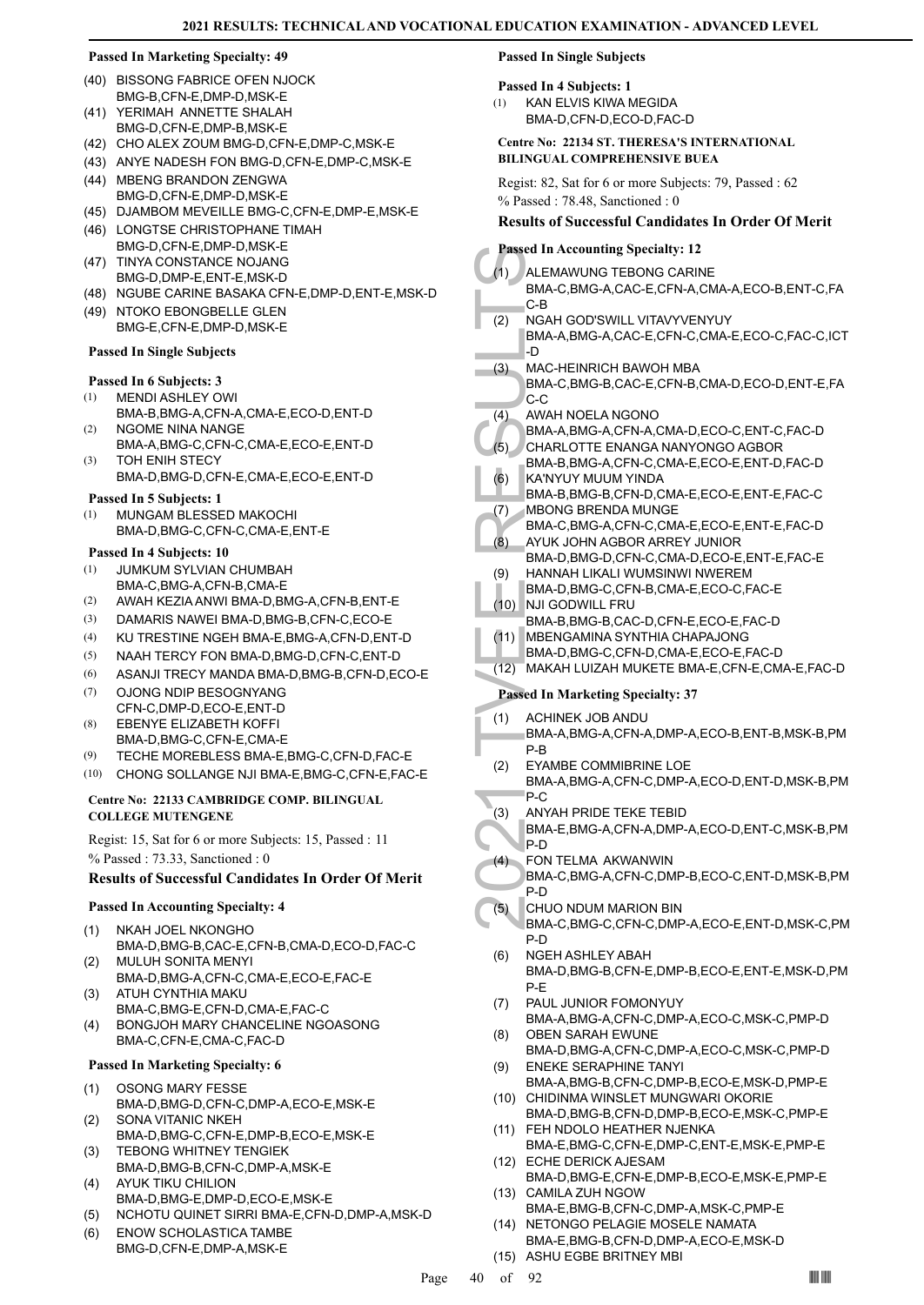BMA-E,BMG-A,CFN-E,DMP-A,ECO-E,MSK-E (16) ASTRIDE GAELLE EMAH TALOM

- BMG-B,CFN-E,DMP-B,ECO-E,ENT-E,MSK-E (17) ETOKE VICTORINE EMAMBU JR
- BMA-E,BMG-C,CFN-D,DMP-B,MSK-E,PMP-E (18) NJUME TALVIS ESOH
- BMA-E,BMG-B,CFN-E,DMP-B,ECO-E,MSK-E TANKEU MBOME JESSMEN (19)
- BMA-E,BMG-C,CFN-E,DMP-B,MSK-E,PMP-E FOBANG GLORY ENGOH (20)
- BMA-E,BMG-B,CFN-D,DMP-A,MSK-D
- (21) NGALE EUCHARIA NAMONDO BMG-A,CFN-E,DMP-A,ECO-E,MSK-D
- MANYA SHARON ADZAR BMG-B,CFN-D,DMP-A,ENT-E,MSK-E (22)
- (23) APONGPOH EMMERENCIA ATEPANG BMG-C,CFN-D,DMP-B,MSK-D,PMP-E
- (24) MENDI EVARISTUS NYOH BMA-E,BMG-C,CFN-D,DMP-A,MSK-E
- (25) PENN JEROCIA MESOH BMG-A,CFN-E,DMP-B,MSK-E,PMP-E
- (26) AZOOH DOREEN OKWEN BMA-D,BMG-D,CFN-E,DMP-B,MSK-E
- (27) ACHU BELETTE ANGWAN BMA-E,BMG-C,CFN-E,DMP-B,MSK-E
- (28) BAMBOT HARED NABILLA BMA-E,BMG-E,CFN-E,DMP-A,MSK-E
- FOSHI YVETTE LISENGE (29)
- BMA-E,BMG-D,CFN-E,DMP-B,MSK-E EYONG ASHU ANGEL AGBOR (30)
- BMG-B,CFN-E,DMP-B,MSK-D (31) MBANWI SCOTT FONCHAM
- BMA-E,BMG-D,DMP-A,MSK-D (32) PENN ASHLEY NENG BMG-B,DMP-B,MSK-E,PMP-E
- (33) TABIGWE DARLINTON TABIGWE
- BMG-B,DMP-B,MSK-E,PMP-E (34) MANYEM GLEN NJIFON BMG-C,CFN-E,DMP-B,MSK-E
- (35) ASANAH JIDDA ADAMU BMG-C,CFN-E,DMP-B,MSK-E
- (36) SUBE GIDLY NAHVALAH BMG-D,CFN-E,DMP-B,PMP-E
- (37) MENYEN MASSUIA FABRICE BMA-E,CFN-E,DMP-A,MSK-E

## **Passed In Single Subjects**

## **Passed In 6 Subjects: 1**

YUNGSI NDIKOBIA DERICK BMA-D,BMG-E,CFN-D,ECO-E,FAC-E,PEN-C (1)

## **Passed In 5 Subjects: 6**

- ATONFACK DONDJOU DONNELLY DELICIE BMA-E,BMG-A,CFN-D,DMP-C,ECO-D (1)
- ANONG TERRY ASEKEDO BMA-D,BMG-D,CFN-D,DMP-B,ECO-E (2)
- FAITHFULLY MACHE BMA-D,BMG-A,CFN-D,ECO-E,FAC-E (3)
- CHICK MAGDALINE ANJOH (4)
- BMA-D,BMG-B,CFN-D,ECO-E,FAC-E VALENTINE BONA MANGA BELL AGBOR BMA-C,BMG-B,CFN-E,ECO-E,FAC-E (5)
- EBONG JAMES DOLAN EPIE BMA-E,BMG-E,CFN-C,ECO-E,FAC-D (6)

## **Passed In 4 Subjects: 6**

- (1) EGBE SUZY MAFON BMA-D,BMG-B,CFN-B,FAC-D
- (2) EFFOE JAMES MBOME BMA-E,BMG-C,CFN-E,DMP-C
- (3) AKWA CARINE EKIABA BMG-B,CFN-E,DMP-E,ECO-D
- ANNAN-RAIN KWENDISON BMG-D,CFN-E,ECO-E,FAC-E (4)
- FELIFEAK PIUES NKENGLEFAK BMG-E,CFN-E,DMP-D,ECO-E (5)
- (6) BAKOMA SUSSANA BIE BMA-E,BMG-E,CFN-E,FAC-E

## **Centre No: 22140 MANKON EXTERNAL, BAMENDA**

Regist: 1, Sat for 6 or more Subjects: 1, Passed : 0 % Passed : 0.00, Sanctioned : 0

## **Centre No: 22141 PRESBYTERIAN COMPREHENSIVE SECONDARY SCHOOL, AZIRE**

Regist: 8, Sat for 6 or more Subjects: 8, Passed : 8 % Passed : 100.00, Sanctioned : 0

## **Results of Successful Candidates In Order Of Merit**

## **Passed In Accounting Specialty: 3**

- AGWENJANG JOYCE ENGWARI (1)
	- BMA-A,BMG-A,CAC-C,CFN-A,CMA-C,ECO-B,ENT-C,FA C-C
- CHENWI BRIYAN NEBA (2)
- BMA-B,BMG-A,CAC-C,CFN-A,CMA-C,ECO-D,ENT-D,FA C-E
- **BIH JOY NJI** (3)
- BMA-E,BMG-B,CFN-B,CMA-E,ECO-E,ENT-E,FAC-D
- **Passed In Marketing Specialty: 3**
- FRU BLESSING (1)
	- BMG-A,CFN-C,DMP-B,ENT-C,MSK-D,PMP-D
- FONGANG YVETTE ENGWARI (2)
- BMG-C,CFN-B,DMP-B,ENT-D,MSK-D,PMP-E TAMOH RONNETTE PINSEH (3)
- BMA-E,BMG-B,CFN-D,DMP-A,ENT-D,PMP-D

## **Passed In Single Subjects**

## **Passed In 6 Subjects: 2**

- ENJECK DESICLAIR MUDOH (1)
- BMG-B,CFN-C,DMP-A,ECO-E,ENT-C,PMP-D
- CHE SEBERINE MALOH (2)
	- BMA-E,BMG-B,CFN-D,ECO-D,ENT-D,FAC-E
- **Centre No: 22146 BAPTIST COMPREHENSIVE COLLEGE GREAT SOPPO, BUEA**
- Regist: 12, Sat for 6 or more Subjects: 12, Passed : 7 % Passed : 58.33, Sanctioned : 0

## **Results of Successful Candidates In Order Of Merit**

## **Passed In Accounting Specialty: 2**

- TREVOR NYAMEKA ONYAMA  $\sqrt{(1)}$
- Passed In Accord (1)<br>
(1) AGWEN<br>
BMA-A, C-C<br>
(2) CHENM<br>
BMA-B, C-E<br>
(3) BMA-E, Passed In M<br>
FRU BL<br>
(1) FRU BL<br>
(2) FONGA<br>
BMG-A, FONGA<br>
BMG-A, FONGA<br>
BMG-C, TAMOH<br>
BMA-E, Passed In 6:<br>
TAMOH<br>
BMA-E, Passed In 6:<br>
ENJECH<br> BMA-D,BMG-A,CAC-E,CFN-C,CMA-E,ECO-C,ENT-E,FA C-C
	- BINUI IRENE ASOGOH BMA-D,BMG-C,CFN-E,CMA-E,ECO-E,ENT-D,FAC-E (2)

## **Passed In Marketing Specialty: 1**

KIYECK ITONGO DANIELLE ORIANE BMG-E,DMP-D,ECO-E,PMP-E (1)

## **Passed In Single Subjects**

## **Passed In 5 Subjects: 1**

EKANGWO DIANE EPOLLE BMA-D,BMG-C,CFN-E,ENT-E,FAC-D (1)

## **Passed In 4 Subjects: 3**

- BRITTNEY ENANGA MONONO (1)
- BMA-D,BMG-C,CFN-E,DMP-B NGONGANG INGRID SYLVIE MOFOR (2)
- BMA-E,BMG-E,CFN-D,ECO-E
- CHITA HAMSLEM AOUDOU ATEMKEM BMA-E,BMG-E,CFN-E,DMP-E (3)

## **Centre No: 22147 AYUNGHA BILINGUAL COLLEGE NGOUSSO, YAOUNDE**

Regist: 294, Sat for 6 or more Subjects: 285, Passed : 179 % Passed : 62.81, Sanctioned : 0

## **Results of Successful Candidates In Order Of Merit**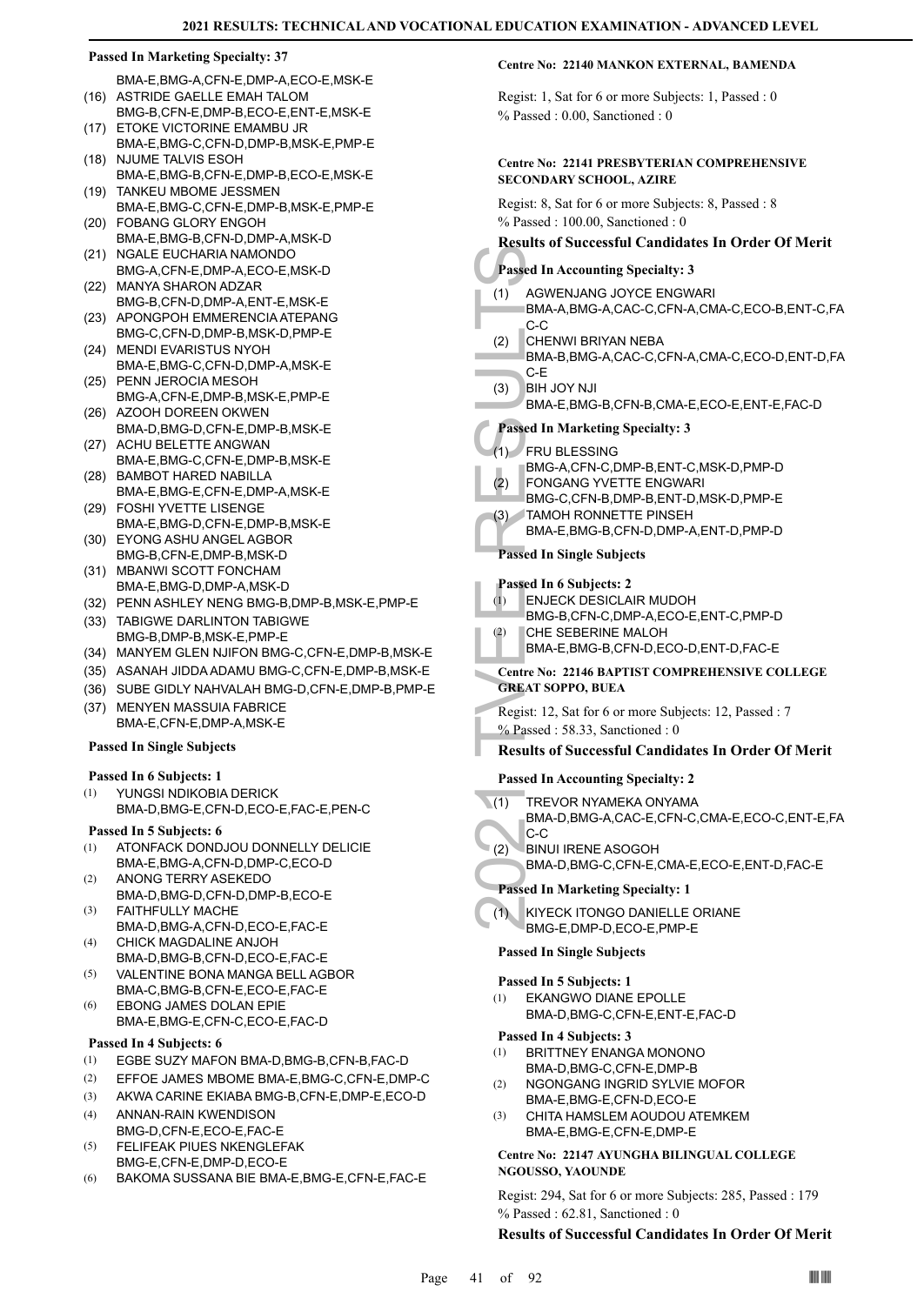## **Passed In Accounting Specialty: 24**

- SHURI JOYKERCY TABUFOR BMA-B,BMG-A,CAC-D,CFN-A,CMA-E,ECO-B,ENT-A,FA C-E (1)
- NUKOPJE GIDEON AZISEH BMA-D,BMG-A,CAC-E,CFN-A,CMA-C,ECO-A,ENT-B,FA C-D (2)
- KAMDEM NGAINGNE HENRIETTE YVANNA BMA-A,BMG-A,CAC-E,CFN-D,CMA-C,ECO-E,ENT-D,FA C-D (3)
- FUNWI BRYAN-BENSON ABONGWA BMA-D,BMG-C,CAC-E,CFN-B,CMA-E,ECO-B,FAC-D,ICT -D (4)
- MOHAMMADU NURUDIN BMA-D,BMG-B,CAC-E,CFN-C,CMA-E,ECO-B,ENT-D,FA C-E  $(5)$
- LIWO PONANOH ROSVALL BRYAN BMA-A,BMG-C,CAC-E,CFN-D,CMA-D,ECO-E,ENT-C,FA C-E (6)
- FONYUY ADOLFLINE SHIYLA BMA-E,BMG-C,CAC-E,CFN-D,CMA-D,ECO-E,ENT-C,FA C-E (7)
- ANTEH RUTH ANONG BMG-A,CAC-E,CFN-C,CMA-E,ECO-B,ENT-C,FAC-C (8)
- DOUANLA NGWAHOPOP MYRICE NOELLE BMA-A,BMG-D,CFN-D,CMA-D,ECO-D,ENT-D,FAC-E (9)
- YAYA MINARD NYUYDZE (10) BMA-D,BMG-C,CFN-C,CMA-D,ECO-C,ENT-D,FAC-E (11) LUM LENORA
- BMA-E,BMG-C,CFN-D,CMA-E,ECO-E,ENT-D,FAC-E TEMMA BERRY SAMGWA (12)
- BMA-C,BMG-B,CFN-B,CMA-C,ECO-E,FAC-E (13) KADJIO DJEUFACK JOYCE VIANY
- BMA-B,BMG-C,CFN-D,CMA-E,ENT-D,FAC-D FONYUY BLANCHE NYUYHYMBIY (14)
- BMA-D,BMG-B,CFN-E,CMA-E,ENT-D,FAC-E (15) NJENWEI ESTHER ENGONWEI
- BMG-C,CFN-C,CMA-E,ECO-E,ENT-D,FAC-E (16) ALIMATOU SADIA
- BMA-D,BMG-C,CFN-E,CMA-E,ECO-E,FAC-E (17) AYONTA LONTSI KERANNE
- BMA-E,BMG-E,CFN-C,CMA-E,ECO-E,FAC-E TAKA KLARYLL FRI (18)
- BMA-E,BMG-D,CFN-D,CMA-E,ECO-E,FAC-E (19) NGU GUILLIAN NAJERI
- CFN-C,CMA-E,ECO-E,ENT-D,FAC-E (20) NENKAM MEUMIOK GRACE LOISKA
- BMA-B,BMG-E,CFN-E,CMA-E,FAC-E (21) PINLAP DJUIDJE OCEANE VALDESE
- BMA-E,BMG-E,CFN-D,CMA-E,FAC-C
- (22) AYIM VICTORY NSUH BMA-D,CFN-E,CMA-D,ECO-E,FAC-E (23)
- COMBANI PETER SHU CHRISTAVOL CHE BMA-E,CFN-E,CMA-E,ECO-E,FAC-E
- (24) MANEKEU NGASIN NINA CARINE BMA-D,CFN-E,CMA-E,FAC-D

## **Passed In Automobile Construction-Light Vehicle**

- **Maintenance Specialty: 9**
- SHAIDOU MOBARAK DANLAMEY (1)
- AUT-B,EES-B,ENS-B,ESC-E,ICT-E,MED-E,MMS-B EBOT JUDSON ETENGENENG MANYO (2)
- AUT-E,EES-D,ENS-B,ICT-C,MMS-B TALLE MBULAHOUO OLIVIER DILANE (3)
- AUT-E,EES-D,ENS-D,ICT-D,MMS-C WALANGI NANGAH DADA (4)
- EES-D,ENS-D,ESC-E,MMS-D,PEN-E
- (5) WONG VALATINE KAI EES-D,ENS-D,MMS-D,PEN-E
- KEMMOUE TEYOU DRISCOL MALLAU EES-D,ENS-C,MMS-E,PEN-E (6)
- (7) ASOBO MARCEL ACHU EES-E,ENS-D,ESC-E,MMS-C
- BRIAN TIMBEN BEZENDIA AUT-E,EES-D,ENS-D,MMS-D (8)
- SADZO KOUEDEM FRANK BRAYAN EES-E,ENS-E,MMS-D,PEN-E (9)

**Passed In Civil Engineering - Building Construction Specialty: 51**

- BERI SEIDOU NDI BCA-D,BCD-A,BCP-B,BCS-A,BCT-B,ESC-E,MAT-E,PEN -B (1)
- SHILACKWE DESTIVO BCA-D,BCD-B,BCP-C,BCS-A,BCT-A,ESC-E,MAT-E,PEN -C (2)
- FUNWIE CLINTON BCA-D,BCD-B,BCP-B,BCS-A,BCT-A,ESC-E,ICT-B (3) AKONGNUI ROGERS
- BCA-C,BCD-B,BCP-A,BCS-A,BCT-B,ESC-E,LAW-C  $(4)$ CHE ONGUENE AIME JUNIOR (5)
- BCA-E,BCD-B,BCP-C,BCS-A,BCT-B,ESC-E,PEN-B ABUBAKAR RIDWANULLAH SIDIKI  $(6)$
- (5) CHE ON BCA-E, (6) ABUBAI<br>
BCA-D, INTUI M<br>
BCA-D, INTUI M<br>
BCA-D, INTUI M<br>
BCA-D, INTORB<br>
BCA-D, INTORB<br>
BCA-D, INTORB<br>
BCA-E, ISOC-C, INTANA BCA-E, ISOC-C, ISOC-C, ISOC-C, INTADAH<br>
(14) NGMAM BCA-E, (14) CODLO<br>
BCA-E, BCA-D,BCD-C,BCP-C,BCS-A,BCT-A,ESC-E,LAW-D **NTUI MOME WESLEY**  $(7)$ 
	- BCA-D,BCD-C,BCP-D,BCS-A,BCT-A,ESC-E,PEN-D NFORBI ALAIN NGWA (8)
- BCA-D,BCD-C,BCP-D,BCS-A,BCT-B,ESC-E,ICT-E FIRNYUY MOHAMED CHERIF (9)
- BCA-D,BCD-B,BCP-B,BCS-B,BCT-A,PEN-A NGAM CLOUYAND GAM  $(10)$ 
	- BCA-E,BCD-B,BCP-C,BCS-A,BCT-A,PEN-B
- (11) KIMBI TAM ROMARIC FONACHAN
- BCD-C,BCP-C,BCS-A,BCT-A,ESC-E,LAW-B NGWAKONNI JULIUS (12)
	- BCA-E,BCD-B,BCP-C,BCS-A,BCT-A,PEN-D CHUYE EDMOND NGENGE (13)
- BCA-E,BCD-C,BCP-C,BCS-B,BCT-B,PEN-C
- (14) GODLOVE NDIMUNDOH
- BCA-E,BCD-D,BCP-B,BCS-B,BCT-B,LAW-D (15) VERLA MOUHAMADOU LEYNYUY
- BCD-C,BCP-C,BCS-B,BCT-B,ESC-E,LAW-E (16) AKONGSE DESMOND ATETAKO
- BCD-B,BCP-B,BCS-B,BCT-B,PEN-C
- TADAH DEUKOU VIANY JORDAN (17) BCD-C,BCP-C,BCS-B,BCT-A,PEN-C
- (18) NWANEGE SERGE TEMBAN
- BCD-B,BCP-E,BCS-B,BCT-B,PEN-B
- (19) KONGNSO PROSPER KINYUY BCD-C,BCP-D,BCS-A,BCT-B,PEN-C
- (20) ACHE DELIGENT BCD-B,BCP-E,BCS-A,BCT-A,LAW-D
- (21) NKEMBOH HILLARY NKEMOFAR
- BCD-C,BCP-C,BCS-B,BCT-A,ICT-D
- (22) ANENG ROSTAN CHE BCD-C,BCP-C,BCS-B,BCT-C,PEN-C
- (23) AMRAPHEL SUUH BCD-C,BCP-C,BCS-A,BCT-B,ICT-E
- (24) ASANGWE DIVINE NDEH
- BCD-C,BCP-C,BCS-B,BCT-B,LAW-D
- WIYKIINYUY JOHN PAUL AYENNI (25)
- BCD-C,BCP-C,BCS-B,BCT-B,LAW-D
- SOPGUI TCHAGHA ASTRID JAVANAUD BCD-C,BCP-C,BCS-B,BCT-B,LAW-E (26)
- AKONDI MONJOH BRONDON BCD-C,BCP-C,BCS-B,BCT-C,PEN-D (27)
- (28) NEGNIBOUE FOTIE ARTHUR BCD-C,BCP-E,BCS-B,BCT-B,PEN-C
- (29) MILACK IGNATIUS DUNGURT BCA-E,BCD-C,BCP-D,BCS-C,BCT-B
- (30) BANDO JORDAN-PROMISE BANDO BCD-D,BCP-E,BCS-C,BCT-D,ICT-C
- (31) BUH BORIS NTAM BCD-C,BCP-E,BCS-C,BCT-C,LAW-E
- (32) ANUNELEH LEONEL TIMEH BCD-C,BCP-C,BCS-A,BCT-B
- (33) MALIANO CAMERON MUKONG MBI BCD-D,BCS-A,BCT-B,PEN-C
- GEMOH JACQUINO TOMOU (34) BCD-B,BCP-C,BCS-B,BCT-C
- (35) TAH RANSOM DOM BCD-C,BCP-D,BCS-B,BCT-B
- (36) TOH FABRICE VICHIA BCD-C,BCP-E,BCS-B,BCT-B
- (37) KENFACK KARRUS JUNIORD BCD-C,BCP-D,BCS-C,BCT-B
- (38) MENANG JUNIOR MAJEM BCD-C,BCS-B,BCT-B,LAW-E
- (39) BEJANYI AGENDIA BCD-C,BCP-E,BCS-B,BCT-B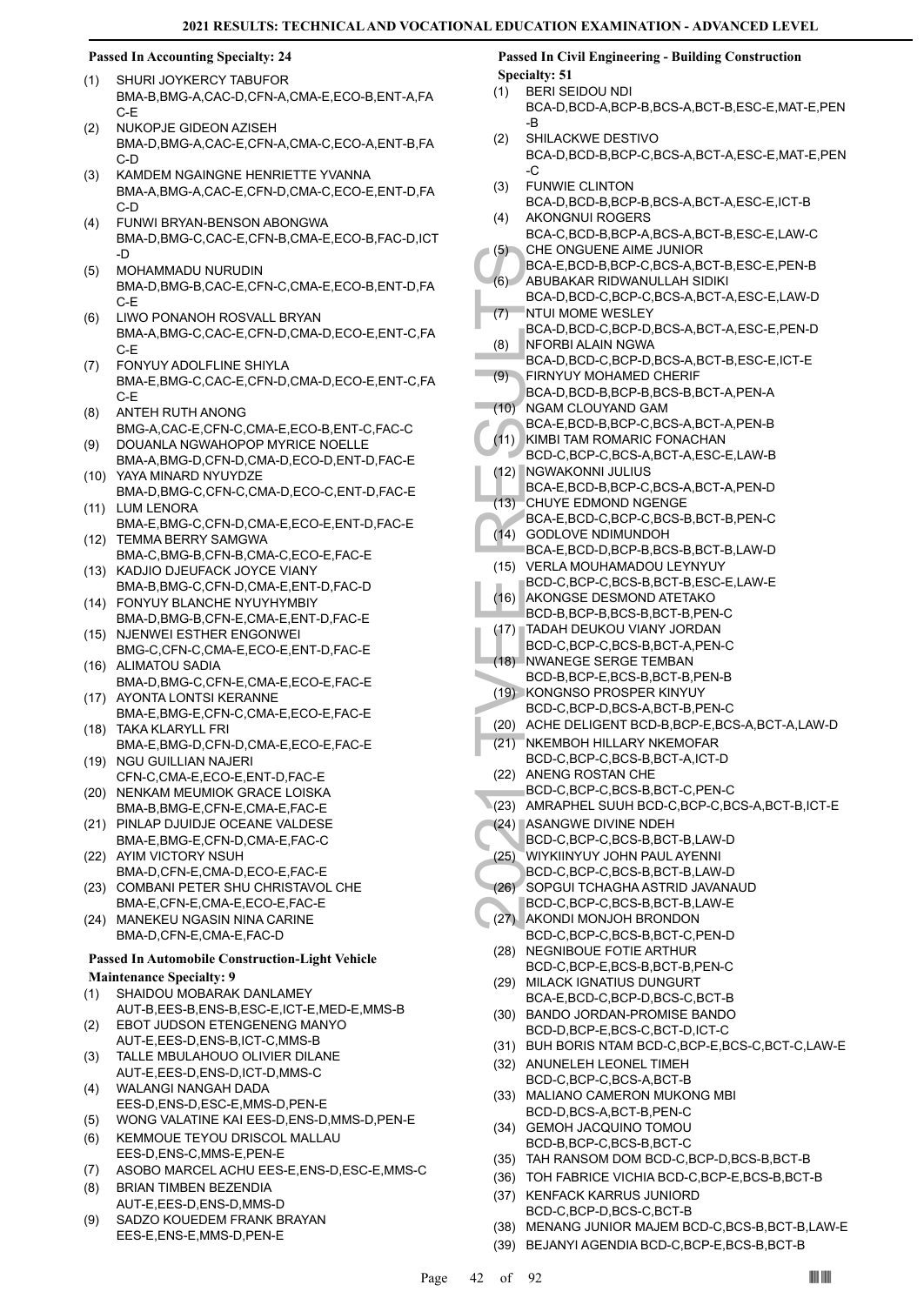#### **Passed In Civil Engineering - Building Construction Specialty: 51**

- (40) NKANJOH PROMISE GEMLACK
- BCD-C,BCS-C,BCT-C,PEN-D (41) TSAM CYPRAIN CHE BCD-C,BCP-E,BCS-C,BCT-B
- (42) CHOUNFACK PRINCE DAREL
- BCD-E,BCP-E,BCS-A,BCT-B NDEKEH SMITH LANDONG (43)
- BCD-C,BCS-C,BCT-B,ESC-E YONGTOH FEDINARD DIOM (44)
- BCD-D,BCS-B,BCT-B,ESC-E YONG BRIYAND ANKINIMBOM (45)
- BCD-C,BCP-E,BCS-C,BCT-C (46) ZOME NOTOTO DIEUDONNE
- BCD-D,BCP-E,BCS-B,BCT-C
- (47) TEMESANG GODWILL BCD-D,BCP-E,BCS-C,BCT-B
- (48) ELANGUE KAMPO RICK MAELE BCD-C,BCP-E,BCS-C,BCT-C
- (49) CHE NATHANIEL NJI BCD-C,BCP-E,BCS-C,BCT-C
- (50) SANGWA BROWNWER CHE BCD-C,BCS-C,BCT-D,PEN-E
- KONG JOSEPH CABREL SOULEYMANOU BCD-E,BCS-D,BCT-D,PEN-E (51)

## **Passed In Electrical Power System Specialty: 37**

- AMBENESANG SERGIUS AMBE ACM-C,CAN-B,DEI-C,EAM-C,ESC-E,ICT-C,MAT-C,PEL-E (1)
- MPAME GIDEON OTANG ACM-B,CAN-B,DEI-B,EAM-E,ESC-E,PEL-E,PEN-C (2)
- KPWE LEONARD TEGHE ACM-C,CAN-B,DEI-C,EAM-D,ESC-E,PEL-E,PEN-C (3)
- AGWO RELEAN ASAAH ACM-C,CAN-B,DEI-C,EAM-E,ESC-E,ICT-C,PEL-D (4)
- WUNG FAUSTINO KUM ACM-B,CAN-B,DEI-E,EAM-E,ESC-E,PEL-E,PEN-D (5) ISMAIL ASSAN FAI (6)
- ACM-E,CAN-E,DEI-C,EAM-D,ESC-E,PEL-E,PEN-A THANK GOD ABBA (7)
- ACM-C,CAN-E,DEI-C,EAM-E,ESC-E,PEL-E,PEN-C ASONDO CLINTON BAH (8)
- ACM-C,CAN-C,DEI-B,ESC-E,PEL-E,PEN-B KEGHRAN BERNARD COLIN AYUNI (9)
- ACM-B,CAN-C,DEI-C,EAM-D,ESC-E,PEL-D (10) SANDRA NOIBI
- ACM-B,CAN-D,DEI-B,EAM-D,ESC-E,LAW-E (11) CHENUI BILL CLINTON AYANGWI
- ACM-C,CAN-B,DEI-C,EAM-E,ICT-E,PEL-E FOMAGHA TASSONLA JUNIOR (12)
- ACM-B,CAN-E,DEI-C,EAM-E,ICT-C,PEL-E KIDEWA BRIAN KIYEANI (13)
- ACM-C,CAN-D,DEI-C,EAM-E,ESC-E,PEL-E (14) ABDOUL KARIM NYUYFONI
- ACM-B,CAN-A,DEI-C,EAM-E,PEL-D MBITAR CHRISTAIN TICHA (15)
- ACM-B,CAN-B,DEI-C,EAM-E,PEL-E (16) NGOCHI EDISON ATETASHI
- ACM-C,DEI-C,EAM-E,PEL-E,PEN-B (17) TAKAM KAPPI CHRISTIAN
- ACM-D,CAN-C,DEI-C,EAM-E,PEL-D (18) WIRKOM CLINTON FONYUY
- ACM-C,CAN-D,DEI-C,EAM-E,PEL-D (19) ATEMNKENG DEMIA NKENDEM
- ACM-B,CAN-D,DEI-D,ICT-D,PEL-E (20) MBIBUH MANCHOU CLIFORT
- ACM-C,CAN-C,DEI-D,EAM-E,ESC-E (21) WENONG NICKEL TEKWECK
- ACM-C,CAN-E,DEI-D,ESC-E,PEL-E (22) KUUM BRYAN CHEGHE
- ACM-E,CAN-E,DEI-D,ICT-C,PEL-E (23) MEFROUKA TSAFACK VADELE
- ACM-D,CAN-E,DEI-D,ESC-E,PEN-E
- (24) LAKONNI KAMGANG YANE DIBRIL ACM-C,CAN-B,DEI-C,PEL-E
- (25) DESIRE MYOBIWOSHO ACM-C,CAN-E,DEI-C,PEN-C
- (26) TABIH DESMOND ASHONGFUNG

ACM-C,CAN-D,DEI-B,PEL-E

- (27) MBOUTOU SHALE YVAN ACM-C,CAN-E,DEI-C,PEN-C
- (28) YIMNGONG HANSON MBUNWE ACM-C,CAN-C,DEI-D,LAW-E
- (29) SUH BRYAN NGANG ACM-C,CAN-E,DEI-C,EAM-E
- (30) ABUDOU WAHABU SHINA AKANDE ACM-C,CAN-E,DEI-C,PEL-E
- (31) OLOMO JORDAN YVES JAURES ACM-C,CAN-E,DEI-C,PEL-E
- (32) AMABO BRYAN CHE ACM-D,CAN-E,DEI-C,PEN-E
- FONYUY BEN-LOIC BERINYUY (33) ACM-B,DEI-E,EAM-E,ICT-E
- (34) ALBIDINE RAMADAN NYUYKONGI
- ACM-D,CAN-E,DEI-C,ICT-E (35) TCHOUMI NKOUOKAM GERMAIN
- ACM-E,CAN-E,DEI-C,PEL-E
- (36) AFEGNUI ZANJAM RIYE ACM-D,CAN-E,DEI-E,PEL-E
- PEFITECK CLITON NUMFOR (37) ACM-D,CAN-E,DEI-E,PEL-E
- **Passed In Marketing Specialty: 35**
- NCHE EUCARIA WEHLEESENYI (1)
- BMA-C,BMG-A,CFN-D,DMP-A,ECO-B,ENT-C,MSK-C,PM P-C
- TEBO FLORITA ANWEI (2)
	- BMA-D,BMG-B,CFN-C,DMP-A,ECO-C,MSK-B,PMP-D
	- TUMASANG MAHABO AGHEMBOM ELINE (3)
	- BMA-E,BMG-B,CFN-C,DMP-A,ECO-C,MSK-B,PMP-D VUSHEVUTCHEM CONFIDENCE  $(4)$
- BMG-A,CFN-C,DMP-A,ECO-D,ENT-E,MSK-B,PMP-E AMANWI LOUIS TEYIH  $(5)$
- BMG-B,CFN-D,DMP-A,ECO-D,ENT-D,MSK-C,PMP-C WAH BLESS DOH (6)
- BMG-B,CFN-D,DMP-A,ECO-E,ENT-E,MSK-C,PMP-D THIERY MBIFI (7)
- BMA-D,BMG-B,CFN-E,DMP-A,ECO-E,MSK-C,PMP-E AISHATOU SALLAW LIMAN (8)
- BMG-C,CFN-E,DMP-C,ECO-E,ENT-E,MSK-C,PMP-D NFURCHANG HUMBLELINE LUM (9)
- (35) TCHOUR (36) ALBIDIN<br>
ACM-D, ACM-E, (37) PEFITE<br>
ACM-D, ACM-E, (37) PEFITE<br>
ACM-D, ACM-D, ACM-D, ACM-D, ACM-D, ACM-D, ACM-D, B<br>
TURAC, P-C TEBO F BMA-D, TUMAS BMA-E, VUSHE<br>
BMA-C, P-C TEBO F BMA-D, TUMAS BMA-E, VUSHE<br> BMA-E,BMG-C,CFN-E,DMP-C,ECO-E,ENT-D,MSK-D (10) NGAH BETINA SHIYNYUY
- BMG-D,CFN-E,DMP-B,ECO-E,ENT-E,MSK-E,PMP-E (11) ABATSONG AYOMBA CHRISTINE MARCELLE
- BMA-E,BMG-B,CFN-E,DMP-B,MSK-C,PMP-D
- PONFUA ABDU QADIR LENDIH (12)
- BMG-E,CFN-C,DMP-B,ECO-D,MSK-C,PMP-E (13) HELEN MOJOKO NGALE
- BMG-D,CFN-D,DMP-C,ENT-D,MSK-E,PMP-E ITOE JOHN  $(14)$
- BMG-D,CFN-E,DMP-C,ENT-D,MSK-D,PMP-E
- (15) MBAH DAMARIS MENEMAH
- BMG-C,DMP-C,ECO-E,ENT-D,MSK-E,PMP-E GABUIN SHARLONIE NGONFAS  $(16)$
- BMG-C,CFN-E,DMP-B,ENT-D,MSK-D
- WIBUEBOUM SERGINA SHISEH (17)
- BMG-D,CFN-E,DMP-B,MSK-C,PMP-E (18) VETIN PHILEMON
- BMG-C,CFN-D,DMP-C,MSK-D,PMP-E MANKA'A JUDITH ATANGA (19)
- BMG-C,CFN-E,DMP-C,ENT-D,MSK-D
- (20) ALIMA MESSANGA ARIANE CLAUDE BMG-C,CFN-E,DMP-B,ECO-E,MSK-E
- (21) ALEH SYNTHIA SIRRI BMG-D,CFN-E,DMP-B,MSK-E,PMP-E
- (22) NGIAH KELLY OGWE CFN-E,DMP-B,ECO-E,ENT-E,MSK-E
- GHANSIT MARIAMA (23)
- CFN-E,DMP-C,ENT-E,MSK-D,PMP-E (24) NGALA BRENDALINE FONYUY
- BMG-E,CFN-D,DMP-C,ECO-E,MSK-E NJINGANG ERIC SUH (25)
- BMG-E,DMP-C,ECO-E,MSK-E,PMP-E (26) NGWA GODWILL FUNWI
- BMG-E,CFN-E,DMP-C,ECO-E,MSK-E
- ABATE WENANG FLORETTE YVE-CLARA BMG-C,DMP-B,MSK-D,PMP-D (27)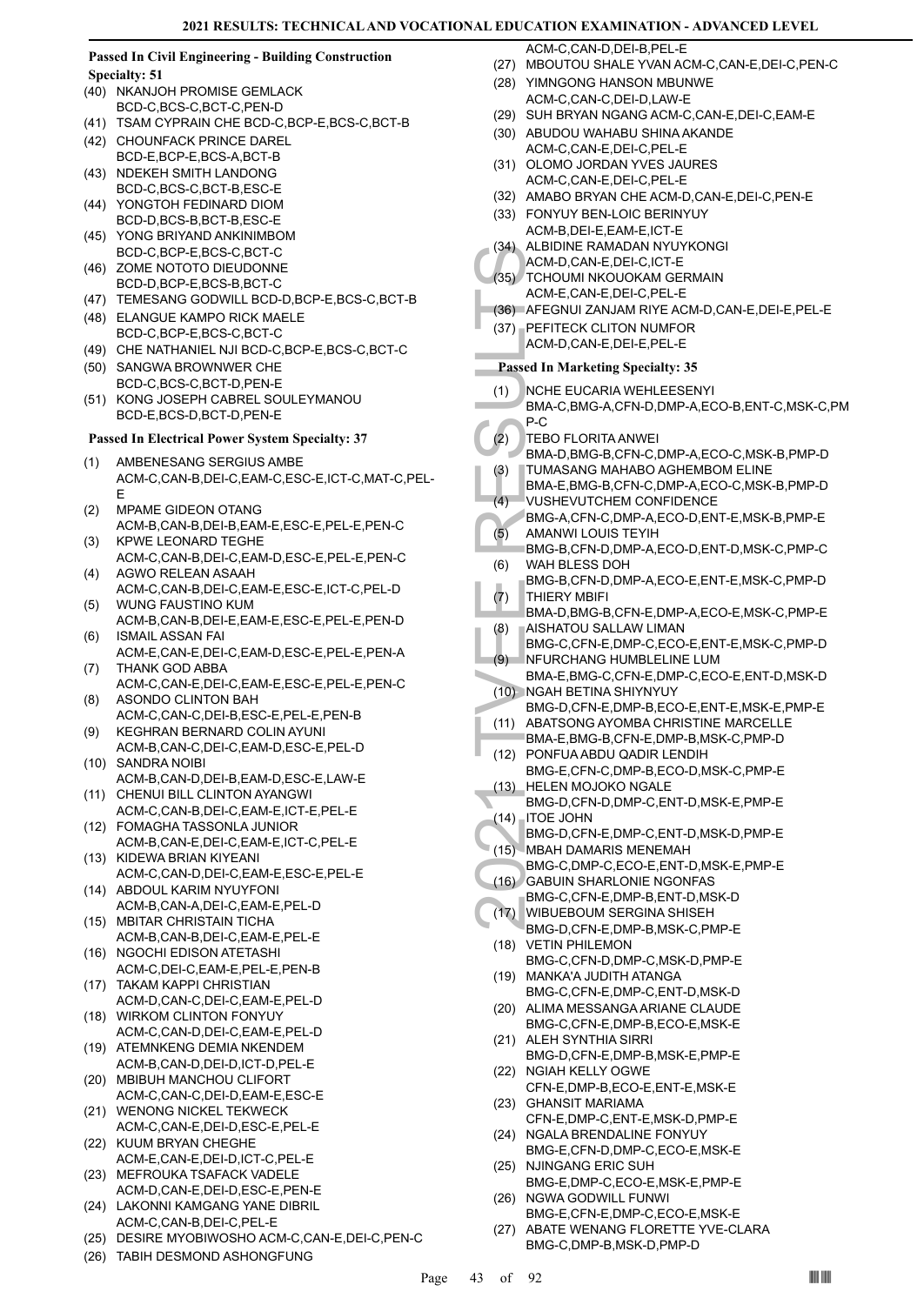## **Passed In Marketing Specialty: 35**

- (28) YUH CLIFORD MBENG BMG-D,CFN-D,DMP-B,MSK-E
- (29) NONGA ASSEN DANIELA JOYCE CFN-E,DMP-B,MSK-D,PMP-E
- (30) SIBEN LEONARDA VERNYUY BMG-D,DMP-C,ENT-E,MSK-D
- (31) TUBUG NERIS GOLDA BIH BMG-D,CFN-E,DMP-C,MSK-E
- (32) KIEN DOLID BMG-E,DMP-C,ENT-D,MSK-E
- (33) AKONI MELVIS NDIM BMG-E,DMP-C,MSK-E,PMP-E
- (34) TIBAD DIANE ATUH BMG-E,CFN-E,DMP-D,MSK-D
- (35) YEMDJI BAFOR HORNELA MONIQUE BMG-E,CFN-E,DMP-C,MSK-E

## **Passed In Secretarial Administration and Communication Specialty: 6**

- GEMUH AKWOTEWIHBUEN VICKY MILDRIEL CFN-E,IPR-D,LAW-E,OAW-C,PCS-C,PEN-C (1)
- NDIKUM BIH STEPHANGE IPR-E,LAW-E,OAW-B,PCS-E,PEN-D (2)
- MBESSE MESSANGA ANGE FRANCOISE IPR-E,LAW-E,OAW-C,PCS-C,PEN-E (3)
- ELOUNDOU MESSANGA DIVINE PAMELA IPR-E,OAW-C,PCS-E,PEN-C (4)
- MINKAM MBELLA KOUAM GEORGES LEANE IPR-E,OAW-D,PCS-E,PEN-D (5)
- (6) BUMA-OCTAVIA-NYUSIH IPR-E,OAW-C,PCS-E,PEN-E

## **Passed In Single Subjects**

## **Passed In 6 Subjects: 4**

- MUNDU ACHA SHARMELA BMA-B,BMG-B,CFN-D,CMA-C,ECO-E,ENT-D (1)
- BIMILA JENET NKUMRAN BMA-D,BMG-D,CFN-D,ECO-E,ENT-D,FAC-D (2) KUNZEH BRAWDON FOZOH (3)
- BMA-E,BMG-C,CFN-D,CMA-E,ECO-D,ENT-E
- DJUIDJE NGUEYEMNO BERNADETTE FARELLE BMA-E,BMG-D,CFN-E,ECO-E,ENT-B,FAC-E (4)

## **Passed In 5 Subjects: 2**

- NDAM NGOUTANE DIANE KELLY DOROTHEE BMG-B,CFN-D,ECO-C,ENT-D,FAC-E (1)
- NGWIMUTOH ANABEL CLODIN BMA-E,BMG-E,CFN-E,CMA-E,ECO-E (2)

## **Passed In 4 Subjects: 11**

- (1) MAFFO KUIGNE AUDREY BMG-C,CFN-E,ECO-C,ENT-B
- (2) KHAN MILDRATE MESHI BMG-C,CFN-E,ECO-C,ENT-E
- PRICE KEDI MANUEL BRAYAN BMG-C,CFN-D,ENT-D,FAC-E (3)
- SAH-ADZEM CLARA KERNYUY BMG-E,CFN-D,DMP-B,ENT-E (4)
- ABEN JONNIVET ENGWARI BMA-E,BMG-C,CFN-D,CMA-E (5)
- NGWINUI GILDAS AKWANUI BMG-D,CFN-C,ENT-E,FAC-E (6)
- DOMFANG LEM LAETICIA MERVIELLE BMA-D,CFN-E,CMA-E,ENT-D (7)
- NGALLA PASCAL FORYUY BMG-E,CFN-E,ECO-E,ENT-D (8)
- MADJOUKOUO TESSOH INGRID HORNELLE BMG-D,CFN-E,DMP-E,ECO-E (9)
- EMBOLO METOGO JOSPIN DYLANE CFN-E,CMA-E,ECO-E,ENT-E (10)
- AGWOMBU PROMISE NJANG BMA-E,BMG-E,CFN-E,CMA-E (11)

## **Centre No: 22148 STAR MODERN COLLEGE OF TECHNOLOGY TIKO**

Regist: 116, Sat for 6 or more Subjects: 115, Passed : 111 % Passed : 96.52, Sanctioned : 8

## **Results of Successful Candidates In Order Of Merit**

## **Passed In Accounting Specialty: 8**

(1) MONYONGO MARION DITOBO

BMA-C,BMG-A,CAC-E,CFN-D,CMA-E,ECO-B,FAC-D,LA W-D

- BLESS SUNGUYO BMA-C, BMG-B, CAC-E, CEN-C, CMA-D, ECO-B, EAC-C  $(2)$
- PRECIOUS RINDA MEBUIN TIKU BMA-D,BMG-B,CAC-E,CFN-E,CMA-E,ECO-D,FAC-E (3)
- MBOKWOH MARIE-CHANTAL KUOKUO (4)
- BMA-B,BMG-A,CFN-C,CMA-C,ECO-B,FAC-D EBOT EUNICE BISSONG (5)
- BMA-C,BMG-B,CFN-D,CMA-D,ECO-D,FAC-E OGECHI VERONIQUE IWUOBI (6)
- BMA-E,BMG-B,CFN-E,CMA-E,ECO-D,FAC-D MOFOR BRONHILDA SHIMENYI (7)
	- BMA-E,BMG-B,CFN-D,CMA-D,ECO-E,FAC-E
- RANSON TABOP JOSEPH BMA-E,BMG-D,CFN-E,CMA-E,ECO-C,FAC-D (8)

## **Passed In Automobile Construction-Light Vehicle**

- **Maintenance Specialty: 14**
- KUM NJI NELSON (1)
- AUT-D,EES-E,ENS-D,ESC-E,LAW-A,MAT-E,MMS-D
- NGANWA MENTANG PHAREL ARNAUD (2)
- AUT-E,EES-D,ENS-C,ESC-E,MAT-E,MMS-E,PEN-E NDZI MACDONALD YINKFU (3)
	- AUT-E,EES-E,ENS-D,ESC-E,MAT-E,MMS-D,PEN-E
- TAMBI GEORGE ASSARH  $(4)$
- AUT-C,EES-B,ENS-B,ESC-E,MAT-E,MMS-D
- RINGNWI KADYNE EWANGE AUT-D,EES-D,ENS-D,MAT-E,MMS-E,PEN-E (5)
- MBIMBE ERNEST YANKY (6)
- AUT-D,EES-E,ENS-D,ESC-E,MAT-E,MMS-D
- MEH KUM CELESTIN (7)
- AUT-D,EES-D,ENS-E,MAT-E,MMS-D,PEN-E
- (8) TANYIGWO PIUS AUT-D,EES-D,ENS-C,ESC-E,MMS-D
- ZAMBOU FOUEKENG IDRISS (9)
- AUT-D,EES-D,ENS-D,MAT-E,MMS-C
- PATRICK PAUL EGBE (10)
- AUT-E,EES-D,ENS-C,MAT-E,MMS-D
- (11) MAISAH NGUFON AMOS
- AUT-D,EES-E,ENS-D,MAT-E,MMS-D
- (12) NGU CLOVIS TANYI AUT-E,EES-E,ENS-D,ESC-E,MMS-E
- (13) ANDUSAH EPHARAIN ANDUI
- AUT-E,EES-E,ENS-C,MMS-E
- (14) MUALLE FABRIS NGANG AUT-D,EES-E,ENS-E,MMS-E

## **Passed In Civil Engineering - Building Construction Specialty: 15**

- NGAHSA ELVIS TARLISHI  $(1)$
- BMA-E,<br>
(8) BMA-E,<br>
RANSO<br>
BMA-E,<br>
Passed In At<br>
Maintenance<br>
(1) KUM NJ<br>
AUT-D,<br>
(2) NGANW<br>
AUT-E,<br>
(3) NDZI M.<br>
AUT-E,<br>
(4) TAMBI AUT-D,<br>
(4) TAMBI AUT-D,<br>
(6) RINGN<br>
AUT-D,<br>
(6) TANYIG<br>
(9) ZAMBO<br>
AUT-D,<br>
(7) MEH KUT-D, BCA-D,BCD-C,BCP-B,BCS-C,BCT-B,ESC-E,LAW-E,MAT -C
	- WAJUKU DEBELL WAJUKU (2)
		- BCA-E,BCD-C,BCP-C,BCS-B,BCT-B,ESC-E,MAT-E,PEN -D
- CHO NJI LOVERT (3)
- BCA-D,BCD-B,BCP-C,BCS-C,BCT-B,ESC-E,MAT-D ANSAGISUS AMIH NCHIA (4)
- BCD-C,BCP-B,BCS-C,BCT-B,ENT-D,ESC-E,MAT-D KUM EDWIN IHIMBRU (5)
- BCD-C,BCP-C,BCS-C,BCT-B,ESC-E,MAT-E,PEN-C NJI JENCRIS NJI (6)
- BCA-D,BCD-D,BCP-B,BCS-C,BCT-B,ESC-E,MAT-E KEH BREN WENGIEH (7)
- BCD-C,BCP-B,BCS-C,BCT-B,MAT-E,PEN-D WAKOM RAYMOND NFOR NNANE (8)
- BCD-D,BCP-C,BCS-C,BCT-B,ESC-E,PEN-C BONAM DUREL MBOTAKE (9)
- BCD-C,BCP-B,BCS-D,BCT-B,ESC-E,MAT-E (10) EMMANUEL CHRISTOPHER OKON
- BCD-C,BCP-B,BCS-D,BCT-B,ESC-E,MAT-E (11) BAKONDOCK NGUIMBOUS ANTOINE OLIVIER
- BCD-C,BCP-C,BCS-C,BCT-C,MAT-E,PEN-E MANJAH BEFUI PERICK (12)
- BCA-C,BCP-C,BCS-D,BCT-C,MAT-E,PEN-E (13) MUKONG COLINS DINGHA
- BCD-E,BCP-B,BCS-D,BCT-C,ESC-E,MAT-E (14) EWUKAP JULIUS BCD-D,BCP-B,BCS-C,BCT-B,MAT-E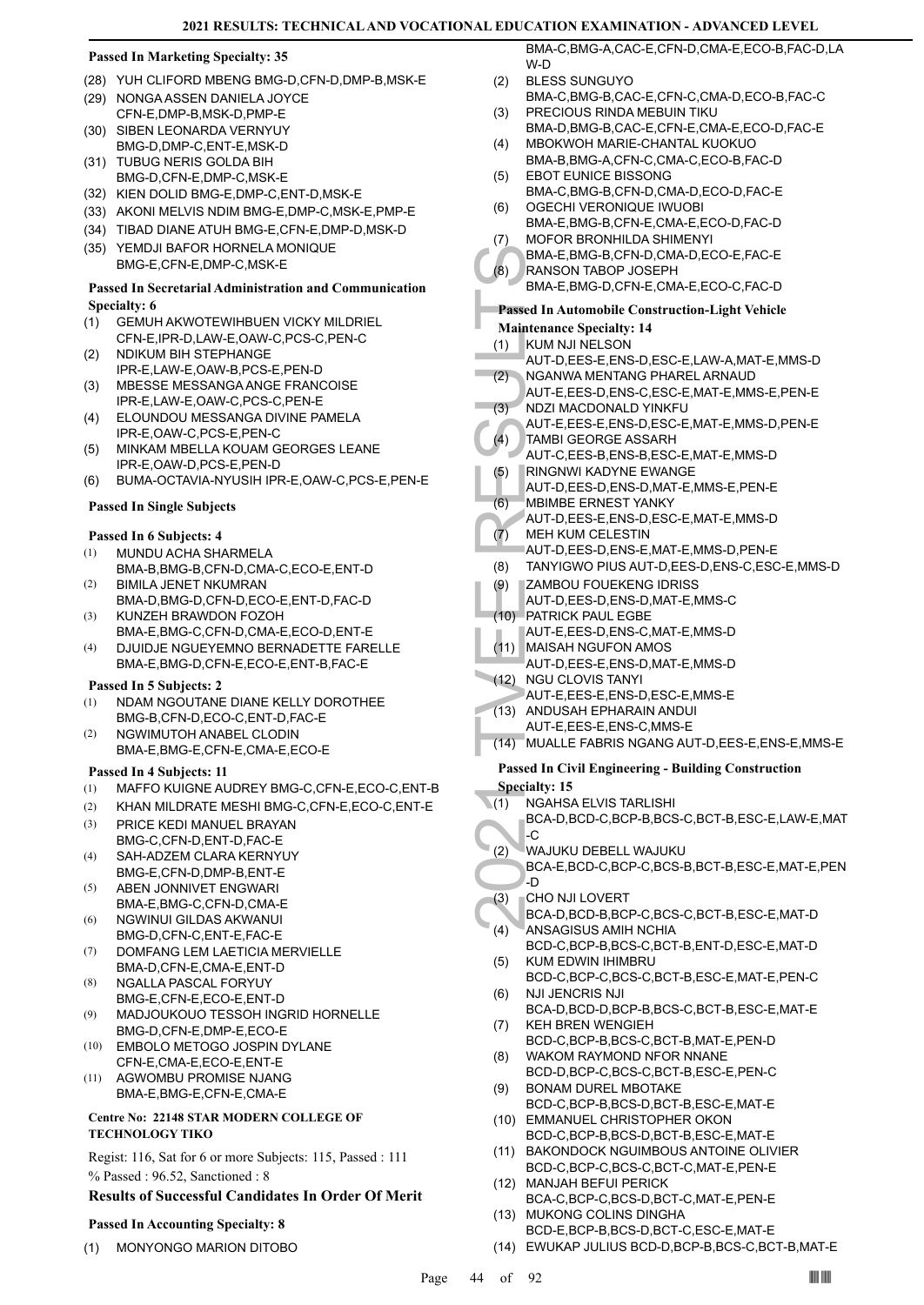## **Passed In Civil Engineering - Building Construction Specialty: 15**

(15) WOKOMEA RAMOND MOLINGE BCP-C,BCS-D,BCT-C,ESC-E

## **Passed In Electrical Power System Specialty: 14**

- AXELROD RICARDO FORCHI ACM-B,CAN-B,DEI-B,EAM-E,ESC-E,MAT-E,PEL-C,PEN-A (1)
- AYEAH SEDRIC MACHI ACM-B,CAN-B,DEI-B,EAM-E,ESC-E,MAT-E,PEL-C,PEN-C (2)
- NYOH HANS-BILL SANDIS ACM-B,CAN-B,DEI-C,EAM-E,ESC-E,MAT-E,PEL-C,PEN-B (3)
- ETCHI ROY OJONG ACM-A,CAN-B,DEI-B,EAM-E,ESC-E,MAT-E,PEL-C,PEN-D (4)
- CHU MEH MARKFRED ACM-B,CAN-A,DEI-C,EAM-E,ENT-E,ESC-E,MAT-E,PEL- $\mathcal{C}$ (5)
- BWEH ERNEST DZINKA ACM-B,CAN-B,DEI-D,EAM-E,ESC-E,MAT-D,PEL-C,PEN-E (6)
- FUH BOBE LOUIS ACM-B,CAN-B,DEI-C,EAM-E,ESC-E,MAT-E,PEL-D,PEN-E (7)
- NTEMBE JOEL ACM-B,CAN-A,DEI-B,EAM-E,MAT-D,PEL-C,PEN-C (8)
- AWA ALVIN WAKAH ACM-B,CAN-C,DEI-C,EAM-E,MAT-E,PEL-D,PEN-C (9)
- (10) NCHINDA LOUISE KONYA ACM-B,CAN-D,DEI-B,EAM-E,ESC-E,MAT-E,PEL-E
- (11) NKEH CARLSON MEH ACM-B,CAN-C,DEI-B,ESC-E,PEL-D,PEN-C (12) WATENDO EBOT KLORAN
- ACM-B,CAN-C,DEI-B,EAM-E,ESC-E,PEL-E
- (13) BENDA JOSEPH ISAH ACM-C,CAN-C,DEI-C,EAM-E
- (14) TIFUH FAITH TITADU ACM-C,DEI-C,PEL-E,PEN-E

- MBUH NDOH BAYANG GRACE BMA-C,BMG-A,CFN-D,DMP-A,ECO-C,ENT-D,MSK-D,PM P-D (1)
- YAMA RITA BI BMA-C,BMG-A,CFN-C,DMP-B,ECO-D,ENT-D,MSK-C,PM P-D (2)
- MICHELLE WASE ITOE BMA-B,BMG-A,CFN-C,DMP-B,ECO-C,ENT-E,MSK-E,PM P-D (3)
- NKWELLE GENEVINE YOH BMA-D,BMG-A,CFN-E,DMP-A,ECO-C,ENT-D,MSK-D,PM P-E (4)
- KWECHE PELAGIE AWI BMA-D,BMG-A,CFN-D,DMP-A,ECO-C,ENT-E,MSK-E,PM P-E (5)
- BISONG NKWOH SYNTHIA BMA-B,BMG-A,CFN-C,DMP-B,ECO-C,MSK-D,PMP-C (6) GREATFUL MBONG NDZI (7)
- BMA-B,BMG-A,CFN-D,DMP-A,ECO-C,MSK-D,PMP-D KUWAN REGINA LIMNYUY (8)
- BMA-B,BMG-A,CFN-D,DMP-A,ECO-C,MSK-D,PMP-D KANGE ENJEMA CHARNEL MANYI (9)
- BMA-B,BMG-A,DMP-B,ECO-C,ENT-D,MSK-C,PMP-E (10) EKANE MEJAME DOLIAN SENZE
- BMA-B,BMG-A,CFN-E,DMP-B,ECO-B,MSK-D,PMP-E (11) MBU ETTA ARREYNGAN
- BMA-D,BMG-A,CFN-D,DMP-A,ECO-C,ENT-D,PMP-D (12) DIBO MARIANA NJALINGI
- BMA-C,BMG-A,CFN-D,DMP-B,ECO-C,MSK-D,PMP-E FOTABE ELAD CLESKEY-ALEX (13)
- BMA-A,BMG-A,CFN-E,DMP-A,ECO-D,ENT-E,MSK-E (14) NEMI BELTINE KEMA
- BMA-D,BMG-A,DMP-B,ECO-C,ENT-C,MSK-E,PMP-E CLINTON MUKWELLE EKWO (15)
- BMA-D,BMG-A,CFN-D,DMP-A,ECO-D,MSK-E,PMP-E
- (16) MULUH NADINE PATRISIA MBUNKWE BMA-C,BMG-A,CFN-D,DMP-B,ECO-D,MSK-E,PMP-E
- NBUN MARIE CLAIR FRI BMA-C,BMG-A,CFN-E,DMP-C,ECO-D,ENT-E,MSK-D  $(17)$ (18) NSEN RITA KUM
- BMA-C,BMG-A,CFN-E,DMP-B,ECO-E,MSK-E,PMP-E (19) KARI LINN NDZEMNWI
- BMA-D,BMG-A,CFN-E,DMP-B,ECO-E,ENT-E,PMP-E (20) CHE FINA NDUM
- BMA-D,BMG-A,DMP-D,ECO-C,MSK-D,PMP-E (21) VINA MAKIMBO TAMFU
- BMA-C,BMG-A,CFN-E,DMP-B,ECO-E,MSK-E (22) DEMGNE FODJO STEVIN
- BMA-E,BMG-A,CFN-E,DMP-D,ECO-D,MSK-E QUEENTHAN SABINA CARINE (23)
- BMA-D,BMG-D,CFN-E,DMP-B,ECO-E,MSK-E NDOH MBOH LUCY BIH (24)
- BMA-E,BMG-C,DMP-E,ECO-E,MSK-D,PMP-E (25) DONGMO FANUELLE
- BMA-E,BMG-C,CFN-E,DMP-E,ECO-E,MSK-E LIZETTE MURING (26)
- BMA-C,BMG-B,DMP-C,ECO-E,PMP-E
- FORKWA TARH SAMUEL (27)
	- BMA-C,BMG-B,DMP-E,ECO-E,MSK-E
	- **Passed In Metal Works and Industrial Piping Specialty: 27**
- TAKEH SAMUEL AJECK ESC-E,LAW-C,MAT-E,MIP-C,MOU-C,PEN-B,WOM-B (1)
- BMA-E, QUEEN<br>
BMA-E, QUEEN<br>
BMA-D, NDOH N<br>
BMA-E, CAP<br>
BMA-E, BMA-C, BMA-E, BMA-C, BMA-E, BMA-E, BMA-E, BMA-C, BMA-C, BMA-C, EXC-E, TORKW<br>
BMA-C, FORKW BMA-C, FORNE ENT-E, FUHWI ESC-E, FUHWI ESC-E, FUHWI ESC-E, FUHWI ESC-E FORNENG BENAMMI AYAFOR-AJOM ENT-E,ESC-E,MAT-E,MIP-C,MOU-E,PEN-C,WOM-B (2) FUHWI LUCIEN AMBE (3)
	- ESC-E,MAT-E,MIP-B,MOU-E,PEN-B,WOM-C NDONGO ROBERT TEGHEN (4)
	- ENT-D,ESC-E,MAT-E,MIP-B,MOU-D,WOM-C
	- KUMBUMA COLLINS DOBGIMA ESC-E,MAT-E,MIP-B,MOU-E,PEN-C,WOM-C (5)
- KEBICHE JUNIOR DJAMATCHE (6)
- ESC-E,MAT-E,MIP-C,MOU-D,PEN-C,WOM-C AMPAM ROMERIC ASA (7)
- ESC-E,MAT-E,MIP-C,MOU-E,PEN-C,WOM-C MBOH ROMANRIE MENANG (8)
- ESC-E,MAT-E,MIP-C,MOU-E,PEN-E,WOM-A GANA JOSHUA NKEIWOH (9)
- ESC-E,MAT-E,MIP-C,MOU-E,PEN-D,WOM-C NFOR PRINCE-HENRY SAMA (10)
	- ENT-D,ESC-E,MAT-E,MIP-B,MOU-E,WOM-D
- (11) MUNDONGENDO NGORAN YAYA JUNIOR ENT-E,ESC-E,MAT-E,MIP-C,MOU-D,WOM-C
- (12) ANDYCOLE YIHMBEH NDUH
- ESC-E,MAT-E,MIP-C,MOU-E,PEN-D,WOM-C (13) MENGUE LEKANE EHOGE MAUREL
- ESC-E,MAT-E,MIP-C,MOU-E,PEN-D,WOM-C (14) NUMFOR BETRAND NDONWIE
- ENT-E,MAT-E,MIP-B,MOU-E,PEN-E,WOM-C DONGFACK EBENEZER DONALD (15)
- ESC-E,MAT-E,MIP-C,MOU-E,PEN-D,WOM-D TAH MADININE NJI (16)
- MAT-E,MIP-B,MOU-D,PEN-B,WOM-C (17) OKIA VILAS EBOT
- ENT-D,MIP-C,MOU-D,PEN-C,WOM-B (18) SYLVANUS ODINAKA CHUKWU OPARAH
- LAW-E,MIP-C,MOU-D,PEN-C,WOM-C (19) TABE AMSTRONG TABE
- ESC-E,MIP-B,MOU-E,PEN-D,WOM-C (20) EZIEH BRAINDON EZIEH
- MAT-E,MIP-C,MOU-E,PEN-C,WOM-D (21) AWAH BELTOSE CHE
- ESC-E,MAT-E,MIP-C,MOU-E,WOM-B (22) MADUABUCHI EMMANUEL OJOR
- MAT-E,MIP-C,MOU-E,PEN-D,WOM-D (23) BRANDON TEHWAN
- ESC-E,MAT-E,MIP-C,MOU-E,WOM-C (24) ANYAH SERGE GRI MAT-E,MIP-C,MOU-D,WOM-A
- (25) EFU CLAUDE FORTINDONG MIP-B,MOU-E,PEN-C,WOM-D
- (26) AWAFONG JORAM KHAN MIP-B,MOU-E,PEN-E,WOM-C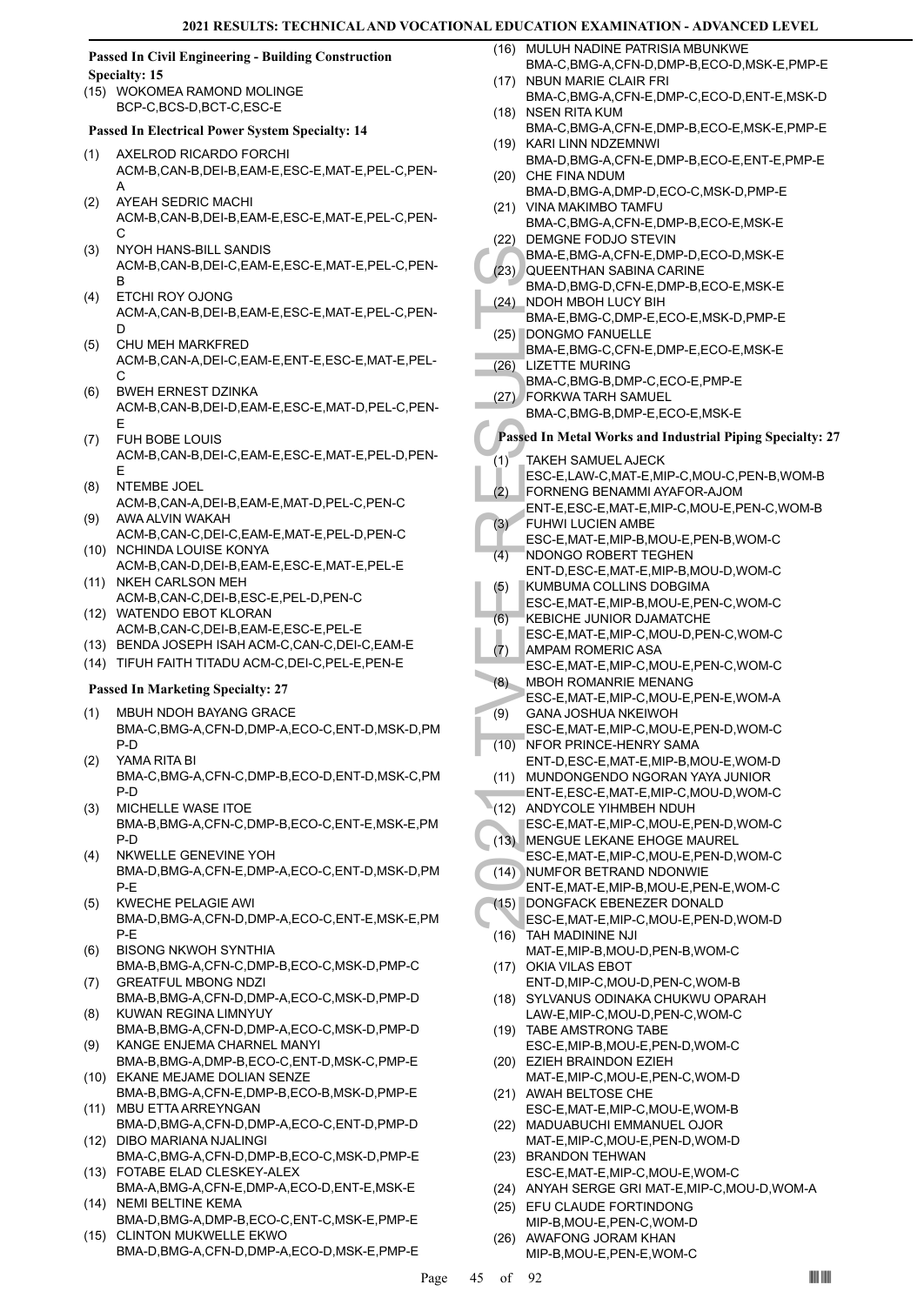$\overline{P-F}$ 

## **Passed In Metal Works and Industrial Piping Specialty: 27**

(27) SAVIOLA OBIALON EZIUKU MIP-C,MOU-E,PEN-E,WOM-D

## **Passed In Secretarial Administration and Communication Specialty: 1**

SHU MANKA'A AFANWI JULLIETTE CFN-E,IPR-D,LAW-C,OAW-E,PCS-E,PEN-B (1)

## **Passed In Single Subjects**

## **Passed In 5 Subjects: 3**

- MUABECHO FATIMATU NKAYI BMA-C,BMG-B,CAC-E,CFN-C,ECO-D (1)
- TANYI JENNET NGONEVI BMA-E,BMG-C,CFN-E,ECO-E,FAC-D (2)
- (3) MISPA NKEBEKE BMA-E,BMG-B,CFN-E,DMP-E,ECO-E

## **Passed In 4 Subjects: 2**

- KOME PIERETTE NZELLE (1)
- BMA-E,BMG-A,DMP-C,ECO-E ASHIRY KEGONG VOH ROLINSE (2)
- ESC-E,MIP-C,PEN-E,WOM-B

## **Centre No: 22149 COLLEGE D'ENSEIGNMENT GENERAL ET TECHNIQUE COMMERCIAL BONABERI**

Regist: 77, Sat for 6 or more Subjects: 77, Passed : 62 % Passed : 80.52, Sanctioned : 0

## **Results of Successful Candidates In Order Of Merit**

## **Passed In Accounting Specialty: 15**

- (1) NWACHAN TEBECK BMA-A,BMG-B,CAC-A,CFN-A,CMA-A,ECO-B,ENT-C,FA C-C
- MANKA'A YOLANDE TANWIE BMA-A,BMG-A,CAC-B,CFN-A,CMA-B,ECO-A,ENT-C,FA C-D (2)
- NDAH THEODORE MBABIT BMA-A,BMG-A,CAC-D,CFN-A,CMA-A,ECO-B,ENT-C,FA C-C (3)
- NGWA ISABEL MANKA'ABI BMA-A,BMG-A,CAC-C,CFN-A,CMA-B,ECO-A,ENT-D,FA  $C-C$ (4)
- NGULLA SANDRA NFOR BMA-A,BMG-B,CAC-D,CFN-A,CMA-C,ECO-C,ENT-D,FA C-C (5)
- KIMO JOYCE MKPIEN BMA-A,BMG-A,CAC-E,CFN-C,CMA-C,ECO-B,ENT-C,FA C-E (6)
- NZEGGE SHARON EMADE BMA-A,BMG-A,CAC-E,CFN-A,CMA-D,ECO-D,ENT-D,FA C-E (7)
- MAGOUA WOKAM STYVE LOIC BMA-B,BMG-C,CAC-E,CFN-B,CMA-E,ECO-D,ENT-D,FA C-E (8)
- AGBOGBA YABA BELVA BMA-B,BMG-B,CAC-D,CFN-C,CMA-E,ECO-D,ENT-E,FA C-E (9)
- EGBE KELLY BAWACK (10) BMA-B,BMG-A,CFN-B,CMA-E,ECO-D,ENT-B,FAC-E
- (11) NYUYSEVER ARMEL BURINYUY BMA-B,BMG-B,CAC-D,CFN-B,CMA-D,ECO-C,FAC-E
- YUFENYUY ELODIE LIMNYUY (12) BMA-A,BMG-B,CFN-B,CMA-D,ECO-E,ENT-C,FAC-E (13) MANKAKWANG ULRICH
- BMA-A,BMG-C,CAC-D,CFN-D,CMA-E,ENT-C,FAC-D (14) NEBA PRIDE AMMIE NIBA
- BMA-E,BMG-C,CAC-E,CFN-D,ECO-E,ENT-C,FAC-E FORFAH CLINTON CHENUI (15)
- BMG-E,CAC-E,CFN-E,ECO-E,ENT-E,FAC-E

- TAKWI NGUMBUH LESLIE BMA-A,BMG-A,CFN-B,DMP-C,ECO-A,ENT-C,MSK-C,PM P-D (1)
- GANYI TEBOH BECKLY BMA-A,BMG-A,CFN-B,DMP-B,ECO-D,ENT-B,MSK-C,PM (2)
- NUMFOR KELDER NEH BMA-A,BMG-A,CFN-C,DMP-C,ECO-B,ENT-D,MSK-C,PM P-D (3)
- WANKE ANNABEL NJECHA BMA-A,BMG-A,CFN-C,DMP-B,ECO-D,ENT-D,MSK-D,PM P-D (4)
- VERLA MARIE ETHEL KINYUY BMA-B,BMG-B,CFN-B,DMP-B,ECO-E,ENT-C,MSK-C,PM P-E (5)
- ANDUNGONG KELLY DIANA ACHA (6)
- BMA-A,BMG-B,CFN-C,DMP-D,ECO-E,ENT-D,MSK-C,PM P-E
- MBAPTE MATELE MOTSA WILLIE (7)
- BMA-B,BMG-C,CFN-D,DMP-D,ECO-E,ENT-C,MSK-D,PM P-E
- (1) MBAPT<br>
BMA-B, P-E<br>
(8) YELAN( BMA-B, P-E<br>
P-E<br>
(9) NJEKA BMA-A, P-E<br>
(10) TANGW BMA-B, P-E<br>
(11) NDI ELN<br>
BMA-B, P-E<br>
(11) NDI RLI<br>
BMA-A, P-E<br>
(12) FUOCH BMA-A, RIMB( BMA-A, P-D<br>
(13) ARIMB( BMA-A, RIMB( BMA-A, RIMB<br> YELANG BRITNEY FUMUH BMA-B,BMG-C,CFN-D,DMP-D,ECO-E,ENT-D,MSK-D,PM P-E (8)
- NJEKAM STANLEY NJEBAYI (9)
- BMA-A,BMG-C,CFN-E,DMP-C,ECO-D,ENT-E,MSK-E,PM P-E
- TANGWAN AGWAFOR BRIAN NDZE (10)
- BMA-B,BMG-D,CFN-E,DMP-C,ECO-E,ENT-D,MSK-D,PM P-E
- (11) NDI ELMA RINGNYU
- BMA-B,BMG-C,CFN-E,DMP-E,ECO-E,ENT-D,MSK-D,PM P-D
- FUOCHING ATEMNKENG BRAIN (12)
- BMA-A,BMG-B,CFN-A,DMP-B,ECO-C,ENT-A,MSK-B ARIMBOH FON DRENA  $(13)$
- BMA-A,BMG-B,CFN-D,DMP-C,ENT-E,MSK-D,PMP-E NDI RUTHA BEI (14)
- BMA-D,BMG-C,CFN-E,DMP-D,ENT-D,MSK-D,PMP-E **BIH LAURICE CHELSY** (15)
- BMA-E,BMG-D,CFN-E,DMP-C,ENT-D,MSK-C,PMP-E NSONG RAISA DIONE (16)
- BMG-C,CFN-D,DMP-C,ECO-E,ENT-D,MSK-E,PMP-E FENUI FOSHI NGAKO O. FABYOLLA (17)
- BMG-C,CFN-E,DMP-E,ECO-E,ENT-D,MSK-D,PMP-E WENONG ESTHER BESSEM (18)
- BMA-C,BMG-D,CFN-E,DMP-E,ENT-D,MSK-E,PMP-E (19) SAMGWA'A CLEGE NUMVI
- BMA-D,BMG-C,CFN-A,DMP-C,ENT-D,MSK-D
- (20) NDITONEN MARTINA BERINYUY BMG-B,CFN-E,DMP-B,ENT-D,MSK-C,PMP-D
- (21) LUM PEPLAH ANICHO BMA-D,BMG-B,CFN-C,DMP-C,ENT-C,PMP-E
- (22) NCHANG QUEENIVA FRU
- BMG-C,CFN-D,DMP-C,ENT-D,MSK-E,PMP-E (23) CHIOMA EZE MARYLENE
	- BMA-D,BMG-D,CFN-E,DMP-B,ENT-E,MSK-D (24) DJONFANG NGAKEU THIERRY YANN
- BMA-E,BMG-D,CFN-E,DMP-D,MSK-E,PEN-B PIERRETTE EMBI MEH (25)
- BMA-D,BMG-E,CFN-E,DMP-B,ECO-E,MSK-E (26) NSALLY BENADETTE DANSO
- BMA-E,BMG-D,CFN-E,DMP-D,ECO-E,MSK-D (27) ELONG CAISY IRENE
- BMA-E,BMG-D,CFN-E,DMP-E,MSK-E,PMP-E (28) NGON LELE MORELLE
- BMA-E,BMG-E,DMP-E,ECO-E,ENT-E,MSK-D (29) NGWA NDE SI-NEH
- BMG-C,CFN-E,DMP-B,ECO-E,MSK-E
- (30) NJUA NORA KAIN BMG-D,DMP-D,ECO-E,ENT-D,MSK-D
- (31) OBIDIENCE WUNDUNG NYUIJEU BMA-D,BMG-D,CFN-D,DMP-D,MSK-E
- (32) MALOMGNANG KANOUA BRENDA BMG-D,CFN-E,DMP-E,ENT-D,MSK-E
- (33) NDIFOR NOELA FAFUNG BMG-E,CFN-E,DMP-E,ENT-E,PMP-E
- (34) BOSAMBE MARIE BISUE BMG-C,CFN-E,DMP-C,MSK-D
- (35) NGNOUPAYE LACMAGO DIANE LESLY BMA-C,CFN-E,DMP-E,MSK-D
- (36) YAMEN HILLARY JORDAN BMA-D,CFN-E,DMP-C,MSK-E
- (37) ABONGWA REANNA BINUE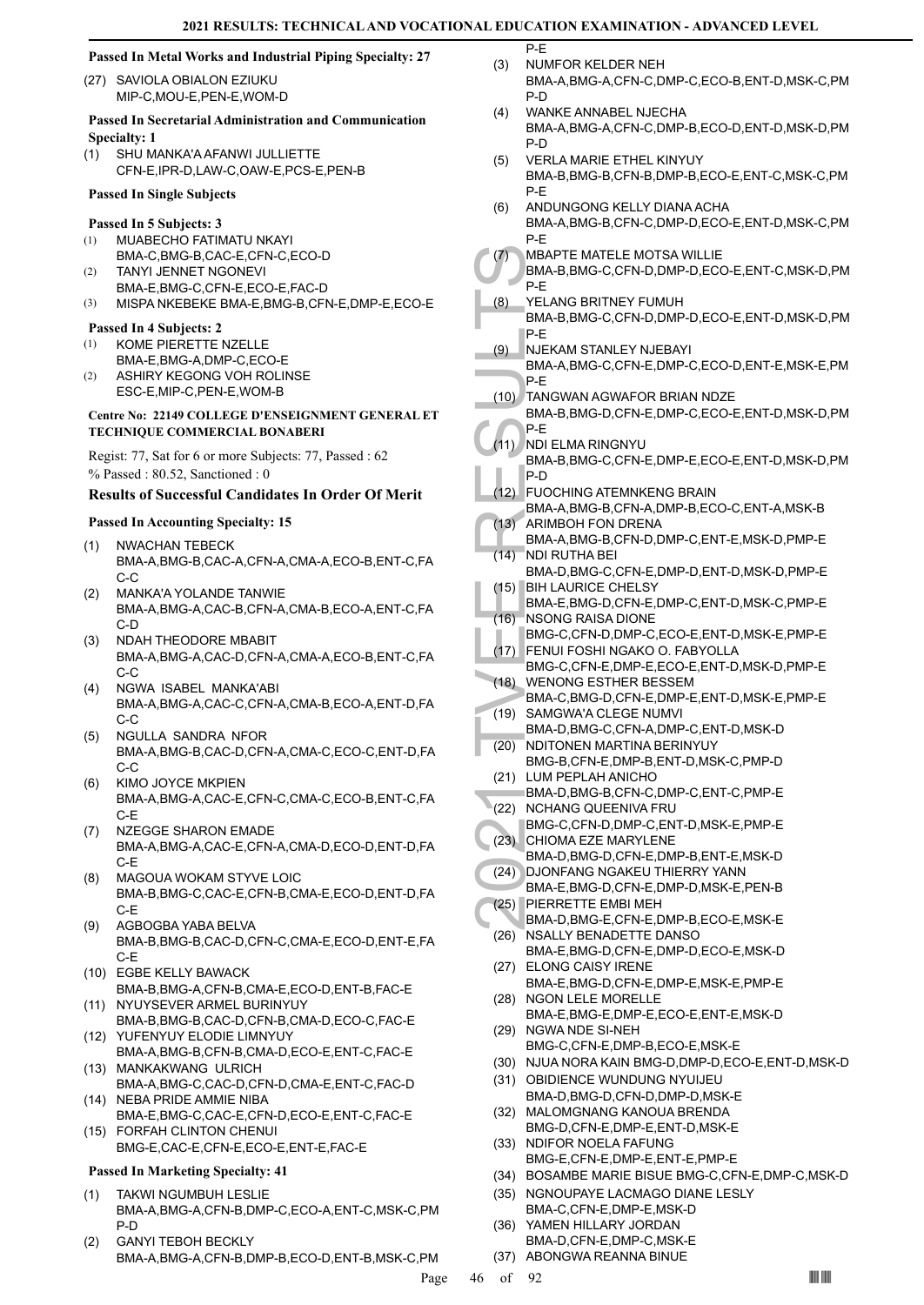## **Passed In Marketing Specialty: 41**

BMG-C,DMP-E,MSK-E,PMP-E (38) LEFANG MARTHA CHIRI ANGE

- BMA-E,CFN-E,DMP-C,MSK-E
- (39) STEVE NJEMWESIH BMG-E,CFN-E,DMP-D,MSK-D (40) NKENYAM SEABLE SANDE
- CFN-E,DMP-E,ECO-D,MSK-E
- (41) WAFI NDOVI JULIUS BMG-E,CFN-E,DMP-E,MSK-E

#### **Passed In Single Subjects**

#### **Passed In 5 Subjects: 3**

- BWANG SHINA AHONE (1)
- BMA-B,BMG-A,CFN-D,ECO-E,ENT-C
- MANEKENG ANTEH ROCHNELLE BMA-B,BMG-C,CFN-C,DMP-E,ENT-D (2) (3)
	- EMMA PHEROLE AKARA BMA-E,BMG-C,CFN-D,ECO-E,ENT-D

## **Passed In 4 Subjects: 3**

- WEZIPIE PEVULIE MAJUAPOH (1)
- BMA-E,BMG-E,CFN-E,DMP-C
- (2) CHE BIHNWI SHINAIDA BMA-E,BMG-E,DMP-C,ENT-E (3)
- MOIWO GISELE-FLEUR WATAD BMA-E,BMG-E,DMP-D,ENT-E

## **Centre No: 22151 SURE FOUNDATION COMPREHENSIVE COLLEGE TIKO**

Regist: 55, Sat for 6 or more Subjects: 55, Passed : 47 % Passed : 85.45, Sanctioned : 0

## **Results of Successful Candidates In Order Of Merit**

## **Passed In Accounting Specialty: 9**

- TSATCHOUME ELUMBA ALVINO BMA-A,BMG-A,CAC-D,CFN-D,CMA-E,ECO-D,ENT-C,FA C-D (1)
- KIMBI CALLIOUS FORGWE BMA-A,BMG-C,CAC-E,CFN-D,CMA-C,ECO-E,ENT-D,FA C-E (2)
- NGES BENERIS ABONGE BMA-C,BMG-B,CAC-D,CFN-C,CMA-E,ECO-D,ENT-D,FA C-E (3)
- NGUNDENG HONETTE BMA-A,BMG-C,CAC-E,CFN-A,CMA-E,ECO-E,FAC-E (4)
- EBAI MANYI ABIGAIL BMA-A,BMG-C,CAC-E,CFN-D,CMA-D,ECO-D,ENT-E (5)
- MAMBO THELMA NSOH BMA-B,BMG-C,CAC-E,CFN-C,CMA-E,ECO-D,ENT-D (6)
- TAH ATUK RUTH BMA-D,BMG-C,CAC-E,CFN-D,CMA-E,ENT-E,FAC-E (7)
- MANJINDOP ELISHAMA TAMBO BMA-A,BMG-A,CAC-E,CFN-D,CMA-B,ENT-D (8)
- MPAKO PELAGIE MEKINE BMA-C,BMG-C,CFN-C,CMA-D,FAC-E (9)

## **Passed In Marketing Specialty: 24**

- NJUKANG MERVIS BMA-B,BMG-B,CFN-D,DMP-B,ECO-D,ENT-D,MSK-C,PM P-E (1)
- CHI PERRY NJI BMA-D,BMG-C,CFN-C,DMP-B,ECO-E,ENT-D,MSK-D,PM P-E (2)
- BIH NEBA SHARON POWEL (3)
- BMA-D,BMG-B,CFN-D,DMP-A,ECO-E,ENT-D,MSK-C SHALOM IZUCHUKWU OSUIWU (4)
- BMA-A,BMG-B,CFN-C,DMP-C,ECO-E,ENT-E,MSK-E SANDRA NGOWO ESUNGE (5)
- BMA-B,BMG-B,CFN-D,DMP-C,ECO-E,ENT-E,MSK-D ANDO BARJONAH WAZABUA (6)
- BMA-E,BMG-C,CFN-C,DMP-B,ENT-C,MSK-E,PMP-E EGBE CHRISTOPHER LATIA (7)
- BMA-D,BMG-E,CFN-C,DMP-A,ECO-E,ENT-E,PMP-E CHE MIRIAM KEWOLEH NGUM (8)
- BMA-E,BMG-D,CFN-D,DMP-B,ENT-D,MSK-D,PMP-E AHONE BLANCH NWEBANG (9)
- BMA-E,BMG-C,CFN-E,DMP-A,ENT-E,MSK-E,PMP-E
- SABRIEN BROWN TIMBO BMA-A,BMG-A,CFN-C,DMP-C,ENT-D,MSK-C  $(10)$
- ENOW ASHU JUSLIN BMA-D,BMG-B,CFN-A,DMP-B,ENT-D,MSK-C  $(11)$
- (12) TCHEUHCHOUA FRANCK-STEVE
- BMA-A,BMG-B,CFN-C,DMP-B,ENT-D,MSK-E (13) NKENGAFAC AWUNG MILDRED
- BMA-B,BMG-C,CFN-D,DMP-B,ENT-E,MSK-E (14) ATALE ZANIS ANCHIE
- BMG-C,CFN-D,DMP-B,ENT-D,MSK-C,PMP-E (15) AWAFONG VALENTINA AWAH
- BMA-E,BMG-B,CFN-D,DMP-B,MSK-D,PMP-E MBATOH WONJAH GENEVIEVE ITE (16)
- BMA-E,BMG-C,CFN-E,DMP-B,ENT-D,MSK-D MBELLE GRACIOUS ROLAND CHE (17)
- BMA-D,BMG-C,CFN-D,DMP-B,ENT-E,MSK-E AGBOR FAITH AYUK (18)
- BMG-D,CFN-D,DMP-C,ENT-E,MSK-E,PMP-E
- CHE WISDOM CAECY BECKY TABE SIRRI (19) BMA-E,BMG-E,CFN-E,DMP-D,ECO-E,MSK-E
- BOMU EMMACULATE ZINDAN (20)
- BMG-C,CFN-E,DMP-D,ENT-D,MSK-E
- (21) BEI MERIT NCHIA BMG-E,CFN-D,DMP-C,ENT-E,MSK-D
- (22) ESONG IVAN EKEH BMG-D,CFN-C,DMP-C,MSK-D
- BEVELYN AKWI OYENCHE OBAYAM (23)
- BMG-E,CFN-E,DMP-D,MSK-E
- (24) NGWA VIOLETE KEUSSI BMG-D, CFN-E, DMP-E, MSK-E

**Passed In Single Subjects**

BMA-E,<br>
(17) MBELLE<br>
BMA-D,<br>
CONUTE BMA-D,<br>
(18) GHE WI<br>
BMA-E,<br>
(20) BOMUTE BMA-E,<br>
(20) BOMUTE BMA-E,<br>
(22) ESONG<br>
(23) BEVELY<br>
BMG-E,<br>
(24) NGWA Passed In Si<br>
Passed In Si<br>
(1) TIMBUTE BMA-A,<br>
(3) TAKUR BMA-A,<br>
(3) TAKU **Passed In 6 Subjects: 6** TIMBU SHANDELINE ANU BMA-A,BMG-B,CFN-D,DMP-C,ECO-E,ENT-D (1) TAKU ROSE MARY ENDAH BMA-A,BMG-B,CFN-C,CMA-D,ECO-E,ENT-D (2) TAMBE FAVOURINA EBANGHA BMA-C,BMG-A,CFN-B,ECO-D,ENT-D,FAC-E (3) SEMA NADINE BESSONG BMA-B,BMG-B,CFN-D,DMP-C,ECO-E,ENT-D (4) KAMENANG NKE MARIE YOLANDE L'OR BMA-E,BMG-C,CFN-E,DMP-B,ECO-E,ENT-E  $(5)$ ABO NADINE BABA BMA-E,BMG-D,CFN-D,CMA-E,ECO-E,ENT-D  $(6)$ **Passed In 5 Subjects: 3** TEDONTSA CARELLE SYNTHIA BMA-C,BMG-B,CFN-C,ECO-E,ENT-C (1) OROCK EMMANUEL ARREY BMA-D,BMG-C,CFN-D,ECO-E,ENT-E (2) LEKANE TAGUETEM ROCHNELLE BMA-D,BMG-E,CFN-E,DMP-C,ENT-E  $^{\circ}(3)$ **Passed In 4 Subjects: 5** (1) MINYAM VANESSA NJA BMA-A,BMG-C,CFN-B,DMP-B SINDERILLA EYONG NSO BMA-B,BMG-C,CFN-C,DMP-B (2) SHUABON GUILLAUME NKESE BMA-B,BMG-D,CFN-D,DMP-E  $(3)$ SUNDE LYDIANOR NGUM BMA-D,BMG-D,CFN-E,DMP-E  $(4)$ KUMBONG MILTTEN MABESIGHA BMA-E,BMG-E,CFN-E,ENT-E (5) **Centre No: 22152 GOVERNMENT TECHNICAL HIGH SCHOOL BANGEM**  Regist: 2, Sat for 6 or more Subjects: 2, Passed : 2 % Passed : 100.00, Sanctioned : 0

## **Results of Successful Candidates In Order Of Merit**

**Passed In Civil Engineering - Building Construction Specialty: 1**

EPIE DERICK AKUME BCA-D,BCD-E,BCP-C,BCS-A,BCT-C (1)

## **Passed In Wood Cabinet-Making Specialty: 1**

NZUH ROBINSON EWANE CPR-D,FDD-C,FRT-C,PMT-B,WCA-E (1)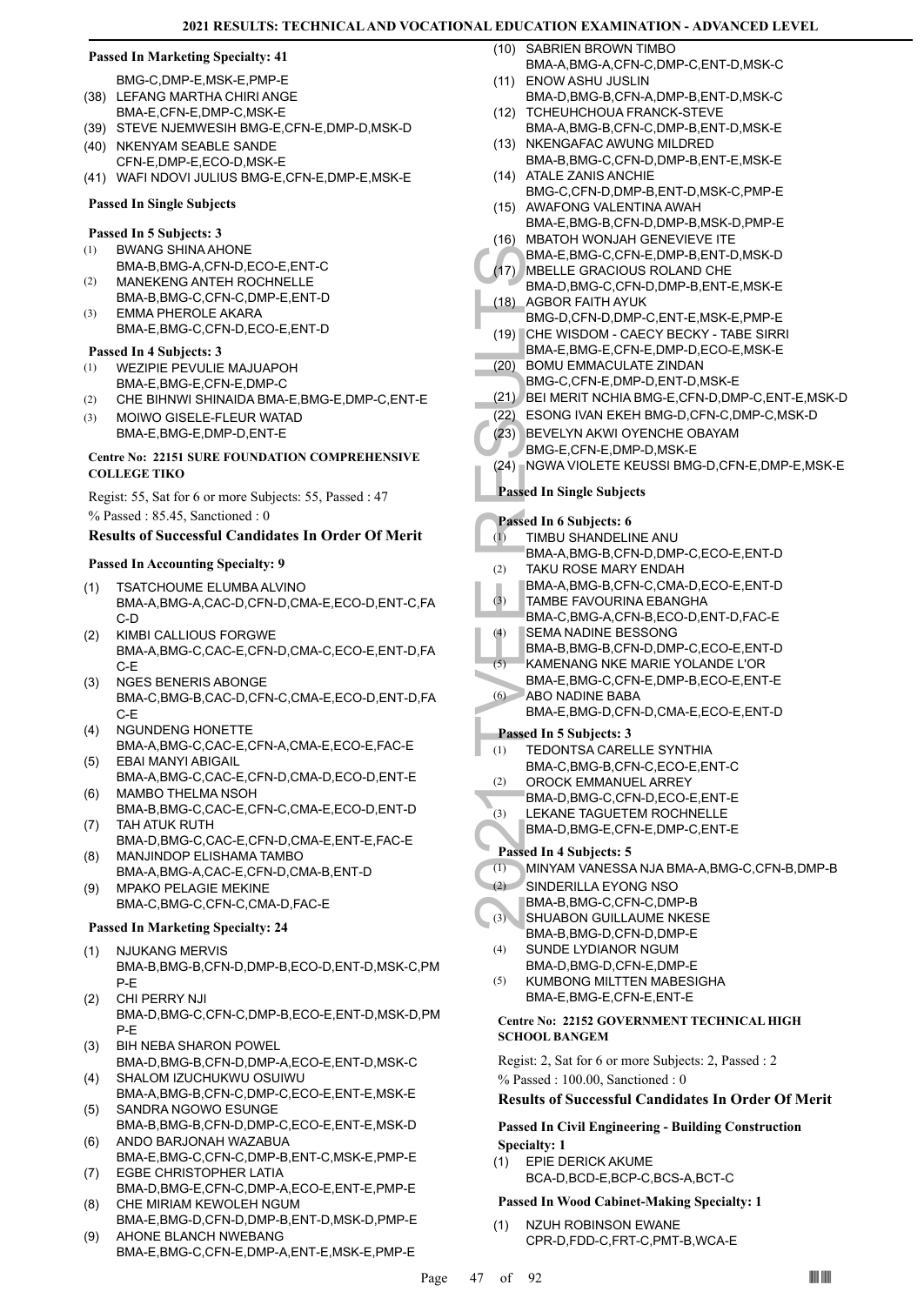## **Centre No: 22155 ATLANTA BILINGUAL COMPREHENSIVE HIGH SCHOOL DOUALA**

Regist: 109, Sat for 6 or more Subjects: 109, Passed : 87 % Passed : 79.82, Sanctioned : 0

## **Results of Successful Candidates In Order Of Merit**

## **Passed In Accounting Specialty: 10**

- ASIH RANALD MISIMBE BMA-A,BMG-A,CAC-A,CFN-A,CMA-A,ECO-A,ENT-C,FA  $C-A$ (1)
- FOMEKONG NADIA LACTIO BMA-A,BMG-A,CAC-A,CFN-A,CMA-A,ECO-A,ENT-B,FA C-C (2)
- ASANG SHARON NGEFOR BMA-A,BMG-A,CAC-C,CFN-A,CMA-B,ECO-C,ENT-C,FA C-B (3)
- MANKA SHAMA KACY BMA-A,BMG-A,CAC-C,CFN-B,CMA-C,ECO-C,ENT-C,FA C-C (4)
- MOMO BEATRICE BMA-C,BMG-B,CAC-E,CFN-C,CMA-C,ECO-D,ENT-E,FA C-C (5)
- FEH LUCIE BATAMBUH BMA-C,BMG-A,CAC-E,CFN-A,CMA-E,ECO-E,ENT-D,FA C-E (6)
- MANDAH BRIGHTNEY TITA BMA-E,BMG-B,CAC-C,CFN-C,CMA-D,ECO-E,ENT-E,FA C-D (7)
- WEH TELMA TSINDA BMA-A,BMG-A,CAC-B,CFN-B,CMA-C,ECO-D,FAC-D (8)
- ANE NADINE AZIE BMA-B,BMG-B,CFN-C,CMA-C,ECO-E,FAC-E (9)
- (10) BIDGANGA DESMOND BMA-E,CFN-D,CMA-E,FAC-D

## **Passed In Automobile Construction-Light Vehicle**

- **Maintenance Specialty: 9**
- CHENWI DESTINY NUMFOR AUT-D,EES-B,ENS-A,ESC-E,ICT-D,MMS-B (1)
- TABUKUM JERRY MUNGUI AUT-D,EES-B,ENS-B,ESC-E,MMS-C (2)
- DOBDINGA BRANDON BANJI AUT-D,EES-C,ENS-C,ICT-C,MMS-D (3)
- (4) ACHU PRINCELY NDOH AUT-D,EES-B,ENS-A,MMS-B
- (5) ABOOH GEORGES OBAT AUT-D,EES-D,ENS-B,MMS-B
- (6) SAMA PRINCE NGU AUT-D,EES-D,ENS-C,MMS-C
- LAURIANT NESTA FORPAH AUT-D,EES-C,ENS-C,MMS-D (7)
- KEMBA ROMARIC FIETSOP (8)
- EES-C,ENS-C,ICT-E,MMS-D
- (9) MBAH MISTEL ESSEKOU AUT-E,EES-D,ENS-C,MMS-E

# **Passed In Civil Engineering - Building Construction**

- PUH EMMANUEL TUFOIN (1)
- BCA-C,BCD-C,BCP-B,BCS-A,BCT-A,ESC-D,LAW-B,MAT -E
- LOH HARRISON CHE BCA-E,BCD-D,BCP-C,BCS-B,BCT-B,ESC-E,ICT-D (2)
- NJOMECA ASONYU BCD-B,BCP-B,BCS-B,BCT-B,ESC-E,ICT-C (3)
- MBUIH ISIAKA NCHIMINYI BCA-D,BCD-C,BCP-C,BCS-B,BCT-B,LAW-E (4)
- NGWA DENIS SUH BCD-D,BCP-C,BCS-B,BCT-C,ESC-E,PEN-C (5)
- NJEH DESIRE ACHU BCD-C,BCP-C,BCS-B,BCT-B,ESC-E,PEN-E (6) NSOYUKA GUY - BRUNO MAIMO (7)
- BCD-D,BCP-C,BCS-B,BCT-B,PEN-B MIH CLINTON CHUMIH (8)
- BCD-C,BCP-D,BCS-B,BCT-B,ESC-E MUENYI .N. SERGE IBRAHIM (9)
- BCD-C,BCP-E,BCS-C,BCT-C,PEN-C NCHE BIHNWI ULRIKA (10)
- BCD-C,BCP-E,BCS-B,BCT-C,ESC-E (11) DIYMBA RONALD YENIKA BCD-B,BCP-C,BCS-B,BCT-B
- (12) EYONG NOEL OGAH BCD-C,BCP-E,BCS-B,BCT-C **Passed In Electrical Power System Specialty: 31**
- KIDZERU MARIUS BANBOYE ACM-B,CAN-B,DEI-A,EAM-B,ESC-E,ICT-D,MAT-E,PEL-B (1)
- SYNPLIS FORKINYI ACM-C,CAN-C,DEI-A,EAM-C,ESC-E,ICT-E,MAT-E,PEL-C (2)
- AKWAPESUH EMMANUEL NKEH ACM-C,CAN-C,DEI-A,EAM-E,ESC-E,LAW-D,MAT-E,PEL -C (3)
- SUH JOY CHENWI (4)

ACM-B,CAN-E,DEI-B,EAM-C,ESC-E,ICT-D,MAT-E,PEL-C

- MOHAMED AWAL YUFONYUY (5)
- ACM-B,CAN-C,DEI-B,EAM-C,ESC-E,MAT-E,PEL-C NUBIGAH VENITUS TATAH (6)
- ACM-C,CAN-D,DEI-A,EAM-D,ESC-E,ICT-C,PEL-C DOBE KING (7)
- ACM-B,CAN-C,DEI-C,EAM-C,ESC-E,MAT-D,PEL-C KIVEN ABDUL AZIZ (8)
- ACM-B,CAN-C,DEI-C,EAM-C,ESC-E,LAW-E,PEL-C TANTOH BORIS BANYU (9)
- ACM-B,CAN-E,DEI-C,EAM-C,ESC-E,ICT-D,PEL-C FUNGWA VICTOR CHESI (10)
- ACM-C,CAN-E,DEI-B,EAM-E,ESC-E,ICT-C,PEL-D FORPEH ADAMOU DANJUMA (11)
- ACM-C,CAN-E,DEI-C,EAM-E,ESC-E,PEL-D,PEN-D
- MUKWE JUNIOR TEKU (12)
- ACM-C,CAN-E,DEI-B,EAM-E,ESC-E,PEL-E,PEN-D (13) CHENUI GERALD YUNINUI
- ACM-B,CAN-D,DEI-C,EAM-E,ICT-C,PEL-B
- NONI YANNOU SERGE WILFRED  $(14)$
- ACM-C,CAN-E,DEI-B,EAM-E,PEL-C,PEN-D (15) NEBA DYLAN CHE
- ACM-C,CAN-D,DEI-D,EAM-D,ICT-E,PEL-C
- (16) AMBE TIMOTHY CHE JR ACM-C,CAN-E,DEI-B,EAM-E,ESC-E,PEL-C
- (17) SUH ROLAND CHE
- ACM-C,CAN-E,DEI-B,EAM-E,ICT-E,PEL-D (18) SHEY FABRICE NSABINLA
- ACM-B,<br>
(5) MOHAN<br>
ACM-B,<br>
(6) MOHAN<br>
ACM-B,<br>
(7) DOBE K<br>
ACM-B,<br>
(8) KIVEN/<br>
ACM-B,<br>
(8) TANTON<br>
ACM-B,<br>
(9) TANTON<br>
ACM-C,<br>
(11) FORPE ACM-C,<br>
(12) MUKWE<br>
ACM-C,<br>
(12) MUKWE<br>
ACM-C,<br>
(13) CHENU<br>
ACM-C,<br>
(15) NEBAD<br>
ACM-C ACM-B,CAN-E,DEI-D,EAM-E,PEL-E,PEN-C NGNOMBOUOWO KUE ARTHUR DURAND (19)
	- ACM-C,CAN-D,DEI-E,EAM-D,PEL-E,PEN-D MAK GILBERT ARIEL DANNICK (20)
	- ACM-C,CAN-D,EAM-E,ESC-E,PEL-D,PEN-D (21) SULEMANU QUEMENYI
	- ACM-C,CAN-E,DEI-C,EAM-E,ESC-E,PEL-D TCHOUTCHO FRITZ KESSNEL (22)
	- ACM-D,DEI-B,EAM-E,ESC-E,ICT-E,PEL-E
	- BIZIEWOH DERECK AZIMBOMBI (23)
	- ACM-B,DEI-B,EAM-E,PEL-C,PEN-C
	- YOUMBI POUGWE JOSUE MANUEL  $(24)$
	- ACM-B,CAN-E,DEI-B,EAM-E,PEL-C
	- (25) YUYUN KESTER ACM-C,CAN-C,DEI-B,ESC-E,PEL-D
	- (26) AFOR BRAUNDON MBULIH ACM-B,DEI-C,EAM-D,PEL-D,PEN-E
	- ELIM KANG ABRAHAM (27) ACM-C,CAN-E,DEI-B,EAM-E,PEL-C
	- FOLABIT BRANDON BABILA (28) ACM-B,DEI-C,EAM-E,PEL-D,PEN-E
	- (29) DEKOU JISENG RONALDO BRILLANT ACM-C,CAN-E,DEI-C,EAM-E,PEL-C
	- (30) ANGIE DALBIN TENWOM ACM-C,DEI-D,PEL-E,PEN-C
	- (31) MOUTAMBOU DORIAN NFOR ACM-C,CAN-E,DEI-C,PEL-E

## **Passed In Marketing Specialty: 17**

- LAMFU MARIE CLAIRE ASUNYU BMA-B,BMG-A,CFN-A,DMP-A,ECO-B,MSK-B,PEN-A,PM P-B (1)
- CALISTA KUNA FONGU BMA-B,BMG-B,CFN-C,DMP-B,ECO-C,ENT-D,MSK-B,PM P-D (2)
- NKEH BELIZETTE LABU (3)
	- BMA-E,BMG-A,CFN-C,DMP-B,ECO-E,ENT-C,MSK-B,PM

**Specialty: 12**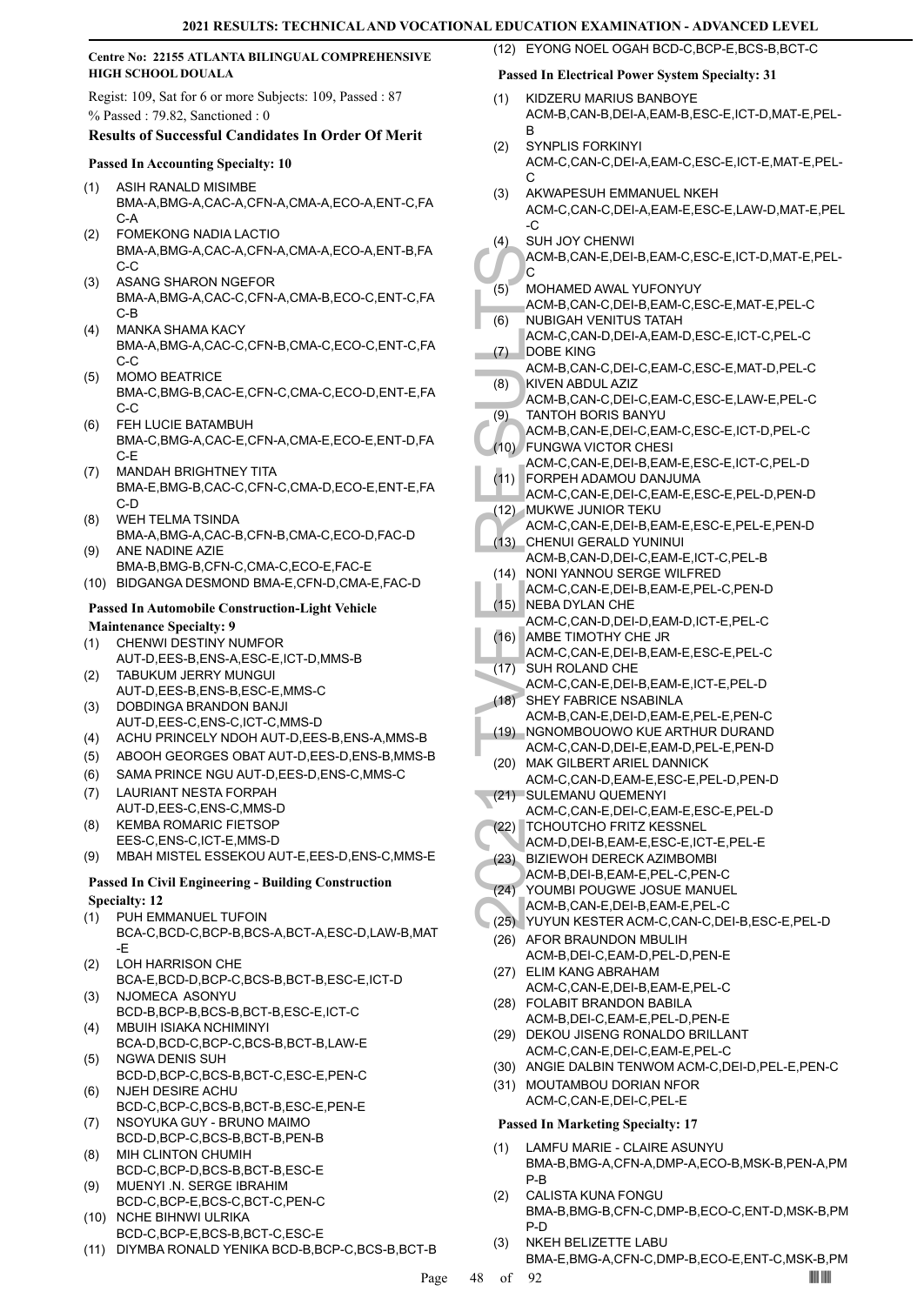P-C

- FRU PRECIOUS AWAH BMA-C,BMG-A,CFN-C,DMP-D,ECO-C,ENT-D,MSK-D,P MP-D (4)
- NGUM FELICITA MBONG BMA-E,BMG-B,CFN-D,DMP-E,ECO-E,ENT-E,MSK-C,PM P-D (5)
- TANG PASCALINE FUEN BMA-E,BMG-A,CFN-C,DMP-B,ECO-D,MSK-D,PMP-D (6)
- LEWIS AKEWO NJIMUN BMG-B,CFN-D,DMP-B,ECO-D,ENT-D,MSK-C,PMP-D (7) CHI BERNICE SIH (8)
- BMA-D,BMG-B,CFN-C,DMP-B,ENT-D,MSK-E,PMP-D BLANDINE SYNANG (9)
- BMG-C,CFN-E,DMP-C,ENT-D,MSK-C,PMP-D (10) MAZOMENOUET DONGHO MANUELA
- BMG-C,CFN-D,DMP-C,ENT-E,MSK-C,PMP-E (11) NDU SANDRA NGWA
- BMA-D,BMG-E,CFN-D,DMP-B,MSK-C,PMP-E (12) WOLANI FONYUY VELMA
- BMG-A,CFN-D,DMP-A,MSK-C,PMP-E (13) NGUENOU SANSI PAOLA TAH
- BMG-C,DMP-B,ENT-C,MSK-C,PMP-D
- (14) TICKY DIKONGUE NOELLE PRISCA BMG-A,CFN-E,DMP-D,MSK-D,PMP-E
- WIRSIY EMMANUELLA KIRNYUY (15) BMG-B,CFN-E,DMP-E,MSK-D,PMP-E (16) KANA GERRY - BROWN DINGA
- BMG-E,DMP-B,PEN-D,PMP-E
- (17) NJEMCHE LESLY FUNWI BMG-D,CFN-E,DMP-E,MSK-E

## **Passed In Metal Works and Industrial Piping Specialty: 3**

- MUNJANG BRADON CHICK ESC-D,MAT-D,MIP-B,MOU-A,WOM-B (1)
- (2) SHU TERRY NEBA ICT-E,MIP-C,MOU-E,WOM-C
- (3) CHI PIUS NGU ENT-E,MIP-D,MOU-E,WOM-C

## **Passed In Single Subjects**

## **Passed In 6 Subjects: 2**

- SIENGA TONYCLARET TCHAKOUNTE LOH BMA-C,BMG-C,CFN-B,ECO-E,FAC-D,ICT-D (1)
- MOZAMILA MONYUYTA-AH BMA-D,BMG-D,CFN-D,CMA-D,ECO-E,ENT-D (2)

## **Passed In 4 Subjects: 3**

- (1) TETUH CLARISE ENGOH BMA-C,BMG-A,CFN-B,ECO-D
- (2) MONI STARINE NCHANG BMA-C,BMG-D,CFN-D,CMA-E
- ANANG GLORY JESSY COLLINS BMA-E,BMG-C,CFN-E,FAC-C (3)

## **Centre No: 22156 COLLEGE PRIVE LAÏC NGUESSON CHARLES DOUALA**

Regist: 45, Sat for 6 or more Subjects: 42, Passed : 25 % Passed : 59.52, Sanctioned : 0

## **Results of Successful Candidates In Order Of Merit**

## **Passed In Accounting Specialty: 5**

- FONCHAM KEHMIA JABOSUNG BMA-D,BMG-A,CAC-D,CFN-A,CMA-E,ECO-C,ENT-C,FA C-C (1)
- TAMAJONG RITA FAITH NCHANGWIE BMA-E,BMG-D,CAC-C,CFN-A,CMA-E,ECO-D,ENT-D,FA C-D (2)
- TABOT FIDELIS EBOT BMA-C,BMG-D,CFN-B,CMA-E,ENT-E,FAC-D (3)
- SHALOM YANICK NDIMA BMG-E,CAC-E,CFN-A,ECO-D,ENT-E,FAC-C (4)
- AZAH CLARISE FARINKIA BMA-D,BMG-B,CFN-D,CMA-E,ENT-D,FAC-E (5)

#### **Passed In Automobile Construction-Light Vehicle Maintenance Specialty: 2**

- (1) MUSA NSANWE JUNIOR EES-E,ENS-D,MMS-D,PEN-E
- (2) KENGNE NTOUBOU JUNIOR ARJAN LANDRY

## EES-E,ENS-D,MMS-E,PEN-E

## **Passed In Civil Engineering - Building Construction Specialty: 7**

- BUH-KWALLA FORTUNE BUH BCA-D,BCD-B,BCP-C,BCS-B,BCT-C,ENT-D (1)
- PROMISE KONNYUY BCA-E,BCD-D,BCP-C,BCS-B,BCT-B  $(2)$
- LENJO COURAGE AGNES FANFON BCD-C,BCP-C,BCS-B,BCT-B (3)
- (4) KOUT MBONI LOIC BCA-D,BCP-D,BCS-B,BCT-B
- (5) TAH EVANUS AWA BCD-D,BCP-C,BCS-C,BCT-C
- WEBO WILLSMITT AJEPHENSON (6)
- BCD-E,BCP-B,BCS-C,BCT-D
- TEBI ANONG PRINCE-WILL (7)
	- BCD-E,BCP-C,BCS-C,BCT-D

## **Passed In Electrical Power System Specialty: 7**

- ATEACHA SWENTIN (1)
- ACM-B,CAN-D,DEI-D,PEL-C,PEN-D
- (2) JUSELINE FANG NGUO ACM-C,DEI-C,PEL-D,PEN-E
- (3) ATABONGFAC URBAIN ACM-B,DEI-C,PEL-E,PEN-E
- (4) NYAFE MELVIN PAH ACM-B,DEI-D,PEL-E,PEN-E
- EMMANUEL KWAME JUNIOR MBANGO (5)
- ACM-C,DEI-D,PEL-E,PEN-E
- NGIEYEH ANGENOL FOLLEH (6)
- ACM-C,DEI-E,PEL-E,PEN-E
- CHUNYI JOUSSINE NOKEH (7)
- ACM-C,DEI-E,PEL-E,PEN-E

## **Passed In Marketing Specialty: 1**

CHE ZITA ATEH BMA-E,BMG-C,CFN-C,DMP-D,ECO-E,MSK-C,PMP-E (1)

## **Passed In Plumbing and Hydraulic Installation Systems**

## **Specialty: 1**

- ASOMBANG ASYNCRITUS NDE (1)
- AFM-C,PDR-C,PPM-C,WSD-A

## **Passed In Single Subjects**

## **Passed In 5 Subjects: 1**

- IRENE DEMTEM KEHMI (1)
	- BMG-C,CFN-D,CMA-E,ECO-E,ENT-D

## **Passed In 4 Subjects: 1**

- FUENUNYOH ETHEL EJIEFIYELE BMA-E,BMG-C,CFN-C,CMA-E (1)
- BCD-E,<br>
FEBI AN<br>
BCD-E,<br>
FEBI AN<br>
BCD-E,<br>
Passed In El<br>
(1) ATEACH<br>
ACM-B,<br>
(2) JUSELII<br>
(3) ATABON<br>
(4) NYAFE<br>
(5) EMMAN<br>
ACM-C,<br>
CHUNY ACM-C,<br>
CHUNY ACM-C,<br>
CHUNY ACM-C,<br>
Passed In M<br>
(1) CHE ZIT<br>
BMA-E,<br>
Passed In Pl<br>
S **Centre No: 22157 CENTRAL BILINGUAL COLLEGE BEPANDA, DOUALA** 
	- Regist: 46, Sat for 6 or more Subjects: 46, Passed : 26
	- % Passed : 56.52, Sanctioned : 0

## **Results of Successful Candidates In Order Of Merit**

## **Passed In Accounting Specialty: 3**

- BAHTINYUY CLIFFORD BMA-A,BMG-A,CAC-B,CFN-A,CMA-B,ECO-A,ENT-B,FA C-B (1)
- DENIS MBAIN BMA-A,BMG-A,CAC-C,CFN-A,CMA-E,ECO-B,ENT-B,FA C-C (2)
- TIOLA TATAC JUNIOR BMA-C,BMG-D,CAC-E,CFN-C,CMA-E,ENT-E,FAC-D (3)

- NAYAH SONIA NJUAKOM BMA-C,BMG-A,CFN-B,DMP-B,ECO-D,ENT-D,MSK-B,PM P-E (1)
- BORRIS NJUAFACK ACHA BMA-E,BMG-B,CFN-C,DMP-B,ECO-E,ENT-C,MSK-E,PM P-D (2)
- NOUNKOU DANIELLE BMA-E,BMG-B,CFN-C,DMP-D,ENT-D,MSK-D,PMP-E (3)
- CHE VERA NGWEN NGANGA (4)
- BMA-E,BMG-C,CFN-C,DMP-A,ENT-E,MSK-E,PMP-E (5) EDZOA NGAH JOEL FREDY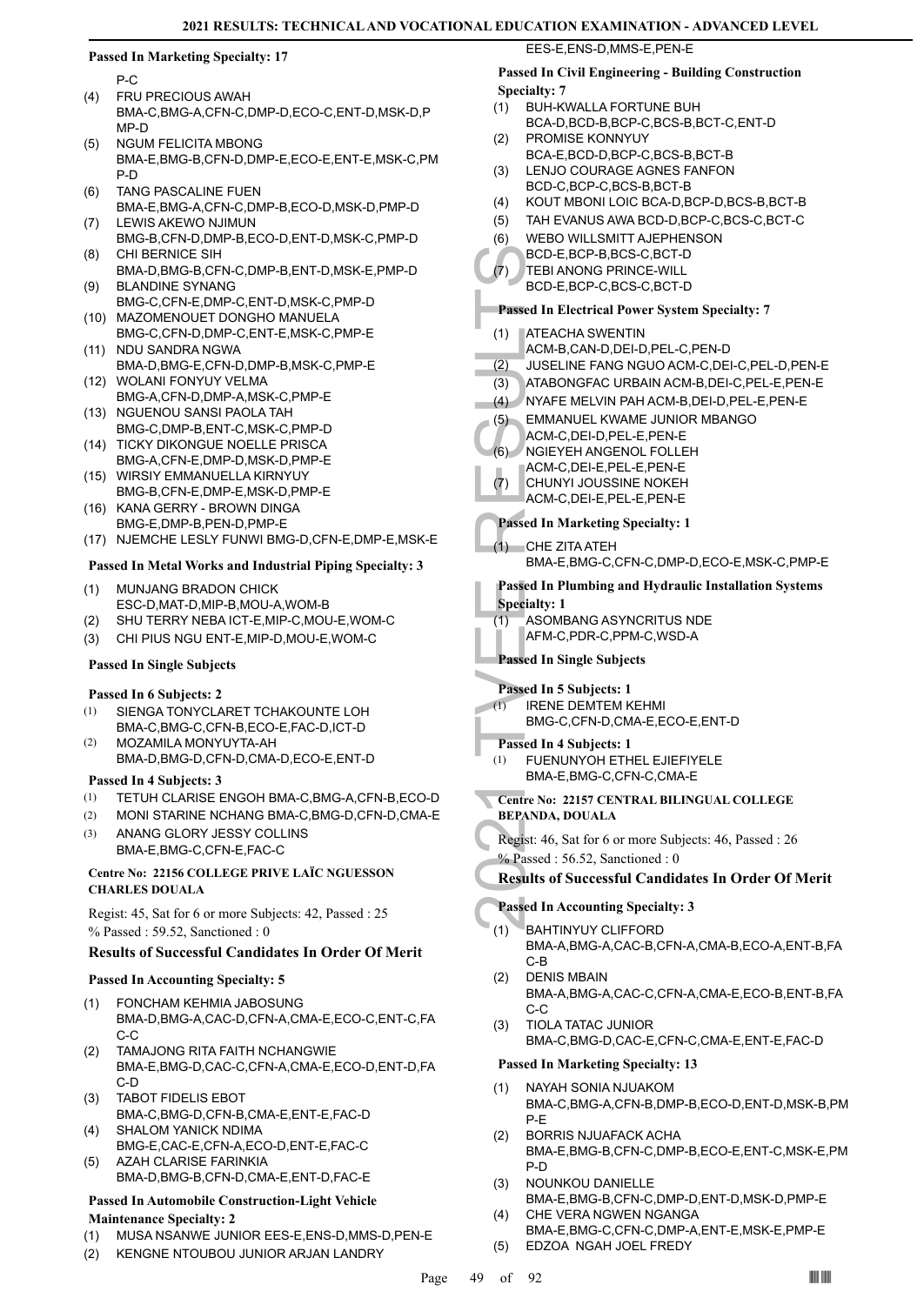BMA-B,BMG-E,CFN-D,DMP-B,ECO-E,MSK-E,PMP-E ASEH SOLANGE NANGE (6)

- BMG-D,CFN-D,DMP-B,ECO-E,ENT-E,MSK-C,PMP-E YONG GESLIN LEUK (7)
- BMG-B,CFN-C,DMP-A,ENT-C,MSK-D,PMP-E AGBORMBUOH OROCK WENDY (8)
- BMG-C,CFN-D,DMP-A,ENT-E,MSK-D,PMP-D ABWE SYLVIA DIONE EHOWEH (9)
- BMG-C,CFN-D,DMP-B,MSK-D,PMP-E (10) TIMAH ADELINE AWAH
- BMG-C,CFN-E,DMP-C,ENT-D,MSK-C (11) MONGWE NADINE MBONGEH
- BMA-E,BMG-D,CFN-E,DMP-C,MSK-D YONG LUCY MANIGHA (12)
- BMG-D,CFN-D,DMP-C,ENT-E,MSK-E (13) NGOME EKALLE RUTH
- BMG-D,CFN-D,DMP-E,ENT-E,MSK-D

## **Passed In Single Subjects**

## **Passed In 6 Subjects: 2**

- BOGHUMA EMANUELA FONTAN (1)
- BMA-E,BMG-C,CFN-D,CMA-D,ECO-E,ENT-D MANEGANG ROBY (2)
- BMA-D,BMG-E,CFN-D,ECO-E,ENT-E,FAC-D

## **Passed In 5 Subjects: 2**

- TEBI MELVIS AZOH BMG-B,CFN-E,ECO-E,ENT-D,FAC-D (1) (2)
- NDZI GHISLAINE NKFUNKFU BMA-E,BMG-D,CFN-D,ECO-E,FAC-D

## **Passed In 4 Subjects: 6**

- (1) NKAH MIRIENE BMG-B,CFN-E,ECO-E,ENT-D
- LOURATINE BECHIA NDEFUNG BMA-D,BMG-E,CFN-E,DMP-C (2)
- ABATSONG KITH KARL RUUD BMA-E,BMG-D,CFN-E,DMP-C (3)
- (4) KHAN JULIUS MULUH BMG-E,CFN-E,DMP-B,ECO-E
- NDENGE BORIS HONGIE BMG-E,CFN-E,DMP-C,ECO-E (5)
- PENANG MBASOH DARIFRIENDS BMA-E,BMG-E,CFN-E,DMP-E (6)

## **Centre No: 22158 CHRIST THE KING HIGH SCHOOL NKWEN BAMENDA III**

Regist: 15, Sat for 6 or more Subjects: 15, Passed : 11 % Passed : 73.33, Sanctioned : 0

## **Results of Successful Candidates In Order Of Merit**

## **Passed In Accounting Specialty: 7**

- LUKONG LEINYUY ETIANE (1)
- BMA-A,BMG-A,CAC-C,CFN-A,CMA-B,ECO-A,ENT-C,FA C-A
- GHAWEL CLIFORT FONMBI BMA-A,BMG-A,CAC-D,CFN-A,CMA-C,ECO-A,ENT-B,FA C-A (2)
- NGWANG REJOICE RINGNYU BMA-A,BMG-A,CAC-B,CFN-A,CMA-C,ECO-A,ENT-B,FA C-D (3)
- TSAM EVELYN NDZANG BMA-E,BMG-A,CAC-E,CFN-C,ECO-B,ENT-C,FAC-B (4)
- CHEFOR BLESSING WAPENSEH BMA-D,BMG-D,CFN-E,CMA-E,ECO-E,ENT-D,FAC-E (5)
- TAMFU EMMACULATE MBULY BMG-B,CFN-E,CMA-E,ECO-C,ENT-C,FAC-C (6)
- RAMATU ANGEL ADAMU BMA-D,BMG-D,CFN-D,CMA-D,ECO-E,FAC-C (7)

## **Passed In Marketing Specialty: 3**

- NYUYKIGHAN QUEENPALVET WIRAYEN BMA-A,BMG-B,CFN-B,DMP-B,ECO-B,ENT-B,MSK-C,PM P-D (1)
- SAMA BRANDY ACHU BMG-D,CFN-D,DMP-B,ENT-E,MSK-D (2)
- (3) NGONG-NASSAH CHIMI BEMSIMBOM

## **Passed In Single Subjects**

## **Passed In 4 Subjects: 1**

KONGVER RODRIGUE WIYLANYUY BMG-D,CFN-E,DMP-B,ENT-E (1)

BMA-E,BMG-C,CFN-E,DMP-C,MSK-D

## **Centre No: 22160 BONABERI EXTERNAL**

Regist: 125, Sat for 6 or more Subjects: 121, Passed : 41 % Passed : 33.88, Sanctioned : 0

## **Results of Successful Candidates In Order Of Merit**

- **Passed In Accounting Specialty: 7**
- (1) TABE B<br>
BMA-A, C-B<br>
BMA-A, C-B<br>
EMA-A, B<br>
C-B<br>
KUEKO<br>
BMA-A, B<br>
C-B<br>
MA-A, B<br>
C-B<br>
MA-A, C-D<br>
BMA-A, C-D<br>
BMA-A, C-D<br>
ABEIGH<br>
BMA-B, C-E<br>
MAIMO<br>
BMA-E, CFN-C, TENENG<br>
(6) KELIBR<br>
CFN-C, TENENG<br>
EMA-E, PASSed In M<br>
(1) TABE BESSEM COMMY DIANE BMA-A,BMG-A,CAC-A,CFN-A,CMA-A,ECO-A,ENT-B,FA (1)
	- C-B KUEKO DESTMOND TEFFO (2)
	- BMA-A,BMG-A,CAC-C,CFN-A,CMA-C,ECO-B,FAC-B,ICT -B
	- ABEIGHEN KELLYBRIDE (3)
	- BMA-A,BMG-B,CAC-A,CFN-B,CMA-C,ECO-B,ENT-C,FA C-D
	- AZIPOH NTUMFOR PETISUNG (4)
	- BMA-B,BMG-B,CAC-E,CFN-A,CMA-E,ECO-C,ENT-B,FA C-E
	- MAIMO KELLY BRIGHT LIDIKA (5)
	- BMA-E,BMG-C,CFN-C,CMA-E,ECO-E,FAC-E
	- KELIBRIGHT LEMNWIE YUH (6)
	- CFN-C,CMA-D,ECO-B,FAC-B,ICT-D
	- TENENG BRAIN PUWAGHA-AKEFO (7)
	- BMA-B,CFN-E,CMA-E,FAC-C

- ACHU JUNIOR PENN (1)
- BMA-E,BMG-C,CFN-C,DMP-A,ECO-E,ENT-C,MSK-C,PM P-D
- AKERE SKYLER (2)
	- BMA-E,BMG-D,CFN-B,DMP-D,ENT-C,MSK-D,PMP-E NSONG QUINTA BETHIRGH (3)
- BMA-D,BMG-B,CFN-E,DMP-E,ECO-E,ENT-E,MSK-D SUNDAY MALVINE (4)
- BMA-D,BMG-D,CFN-D,DMP-D,ECO-E,ENT-E,MSK-E NAHSANG KELLY (5)
- BMG-B,CFN-C,DMP-C,ENT-E,MSK-D,PMP-E
- RAYE NSORO SALIMAT LAFORTUNE (6)
- BMA-E,BMG-C,CFN-C,DMP-C,MSK-D,PMP-E
- ABAIN BRIAN VIBIFEH (7)
- BMG-D,CFN-C,DMP-C,ENT-D,MSK-E,PMP-E NCHEZA ERNESTINE GBOKO (8)
	- BMA-D,BMG-E,CFN-C,DMP-C,MSK-D,PMP-E
- AHOUFACK IDRIS PERCIANO (9)
- BMA-C,CFN-D,DMP-E,ECO-E,MSK-E,PMP-E NDIFON BRANDON FONJONG (10)
- BMG-C,DMP-C,ENT-D,MSK-C,PMP-E
- ABANG BLESSING BMG-E,CFN-D,DMP-C,ENT-D,MSK-E (11)
- (12) ENOW JOSHUA BMG-E,CFN-E,DMP-D,ENT-E,MSK-D
- BEZHITI VANISSA NJAMJU (13) BMG-E,CFN-E,DMP-C,ENT-E,MSK-E
- (14) NJI NCHEH BRODERICK
- BMG-E,DMP-D,ECO-E,MSK-E,PMP-E (15) EBOT SCHMELDA ETENGENENG
- BMG-E,CFN-E,DMP-D,ENT-E,MSK-E LAIFATOU HAMADU (16)
- BMG-E,CFN-D,DMP-E,MSK-E,PMP-E (17) CLOVIS-YORDY ANKIAMBOM
- BMG-E,CFN-E,DMP-D,MSK-E,PMP-E (18) NGUEYOUNG LAUREINE AUDREY
- BMA-D,BMG-D,DMP-D,MSK-D
- (19) KANJO NATALIA YEKE BMA-D,CFN-E,DMP-C,MSK-E
- (20) ATANGA HOPE CHELSY CFN-E,DMP-D,MSK-E,PEN-C (21) KECHOM NANCY ZHIA BMG-E,DMP-E,ENT-D,MSK-D
- (22) SIMO DJONKOU LORIANE VANELLE
- BMG-E,CFN-E,DMP-E,PMP-E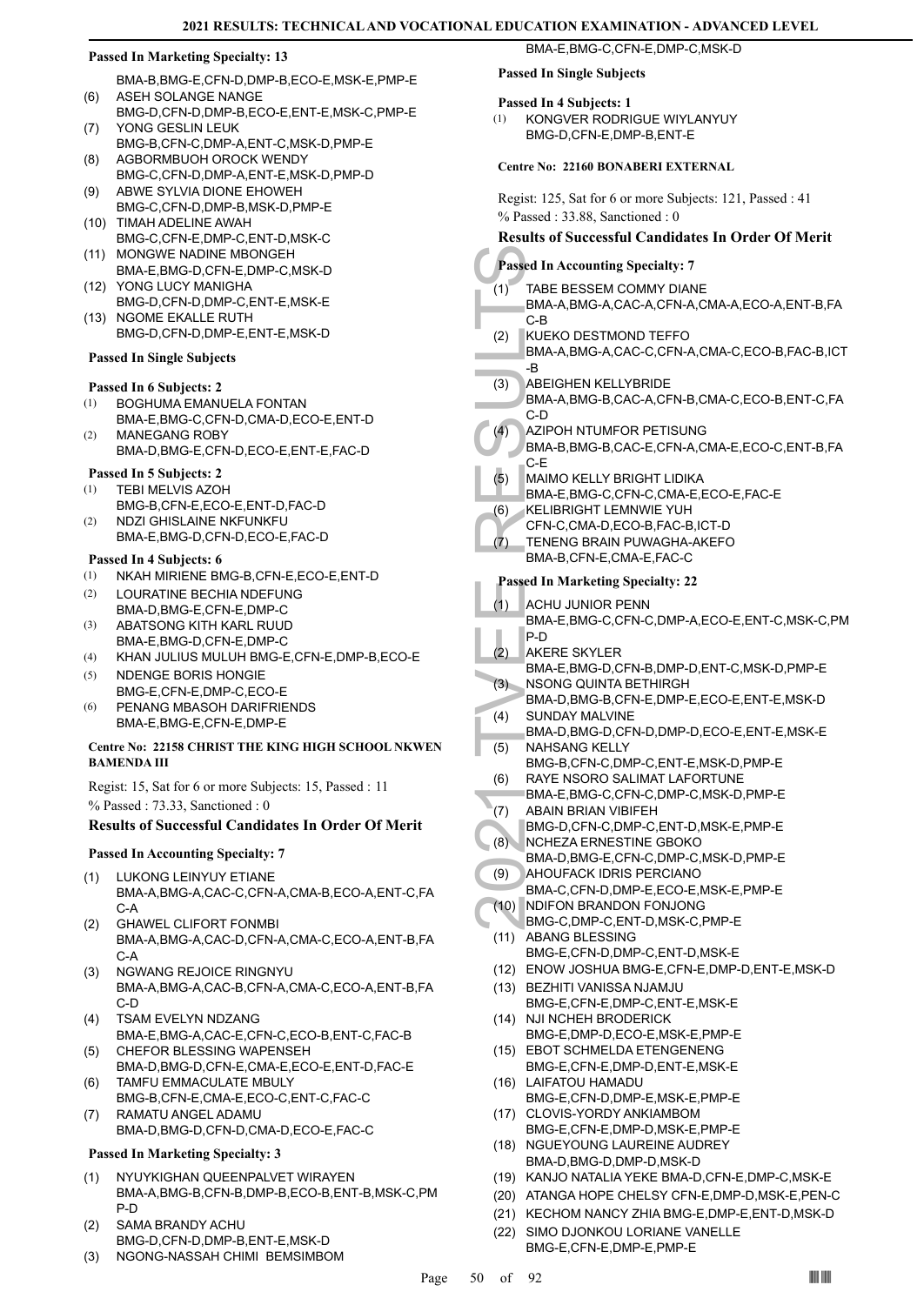## **Passed In Single Subjects**

## **Passed In 5 Subjects: 1**

NWULACK KACHUBENSI GODWILL BMA-A,BMG-D,CFN-B,DMP-D,ECO-E (1)

## **Passed In 4 Subjects: 11**

- NGWA BLANDINE AMBAN BMG-B,CFN-D,ECO-C,ENT-D (1)
- (2) NEH OLIVE NGWA BMA-D,BMG-B,CFN-B,CMA-E
- (3) TAH SALIVATE EDONG BMA-E,BMG-D,CFN-C,DMP-D
- MANKAH SYNTHIA-ROSE NGWA BMA-D,BMG-D,CFN-C,ECO-E (4)
- KEFANG CHARLOTTE VUSHENG BMA-C,BMG-E,CFN-D,CMA-E (5)
- (6) MAMBO NEH CHI BMG-D,CFN-D,DMP-E,ENT-D
- NGUENKAM FIDELE ABDEL RAMADAM BMA-C,BMG-E,DMP-E,ENT-E (7)
- THIANGUE WESSINDJI EMERY GEMUEL BMA-C,BMG-E,CAC-E,CFN-E (8)
- MBAH PRINCEWILL NDUM BMA-E,BMG-D,CFN-E,ECO-E (9)
- (10) DOH MARILYN PEKUNA BMA-E,BMG-E,CFN-E,MSK-E
- KUM EMMANUEL ONGUM BMG-E,CFN-E,DMP-E,ENT-E (11)

## **Centre No: 22161 INSTITUTE POLYVALENT MARTIN LUTHER, DOUALA**

Regist: 2, Sat for 6 or more Subjects: 2, Passed : 1 % Passed : 50.00, Sanctioned : 0

## **Results of Successful Candidates In Order Of Merit**

## **Passed In Single Subjects**

## **Passed In 4 Subjects: 1**

(1) FRU RICHARD BMG-D,CFN-D,DMP-B,ENT-D

## **Centre No: 22162 KING DAVID COMPREHENSIVE COLLEGE DOUALA**

Regist: 62, Sat for 6 or more Subjects: 60, Passed : 59 % Passed : 98.33, Sanctioned : 0

## **Results of Successful Candidates In Order Of Merit**

## **Passed In Accounting Specialty: 7**

- FONGANG BIMIGO JONATHAN BMA-A,BMG-A,CAC-B,CFN-A,CMA-B,ECO-C,ENT-D,FA  $C-A$ (1)
- DJUIEKOUO FOSSO WILFRIED LATIFAH BMA-A,BMG-A,CAC-B,CFN-B,CMA-A,ECO-D,ENT-D,FA C-B (2)
- ETAPE NGABE DIONE BMA-A,BMG-A,CAC-C,CFN-B,CMA-B,ECO-C,ENT-C,FA C-B (3)
- EKINDE FADELLE KUBE BMA-A,BMG-A,CAC-E,CFN-C,CMA-C,ECO-E,ENT-D,FA C-C (4)
- WABET KETCHADJI MOISE MARVIN BMA-A,BMG-B,CAC-E,CFN-D,CMA-D,ENT-D,FAC-A (5)
- ATAMAYA REJOICE ANOGAH BMA-A,BMG-C,CFN-C,CMA-E,ECO-E,ENT-E,FAC-C (6) NKWEPET NAMMY HENRI JOB
- BMA-B,BMG-D,CFN-E,CMA-E,ENT-E,FAC-C (7)

- GOKO NGANGOUM CYR STEBAN BMA-A,BMG-A,CFN-A,DMP-A,ECO-C,ENT-D,MSK-A,PM P-D (1)
- ZEH WILLY BMA-B,BMG-A,CFN-E,DMP-A,ECO-C,ENT-D,MSK-C,PM P-C (2)
- TCHAKOUNTE NGANKOU CASSANDRA LAURENCE BMA-A,BMG-B,CFN-D,DMP-A,ECO-E,ENT-E,MSK-C,PM P-C (3)
- FANG SERGIO TANG BMA-A,BMG-A,CFN-C,DMP-B,ECO-D,ENT-D,MSK-E,PM P-D (4)
- TEBECK TATIANA ABONE BMA-B,BMG-A,CFN-E,DMP-A,ECO-E,ENT-D,MSK-B,PM P-D  $(5)$
- NGUEBOU FEYOU LAURIE MORELLE BMA-A,BMG-A,CFN-E,DMP-B,ECO-E,ENT-E,MSK-A,PM P-D (6)
- NCHIA NAOMI NEMIE BMA-A,BMG-A,CFN-E,DMP-C,ECO-E,ENT-D,MSK-B,PM P-D (7)
- KUITCHOUA TAKOUFET LUTHER JOAN BMA-B,BMG-A,CFN-C,DMP-B,ECO-E,ENT-E,MSK-C,PM P-E (8)
- NDONKOU YIMNGA CHRIST BRONLY (9)
- BMA-B,BMG-A,CFN-E,DMP-B,ECO-E,ENT-D,MSK-C,PM P-E
- BMA-B, P-E<br>
(10) ABDUL<br>
BMA-A, P-C<br>
(11) BMA-A, P-C<br>
(11) BMA-B, P-E<br>
(12) MEDON<br>
BMA-A, YEPME<br>
BMA-A, WENGY<br>
BMA-A, MENGY<br>
BMA-A, MENGY<br>
BMA-A, MANJO<br>
BMA-A, HANMO BMA-A, BMA-A, BMA-A, BMA-A, BMA-A, BMA-A, BMA-B, 20)<br>
(17 ABDUL FATAH TSASILIDE IBN ABDULAZIZ BMA-A,BMG-A,CFN-D,DMP-E,ECO-E,ENT-E,MSK-D,PM P-C (10)
- (11) ASHUI SIHECHOM ALEXIA CABRELLE BMA-B,BMG-B,CFN-C,DMP-C,ECO-E,ENT-E,MSK-D,PM P-E
- MEDOMNOU CHARONNE KELLY BMA-A,BMG-A,CFN-B,DMP-B,ECO-D,MSK-B,PMP-E (12)
- YEPMEGNI MBIEDA VANESSA LINE BMA-A,BMG-A,CFN-C,DMP-A,ECO-E,MSK-C,PMP-C  $(13)$
- MENGYENTOH GLORY (14)
- BMA-A,BMG-A,CFN-B,DMP-B,ECO-D,MSK-C,PMP-D AKEM HARVEY ACHA (15)
- BMA-A,BMG-A,CFN-C,DMP-A,ENT-D,MSK-C,PMP-E MANJO JAFF BANABAS (16)
- BMA-A,BMG-A,CFN-C,DMP-B,ECO-E,MSK-C,PMP-E
- FANMOU TCHAKOUNTE SYNTCHA ARMELLE BMA-B,BMG-B,CFN-C,DMP-A,ECO-E,MSK-D,PMP-D  $(17)$
- MONKAM NDOME BWALE CYNTHIA BMA-B,BMG-A,CFN-E,DMP-C,ECO-E,MSK-B,PMP-D (18)
- AJAMAH ASONGU BLESSING (19) BMA-A,BMG-A,CFN-E,DMP-B,ENT-E,MSK-C,PMP-E TEKU NELLY ASHLEY (20)
- BMA-A,BMG-A,CFN-E,DMP-A,ECO-E,MSK-D,PMP-E
- ASHUI TCHAYOU YVANNA STEPHIE (21)
- BMA-B,BMG-B,CFN-C,DMP-B,ECO-E,ENT-E,MSK-C (22) TCHAPDA NOUTCHOUA ARIANE LEANDRE
- BMA-A,BMG-A,CFN-E,DMP-A,ENT-E,MSK-D,PMP-E NGHEUPEPO DAMCHEU PAMELLA MAEVA (23)
- BMA-B,BMG-A,CFN-E,DMP-C,ECO-E,ENT-D,MSK-B YAMKAN JOHN THE- BELOVED FAFAH (24)
- BMA-A,BMG-A,CFN-C,DMP-D,ECO-E,MSK-D,PMP-E YA-ABDELLAH SAHNAKOU IBN SULEMAN (25)
- BMA-A,BMG-A,CFN-E,DMP-D,ECO-E,MSK-D,PMP-C (26) KUATE TALOM JOSEPH
- BMA-C,BMG-A,CFN-C,DMP-B,ECO-E,MSK-D,PMP-E BAHIN MOUDJOKO URELLE KESSY (27)
- BMA-B,BMG-B,CFN-C,DMP-B,ECO-E,ENT-E,MSK-D MBANGO KELLY MANYI (28)
- BMA-D,BMG-A,CFN-C,DMP-B,ECO-D,MSK-E,PMP-E GIRESS KEFUNYAKEH (29)
- BMA-D,BMG-B,CFN-B,DMP-B,ECO-E,MSK-D,PMP-E (30) ZENABU KEMUKA NDUKONG
- BMA-B,BMG-A,CFN-D,DMP-B,ECO-E,ENT-E,MSK-E (31) NGACHIE CHOUASSI JONITA RUNELLE
- BMA-A,BMG-A,CFN-E,DMP-E,ENT-D,MSK-D,PMP-E (32) WELAHEU TIENTCHEU MANUELA
- BMA-B,BMG-A,CFN-E,DMP-D,ECO-E,MSK-E,PMP-D (33) MBOUMEN BRENDA NTAMKET
- BMA-D,BMG-B,CFN-D,DMP-B,ECO-D,ENT-E,MSK-E OBASSI ALVINE AKPOBAN (34)
- BMA-D,BMG-A,CFN-E,DMP-C,ECO-E,MSK-D,PMP-E (35) NGOUGUE KONHAWO KEMPESS GLOIRE
- BMA-A,BMG-A,CFN-D,DMP-C,ENT-D,MSK-C (36) TEUTCHOU FEUMBA ARMEL LEDOUX
- BMA-B,BMG-A,CFN-D,DMP-B,MSK-E,PMP-E (37) KOUAM ARNOLD FREDIE
- BMA-C,BMG-B,CFN-C,DMP-B,ECO-E,MSK-D (38) KOUNYI ANABELLE
- BMA-D,BMG-A,CFN-C,DMP-B,ECO-E,MSK-E TCHAPDA SONIA ANDERSON (39)
	- BMA-C,BMG-A,CFN-E,DMP-B,ECO-E,MSK-E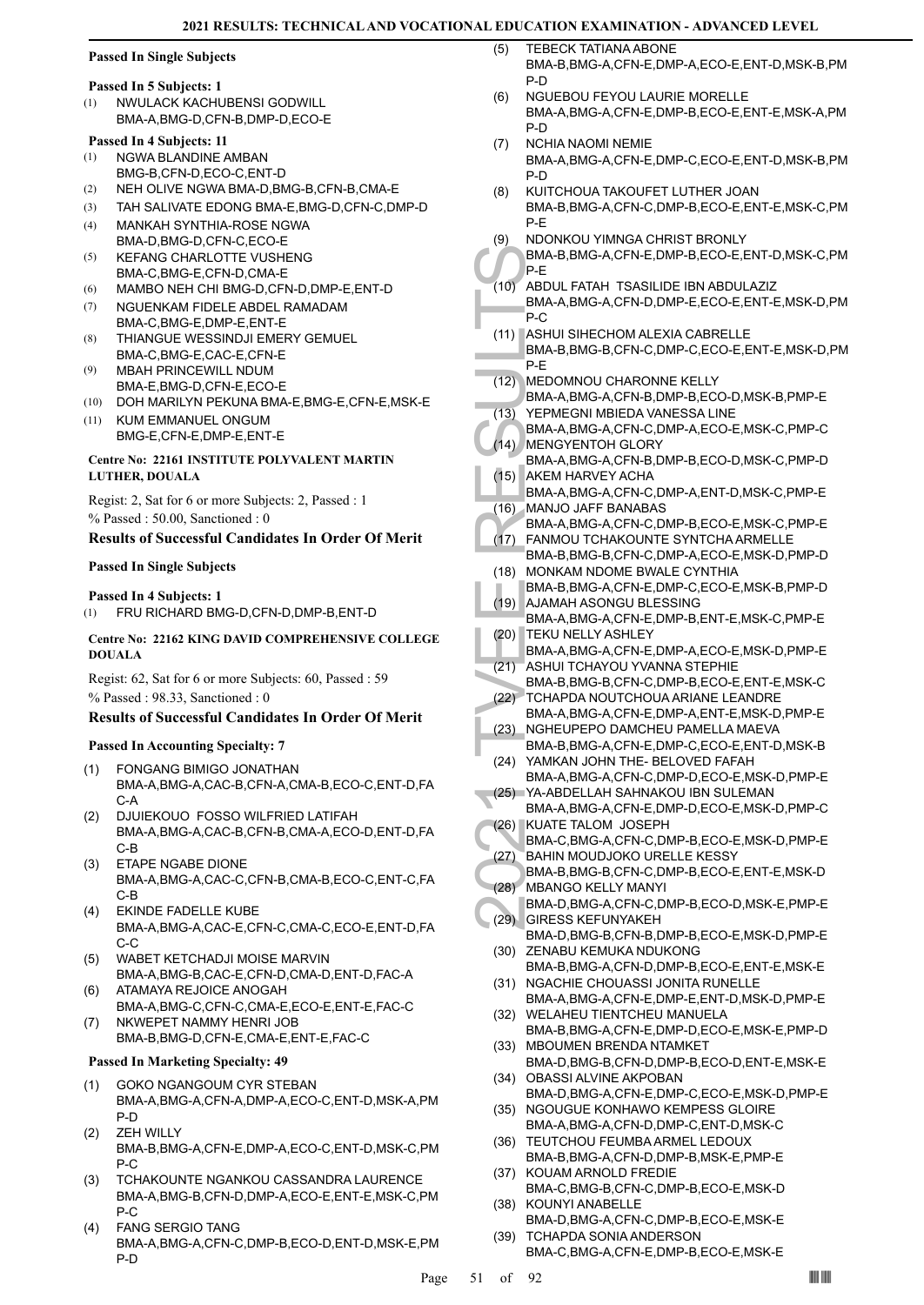#### (40) TANMEN NICK JUNIOR BMA-B,BMG-B,CFN-E,DMP-B,MSK-E,PMP-E

- (41) NGOUNOU KENMOE DONALD ISSA BMA-C,BMG-C,CFN-E,DMP-C,MSK-E,PMP-E
- (42) SIANI ALVANY SYBELLE BMA-C,BMG-B,CFN-E,DMP-E,ECO-E,MSK-E
- (43) LUCHUNWE SALIM BMA-A,BMG-B,CFN-D,DMP-D,MSK-D
- (44) EBOMBE FABRICE NDIALLE BMA-B,BMG-A,CFN-D,DMP-D,MSK-E
- (45) DJEPANG SILABIEN BRAYAN GEDEON BMA-B,BMG-B,CFN-D,DMP-D,MSK-D
- (46) OTTOKO FRANKLIN OKRY BMA-B,BMG-C,CFN-E,DMP-D,MSK-D
- (47) SAPEPA TCHANKA MANUELE LOIC BMA-D,BMG-B,CFN-E,DMP-C,MSK-E
- (48) CHOGA SIEWE ALEX APOLLIN BMA-C,BMG-A,CFN-E,DMP-E,MSK-E
- TESSE NJUINI EMERY MERVEILLE BMA-B,BMG-B,DMP-B,MSK-E  $(49)$

## **Passed In Single Subjects**

## **Passed In 5 Subjects: 2**

- MBUH KENDRE MENYA (1)
- BMA-C,BMG-E,CFN-E,DMP-D,ECO-D ASHUI CHE FRANCK DYLAND (2)
	- BMA-C,BMG-D,CFN-D,DMP-E,ECO-E

## **Passed In 4 Subjects: 1**

DJOMO TADJOUONG PASCALE SANDRA BMA-B,BMG-B,CFN-D,DMP-C (1)

## **Centre No: 22168 OXFORD BILINGUAL COMPREHENSIVE COLLEGE MUTENGENE**

Regist: 7, Sat for 6 or more Subjects: 7, Passed : 6 % Passed : 85.71, Sanctioned : 0

## **Results of Successful Candidates In Order Of Merit**

## **Passed In Accounting Specialty: 2**

- NJI VALENTINA NGWENG BMA-D,BMG-B,CAC-D,CFN-B,CMA-C,ECO-E,FAC-C (1)
- (2) ASAAH MIRANETTE EKU BMA-B,CFN-E,CMA-E,FAC-D

## **Passed In Marketing Specialty: 4**

- EYONG ELVIS NKONGHO BMA-D,BMG-B,CFN-C,DMP-A,ECO-D,MSK-B,PMP-D (1)
- ANOH JEMENT AMBANG BMA-E,CFN-D,DMP-A,ECO-E,MSK-D (2)
- (3) NGWA MARYLINE NTUM BMA-E,CFN-E,DMP-B,MSK-D
- (4) AYUK BUIDWIN AGBOR BMA-D,CFN-E,DMP-D,MSK-D

## **Centre No: 22169 REGINA COELI COMPREHENSIVE HIGH SCHOOL TOMBEL**

Regist: 5, Sat for 6 or more Subjects: 5, Passed : 5 % Passed : 100.00, Sanctioned : 0

## **Results of Successful Candidates In Order Of Merit**

## **Passed In Marketing Specialty: 4**

- NYAME EMMANUELLA MUKE EKEME (1)
- BMA-B,BMG-C,CFN-D,DMP-D,ECO-E,MSK-D AKILLE EMMANUEL ETONE (2)
- BMG-C,CFN-C,DMP-B,ECO-E,MSK-D,PMP-E DJOKO BAMOU ERNEST (3)
- BMG-C,CFN-C,DMP-B,MSK-E,PMP-E NESEKE DASSI ELIANE (4)
- BMA-E,BMG-D,CFN-C,DMP-D,MSK-E

## **Passed In Single Subjects**

## **Passed In 6 Subjects: 1**

EKANE NDOLO ELOUNDOU ALEXANDRA BMA-A,BMG-D,CFN-B,ECO-E,ENT-D,FAC-E (1)

## **Centre No: 22170 GOVERNMENT TECHNICAL HIGH SCHOOL TOMBEL**

Regist: 6, Sat for 6 or more Subjects: 6, Passed : 4 % Passed : 66.67, Sanctioned : 0

## **Results of Successful Candidates In Order Of Merit**

## **Passed In Civil Engineering - Building Construction Specialty: 1**

MOHAMADOU MOUKTAROU BCP-E,BCS-C,BCT-C,PEN-D (1)

## **Passed In Electrical Power System Specialty: 2**

- (1) MESUM<br>ACM-C, NZONG<br>ACM-C, NZONG<br>ACM-C, Passed In Si<br>Passed In 4 8<br>(1) NGUM I<br>Centre No: 22<br>NKWEN<br>Regist: 23, S.<br>S.<br>S.<br>Results of S<br>Passed In Ac<br>(1) EDMON<br>BMA-A, B<br>GABSA<br>BMA-A, B<br>(2) GABSA<br>BMA-A, NYONG<br>BMA-A, NYONG<br>BMA MESUMBE EKANE DELAND ACM-C,CAN-C,DEI-B,EAM-E,PEL-D  $(1)$ NZONG GODWILL NGUPOME ACM-C,CAN-D,DEI-D,PEL-E (2)
	- **Passed In Single Subjects**
- **Passed In 4 Subjects: 1**
- (1) NGUM NAOMI CHE BMA-E,BMG-D,CFN-C,FAC-E

## **Centre No: 22174 BAPTIST COMPREHENSIVE HIGH SCHOOL NKWEN**

Regist: 23, Sat for 6 or more Subjects: 23, Passed : 18 % Passed : 78.26, Sanctioned : 0

## **Results of Successful Candidates In Order Of Merit**

## **Passed In Accounting Specialty: 6**

- EDMOND WEMNGONG KOYO BMA-A,BMG-A,CAC-C,CFN-A,CMA-A,ECO-B,FAC-C,ICT -B  $(1)$
- GABSA MUHVA-KAROL BAHBIT (2)
- BMA-A,BMG-A,CAC-C,CFN-B,CMA-D,ECO-C,FAC-C
- NYONG SERGE MBZIMBI (3)
- BMA-A,BMG-A,CFN-B,CMA-E,ECO-D,FAC-C,ICT-C NSHOM KELLY ASSHLY
- (4)
- BMA-B,BMG-A,CFN-D,CMA-E,ECO-E,FAC-E WELENSACK LUFEYIN ELODIE NGONSAI (5)
- BMA-D,BMG-C,CAC-E,CFN-C,ECO-D,FAC-E
- ANKONGNDA PENIEL ANKIAMBOM BMA-D,BMG-C,CFN-D,CMA-E,ECO-E,FAC-D (6)

## **Passed In Marketing Specialty: 8**

- TAMNJONG KELLEON WONGEBEH (1)
- BMA-C,BMG-C,CFN-D,DMP-B,ECO-E,MSK-D,PMP-C NGEK CYRIL KENKOH  $(2)$
- BMA-D,BMG-C,CFN-D,DMP-A,ECO-E,MSK-E,PMP-C MULUH KELLY WANDUN (3)
- BMA-E,BMG-C,CFN-E,DMP-A,ECO-E,MSK-D,PMP-D GAH RITA VEBOH (4)
- BMA-D,BMG-D,CFN-E,DMP-B,ECO-E,MSK-D,PMP-D LUM CLARIS NTANGKU (5)
- BMA-D,BMG-E,CFN-E,DMP-B,MSK-D,PMP-D
- NYAMNSAI VICTORY AFANYU BMA-E,BMG-D,DMP-B,MSK-E,PMP-D (6)
- AWASUM ROMEODINO NEBA CFN-E,DMP-B,ECO-E,MSK-E,PMP-E (7)
- TAPIÉ SEEDORF FUONGUONG BMA-E,CFN-E,DMP-B,PMP-E (8)

## **Passed In Single Subjects**

- **Passed In 5 Subjects: 1**
- AMUH MERCY NDJIEW (1)
	- BMA-C,BMG-D,CFN-E,ECO-D,FAC-E

## **Passed In 4 Subjects: 3**

- (1) NKAM JOCELINE NGUM BMA-D,BMG-E,CFN-E,FAC-E
- TAAL FENKUM JOYCELINE BMA-E,CFN-D,ECO-E,FAC-E (2)
- YENGONG GRACE ASONYU BMA-E,BMG-E,CFN-E,PMP-E (3)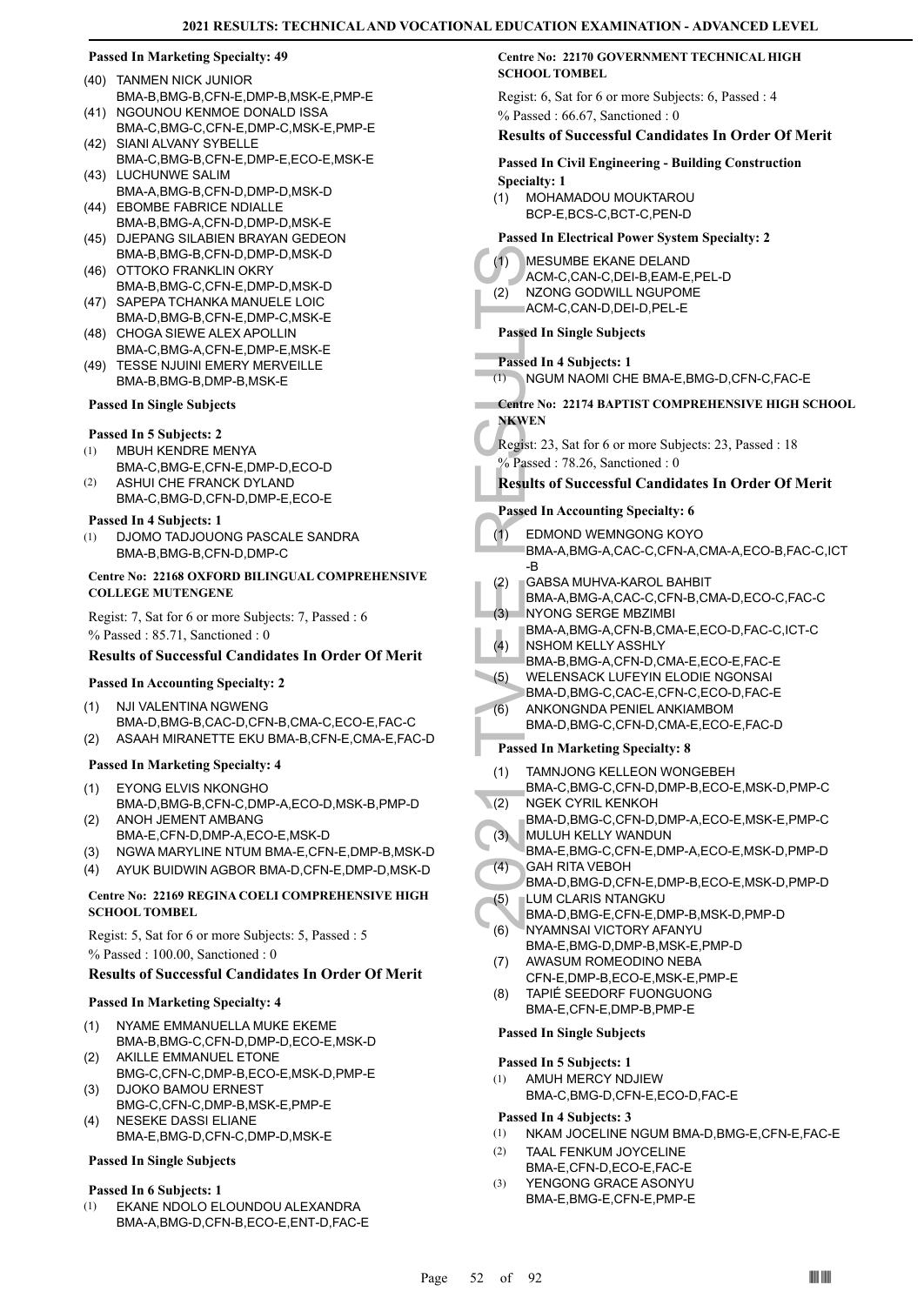## **Centre No: 22179 GOVERNMENT TECHNICAL HIGH SCHOOL BAMENDANKWE**

Regist: 16, Sat for 6 or more Subjects: 15, Passed : 14 % Passed : 93.33, Sanctioned : 0

## **Results of Successful Candidates In Order Of Merit**

## **Passed In Accounting Specialty: 1**

KENGNE TAKOU LEONELLA AIMEE BMA-E,BMG-B,CAC-E,CFN-C,CMA-E,ECO-C,ENT-C,FA C-D (1)

## **Passed In Civil Engineering - Building Construction Specialty: 5**

- TITA FRANKLIN AMANDOH BCA-E,BCD-C,BCP-E,BCS-A,BCT-B,ESC-E,PEN-C (1) NWANBIT EMMANUEL NWANTUT (2)
- BCD-C,BCP-D,BCS-A,BCT-B,ESC-E,PEN-E KEWIR FABRICE SIMO (3)
- BCD-C,BCP-D,BCS-A,BCT-B,PEN-C ABE JEAN BLAISE SUH (4)
- BCD-C,BCP-E,BCS-B,BCT-A,PEN-D FUNGOH NGUMBI ELIEZER (5)
- BCD-C,BCP-E,BCS-B,BCT-C,PEN-D

## **Passed In Electrical Power System Specialty: 2**

- NGONG ABEL NDIFON ACM-C,CAN-D,DEI-D,ESC-E,PEL-E,PEN-C (1)
- FORCHE RODRICK NKEMNGWA ACM-C,CAN-E,DEI-D,ESC-E,PEL-E,PEN-B (2)

## **Passed In Home Economics Specialty: 4**

- DOM EMMACULATE YEAFON CMD-A,ENT-E,FLE-A,NSC-B,PEN-B,RMH-A (1) MBIH MAFOR NADIA (2)
- CMD-C,FLE-A,NSC-C,PEN-C,RMH-A LAPYAH ANESTINE BONGSI (3)
- CMD-A,FLE-B,PEN-E,RMH-B
- (4) NKWAN ANNA YANKO CMD-B,FLE-B,NSC-E,RMH-C

## **Passed In Single Subjects**

## **Passed In 5 Subjects: 1**

DIANA ROSE NGWAFU TAMANCHAMBI BMG-E,CFN-C,ECO-E,ENT-D,FAC-E (1)

## **Passed In 4 Subjects: 2**

- (1) BACHE ALVINE OYIRI BMG-D,CFN-C,ECO-D,FAC-D
- (2) ICHU OLIVIA BABA BMG-D,CFN-C,ECO-E,FAC-D

## **Centre No: 22183 GOVERNMENT TECHNICAL HIGH SCHOOL LIMBE**

Regist: 81, Sat for 6 or more Subjects: 80, Passed : 51

% Passed : 63.75, Sanctioned : 0 **Results of Successful Candidates In Order Of Merit**

## **Passed In Accounting Specialty: 6**

- BIH JOAN BMA-A,BMG-A,CAC-A,CFN-A,CMA-A,ECO-A,ENT-C,FA C-C (1)
- NJIPGANG NANWOUO AUREOLE BMA-C,BMG-B,CAC-E,CFN-C,CMA-C,ECO-E,ENT-E,FA C-B (2)
- ANOH ENI BENEZET BMA-E,BMG-B,CAC-E,CFN-C,CMA-E,ECO-E,FAC-C,PE N-B (3)
- ESTHER BAAH BMA-E,BMG-B,CFN-E,CMA-E,ECO-D,ENT-D,FAC-D (4)
- ALICE OBEN AGBOR BMA-E,BMG-E,CAC-D,CFN-D,CMA-E,FAC-E (5) KELLY ANN WAKWE NGAMENI
- BMA-E,BMG-D,CAC-D,CFN-E,CMA-E,ENT-E (6)

## **Passed In Electrical Power System Specialty: 21**

TAPAH CEDRICK NDENGENUI ACM-C,CAN-D,DEI-B,EAM-E,ESC-E,MAT-E,PEL-C,PEN-D (1)

- MBOZA BOWEN FONTOH ACM-C,CAN-B,DEI-B,EAM-E,ESC-E,LAW-D,PEL-C  $(2)$
- FUHNWI JOSEPH SUH ACM-C,CAN-C,DEI-C,EAM-E,MAT-E,PEL-D,PEN-B (3)
- NKWELLE LEVIS NJUMBE NTOKO (4)
- ACM-C,CAN-E,DEI-B,EAM-E,ESC-E,PEL-D,PEN-A TABENYANG LEONEL SHEY (5)
- ACM-C,CAN-E,DEI-B,EAM-E,ESC-E,LAW-D,PEL-C AMINKENG SAMUEL NKENGAFAC (6)
- ACM-A,CAN-A,DEI-B,EAM-E,PEL-D,PEN-A KUM BEKEDJOUNG TEGHE (7)
- ACM-C,CAN-E,DEI-B,EAM-E,PEL-C,PEN-C ARREY CLIKSON TAKU (8)
- ACM-C,CAN-E,DEI-C,EAM-E,PEL-E,PEN-C
- LEKOMO KENFACK SOYIM EULALIE (9)
- ACM-C,CAN-D,DEI-B,PEL-E,PEN-D GASUH EDMOND TITATAH (10)
- ACM-C,CAN-E,DEI-B,PEL-D,PEN-D
- MUKI BORIS MUNOH (11) ACM-C,CAN-C,DEI-C,LAW-E,PEL-E
- (12) ERIC KOEALA GADINGA
- ACM-C,CAN-E,DEI-C,PEL-E,PEN-D
- (13) FRU VANELLE ACM-C,CAN-E,DEI-C,PEL-E,PEN-E
- (14) TAMBE DELAND NCHA
- ACM-D,DEI-C,EAM-E,PEL-E,PEN-D
- BRIAN TINGA SAKWE NGOE (15)
- ACM-D,CAN-E,DEI-D,PEL-E,PEN-E
- AMBIAGHEN JINOR (16)
- ACM-D,CAN-E,DEI-E,EAM-E,PEN-E
- (17) NCHAM ARMSTRONG NINYING ACM-C,DEI-C,PEL-D,PEN-C
- (18) ILLIASU YUNUSA MOUSSA ACM-C,DEI-B,PEL-D,PEN-D
- (19) MODO NGUEME MARC BRICE
- ACM-C,<br>
(9) ACM-C,<br>
LEKOM<br>
ACM-C,<br>
(11) MUKI B<br>
ACM-C,<br>
(11) MUKI B<br>
ACM-C,<br>
(12) ERIC K<br>
ACM-C,<br>
(2) ERIC K<br>
ACM-D,<br>
(14) TAMBE<br>
ACM-D,<br>
ACM-D,<br>
ACM-D,<br>
ACM-D,<br>
ACM-D,<br>
ACM-D,<br>
ACM-D,<br>
ACM-D,<br>
ACM-D,<br>
ACM-D,<br>
ACM-D,<br>
ACM-ACM-C,CAN-E,DEI-C,PEN-D (20) DEYEPGA IDRIS DOHGIMA ACM-C,DEI-C,PEL-E,REL-E
	- (21) AWOH NDOH OSWIN ACM-E,DEI-D,MAT-E,PEL-E
	-

## **Passed In Heating Ventilation and Air Conditioning Specialty: 4**

- PETER NYUYKONGHI (1)
	- ACE-C,ACR-A,FPP-E,HVA-C,PEN-D,RIN-B
- NJUKANG WILLIS NDOMEGANG (2)
- ACE-D,ACR-B,FPP-D,PEN-E,RIN-C FONBOH HUMFRED OJEI (3)
- ACE-E,ACR-D,FPP-E,PEN-C,RIN-E
- (4) AMBE TERENCE ACE-E,ACR-C,FPP-E,PEN-D,RIN-E
- **Passed In Metal Works and Industrial Piping Specialty: 5**
- MOLIKI LIZA VIKEAH (1)
- LAW-C,MIP-C,MOU-E,PEN-B,WOM-B
- ZE MBOE DANIEL FRANK (2)
- LAW-E,MIP-C,MOU-E,PEN-B,WOM-C
- TATEMZEM TCHIO TCHOUOPOU IDRISS (3)
- MIP-C,MOU-E,PEN-C,WOM-C
- VEKUMBE NJIE SIMON RYAN (4)
- MIP-C,MOU-E,PEN-C,WOM-C
- (5) FONKENG RAJIV MBAH MIP-C,MOU-E,PEN-E,WOM-C

## **Passed In Mining and Petroleum Specialty: 1**

BATUMANI FRANKLINE BATUMANI APC-B,MPP-B,PEN-D,PER-B (1)

## **Passed In Secretarial Administration and Communication Specialty: 9**

- NGABNA MBAYAM ALI CFN-B,ECO-D,ICT-D,IPR-A,LAW-B,OAW-A,PCS-B,PEN-B (1)
- TEKOCK BENISCA ENGONWEI CFN-D,ENT-D,ICT-D,IPR-A,LAW-A,OAW-A,PCS-A,PEN-B (2)
- SHARLIN ENANGA NDUMBE CFN-E,IPR-E,LAW-E,OAW-D,PCS-C,PEN-D (3)
- DIKONGE FRIDA DIALE IPR-B,LAW-B,OAW-B,PCS-B,PEN-B (4)
- DOURYANG DELPHINE IPR-B,LAW-C,OAW-C,PCS-B,PEN-B (5)
- (6) MATIEKEPEN EMANNE HABIBA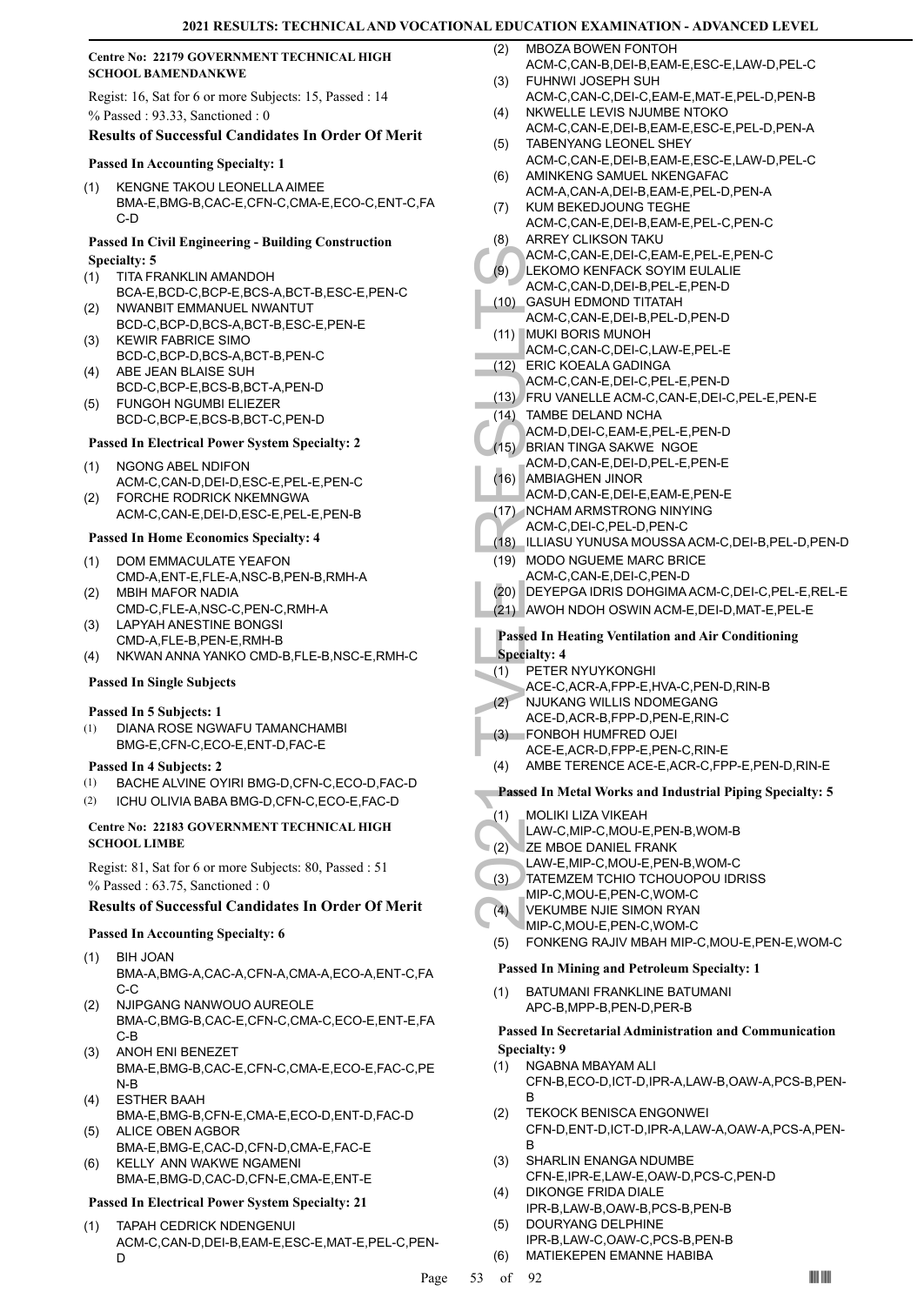## **Passed In Secretarial Administration and Communication Specialty: 9**

- IPR-C,LAW-E,OAW-B,PCS-B,PEN-C FORBANG EMILIA NANA (7)
- IPR-B,LAW-E,OAW-C,PCS-D,PEN-E KUM LAWRETTA IKA (8)
- IPR-D,LAW-E,OAW-D,PCS-E,PEN-D
- NGNITEDEM SONFACK MARAINE CFN-E,IPR-B,OAW-E,PCS-E,PEN-E (9)

## **Passed In Single Subjects**

## **Passed In 6 Subjects: 2**

- TIMBONG ANOSIA NGWE (1)
- BMA-D,BMG-B,CFN-D,CMA-E,ECO-E,PEN-A FOKUM GILIAN AMBO BMA-E,BMG-C,CFN-E,CMA-E,ECO-E,ENT-D  $(2)$

## **Passed In 5 Subjects: 3**

- FON VANESSA ALANDO (1)
- BMA-E,BMG-C,CFN-D,ECO-E,PEN-B AWENDOH STANDLEY VETSUUH (2)
- BMG-B,CFN-D,ECO-E,FAC-E,PEN-E FINLAK SHARNEL FANWI (3)
- BMA-E,BMG-D,CFN-E,FAC-E,LAW-C

## **Centre No: 22184 LIKOMBA EXTERNAL**

Regist: 172, Sat for 6 or more Subjects: 165, Passed : 157 % Passed : 95.15, Sanctioned : 13

## **Results of Successful Candidates In Order Of Merit**

## **Passed In Accounting Specialty: 11**

- NYAM YANNICK CHEI BMA-B,BMG-A,CAC-E,CFN-D,CMA-E,ECO-E,ENT-C,FA C-D (1)
- ATSEH NOURA SIH BMA-C,BMG-A,CAC-E,CFN-C,CMA-D,ECO-C,FAC-C (2) EBAI FAVOUR EMMANUEL (3)
- BMA-B,BMG-C,CAC-E,CFN-D,CMA-D,ECO-E,FAC-E AYUK-ENYANG THELMA ENYANG (4)
- BMA-C,BMG-D,CAC-E,CFN-D,CMA-C,ECO-E,FAC-D LAURA KENG ABI (5)
- BMA-A,BMG-A,CFN-B,CMA-B,ECO-C,FAC-D MBANFOR EVETAH CHASI (6)
- BMA-C,BMG-A,CFN-D,CMA-D,ECO-C,FAC-D BOBOKWO BRONHILDA NKUMBANG (7)
- BMA-D,BMG-A,CFN-C,CMA-C,ECO-C,FAC-E MOSES MESUE MBOKE MOKIO (8)
- BMA-D,BMG-A,CFN-E,CMA-E,ECO-D,FAC-C AWIE LIRA NOEL (9)
- BMA-E,BMG-C,CFN-D,CMA-D,ECO-D,FAC-C MBUH MARIE KECHU (10)
- BMA-D,BMG-B,CFN-E,CMA-E,ECO-D,FAC-E (11) NZAOKWOH MARY KEMOSLINE NAPOUCHU

## BMA-E,BMG-B,CMA-E,ECO-E,ENT-E,FAC-E **Passed In Automobile Construction-Light Vehicle**

## **Maintenance Specialty: 4**

- KEDJI JAVIS KEDJI (1)
- AUT-D,EES-E,ENS-D,MAT-E,MMS-D,PEN-D NCHON DILAN ACHA (2)
- AUT-D,EES-D,ENS-D,ESC-E,MAT-E,MMS-D TEBONG CHEFOR PRINCE (3)
- AUT-E,EES-E,ENS-D,ESC-E,MAT-E,MMS-D NDAKWAH NEHEMIAH NGWA (4)
- AUT-E,EES-E,ENS-D,ESC-E,MMS-D

## **Passed In Civil Engineering - Building Construction Specialty: 11**

- MBAH BRANDON NJANG BCD-C,BCP-B,BCS-C,BCT-B,ESC-E,LAW-B,MAT-D (1)
- TATA BRANDON NDZI (2)
- BCD-B,BCP-C,BCS-C,BCT-B,ESC-E,LAW-C,MAT-E AMPA LOVERT ANKOH (3)
- BCD-C,BCP-B,BCS-C,BCT-B,ESC-E,MAT-E,PEN-E (4) ELVIS DEHGHE KUM
- BCD-B,BCP-C,BCS-D,BCT-B,ESC-E,MAT-E,PEN-E TAMBE CLINTON FUH (5)
- BCA-D,BCD-E,BCP-C,BCS-C,BCT-C,ESC-E,MAT-E BOFA JOICE KONGNYUI (6)
- BCA-E,BCD-C,BCP-C,BCS-E,BCT-C,MAT-E,PEN-E NEMLACK ELISHA NSAYO (7)
- BCD-C,BCP-C,BCS-D,BCT-B,MAT-E,PEN-C TAKWO DESMOND ENOW (8)
- BCD-C,BCP-C,BCS-C,BCT-B,ESC-E,MAT-E MBUNYA FABRICE AGANGABU (9)
- BCA-E,BCP-B,BCS-D,BCT-B,ESC-E,MAT-D
- (10) PEARRI FORMUKON BCD-B,BCP-B,BCS-C,BCT-C,MAT-E
- NDANSACK DELBERT NGUM  $(11)$
- BCD-C,BCP-D,BCS-D,BCT-B,PEN-D

## **Passed In Electrical Power System Specialty: 23**

- FUNG JANVIER KUM (1)
	- ACM-B,CAN-B,DEI-C,EAM-E,ESC-D,MAT-E,PEL-C,PEN-B
- JEAN PIERRE TENGEP (2)
	- ACM-A,CAN-D,DEI-B,EAM-E,ESC-D,MAT-E,PEL-D,PEN- $\overline{C}$
- NGWA BRANDON FAI (3)
- ACM-A,CAN-E,DEI-A,EAM-E,ESC-E,MAT-C,PEL-D,PEN-E
- JUM TERENCE CHENTANG ACM-A,CAN-E,DEI-B,EAM-E,ESC-E,MAT-E,PEL-D,PEN- $\overline{C}$ (4)
- DOGO MICHAEL NGHA (5)
	- ACM-B,CAN-B,DEI-D,EAM-E,ESC-E,MAT-E,PEL-D,PEN-C
- (11) NDANS, BCD-C, Passed In El<br>
(1) FUNG J<br>
ACM-B, B<br>
22) JEAN P<br>
ACM-A, C<br>
32) JEAN TE ACM-A, C<br>
32) JEAN TE ACM-A, C<br>
42) JUM TE ACM-A, C<br>
42 JUM TE ACM-A, C<br>
42 JUM TE ACM-A, C<br>
42 JUM TE ACM-A, C<br>
42 JUM TE ACM-B, C<br> ENAH PROSPER AFOUKEZE KUM ACM-B,CAN-A,DEI-B,EAM-E,ESC-E,MAT-E,PEL-C (6)
	- ANSAH DUDLEY YUH (7)
	- ACM-A,CAN-B,DEI-B,EAM-E,ESC-E,MAT-E,PEL-C AZIA JERVIS FORKA (8)
	- ACM-B,CAN-B,DEI-C,EAM-E,MAT-E,PEL-E,PEN-B
- ANGAH PRINCEWILL ANGAH (9)
- ACM-B,CAN-B,DEI-C,ESC-E,MAT-E,PEL-D,PEN-C EKODE NDJALE CHRISTIAN (10)
- ACM-B,CAN-A,DEI-C,EAM-E,ESC-E,MAT-E,PEL-D (11) CHRISTOPHER SUMBELA TITA
- ACM-B,CAN-B,DEI-C,EAM-E,ESC-E,MAT-E,PEL-C MINISTER NADUBOU (12)
- ACM-B,CAN-D,DEI-B,ESC-E,MAT-E,PEL-D,PEN-C (13) MBUH PEPAH
- ACM-B,CAN-E,DEI-C,ESC-E,MAT-E,PEL-E,PEN-C (14) TCHABEU YVES STEPHANE
- ACM-B,CAN-E,DEI-B,EAM-E,ESC-E,MAT-E,PEL-D (15) JOHN ESUNGE MOTOVE
- ACM-A,CAN-E,DEI-A,ESC-E,MAT-E,PEL-C
- NGENGE BENEDICTE MBOLI (16)
- ACM-B,CAN-C,DEI-B,EAM-E,ESC-E,PEL-D (17) NJIEWE ANYERE ISAAC
- ACM-B,CAN-C,DEI-B,ESC-E,PEL-E,PEN-D FAI JAMES BANTAR (18)
- ACM-B,CAN-C,DEI-C,EAM-E,ESC-E,PEL-D (19) TEGHEN TERRENCE MUNUNG
- ACM-B,CAN-D,DEI-C,EAM-E,MAT-E,PEL-C (20) MBOUKA CYRILE
- ACM-B,CAN-E,DEI-B,ESC-E,PEL-E,PEN-E (21) ISAAC OKON-OKON UDOH
- ACM-B,CAN-C,DEI-D,EAM-E,PEL-D
- (22) JABEAB ANANI BLESSING CHIBUZOR ACM-C,CAN-B,DEI-D,ESC-E,PEL-D
- (23) AGWARAYAM CLINTON ATEM ANDUSA ACM-B,CAN-B,DEI-C,PEL-E

## **Passed In Home Economics Specialty: 1**

NCHUO LILIAN NGONG CMD-A,FLE-B,NSC-E,PEN-C,RMH-B (1)

## **Passed In Marketing Specialty: 78**

IDA ETOMBI EJU BMA-B,BMG-A,CFN-E,DMP-C,ECO-A,LAW-C,MSK-D,P MP-E (1)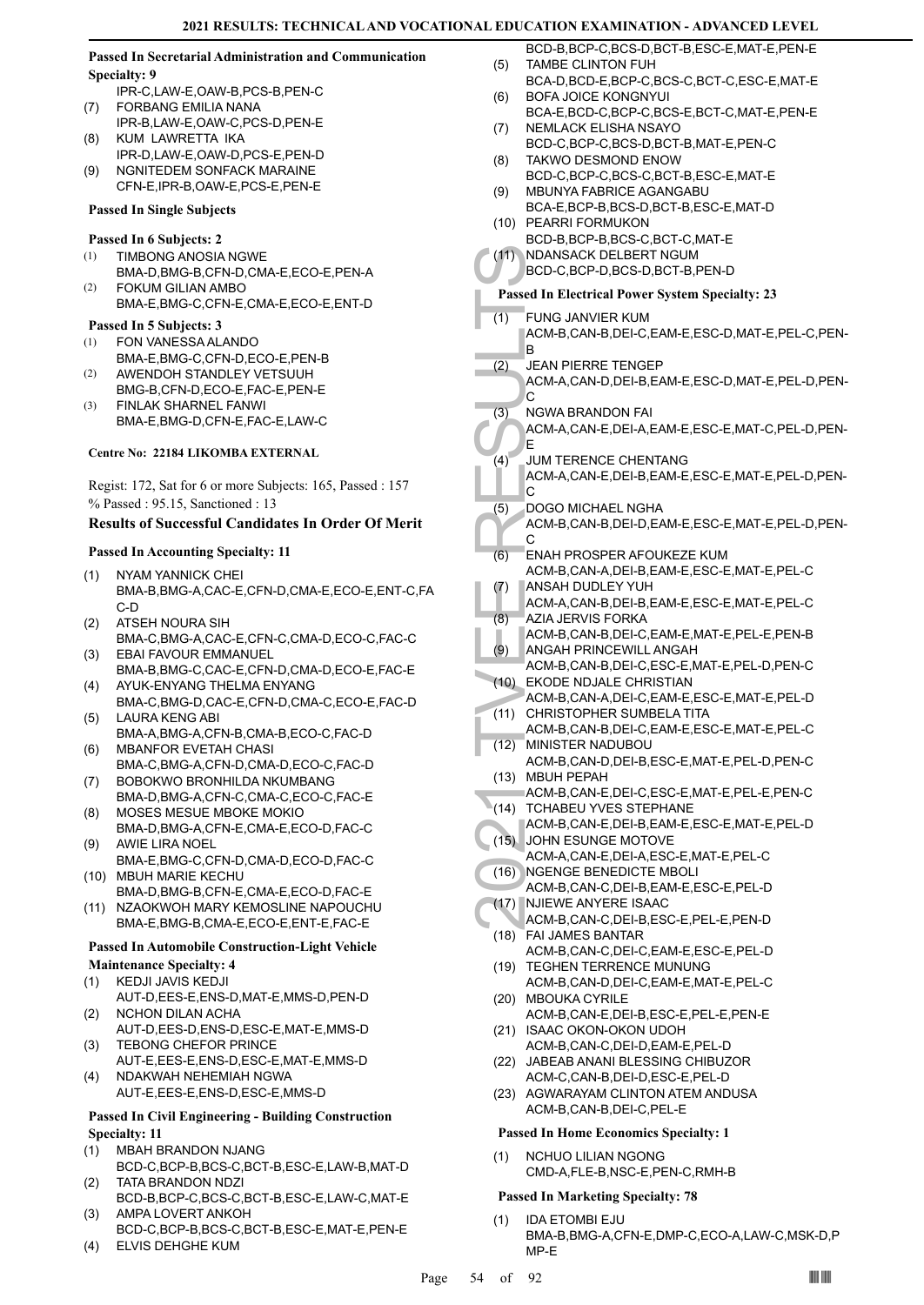- ENONGENE ANGEL-SALOME MUNGE BMA-B,BMG-A,CFN-D,DMP-A,ECO-C,ENT-E,MSK-D,PM P-E (2)
- VERELINE MANGIEMNUI BMA-D,BMG-A,CFN-D,DMP-A,ECO-C,LAW-C,MSK-D,P MP-E (3)
- MARIANA LIMUNGA MBWANGENJIE BMA-C,BMG-A,CFN-E,DMP-B,ECO-E,LAW-B,MSK-D,P MP-E (4)
- TUMBUH LAUVERT FOTECK BMA-D,BMG-A,CFN-D,DMP-C,ECO-C,ENT-C,MSK-E,PM P-D (5)
- NFOR ZERICH NDAPKWI BMA-D,BMG-A,CFN-E,DMP-B,ECO-B,LAW-D,MSK-D,P MP-E (6)
- AWUBAH PELVIS EFAYAM BMA-C,BMG-A,CFN-D,DMP-C,ECO-C,ENT-E,MSK-D,PM P-D (7)
- AYAMBA SUNNITA OBEN BMA-C,BMG-C,CFN-D,DMP-B,ECO-D,LAW-C,MSK-E,P MP-D (8)
- NEMBO KERRYFELIX ACHUO BMA-E,BMG-A,CFN-C,DMP-B,ECO-E,LAW-C,MSK-E,P MP-E (9)
- (10) IYONDA NANCY NYANDO BMA-C,BMG-C,CFN-E,DMP-B,ECO-C,LAW-C,MSK-E,P MP-E
- (11) ATOMBO JASON ELIVE BMA-E,BMG-C,CFN-D,DMP-A,ECO-C,ENT-E,MSK-D,PM P-E
- (12) NTANI CYNTHIA THONGEH BMA-E,BMG-A,CFN-E,DMP-B,ECO-C,ENT-E,MSK-E,PM P-E
- (13) AWA MARITE YEDZE BMA-D,BMG-C,CFN-D,DMP-A,ECO-E,ENT-E,MSK-E,PM P-E
- (14) MERCY BWIMI SAMA BMA-D,BMG-A,CFN-B,DMP-B,ECO-C,MSK-B,PMP-C
- EDEN AMAH TAKAH (15) BMA-B,BMG-A,CFN-E,DMP-A,ECO-A,MSK-C,PMP-D MARIECLEAR SHEFE (16)
- BMA-B,BMG-A,CFN-D,DMP-A,ECO-C,MSK-D,PMP-E FOMEZA MIRANDA SILLA (17)
- BMA-B,BMG-A,CFN-D,DMP-D,ECO-C,LAW-C,MSK-C FEMBE BLANDINE KARI (18)
- BMA-A,BMG-A,CFN-E,DMP-B,ECO-C,MSK-C,PMP-E (19) ENOW REGINA EYONG
- BMA-B,BMG-B,CFN-D,DMP-B,ECO-A,MSK-D,PMP-E BISONG SKIDNA AKO (20)
- BMA-C,BMG-B,CFN-D,DMP-B,ECO-C,MSK-D,PMP-C (21) KEBEI GERALDINE FUEH
- BMA-B,BMG-A,CFN-E,DMP-B,ECO-C,MSK-C,PMP-E (22) MIRANICK AMBUM ANDONBE
- BMA-C,BMG-A,CFN-D,DMP-B,ECO-C,MSK-D,PMP-D (23) NKENFACK NDONFACK LAURIETTE
- BMA-C,BMG-A,CFN-D,DMP-B,ECO-D,MSK-D,PMP-D (24) KOME NDODE METUGE
- BMA-B,BMG-A,CFN-E,DMP-B,ECO-C,MSK-D,PMP-E (25) TIENDIOH MBOFAH WINIFRED
- BMA-D,BMG-A,CFN-E,DMP-B,ECO-B,MSK-D,PMP-D (26) GABA KLUIVERT BOH
- BMA-B,BMG-A,CFN-E,DMP-B,ECO-C,ENT-E,MSK-D (27) MBONGLA'AH MAKONGHO EMMA
- BMA-C,BMG-A,CFN-D,DMP-B,ECO-D,MSK-E,PMP-C UKWA KELMA ANWI (28)
- BMA-C,BMG-A,CFN-E,DMP-B,ECO-D,ENT-D,PMP-D (29) NJIKU MALIK BALLA
- BMG-A,CFN-D,DMP-B,ECO-C,ENT-D,MSK-E,PMP-D ENANGA RUTH MANGA (30)
- BMA-D,BMG-A,CFN-E,DMP-B,ECO-B,MSK-D,PMP-E (31) EBONTANE BERINE ELOBE
- BMA-B,BMG-C,CFN-D,DMP-B,ECO-C,MSK-D,PMP-E MBOTIJI QUEENASHLY BATE (32)
- BMA-D,BMG-A,CFN-E,DMP-A,ECO-C,ENT-E,PMP-D (33) ETONE CYNTHIA HIE
- BMA-C,BMG-A,CFN-D,DMP-B,ECO-D,ENT-E,MSK-D (34) DESMOND TEM NDANG
- BMA-D,BMG-A,CFN-D,DMP-A,ECO-D,MSK-E,PMP-E EWANE LESLINE EDUKE (35)
- BMA-B,BMG-A,CFN-E,DMP-C,ECO-C,ENT-E,MSK-E (36) AYAMBA LYDIA ENOW
- BMA-C,BMG-A,CFN-E,DMP-B,ECO-D,MSK-E,PMP-D FOLEFAC HAGIN ASONG (37)
- BMA-C,BMG-A,CFN-E,DMP-C,ECO-C,MSK-D,PMP-E NKEH MARIA GENDE (38)
- BMA-E,BMG-A,CFN-E,DMP-B,ECO-C,MSK-D,PMP-D SHIEBUHNYUI ROSELINE NUHNYUI (39)
- BMA-D,BMG-B,CFN-E,DMP-B,ECO-C,MSK-D,PMP-E AGBOR LARINET NGWAI (40)
- BMA-D,BMG-A,CFN-E,DMP-B,ECO-E,MSK-C,PMP-E KUM VERGINIA NDUM  $(41)$
- BMA-E,BMG-A,CFN-E,DMP-B,ECO-C,ENT-E,MSK-E LINDU VERDIANA AMEN  $(42)$
- BMA-D,BMG-A,CFN-E,DMP-B,ECO-E,MSK-D,PMP-E VANECIA NALOVA MWAMBO (43)
- BMA-D,BMG-B,CFN-E,DMP-B,ECO-D,MSK-E,PMP-E AMBE FLORENCE BIH (44)
- BMA-C,BMG-A,CFN-E,DMP-C,ECO-E,MSK-E,PMP-E AZEU CONFIDENCE NJI  $(45)$
- BMA-C,BMG-D,CFN-D,DMP-A,ECO-E,MSK-E,PMP-E BELIE CHOUDOUGAM CLARA  $(46)$
- (40) AGBOR<br>
BMA-D,<br>
EMA-D,<br>
EMA-D,<br>
EMA-D,<br>
CASDANGE<br>
EMA-D,<br>
CASDANGE<br>
BMA-D,<br>
AMBE F BMA-D,<br>
AMBE F BMA-C,<br>
ANDER BMA-C,<br>
(46) BELIE C<br>
BMA-D,<br>
MBONG BMA-E,<br>
(47) MBONG BMA-E,<br>
(48) ANANF,<br>
BMA-D,<br>
MHA-D,<br>
BMA-D,<br>
MHA-D, BMA-D,BMG-C,CFN-D,DMP-A,ECO-E,MSK-E,PMP-E MBONG LUCY (47)
	- BMA-E,BMG-B,CFN-E,DMP-C,ECO-D,MSK-E,PMP-D ANANFACK GUEGUIM DUCLAIR (48)
	- BMA-D,BMG-D,CFN-D,DMP-A,ECO-E,MSK-E,PMP-E UKIANGOH ADOLF  $(49)$
	- BMA-E,BMG-B,CFN-E,DMP-B,ECO-E,MSK-E,PMP-E BUKUM NTAH VIVIAN (50)
	- BMA-E,BMG-E,CFN-E,DMP-A,ECO-C,MSK-E,PMP-E (51) MIH EDMOND ABAH
	- BMA-D,BMG-D,CFN-E,DMP-C,ECO-E,MSK-D,PMP-E ATALI RHODES ASHU (52)
	- BMA-E,BMG-D,CFN-D,DMP-C,ECO-E,MSK-E,PMP-E
- AYUK RAWLINGS SABOH OJONG (53)
- BMA-E,BMG-E,CFN-E,DMP-E,ECO-E,MSK-E,PMP-D (54) DONFACK SANDRINE
- BMA-C,BMG-A,CFN-D,DMP-A,ECO-C,MSK-D NGO MAHI CYNTHIA ORER (55)
- BMA-C,BMG-A,DMP-A,ECO-C,MSK-D,PMP-D (56) ENI ABILITY WAKI
- BMA-B,BMG-A,CFN-E,DMP-B,ECO-C,MSK-D (57) DIONNE ABWE LEOLA SANDRA
- BMA-C,BMG-A,CFN-D,DMP-A,ECO-D,MSK-E EBELDINE PASUWI SAHGANG (58)
- BMA-C,BMG-D,CFN-C,DMP-A,ECO-C,MSK-D ETOF VELMA NGOINSEH (59)
- BMA-B,BMG-A,CFN-E,DMP-B,ECO-C,MSK-E NDACHI WINIFRED ETHON (60)
- BMA-D,BMG-A,DMP-C,ECO-D,MSK-C,PMP-E ELIZABETH NAMONDO MBUA (61)
- BMA-C,BMG-A,CFN-E,DMP-C,ECO-C,MSK-E
- (62) DZENDUCK HERRITE JETAT BMA-D,BMG-B,CFN-D,DMP-B,ECO-C,MSK-E CHI LARISSA NNAM (63)
- BMA-D,BMG-B,DMP-C,ECO-D,MSK-D,PMP-D (64) NDOLO BERNADETTE NGALE
- BMA-C,BMG-C,DMP-A,ECO-E,LAW-D,MSK-E MOFFAH RUTHA QUEEN ENJEMA (65)
- BMA-E,BMG-A,CFN-D,DMP-C,MSK-E,PMP-D TSEBEH MBANEKO BRIAN (66)
- BMA-D,BMG-A,CFN-E,DMP-C,ECO-D,PMP-E (67) NGUM EJANG BLANCHE
- BMA-E,BMG-A,DMP-D,ECO-C,ENT-E,PMP-D JUSTIN NASANG (68)
- BMA-D,BMG-A,CFN-E,DMP-C,ECO-E,PMP-E (69) NDUBI DELORIS TAMFU
- BMA-E,BMG-D,DMP-A,ECO-C,MSK-E,PMP-E (70) MUNTEH EKUMERY ANNETE
- BMA-D,BMG-A,CFN-E,DMP-E,ECO-E,PMP-E EFANGE CATHERINE WELISANE (71)
- BMA-E,BMG-C,CFN-E,DMP-B,ECO-E,MSK-E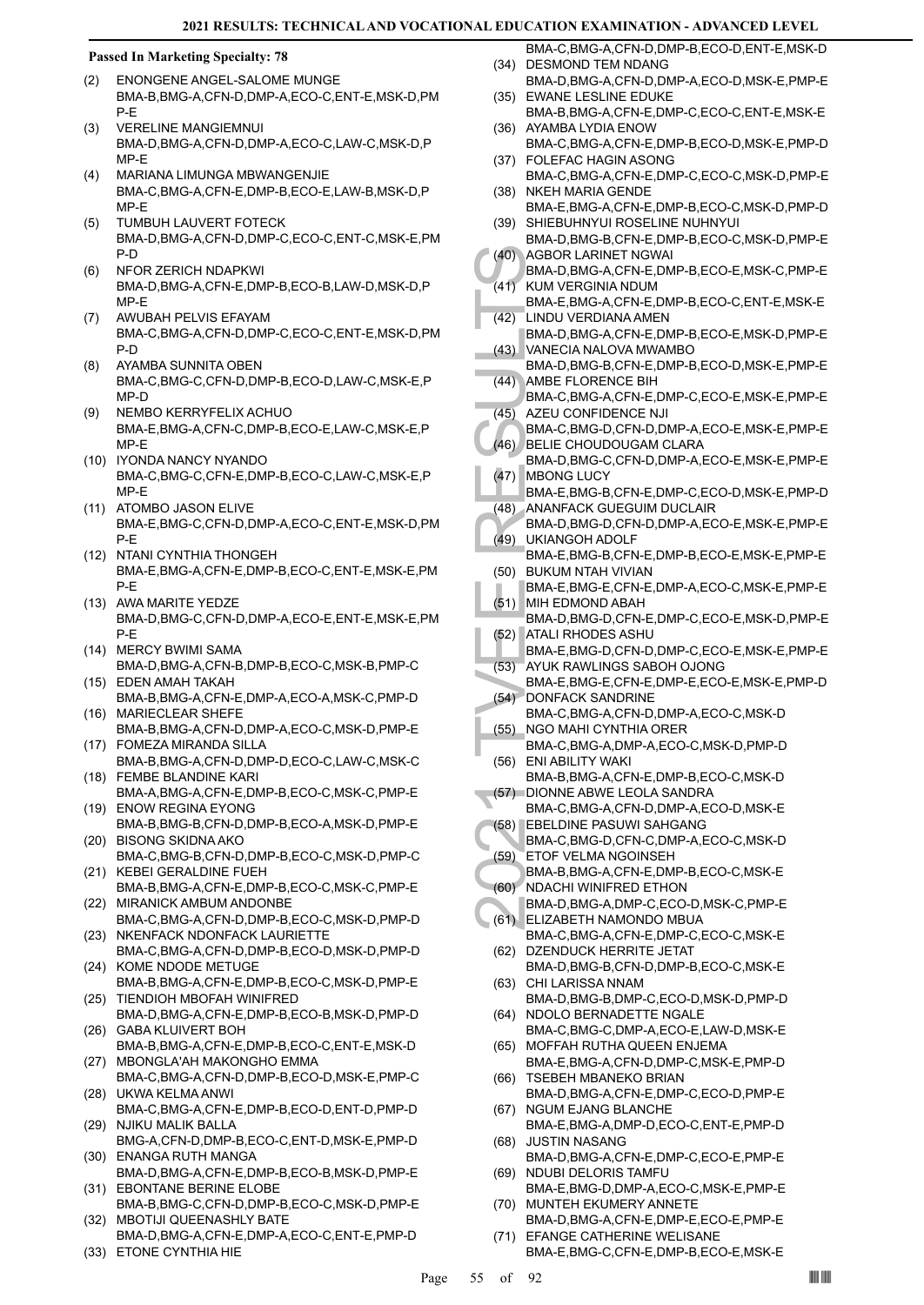- TAKOR SANDRA KESHI (72) BMG-B,CFN-E,DMP-D,ECO-E,MSK-E,PMP-E
- (73) CRESHMA EPOGE KANG BMA-E,BMG-E,CFN-E,DMP-D,ECO-E,MSK-E (74) VANESSA ARAH AGBOR
- BMA-B,BMG-B,DMP-B,ECO-C,PMP-E (75) MARGARET MENGEN OFON
- BMA-C,BMG-B,DMP-B,ECO-D,MSK-E (76) LAWRENCE ANJEH MESEMBE
- BMA-E,BMG-B,DMP-C,MSK-E,PMP-E TONJONG JENNIFER NKEMFORE (77)
- BMG-B,CFN-E,DMP-E,ECO-C,MSK-E
- (78) TABI EXCEL TABE BMG-D,CFN-E,DMP-C,PMP-E

## **Passed In Metal Works and Industrial Piping Specialty: 11**

- ELIAS NDUBI MBAMU ESC-E,MAT-E,MIP-C,MOU-E,PEN-C,WOM-B (1)
- EKANGA EBOUEKONG ASTRAL ESC-E,MAT-E,MIP-B,MOU-E,PEN-C,WOM-D (2)
- NKEMTAJI JUNIOR KAZURE MAT-E,MIP-C,MOU-E,PEN-D,WOM-C (3)
- FOMBE BLAISE TAZOH ESC-E,MAT-E,MIP-C,MOU-E,WOM-C (4)
- (5) NKWENTI HARRISON NDENECHO MAT-E,MIP-C,MOU-E,PEN-E,WOM-C
- (6) ENOH MBAH ERNEST MIP-C,MOU-E,PEN-D,WOM-B
- (7) GWEJI RONIC NJITAT ESC-E,MIP-C,PEN-C,WOM-D
- ENCHORU FABRISE ENCHORU (8) MAT-E,MIP-C,MOU-E,WOM-B
- GOBINA MOGAMBE MAMBA ESC-E,MAT-E,MIP-C,WOM-C (9)
- (10) AKARA VICTOR NGU MIP-C,MOU-E,PEN-D,WOM-D
- (11) HERMAN NGEMBUS NZSONGE MIP-C,MOU-E,PEN-D,WOM-D

## **Passed In Secretarial Administration and Communication Specialty: 2**

- WEMBA DELORIS NJU (1)
- ECO-D,IPR-D,LAW-D,OAW-C,PCS-E,PEN-C GRACE ENYOE LIKINE (2)
- CFN-E,IPR-D,LAW-E,OAW-E,PEN-B

## **Passed In Single Subjects**

## **Passed In 6 Subjects: 4**

- YAMU ROBENTINA NDIGAP BMA-D,BMG-A,CFN-C,DMP-B,ECO-D,ENT-E (1)
- NUVAGA ARMSTRONG FONGOH BMA-D,BMG-B,CFN-D,DMP-B,ECO-D,ENT-E (2)
- YADAN LYZETTE BARE BMA-E,BMG-A,CFN-E,DMP-B,ECO-D,LAW-D (3) (4)
	- NDZI GLORY MUSENG BMA-E,BMG-A,CFN-E,DMP-C,ECO-D,ENT-E

## **Passed In 5 Subjects: 9**

- (1) ERIC NJUH BMA-C,BMG-A,CFN-E,DMP-B,ECO-B
- GRACE MANDELA EKAMBE BMA-B,BMG-A,CFN-E,CMA-E,ECO-B (2)
- KANG PAULA AGWARANYAM BMA-C,BMG-A,DMP-D,ECO-C,ENT-E (3)
- NUGA ESOMBA SONIA (4)
- BMG-B,CFN-E,DMP-B,ECO-C,ENT-D STELLA WASE NDIBA BMA-E,BMG-A,CFN-E,DMP-E,ECO-B (5)
- VICENT NCHWINANG KABA (6)
- BMA-D,BMG-B,CFN-E,DMP-B,ECO-E TAPEA BLESSIN MORIA (7)
- BMA-D,BMG-B,CFN-E,DMP-D,ECO-C TOMBISE GLADYS MBAKE (8)
- BMA-D,BMG-A,CFN-E,ECO-D,FAC-E
- (9) DANJUMA LAISIN BMA-E,BMG-C,CFN-E,DMP-B,ECO-E

## **Passed In 4 Subjects: 3**

- SOPHIE VANESSA KEYOUBA BIYAK BMA-E,BMG-B,DMP-C,ECO-D (1)
- (2) TABE GEORGE NGANJE BMA-E,BMG-C,CFN-E,ECO-D

(3) FRANCO FOUMBA BMA-E,BMG-C,CFN-E,ECO-E

## **Centre No: 22185 EMERGENCE BILINGUAL COLLEGE MIAFFO SOLANGE BONABERI**

Regist: 16, Sat for 6 or more Subjects: 16, Passed : 11 % Passed : 68.75, Sanctioned : 0

## **Results of Successful Candidates In Order Of Merit**

## **Passed In Accounting Specialty: 5**

- KEPWA BELDIA MERVEILLE (1)
- BMA-A,BMG-B,CAC-E,CFN-E,CMA-D,FAC-E TAH TREVOR MUNA (2)
- BMA-E,BMG-B,CFN-B,CMA-D,ECO-E,FAC-E
- FOUELEFACK TETSAKING PAULETTE STEVE (3)
- BMA-A,BMG-C,CFN-D,CMA-E,FAC-E MUNDAH TISANJOH CHILAVERT (4)
- BMA-E,BMG-B,CFN-D,CMA-E,FAC-D
- SAMBA KOKO ROSINE MERVEILLE BMA-D,BMG-E,CFN-C,CMA-E,FAC-E (5)

## **Passed In Marketing Specialty: 6**

BMA-E,<br>
(3) POUELI<br>
BMA-A,<br>
(4) MUNDA<br>
BMA-A,<br>
BMA-E,<br>
SAMBA<br>
BMA-D,<br>
BMA-D,<br>
BMA-D,<br>
BMA-D,<br>
BMA-D,<br>
TATAHN<br>
BMA-D,<br>
COURING-C,<br>
COURING-C,<br>
GNA-D,<br>
BMG-C,<br>
GNA-D,<br>
BMG-C,<br>
GNA-D,<br>
BMG-D,<br>
RMG-D,<br>
RG-O,<br>
RG-O,<br>
RG-O,<br>
Cen NEBA MIRELLE NEH BMA-C,BMG-C,CFN-E,DMP-B,MSK-D,PMP-E (1) TSAKMO NGUECHOUNG RAPHAELLA CHARNELLE BMA-D,BMG-D,CFN-D,DMP-B,MSK-E,PMP-E (2) UNJI HANNAH YIWUMU BMG-C,CFN-E,DMP-D,MSK-C,PMP-D (3) GWANPU BUMA GHISLAIN BMG-E,CFN-C,DMP-B,MSK-E,PMP-E (4) TATAHNGOH BRANDON BUNKWE BMG-D,CFN-C,DMP-D,MSK-E,PMP-E (5) NGONGIA MBIAKUE GAEL BMG-D,CFN-D,DMP-D,MSK-E,PMP-E (6) **Centre No: 22186 BEPANDA EXTERNAL**  Regist: 236, Sat for 6 or more Subjects: 227, Passed : 116 % Passed : 51.10, Sanctioned : 0

## **Results of Successful Candidates In Order Of Merit**

## **Passed In Accounting Specialty: 11**

- NKENG BRANDON PONGWE (1)
	- BMA-A,BMG-A,CAC-C,CFN-B,CMA-B,ECO-B,ENT-C,FA C-A
- PENN BLESS NKAM BMA-A,BMG-B,CAC-E,CFN-A,CMA-C,ECO-B,ENT-B,FA (2)
- C-D
- ACHA FABRICE (3)
- BMA-D,BMG-A,CFN-B,CMA-E,ECO-D,ENT-C,FAC-E
- CHAMDJIE KAMEHA FRANCK CAREL BMA-A,BMG-B,CAC-C,CFN-D,CMA-D,ENT-E,FAC-E (4)
- DINGHA CHRISTABEL MBOTIJI (5)
- BMA-C,BMG-B,CAC-E,CFN-B,CMA-E,ECO-D,FAC-D KUM DAISY SIH (6)
- BMA-D,BMG-C,CFN-B,CMA-E,ECO-D,ENT-C,FAC-E NDANG JOEL TICHA (7)
- BMA-E,BMG-E,CAC-E,CFN-E,CMA-D,ENT-E,FAC-E CONNIE KAIROS NKONGSI NDITE (8)
- BMA-A,BMG-C,CFN-C,CMA-D,ECO-D,FAC-E NIKOBI NJIKEU FAITH-FUL LINDA (9)
- BMA-E,BMG-B,CFN-E,CMA-E,ENT-E,FAC-C (10) BOGHUMA GLENISE NUMVI
- BMA-E,BMG-D,CFN-C,CMA-E,ECO-E,FAC-D (11) LIMONGA ZIPPORAH
- BMA-D,BMG-E,CFN-D,CMA-E,FAC-E

- ASUMBANG ALBINO LUCIENU BMA-C,BMG-C,CFN-B,DMP-A,ECO-E,ENT-D,MSK-C,PM P-E (1)
- ADA NKOUMBELE CLOTILDE YVANA BMA-E,BMG-B,CFN-E,DMP-B,ECO-E,ENT-E,MSK-E,PM P-E (2)
- PONANO JUSLIEN BMA-E,BMG-C,CFN-E,DMP-E,ECO-E,ENT-D,MSK-E,PM P-E (3)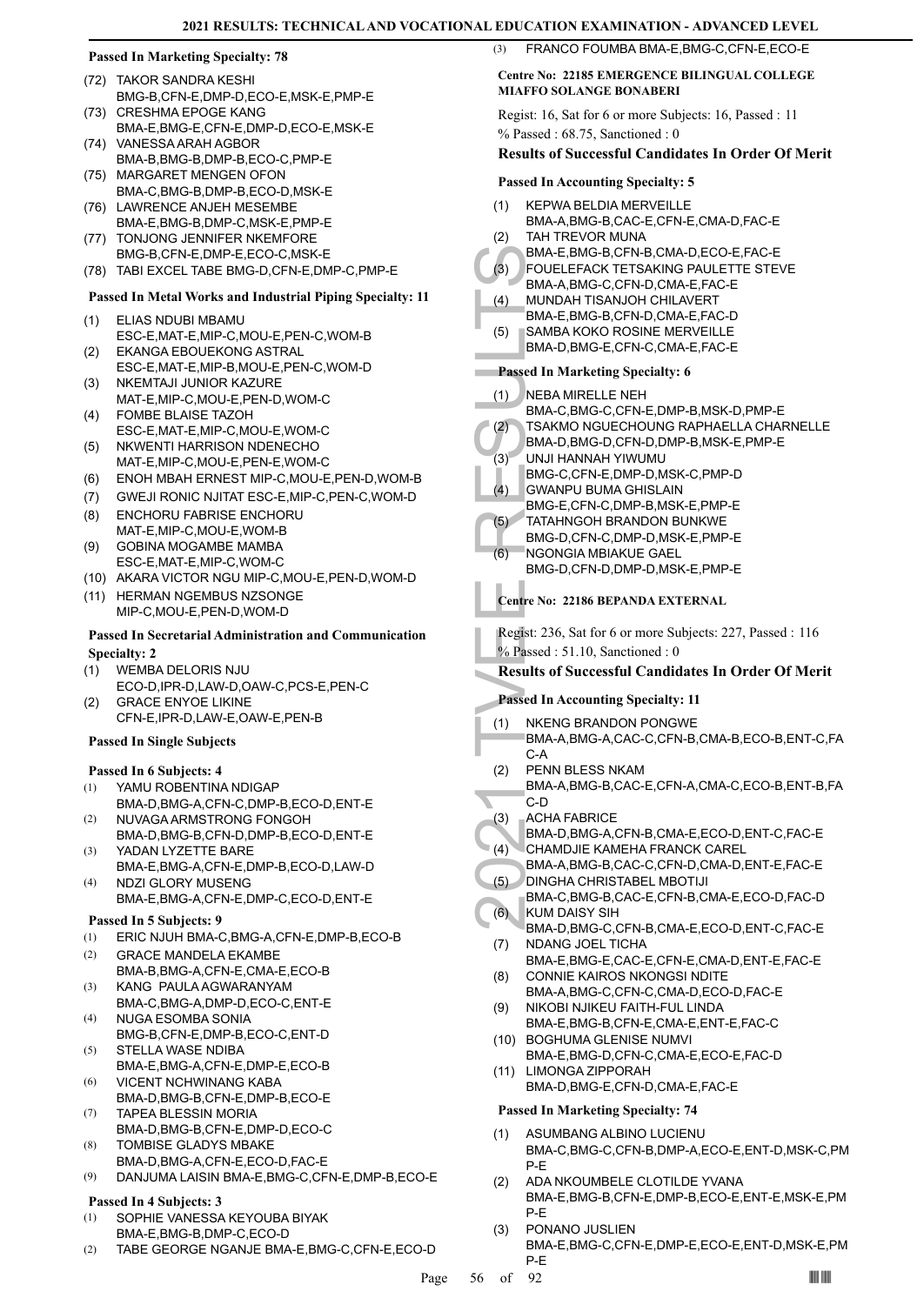## **Passed In Marketing Specialty: 74**

- YEMELE FEUKEU GERALDINE ERIKA BMA-A,BMG-A,CFN-B,DMP-B,ECO-C,MSK-C,PMP-B (4)
- GADUMA COMFORT NFELA BMA-E,BMG-A,CFN-A,DMP-A,ECO-D,MSK-C,PMP-D  $(5)$ TITA BRANDON NUNVIE (6)
- BMA-E,BMG-C,CFN-C,DMP-B,ECO-E,ENT-C,MSK-D BETAKEH FREDDY (7)
- BMG-B,CFN-C,DMP-B,ECO-D,ENT-D,MSK-E,PMP-E FONYUY ASHLEY VERNYUY (8)
- BMG-C,CFN-D,DMP-A,ECO-E,ENT-D,MSK-D,PMP-E WAGNE MARC ARTHUR (9)
- BMA-E,BMG-C,CFN-D,DMP-C,ENT-D,MSK-C,PMP-E (10) EBATAH PRINCE EDJIE
- BMA-C,BMG-B,CFN-D,DMP-D,ENT-D,MSK-E,PMP-E (11) BODEH HAMLET KONFOR
- BMA-D,BMG-C,CFN-B,DMP-D,ECO-E,MSK-D,PMP-E (12) MENTANG SORELLE SANDRA
- BMA-C,BMG-B,CFN-D,DMP-D,ENT-E,MSK-E,PMP-E MARIE SHEOLIN FONYUY (13)
- BMA-E,BMG-C,CFN-E,DMP-B,ECO-E,ENT-E,MSK-E (14) ENEMUO KELLY NWADIMMA
- BMA-E,BMG-D,CFN-E,DMP-D,ENT-D,MSK-D,PMP-E (15) NJINGTI BELANGE YADJE
- BMA-E,BMG-C,CFN-E,DMP-E,ECO-E,ENT-E,MSK-E (16) NFONDU MARIS ACHE
- BMG-A,CFN-B,DMP-B,ENT-C,MSK-B,PMP-E (17) AKONO NDENDAME JEAN CALVIN
- BMA-D,BMG-B,CFN-C,DMP-A,MSK-C,PMP-E FITONE MOUKOUELLE JEAN GEORGES (18)
- BMA-E,BMG-B,CFN-D,DMP-A,MSK-E,PMP-E POUHE BANBE MARINETTE INGRID (19)
- BMA-C,BMG-B,CFN-D,DMP-C,MSK-E,PMP-E YUSIFOU AHMADOU (20)
- BMA-A,BMG-D,CFN-C,DMP-E,MSK-E,PMP-E (21) KOUNDJE REGINE CLAIRE INGRID
- BMA-E,BMG-B,CFN-E,DMP-A,MSK-E,PMP-E (22) MAMABOU EUGENE SUNDAY
- BMA-E,BMG-D,CFN-D,DMP-B,ENT-E,MSK-D (23) BONGNWI MANKA'A BILUM
- BMG-D,CFN-E,DMP-A,ENT-D,MSK-E,PMP-E WONTCHEU YAMBOU ROSE JENNY (24)
- BMA-D,BMG-D,CFN-D,DMP-C,ECO-E,MSK-D (25) YENKONG ELVIS PANGDAP
- BMA-C,BMG-D,CFN-E,DMP-B,ENT-E,MSK-E (26) MASSING YOUMBA MIRIAME TRECY LAURYL
- BMA-D,BMG-C,CFN-E,DMP-C,MSK-E,PMP-E EBELE UTANCE MUDOH (27)
- BMG-D,CFN-D,DMP-C,ECO-E,MSK-E,PMP-E (28) KUM SERAPHINE NJIE
- BMG-D,CFN-D,DMP-D,ECO-E,ENT-E,MSK-D FETUE REBECCA MAELLA (29)
- BMA-E,BMG-D,CFN-E,DMP-B,MSK-E,PMP-E LISA OLUCHI EBIKA OKNKWO AKO (30)
- BMA-E,BMG-D,CFN-E,DMP-D,ENT-D,MSK-E (31) NDIYU JENIFA TAHTIYORK
- BMG-D,CFN-E,DMP-E,ECO-E,ENT-E,MSK-D (32) IBRAHIM PATU ZARA
- BMG-E,CFN-E,DMP-C,ENT-E,MSK-E,PMP-E (33) WIRBA LUCIAN KENYUYFOON
- BMA-E,BMG-E,CFN-E,DMP-D,ENT-E,PMP-E (34) BALLA NTOUGA LESLIE SERENA
- BMA-C,BMG-D,CFN-E,DMP-A,PMP-E
- KOUAHOU DJOUONKEP ROSINE GESSICA BMG-D,CFN-D,DMP-B,ENT-D,MSK-E (35)
- (36) AFUMBOM SHARON ROSE CHIA BMG-B,CFN-D,DMP-E,MSK-D,PMP-D
- PONG MINETTE FUENSAH ESONG TAKEM BMG-B,CFN-E,DMP-B,MSK-E,PMP-E (37)
- (38) ASEH PRECIOUS BMG-C,CFN-E,DMP-A,MSK-E,PMP-E
- EKAMBI MOUSSONGO EMMANUELLA ESTHA (39) BMA-C,BMG-E,CFN-E,DMP-A,PMP-E
- (40) ACHERNWI PROSPER BMG-C,CFN-D,DMP-B,MSK-E,PMP-E
- (41) TEMGOUA FEZE IVANNA YOLENE BMG-C,CFN-D,DMP-B,MSK-E,PMP-E
- TIOGNOU NGUEFFO MICHELLE KEVINE BMA-E,BMG-C,CFN-E,DMP-D,MSK-C (42) MENGWO KONGLACK FULVINE  $(43)$
- BMA-D,BMG-D,CFN-E,DMP-B,MSK-E
- FEUDJIO JIONANG ORENELLE DIVINE (44) BMG-D,CFN-D,DMP-B,MSK-E,PMP-E
- FOMBOH BASILE TANJONG (45) BMA-D,BMG-D,CFN-E,DMP-B,MSK-E
- MOKILI CEDELLA MESINZE BMA-D,BMG-D,CFN-E,DMP-C,MSK-E (46) LANJO CLAUDETTE BERINYUY (47)
- BMG-C,CFN-E,DMP-C,MSK-E,PMP-E (48) EBOUTE DJENE STEPHIE BMA-E,BMG-D,CFN-E,DMP-C,MSK-D (49) NOUTONSI FANKEM LESLIE DAREN BMA-E,BMG-B,CFN-E,DMP-D,MSK-E
- BMA-E, (49) BMA-E, (60) MDAH N<br>
BMA-E, NOUTO BMA-E, NOUTO BMA-E, (50) NDAH N<br>
BMA-E, (62) NANAT BMA-E, BMG-C, (51) NANAT BMA-E, BMG-E, MSOM BMG-C, (53) WUINT(<br>
(52) NANJE BMG-B, WUINT(C, BMG-B, BEYIKE, BMG-B, BEYIKE, BMG-B NDAH MISPA NAFOIN BMG-C,CFN-E,DMP-E,ECO-E,MSK-D (50)
	- (51) NANA TOGNIA DOLLARD MICHEAL MURPHY BMA-E,BMG-E,CFN-D,DMP-D,MSK-D
	- NANJE PAULINE EPOSI (52)
- BMG-E,CFN-E,DMP-C,ENT-D,MSK-E
- WUINTCHEU WANDA AISSATOU BMG-C,CFN-E,DMP-D,ENT-E,MSK-E (53)
- PENN CLINTON MBUH (54)
- BMG-B,CFN-E,DMP-E,ENT-E,MSK-E
- BEYIKEH KUNOKEH GRACE MARGARET (55)
- BMG-E,CFN-C,DMP-E,ECO-E,MSK-E NSOM EMMANUELA ANTHISA (56)
- BMG-D,CFN-E,DMP-E,ENT-E,MSK-D
- (57) TEH TILDA TUNG BMG-D,CFN-E,DMP-D,ENT-E,MSK-E
- NFORNU BILENDA LUM BMG-D,CFN-E,DMP-E,ENT-E,MSK-D (58)
- YANKAM WILLIE VERUSTA (59)
	- BMG-C,CFN-C,DMP-B,MSK-E
- DJAPOUM ZIANE CHRISTELLE BMG-C,CFN-D,DMP-C,MSK-D (60)
- (61) YAMBE EMELDA RINYUY BMG-C,CFN-E,DMP-C,MSK-C
- MBADEFEU MBOKOU ANDY RUTH (62)
- BMG-D,CFN-E,DMP-B,MSK-E
- (63) CHOUOMSTEU PRUDENCIA BOUOPDA BMG-D,CFN-E,DMP-B,PMP-E
- (64) NEBA CLOVIS NGWA BMG-D,CFN-D,DMP-C,MSK-E
- (65) TUMENTA GIRLRES MECGI BMG-C,DMP-D,ENT-D,MSK-E
- KWASENWI ELIZABETH FUNTEH BMG-D,CFN-D,DMP-D,MSK-E (66)
- MUNGWALUEH FESTUS PEGHAI BMG-C,CFN-D,MSK-E,PMP-E  $(67)$
- (68) AGWE LAURA TIFUH BMG-D,CFN-E,DMP-D,MSK-E
- (69) KOUANOU FRITZ MAC DONALD
- BMG-E,CFN-E,DMP-C,MSK-E
- MUBONG PASCALINE OFON (70)
- BMG-D,CFN-E,DMP-E,MSK-D
- MAGAH PRECIOUS FAITH BMG-D,CFN-E,DMP-E,MSK-E (71)
- (72) FANKA CLARIS MBOH BMG-E,CFN-E,DMP-D,MSK-E
- (73) FOWE KAMDOM LOVELYNE SAMIRA
- CFN-E,DMP-D,ENT-E,MSK-E (74) EKINE ETUGE ALEINE BMA-E,CFN-E,DMP-E,MSK-E
- **Passed In Single Subjects**

## **Passed In 6 Subjects: 4**

- JUNIOR LEBAGA MONGWE BMA-D,BMG-B,CFN-C,CMA-E,ECO-C,ENT-E (1)
- KUNAH MARION NJINGUM BMA-E,BMG-C,CFN-C,ECO-E,ENT-D,FAC-D (2)
- METOUKE NTONG SILVANC (3)
- BMA-E,BMG-C,CFN-E,DMP-C,ECO-E,ENT-E MAH GREAT MARY A (4)
	- BMA-E,BMG-D,CFN-D,DMP-E,ECO-E,ENT-E

## **Passed In 5 Subjects: 4**

- NJEUDAM BATOMEN LINDSAY SORELLE BMA-D,BMG-C,CFN-D,ECO-E,FAC-D (1)
- (2) MBIYDZENYUY ALBAN DZERAN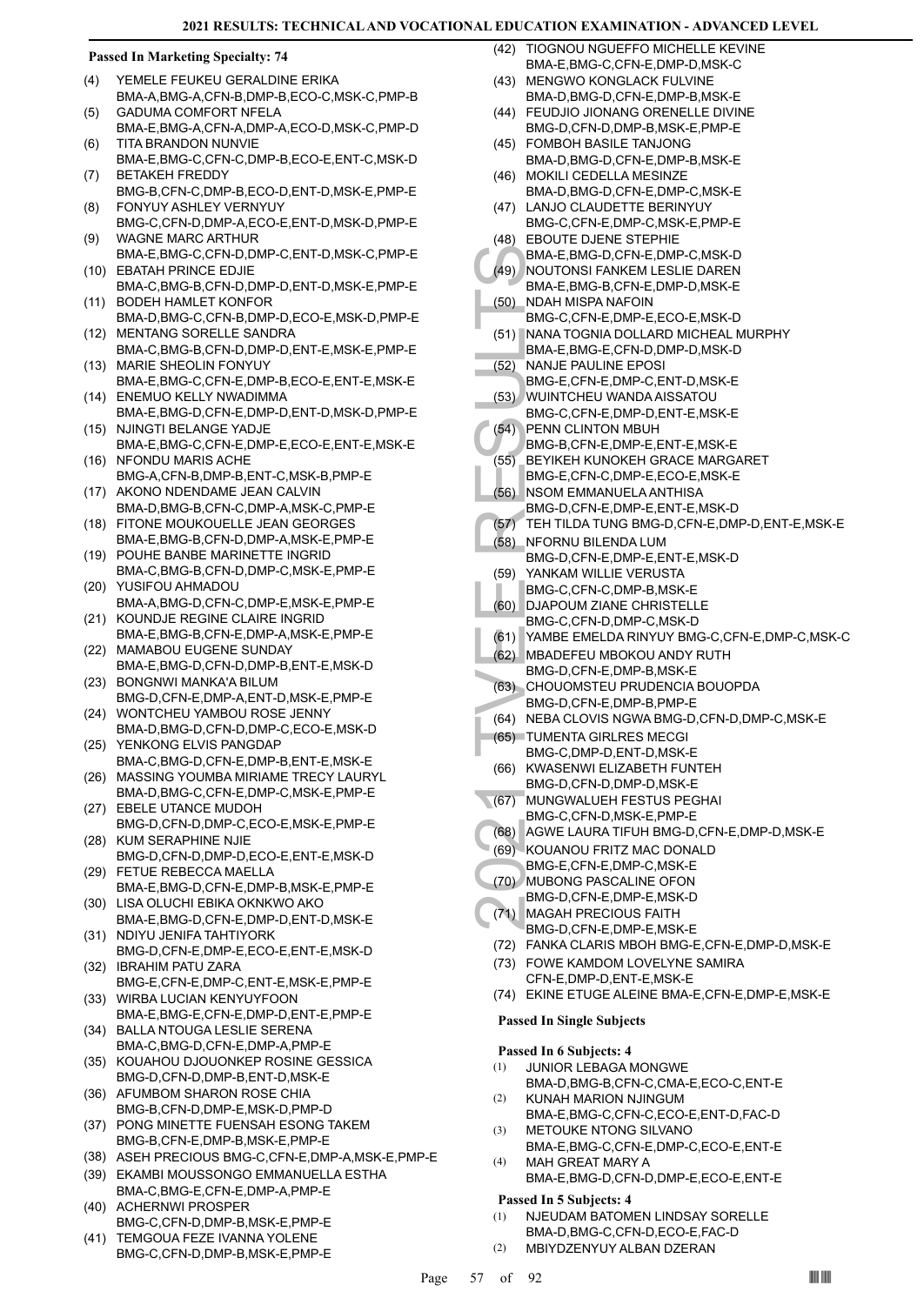## **Passed In Single Subjects**

## **Passed In 5 Subjects: 4**

- BMA-E,BMG-C,CFN-D,ENT-E,FAC-C
- MBONGEH GHISLEN VOMA BMA-E,BMG-C,CFN-E,ENT-E,FAC-C (3)
- (4) MAKEM ISAAC BMA-D,BMG-D,CFN-E,DMP-C,ECO-E

## **Passed In 4 Subjects: 23**

- YOUMENI OYONO MELIE SORELLE BMA-B,BMG-B,CFN-C,ECO-E (1)
- NDZENCHOGNTEH FERDINAND FEMSHIANG BMG-B,CFN-D,ECO-C,ENT-D (2)
- FEGHA EXPERIENCE DUYENLA BMG-C,CFN-C,ECO-C,ENT-D (3)
- SIAZINE TASIA EUNICE LORE BMA-E,BMG-B,CFN-E,DMP-B (4)
- BEKOU HAPPI OLIVE IVANA BMA-E,BMG-C,CFN-C,ECO-D  $(5)$
- (6) FAITH NGWI KHAN BMG-D,CFN-E,DMP-A,ENT-E
- (7) CHI EZEKLE ASONGWE BMG-E,CFN-C,DMP-C,ECO-E
- (8) NGWEH FLORA BMG-B,CFN-D,ECO-E,FAC-E
- (9) CHIN HILDA KEHVEN BMG-E,CFN-D,DMP-C,ENT-D
- (10) NKENG MINIVA MESHI BMA-E,BMG-D,CFN-E,DMP-C
- (11) WAMBA KUETIO DANIEL BMA-D,BMG-D,ENT-D,FAC-E
- (12) KFUKFU BELINDA TATA BMG-D,CFN-E,DMP-D,ECO-E
- (13) SULE AROUNA DINKAH BMG-E,CFN-E,DMP-D,ENT-D
- SAHA FUECJI BRANDON BMA-E,BMG-C,CFN-E,DMP-E (14)
- SIMTOH NIKEL YABLEWOR BMG-E,CFN-E,DMP-E,ENT-D (15)
- EBOT BRITNEY SPEARS AGBOR BMA-E,BMG-D,CFN-E,ENT-E (16)
- (17) NDAB ALEXIA BIH BMG-D,CFN-E,ENT-E,MSK-E
- (18) NAYA NADINE LAKE BMA-E,BMG-D,CFN-E,ECO-E
- LUM JENNIFER LYDIENNE TREASOR FON BMA-E,BMG-E,CFN-E,DMP-D (19)
- (20) EWO BRENDA BIN BMG-E,CFN-E,DMP-E,ENT-D
- (21) ELEH BRANDON ESAPE BMA-E,BMG-D,CFN-E,DMP-E MBOUZAE OSSOUBITA ASHNA (22)
- BMA-E,BMG-D,CFN-E,FAC-E

## (23) FRIDAY COLLINS NYONG BMA-E,CFN-E,ENT-E,FAC-E

## **Centre No: 22191 Standard Academic Comprehensive High School Ndop**

Regist: 1, Sat for 6 or more Subjects: 1, Passed : 0 % Passed : 0.00, Sanctioned : 0

## **Centre No: 22196 SABIBI COMPREHENSIVE COLLEGE TIKO**

Regist: 13, Sat for 6 or more Subjects: 13, Passed : 12 % Passed : 92.31, Sanctioned : 0

## **Results of Successful Candidates In Order Of Merit**

## **Passed In Accounting Specialty: 2**

- NGALA BORIS YINKFU BMA-A,BMG-A,CAC-D,CFN-B,CMA-E,ECO-C,FAC-D,ICT -C (1)
- TABI SUCCESS ENOP BMG-B,CFN-C,CMA-E,ECO-E,FAC-E,ICT-E (2)

## **Passed In Marketing Specialty: 5**

- GANA QUINTA GAMNIUKIWA BMA-E,BMG-B,CFN-B,DMP-B,ECO-D,ENT-C,MSK-C,PM P-E (1)
- CHARLINE CHALMA BELIA NANJE BMA-C,BMG-C,CFN-C,DMP-B,ECO-D,ICT-E,MSK-D,PM P-E (2)
- BESSEM CLARA BESONG BMA-D,BMG-C,CFN-B,DMP-C,ECO-E,ENT-C,MSK-D (3) ENANG KISLA NZELLE (4)
- BMA-E,BMG-C,CFN-C,DMP-A,ENT-D,MSK-E

SANDRINE NANYONGO EFEMA BMA-E,BMG-C,CFN-C,DMP-B,ENT-D,MSK-E  $(5)$ 

## **Passed In Single Subjects**

## **Passed In 6 Subjects: 2**

- TAM JUSLINE ONJANG (1)
- BMA-D,BMG-B,CFN-B,ECO-E,ENT-D,FAC-E NGAH BRUSTABEN  $(2)$
- BMA-E,BMG-C,CFN-C,ECO-E,FAC-E,ICT-E

## **Passed In 5 Subjects: 1**

ELDIN SALLY NFANG ESEME BMA-E,BMG-E,CFN-D,DMP-B,ENT-E (1)

## **Passed In 4 Subjects: 2**

- ANGAFOR BENITA FUEN TUA BMA-B,BMG-C,CFN-D,ICT-D (1)
- (2) EKONDO IRA NIYAKA BMA-E,CFN-B,DMP-B,ENT-D
- **Centre No: 22197 NABESK COMPREHENSIVE COLLEGE BUEA**
- Regist: 24, Sat for 6 or more Subjects: 24, Passed : 12 % Passed : 50.00, Sanctioned : 0

## **Results of Successful Candidates In Order Of Merit**

## **Passed In Accounting Specialty: 6**

- Passed In 4 SANGAFI<br>
(1) ANGAFI<br>
BMA-B, EKOND<br>
Centre No: 22<br>
BUEA<br>
Regist: 24, S, S<br>
% Passed In Ac<br>
Results of S<br>
Results of S<br>
Passed In Ac<br>
(1) NIKOBC<br>
BMA-B, C-D<br>
(2) NGOLE<br>
BMA-A, C-C<br>
(3) NTEH C<br>
BMA-A, C-C<br>
(3) NTE NIKOBO NIDALINE MANGOH BMA-B,BMG-B,CAC-E,CFN-C,CMA-D,ECO-C,ENT-D,FA C-D (1)
	- NGOLE SENGE MARGRAT-ASHLEY (2)
		- BMA-A,BMG-C,CAC-E,CFN-C,CMA-C,ECO-E,ENT-D,FA C-C
	- NTEH CLEMATINE ADZENYUYA BMA-C,BMG-C,CFN-D,CMA-D,ECO-D,ENT-E,FAC-E (3)
	- ANONG BOVAN AFEN (4)
	- BMA-D,BMG-B,CFN-E,CMA-E,ECO-C,ENT-E,FAC-D
	- JENNY JOSE NDUMBE LYONGA (5)
	- BMA-E,BMG-D,CFN-E,CMA-E,ECO-E,ENT-D,FAC-C SUH HENSLA MANKA'A (6)
	- BMA-D,BMG-D,CFN-E,CMA-E,ECO-E,FAC-C

## **Passed In Marketing Specialty: 6**

- TOSAM MEPHEW NZIH (1)
- BMA-B,BMG-A,CFN-B,DMP-D,ECO-E,ENT-D,MSK-C,PM P-C
- AGENDIA CLOUDIA WOKONGO BMA-D,BMG-C,CFN-E,DMP-B,ECO-E,MSK-E,PMP-E (2)
- TUMENTA NORBERT YUIBING BMA-E,BMG-E,CFN-D,DMP-B,MSK-E,PMP-D (3)
- NGBA SOLOMON (4)
- BMG-D,CFN-E,DMP-C,ECO-E,ENT-E,MSK-D NJI SIRRANA ATOH (5)
- CFN-E,DMP-C,ECO-E,ENT-D,MSK-E,PMP-D
- MOUSSIMA MANGA ENJEMA IRENE (6)
	- BMG-E,CFN-E,DMP-E,MSK-E,PMP-E

## **Centre No: 22198 GOLDEN INSTITUTE YAOUNDE**

Regist: 14, Sat for 6 or more Subjects: 14, Passed : 7 % Passed : 50.00, Sanctioned : 0

## **Results of Successful Candidates In Order Of Merit**

## **Passed In Marketing Specialty: 3**

- NGONG ANNA-VERONICA MAI BMG-C,CFN-D,DMP-C,ECO-C,ENT-C,MSK-D,PMP-E (1)
- NGAIDZEWAI CLARISE SEMIRNYUY BMG-E,CFN-D,DMP-B,ECO-E,ENT-D,MSK-E,PMP-D (2)
- BRANDON NDASSI MBAHWE BMG-D,CFN-E,DMP-B,ENT-D,MSK-D,PMP-D (3)

# **Passed In Single Subjects**

- **Passed In 6 Subjects: 3** (1)
	- TAKANG JERY AKARO BMA-E,BMG-E,CFN-A,CMA-E,ECO-C,ENT-D
		- TENGWE AWISETTE ABEU BMA-E,BMG-D,CFN-C,CMA-E,ECO-C,ENT-D

(2)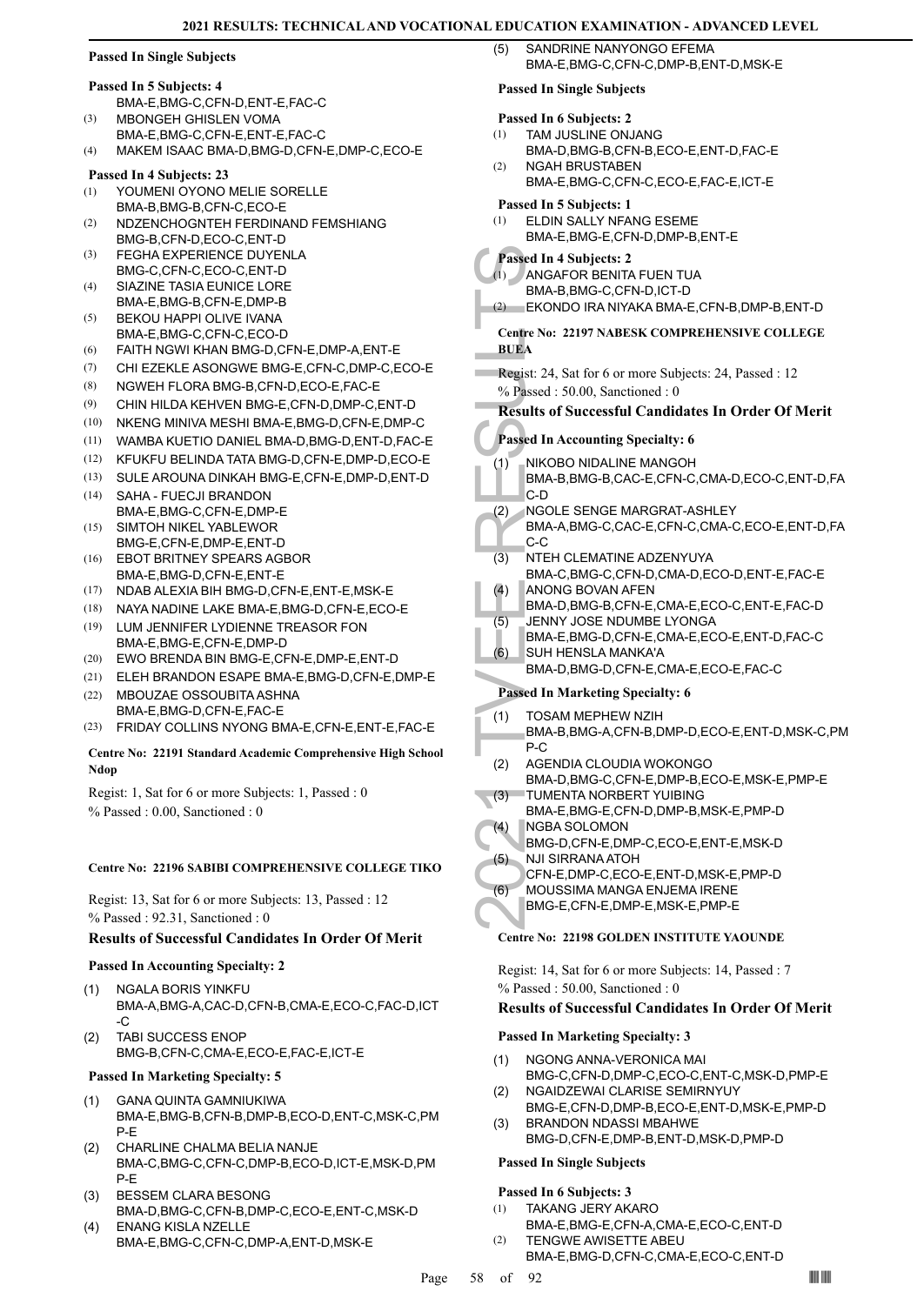## **Passed In Single Subjects**

## **Passed In 6 Subjects: 3**

TENGWEI CLINTON TEKUM BMA-E,BMG-D,CFN-C,CMA-E,ECO-D,ENT-E (3)

## **Passed In 4 Subjects: 1**

(1) TAYOB MUDAH JUDITH CFN-D,CMA-E,ECO-E,ENT-C

## **Centre No: 22199 INTEG BILINGUAL COLLEGE DOUALA**

Regist: 15, Sat for 6 or more Subjects: 15, Passed : 14 % Passed : 93.33, Sanctioned : 0

## **Results of Successful Candidates In Order Of Merit**

## **Passed In Accounting Specialty: 8**

- PETRAHARAN ASHLEY MANKA'A AMBE BMA-A,BMG-A,CAC-B,CFN-A,CMA-A,ECO-A,ENT-A,FA C-B (1)
- EBUDE NKALLE GAELLE FLEURE BMA-A,BMG-A,CAC-E,CFN-A,CMA-B,ECO-B,ENT-C,FA C-C (2)
- SUH CHE REGEAN BMA-A,BMG-B,CAC-C,CFN-A,CMA-A,ECO-E,ENT-C,FA C-C (3)
- KIMBI LIFTEL BMA-B,BMG-B,CAC-E,CFN-C,CMA-D,ECO-D,ENT-D,FA C-E (4)
- NGASSAM NDOUMBE JEANNE DARLENE BMA-C,BMG-C,CFN-C,CMA-D,ENT-D,FAC-E (5)
- TIBUCK NERICE ENIECK BMA-B,BMG-D,CAC-E,CFN-C,CMA-D,FAC-E (6) MEKINDA GILIAN ATUD
- BMA-C,BMG-C,CFN-D,CMA-D,ENT-E,FAC-E (7) INES CLARA MPEH (8)
- BMA-A,BMG-C,CFN-D,CMA-C,FAC-D

## **Passed In Marketing Specialty: 4**

- MANEN DELVATE DZELAMONYUY BMA-C,BMG-B,CFN-C,DMP-B,MSK-C,PMP-E (1)
- GWEKENYI MARIE-LOUISE WOUKENZEN BMA-C,BMG-B,CFN-D,DMP-B,MSK-C,PMP-E (2)
- NGIE MBATI STEVINE MEGANE (3)
- BMA-C,BMG-B,CFN-B,DMP-C,ENT-E,PMP-E OKWUJIAKU IFEANYI JUNIOR PASCAL (4)
- BMA-B,BMG-B,CFN-C,DMP-B,MSK-E

## **Passed In Single Subjects**

## **Passed In 6 Subjects: 1**

PECHANGOU RETOUYAP AARON HONORE BMA-C,BMG-B,CFN-B,ECO-E,ENT-D,FAC-E (1)

## **Passed In 4 Subjects: 1**

(1) NASERI ALICE RINDE BMA-D,BMG-D,CFN-C,CMA-E

## **Centre No: 22200 MUGHEB NKWEN EXTERNAL**

Regist: 95, Sat for 6 or more Subjects: 95, Passed : 48 % Passed : 50.53, Sanctioned : 0

## **Results of Successful Candidates In Order Of Merit**

## **Passed In Accounting Specialty: 5**

- ASOBO FONKAM PRINCE-WILL BMA-B,BMG-A,CAC-C,CFN-D,CMA-C,ECO-B,ENT-C,FA C-A (1)
- TSEKWI GLENDA NWAYAH BMA-D,BMG-B,CFN-B,CMA-E,ECO-E,ENT-C,FAC-C (2)
- NJO ZOCK KACHE SYLVIANE BMA-E,BMG-C,CAC-E,CFN-C,ECO-E,ENT-D,FAC-E (3)
- KHING PRIDINE NAYAH BMA-E,BMG-D,CFN-D,CMA-C,ECO-E,FAC-B (4)
- (5) JUDITH NAHBILA BMG-D,CFN-D,CMA-E,ECO-E,FAC-D

## **Passed In Marketing Specialty: 31**

(1) TUBUO BERINICE FUNKUIN

BMA-D,BMG-D,CFN-B,DMP-A,ECO-D,ENT-D,MSK-D,PM P-C

- YOUNGWE TRACY YOHDA BMG-B,CFN-E,DMP-B,ECO-E,ENT-E,MSK-B,PMP-D  $(2)$
- GABASHI KEVIN NSEH BMG-A,CFN-D,DMP-C,ECO-E,ENT-C,MSK-D,PMP-E (3)
- MAJEM JOYCELINE BMG-C,CFN-E,DMP-B,ECO-E,ENT-D,MSK-C,PMP-E (4) ALEH STEPHANIE BUTEH (5)
- BMA-E,BMG-B,CFN-C,DMP-E,ENT-D,MSK-D,PMP-E ABOH CHALVELINE ENDAM (6)
- BMG-E,CFN-C,DMP-C,ECO-E,ENT-E,MSK-D,PMP-E CHUYE ANITA BONGAKE (7)
- BMG-B,CFN-D,DMP-A,ENT-D,MSK-D,PMP-D MBAYI EILEEN FONGANG (8)
- BMG-B,CFN-E,DMP-B,LAW-E,MSK-C,PMP-D ANYAM BRIAN AWA (9)
- BMG-E,CFN-C,DMP-C,ENT-D,MSK-C,PMP-E (10) NTENTIE PASMA
- BMG-D,CFN-E,DMP-B,ENT-D,MSK-D,PMP-E AKUMBU CLAUDINE AKUMBOM (11)
- BMG-C,CFN-D,DMP-D,ENT-E,MSK-D,PMP-E
- FOKOU CHEASLY KUMBONG (12)
- BMG-D,CFN-E,DMP-B,ENT-E,MSK-E,PMP-E  $(13)$
- **ABAIN CALVIN CARL**
- BMG-E,CFN-E,DMP-B,ECO-E,ICT-E,MSK-E NYAMKWE ILIAN NKENG  $(14)$
- BMG-E,CFN-E,DMP-E,ENT-D,MSK-E,PMP-E KWANDONG GABRIEL NYOH MBEH (15)
- BMG-B,CFN-D,DMP-B,ENT-E,MSK-E
- AYEAH NAPOLEON FONGUH BMG-C,CFN-E,DMP-B,MSK-D,PMP-E (16)
- BMG-B,<br>
(8) MBAYI BMG-B,<br>
(9) ANYAM<br>
BMG-E,<br>
(10) NTENTI BMG-D,<br>
ANYAM<br>
BMG-C,<br>
(11) AKUMB<br>
BMG-C,<br>
(22) FOKOU<br>
BMG-E,<br>
(14) NYAMK<br>
BMG-E,<br>
(15) KWANIC<br>
BMG-B,<br>
(15) KWANIC<br>
(17) CHUBIL<br>
MG-B,<br>
(17) CHUBIL<br>
BMG-C,<br>
(20) AL CHUBIUGHE VERA VEZUGAH BMG-C,CFN-E,DMP-C,ENT-D,MSK-D (17)
	- FRANCINE LILY FORTZEN (18)
	- BMG-B,CFN-E,DMP-D,ENT-D,MSK-E
	- YUNGONG EVEST NKIKI BMG-D,CFN-D,DMP-B,ECO-E,MSK-E (19)
	- ALEM RAISA SIMAAH (20) BMG-C,CFN-D,DMP-D,ENT-E,MSK-E
	- (21) BESONG SUSANA NCHA CFN-D,DMP-C,LAW-E,MSK-E,PMP-E
	- (22) SOH VIOLET ZINIKEH
- BMG-E,CFN-E,DMP-C,ENT-D,MSK-E (23) NDAM PRECIOUS NGWI
	- BMG-D,CFN-E,DMP-D,ECO-E,MSK-E
- FONYUY JOANNA VERKI (24) BMG-E,CFN-E,DMP-E,ENT-E,MSK-E
- (25) NGAM CALESTER BMG-C,CFN-D,DMP-E,MSK-D
- TAMANJI DEUEDONNE ADE (26)
- BMG-D,CFN-E,DMP-C,MSK-E
- (27) NGELA MARVIS SOMAH BMG-E,CFN-E,DMP-C,MSK-E
- (28) LOH BLESSING MUBANG
- BMG-D,CFN-E,DMP-D,MSK-E
- (29) KINYUY WASILATU NJODZEVEN BMG-E,CFN-E,DMP-C,MSK-E
- (30) ASTA MARINA WUNO CFN-D,DMP-D,ENT-E,MSK-E
- (31) DJUKA KENNE DORIANE BMG-D,CFN-D,DMP-E,PMP-E

## **Passed In Secretarial Administration and Communication Specialty: 2**

- AKONWI BENICE FUH (1)
- ENT-D,IPR-C,LAW-E,OAW-C,PCS-C,PEN-B BIH KELLY PRIDE NDE (2)
	- CFN-E,IPR-E,LAW-E,OAW-E,PCS-E,PEN-B

# **Passed In Single Subjects**

- **Passed In 6 Subjects: 1**
- NKWEIN MALVIE NANDEM BMA-D,BMG-C,CFN-C,ECO-E,ENT-D,FAC-E (1)

## **Passed In 5 Subjects: 2**

- NFOR EMELDA NYENCHENKUP (1)
- BMA-E,BMG-D,CFN-C,ECO-C,FAC-E MBIYDZENYUY EMELINDA SEKA BMG-E,CFN-C,ECO-C,ENT-D,FAC-E (2)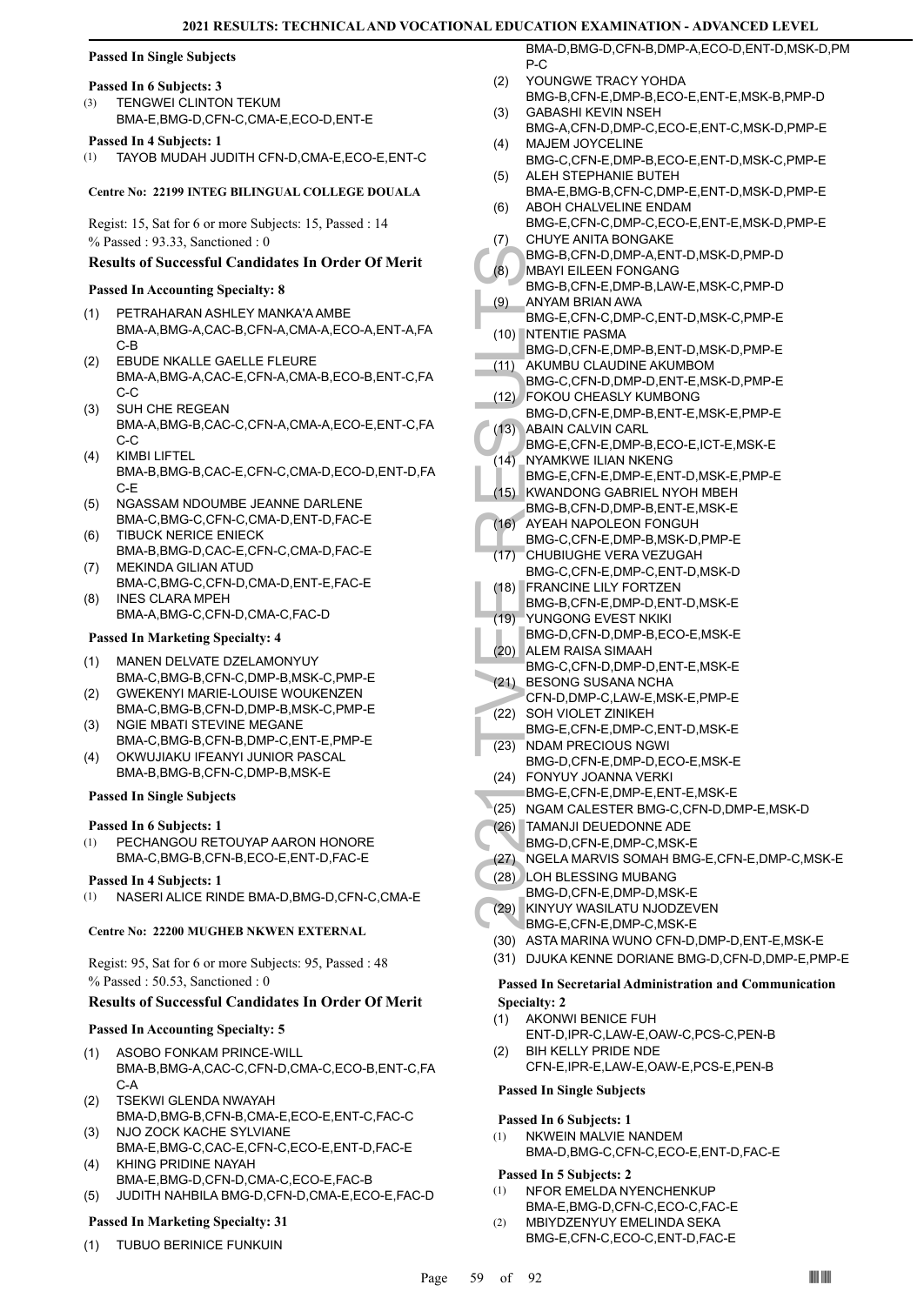## **Passed In Single Subjects**

## **Passed In 4 Subjects: 7**

- KANU SONKWOT SONKWOT BMG-C, CFN-D, DMP-C, ECO-E (1)
- (2) SUNDAY MATILDA BOKA BMG-C,CFN-D,ECO-E,FAC-E
- (3) TOSAM FABRICE YUH BMG-E,CFN-E,DMP-B,ENT-E
- BESIGAH JENNIFER KOLEH BMG-E,CFN-E,DMP-D,ENT-D (4)
- (5) TALA ANITA KEH BMA-E,CFN-E,ENT-E,FAC-C
- NDZEYESIN PRECIOUS SHINYUY BMA-E,BMG-D,CFN-E,FAC-D (6)
- (7) NSOM PATIENCE NIH BMG-D,CFN-E,DMP-E,LAW-D

## **Centre No: 22202 TIKO EXTERNAL**

Regist: 68, Sat for 6 or more Subjects: 64, Passed : 34 % Passed : 53.13, Sanctioned : 0

## **Results of Successful Candidates In Order Of Merit**

## **Passed In Marketing Specialty: 27**

- KOLAWALE CLINTON IKECHUKWU IGBEKELE BMA-B,BMG-E,DMP-B,ECO-C,ENT-E,MSK-D,PMP-C (1)
- CHRISTIEN TEKE LYTEKE BMG-B,CFN-C,DMP-B,ECO-E,ENT-E,MSK-D,PMP-E (2)
- KATE VALERIE IKOME MOJOKO BMA-E,BMG-C,DMP-C,ECO-E,ENT-E,MSK-C,PMP-E (3)
- ANGU BLESS SHU (4)
- BMA-E,BMG-C,CFN-E,DMP-C,ENT-E,MSK-C,PMP-E ELAD RAMSON ELAD (5)
- BMA-D,BMG-E,CFN-D,DMP-E,ECO-E,ENT-E,MSK-E AKO-NJOCK SANDRA ARRAH-AGBOR (6)
- BMA-E,BMG-D,CFN-E,DMP-E,ECO-E,ENT-E,MSK-D EKOLE ESTHER MAKANE (7)
- BMA-E,BMG-D,DMP-D,ECO-E,ENT-E,MSK-E TAMBE RUEBEN TAMBE (8)
- BMG-D,CFN-C,DMP-B,MSK-E,PMP-E MESEMBE EYOH RODNEY
- BMA-D,CFN-D,DMP-B,MSK-E,PMP-E (9)
- FINDOH PAULINE DEFIH (10) BMA-E,BMG-E,DMP-D,ENT-E,MSK-D MOFA MCKAROL MOFAH NAMATA (11)
- BMA-E,BMG-E,DMP-C,ECO-E,MSK-E
- (12) BENG NEMBONG MAEVELLOUS BMG-D,CFN-E,DMP-D,ENT-E,MSK-E (13) LABAH DERICK NGEW
- BMA-E,CFN-E,DMP-D,MSK-E,PMP-E
- (14) PENDA NWENYO BIE BMA-D,BMG-C,DMP-D,MSK-D (15) PETISONG FRUMAMDEH HILMA
- BMA-B,BMG-D,DMP-E,MSK-E (16) AKAFU FOLEFAC RITA BMA-E,BMG-D,DMP-C,MSK-E
- (17) NGWOLOUNG ASSOUA MINETH BMA-D,CFN-E,DMP-C,MSK-E
- (18) ROLISE BEYANG ASHU BMA-E,BMG-E,DMP-D,MSK-D
- (19) VUGHOSINGEGONG CLOVISE BMG-C,CFN-E,DMP-E,MSK-E
- (20) MBENG BRINSVET NANA CFN-E,DMP-C,MSK-E,PMP-E
- (21) SANDRIN NGWANLUNG EIJIAWOH BMA-D,BMG-E,DMP-D,MSK-E
- (22) CHE SERGE NEBA BMA-D,BMG-E,DMP-E,MSK-E
- (23) MBEKIYUI ERNESTINE YEBUI CFN-E,DMP-D,ECO-E,MSK-E
- (24) BUO MILDRED MEI BMA-E,BMG-D,DMP-E,MSK-E
- (25) ENGOME BLESSING NDUMBE BMG-E,CFN-E,DMP-E,MSK-E
- EMADE MARY ANN KANG BMA-E,CFN-E,DMP-E,MSK-E (26)
- (27) LONJE VINAO MENONE BMG-E,CFN-E,DMP-E,PMP-E

## **Passed In Single Subjects**

## **Passed In 5 Subjects: 2**

- MONYOKE MICHEAL METINGE BMA-C,BMG-C,CFN-E,ECO-E,ENT-D (1)
- (2) DIBONGO JINCLAIRE MBONGI

## **Passed In 4 Subjects: 5**

- AKU MARIONE ANGU LEREH BMA-D,BMG-B,CFN-E,ECO-E (1)
- (2) MUNYENGE EKOLE ITOE BMG-D,CFN-E,ECO-E,ENT-D
- (3) TEKOCK ZENOVIA ETAH BMA-E,BMG-D,CFN-E,DMP-E
- MOYALY MIRELA GLORIA ORUME (4)

BMA-E,BMG-D,CFN-E,DMP-E,ECO-E

- BMG-D,CFN-E,ECO-E,FAC-E
- (5) DINGA FEDERICE GUKA BMA-E,BMG-E,DMP-E,ECO-E

## **Centre No: 22205 ST. MICHAEL'S ACADEMY OF SCIENCE AND ARTS NKWEN, BAMENDA**

| AND ARTS NKWEN, BAMENDA                                |                                                                            |
|--------------------------------------------------------|----------------------------------------------------------------------------|
| Regist: 52, Sat for 6 or more Subjects: 52, Passed: 42 |                                                                            |
| % Passed: 80.77, Sanctioned: 0                         |                                                                            |
|                                                        | <b>Results of Successful Candidates In Order Of Merit</b>                  |
| <b>Passed In Accounting Specialty: 11</b>              |                                                                            |
|                                                        | MBONG VANISTELROY DOBGIMA                                                  |
| (1)                                                    | BMA-A, BMG-A, CAC-B, CFN-A, CMA-A, ECO-A, FAC-A, ICT                       |
|                                                        | -A                                                                         |
| (2)                                                    | NENG DARVIN-BREEN NKENG                                                    |
|                                                        | BMA-A, BMG-A, CAC-A, CFN-A, CMA-B, ECO-A, FAC-B, ICT                       |
| (3)                                                    | -B                                                                         |
|                                                        | NURUDINE TANGUNU<br>BMA-A, BMG-A, CAC-B, CFN-A, CMA-B, ECO-A, FAC-A, ICT   |
|                                                        | -B                                                                         |
| (4)                                                    | CHUMBOM LEONARD MBIGOE                                                     |
|                                                        | BMA-E,BMG-A,CAC-D,CFN-A,CMA-D,ECO-D,ENT-C,FA                               |
| (5)                                                    | C-C<br>LAWSAMBA OLIVE NJE                                                  |
|                                                        | BMA-D,BMG-A,CAC-E,CFN-C,CMA-D,ECO-C,ENT-C,FA                               |
|                                                        | C-C                                                                        |
| (6)                                                    | FULI RENATA LIEMBUNUI                                                      |
|                                                        | BMA-D,BMG-A,CFN-C,CMA-E,ECO-E,ENT-B,FAC-D                                  |
| (7)                                                    | MBIY CONFIDENCE JAVNYUY<br>BMA-B, BMG-D, CAC-D, CFN-D, CMA-C, ECO-E, FAC-C |
| (8)                                                    | NYUYKONGHI DAPHNE TRACY LENDZELE                                           |
|                                                        | BMA-E,BMG-E,CFN-E,CMA-E,ECO-E,ENT-D,FAC-E                                  |
| (9)                                                    | NKEZI NGWENYI BRIANDA                                                      |
|                                                        | BMG-B,CFN-D,CMA-E,ECO-D,ENT-D,FAC-D                                        |
| (10)                                                   | <b>TATAH MEDIATRICE KINYUY</b><br>BMA-D, BMG-B, CFN-C, CMA-E, FAC-D        |
| (11)                                                   | <b>GANTAR RASHIDATU MONG</b>                                               |
|                                                        | BMA-D, BMG-C, CFN-E, CMA-E, FAC-D                                          |
| <b>Passed In Marketing Specialty: 26</b>               |                                                                            |
|                                                        |                                                                            |
| (1)                                                    | YAHYA ZENABOU<br>BMG-A,CFN-C,DMP-A,ECO-E,ENT-C,MSK-C,PMP-D                 |
| (2)                                                    | <b>BANADZEM EMELIA LILA</b>                                                |
|                                                        | BMG-B.CFN-C.DMP-B.ECO-E.ENT-C.MSK-C.PMP-C                                  |
| (3)                                                    | SULEMAN MOHAMMED INUWA                                                     |
|                                                        | BMG-C,CFN-C,DMP-B,ECO-E,ICT-B,MSK-C,PMP-D                                  |
| (4)                                                    | KENDZENG FAVOUR MONJU<br>BMG-C,CFN-E,DMP-B,ECO-D,ENT-C,MSK-B,PMP-D         |
| (5)                                                    | NJOH DAISY MODUM                                                           |
|                                                        | BMG-C,CFN-C,DMP-B,ECO-E,ENT-D,MSK-B,PMP-E                                  |
| (6)                                                    | FONDZEWONG COLLINS MBIYDZENYUY                                             |
| (7)                                                    | BMG-D,CFN-D,DMP-B,ECO-E,ENT-C,MSK-D,PMP-D<br>AYOH BRENDA SHUSHE            |
|                                                        | RMC-C CEN-D DMP-C ECO-D ENT-D MSK-D PMP-D                                  |

- BMG-C,CFN-D,DMP-C,ECO-D,ENT-D,MSK-D,PMP-D NYANKI SIDOINE WAJIRI (8)
- BMG-B,CFN-D,DMP-C,ECO-E,ENT-E,MSK-C,PMP-D NGWEMETOH SHERIDAN (9)
- BMG-E,CFN-D,DMP-A,ECO-E,ENT-C,MSK-D,PMP-E (10) ZUWAIRATOU LAME
- BMG-B,CFN-D,DMP-A,ENT-C,MSK-C,PMP-D FONYUY SANDRINE BERI (11)
- BMG-B,CFN-C,DMP-B,ENT-C,MSK-D,PMP-C WIRNKAR EDELQUEEN DZESINYUY (12)
- BMG-B,CFN-D,DMP-A,ECO-C,MSK-D,PMP-D (13) KONGNYUY HILARIA SOLII
- BMG-A,CFN-E,DMP-B,ENT-C,MSK-C,PMP-D VIKIH VANESSA MADJOUA (14)
- BMG-B,CFN-D,DMP-B,ENT-D,MSK-B,PMP-E (15) FUL SANCHEZ BOISIMBOM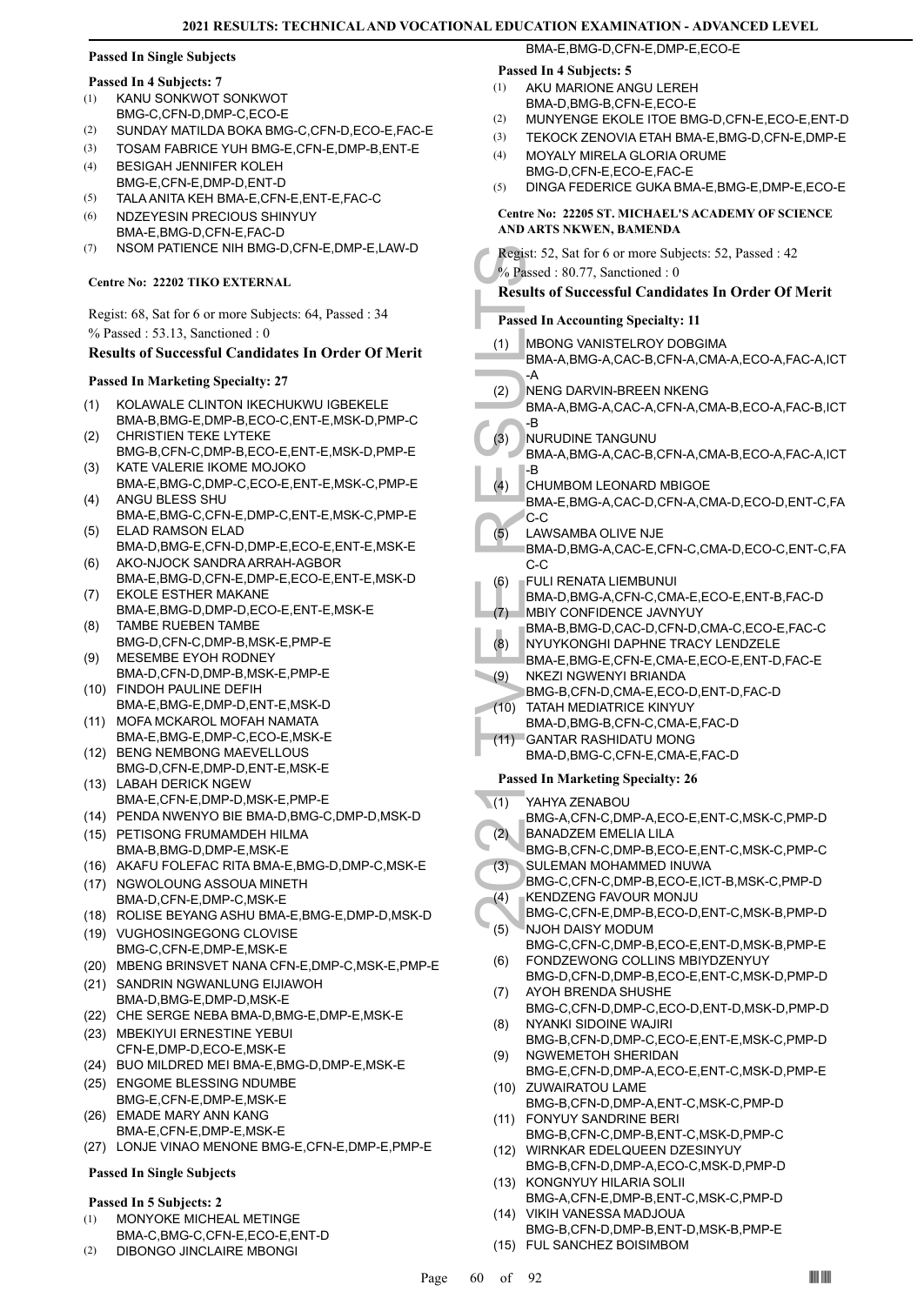- BMG-D,CFN-D,DMP-B,ICT-E,MSK-D,PMP-E (16) KAHJI SANDRA SOPPAH
- BMG-D,CFN-D,DMP-C,ENT-E,MSK-D,PMP-E (17) LEKEH ETIENNETTE NCHUH
- CFN-E,DMP-C,ECO-E,ENT-D,MSK-C,PMP-E TANTOH PRECIOUS MA'BAH (18)
- BMG-D,CFN-E,DMP-C,ENT-D,MSK-D,PMP-E FONDZEWONG NADIA VERNYUY (19)
- BMG-E,CFN-E,DMP-D,ENT-D,MSK-E,PMP-D (20) DIANG BENIS FUNKUIN
- CFN-E,DMP-D,ECO-E,ENT-D,MSK-E,PMP-E (21) NGEMAKEH ADELINE
- BMA-A,BMG-E,CFN-D,DMP-E,MSK-D (22) WADYO MELVIS FOMUSO
- BMG-D,CFN-C,DMP-E,ENT-E,MSK-E FUH STEVIE EMMANUEL NEBA (23)
- BMG-E,CFN-D,DMP-D,MSK-D,PMP-E
- (24) TATINYUY BLANDINE NDZEM BMG-E,CFN-D,DMP-D,ENT-E,MSK-D
- (25) DIANG IRENE NAIN CFN-E,DMP-D,ENT-E,MSK-E
- (26) EMMILOU NGEGANG CFN-E,DMP-D,ENT-E,MSK-E

## **Passed In Single Subjects**

## **Passed In 6 Subjects: 1**

ASHU-ETCHI FAVOUR EBAI BMA-E,BMG-B,CFN-C,ECO-E,ENT-C,FAC-D (1)

## **Passed In 5 Subjects: 1**

ACHEGENUI FRANK DIVINE BMA-E,BMG-D,CFN-C,ECO-D,FAC-E (1)

## **Passed In 4 Subjects: 3**

- DINE EMMANUELA BATINYUY (1)
- BMG-B,CFN-E,ENT-D,FAC-D KETSEMAMBOM BLESSING (2)
- BMG-E,CFN-E,ENT-D,FAC-D
- (3) MARK-FALE CHE BMG-E,CFN-D,ECO-E,ENT-D

## **Centre No: 22209 GOPAL BILINGUAL TECHNICAL COLLEGE YAOUNDE**

Regist: 12, Sat for 6 or more Subjects: 12, Passed : 5 % Passed : 41.67, Sanctioned : 0

## **Results of Successful Candidates In Order Of Merit**

## **Passed In Accounting Specialty: 1**

CYNDIE LETICIA MANKAA BMA-C,BMG-B,CFN-D,CMA-E,ECO-E,ENT-D,FAC-E (1)

## **Passed In Civil Engineering - Building Construction Specialty: 2**

- FON CLACKSON CHE BCD-D,BCP-C,BCS-B,BCT-C,ICT-C (1)
- IBRAHIM NAZIROU MAIKUDI BCD-E,BCP-D,BCS-B,BCT-C (2)

## **Passed In Electrical Power System Specialty: 2**

KINDONG BETRAND NSOM ACM-B,CAN-C,DEI-C,EAM-E,PEL-E (1) (2) AWA LOUIS ACHU ACM-B,CAN-D,DEI-D,EAM-E,PEL-C

## **Centre No: 22212 Azire External**

Regist: 7, Sat for 6 or more Subjects: 7, Passed : 3 % Passed : 42.86, Sanctioned : 0

## **Results of Successful Candidates In Order Of Merit**

## **Passed In Marketing Specialty: 3**

- TASAH SINOBIA ANJEH BMG-C,CFN-E,DMP-A,ENT-E,MSK-D (1)
- MBONG LAWDYS-PRIDE KETU BMG-E,CFN-E,DMP-B,MSK-E (2)
- TELEDJIOCK MOGHU DARLINGTON CFN-E,DMP-C,ENT-E,PMP-E (3)

## **Centre No: 22213 NITOP EXTERNAL**

Regist: 14, Sat for 6 or more Subjects: 10, Passed : 7 % Passed : 70.00, Sanctioned : 0

## **Results of Successful Candidates In Order Of Merit**

## **Passed In Marketing Specialty: 5**

- BIDSONA MERCY SAMA BMG-A,CFN-E,DMP-D,ECO-E,ENT-C,MSK-C,PMP-E (1)
- NEBA BIH AKWANWI JOY BMG-B,CFN-E,DMP-C,ENT-D,MSK-D,PMP-D (2)
- ENIH PRISCILLIA NDAKWA BMG-C,DMP-E,ECO-E,LAW-D,MSK-C,PMP-E (3)
- (4) ASAH JULIET MABI BMG-C,DMP-D,ENT-D,MSK-D
- 
- KELLY PRIDE CHO LONGCHI BMG-E,CFN-E,DMP-E,MSK-D (5)

## **Passed In Secretarial Administration and Communication Specialty: 1**

(1) UZAH BERENSON EGO IPR-E,PCS-E,PEN-D,REL-E

## **Passed In Single Subjects**

- **Passed In 6 Subjects: 1**
- NGWA JOYCELINE MANKA (1)

BMA-E,BMG-A,CFN-B,ECO-C,ENT-D,FAC-E

## **Centre No: 22214 WOKOKO EXTERNAL**

Regist: 164, Sat for 6 or more Subjects: 141, Passed : 91 % Passed : 64.54, Sanctioned : 0

## **Results of Successful Candidates In Order Of Merit**

## **Passed In Accounting Specialty: 5**

- YUNIWO TELMA BERINYU (1)
	- BMA-C,BMG-B,CAC-E,CFN-C,CMA-E,ECO-C,ENT-D,FA C-E
- VERNYUY CHRYSANTHUS NYUYFONI (2)
- BMA-E,BMG-D,CAC-E,CFN-D,CMA-E,ECO-E,FAC-E MBESEH ELAD MARTIN  $(3)$
- BMA-D,BMG-D,CFN-E,CMA-E,ECO-D,FAC-D
- DOHASANG MARY-ANNE ENJEMA  $(4)$
- BMG-D,CFN-E,CMA-D,FAC-C,PEN-C
- MBIWANG MARIE-CLAIRE ANWI BMA-E,BMG-E,CMA-E,FAC-C,PEN-C (5)
- **Passed In Civil Engineering Building Construction**
- **Specialty: 34**
- NCHIFIE TELMA (1)
- (3) ENIH PF<br>
BMG-C,<br>
(4) ASAH J<br>
(5) KELLY F<br>
BMG-E,<br>
Passed In Se<br>
Specialty: 1<br>
Passed In 6:<br>
(1) UZAH B<br>
Passed In 6:<br>
(1) NGWA-E,<br>
Centre No: 2:<br>
Regist: 164, 5<br>
MA-E,<br>
Centre No: 2:<br>
Regist: 164, 5<br>
Passed In Ac<br>
Regi BCA-C,BCD-B,BCP-C,BCS-A,BCT-C,ESC-E,PEN-B YAI YANICK CHIA (2)
	- BCA-D,BCD-D,BCP-D,BCS-B,BCT-D,MAT-E,PEN-E NKWENTY IDHISE ASANGA (3)
	- BCD-E,BCP-E,BCS-C,BCT-D,ESC-E,MAT-E,PEN-E ELIMPE-EKU JUNIOR ANOH (4)
	- BCD-C,BCP-E,BCS-B,BCT-C,MAT-E,PEN-C NDI CLOVIS NDI (5)
	- BCD-D,BCP-E,BCS-B,BCT-C,ESC-E,PEN-C ATAH TIGHUFEI NZONJU DADDYLINS (6)
	- BCD-D,BCP-D,BCS-B,BCT-C,MAT-E,PEN-D ASONGANYI AWUNG THIERY (7)
	- BCD-E,BCP-E,BCS-B,BCT-C,ESC-E,MAT-D MALIVA SAMUEL MAKOKO (8)
	- BCD-E,BCP-E,BCS-B,BCT-E,MAT-E,PEN-B ATEMKENG PEKINS (9)
	- BCD-D,BCP-D,BCS-B,BCT-E,MAT-E,PEN-E WOTANY FRITZ LYONGA (10)
	- BCA-E,BCD-E,BCS-C,BCT-C,MAT-E,PEN-E MENTOH KEDJU ALAIN (11)
	- BCA-D,BCD-C,BCP-D,BCS-B,BCT-C (12) ITOE GDEONATA CLINTON
	- BCD-C,BCP-E,BCS-B,BCT-C,PEN-C
	- (13) ENEGE EKUNGE PHILLOMINE BCD-D,BCP-D,BCS-C,BCT-C,PEN-D
	- (14) WOFON GLIFFIN BCD-C,BCS-B,BCT-C,ESC-E,MAT-E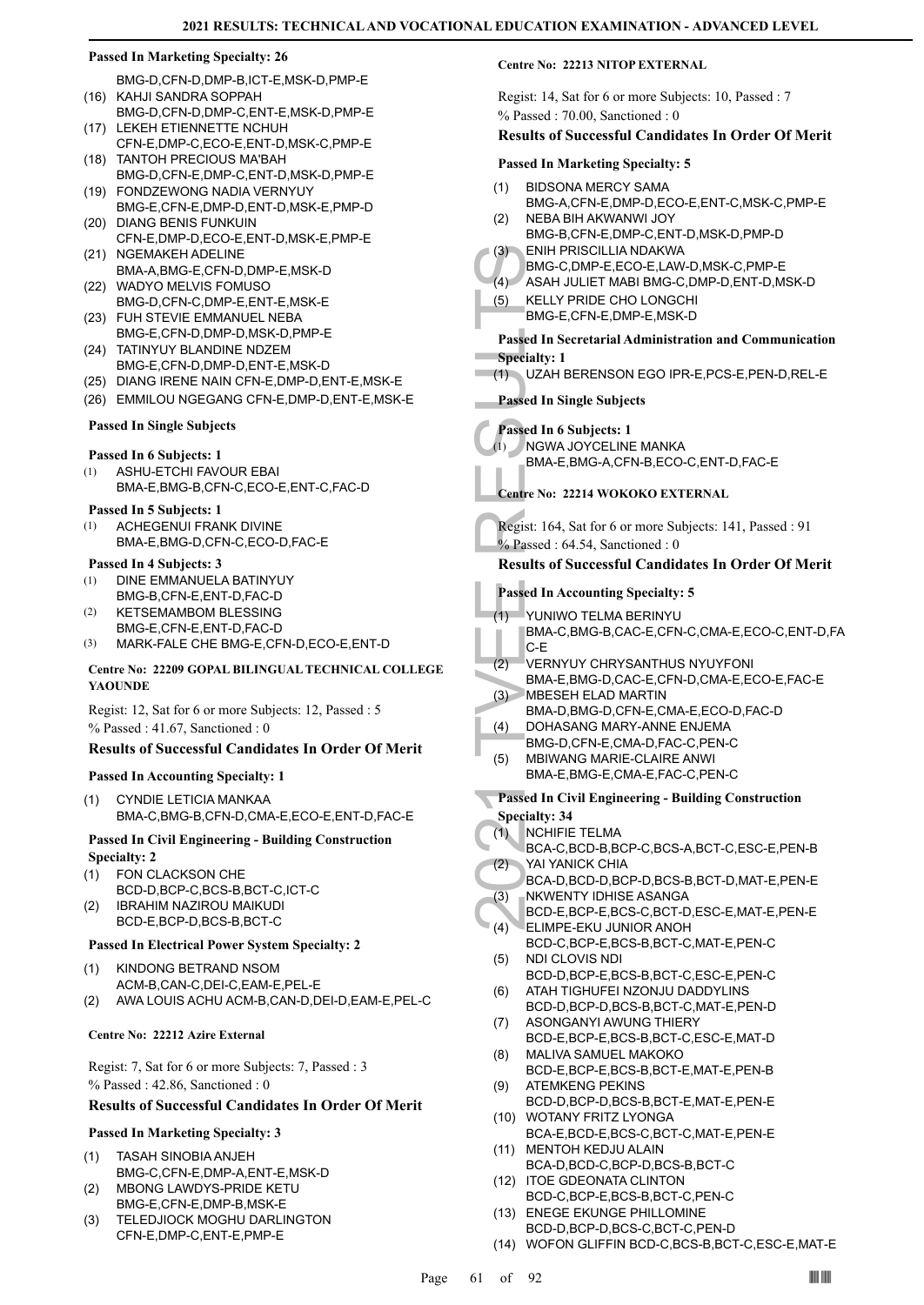## **Passed In Civil Engineering - Building Construction Specialty: 34**

- (15) NEBA ISAIAH MFORNGEH BCA-D,BCD-E,BCP-E,BCS-C,BCT-C
- AMEZEGHE NJOUFACK ROMEO BCD-E,BCS-B,BCT-D,ESC-D,MAT-E (16)
- CHRIS ALRICH OBEN BCD-D,BCP-E,BCS-B,BCT-E,PEN-E (17)
- (18) OTEH JOSEPH KUDI BCD-E,BCP-E,BCS-C,BCT-C,PEN-E
- (19) MAKAKE BRICKEL MAYOKO BCD-E,BCP-E,BCS-D,BCT-D,MAT-E
- (20) ASONDO SILAS ABUANECK BCD-C,BCS-B,BCT-D,PEN-B
- (21) ACHALEKE OLIVER FONKEM BCD-B,BCS-B,BCT-C,ESC-D
- (22) EBESOH DAVID BCD-C,BCS-B,BCT-B,PEN-E
- (23) EBUA PRINCEWILL MVO BCD-D,BCS-B,BCT-B,PEN-E
- (24) NGUM GHIESLAIN NJIKOM BCD-D,BCP-D,BCS-B,BCT-C
- (25) GUY JOSEPH KERNYUY KIBUNGLA BCD-C,BCS-B,BCT-C,ICT-E
- (26) NGONG THOMAS NGONG BCP-E,BCS-B,BCT-C,PEN-D
- (27) BENG BLESSED CHI BCD-D,BCS-B,BCT-E,PEN-C (28) NDANDO SAMUEL ETOE BCP-E,BCS-B,BCT-C,PEN-E
- (29) ENONGENE DERICK NGWESEPOH BCD-E,BCP-D,BCS-C,BCT-D
- (30) LEKIAKA GERAD BCD-E,BCS-C,BCT-C,MAT-E
- (31) AKAWUNG JUDE BCD-E,BCS-C,BCT-C,PEN-E
- (32) AJUBISE MARINUS ATENCHONG BCD-D,BCS-C,BCT-E,PEN-E
- (33) FOTSOP JOACHIM JOLI BCD-E,BCS-C,BCT-E,MAT-E
- (34) ATEGHE NELSON NGHA BCD-E,BCP-E,BCS-C,BCT-E

## **Passed In Clothing Industry Specialty: 3**

- DIVINE FAVOUR NAYESU KINGE FFD-B,PEN-B,PMG-A,TTE-B,WOR-B (1)
- LIZBRENDA MAH ANYE FFD-B,MAT-E,PMG-B,TTE-D,WOR-C (2)
- (3) NGAINSE SOLANGE FFD-C,PMG-B,TTE-C,WOR-B

## **Passed In Electrical Power System Specialty: 19**

- SAH GASTON NTANAH ACM-C,CAN-D,DEI-B,EAM-C,ESC-E,LAW-E,MAT-D,PEL -E (1)
- OTTOP SANDYS BESONG (2)
- ACM-C,CAN-E,DEI-C,EAM-E,ESC-E,MAT-E,PEL-E OKPO DANIEL UNAH (3)
- ACM-C,CAN-E,DEI-D,EAM-E,PEL-E,PEN-A BISSONG TERRENCE EKI (4)
- ACM-B,DEI-C,EAM-E,ESC-E,PEL-E,PEN-D YUNWEH HERBERT NKWATOH (5)
- ACM-C,CAN-D,DEI-B,EAM-E,LAW-E,MAT-E NDEDY GODLOVE NJUBA (6)
- ACM-C,CAN-C,DEI-E,EAM-E,PEL-E,PEN-E PANG RANDY KIMBI (7)
- ACM-C,CAN-E,DEI-C,EAM-E,MAT-E,PEN-E NJOCKACHEM EDDY KEKIA (8)
- ACM-C,DEI-D,EAM-E,MAT-E,PEL-E,PEN-E TUMENTA JUNIOR TOBOH (9)
- ACM-C,DEI-C,EAM-D,MAT-B,PEL-D
- (10) EWEAR LIMA AUGUSTINE TAH JUNIOR ACM-C,CAN-C,DEI-C,ICT-E,MAT-D
- (11) HABUBAKA MOHAMADOU ACM-C,CAN-C,DEI-E,EAM-E,MAT-E
- FOLEFAC LOVEL FORCHEH (12) ACM-C,CAN-E,DEI-D,MAT-E,PEN-D
- (13) AKAME SIMON NHUASOH ACM-E,DEI-C,EAM-E,PEL-E,PEN-C
- (14) NKAM RANSOM NDOH ACM-E,CAN-E,DEI-B,EAM-E,MAT-E
- (15) MBAH DOMINIC DINGA ACM-C,CAN-E,EAM-E,PEL-E,PEN-E
- (16) NJINJU KITTS FOMINKA JUNIOR
- ACM-D,CAN-E,DEI-D,MAT-E,PEL-E
- (17) ARREY CHRISTIEN OBEN ACM-D,DEI-C,MAT-E,PEN-C
- (18) NKOME GILBERT ESAMBE ACM-C,DEI-C,MAT-E,PEN-D
- (19) MANOJI DESMOND ASAMBA ACM-B,CAN-D,DEI-D,PEL-E

## **Passed In Home Economics Specialty: 8**

- SIH ZIEMEL TEH (1)
- CMD-B,FLE-C,LAW-E,NSC-E,PEN-C,RMH-C
- (2) BINWI IRINE FUH CMD-A,FLE-B,NSC-C,PEN-C,RMH-A
- NGWA BERINE MANKA'A (3)
- CMD-B,FLE-A,NSC-E,PEN-C,RMH-B
- NGONG HONORINE MBONG  $(4)$
- CMD-B,FLE-B,NSC-D,PEN-D,RMH-A
- NTOKO PRICILIA EDUKE (5)
- CMD-A,FLE-B,NSC-E,PEN-D,RMH-B
- MUH MAUREEN NDOH CMD-B,FLE-C,NSC-D,PEN-E,RMH-B (6)
- MEUGHIFOR COLLETE FORCHESIRI (7)
- CMD-C,FLE-D,NSC-D,PEN-C,RMH-B
- EPIE QUEEN EKUME (8)
- CMD-C,FLE-C,LAW-E,NSC-D,RMH-C
- **Passed In Marketing Specialty: 1**
- KAH PRISELY TAH (1)
	- BMA-D,BMG-B,CFN-E,ENT-E,MSK-D,PMP-D

(4) NGONG<br>
(6) MTOKO CMD-B,<br>
(6) NTOKO CMD-B,<br>
(7) MEUGH CMD-C,<br>
(8) EPIE QU<br>
CMD-C,<br>
Passed In M<br>
(1) KAH PR BMA-D,<br>
Passed In PI<br>
Specialty: 7<br>
(1) ANGAF<br>
(2) NJUAFA<br>
(4) NVOKI PDR-D,<br>
(4) NVOKI PDR-D,<br>
(6) MJUKAN AFM-E, **Passed In Plumbing and Hydraulic Installation Systems Specialty: 7**

- ANGAFUH BLAISE ANYENEBO (1)
- AFM-C,ESC-E,MAT-E,PDR-C,PEN-C,PPM-C,WSD-C
- NJUAFAC BETRAND (2)
- AFM-E,PDR-D,PEN-B,PPM-B,WSD-C
- KUMCHI FRANK KELEC (3)
- LAW-E,PDR-D,PEN-D,PPM-D,WSD-C
- NYOKI GEORGE NGOMBA  $(4)$
- PDR-D,PEN-E,PPM-B,WSD-C
- NJUKANG PRINCE NDEMBO AFM-D,PDR-D,PPM-D,WSD-C (5)
- MOKU BRANDON MOLUA (6)
	- PDR-E,PEN-D,PPM-D,WSD-C
- NGONGMON RODRIQUE NDANSI (7)
- AFM-D,PDR-E,PPM-D,WSD-C

## **Passed In Secretarial Administration and Communication Specialty: 3**

- SABINA ETONDE IKOLI (1)
	- IPR-A,LAW-D,OAW-C,PCS-A,PEN-A
- (2) TATOW HERMAN AYUK IPR-D,OAW-D,PCS-D,PEN-E
	- (3) PORTIA ATUMBA NZEMAH IPR-D,LAW-E,PCS-E,PEN-D

## **Passed In Wood Cabinet-Making Specialty: 7**

- TAKOH RANDY TAKOH (1)
- CPR-C,FDD-B,FRT-C,MAT-E,PEN-E,PMT-C
- TOUBEN BLESS WEPNGONG CPR-D,FDD-C,FRT-C,MAT-E,PEN-E,PMT-D  $(2)$
- DIVINE NONGFAC ABUNGWI CPR-C,FDD-E,FRT-A,PEN-C,PMT-B (3)
- NYOMCHAK GRACIOUS BINWI CPR-C,FDD-C,FRT-B,PEN-D,PMT-B (4)
- (5) AYUK FRANCIS AYUK CPR-D,FDD-C,FRT-C,PMT-C
- (6) AKPARIKA JOB CPR-D,FDD-D,FRT-D,PMT-B
- FIAPFET FEDRICK BEMBAN CPR-D,FRT-C,PEN-E,PMT-C (7)

## **Passed In Single Subjects**

## **Passed In 5 Subjects: 1**

TAWE RELINDIS ANNO BMA-C,BMG-D,CFN-E,ENT-E,FAC-E (1)

## **Passed In 4 Subjects: 3**

- BUH PETER AZUNGA AGBORNTUI BCD-E,BCS-C,MAT-E,PEN-B (1)
- DANSAH VERONICS-FAVOUR ABUGICHE BMG-E,CFN-E,FAC-C,PEN-B (2)

Page 62 of 92  $\blacksquare$ 

(3) BIKOND ANNETTE GHISLAINE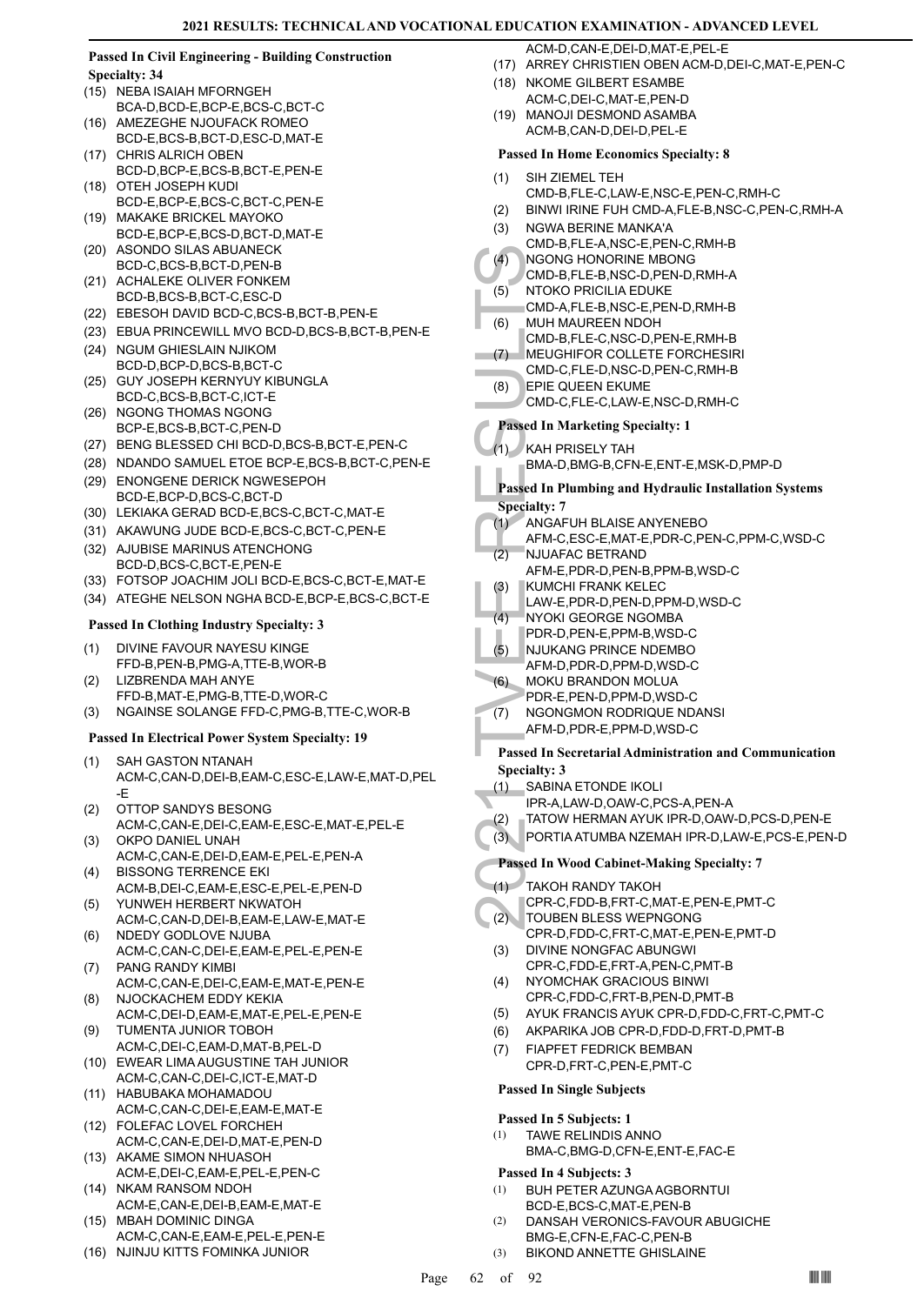## **Passed In Single Subjects**

**Passed In 4 Subjects: 3** BMG-C,CFN-E,ECO-E,MSK-E

## **Centre No: 22215 GOVERNMENT TECHNICAL HIGH SCHOOL MISAJE**

Regist: 1, Sat for 6 or more Subjects: 1, Passed : 0 % Passed : 0.00, Sanctioned : 0

## **Centre No: 22219 ISOKOLO EXTERNAL**

Regist: 150, Sat for 6 or more Subjects: 144, Passed : 49 % Passed : 34.03, Sanctioned : 0

## **Results of Successful Candidates In Order Of Merit**

## **Passed In Accounting Specialty: 6**

- EWO MARYANN BUA BMA-E,BMG-C,CAC-E,CFN-C,CMA-E,ECO-D,FAC-E,PE N-A (1)
- AJIM CATHERINE NAYOIN BMA-E,BMG-A,CFN-C,CMA-E,ECO-D,FAC-D (2)
- FORSI DESSY MAFOA BMA-E,BMG-C,CFN-C,CMA-E,ECO-E,FAC-E (3)
- MBAPPE MBAPPE RODI BLERIO BMA-E,BMG-B,CMA-E,FAC-D (4)
- BOBGA JOHNBEST BABET BMG-E,CAC-E,CFN-E,FAC-D (5)
- (6) TAMBE EBOT KINGSLEY CAC-E,CFN-E,CMA-E,FAC-E

## **Passed In Civil Engineering - Building Construction Specialty: 2**

- AKENDOH BELMOND FONMBIH BCA-D,BCD-A,BCP-B,BCS-C,BCT-C,MAT-C (1)
- ASONGNKWELE ELVIS MBA-ATAH BCD-E,BCP-E,BCS-D,BCT-E (2)

## **Passed In Electrical Power System Specialty: 7**

- RINGA NOEL ASENKAIN ACM-B,CAN-E,DEI-A,EAM-E,ESC-E,MAT-E,PEL-D (1)
- ATENCHONG EMMANUEL ACM-D,CAN-E,DEI-C,MAT-E,PEL-E,PEN-C (2)
- EUGENE SAAM NDZO ACM-C,CAN-E,DEI-D,LAW-D,MAT-E,PEL-E (3)
- (4) RAPHAEL NTELEH ACM-C,DEI-B,EAM-E,PEL-E,PEN-E
- (5) NGUM THERESIA FRU ACM-B,DEI-C,PEL-E,PEN-D
- (6) DERRICK NGUNGE NJIE ACM-D,CAN-E,DEI-D,PEN-B
- FORSAKANG NKWENTI FRANCO ACM-C,CAN-E,DEI-C,EAM-E (7)

## **Passed In Heating Ventilation and Air Conditioning Specialty: 5**

- TAMNJONG FANNSI NURUDIN ACE-E,ACR-C,FPP-D,PEN-E,RIN-C (1)
- KOLLA GEORDAN BLERIOT ACE-D,ACR-C,FPP-E,RIN-C (2)
- (3) NDEH EKOI BETMAN ACE-E,ACR-A,FPP-E,RIN-D
- KODJIO FRANK MARDOCHEE ACE-D,ACR-C,FPP-E,RIN-E (4)
- (5) VIDIENGE COLLINS ACE-E,ACR-C,FPP-E,RIN-E

## **Passed In Marketing Specialty: 16**

- NYUGAP CHARLES NFOR BMG-C,CFN-B,DMP-B,ECO-D,LAW-D,MSK-C,PMP-E (1)
- NDANSI NICHOLE MBOGEH BMG-C,CFN-E,DMP-B,ECO-E,ENT-C,MSK-C,PMP-E (2)
- VEFINGO DAVID MOKOSSO BMG-B,CFN-E,DMP-B,ECO-E,ENT-E,MSK-E,PMP-E (3)
- ABUOH BRIGHTER EGANDUOH BMG-E,CFN-E,DMP-D,ECO-E,ENT-D,MSK-D,PMP-E (4) RAMSEY NOAH KEBILA SAMA (5)
- BMG-C,CFN-D,DMP-B,ECO-C,MSK-E,PMP-E (6)
- AGBOR TABE KELTON BMG-E,CFN-E,DMP-E,ECO-E,ENT-E,MSK-E
- TABIA CLARIS EKAH (7)
- BMG-B,CFN-B,DMP-E,ECO-E,MSK-C NETAKNEWO LYSETTE DORVAL (8)
- BMG-C,CFN-D,DMP-B,ENT-D,MSK-D FOKUM MBONGEH VANESSA (9)
- BMG-C,CFN-E,DMP-D,MSK-E,PEN-B (10) MAMBOU NESTHY
- BMG-C,CFN-E,DMP-E,ECO-E,MSK-E
- (11) SHINARINE YOUBONG BMG-E,CFN-D,DMP-E,LAW-E,MSK-E
- (12) NJOH DIANA ABANG BMG-C,CFN-E,DMP-D,MSK-D
- (13) SAHMBONG NOELLA BMG-D,CFN-E,DMP-D,MSK-E
- (14) UMBU DESTEN OKOM BMG-D,CFN-E,DMP-D,MSK-E
- (15) TANIA NGWENCHO NJI BMG-D,CFN-E,DMP-D,MSK-E
- (16) NDAM NING ANGELA BMA-E,BMG-D,DMP-D,MSK-E

## **Passed In Metal Works and Industrial Piping Specialty: 1**

NDINYAH CALISTUS NTIACHUA MCG-E,MIP-B,MOU-D,PEN-D,WOM-B (1)

# (15) TANIA N<br>
(16) NDAM N<br>
Passed In M<br>
(1) NDINYA<br>
MCG-E,<br>
Passed In Se<br>
Specialty: 10<br>
(1) MANKA<br>
ENT-D,<br>
(2) VETSEL<br>
CFN-E,<br>
(2) VETSEL<br>
CFN-E,<br>
ENT-D,<br>
CATHEF<br>
IPR-B,<br>
(5) ESAH N<br>
IPR-B,<br>
(5) TEMPR<br>
(6) TEMPR<br>
(7) ESOP **Passed In Secretarial Administration and Communication Specialty: 10**

- MANKAA STEPHANIE MAKAWA  $(1)$ 
	- ENT-D,ICT-E,IPR-B,LAW-B,OAW-B,PCS-B,PEN-A
- VETSENTEH SCHOLASTICA VEGAH (2)
- CFN-E,IPR-B,LAW-B,OAW-B,PCS-C,PEN-B ETOU PATIENCE (3)
- ENT-E,IPR-B,LAW-E,OAW-B,PCS-A,PEN-B
- CATHERINE NGONDE BOKAKO  $(4)$
- IPR-B,LAW-D,OAW-B,PCS-B,PEN-C
- ESAH MELVIS AKORONA (5)
- IPR-C,LAW-D,OAW-D,PCS-D,PEN-D TEMPRANCE NJINDA BINDA (6)
- IPR-D,LAW-E,OAW-C,PCS-D,PEN-C
- ESOPI JOSEPH NGWOSN IPR-E,LAW-E,OAW-E,PCS-E,PEN-D (7)
- 
- (8) ESANDEM ROSE NGENYI IPR-E,LAW-C,PCS-D,PEN-B
- MOKON FRITZ-GERALD FON-(9)
- IPR-D,OAW-E,PCS-E,PEN-C
- FRANCIS MOTALE MABIYA IPR-D,OAW-D,PCS-E,PEN-E (10)

## **Passed In Single Subjects**

## **Passed In 5 Subjects: 1**

- NGORAN PROMISE (1)
	- BMG-C,CFN-D,ECO-E,ENT-E,FAC-D

## **Passed In 4 Subjects: 2**

- (1) AGBE-ASU LUCY MBOE BMG-B,CFN-D,FAC-D,LAW-B
- SANDRA MBONG NJIETOH (2)
	- BMG-C,CAC-E,CFN-E,ECO-E

## **Centre No: 22221 CHARLES DE GAULLE COLLEGE LOGPOM DOUALA**

Regist: 22, Sat for 6 or more Subjects: 22, Passed : 20 % Passed : 90.91, Sanctioned : 0

## **Results of Successful Candidates In Order Of Merit**

## **Passed In Accounting Specialty: 3**

- JANE PAUL MEKOLE IKUMU BMA-B,BMG-A,CAC-E,CFN-A,CMA-C,ECO-C,ENT-D,FA C-E (1)
- EPENYE MOUKALA RALPH PERYANN BMG-C,CFN-D,CMA-D,ECO-E,ENT-E,FAC-E (2)
- NKEMBI ELIZABETH LECHA BMG-E,CFN-E,CMA-D,ECO-E,FAC-E (3)

- KONG CECILLIA WA-MOSONGO BMA-B,BMG-C,CFN-B,DMP-C,ECO-A,ENT-C,MSK-C,PM P-E (1)
- ITOE LAUREEN MBUME BMA-D,BMG-B,CFN-B,DMP-B,ECO-C,ENT-D,MSK-E (2)
- MBANWEI NATALIA ENGOCHAN BMG-E,CFN-E,DMP-C,ECO-D,ENT-D,MSK-D,PMP-E (3)
- (4) NDOKON GISI JEANETTE MAEVA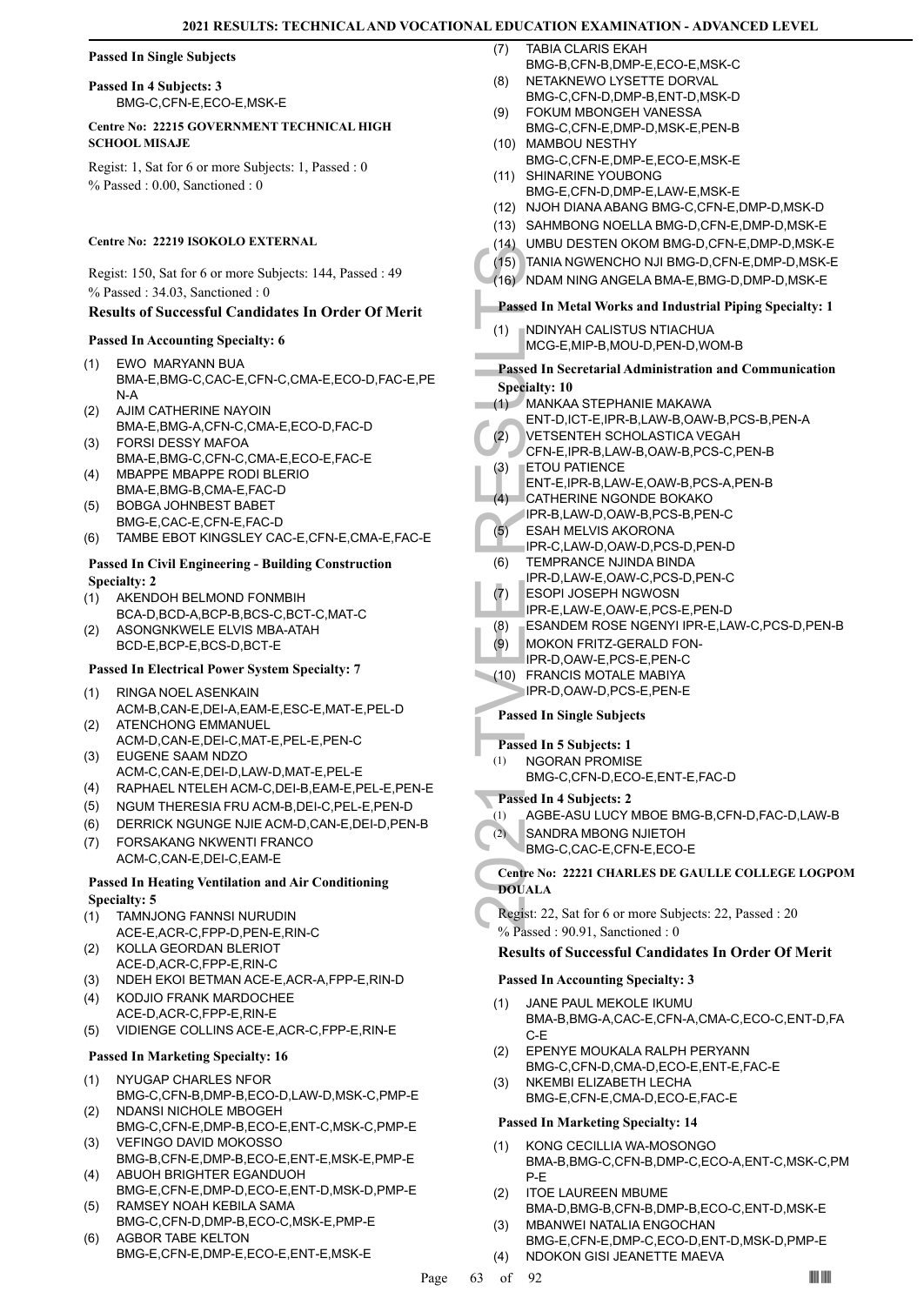BMG-E,CFN-D,DMP-B,ECO-D,ENT-D,MSK-D TCHOUMI NYATCHOUFI FABRICE STONE (5)

- BMG-D,CFN-E,DMP-C,ECO-C,ENT-E,MSK-D ZOFUNYUI JOHN JUNIOR NUNYUI (6)
- BMA-E,BMG-D,CFN-E,DMP-B,ECO-E,MSK-E FONKONG TSOBOU ALEXANDRE BRANDON (7)
- BMG-E,CFN-D,DMP-B,ECO-E,ENT-E,MSK-E CHE LARISSA MANKA (8)
- BMG-E,CFN-D,DMP-C,ECO-E,MSK-E NGUEMETA MICHEL STEVE (9)
- BMG-E,CFN-E,DMP-B,ECO-E,MSK-E (10) EKOUET ALABONG ROSITA
- BMG-E,CFN-D,DMP-C,MSK-E
- (11) NGWE CYNTIA NDIKUM BMA-E,CFN-E,DMP-C,MSK-E
- (12) MBAKOP NGUENTCHA VALDINY CABREL CFN-E,DMP-C,ECO-E,MSK-E
- (13) VERTUEUX URIEL NEMBOT CFN-E,DMP-E,ECO-E,MSK-D
- (14) BESSALA NYEMB PAUL PATRICK CFN-E,DMP-D,ECO-E,MSK-E

**Passed In Single Subjects**

## **Passed In 6 Subjects: 3**

- BANMBUH SANGNYUY SIMAAH (1)
- BMA-C,BMG-B,CFN-B,CMA-D,ECO-A,ENT-C YUSINYUI SOLANGE NKEH (2)
- BMA-D,BMG-B,CFN-C,CMA-D,ECO-D,ENT-E NYUYDZE IMRAAN (3)
	- BMA-E,BMG-C,CFN-B,CMA-D,ECO-C,ENT-E

## **Centre No: 22222 COLLEGE BILINGUE PRIVE LAÏC TONGO, DOUALA**

Regist: 8, Sat for 6 or more Subjects: 8, Passed : 2 % Passed : 25.00, Sanctioned : 0

## **Results of Successful Candidates In Order Of Merit**

## **Passed In Electrical Power System Specialty: 1**

(1) ASONGANYI SIMON ACM-B,DEI-D,PEL-E,PEN-E

## **Passed In Marketing Specialty: 1**

CHE FAITHFUL ANYIM BMG-E,CFN-E,DMP-C,ENT-D,MSK-D (1)

## **Centre No: 22223 COLLEGE OF HOPES, ARTS AND SCIENCES BEPANDA DOUALA**

Regist: 57, Sat for 6 or more Subjects: 57, Passed : 52 % Passed : 91.23, Sanctioned : 0

## **Results of Successful Candidates In Order Of Merit**

## **Passed In Accounting Specialty: 27**

- GLADYS FOLEBE SILLA BMA-A,BMG-A,CAC-D,CFN-A,CMA-C,ECO-B,FAC-C (1)
- MFORGOH ISRAEL FUHNWI BMA-A,BMG-A,CAC-D,CFN-B,CMA-E,ECO-C,FAC-C (2)
- TALEH HELMOND TAJOCHA BMA-B,BMG-C,CAC-E,CFN-A,CMA-D,ECO-C,FAC-C (3)
- TENCHIA LATEIH CLARKIN (4)
- BMA-A,BMG-D,CAC-C,CFN-C,CMA-D,ECO-E,FAC-C NAMBA FEUHEU STEVE ROSNI (5)
- BMA-A,BMG-C,CAC-E,CFN-C,CMA-E,ECO-E,FAC-C BEBETTA MELVIN FONKITA (6)
- BMA-B,BMG-E,CAC-E,CFN-E,CMA-E,ECO-E,FAC-D MBAKOP LIFRANE MAXIROL (7)
- BMA-A,BMG-B,CFN-A,CMA-C,ECO-E,FAC-D TABE LINUS ATANGANA (8)
- BMA-A,BMG-B,CFN-A,CMA-E,ECO-E,FAC-D ABANG CHARONE (9)
- BMA-A,BMG-D,CFN-D,CMA-C,ECO-E,FAC-D FONGANG BORIS (10)
- BMA-B,BMG-C,CFN-C,CMA-D,ECO-E,FAC-D (11) AYISI COURTNEY ANDOKKE
- BMA-B,BMG-B,CFN-B,CMA-E,ECO-E,FAC-E
- 
- (12) MIYNUN DJIATSA MEGANE
- BMA-B,BMG-B,CAC-E,CFN-C,ECO-E,FAC-D FOZOH KINGSLY CHIWO (13)
- BMA-B,BMG-C,CFN-C,CMA-D,ECO-E,FAC-D (14) SUH - BANG PERCY YADIA
- BMA-C,BMG-C,CFN-B,CMA-E,ECO-E,FAC-D
- MENJIKOUE NJIKAM FADILATOU MABELLE (15) BMA-B,BMG-D,CFN-C,CMA-E,ECO-D,FAC-D
- (16) MABENWOH RHYNA NOSOH BMA-D,BMG-D,CFN-B,CMA-D,ECO-E,FAC-D
- (17) CHRISTY CHELSEA WULU NGOTTO BMA-C,BMG-C,CFN-C,CMA-E,ECO-E,FAC-D
- BLAISE NYUYUNI (18) BMA-A,BMG-E,CFN-D,CMA-E,ECO-D,FAC-D (19)
- MBONG NGAHMA JOAN SALAH BMA-C,BMG-C,CFN-D,CMA-E,ECO-E,FAC-D
- AZEBAZE WILSON BMA-C,BMG-D,CAC-E,CFN-E,CMA-D,FAC-D (20)
- (19) MBONG<br>
BMA-C,<br>
(20) AZEBA2<br>
BMA-C,<br>
BMA-C,<br>
BMA-C,<br>
BMA-A,<br>
C2) GEH DA<br>
BMA-A,<br>
(23) AGBOR<br>
BMA-A,<br>
BMA-C,<br>
C2) FRIZTY<br>
BMA-C,<br>
(25) EYONG<br>
BMA-C,<br>
(25) ANDRIE<br>
BMA-C,<br>
ANDRIE<br>
BMA-C,<br>
ANDRIE<br>
BMA-C,<br>
MDEH E BMA-C,<br>
T MENYIN SCORDIAN TAZEH BMA-E,BMG-C,CFN-C,CMA-E,ECO-E,FAC-D (21)
- GEH DAMARICES BIH (22)
	- BMA-A,BMG-C,CFN-B,CMA-C,FAC-C AGBOR AGBOR FRANCKLIN (23)
- BMA-B,CFN-D,CMA-D,ECO-E,FAC-D
- FRIZTY KELLY TENDONGWA (24)
- BMA-C,BMG-E,CFN-D,CMA-D,FAC-D (25) EYONG SOPHIE BMA-D,BMG-D,CFN-D,CMA-E,FAC-D
- ANNA NEH BENITA  $(26)$ 
	- BMA-C,BMG-E,CFN-E,CMA-E,FAC-D
- ANDRIEN TSOFAH FOLIKE JUNIOR BMA-A,CFN-E,CMA-E,FAC-D (27)

## **Passed In Marketing Specialty: 17**

- DJUIDJE AUDREY CORINE (1)
- BMA-C,BMG-C,CFN-C,DMP-B,ECO-E,MSK-C,PMP-E NDEH EMERENSIA MEH (2)
- BMA-C,BMG-D,CFN-C,DMP-B,ECO-E,MSK-D,PMP-E
- THOMBO NELLINE FORBINIANG (3)
- BMA-A,BMG-C,CFN-C,DMP-B,MSK-B,PMP-E
- ETOGOKWE DOROTHY SHEY  $(4)$
- BMA-C,BMG-B,CFN-C,DMP-B,ECO-D,MSK-C BATAMAKEN MVO ARMAND (5)
- BMA-B,BMG-D,CFN-D,DMP-A,MSK-E,PMP-E NDAH RUTH SAMSIMBOM (6)
- BMA-E,BMG-D,CFN-E,DMP-B,MSK-D,PMP-E EBONG ANITA MUNGE (7)
	- BMA-C,BMG-E,CFN-E,DMP-C,ECO-E,MSK-D
- KAMY WANDJI INDIRAH MERVEILLE (8)
- BMA-B,BMG-C,CFN-D,DMP-B,MSK-D
- LAMBI EMMANUELLA EKONKEFEU (9)
- BMA-B,BMG-C,CFN-C,DMP-C,MSK-E NEI CLUDINE JAM (10)
- BMA-D,BMG-D,CFN-D,DMP-B,MSK-E
- (11) NDAM NJIGEH GILBERT BMA-E,BMG-D,CFN-C,DMP-B,MSK-E
- NAMBUIN VANISSA (12)
- BMA-E,BMG-C,CFN-E,DMP-C,MSK-D (13) NESTOR KEME BINYUI
	- BMA-E,BMG-D,CFN-D,DMP-C,MSK-E WONDJE LEANDRA HEARLY DORETTE KOUO (14)
	- ISSEDOU BMA-E,BMG-D,CFN-E,DMP-C,MSK-E (15) GWANVOMA XENNA LENNA
	- BMA-E,BMG-E,CFN-E,DMP-C,MSK-E (16) ARREY-NSO HERGAROY EBOT
	- BMA-D,DMP-B,MSK-D,PMP-E
	- (17) NOULEGUEU DOLORES BELLA BMA-E,CFN-E,DMP-B,MSK-E

## **Passed In Single Subjects**

## **Passed In 5 Subjects: 2**

- AWUNGFOR KEAH JUNIOR BMA-D,BMG-D,CFN-D,ECO-D,FAC-D (1)
- ORUME MARIKA BRENDA FERNANDE BMA-C,BMG-E,CFN-E,ECO-E,FAC-E (2)

## **Passed In 4 Subjects: 6**

EBOKA HENRY - RAUL NAURAH BMA-C,BMG-E,CFN-C,DMP-B (1)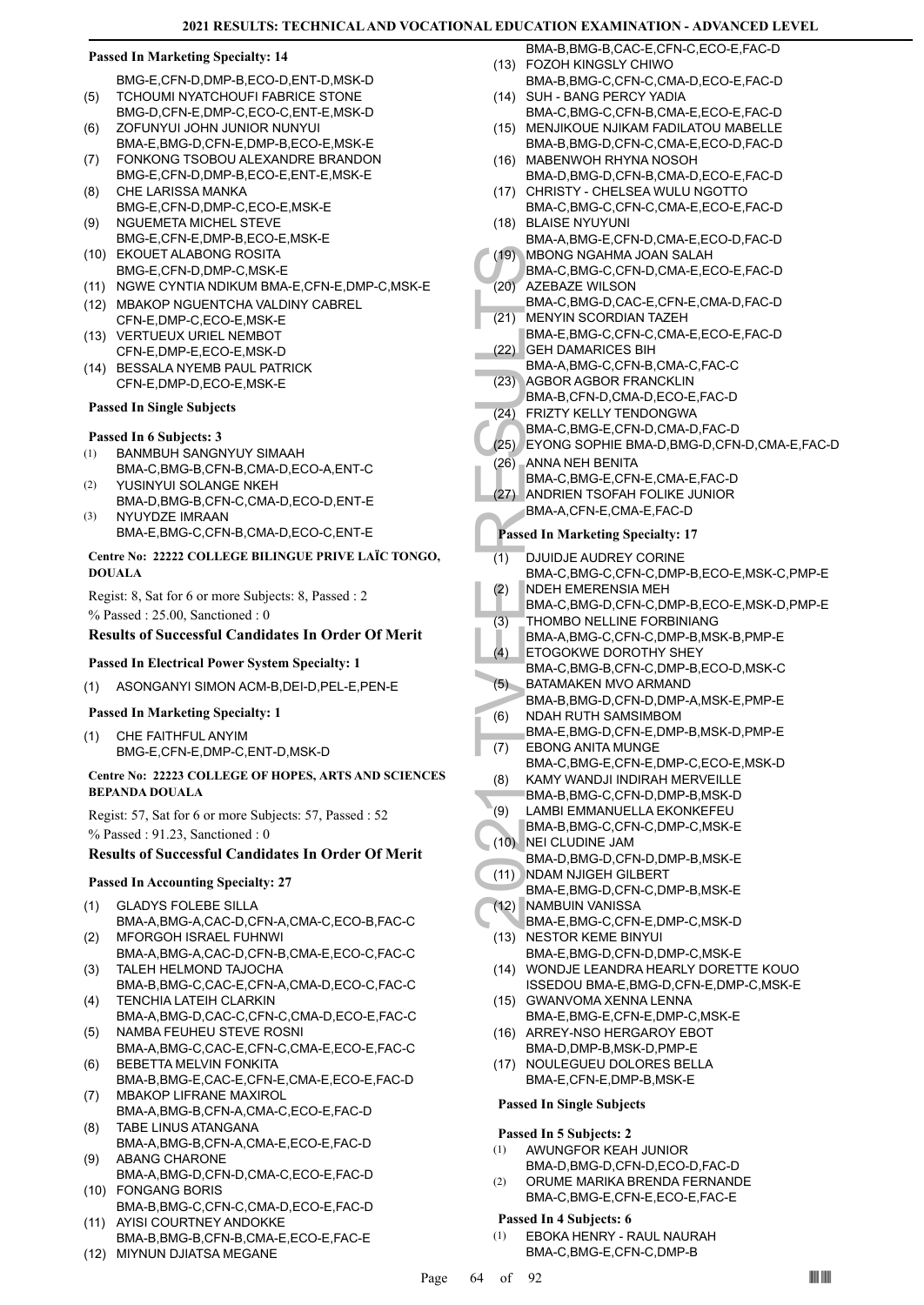## **Passed In Single Subjects**

## **Passed In 4 Subjects: 6**

- NGOCHE BRANDON BAWE BMA-C,BMG-D,CFN-E,FAC-D (2)
- MBATCHOU KAMYA CEDRIC GASINEL BMA-E,BMG-D,CFN-D,DMP-D (3)
- NGUEFOUET NZEUFACK RAOUL MIGUEL BMA-D,BMG-E,CFN-E,DMP-C (4)
- (5) EYONG PURA NJUI BMA-D,BMG-E,CFN-D,FAC-E
- (6) AZAH SOLITA FRU BMA-E,BMG-E,CFN-E,FAC-E

## **Centre No: 22224 DU VAAL BILINGUAL COMPREHENSIVE COLLEGE BEEDI -DOUALA**

Regist: 36, Sat for 6 or more Subjects: 36, Passed : 32 % Passed : 88.89, Sanctioned : 0

## **Results of Successful Candidates In Order Of Merit**

## **Passed In Accounting Specialty: 10**

- SEH FABRICE MBUH BMA-A,BMG-A,CAC-A,CFN-A,CMA-A,ECO-A,ENT-B,FA C-B (1)
- ONODUGO ANGEL NOELA CHIDERA BMA-A,BMG-B,CAC-D,CFN-B,CMA-B,ECO-B,ENT-C,FA C-D (2)
- WANSI DEUMENI FRANCK MANUEL BMA-C,BMG-B,CAC-E,CFN-C,CMA-B,ECO-D,ENT-D,FA C-E (3)
- MENGUE OCEANE LOUNA BMA-A,BMG-A,CAC-C,CFN-A,CMA-C,ECO-B,FAC-C (4)
- MELANGO MELANGO JURISTE LOIC BMA-B,BMG-B,CAC-E,CFN-C,CMA-C,ECO-D,FAC-D (5) TIENTCHEU FOPA CHRISTELLE FLORIA (6)
- BMA-C,BMG-A,CAC-D,CFN-C,CMA-E,ECO-D,FAC-D BEKENGUE KOME CLEMENT ROMANI (7)
- BMA-C,BMG-D,CAC-E,CFN-A,CMA-C,ECO-E,FAC-E DAPHNE AHOEFA NADIA JANET JENNIFER (8)
- BMA-B,BMG-E,CAC-D,CFN-C,CMA-B,ECO-E,FAC-E MEHOHI DARRYL KRYSTALE (9)
- BMA-A,BMG-D,CFN-D,CMA-E,ENT-E,FAC-C (10) MBOUGNI AYANGMA THADDEE DURRON
- BMA-B,BMG-D,CFN-C,CMA-D,ENT-D,FAC-E

## **Passed In Marketing Specialty: 17**

- NGOUMOU ELVIRA PROVIDENCE BMA-A,BMG-A,CFN-A,DMP-B,ECO-B,MSK-B,PMP-D (1)
- TIOGOUO AKENE CLAUDELLE ERICA BMA-C,BMG-B,CFN-C,DMP-C,ECO-D,MSK-C,PMP-E (2)
- NANA NJEUKOU INES LAETICIA BMG-B,CFN-C,DMP-B,ECO-E,ENT-C,MSK-E,PMP-E (3)
- MAKANDA YVONNE SONIA (4) BMA-E,BMG-B,CFN-C,DMP-C,ECO-E,MSK-D,PMP-E
- SIEWE TAPOKO STEPHANE VANEL BMA-E,BMG-B,CFN-C,DMP-D,ECO-E,MSK-D,PMP-E (5) DJEUTCHOUA LYNN (6)
- BMG-B,CFN-D,DMP-B,ECO-D,MSK-E,PMP-E BIDJA MEYANGUE STEPHANE AUSTIN (7)
- BMG-B,CFN-C,DMP-A,MSK-D,PMP-D
- NONOG BIYOUMA ANGE-EMMANUELLE LAURA CAROLE BMG-B,CFN-C,DMP-A,ECO-E,MSK-E (8)
- RINGNYU BICHUNDA AWUDU BMG-B,CFN-C,DMP-B,ECO-E,MSK-E (9)
- SIKALI MOULE MAHER (10) BMG-B,CFN-D,DMP-D,ECO-E,MSK-D
- (11) NGO BISSAY LYDIE MANUELLA BMA-E,BMG-D,CFN-E,DMP-C,MSK-E
- (12) BEKOK IDRISSOU ALJUVET OMARION BMG-E,CFN-E,DMP-C,ECO-E,MSK-E
- (13) NGUEMOGNE SIMEU CANDICE RAPHAELLE BMG-C,CFN-C,DMP-B,MSK-D
- (14) ABDOULLATIF AMADOU BMG-D,CFN-C,DMP-C,MSK-E
- MULUH TAYU LEONARDO DYLAN (15) BMG-C,CFN-D,DMP-C,MSK-E
- (16) KELGMI MIYOUPO DIVINE MICHELLE BMG-D,CFN-E,DMP-D,MSK-E

## **Passed In Single Subjects**

## **Passed In 5 Subjects: 3**

- NDOLO MOUSSONGO REGUINA LEVITIA BMA-E,BMG-E,CFN-D,DMP-B,MSK-E (1)
- MONGOUN PEGWUEWO INES JESSICA BMA-E,BMG-D,CFN-E,CMA-E,ECO-D  $(2)$
- KATIA ALEXANDRA SABAL LECCO BMA-E,BMG-E,CFN-E,DMP-C,ECO-E (3)

## **Passed In 4 Subjects: 2**

(1) TANIA CINDY SIMO BMA-D,BMG-C,CFN-D,ECO-E (2) MAIRAMOU MAOUNDE BMA-E,BMG-E,CFN-E,FAC-E

(17) ABOUBAKAR DRAME BMG-E,CFN-D,DMP-D,MSK-E

## **Centre No: 22225 DOUALA ACADEMY OF ARTS AND SCIENCE, BONABERI**

Regist: 21, Sat for 6 or more Subjects: 21, Passed : 20 % Passed : 95.24, Sanctioned : 0

## **Results of Successful Candidates In Order Of Merit**

## **Passed In Accounting Specialty: 11**

- (2) MAIRAN<br>
Centre No: 22<br>
SCIENCE, BC<br>
Regist: 21, S.<br>
% Passed 19<br>
Results of S<br>
Results of S<br>
Passed In Ac<br>
(1) KONGN<br>
BMA-A,<br>
C-C<br>
SONE S<br>
BMA-A,<br>
C-C<br>
SONE S<br>
BMA-A,<br>
C-C<br>
SONE S<br>
BMA-A,<br>
C-C<br>
AWASU<br>
BMA-A,<br>
C-C<br>
AWAS KONGNYUY EBENIZAR SAHKA BMA-A,BMG-A,CAC-A,CFN-A,CMA-A,ECO-A,ENT-C,FA C-C (1)
	- SONE SAMIRA SIRRI BMA-A,BMG-A,CAC-C,CFN-B,CMA-A,ECO-C,ENT-D,FA C-C (2)
	- AWASUNG ZIDANE KENYUYFOON (3)
	- BMA-B,BMG-A,CAC-D,CFN-A,CMA-C,ECO-C,ENT-D,FA C-C
	- ATUD MBAKU ROYAL ENJONG BMA-C,BMG-B,CAC-C,CFN-C,CMA-C,ECO-E,ENT-D,FA C-D (4)
	- KEJUM PARTEM BRONDON BMA-D,BMG-A,CAC-D,CFN-A,CMA-C,ECO-E,ENT-E,FA C-D (5)
- EBONGUE TESSY EDUKE (6)
- BMA-C,BMG-B,CAC-E,CFN-C,CMA-C,ECO-E,FAC-D MBIOJONG VANESSIA  $(7)$
- BMA-D,BMG-C,CFN-D,CMA-D,ENT-E,FAC-D TITA PETER MBAH (8)
- BMG-B,CFN-D,CMA-E,ECO-E,ENT-D,FAC-D FOTI PAVELLE WANBAN (9)
	- BMA-D,BMG-E,CFN-D,CMA-C,ECO-E,FAC-D
- (10) EPOLE DEKLINE NGOLE-ENOME
- BMA-D,BMG-C,CFN-E,CMA-E,ENT-D,FAC-E
- (11) CHUNGA FRITZ TANGWAN
- BMA-C,BMG-D,CFN-E,CMA-D,FAC-C

## **Passed In Marketing Specialty: 7**

- MODIKA RACHEL ITEKE (1)
	- BMA-B,BMG-A,CFN-A,DMP-B,ECO-B,ENT-A,MSK-B,PM P-B
	- TADIE SAAH JOINITO BMA-E,BMG-C,CFN-D,DMP-B,ECO-C,ENT-E,MSK-C,PM P-D (2)

#### EDANG AYONG BRYAN (3)

- BMA-E,BMG-A,CFN-D,DMP-C,ENT-D,MSK-D,PMP-E NANGA THIARINE CHO (4)
- BMG-C,CFN-D,DMP-D,ENT-D,MSK-D,PMP-D YUKEM ANSLEM MANNYUY (5)
- BMA-C,BMG-C,CFN-E,DMP-C,MSK-D,PMP-E
- (6) NFORMI MILTON CHEO BMG-E,DMP-B,MSK-D,PMP-E
- ETAME DESMOND EKWE (7)
	- BMG-E,DMP-C,MSK-E,PMP-E

## **Passed In Single Subjects**

## **Passed In 4 Subjects: 2**

- (1) ATEPANG JOY NCHO BMG-C,CFN-D,ENT-E,FAC-E
- NYEMBE TRACY SANDRA NGIABPI BMA-E,CFN-D,ENT-E,FAC-D (2)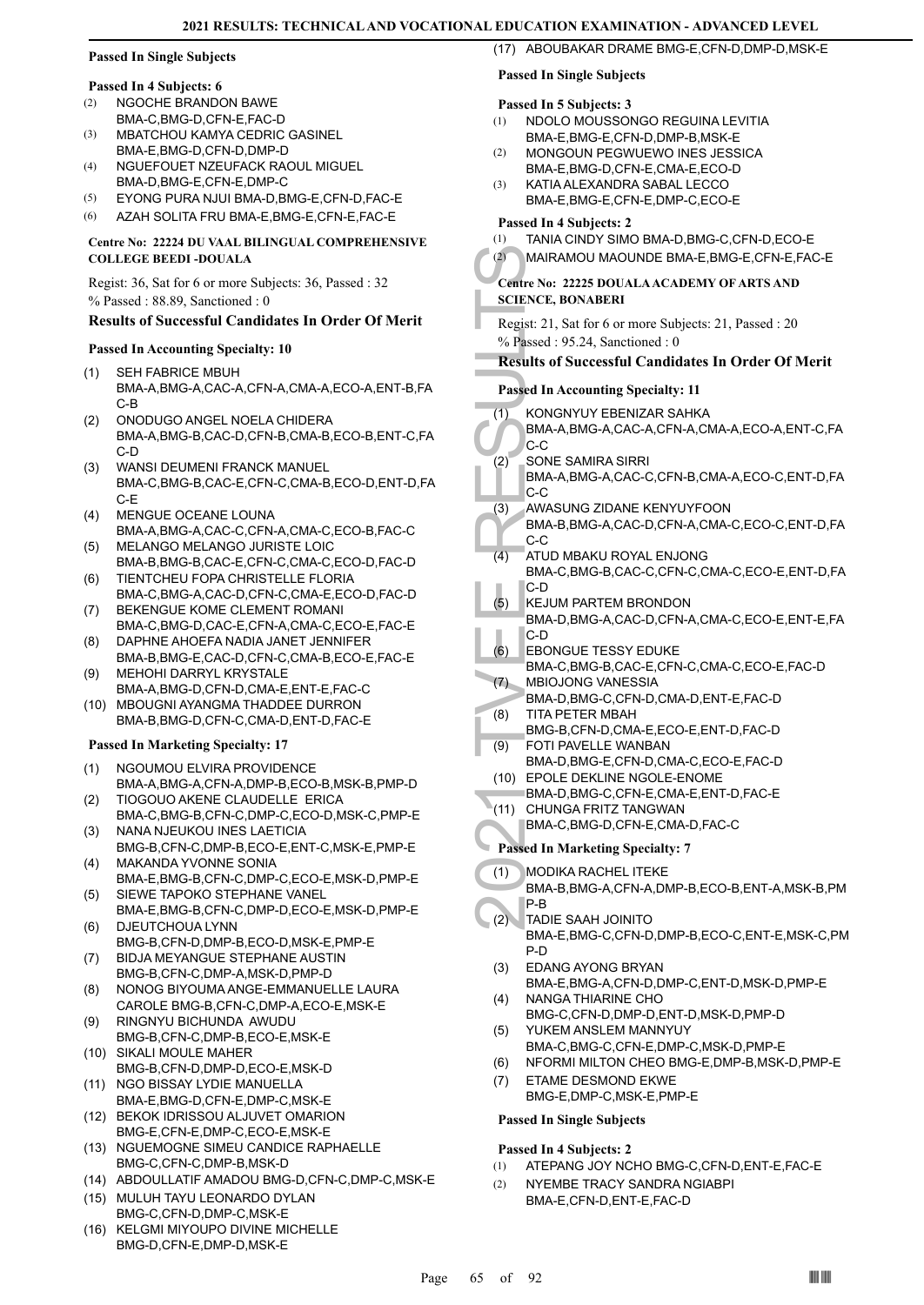## **Centre No: 22226 RAPHA BILINGUAL SCHOOL COMPLEX DOUALA**

Regist: 20, Sat for 6 or more Subjects: 20, Passed : 19 % Passed : 95.00, Sanctioned : 0

## **Results of Successful Candidates In Order Of Merit**

## **Passed In Accounting Specialty: 7**

- BOUSSILIE KEGHA PAVELLE BMA-A,BMG-A,CAC-B,CFN-A,CMA-B,ECO-A,FAC-B (1) KUATE MOGOUONG GISELE BASILE
- BMA-A,BMG-A,CAC-D,CFN-A,CMA-B,ECO-B,FAC-A (2) MBEVO RAWLINGS (3)
- BMA-A,BMG-B,CAC-D,CFN-A,CMA-A,ECO-C,FAC-B WAKUNA RITA NYAMA (4)
- BMA-A,BMG-A,CAC-C,CFN-A,CMA-C,ECO-B,FAC-C CHOFOR CHI TAMUNGANG (5)
- BMA-A,BMG-A,CAC-B,CFN-A,CMA-D,ECO-C,FAC-C NYIANG CHRISTEBEL CHING (6)
- BMA-D,BMG-B,CAC-E,CFN-B,CMA-E,ECO-C,FAC-E ASEGAH EBENEZER NDONG (7)
- BMA-D,BMG-C,CAC-E,CFN-D,CMA-E,FAC-C

## **Passed In Marketing Specialty: 11**

- CHIDI DIVINE IBEH (1)
- BMA-C,BMG-A,CFN-A,DMP-B,ECO-C,MSK-B,PMP-C CHIEBUKA DAVIS IBEH (2)
- BMA-C,BMG-A,CFN-C,DMP-A,ECO-C,MSK-B,PMP-C NCHANG FRU KLEIN (3)
- BMA-C,BMG-A,CFN-C,DMP-B,ECO-D,MSK-C,PMP-C BODOCK YAYI SAMUEL (4)
- BMA-E,BMG-C,CFN-D,DMP-B,ECO-C,MSK-D,PMP-E FONDAP DIRANE AWAH (5)
- BMA-E,BMG-C,CFN-C,DMP-B,ECO-E,MSK-E,PMP-D FOMEKONG GUY JILLAS (6)
- BMA-E,BMG-D,CFN-C,DMP-D,ECO-E,MSK-E,PMP-D TOUOLAC STONIE LUCIE (7)
- BMG-B,CFN-C,DMP-C,ECO-C,MSK-D,PMP-D YONG BELTINI PRINCEWILL AFANYUH (8)
- BMG-C,CFN-D,DMP-B,ECO-E,MSK-D,PMP-E AWAH TOUNGOUB DAMARIS (9)
- BMA-E,BMG-E,CFN-D,DMP-C,MSK-E,PMP-E (10) BLANCHAL BLAKE EKOLE TALANG
- BMG-B,CFN-C,DMP-B,MSK-C,PMP-D
- BATEG DANIELLE KASSANDRA (11) BMG-D,CFN-D,DMP-C,MSK-E

## **Passed In Single Subjects**

## **Passed In 5 Subjects: 1**

VILMA NNAMBU ABU-CHIA BMA-E,BMG-B,CFN-D,ECO-E,FAC-D (1)

## **Centre No: 22227 COLLEGE CATHOLIQUE BILINGUE NOTRE DAME DES NATIONS, DOUALA**

Regist: 22, Sat for 6 or more Subjects: 22, Passed : 10 % Passed : 45.45, Sanctioned : 3

## **Results of Successful Candidates In Order Of Merit**

## **Passed In Accounting Specialty: 2**

- KONGNI YAGUE RIKELLE BMA-A,BMG-B,CFN-C,CMA-E,ECO-B,ENT-D,FAC-D (1)
- ESIMONE VICTORIA ONYINYE CHUKWU BMA-D,BMG-B,CFN-D,CMA-E,ECO-E,ENT-D,FAC-E (2)

## **Passed In Marketing Specialty: 7**

- NDI CLETUS ACHUO (1)
- BMA-E,BMG-B,CFN-D,DMP-B,ENT-D,MSK-D,PMP-D BURINYUY CLIFFORD BERNSAH (2)
- BMA-E,BMG-B,CFN-E,DMP-A,ENT-E,MSK-D,PMP-E KENNE MANFOUO ALEXON NEWMAN (3)
- BMG-B,CFN-E,DMP-C,MSK-E LUMBIH DERRICTON NDE (4)
- BMG-C,CFN-E,DMP-B,MSK-E
- NOUMBISSI DJEUTCHOUANG ASSENY BRENDA BMG-D,CFN-E,DMP-B,MSK-E (5)
- TIKU AGBOR DICKO ANTOINE BMG-D,CFN-E,DMP-C,MSK-E (6)
- MELI LONGSI BRICE JORDAN BMG-D,CFN-E,DMP-C,MSK-E (7)

## **Passed In Single Subjects**

## **Passed In 4 Subjects: 1**

(1) SANAM ANDIN SONIA BMG-D,CFN-D,DMP-A,ENT-D

## **Centre No: 22228 COLLEGE PRIVE LAIC POLYVALENT BILINGUE LES FERMIONS BAFOUSSAM**

Regist: 85, Sat for 6 or more Subjects: 84, Passed : 77 % Passed : 91.67, Sanctioned : 0

## **Results of Successful Candidates In Order Of Merit**

- <sup>9</sup> Results of S<br>
Results of S<br>
Results of S<br>
Passed In Ac<br>
(1) MENGN<br>
BMA-D,<br>
C-E NGUHE<br>
BMA-A,<br>
FAUPA BMA-A,<br>
FAUPA BMA-A,<br>
FAUPA BMA-A,<br>
FAUPA BMA-A,<br>
FAUPA BMA-A,<br>
FAUPA BMA-E,<br>
KOCHI BMA-D,<br>
NGOUE BMA-E,<br>
(1) NGOUE BM **Passed In Accounting Specialty: 10** MENGNJO MUCLISATU SHALANYUY BMA-D,BMG-B,CAC-E,CFN-B,CMA-E,ECO-D,ENT-D,FA C-E (1) NGUH BLESS TANDOH BMA-A,BMG-A,CAC-B,CFN-A,CMA-B,ECO-B,FAC-C  $(2)$ FAUPA TCHATCHOUANG PETER JOY BMA-A,BMG-C,CAC-B,CFN-B,CMA-B,ECO-C,FAC-B (3) EGBE VANESSA NGOH BMA-E,BMG-B,CAC-D,CFN-A,ECO-A,FAC-B,PEN-A  $(4)$ KOCHI SONIA YENGO BMA-D,BMG-D,CFN-D,CMA-E,ECO-C,ENT-D,FAC-D (5) NGOUEMAZON GEORGETTE BMA-E,BMG-D,CAC-E,CFN-D,CMA-E,ECO-E,FAC-D (6) ATSIMBOM MARIANA VITIEN BMA-C,BMG-D,CFN-C,CMA-E,ECO-E,FAC-D (7) FRANCK VALLES DJOUMESSI NGUEMO CAC-E,CFN-D,ECO-E,FAC-C,PEN-D (8) NJIKI ALO'O ROSE MERVEILLE BMA-E,CAC-E,CFN-E,CMA-D,FAC-C (9) WIRDIN BERTILLA BONJE BMA-E,CFN-E,CMA-E,FAC-E (10) **Passed In Civil Engineering - Building Construction Specialty: 13** NGORAN FULGENTIUS FONYUY BCD-A,BCP-C,BCS-B,BCT-B,PEN-C (1) (2) MVO LEVIS KELLY BCD-C,BCP-C,BCS-B,BCT-C,PEN-B TSOFACK WISDOM NKEMAZABMO BCD-C,BCP-B,BCS-B,BCT-B,ESC-E (3) (4) PUDINGHA RAYIM BCD-C,BCP-C,BCS-B,BCT-B,ICT-E WATCHOU NCHANJI CLLIF BCD-C,BCP-C,BCS-B,BCT-B,LAW-E (5) LANGMI KELVIN LOBGA BCD-B,BCP-C,BCS-C,BCT-B,PEN-E (6) EFU DERMOT MPAH BCD-C,BCP-C,BCS-B,BCT-C,PEN-E (7) ANIMBOM LEONEL LANGMI BCD-C,BCP-E,BCS-B,BCT-C,PEN-E (8) EGBE CHARLES TAKIE BCD-C,BCP-E,BCS-C,BCT-C,PEN-D  $(9)$ PAH GODLOVE ZHIE BCD-C,BCP-E,BCS-B,BCT-C,LAW-E (10) (11) ATANGA HOPE FRU BCD-C,BCP-E,BCS-C,BCT-D,PEN-E (12) CHANGEH DESTAIN BCD-C,BCS-C,BCT-C,PEN-E (13) SAINGI NOEL MBIFUNG BCD-E,BCS-C,BCT-E,PEN-D **Passed In Clothing Industry Specialty: 2** SELAFON SANDRINE TAMALI (1)
	- FFD-E,PEN-E,PMG-A,TTE-B,WOR-E EBOLE LENANDEM BARBASUSU (2)
	- FFD-C,PEN-C,PMG-B,TTE-B

## **Passed In Electrical Power System Specialty: 24**

- TATAH O'NEILL NYUYKIGHAN ACM-A,CAN-D,DEI-A,EAM-C,ESC-D,ICT-B,MAT-D,PEL-B (1)
- KUM GASTON AJI NENG ACM-B,CAN-D,DEI-B,EAM-E,ESC-E,ICT-C,MAT-E,PEL-D (2)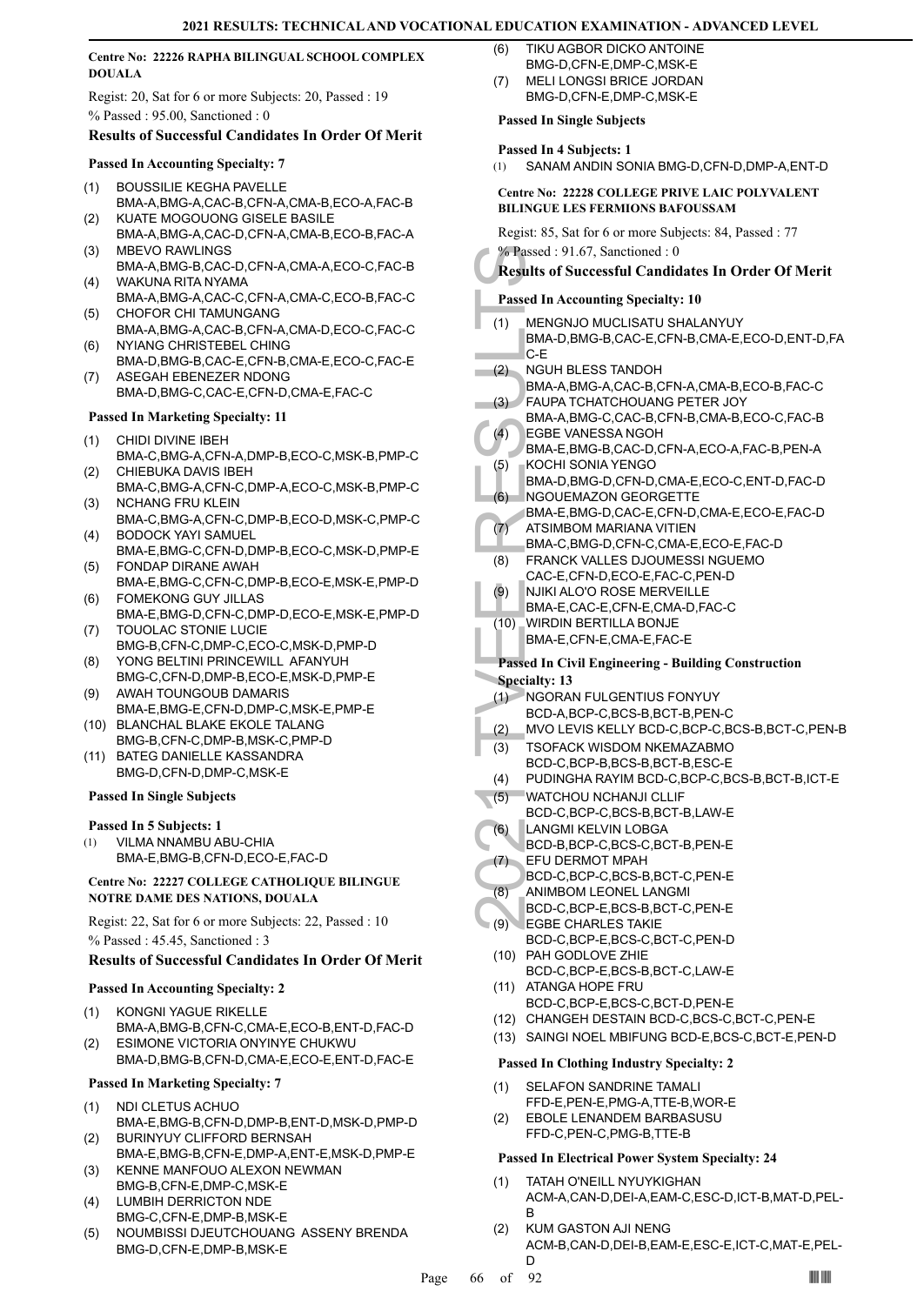## **Passed In Electrical Power System Specialty: 24**

- PASIAH ROOLY PARTEM ACM-B,CAN-C,DEI-B,EAM-D,ESC-E,PEL-B,PEN-D (3)
- TIBAB ROMARIC MENKEM ACM-B,CAN-C,DEI-B,EAM-D,ESC-E,ICT-D,PEL-C  $(4)$
- NSEBESSEU GLORY ACM-B,CAN-C,DEI-C,EAM-E,ESC-E,ICT-E,PEL-B (5) FUNG BLASIUS BUA (6)
- ACM-C,CAN-C,DEI-B,EAM-E,MAT-E,PEL-C,PEN-E TEMBU FAITH BAHSAMBA (7)
- ACM-B,CAN-D,DEI-B,EAM-D,PEL-C,PEN-C YEKABONG NDILAK GERALD (8)
- ACM-C,CAN-C,DEI-B,EAM-C,ESC-E,PEL-C ABAH CEDRIC MUA (9)
- ACM-C,CAN-C,DEI-B,EAM-D,ICT-D,PEL-C FANKEM STEVE AUDREY (10)
- ACM-C,CAN-D,DEI-B,EAM-D,PEL-C,PEN-E FONYUNI STANLEY LEINYUY (11)
- ACM-C,CAN-D,DEI-B,EAM-E,ESC-E,PEL-B FONGUI DJOKOUE ROBIN HERMANN (12)
- ACM-B,CAN-D,DEI-C,EAM-E,ICT-E,PEL-C
- (13) NGEUNKENG FRANK EMMAN FORMELAH ACM-C,CAN-D,DEI-B,EAM-D,ICT-E,PEL-D
- (14) KWANG LESLIE NDANGEH ACM-C,CAN-E,DEI-C,EAM-E,ESC-E,PEL-C (15) NONOH HILARY NJUALOH
- ACM-C,DEI-C,EAM-D,PEL-C,PEN-C (16) TENDONGAFAC YANICK AZAPZEH
- ACM-C,CAN-D,DEI-A,EAM-E,PEL-D
- (17) KAMMOE MARIUS DONALD ACM-D,CAN-D,DEI-B,EAM-E,PEL-C
- (18) DOUO EMMERICH ACM-C,CAN-E,DEI-B,PEL-C,PEN-E
- (19) SOKOUDJOU TALLA LARRY ACM-C,CAN-E,DEI-B,EAM-E,PEL-C
- (20) NGIM BRAZIL FORYIM ACM-B,CAN-E,DEI-C,EAM-D,PEL-E
- (21) DILLY NDANGAH FAGU ACM-D,CAN-C,DEI-C,EAM-D,PEL-E
- (22) BATI JUNIOR ACM-E,CAN-E,DEI-C,PEL-E,PEN-D
- (23) BUINDA KELVIN BOCHU ACM-C,CAN-E,DEI-C,PEL-D
- (24) NJI NCHANG FABRICE ACM-C,CAN-E,DEI-C,EAM-E

## **Passed In Home Economics Specialty: 1**

NOMBO KENMOGNE ANNE DAINA CMD-A,FLE-C,NSC-D,PEN-D,RMH-B (1)

## **Passed In Marketing Specialty: 10**

- TATA RODRICK BERINYUY BMA-A,BMG-B,CFN-B,DMP-A,ECO-C,ENT-C,MSK-D,PM P-E (1)
- BUZUNGTI BLAISE (2)
- BMG-D,CFN-E,DMP-B,ECO-D,MSK-E,PEN-B,PMP-E SHU EPHESIANS CHELNI (3)
- BMG-B,CFN-E,DMP-B,ECO-E,MSK-D,PMP-E ENU ALEXANDER ASSANGA (4)
- BMG-D,CFN-E,DMP-B,ECO-C,MSK-E,PMP-E TAAL BERNICE GHANYEN (5)
- BMG-E,CFN-D,DMP-B,ECO-E,MSK-E,PMP-D KITIO JUDE CHOLONG (6)
- BMG-D,CFN-E,DMP-C,ECO-E,MSK-E,PMP-E NYA PENLAP DANIEL JUNIOR (7)
- BMG-C,CFN-E,DMP-C,MSK-E,PMP-D BIH MERCY KELLY NGUTI (8)
- BMG-D,DMP-C,ECO-E,MSK-E,PEN-D DOUANLA BECKLEY LESLEY (9)
- BMG-E,DMP-C,MSK-E,PEN-E,PMP-E (10) AKWANI VAROLINE ANWI
- BMG-D,CFN-E,DMP-D,MSK-E,PEN-E

## **Passed In Wood Cabinet-Making Specialty: 10**

- NGONGNUI MARCEL CPR-C,ESC-E,FDD-B,FRT-C,MAT-E,PMT-B,WCA-E (1)
- DZEMBUIN CHARLES SACAMEH CPR-B,FDD-A,FRT-B,PEN-B,PMT-B,WCA-E (2)
- FOFACK ARNOL VINCENT CPR-C,FDD-C,FRT-B,PEN-E,PMT-B,WCA-D (3)
- TSAGUE JOSEPH BRUNDOL CPR-C,ESC-E,FDD-B,FRT-C,PMT-C,WCA-D  $(4)$
- NGUENGIM ROBETOR FIELEFACK CPR-D, FDD-B, FRT-C, PEN-E, PMT-D, WCA-D (5)
- FONGANG FONJU BONIFACE CPR-C,FDD-B,FRT-C,PMT-C,WCA-D (6)
- MUKARA ZINVORE ASAAH CPR-D,FDD-A,FRT-C,PMT-D,WCA-E (7)
- (8) ZIZEM SELDRICK CPR-D,ESC-E,FDD-B,FRT-D,PMT-C
- TOH MICHEAL KOIN (9)
	- CPR-C,FDD-B,FRT-D,PEN-D,WCA-E
- TABOT GEORGE NJEM CPR-E,FDD-B,FRT-D,PEN-D,PMT-C (10)

## **Passed In Single Subjects**

## **Passed In 6 Subjects: 3**

KOMBAN SOLANGE KILA (1)

- BMA-E,BMG-C,CFN-C,ECO-C,ENT-C,FAC-D
- NIKEH ELLEN CHIA (2)
- BMA-E,BMG-C,CFN-D,ECO-E,FAC-E,PEN-A
- LAILATOU JAVNYUY (3)
	- BMA-E,BMG-D,CFN-C,ECO-E,ENT-D,FAC-E

## **Passed In 5 Subjects: 4**

- NAHBILA NDANJI MARY MANGWA (1)
- BMG-B,CFN-C,ECO-E,FAC-E,PEN-A
- LANGWA SHARIFATU KINYUY  $(2)$
- BMG-C,CFN-D,ECO-E,ENT-E,FAC-D  $(3)$ 
	- ASAH KILY WOLTO
- BMA-E,BMG-D,CFN-C,ECO-E,FAC-D BIHNWI LIDINUMA  $(4)$
- BMG-D,CFN-E,MSK-E,PEN-E,PMP-E

## **Centre No: 22229 GRACE COMPREHENSIVE HIGH SCHOOL NGAOUNDERE**

Regist: 14, Sat for 6 or more Subjects: 14, Passed : 8

 $\%$  Passed : 57.14, Sanctioned : 0

## **Results of Successful Candidates In Order Of Merit**

## **Passed In Accounting Specialty: 2**

- Passed In Si<br>
Passed In 6 8<br>
(1) KOMBA<br>
BMA-E, <br>
BMA-E, <br>
BMA-E, <br>
BMA-E, <br>
BMA-E, <br>
BMA-E, <br>
BMA-E, <br>
BMA-E, <br>
BMA-E, <br>
BMG-B, <br>
ASAH K<br>
BMG-C, <br>
ASAH K<br>
BMG-C, <br>
ASAH K<br>
BMG-C, <br>
ASAH K<br>
BMG-D, <br>
ZGAOUNDE<br>
Regist: 14, S; KUDOM NGOUE SOPHIA MC-KENZIE (1) BMA-B,BMG-B,CAC-C,CFN-A,CMA-B,ECO-C,ENT-C,FA C-C
	- CYNTHIA NAOMI BALOMOG BMA-D,BMG-B,CFN-A,CMA-E,ECO-C,ENT-C,FAC-E (2)

## **Passed In Marketing Specialty: 4**

- KUMATOH KELICIA MUBEMSIMBOM  $(1)$ 
	- BMG-B,CFN-C,DMP-B,ECO-C,ENT-C,MSK-C,PMP-E
- MULUH DIEUDONNE MBUH (2)
- BMG-D,CFN-D,DMP-D,ECO-E,ENT-E,MSK-D,PMP-E OUMMOUL HAIRI (3)
- BMG-D,CFN-E,DMP-D,ECO-E,ENT-E,MSK-D,PMP-D MAMOUDOU SAYIDA MAIRAMA (4)
- BMG-D,CFN-E,DMP-C,ENT-E,MSK-D

## **Passed In Single Subjects**

## **Passed In 5 Subjects: 1**

SAFIYATOU ISSA MAIGARI BMA-E,BMG-D,CFN-C,ECO-E,ENT-E (1)

## **Passed In 4 Subjects: 1**

KWINTAN ROBERTINE JEPSE BMG-D,CFN-D,ECO-E,ENT-E (1)

## **Centre No: 22230 KINGS BILINGUAL COMMUNITY COMPREHENSIVE COLLEGE BONADIKOMO, LIMBE**

Regist: 11, Sat for 6 or more Subjects: 11, Passed : 5 % Passed : 45.45, Sanctioned : 0

## **Results of Successful Candidates In Order Of Merit**

- NGUEPNANG ISAMBI IVERA MBOE BMA-E,BMG-B,CFN-C,DMP-A,ECO-E,ENT-D,MSK-D,PM P-E (1)
- (2) WETIE NJEUDOUM MYOLENE PATRICIA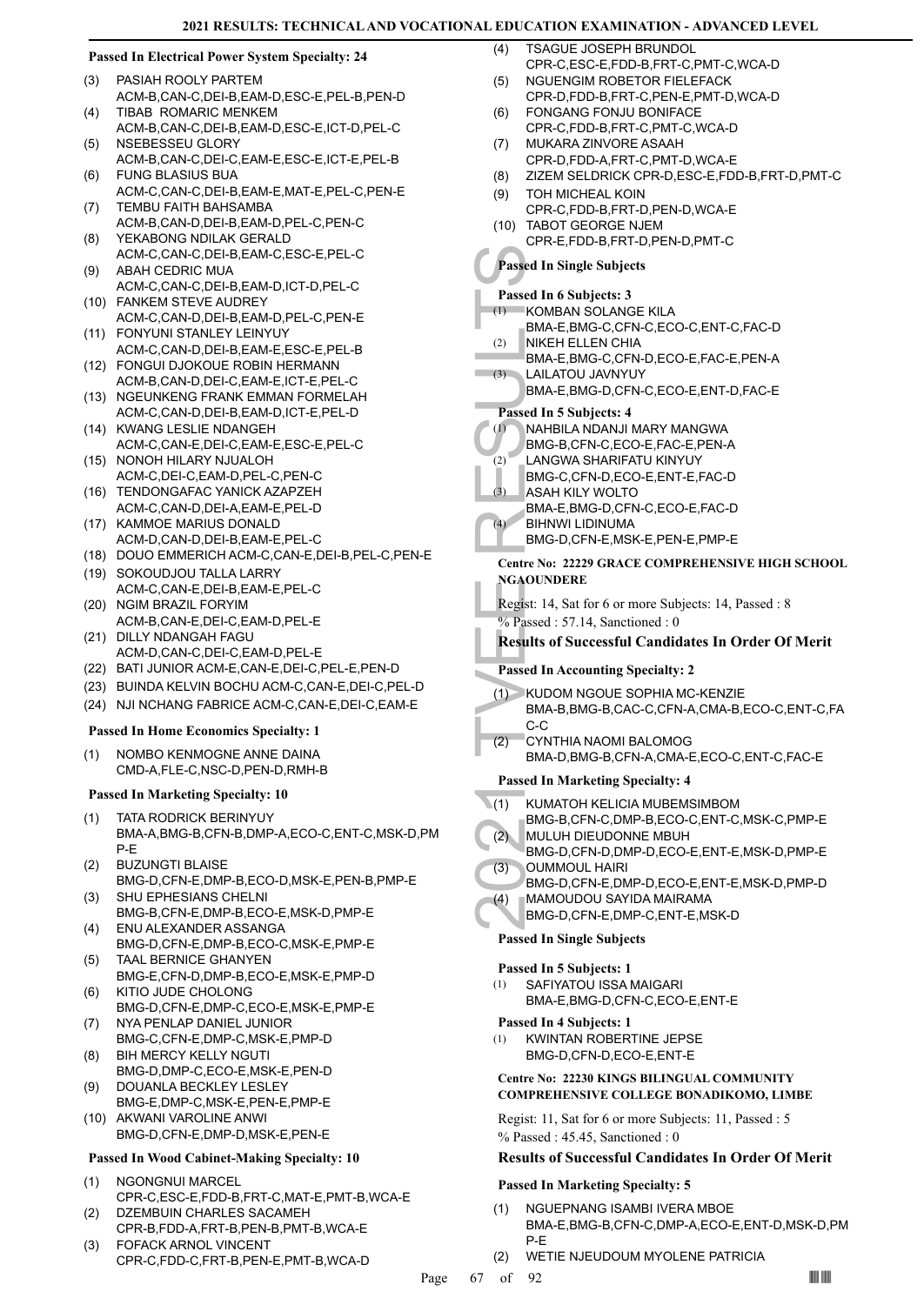## **Passed In Marketing Specialty: 5**

BMG-E,CFN-E,DMP-D,ENT-E,MSK-D,PMP-E TAWUH SONITA NAHNYONGA (3)

- BMG-D,CFN-E,DMP-B,MSK-D,PMP-E
- (4) SOP TEGUIA LIONEL BMG-D,CFN-E,DMP-A,MSK-E
- (5) EGBE WILNES NDIP BMG-E,CFN-E,DMP-D,MSK-E

#### **Centre No: 22232 OXFORD ACADEMIC COMPLEX TOMBEL**

Regist: 23, Sat for 6 or more Subjects: 23, Passed : 22

% Passed : 95.65, Sanctioned : 0

## **Results of Successful Candidates In Order Of Merit**

#### **Passed In Accounting Specialty: 4**

- EKANE MAXMILE MESANG BMA-A,BMG-A,CAC-E,CFN-A,CMA-E,ECO-B,FAC-D (1)
- OJEN ACHA CHRISTINA BMA-A,BMG-A,CFN-B,CMA-D,ECO-E,ENT-C,FAC-D (2) NJIKANG CHRISTABEL MUKE (3)
- BMA-A,BMG-B,CFN-A,CMA-E,ECO-C,FAC-E APEH DAOLINE LEDA (4)
- BMA-A,BMG-A,CFN-B,CMA-E,ECO-D,FAC-E

#### **Passed In Marketing Specialty: 12**

- MBIAFOR MMANARIE CHUCHWI BMA-D,BMG-B,CFN-D,DMP-A,ECO-E,ENT-B,MSK-C,PM P-D (1)
- TAMBE CHANTAL LAJAH BMA-C,BMG-B,CFN-B,DMP-B,ECO-E,ENT-D,MSK-E,PM P-C (2)
- MBELLE BLAIS NGOME BMA-D,BMG-B,CFN-C,DMP-B,ECO-E,ENT-D,MSK-D,PM P-E (3)
- BANDIA JOY NALOWA BMA-A,BMG-A,CFN-A,DMP-A,ECO-C,MSK-B,PMP-C (4)
- BAH FLORA AKEH BMA-B,BMG-A,CFN-A,DMP-B,ECO-D,MSK-C,PMP-D (5) TABUEAM MICHELLE MBIABO (6)
- BMA-B,BMG-A,CFN-C,DMP-A,ECO-C,MSK-D,PMP-D (7) NGALLE JACKY NTOMBI
- BMA-D,BMG-B,CFN-B,DMP-A,ECO-E,ENT-B,MSK-D EPIE WILSON KOME (8)
- BMA-C,BMG-A,CFN-C,DMP-C,ECO-C,MSK-C,PMP-E BUH CHARITY SIH (9)
- BMA-B,BMG-B,CFN-B,DMP-C,ECO-D,MSK-D,PMP-D (10) NJONG SIDONIE NAIN
- BMA-C,BMG-A,CFN-B,DMP-B,ECO-E,MSK-E,PMP-E BUINWI BONWI DIVINE (11)
- BMA-B,BMG-B,CFN-D,DMP-C,ECO-E,MSK-E,PMP-E (12) AKEM LAURA NATANG
- BMA-B,BMG-A,CFN-B,DMP-B,MSK-D,PMP-E

## **Passed In Single Subjects**

## **Passed In 6 Subjects: 1**

JOHNSON - RAOUL AJEBE JUNIOR BMA-C,BMG-B,CFN-C,ECO-D,ENT-C,FAC-E (1)

## **Passed In 5 Subjects: 5**

- KAMGAIN GUMMEGNE BRADLE BMA-B,BMG-A,CFN-A,ECO-D,ENT-C (1)
- SAMJELA RICHARD YEBILLA BMA-D,BMG-B,CFN-B,ECO-C,FAC-E (2)
- EKANE VALDO ENANG BMA-C,BMG-C,CFN-C,DMP-C,ECO-E (3)
- TEING ESSAMPI MARGUERITTE MABEL BMA-B,BMG-C,CFN-D,DMP-D,ECO-E (4)
- ETOATIM BIBIANA EDUMINE BMA-E,BMG-B,CFN-D,ECO-E,FAC-E (5)

## **Centre No: 22233 AMASIA BILINGUAL SECONDARY SCHOOL EKOUNOU YAOUNDE**

Regist: 66, Sat for 6 or more Subjects: 65, Passed : 60 % Passed : 92.31, Sanctioned : 0

## **Results of Successful Candidates In Order Of Merit**

## **Passed In Accounting Specialty: 6**

- AMBLESSED FON ABONGWA BMA-A,BMG-A,CAC-E,CFN-A,CMA-E,ECO-A,ENT-C,FA C-B (1)
- SIRRI SHERABEL NDE BMA-A,BMG-C,CAC-C,CFN-C,CMA-C,ECO-C,ENT-D,FA C-B (2)
- YOAH CYNTHIA LOH BMA-C,BMG-B,CAC-E,CFN-B,CMA-C,ECO-E,ENT-E,FA C-C (3)
- NTUM PEACE AZAH BMA-A,BMG-A,CAC-B,CFN-A,CMA-B,ECO-C,FAC-B (4) (5)
- LEINYUY ANNETTE SOLI IWIR BMA-D,BMG-C,CFN-C,CMA-E,ECO-E,FAC-D
- LIZITA NCHINI TAMNJONG (6)
	- BMA-C,BMG-D,CMA-E,FAC-C,PEN-C
- (5) LEINYU<br>
BMA-D,<br>
(6) LIZITA N<br>
BMA-C,<br>
BMA-C,<br>
BMA-C,<br>
BMA-C,<br>
BMA-C,<br>
BMA-C,<br>
BMA-C,<br>
BMA-C,<br>
BMA-C,<br>
BMA-C,<br>
AUT-E,<br>
(2) AKUM E<br>
AUT-D,<br>
(3) TATIN N<br>
VEKEM AUT-D,<br>
(5) FRU JU<br>
AUT-E,<br>
(5) FRU JU<br>
AUT-E,<br>
(6) FUNNU<br>
AU **Passed In Automobile Construction-Light Vehicle Maintenance Specialty: 7**
- JATOH WEYIH REAGAN (1)
	- AUT-E,EES-D,ENS-C,ESC-E,ICT-D,MMS-D
- AKUM BRANDON TEKO (2)
- AUT-C,EES-C,ENS-C,ICT-E,MMS-C
- (3) TATIN NOEL ZIDAN AUT-E,EES-D,ENS-D,ICT-C,MMS-B
- VEKEM MARYLINE AWUMBOM  $(4)$
- AUT-D,EES-C,ENS-C,ICT-D,MMS-D
- (5) FRU JUSCAR NGU AUT-E,EES-B,ENS-D,ICT-D,MMS-D
- FUNNUE HARIS NGWA AUT-E,EES-D,ENS-D,ICT-D,MMS-C (6)
- (7) NKENG LESLY TEZEH EES-C,ENS-D,LAW-E,MMS-B

## **Passed In Civil Engineering - Building Construction Specialty: 16**

- KERE MUSTAPHA MBUNKA (1)
- BCA-B,BCD-A,BCP-B,BCS-A,BCT-A,ESC-C,LAW-B,MAT -B
- MBELU NAZEROU TATAN SHASHI (2)
- BCA-D,BCD-C,BCP-B,BCS-B,BCT-C,ESC-E,LAW-D
- AJAI FULBERT LUFUNG (3)
- BCD-C,BCP-E,BCS-B,BCT-C,ESC-E,PEN-C FONYUY EBENIZER KIVEN  $(4)$
- BCD-B,BCP-A,BCS-B,BCT-B,LAW-B
- NDINKWAH HERMANN YAMBAH BCD-B,BCP-D,BCS-B,BCT-B,LAW-B (5)
- TEGUM PRIESTLY TEGUM BCD-B,BCP-B,BCS-B,BCT-B,LAW-E (6)
- FORCHE RAPHAEL TIH (7)
- BCD-C,BCP-C,BCS-A,BCT-C,PEN-C CHIATANG HUMPHRY YISAH (8)
- BCD-C,BCP-B,BCS-B,BCT-C,LAW-C NDAM GADEL MBAH (9)
- BCA-D,BCD-C,BCP-C,BCS-B,BCT-C
- (10) NDIKUM BRANSON NJI
- BCD-C,BCP-D,BCS-B,BCT-B,LAW-D NGOUANA FENTIO ISMAEL  $(11)$
- BCD-A,BCP-C,BCS-C,BCT-C,LAW-E (12) NKWAIN RANDIN NTONG
- BCD-B,BCP-D,BCS-B,BCT-B,LAW-E (13) NING JOSEPH EJUH
- BCD-C,BCP-E,BCS-C,BCT-C,ICT-D (14) MBUFONG JORDAN FIKAH
- BCD-C,BCP-E,BCS-C,BCT-D,LAW-D
- (15) MOOR MARCEL MKONG BCD-C,BCS-B,BCT-C,PEN-B
- (16) NGEM MC CAULLY KALA BCD-B,BCP-E,BCS-C,BCT-C

#### **Passed In Clothing Industry Specialty: 1**

NGA NGONO MARGUERITE GRACE FFD-E,PMG-B,TTE-E,WOR-E (1)

## **Passed In Electrical Power System Specialty: 5**

- TCHOUASSEU NANDJOU CHRISTIAN ACM-A,CAN-C,DEI-B,EAM-E,ESC-E,PEL-C (1)
- CHADEU NGOUABE PAGNOL VANI ACM-C,CAN-C,DEI-C,EAM-E,LAW-E,PEL-D (2)
- MEYABEME ENGOULOU MARIE ROBIN ACM-C,CAN-E,DEI-B,EAM-E,ESC-E,PEL-D (3)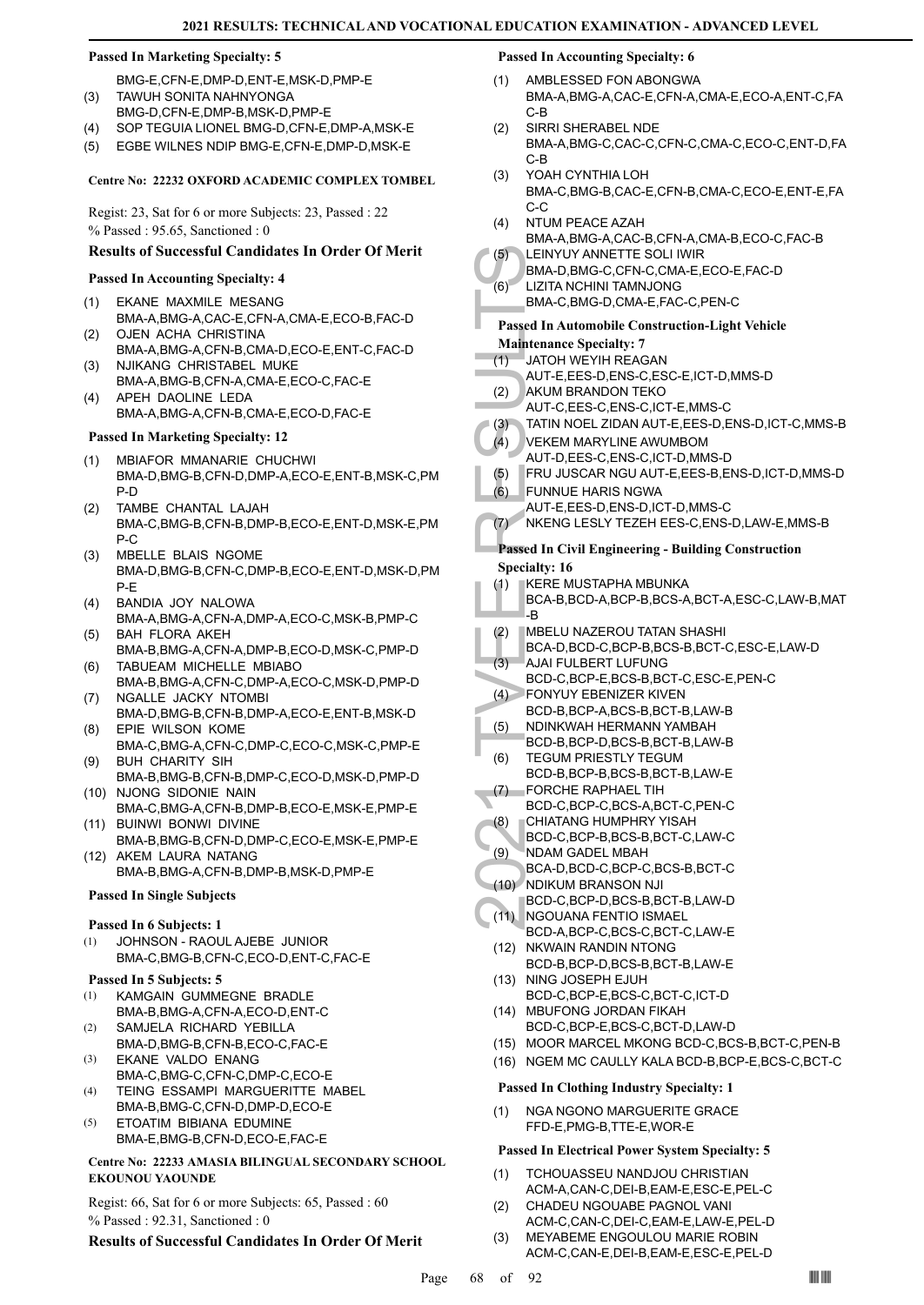## **Passed In Electrical Power System Specialty: 5**

- MANKOH EMMANUEL NDANSAK ACM-B,CAN-D,DEI-C,PEL-C (4)
- (5) TABU LOUDRIC ACHA ACM-C,CAN-E,DEI-D,PEL-D

## **Passed In Home Economics Specialty: 3**

- NGONGO VALENTINE PRUDENCE CMD-B,FLE-B,NSC-E,PEN-D,RMH-B (1)
- MBENTI NKANEMBANG SUZANNE GLAWDYS CMD-B,FLE-B,NSC-E,PEN-E,RMH-C (2)
- KEISHA CHEAMBONG AKONI CMD-B,FLE-B,NSC-E,PEN-D,RMH-D (3)

## **Passed In Marketing Specialty: 12**

- RANDOLF WIYSUNYUY (1)
- BMG-C,CFN-D,DMP-B,ENT-D,MSK-B,PMP-D JOUNEWE D.AURLUS BRADLEY (2)
- BMA-E,BMG-B,CFN-E,DMP-B,ENT-D,MSK-C TATAHMENTAN ESSE HOUSLEY (3)
- BMA-E,BMG-D,CFN-D,DMP-B,ECO-C,MSK-E AFEMBOMBI EMMANUELA (4)
- BMG-C,CFN-E,DMP-C,ECO-E,MSK-C,PMP-E NGUTI PEACE ACHA (5)
- BMG-D,CFN-D,DMP-C,ENT-E,MSK-A CHRISTINA NGENUE NDIFOR (6)
- BMG-C,CFN-D,DMP-D,MSK-C,PMP-E
- (7) AWAH RUTH BMG-C,DMP-B,MSK-C,PMP-E
- MVONDO ALEXANDRA STEPHIE ARMELLE BMA-E,BMG-D,DMP-B,MSK-C (8)
- KENNE YEMELI GHISLAINE HASLEY BMG-C,CFN-E,DMP-C,MSK-D (9)
- (10) NTENKA RAISER NGWEMETA BMG-D,CFN-E,DMP-C,MSK-C
- (11) ESENG JESSEN NSOM BMG-E,CFN-E,DMP-D,MSK-C
- (12) BINENGA OWONA ELIANE MICHELLE BMG-D,DMP-E,MSK-D,PMP-E

## **Passed In Secretarial Administration and Communication Specialty: 1**

BAILAK BLESSING NDAI IPR-D,LAW-B,OAW-A,PCS-C,PEN-B (1)

## **Passed In Wood Cabinet-Making Specialty: 6**

- MESUMBE KOME NOAH CPR-A,FDD-A,FRT-B,ICT-B,PMT-B (1) TCHAKO WARREN WRIGHT (2)
- CPR-B,FDD-A,FRT-C,ICT-C,PMT-B (3) AFAH AUGUSTIN AHYOJUGU MOFOR
- CPR-B,FDD-B,FRT-C,ICT-D,PMT-C AGHA BETRAND ANYI (4)
- CPR-C,FDD-C,FRT-C,ICT-C,PMT-B
- (5) NJI GERALD NJI CPR-D,FDD-C,FRT-D,ICT-E,PMT-C
- (6) CHI BRANDON FRU CPR-C,FDD-A,FRT-D,PMT-C

## **Passed In Single Subjects**

## **Passed In 5 Subjects: 2**

- NANENG VALERIE MUYANG BMA-B,BMG-C,CFN-C,ECO-B,FAC-D (1)
- EBIANGANA MBEZELE MANUELA BMA-D,BMG-C,CFN-E,ECO-E,FAC-D (2)

## **Passed In 4 Subjects: 1**

NIBA BERTRAND FUHNWI BMA-E,BMG-D,CFN-E,FAC-D (1)

## **Centre No: 22234 AKWA DOUALA EXTERNAL**

Regist: 84, Sat for 6 or more Subjects: 83, Passed : 68 % Passed : 81.93, Sanctioned : 0

## **Results of Successful Candidates In Order Of Merit**

## **Passed In Accounting Specialty: 14**

JOH OLIVER-WHITE NJOM BMA-A,BMG-A,CAC-E,CFN-A,CMA-A,ECO-A,ENT-B,FA C-C (1)

- TEBO SHAMBELINE AMECK BMA-A,BMG-C,CAC-E,CFN-C,CMA-E,ECO-E,ENT-D,FA C-D  $(2)$
- AYENNI SHERIF VERBE (3)
- BMA-D,BMG-A,CFN-C,CMA-E,ECO-A,ENT-D,FAC-D SEUDIE EMO ENGELA MERVEILLE (4)
- BMA-A,BMG-D,CAC-E,CFN-E,CMA-C,ENT-D,FAC-C SENGE TRACY SHARON EWANG (5)
- BMA-E,BMG-A,CFN-B,CMA-E,ECO-D,ENT-D,FAC-E LEKEFAC NGUNI BLAISE (6)
- BMA-A,BMG-C,CAC-E,CFN-D,CMA-D,ECO-E,FAC-D MBANWEI CLEOPHAS ATUH (7)
- BMA-E,BMG-D,CFN-B,CMA-E,ECO-D,ENT-C,FAC-D NJUH YVONNE NGALA (8)
- BMA-E,BMG-A,CAC-E,CFN-C,ECO-E,ENT-E,FAC-D ADELINE WUNG NSENG (9)
- BMA-C,BMG-B,CAC-E,CFN-E,CMA-D,ECO-E,LAW-E DJAMBOU AL JERRY DJAMENY (10)
	- BMA-D,BMG-B,CFN-E,CMA-E,ECO-C,FAC-D ZOUH JEOGETTE WASAH (11)
- BMA-E,BMG-D,CAC-E,CFN-C,CMA-E,FAC-E
- YENIKA AMINATU BAHTINYUY BMA-B,BMG-C,CFN-B,CMA-E,FAC-E (12)
- FEUNOU MBIEDA LETISSIA MARLINE (13)
- BMA-A,BMG-D,CFN-E,CMA-E,FAC-E
- (14) OKU LEONEL NJANDOME
	- BMA-D,BMG-D,CFN-D,CMA-E,FAC-E

- OUMMUL-KURSUMI MUSA BMA-B,BMG-A,CFN-A,DMP-A,ECO-A,ENT-B,MSK-A,PM (1)
- P-B KAPCHE VALENCIA (2)
- BMA-B,BMG-B,CFN-D,DMP-B,ECO-E,ENT-D,MSK-B,PM P-C
- SEKEH MALAIKA AFOR BMA-C,BMG-A,CFN-B,DMP-B,ECO-E,ENT-D,MSK-C,PM P-D (3)
- (8) NJUH Y<br>
BMA-E,<br>
(9) BMA-C,<br>
ADELIN BMA-D,<br>
ZOUH J<br>
BMA-D,<br>
ZOUH J<br>
BMA-E,<br>
(12) YENIKA<br>
BMA-B,<br>
BMA-A,<br>
BMA-B,<br>
BMA-D,<br>
BMA-D,<br>
Passed In M<br>
(1) OUMMU<br>
BMA-B,<br>
P-B<br>
(2) KAPCH<br>
BMA-B,<br>
P-B<br>
(2) KAPCH<br>
BMA-B,<br>
P-C<br>
BMA-B LOVELINE AZANUI BMA-E,BMG-B,CFN-E,DMP-C,ECO-E,ENT-D,MSK-D,PM P-E  $(4)$ SIENGO CHENDJOU DUCHELLE DORCAS  $(5)$
- BMA-E,BMG-D,CFN-E,DMP-E,ECO-E,ENT-C,MSK-E,PM P-E
- CHUINOU STELLA VANINA BMA-D,BMG-B,CFN-D,DMP-B,ENT-D,MSK-E,PMP-E (6) ANDRES NURIA DEESSE KAMENI (7)
- BMA-E,BMG-C,CFN-E,DMP-B,ENT-D,MSK-C,PMP-D
- TEMBE RICHMOND DARCY BAH BMA-C,BMG-D,CFN-C,DMP-C,ENT-E,MSK-D,PMP-D (8)
- KAMNO MAEVA INGRID (9)
- BMA-D,BMG-B,CFN-E,DMP-C,ENT-D,MSK-D,PMP-D SHIMINYI KATIMA NDAKEH  $(10)$
- BMA-D,BMG-C,CFN-D,DMP-E,ECO-E,ENT-D,MSK-C KPUYUF VIOLETTE LIMNYUY (11)
- BMA-E,BMG-B,CFN-D,DMP-E,ECO-E,MSK-C,PMP-D (12) ASAAH NKWUIDJA FARELLE INGRIDE
- BMA-E,BMG-C,CFN-E,DMP-C,ECO-D,ENT-D,PMP-E (13) BESIN MAXIMILIENNE
- BMA-E,BMG-C,DMP-B,ECO-E,ENT-E,MSK-E,PMP-D (14) ANGUH CLOVIS MULUH
- BMG-B,CFN-E,DMP-E,ECO-E,ENT-E,MSK-E,PMP-E (15) AMANDA ESSONG MFONDEM
- BMG-B,CFN-E,DMP-E,ECO-E,ENT-E,MSK-E,PMP-E (16) WAGNOUN TCHAMBA PATRICK
- BMA-E,BMG-B,CFN-C,DMP-C,MSK-C,PMP-D (17) ABDOUL WASSIOU ALLAWO VERISSIMO
- BMA-E,BMG-B,DMP-A,ENT-D,MSK-E,PMP-D FAKAM LEUTIEU BEAUREL WILLIAM (18)
- BMA-D,BMG-C,CFN-E,DMP-B,MSK-E,PMP-D MAGHAILEOK BRENDIS MANJINPO (19)
- BMA-D,BMG-B,CFN-E,DMP-B,ENT-E,PMP-E (20) OTCHOUANG WAFO ULRICH BERTINI
- BMA-E,BMG-C,CFN-D,DMP-C,ECO-E,MSK-E (21) YUFENYUY PISHERINE BAHTINYUY
- BMA-D,BMG-D,CFN-D,DMP-E,ENT-E,PMP-E (22) LAPAH TERRY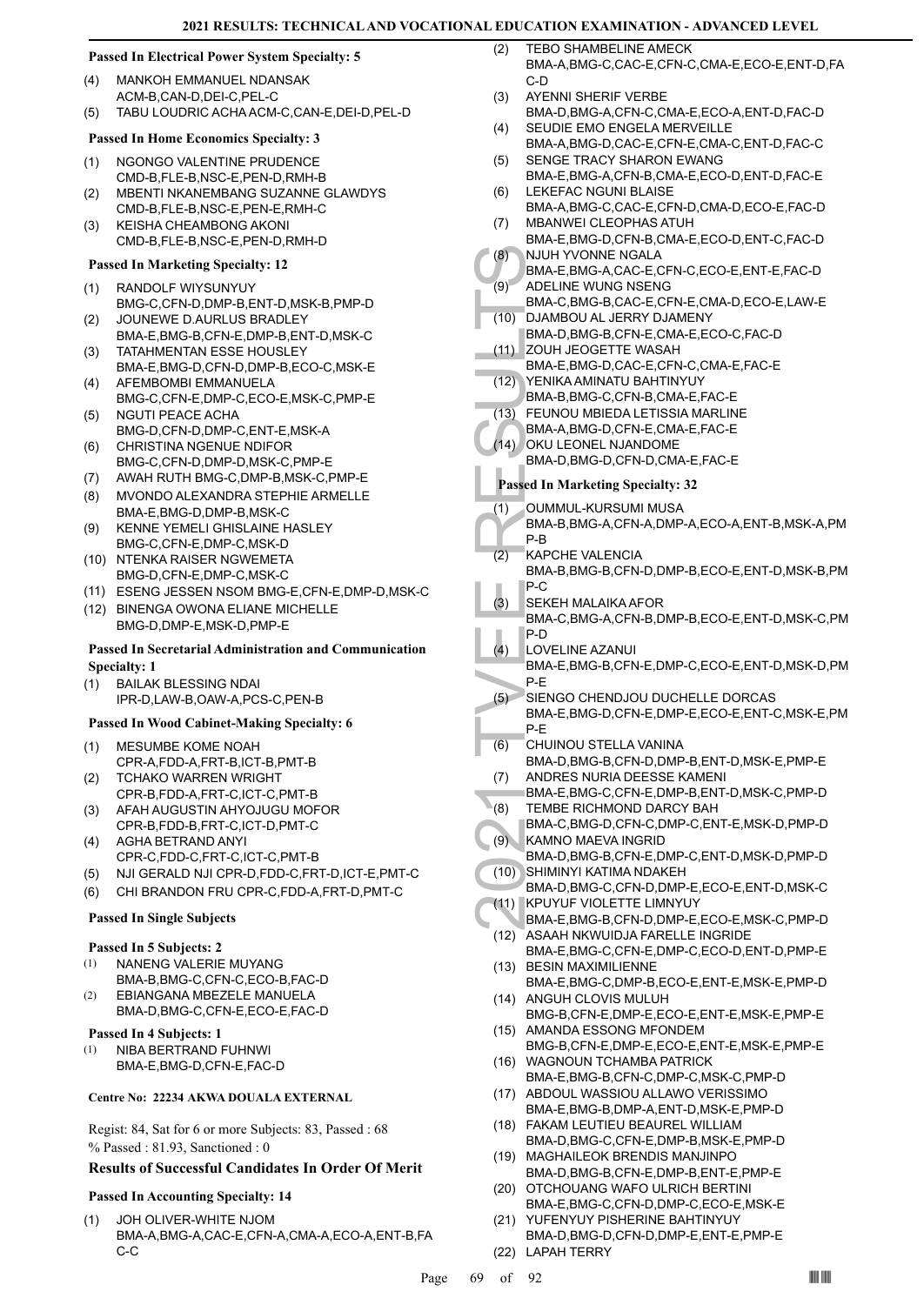BMA-D,BMG-C,CFN-E,DMP-E,MSK-E,PMP-E (23) MERANDA BERILE FONYUY

- BMA-D,BMG-D,CFN-E,DMP-E,MSK-E,PMP-E (24) NOFONDO CATHERINE BIE
- BMG-C,CFN-C,DMP-C,MSK-E,PMP-D (25) TANAGWA TIAKOUANG DIMITRI DUVAL
- BMA-C,BMG-C,CFN-D,DMP-D,PMP-E (26) MATOUMBA KINGUÉ ADRIENNE SANDRA
- BMA-D,BMG-B,DMP-E,MSK-E,PMP-D (27) TENENG DIANA WOTECK BMA-D,BMG-E,CFN-D,DMP-D,PMP-E
- (28) NKENGAFAC ZIDANE ASONGANA BMA-E,BMG-E,CFN-C,DMP-E,PMP-E
- IJEOMA NGEH PRECIOUS BMG-B,DMP-D,MSK-E,PMP-E (29)
- (30) NJIKI GUEMON CHRISTIANE GUILLÈNE BMG-D,CFN-C,DMP-E,PMP-E
- (31) CHE LAURITA BESEM CFN-E,DMP-C,ENT-E,PMP-E
- (32) NTOH GILBERT NGONG CFN-E,DMP-D,MSK-E,PMP-E

## **Passed In Single Subjects**

## **Passed In 6 Subjects: 2**

- KEN STEPHANIE ANDREW BMA-A,BMG-B,CFN-D,ECO-E,ENT-E,FAC-D (1)
- ASONGAYI MICHAEL NKAFU BMA-E,BMG-B,CFN-E,CMA-E,ECO-D,ENT-D (2)

## **Passed In 5 Subjects: 7**

- AGHEM FABRICE NYONGABSIN (1)
- BMA-E,BMG-B,CFN-D,ECO-D,ENT-C MONCHE BLANDINE MESHI (2)
- BMA-E,BMG-D,CFN-C,ECO-E,ENT-D EKEDI SOPPI MOUELLE ANNE - MARCELLE (3)
- BMA-B,BMG-D,CFN-E,CMA-E,ENT-E AJAB EMEKENG SHARONE (4)
- BMA-E,BMG-C,CFN-D,ENT-D,FAC-E TANGUNU SYNTHIA NDONGMBOUH BMA-E,BMG-E,CFN-D,DMP-C,ECO-E (5)
- (6) CHIA ANNA SAH BMA-C,BMG-E,CFN-E,CMA-E,ENT-D
- NGOMBO ESSOH JAN-SENNE BMA-E,BMG-E,CFN-D,FAC-E,LAW-E (7)

## **Passed In 4 Subjects: 13**

- NWADINOBI JOY UZOAMAKA BMA-C,BMG-C,CFN-C,DMP-C (1)
- (2) BIH MONICA ALOH BMA-D,BMG-B,ECO-E,ENT-D
- (3) NGATABI GRACE TAKU BMA-D,BMG-C,CFN-C,FAC-E
- NGUEPDJO YANZE AUDREY BMG-C,CFN-C,DMP-E,ENT-D (4)
- (5) NDICHIA PHECILINE BI BMA-E,BMG-C,CFN-D,ENT-C
- (6) KUM MIGUEL TEGHA BMA-C,BMG-C,CFN-E,DMP-D
- NANA FANKAM DIOL VANEL BMA-D,BMG-D,CFN-D,DMP-E (7)
- KUÉTÉ KUÉTÉ FLÉCHARD BMG-C,CFN-E,DMP-D,ECO-E (8)
- NGWA VANICIA NUMFOR BMA-E,BMG-C,CFN-D,CMA-E (9)
- (10) KIMBI SIDONIE BMA-E,BMG-B,CFN-E,ENT-E
- (11) MANTAP KAREN KEMTA BMA-E,BMG-C,CFN-E,ENT-E
- (12) TOGO BRANDON BMA-E,BMG-D,CFN-D,PMP-E
- (13) MENONE ROSALINE BMA-E,BMG-D,CFN-E,PMP-E

## **Centre No: 22235 PROVIDENCE BILINGUAL COMPREHENSIVE HIGH SCHOOL MBANGA**

Regist: 64, Sat for 6 or more Subjects: 63, Passed : 63 % Passed : 100.00, Sanctioned : 0

## **Results of Successful Candidates In Order Of Merit**

## **Passed In Accounting Specialty: 13**

- NKWAIN ESTHEL NAIN BMA-B,BMG-A,CAC-C,CFN-A,CMA-B,ECO-A,ENT-C,FA C-B (1)
- (2) CHEKOM RHODA FUEN

BMA-A,BMG-A,CAC-D,CFN-B,CMA-B,ECO-B,ENT-B,FA C-B

- KOMBE RODRICK CHE BMA-B,BMG-B,CAC-C,CFN-C,CMA-D,ECO-D,ENT-C,FA C-C (3)
- CHE DAYANT FUEN BMA-C,BMG-A,CAC-E,CFN-D,CMA-E,ECO-C,ENT-B,FA C-D (4)
- NKWAIN ANNESTER NEWOH BMA-C,BMG-A,CAC-E,CFN-B,CMA-E,ECO-C,ENT-D,FA C-D (5)
- AYIKOH QUEENODET BMA-E,BMG-B,CAC-E,CFN-D,CMA-E,ECO-C,ENT-C,FA C-D (6)
- AMBA PROSPER AKO (7)
	- BMA-E,BMG-C,CAC-E,CFN-C,ECO-E,ENT-C,FAC-E AYEAH VANNETTE NJANG (8)
	- BMA-E,BMG-B,CAC-E,CFN-D,ECO-D,ENT-E,FAC-E KAI BONAVENTURE NJUH (9)
- (7) AMBA F BMA-E, (8) AYEAH<br>
BMA-E, (8) AYEAH<br>
BMA-E, (8) KAI BOI<br>
BMA-E, (9) KAI BOI<br>
BMA-E, BMG-B, MENDA<br>
BMA-E, BMG-B, MENDA<br>
BMA-E, BMG-C, MENDA<br>
BMA-E, E, DIGHA BMA-E, E, DIGHA BMA-E, ISBN 6-C, (13) NGWA P<br>
Passed In BMA-E,BMG-D,CFN-D,CMA-E,ECO-E,ENT-E,FAC-E NGUAFAC CARREL  $(10)$ 
	- BMG-B,CFN-B,CMA-E,ECO-D,ENT-D,FAC-E
- MENDAH FAITH FELIA (11)
- BMA-E,BMG-E,CAC-E,CFN-D,ECO-E,FAC-D
- DIGHA VIOLET CHIAAH (12)
	- BMG-C,CFN-E,CMA-E,ENT-D,FAC-D
- (13) NGWA MISPA SIRRI BMG-E,CFN-C,CMA-E,FAC-D

## **Passed In Automobile Construction-Light Vehicle**

## **Maintenance Specialty: 2**

- NKEMCHA YANNICK TECHOUNKWI (1)
- EES-E,ENS-E,ESC-D,MAT-D,MMS-E
- LANGMIA NWANNA NEARI  $(2)$
- EES-E,ENS-E,ESC-E,MAT-E,MMS-E

## **Passed In Civil Engineering - Building Construction Specialty: 2**

- FONYA DELIO NKENBEZA (1)
- BCP-E,BCS-C,BCT-B,ESC-E,MAT-E
- (2) UJI BETRAND AYA BCP-E,BCS-E,BCT-C,ESC-E,LAW-D

## **Passed In Electrical Power System Specialty: 6**

- AKEM CLARENCE FONGWOH  $(1)$
- ACM-B,CAN-C,DEI-B,EAM-E,ESC-C,MAT-E,PEL-C AMABO SHU ALENWI (2)
- ACM-B,CAN-E,DEI-C,EAM-E,ESC-D,LAW-E,PEL-C AKO LEVIS NTSEH (3)
- ACM-B,CAN-D,DEI-C,EAM-E,ENT-E,ESC-D,PEL-E
- FUH NGWA RONALD  $(4)$ 
	- ACM-A,CAN-B,DEI-C,EAM-E,ESC-C,PEL-C TEMBEI SAINCLAIR
- ACM-C,DEI-C,EAM-E,ESC-D,MAT-E,PEL-C (5)
- EPANDA NTOUBA ZACHARIE (6)
- ACM-C,CAN-D,DEI-D,EAM-E,ESC-E,PEL-D

## **Passed In Home Economics Specialty: 2**

- TIMNGUM REDEEM NJANG (1)
	- CMD-A,ENT-E,FLE-A,LAW-B,NSC-B,PEN-A,RMH-B ZHIA EDITH FRU (2)

## CMD-B,FLE-B,LAW-E,NSC-D,PEN-B,RMH-D

- AJANGBIDE MARY ANYIATEM BMA-E,BMG-A,CFN-C,DMP-B,ECO-C,ENT-B,MSK-C,PM P-D (1)
- NDENGUE MARIE THERESE BMA-D,BMG-A,CFN-C,DMP-C,ECO-D,ENT-D,MSK-C,P MP-E (2)
- ASHU MBONG PORLET BMA-D,BMG-B,CFN-D,DMP-B,ECO-E,ENT-D,MSK-D,PM P-E (3)
- BONGSU SYLVIA BAMBO BMA-D,BMG-B,CFN-E,DMP-C,ECO-E,ENT-D,MSK-D,PM P-D (4)
- CHIATOH RACHAEL FUAM BMA-E,BMG-B,CFN-D,DMP-B,ECO-E,ENT-D,MSK-D,PM P-E (5)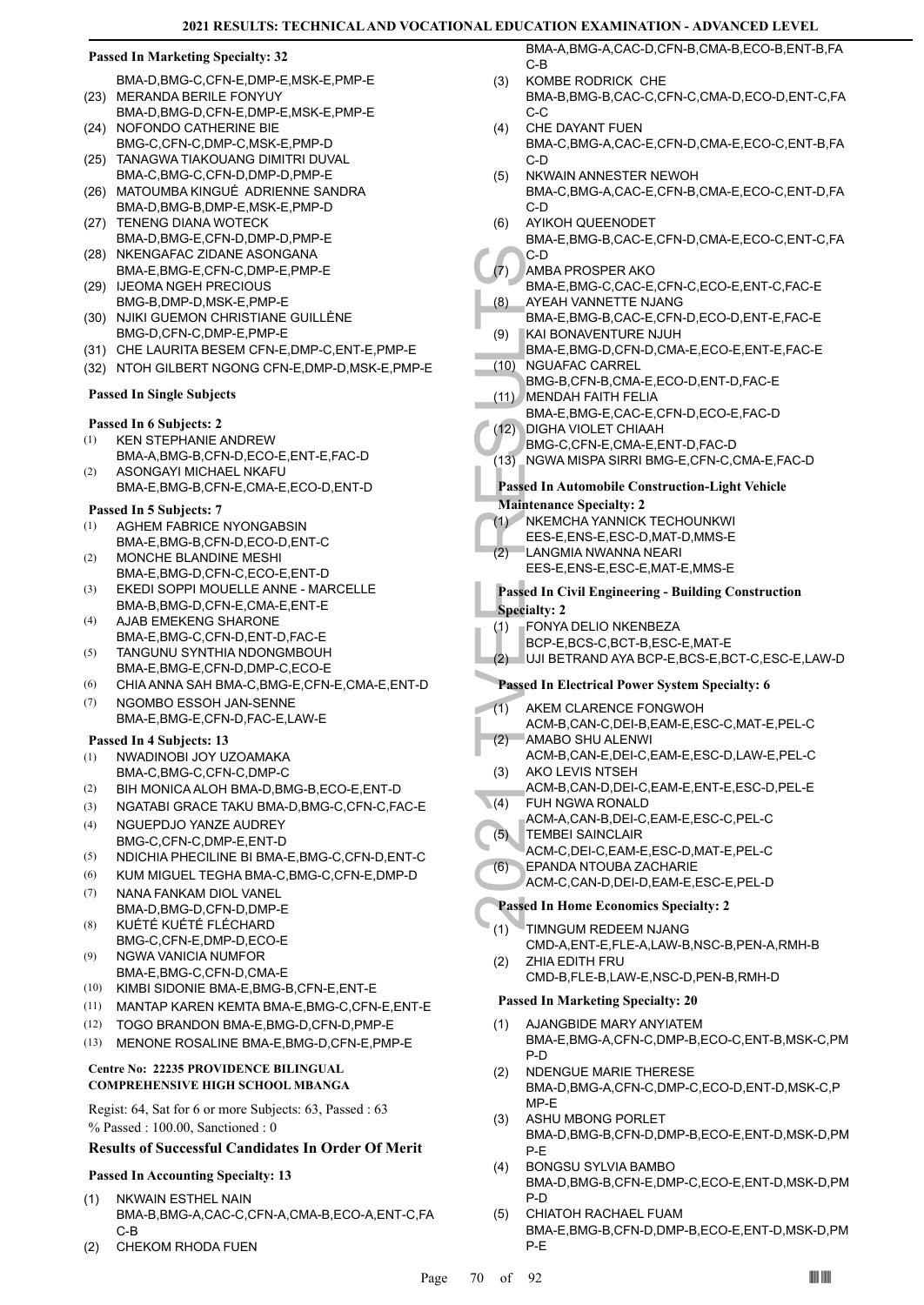- BESABNCHA KELLY TAZAFUA BMA-D,BMG-B,CFN-C,DMP-E,ECO-D,ENT-E,MSK-D,PM P-E (6)
- UTANG ABIGEL ASAH BMG-A,CFN-C,DMP-B,ECO-E,ENT-D,MSK-B,PMP-D (7)
- SAMPU IVO CHUANDZE BMG-A,CFN-C,DMP-B,ECO-E,ENT-D,MSK-B,PMP-D (8)
- NGWA ALMADINE SIRRI BMG-A,CFN-B,DMP-C,ECO-E,ENT-C,MSK-C,PMP-E (9) (10) NKWETTA CLARA NGEASONG
- BMG-B,CFN-C,DMP-B,ECO-E,ENT-E,MSK-D,PMP-E EBUNE ESONO BIYAKE (11)
- BMA-E,BMG-B,CFN-C,DMP-E,ECO-E,ENT-D,MSK-D (12) NGOH YOH MICHAEL
- BMG-D,CFN-C,DMP-D,ECO-E,ENT-E,MSK-E,PMP-E (13) ATETE MESMITH AMBANG
- BMG-C,CFN-E,DMP-D,ECO-E,ENT-E,MSK-E,PMP-E (14) OROCK PAULINE EBOT
- BMG-C,CFN-C,DMP-D,ECO-E,ENT-E,MSK-D (15) AWAMU PRESCHERINE MAMATANG
- BMG-D,CFN-E,DMP-B,ECO-E,ENT-D,MSK-E (16) EKITI AKAME MAURICE
- BMA-E,BMG-C,CFN-D,DMP-E,ECO-E,PMP-E (17) ASHU RODRIGUE
- BMG-C,CFN-E,DMP-D,ENT-E,MSK-E,PMP-E (18) NECKMEN CHRISTELLE NGWEBAM
- BMG-B,CFN-C,DMP-C,ECO-E,MSK-E (19) NADINE NNAMCHI CHIWENDU
- BMG-C,CFN-D,DMP-E,ECO-E,MSK-D GOBTI SERAPHINE NDZI (20)
- BMG-D,CFN-D,DMP-E,ENT-D,MSK-E

## **Passed In Secretarial Administration and Communication Specialty: 7**

- MBOKUM JINY (1)
- CFN-E,ENT-E,IPR-D,LAW-D,OAW-B,PCS-C,PEN-E DIGHA SHANTAL LETEM (2)
- ENT-D,IPR-D,LAW-B,OAW-B,PCS-B,PEN-B KIBEPSI NDFWIN NOELA (3)
- ENT-E,IPR-E,LAW-C,OAW-C,PCS-C,PEN-B CYNTHIA SIH (4)
- ENT-D,IPR-D,LAW-D,OAW-C,PCS-C,PEN-C CHICK YOH SIMON (5)
- IPR-D,LAW-D,OAW-C,PCS-D,PEN-B
- DIONE KESHIA MASANGO IPR-E,LAW-E,OAW-D,PCS-C,PEN-B (6)
- (7) NJEING THERESE IPR-E,LAW-E,OAW-D,PCS-D,PEN-C

## **Passed In Single Subjects**

## **Passed In 6 Subjects: 3**

- NJEA FELICITAS FUEN (1)
- BMA-E,BMG-B,CFN-C,ECO-D,ENT-E,FAC-D EBUKE ISABEL EKUPE (2)
- BMA-E,BMG-B,CFN-C,ECO-E,ENT-D,FAC-E AKAME EWANE PRINCE (3)
	- BMA-E,BMG-B,CFN-D,ECO-E,ENT-D,FAC-E

## **Passed In 5 Subjects: 5**

- TEH CLAUDE NKWAIN (1)
- BMG-B,CFN-D,ECO-E,ENT-D,FAC-D ASHIONGWI SAVIOUR (2)
- BMA-E,BMG-B,CFN-D,ENT-E,FAC-E ACHOBI SAMUEL EBUE (3)
- BMA-E,BMG-B,CFN-D,ENT-E,FAC-E EBANG LUCY MBOLE (4)
- BMA-E,BMG-C,CFN-E,ENT-E,MSK-C JANIS MBOH FUEN SUH (5)
- BMA-E,BMG-E,CFN-D,ECO-E,FAC-D

## **Passed In 4 Subjects: 3**

- (1) FUH BERTILLA NEH BMG-C,CFN-E,ECO-E,ENT-C
- NGOH JULIO SHIMBONG BMG-D,CFN-D,DMP-D,LAW-E (2)
- ONGBEBU ECHAMMA IMMACULATE BMA-E,BMG-C,CFN-D,FAC-E (3)

## **Centre No: 22237 PRESBYTARIAN COMPREHENSIVE SECONDARY SCHOOL FIANGO**

Regist: 12, Sat for 6 or more Subjects: 12, Passed : 3 % Passed : 25.00, Sanctioned : 0

## **Results of Successful Candidates In Order Of Merit**

## **Passed In Marketing Specialty: 3**

- NCHAYI SERGEO EMPOH BMG-D,CFN-E,DMP-D,ECO-D,ENT-E,MSK-E,PMP-E (1)
- (2) BACHE RUTH EKU BMG-C,CFN-E,MSK-D,PMP-E
- TCHOUNJA DAKETCHA DARUS KILIAN BMG-D,DMP-D,MSK-E,PMP-E (3)

## **Centre No: 22238 INSTITUTE PRIVE LAIC D'ETUDES TECHNIQUES BONABERI, DOUALA**

Regist: 53, Sat for 6 or more Subjects: 53, Passed : 50 % Passed : 94.34, Sanctioned : 0

## **Results of Successful Candidates In Order Of Merit**

## **Passed In Accounting Specialty: 17**

## HERBERT SEVIDZEM (1)

- BMA-A,BMG-A,CAC-A,CFN-A,CMA-B,ECO-C,ENT-B,FA C-C
- TENG OLIVE (2)
	- BMA-A,BMG-A,CAC-A,CFN-B,CMA-B,ECO-C,ENT-C,FA C-D
- LONGLA NABIL NYANJO (3)
	- BMA-D,BMG-A,CAC-B,CFN-B,CMA-C,ECO-D,ENT-B,FA C-E
- BMG-D,<br>
Centre No: 2<br>
TECHNIQUE<br>
Regist: 53, S.<br>
8<br>
Results of S<br>
Results of S<br>
Results of S<br>
Passed In Ac<br>
(1) HERBE<br>
BMA-A,<br>
C-C<br>
BMA-A,<br>
C-C<br>
BMA-A,<br>
C-C<br>
BMA-A,<br>
C-C<br>
BMA-A,<br>
C-C<br>
BMA-D,<br>
C-E<br>
TAKEH<br>
BMA-D,<br>
C-E<br>
TAKEH TAKEH LAMBRICE EMBE BMA-B,BMG-B,CAC-C,CFN-C,CMA-B,ECO-E,ENT-D,FA C-C  $(4)$ 
	- ANGUH NOAH NDIE BMA-B,BMG-B,CAC-B,CFN-B,CMA-B,ECO-E,ENT-D,FA C-E (5)
	- MAIWONG ROSETTE NSOLEEKA (6)
	- BMA-E,BMG-E,CAC-E,CFN-E,CMA-E,ECO-E,ENT-D,FA C-E
	- TANIFORM FALON BIH BMA-C,BMG-C,CAC-E,CFN-D,CMA-C,ENT-D,FAC-D  $(7)$
- CHINYERE BLESSING OBECHE (8)
- BMA-D,BMG-C,CFN-A,CMA-E,ECO-E,FAC-B TIBAM NAYA CASANDRA (9)
- BMG-C,CAC-E,CFN-D,CMA-D,ENT-D,FAC-D (10) NGANDJEU SAMIRA ENTECHEU
- BMA-E,BMG-C,CAC-E,CFN-D,CMA-C,FAC-E
- (11) NFOR CHIMAINE MANKFU
- BMG-D,CAC-E,CFN-C,CMA-D,ENT-D,FAC-E (12) TEKWE CHE NEYE
- BMA-C,BMG-E,CAC-E,CFN-E,CMA-D,FAC-E FOBIZSHI ELIZABETH NOBISI (13)
- BMA-D,BMG-B,CFN-E,CMA-D,FAC-E
- AYACHEH THOU JUNIOR PAUL BMA-D,BMG-C,CAC-E,CFN-D,CMA-E  $(14)$
- (15) LOYA NAMONDO SEREH AMANDA BMG-C,CMA-D,ENT-D,FAC-E
- (16) NJILI IRELINE MERCY MBINOH BMG-B,CAC-E,CFN-E,CMA-E
- (17) NDE JANINE ANGWI BMG-E,CFN-E,CMA-D,FAC-E

- FUWAH QUEENTABEL NCHANGNWI BMA-A,BMG-B,CFN-B,DMP-B,ECO-C,ENT-C,MSK-C,PM P-B (1)
- HILLARY MUKI CHICK TATAH BMA-A,BMG-B,CFN-B,DMP-D,ECO-C,ENT-D,MSK-C,PM P-C (2)
- TCHIFFO KOUETE WILSON ALBAN BMA-D,BMG-C,CFN-E,DMP-E,ECO-E,ENT-D,MSK-B,PM P-D (3)
- FOFIE YIMNAI JESSIE BMA-E,BMG-B,CFN-C,DMP-E,ECO-E,ENT-E,MSK-D,PM P-D (4)
- (5) MBUTAKE ELORA ENOW TAKA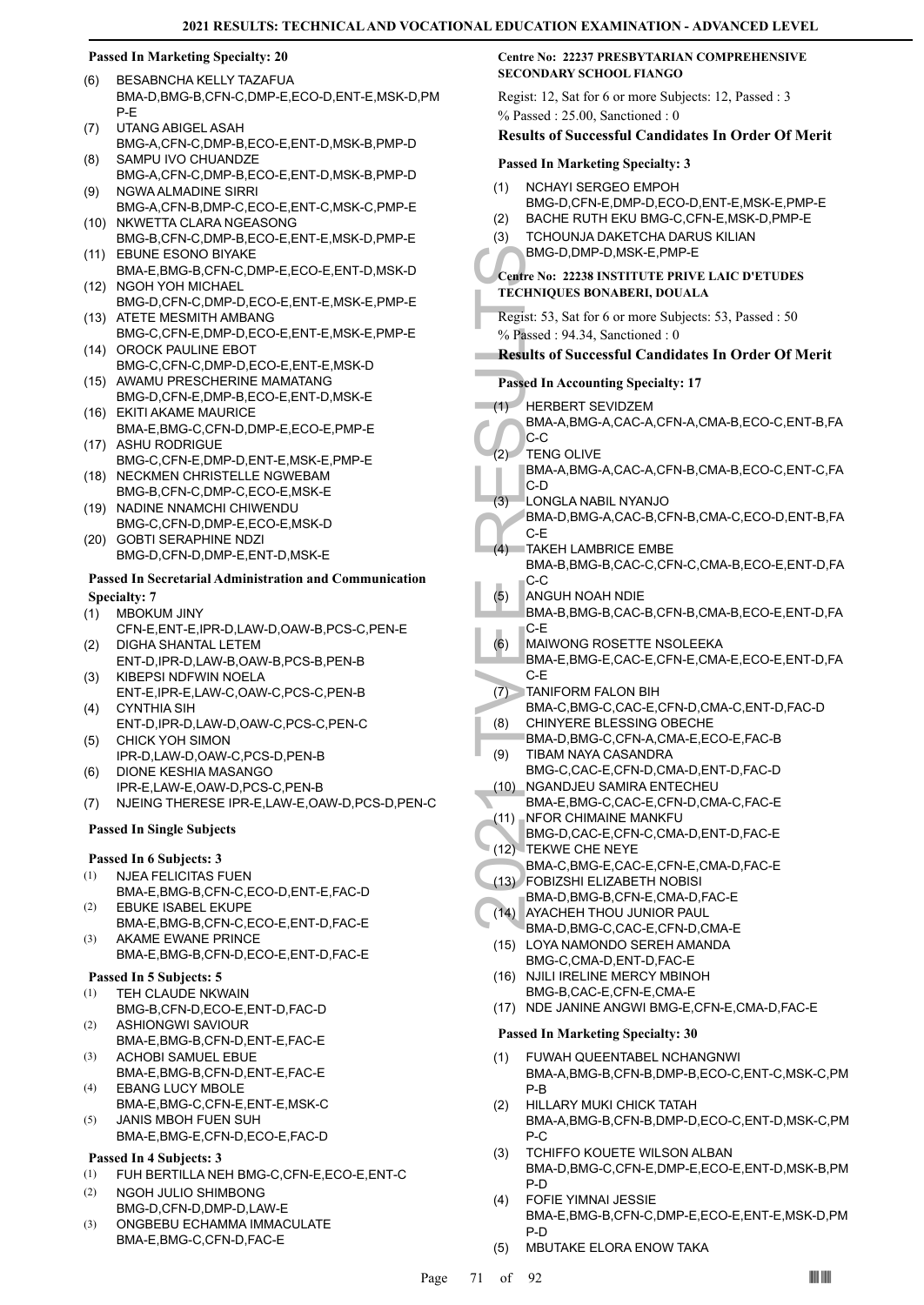BMG-A,CFN-B,DMP-B,ECO-E,ENT-A,MSK-C,PMP-B KOKO KOTTO ELISE SHEILA (6)

- BMA-E,BMG-B,CFN-C,DMP-D,ENT-C,MSK-D,PMP-C INDA SANDRINE SAKWE (7)
- BMA-B,BMG-C,CFN-C,DMP-E,ECO-E,MSK-D,PMP-C NJEMEH ABIGAIL SHIMINYI (8)
- BMA-E,BMG-B,CFN-C,DMP-D,ENT-E,MSK-C,PMP-D NFORNKA'A ABIENWI THIERRY AMANWI (9)
- BMG-B,CFN-D,DMP-C,ECO-E,ENT-E,MSK-D,PMP-D RABIATU NJINUI (10)
- BMA-D,BMG-B,CFN-E,DMP-D,ENT-E,MSK-C,PMP-D BIH STEPHANIE FUH (11)
- BMG-D,CFN-C,DMP-D,ECO-E,ENT-D,MSK-C,PMP-D BILOUNGA TENGNA ARMEL ROMARIC (12)
- BMG-C,CFN-D,DMP-B,ECO-E,ENT-D,MSK-E,PMP-E (13) SOKANG LOVETTE MBOLLE
- BMA-E,BMG-D,CFN-E,DMP-C,ENT-D,MSK-D,PMP-E TAMBE LARICIA OTANG (14)
- BMA-E,BMG-C,CFN-E,DMP-E,ENT-D,MSK-D,PMP-D (15) NDANGLA BLESSING
- BMG-D,CFN-E,DMP-D,ECO-E,ENT-D,MSK-D,PMP-E (16) MBAH GLORY ATUH
- BMG-C,CFN-E,DMP-C,ENT-C,MSK-C,PMP-C (17) CHANGBUIN CLEBRIGHT KACOH NJUMA
- BMG-D,CFN-C,DMP-C,ECO-E,MSK-D,PMP-D (18) ASHU JULIE JENNIFER
- BMA-E,BMG-B,CFN-D,DMP-C,MSK-E,PMP-E (19) BAMBO FIAVIA BIYEH
- BMG-D,CFN-D,DMP-D,ENT-E,MSK-D,PMP-E (20) SEH RENA TEM
- BMA-E,BMG-C,CFN-E,DMP-E,MSK-D,PMP-D (21) SMILE FIEN NGES
- BMA-D,BMG-E,CFN-E,DMP-D,MSK-E,PMP-D (22) CHINIPOH SILVANUS NKEMBE
- BMA-E,BMG-D,CFN-D,DMP-D,ECO-E,MSK-E BIMNGWE LAMBA CHRISTELLE ESTELLA (23)
- BMG-D,CFN-B,DMP-D,MSK-E,PMP-D (24) EBOMBE CEDRICK MBELLE
- BMA-E,BMG-C,CFN-C,DMP-E,MSK-E (25) YEMBE MAGDALINE YAH
- BMG-C,CFN-E,DMP-D,MSK-E,PMP-E (26) BABILA BLESSING LEHNA
- BMG-D,CFN-E,DMP-E,ENT-D,MSK-E (27) NSUH BESHERINE KEMBEH
- BMA-E,BMG-D,CFN-E,DMP-E,MSK-D (28) NJINGUM LOVELYN NDIBABONGA
- BMG-C,CFN-E,MSK-E,PMP-D
- (29) ABONGWA ABIGIEL LUM BMG-E,CFN-E,DMP-B,MSK-E
- (30) TITANG VIOLET NGWE BMG-E,DMP-E,MSK-D,PMP-E

## **Passed In Secretarial Administration and Communication Specialty: 1**

TITA DIAN MOMOH ICT-E,IPR-E,LAW-E,OAW-D,PCS-D,PEN-E (1)

## **Passed In Single Subjects**

## **Passed In 5 Subjects: 1**

- ACHUH ASHLEY AWA (1)
- BMA-D,BMG-E,CFN-D,CMA-E,ENT-D

## **Passed In 4 Subjects: 1**

## (1) EUSH DERRICK KANG BMA-E,BMG-D,CFN-C,MSK-E

## **Centre No: 22239 HIGH TECH BILINGUAL HIGH SCHOOL , DOUALA**

Regist: 7, Sat for 6 or more Subjects: 7, Passed : 4 % Passed : 57.14, Sanctioned : 0

## **Results of Successful Candidates In Order Of Merit**

## **Passed In Marketing Specialty: 2**

- SAKE KATE ZOFENYUI BMA-D,BMG-D,CFN-E,DMP-D,MSK-C (1)
- NGRAND MAMDENI ADIZA LADI BMA-D,BMG-D,CFN-D,DMP-D,MSK-E (2)

## **Passed In Single Subjects**

## **Passed In 5 Subjects: 1**

- DONGNANG LEKEFACK AURIOLE SANDRA BMA-D,BMG-C,CFN-D,FAC-E,ICT-E (1)
- **Passed In 4 Subjects: 1**
- DEMLABING TAKOUEDJOU MAXMELL WILSON BMA-B,BMG-D,CFN-E,FAC-E (1)

## **Centre No: 22240 NATIONAL BILINGUAL COLLEGE BONABERI DOUALA**

Regist: 10, Sat for 6 or more Subjects: 10, Passed : 10 % Passed : 100.00, Sanctioned : 0

## **Results of Successful Candidates In Order Of Merit**

## **Passed In Accounting Specialty: 6**

- NEBA ASOH LAURA (1)
- BMA-A,BMG-B,CAC-C,CFN-B,CMA-B,ECO-C,ENT-B,FA C-C
- ESUO NZALIE JANE  $(2)$ 
	- BMA-A,BMG-A,CAC-D,CFN-C,CMA-C,ECO-C,ENT-B,FA C-C
- NGYIA SONITA BIH (3)
	- BMA-C,BMG-A,CAC-E,CFN-A,CMA-E,ECO-C,ENT-B,FA C-D
- GABUIN NATHALIE NGONFASS (4)
- BMA-A,BMG-C,CAC-E,CFN-D,CMA-C,ECO-D,ENT-B,FA C-E
- LEKOBOU AIDA BMA-D,BMG-C,CFN-C,CMA-E,ECO-C,ENT-C,FAC-E (5)  $(6)$
- KAMENI KAMGA HERVE SOREL BMA-E,BMG-B,CFN-C,CMA-E,ENT-C,FAC-E

## **Passed In Marketing Specialty: 4**

- NJINJU DESMOND MASANGO (1)
- BMA-D,BMG-B,CFN-C,DMP-A,ECO-B,ENT-C,MSK-D,PM P-C
- ENEKE TAMBE TABE CELEST (2)
- <sup>2</sup> Passed 11<br>
Results of S<br>
Passed In Ac<br>
(1) NEBA A, BMA-A, C-C<br>
ESUO N BMA-A, C-C<br>
(3) NGYIA & BMA-C, C-D<br>
C-C<br>
(3) NGYIA & BMA-C, C-D<br>
(4) GABUIN<br>
BMA-A, C-E<br>
(5) ENEKOB<br>
(6) KAMEN<br>
BMA-D, P-C<br>
(5) ENEKE BMA-D, P-C<br>
(2 BMA-E,BMG-A,CFN-C,DMP-A,ECO-E,ENT-C,MSK-C,PM P-D
	- NKENGFACK WESLEY BROWN ETIENDEM BMG-B,CFN-B,DMP-A,ECO-E,ENT-C,MSK-D,PMP-D (3) TABOKO JANE NDANDIP (4)
	- BMG-C,CFN-D,DMP-B,ENT-C,MSK-D,PMP-D

## **Centre No: 22242 HONOUR BILINGUAL HIGH SCHOOL YAOUNDE**

- Regist: 28, Sat for 6 or more Subjects: 28, Passed : 24
- % Passed : 85.71, Sanctioned : 0

## **Results of Successful Candidates In Order Of Merit**

## **Passed In Accounting Specialty: 7**

- DZEKONGNYUY RIIKKI SHOHFOLA BMA-A,BMG-A,CAC-A,CFN-A,CMA-B,ECO-A,ENT-B,FA C-A (1)
- SIANI NGANGUE ALPHONSINE DANILA BMA-B,BMG-A,CAC-D,CFN-A,CMA-C,ECO-B,ENT-B,FA C-D (2)
- NGWAFOR SHERON MAKEH BMA-C,BMG-A,CAC-E,CFN-B,CMA-D,ECO-D,ENT-B,FA C-D (3)
- NGHOZIZENJI MODESTINE BMA-B,BMG-A,CAC-E,CFN-D,CMA-C,ECO-E,ENT-C,FA C-C (4)
- ASTA ADJI (5)
- BMA-C,BMG-B,CFN-B,CMA-E,ECO-E,ENT-D,FAC-D KOMBEL GEORGINA CLAUDE KIEN (6)
- BMA-D,BMG-B,CFN-D,CMA-E,ECO-E,ENT-D,FAC-D EYABI AGNES NZOGHE (7)

# BMA-C,BMG-A,CFN-C,CMA-E,ENT-C,FAC-E

## **Passed In Automobile Construction-Light Vehicle Maintenance Specialty: 2**

TCHOUFACK NGAMENI BRANDY CARNEL EES-B,ENS-B,MAT-E,MMS-C (1)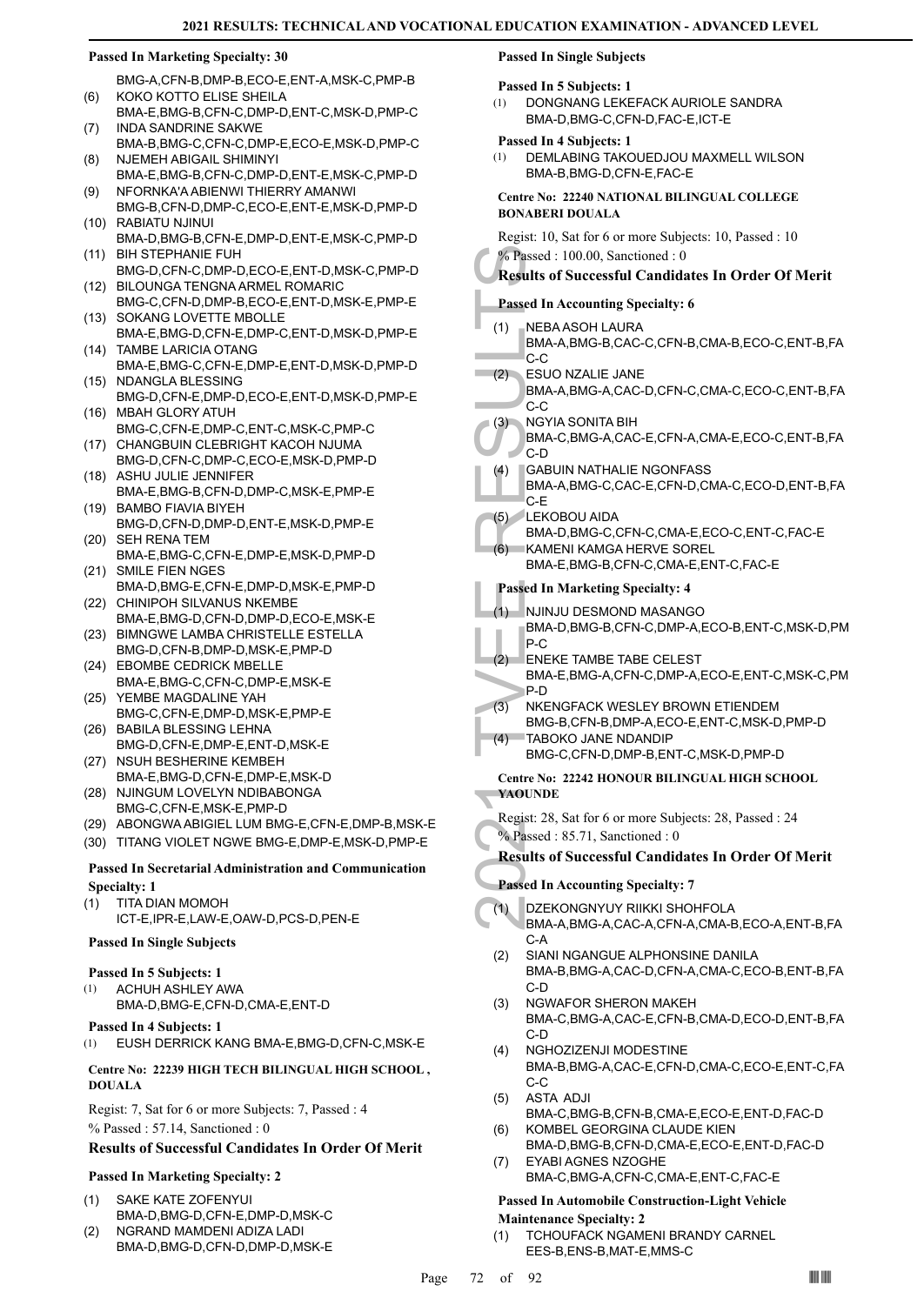# **Passed In Automobile Construction-Light Vehicle**

#### **Maintenance Specialty: 2**

KWEMI NSONKOUA JEREMIE LANDRY EES-C,ENS-C,MAT-E,MMS-D (2)

#### **Passed In Electrical Power System Specialty: 7**

- TCHOUAKAHUI KAMDEM LUCIANO ACM-C,CAN-D,DEI-C,EAM-E,ESC-E,ICT-E,MAT-E,PEL-D (1)
- AYIAGNIGNI NDAM CALVAIN BRICE ACM-C,CAN-C,DEI-B,EAM-E,MAT-E,PEL-C (2)
- SHU GODWILL NGWA ACM-E,CAN-E,DEI-C,EAM-E,MAT-E,PEL-E (3)
- AFUNGCHWI BRANDON ZAFOR ACM-C,CAN-C,DEI-C,ICT-E,PEL-D (4)
- ALOTA NGONGHA GERARD ACM-C,CAN-E,DEI-C,EAM-E,PEL-D (5)
- NGU NELSON TANDAHNKWA ACM-C,CAN-E,DEI-C,EAM-E,PEL-D (6)
- (7) NGWA CAJEN SUH ACM-C,CAN-E,DEI-D,PEL-D

#### **Passed In Marketing Specialty: 7**

- NGWA FIDELITY NCHANG BMA-B,BMG-A,CFN-B,DMP-A,ECO-D,ENT-C,MSK-C,PM P-C (1)
- GWANULAGA RICKLY LUMA BMA-E,BMG-B,CFN-C,DMP-A,ECO-E,ENT-C,MSK-C,PM  $P-C$ (2)
- CLAUDETTE BIH CHE BMA-C,BMG-B,CFN-B,DMP-D,ECO-D,ENT-C,MSK-C,PM P-D (3)
- FEGIEP DJOMO AIMEE KEVINE BMA-E,BMG-A,CFN-C,DMP-C,ECO-D,ENT-D,MSK-D,PM P-C (4)
- MOFORKETUM FABRICE JONG BMA-E,BMG-B,CFN-D,DMP-B,ECO-E,ENT-D,MSK-E,PM P-D (5)
- HALIMATOU YOUNOUSSA BMG-A,CFN-D,DMP-E,ECO-E,ENT-C,MSK-D,PMP-E (6)
- NGIKEM ENI GILLY GEVA NJAH BMG-B,CFN-E,DMP-B,ENT-D,MSK-D,PMP-D (7)

#### **Passed In Single Subjects**

#### **Passed In 6 Subjects: 1**

EYENGA MVONDO ADRIENNE LUCIE BMA-E,BMG-B,CFN-D,ECO-E,ENT-D,FAC-E (1)

#### **Centre No: 22243 COLLEGE POLYVALENT BILINGUE PRIVE LAIC TAMA BAFOUSSAM**

Regist: 50, Sat for 6 or more Subjects: 49, Passed : 41 % Passed : 83.67, Sanctioned : 0

#### **Results of Successful Candidates In Order Of Merit**

#### **Passed In Accounting Specialty: 3**

- CHE CLOVIS NEBA BMA-C,BMG-B,CAC-E,CFN-B,CMA-B,ECO-D,ENT-C,FA C-C (1)
- MBOUAPOU FOUONGWANG HENNELY ROSE BMA-C,BMG-B,CFN-C,CMA-E,ECO-E,ENT-D,FAC-D (2)
- NYANGHE PETINOELA WIRGO BMA-E,BMG-C,CFN-C,CMA-E,ECO-E,FAC-C (3)

#### **Passed In Civil Engineering - Building Construction Specialty: 18**

- AZEMOH SHERIDAN BCA-C,BCD-A,BCP-A,BCS-A,BCT-B,ESC-D,ICT-C,MAT-E (1)
- NSAH CLIFORD FONWONG BCA-D,BCD-B,BCP-A,BCS-A,BCT-B,ESC-E,MAT-E,PEN -E (2)
- ANYE SERGENT SUSAH BCA-C,BCD-A,BCP-A,BCS-A,BCT-B,ESC-E,PEN-C (3) NJOYA CLARIS WIYSENYUY
- BCA-E,BCD-B,BCP-B,BCS-A,BCT-B,ESC-E,PEN-B (4)
- (5) CHE ZIDANE
- BCA-C,BCD-B,BCP-C,BCS-A,BCT-B,ESC-E,MAT-E NGEH DIVINE KAH (6)
- BCA-E,BCD-B,BCP-B,BCS-A,BCT-B,ESC-E,PEN-E WABILA CLOVIS GWANGWA'A (7)
- BCA-E,BCD-B,BCP-B,BCS-A,BCT-A,ESC-E TATA SEDRICK AKUMCHA (8)
- BCD-B,BCP-B,BCS-A,BCT-B,ESC-E,PEN-E TAH ALBERT MBANG (9)
- BCD-B,BCP-C,BCS-B,BCT-B,ESC-E,ICT-D FUH MICHAEL NEBA (10)
- BCA-D,BCD-C,BCP-D,BCS-B,BCT-B,ESC-E (11) ASHUI BRANDON CHOP
- BCD-B,BCP-C,BCS-B,BCT-B,PEN-B
- NJIKENO DESMOND  $(12)$
- BCA-E,BCD-C,BCP-B,BCS-B,BCT-B  $(13)$ 
	- GHAWEL NGWATUWO EMMANUEL BCD-B,BCP-C,BCS-A,BCT-C,ESC-E
- KEWIR KINGSLEY BVETINYUY  $(14)$
- BCD-B,BCP-C,BCS-B,BCT-C,ESC-E (15) TATA DIEUDONNE KANGONG
- BCD-D,BCP-B,BCS-A,BCT-C,LAW-E MOKWE JOSHUA MANJE (16)
	- BCD-B,BCP-C,BCS-C,BCT-C,PEN-E
- (17) NJIKAM MOHAMED AZIZ BCD-C,BCP-C,BCS-C,BCT-B
- (18) ENOW CARLMAX ARREY BCD-C,BCP-D,BCS-B,BCT-C
- **Passed In Electrical Power System Specialty: 15**
- (12) NJIKEN<br>
BCA-E, (13) GHAWE<br>
BCD-B, I<br>
(14) KEWIR BCD-B, I<br>
CO-B, I<br>
TATA DI<br>
BCD-B, I<br>
TATA DI<br>
BCD-B, I<br>
CO-D, I<br>
BCD-B, I<br>
CO-D, I<br>
BCD-B, I<br>
CO-D, INJIKAM<br>
BCD-B, I<br>
CO-B, I<br>
CO-B, I<br>
CO-B, I<br>
CO-B, I<br>
CO-B, I<br>
CO-B KAGHO DONFACK JERSON KEVIN ACM-B,CAN-D,DEI-A,EAM-D,ESC-E,ICT-C,MAT-D,PEL-C (1)
	- PASCAL CHUYEH NFOR (2)
	- ACM-B,CAN-A,DEI-B,EAM-C,ESC-E,MAT-B,PEL-B WAKEU WOKAM GAEL RAOUL (3)
	- ACM-B,CAN-C,DEI-C,EAM-E,ESC-E,MAT-E,PEL-C
	- NDABONBI BONFF-COLLINS NKWEDIA  $(4)$
	- ACM-B,CAN-C,DEI-C,EAM-E,ESC-E,PEL-C
	- NDIFON BETRAND BAKATI (5)
	- ACM-C,CAN-C,DEI-C,EAM-E,ESC-E,PEL-E NUMFOR RODNEY SHU (6)
- ACM-C,CAN-C,DEI-C,EAM-E,ESC-E,PEL-E AMINDEH RUNICK ASOGO  $(7)$
- ACM-C,CAN-D,DEI-B,ESC-E,MAT-E,PEL-E
- TAKAM JEAN DUCLAIR NGONGHO ACM-B,CAN-E,DEI-D,EAM-E,ESC-E,PEL-E (8)
- TOKOH CHRISPUS NUMBONGHO ACM-D,CAN-E,DEI-D,EAM-E,ESC-E,PEL-D (9)
- MUBE MBA TAKAM AUBIN (10)
- ACM-C,CAN-C,DEI-C,ESC-E,PEL-E
- (11) KAMOGNE TATCHUM OLIVIER RUFIN
- ACM-C,CAN-E,DEI-B,EAM-E,PEL-D
- MBE FONKOU BORIS (12)
- ACM-C,CAN-E,DEI-C,EAM-E,PEL-D
- (13) TCHAMBIA JOSEPH JUNIOR ACM-C,DEI-D,EAM-E,ICT-D,PEL-E
- (14) DIVINE CHANGNWI ANGAFOR
- ACM-C,CAN-E,DEI-C,EAM-E,PEL-E
- (15) AWA BLAISE AWA ACM-B,CAN-C,DEI-C,PEL-E

## **Passed In Marketing Specialty: 1**

MOHFESAMA MOHAMMED NTIRIPANG BMA-D,BMG-E,CFN-D,DMP-C,ECO-E,MSK-E,PMP-E (1)

## **Passed In Secretarial Administration and Communication Specialty: 4**

- KIMBI HIRADINE MANKA-MBEBU ICT-E,IPR-B,LAW-B,OAW-B,PCS-B,PEN-A (1)
- BELTUS ASAAH (2)
- ICT-E,IPR-D,LAW-B,OAW-B,PCS-E,PEN-C KONEH BENISBARTH NGWAIN (3)
- IPR-C,LAW-B,OAW-B,PCS-C,PEN-C

# (4) NODEM KENNE DIRAN IPR-D,OAW-C,PCS-D,PEN-D

# **Passed In Single Subjects**

# **Passed In 4 Subjects: 1**

(1) MEYEPJO LIZYGESSICA BMA-E,CFN-C,ECO-E,FAC-E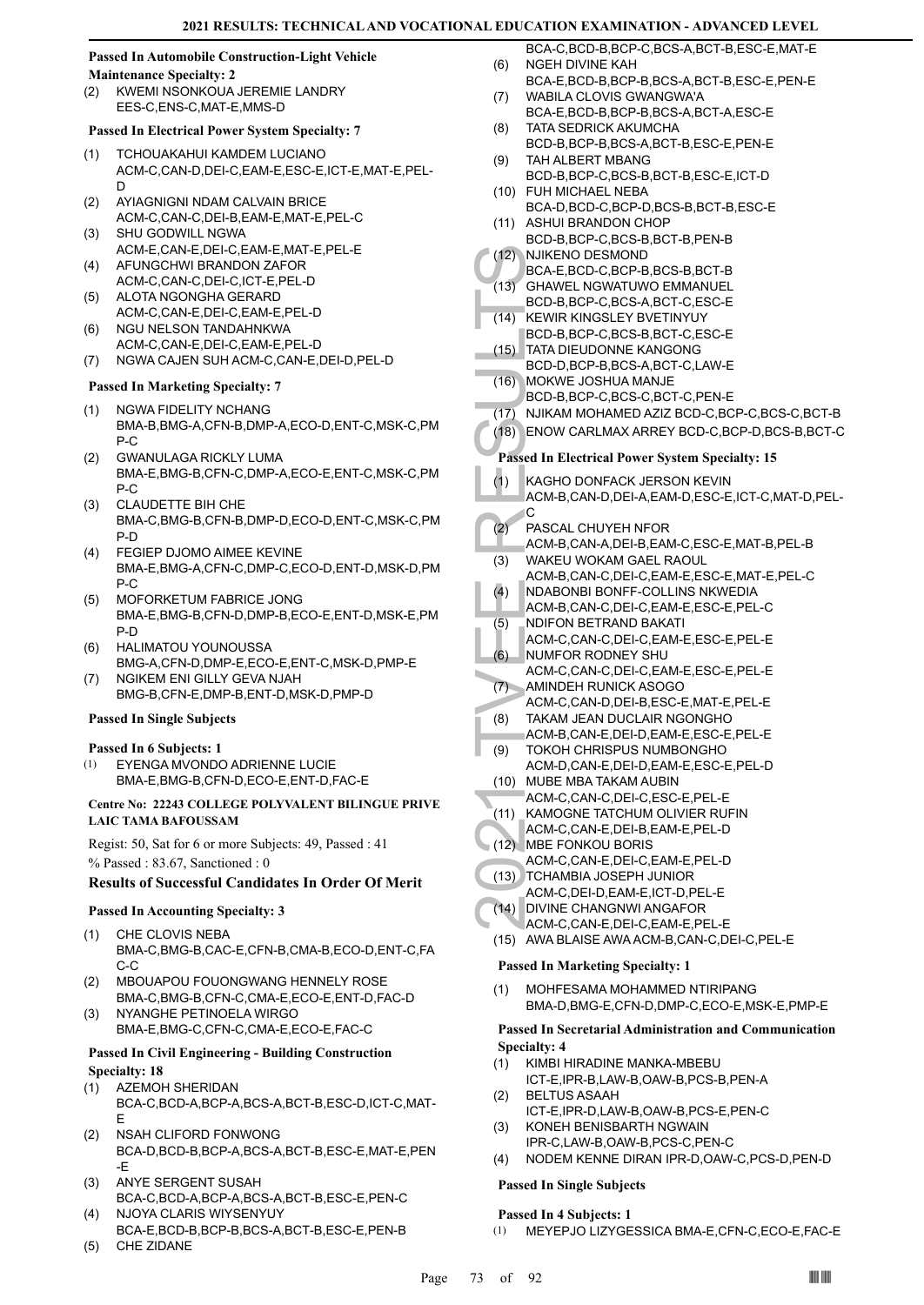#### **Centre No: 22244 HALF MILE LIMBE EXTERNAL**

Regist: 27, Sat for 6 or more Subjects: 26, Passed : 8 % Passed : 30.77, Sanctioned : 0

#### **Results of Successful Candidates In Order Of Merit**

#### **Passed In Marketing Specialty: 7**

- ELONGE MEBOKA NGOMO BMA-E,BMG-C,CFN-E,DMP-D,ECO-E,LAW-D,MSK-D (1) JEFUCK BLESS KIANTAM
- BMG-C,CFN-E,DMP-C,ENT-E,MSK-D,PMP-E (2) EYONG IRMA ZICKLIA AGBOR (3)
- BMG-D,CFN-E,DMP-C,MSK-E
- (4) ACHAW TABE BRENDA BMG-D,DMP-D,ENT-E,MSK-E
- (5) NYANGA ELIZABETH BMG-C,CFN-E,DMP-E,MSK-E
- (6) TSAFACK BERLIN CFN-E,DMP-D,LAW-D,PMP-E
- (7) MEH BIN EUGENE BMG-E,CFN-E,DMP-E,MSK-E

#### **Passed In Single Subjects**

## **Passed In 5 Subjects: 1**

DIDI HANS LIKOKE NJOH BMA-E,BMG-C,CFN-D,ECO-D,ENT-E (1)

#### **Centre No: 22246 TOMBUKA MBANGA EXTERNAL**

Regist: 19, Sat for 6 or more Subjects: 19, Passed : 16 % Passed : 84.21, Sanctioned : 0

## **Results of Successful Candidates In Order Of Merit**

#### **Passed In Clothing Industry Specialty: 1**

ASHUNGNUI TOSOMU LORA ESC-E,FFD-E,PEN-E,PMG-B (1)

#### **Passed In Electrical Power System Specialty: 3**

- OTE OTE EMMANUEL ACM-B,CAN-B,DEI-C,EAM-C,ESC-C,MAT-E,PEL-B (1) TAKAH FORMUM THEODOR (2)
- ACM-B,DEI-D,EAM-E,ESC-D,LAW-D,MAT-E,PEL-D CHE NEBA LUCKSLEY (3)
- ACM-B,DEI-D,EAM-E,ESC-E,PEL-E,PEN-B

#### **Passed In Home Economics Specialty: 2**

- MAFFOR EPIPHANIE AIMEE CMD-B,ENT-E,FLE-A,NSC-D,PEN-C,RMH-B (1)
- AKIAN BRILIAN MBO CMD-B,FLE-A,LAW-E,NSC-E,PEN-C,RMH-C (2)

#### **Passed In Marketing Specialty: 6**

- ANIM MEBELINE TEMBAN BMA-E,BMG-C,CFN-D,DMP-D,ENT-D,MSK-E,PMP-E (1)
- VUZEN MELVIS TSIAMBOM BMG-B,CFN-D,DMP-D,ECO-D,MSK-D,PMP-E (2) DJIAMO JOSIANNE LAURE (3)
- BMG-C,CFN-E,DMP-C,ECO-E,MSK-E,PMP-E NDIFOR MARVEL NGWE (4)
- BMG-D,CFN-E,DMP-C,ECO-E,MSK-E BAH FABRICE TEBIT (5)
- BMG-C,CFN-E,DMP-E,ECO-E,PMP-E
- FANG BRUNO MBANGTANG BMG-E,DMP-C,MSK-E,PMP-E (6)

#### **Passed In Single Subjects**

#### **Passed In 4 Subjects: 4**

- (1) ESOH PROMISE EMERI BMG-D,CFN-D,DMP-B,ECO-E
- ENOW AGBOR MARTHA NKONGHO BMA-E,BMG-C,CFN-D,ECO-E (2)
- (3) BIE MARIESHA TANYI BMA-E,BMG-C,CFN-E,FAC-E
- (4) FONCHA FRIZT YOUYEH BMG-E,CFN-D,DMP-D,ECO-E

#### **Centre No: 22247 BAMENDZI BAFOUSSAM EXTERNAL**

Regist: 58, Sat for 6 or more Subjects: 57, Passed : 43 % Passed : 75.44, Sanctioned : 0

#### **Results of Successful Candidates In Order Of Merit**

#### **Passed In Accounting Specialty: 5**

- NFORNWI DERRICK CHE EPIE BMA-C,BMG-D,CAC-D,CFN-C,CMA-D,ECO-C,ENT-D,FA C-D (1)
- FORGHAB SYFORA ALZOLESNIE (2)
- BMA-E,BMG-E,CFN-E,CMA-E,ECO-E,FAC-C,PEN-E OLIAN MBUMENYUY (3)
- BMG-C,CFN-E,CMA-E,FAC-E,PEN-C
- NKEMCHAMOH BATHES TSOPJUNG (4)
- BMA-E,BMG-E,CFN-E,CMA-D,FAC-C
- (5) WAINKEM GILDAS KAIN BMA-E,CFN-E,CMA-E,FAC-E

# **Passed In Automobile Construction-Light Vehicle**

- **Maintenance Specialty: 2**
- DJOUSSE MANFOUO MICHAEL DEGRACE (1)
- EES-E,ENS-E,ESC-E,MMS-E,PEN-B
- (2) WIRNGO JUNIOR SIKEM EES-E,ENS-E,ESC-E,MMS-E

#### **Passed In Civil Engineering - Building Construction Specialty: 21**

- ACHA CEPHAS TAKWA (1)
- BCD-B,BCP-C,BCS-A,BCT-B,ESC-D,MAT-E
- MAPIEWOH KUETEM JOEL (2)
- BCD-C,BCP-D,BCS-A,BCT-A,ESC-E,MAT-E CHIA HARIS NGUMA (3)
- BCA-D,BCD-A,BCP-C,BCS-B,BCT-B
- ADIO ELEUTHERIUS (4)
- BCA-E,BCD-C,BCP-C,BCS-A,BCT-B
- FONCHENALLAH BERTRAND NGUNI (5)
- BCD-C,BCP-C,BCS-B,BCT-C,LAW-D
- KPWA BETRAND TEM NCHE (6)
- BCD-C,BCP-C,BCS-A,BCT-C,ESC-E NTANIKWEH SCHNAIDER KONGKUH (7)
- BCD-C,BCP-D,BCS-A,BCT-B,ESC-E
- (3) BMA-E,<br>
(3) OLIAN P<br>
BMA-E,<br>
(6) NKEMC<br>
BMA-E,<br>
(5) WAINKE<br>
Passed In Au<br>
Maintenance<br>
(1) DJOUS<br>
EES-E,<br>
(2) WIRNG<br>
EES-E,<br>
(2) WIRNG<br>
EES-E,<br>
(2) WIRNG<br>
EES-E,<br>
(2) WIRNG<br>
EES-E,<br>
WIRNG<br>
EES-E,<br>
WIRNG<br>
EES-E,<br>
WIRNG<br> SUH AKONGNWI VHIEWDICK BCD-D,BCP-C,BCS-A,BCT-B,ESC-E (8)
- AKUMA SOLOMARK NDENGSA (9)
	- BCD-C,BCP-D,BCS-A,BCT-C,ESC-E
	- (10) BRIDOM NGUWIN BCA-E,BCD-C,BCP-E,BCS-C,BCT-B
- CHO GODWIN TITA (11) BCD-D,BCP-D,BCS-C,BCT-D,PEN-E
- (12) NGU PRINCEWILL CHO BCD-B, BCP-C, BCS-B, BCT-A
- TASONG EFEZAP JORDAN  $(13)$
- BCD-C,BCP-C,BCS-B,BCT-B
- (14) KAGHA CLIFORD BOBGA BCD-C,BCP-C,BCS-B,BCT-B
- (15) ANSELME SIHKEM DULE BCD-C,BCP-D,BCS-B,BCT-B
- (16) DARLINGTON KELECHI BCA-E,BCD-B,BCP-B,BCT-C
- (17) NKEMNGU NICASIUS TSOPNJUNG BCD-C,BCP-E,BCS-B,BCT-C
- (18) TEKU CALEB CHECH BCD-D,BCP-E,BCS-B,BCT-C
- (19) NGONG MOHAMADOU NJODZEKA BCD-E,BCS-C,BCT-C,PEN-D
- (20) ASONGSE NJUNGENG COLINS BCD-C,BCS-C,BCT-E,PEN-E
- (21) ANANGAFACK ROSTANE BCD-C,BCS-C,BCT-E,PEN-E

#### **Passed In Clothing Industry Specialty: 1**

NGUM MARY ANYE FFD-C,PEN-C,PMG-A,TTE-B,WOR-E (1)

#### **Passed In Electrical Power System Specialty: 4**

- YUVEN RODRICK KENNYUI ACM-B,CAN-C,DEI-B,EAM-E,ICT-C,PEL-C (1)
- NFONKWA NELSON TAHFIEW ACM-B,CAN-D,DEI-B,EAM-D,PEL-C,PEN-D (2)
- NJINGHE WALTERS TENENG ACM-C,CAN-E,DEI-C,EAM-E,PEL-E,PEN-E (3) CHAFFOR ALDERSON (4)
	- ACM-B,DEI-C,EAM-E,ESC-E,PEL-D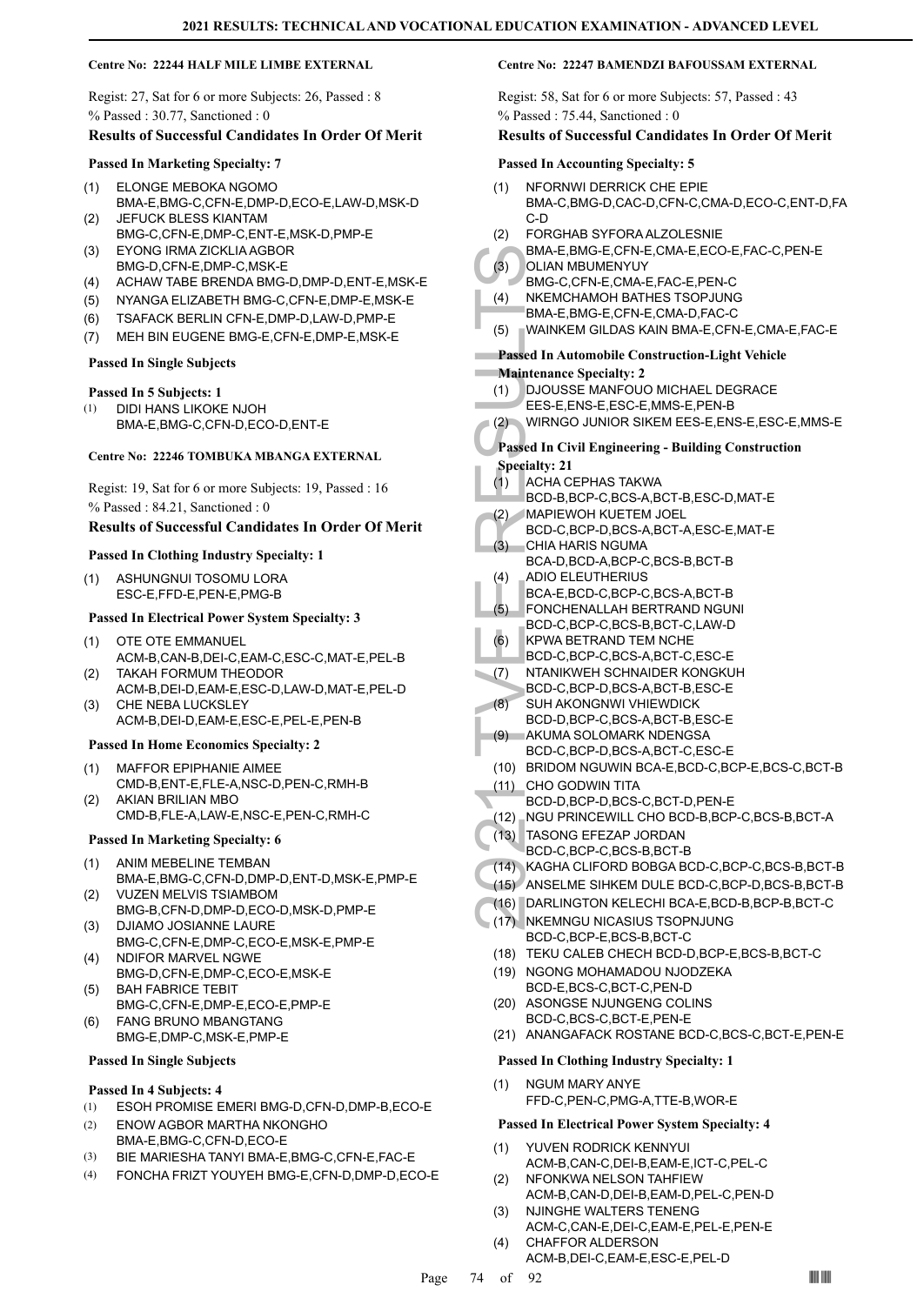#### **Passed In Home Economics Specialty: 3**

- NKENJI IVO NKEMASONG CMD-A,FLE-B,NSC-D,PEN-C,RMH-A (1)
- SOLANGE MBANG CMD-A,FLE-C,NSC-D,PEN-C,RMH-B  $(2)$
- SONJONG MEBOH MUNJONG ANOLD CMD-B,FLE-D,NSC-E,RMH-B (3)

#### **Passed In Marketing Specialty: 2**

- MAGAMTOUO MEKONTSO PELAGIE (1)
- BMG-B,CFN-E,DMP-B,ECO-E,ENT-D,MSK-E,PMP-D CHIAKEM DIRANE KUMBO (2)
	- BMG-E,CFN-E,DMP-D,ECO-E,MSK-E,PEN-E,PMP-E

#### **Passed In Secretarial Administration and Communication Specialty: 3**

- TASAH FON SHELLY ICT-E,IPR-C,LAW-C,OAW-C,PCS-C,PEN-D (1)
- SONJONG MERCY BEFIKA IPR-C,LAW-B,OAW-C,PCS-D,PEN-B (2)
- PEPOWEH ROSALYN IPR-D,LAW-D,OAW-B,PCS-D,PEN-C (3)

#### **Passed In Wood Cabinet-Making Specialty: 1**

KURUKU BERTRAND MBANWEI CPR-D,FDD-C,FRT-D,PEN-C,PMT-C,WCA-E (1)

#### **Passed In Single Subjects**

## **Passed In 5 Subjects: 1**

BANTAR MINET GIWEH BMG-C,CFN-D,ECO-D,ENT-D,FAC-E (1)

#### **Centre No: 22248 CHRISTIAN COMPREHENSIVE SECONDARY SCHOOL NKOLMBONG, YAOUNDE**

Regist: 25, Sat for 6 or more Subjects: 25, Passed : 19 % Passed : 76.00, Sanctioned : 0

## **Results of Successful Candidates In Order Of Merit**

#### **Passed In Accounting Specialty: 4**

- NDEKEH JENIFER TANSE BMA-A,BMG-A,CAC-C,CFN-A,CMA-B,ECO-A,ENT-B,FA C-C (1)
- CHIN MICHAELINE LEINYUY BMA-B,BMG-B,CAC-E,CFN-B,CMA-E,ECO-A,ENT-D,FA C-D (2)
- AWUMBOM CHELSEA VISHI BMA-A,BMG-B,CAC-E,CFN-C,CMA-D,ECO-E,ENT-C,FA C-E (3)
- ALEMAWUNG ZINKIA SHERRY-ANN BMA-C,BMG-B,CAC-D,CFN-D,CMA-E,ECO-E,ENT-C,FA C-E (4)

#### **Passed In Marketing Specialty: 7**

- EKANE-SENZE MOROMBI AKAMA-MAKIA BMA-D,BMG-C,CFN-C,DMP-C,ECO-C,ENT-D,MSK-D,P MP-E (1)
- BANDE ANNA ATSIMBOM BMA-E,BMG-B,CFN-D,DMP-D,ECO-E,ENT-D,MSK-C,PM P-E (2)
- EYONG MELANIE TIKI AYUK (3) BMA-D,BMG-B,CFN-C,DMP-D,ENT-C,MSK-D,PMP-E JEOKENG PEREZ TIOMELA
- BMA-E,BMG-E,CFN-D,DMP-D,ECO-E,ENT-D,MSK-C (4) FONJONG GLENDISE ABID (5)
- BMG-D,CFN-D,DMP-E,ECO-E,ENT-D,MSK-E,PMP-E ATAWAN JOEL MUTAGHA (6)
- BMG-C,CFN-E,DMP-E,ENT-D,MSK-E RITA MERCEDES EFA OBONO (7)
- BMA-E,CFN-E,DMP-E,ENT-E,MSK-E

## **Passed In Single Subjects**

#### **Passed In 5 Subjects: 2**

- MABEL OJONG AGBORBAKOK BMA-E,BMG-B,CFN-D,ECO-C,ENT-D (1)
- (2) SHUAZIE LYNSHA YANG

# **Passed In 4 Subjects: 6**

AYISSI JEANNE CASSANDRA BMA-D,BMG-C,CFN-D,ENT-E (1)

BMA-E,BMG-D,CFN-E,ENT-E,FAC-E

- (2) TANDAH DORIS AKWI BMA-E,BMG-B,CFN-D,MSK-E
- (3) TORTI VICTORY CHIOMA BMA-E,BMG-D,CFN-C,ECO-E
- (4) URIEL DJANTOU FANJA BMG-D,CFN-D,ECO-E,ENT-E
- YILANG CONFORT BLAISE BMA-E,BMG-D,CFN-E,ECO-D (5)
- TALIE TALIE JUNIOR ANICET BMG-D,CFN-E,ECO-E,ENT-E (6)

#### **Centre No: 22249 COMPLEXE SCOLAIRE BILINGUE SAINT GABRIEL RITA, DOUALA**

Regist: 20, Sat for 6 or more Subjects: 20, Passed : 8 % Passed : 40.00, Sanctioned : 0

## **Results of Successful Candidates In Order Of Merit**

- **Passed In Civil Engineering Building Construction Specialty: 3**
- AKEMENI NGAPEBOUA GABIN PARFAIT (1)
- BCD-C,BCP-C,BCS-C,BCT-C
- (2) FORTENDONG CARLOSE BCD-C,BCP-E,BCS-B,BCT-C
- (3) KEN BLAISE ANGOH BCD-E,BCP-E,BCS-C,BCT-C

## **Passed In Electrical Power System Specialty: 5**

- DJOUMO KOUAMEZO VOLBERT (1)
	- ACM-C,CAN-E,DEI-C,EAM-E,PEL-D
- EPAH EPAH JUNIOR LANDRY (2)
- ACM-D,CAN-D,DEI-C,PEL-E FONGANG WILFRED JORDAN (3)
- ACM-C,CAN-E,DEI-C,PEL-E
- (4) NJEI FRANKLIN NJANG ACM-E, CAN-E, DEI-B, PEL-D
- TATCHI FOUELEFACK DENNY WILSON (5)
- ACM-C,CAN-E,DEI-C,PEL-E

#### **Centre No: 22250 COLLEGE POLYVALENT BILINGUE DES CHAMPION MAKENENE**

Regist: 30, Sat for 6 or more Subjects: 30, Passed : 26 % Passed : 86.67, Sanctioned : 0

#### **Results of Successful Candidates In Order Of Merit**

#### **Passed In Accounting Specialty: 5**

- CABRIEL RI<br>
Regist: 20, S.<br>
S. Passed : 44<br>
Results of S<br>
Passed In Ci<br>
Specialty: 3<br>
(1) AKEME<br>
BCD-C,<br>
(2) FORTEI<br>
(3) KEN BL<br>
Passed In El<br>
(1) DJOUM<br>
ACM-C,<br>
EPAHE<br>
ACM-C,<br>
(3) FONGA ACM-C,<br>
(4) NJEI FF<br>
TATCHI<br>
ACM-C, YANGSIH ETELINE NIH BMG-A,CAC-C,CFN-B,CMA-E,ECO-C,FAC-E,ICT-D (1) TAMBELE BORIS ABIA  $\overline{\mathcal{L}}(2)$ 
	- BMA-B,BMG-D,CAC-C,CFN-B,CMA-E,ECO-D,FAC-E AYEAH REUBEN NSOM (3)
	- BMA-E,BMG-C,CAC-D,CFN-C,ECO-C,FAC-E,LAW-C (4)
		- TCHATCHOUANG LEBE RAOUL BMA-D,BMG-D,CFN-D,CMA-D,ECO-E,FAC-E
	- MMBEIN CLOVIS FOINJONG (5)
		- BMA-E,BMG-E,CFN-E,CMA-E,FAC-E

#### **Passed In Civil Engineering - Building Construction Specialty: 4**

- KAH CHRISTAIN DIANG (1)
- BCD-C,BCP-B,BCS-A,BCT-A,ESC-E,ICT-D HOISTIS NGAM (2)
- BCA-E,BCD-C,BCP-C,BCS-A,BCT-A,ICT-E KISUH DICKSON TIMNGUM (3)
- BCD-C,BCP-E,BCS-B,BCT-A,ICT-E
- (4) TANG OLIVER KUM BCD-C,BCP-C,BCS-B,BCT-B

#### **Passed In Electrical Power System Specialty: 4**

- NGONG VALERIE WULNIGHIWIMBOM ACM-A,CAN-E,DEI-C,EAM-E,ICT-E,PEL-D (1)
- SIEBATCHEU FRANCOIS CEDRIC ACM-B,CAN-E,DEI-B,EAM-E,PEL-D (2)
- (3) JIMA VICTORY ACM-B,CAN-E,DEI-C,LAW-D,PEL-E
- (4) YONG NELVIN NCHUOJI ACM-C,DEI-C,LAW-B,PEL-D

#### **Passed In Marketing Specialty: 11**

NKUOH SILAS NSOM (1)

## BMG-B,CFN-A,DMP-B,ECO-C,MSK-C,PMP-D,REL-B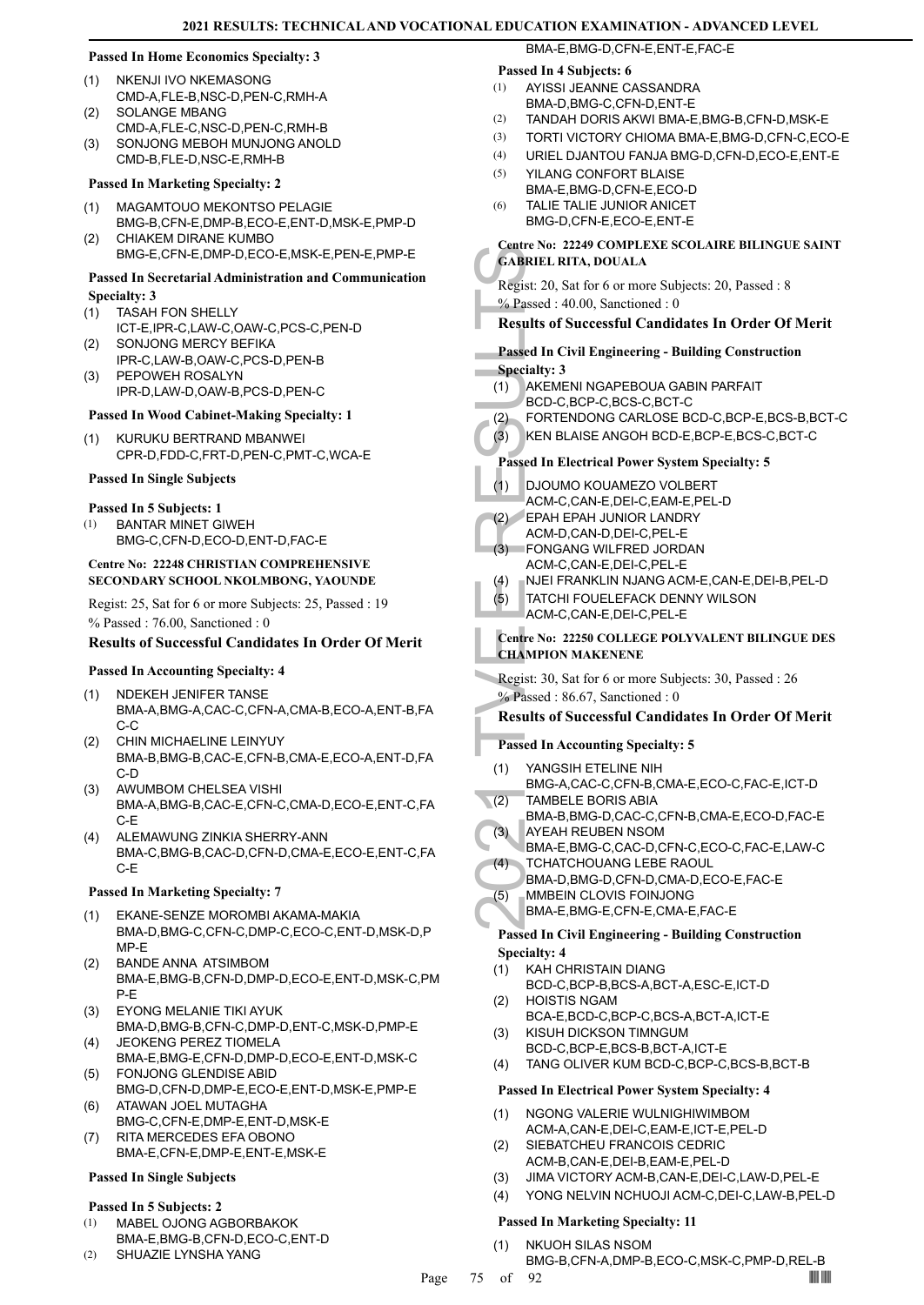#### **Passed In Marketing Specialty: 11**

- AFUMBOM FAVOUR CHINDO (2)
- BMA-E,BMG-B,CFN-D,DMP-B,ECO-E,MSK-D,PMP-D GHESINDA SANDRA FIEN (3)
- BMG-C,CFN-E,DMP-B,ECO-D,MSK-D,PMP-E YUH RAMSON NKWAIN (4)
- BMG-D,CFN-E,DMP-C,ECO-D,LAW-C,MSK-E TOH JERRY ANKINIMBOM (5)
- BMG-D,CFN-E,DMP-B,ECO-E,MSK-E,PMP-E TITAKOU OUSEWOU ROSINE (6)
- BMG-E,CFN-E,DMP-D,ECO-E,MSK-E,PMP-E CHIA BETRANE NGONG (7)
- BMG-D,CFN-D,DMP-D,ECO-C,MSK-D BERYL NORA KEFEYEN (8)
- BMG-D,CFN-D,DMP-C,ECO-C,MSK-E EDUGU BISMARCK ATIA (9)
- BMG-C,CFN-E,DMP-B,ECO-E,MSK-E
- (10) TOH FELDRICK BMG-D,CFN-E,DMP-E,ECO-E,MSK-E
- (11) MUNTEH NOELA KEH CFN-E,DMP-C,ECO-E,MSK-E

#### **Passed In Single Subjects**

## **Passed In 4 Subjects: 2**

- (1) DJINABOU BMG-B,CAC-E,CFN-C,ECO-C
- NGWAIN DELPHINE ABULA (2)
- BMG-C,CFN-C,CMA-E,ECO-E

## **Centre No: 22251 MAKENENE EXTERNAL**

Regist: 15, Sat for 6 or more Subjects: 14, Passed : 9 % Passed : 64.29, Sanctioned : 0

## **Results of Successful Candidates In Order Of Merit**

## **Passed In Accounting Specialty: 2**

- ACHIH PRAISES FIEN BMA-E,BMG-C,CAC-E,CFN-D,CMA-E,ECO-E,FAC-E (1)
- FOINGWE SHANCELINE CHEIH BMA-E,BMG-B,CAC-E,CFN-D,FAC-E (2)

#### **Passed In Civil Engineering - Building Construction Specialty: 3**

- BANADZEM BENOIT AKUMENYUY BCD-C,BCP-C,BCS-A,BCT-A,ESC-E,ICT-C,MAT-C (1)
- NDICHA PROMISE GOPTI (2)
- BCD-C,BCP-B,BCS-B,BCT-A,MAT-E (3) CHIA DAVID YUH BCD-C,BCP-D,BCS-B,BCT-B

## **Passed In Marketing Specialty: 3**

- CHIA CONFIDENCE NGANGDI BMG-D,CFN-E,DMP-D,ECO-E,MSK-E,PMP-E (1)
- (2) STANLY TARLA NGWAG BMG-D,CFN-E,DMP-D,MSK-E KEGHANG PATIENCE BIH (3)
- BMG-E,DMP-D,ECO-E,MSK-E

# **Passed In Single Subjects**

# **Passed In 4 Subjects: 1**

TAMI JUDITH NGWIBONG BMG-D,CFN-E,DMP-D,ECO-E (1)

#### **Centre No: 22254 SMART COLLEGE OF TECHNOLOGY DOUALA**

Regist: 122, Sat for 6 or more Subjects: 121, Passed : 102 % Passed : 84.30, Sanctioned : 0

## **Results of Successful Candidates In Order Of Merit**

## **Passed In Accounting Specialty: 17**

- NEMTIMFOR YUEYAM PRECIOUS (1)
- BMA-A,BMG-A,CAC-D,CFN-E,CMA-D,ECO-C,ENT-D,FA C-C
- NNORGGE HENE CLINTON BMA-D,BMG-A,CAC-E,CFN-C,CMA-D,ECO-B,ENT-D,FA C-E (2)
- FAI RACHEAL BMA-B,BMG-A,CFN-B,CMA-D,ECO-D,ENT-C,FAC-D (3)
- NOUTI NKENG PERRY BMA-B,BMG-A,CFN-C,CMA-D,ECO-E,ENT-D,FAC-D  $(4)$
- TIWUH BERTINE ANOM BMA-E,BMG-A,CFN-B,CMA-D,ECO-E,ENT-D,FAC-C (5)
- KOUAKAM NGONGANG MARC SMITIS BMA-A,BMG-B,CFN-D,CMA-D,ECO-E,ENT-D,FAC-E (6)
- CHIOMA JESSITA (7)
- BMA-D,BMG-A,CFN-D,CMA-D,ECO-E,ENT-D,FAC-D VENYENFE VIOLET KUMINYUY (8)
- BMA-E,BMG-D,CAC-E,CFN-D,CMA-E,ECO-E,FAC-B SHU SONIA LUMNWI (9)
- BMA-B,BMG-A,CFN-B,CMA-D,ECO-D,FAC-D (10) SUH NGWABINE AKONGNWI KILLIAN
- BMA-D,BMG-B,CFN-A,CMA-E,ECO-C,FAC-C ABINGWA WILLYSPRIDE NGWA  $(11)$
- BMA-E,BMG-B,CFN-D,CMA-E,ECO-E,FAC-E
- FONANE SHENA MUMBO BMA-C,BMG-C,CFN-E,CMA-E,ECO-E,FAC-E (12) RIFOR EMERIANCE KWASINWI (13)
- BMA-E,BMG-E,CFN-E,CMA-E,ECO-E,FAC-E
- SANDRA NGWE NDIFOR  $(14)$
- BMA-C,BMG-B,CFN-C,CMA-C,FAC-C (15) NGWA ELISHA BMA-D,BMG-C,CFN-D,CMA-D,FAC-E
- TANGUE PATIENCE (16)
- BMA-E,BMG-C,CFN-E,CMA-E,FAC-E
- (17) NSEH NYEMELONG AUDREY MAIVA
	- BMA-D,BMG-D,CMA-D,FAC-E

# **Passed In Automobile Construction-Light Vehicle**

- **Maintenance Specialty: 2**
- (1) NJI GLEN NDIKUM AUT-D,EES-C,ENS-D,ESC-E,MMS-C
- SEVIDZEM NYUYKIGHAN BRANDON AUT-E,EES-D,ENS-E,MMS-D  $(2)$

# BMA-D,<br>
BMA-D,<br>
BMA-E,<br>
EMA-C,<br>
BMA-E,<br>
EMA-C,<br>
BMA-C,<br>
BMA-C,<br>
BMA-C,<br>
BMA-C,<br>
BMA-C,<br>
BMA-C,<br>
BMA-C,<br>
BMA-C,<br>
BMA-C,<br>
BMA-C,<br>
BMA-C,<br>
BMA-C,<br>
BMA-C,<br>
BMA-C,<br>
BMA-C,<br>
BMA-D,<br>
BMA-D,<br>
BMA-D,<br>
BMA-D,<br>
BMA-D,<br>
BMA-D,<br>
BMA-D, **Passed In Civil Engineering - Building Construction Specialty: 19**

- ACHEGENUI ROGER CHENUI (1)
- BCA-D,BCD-B,BCP-C,BCS-B,BCT-B,ESC-E,ICT-C,MAT-E
- NGWA ARMSONG (2)
- BCA-E,BCD-C,BCP-C,BCS-A,BCT-B,ESC-E,ICT-C,MAT-E
- TIKUM RANSOM KARH (3)
- BCA-D,BCD-C,BCP-C,BCS-A,BCT-C,ESC-E,ICT-C SERGE BETEH  $(4)$
- BCD-C,BCP-C,BCS-A,BCT-B,ESC-E,ICT-D,MAT-E NEBA AKONGNWI JUDE (5)
- BCA-E,BCD-B,BCP-D,BCS-A,BCT-C,ESC-E,ICT-E CHI RONALDO FUNWI  $(6)$ 
	- BCD-C,BCP-C,BCS-A,BCT-B,ESC-E,ICT-D
- NGWANUI DELVIS (7)
	- BCD-C,BCP-C,BCS-B,BCT-B,ESC-E,ICT-E
- NKANGMIMEH VICTOR PARMI (8)
- BCA-E,BCD-C,BCP-D,BCS-B,BCT-B,ESC-E (9) CHO PETER CHE BCD-B,BCP-C,BCS-B,BCT-B,ICT-E
- BESSONG SYNCLARE ETECK (10)
	- BCD-B,BCP-C,BCS-B,BCT-C,PEN-E
- (11) NDAKWI BRANDON NDOH BCD-C,BCP-D,BCS-B,BCT-C,ICT-E
- (12) WIRMVEM FIDELIS YUVEYONGE BCD-D,BCP-E,BCS-B,BCT-C,PEN-D
- (13) NDAH EVANS KHAN BCD-D,BCP-E,BCS-C,BCT-C,PEN-C
- (14) YUNINUI HEBERT NFINUI BCD-B,BCP-C,BCS-A,BCT-A
- FOMBUWING FRANKLINE AKONDI (15) BCD-E,BCP-D,BCS-A,BCT-B
- (16) CHEO GASTON NGWA BCD-D,BCP-D,BCS-B,BCT-B
- (17) NWUFOR MAVELLOUS NJINGANG BCD-D,BCP-E,BCS-A,BCT-C
- (18) AMBE JEAN CLAUD NEBA BCD-C,BCP-E,BCS-B,BCT-C
- (19) ACHU DESMOND NDOH BCD-D,BCS-C,BCT-C,PEN-E

## **Passed In Electrical Power System Specialty: 16**

NTEHTOI DERICK FOMONYUY ACM-B,CAN-A,DEI-B,EAM-C,ESC-E,ICT-C,MAT-C,PEL- $\mathcal{C}$ (1)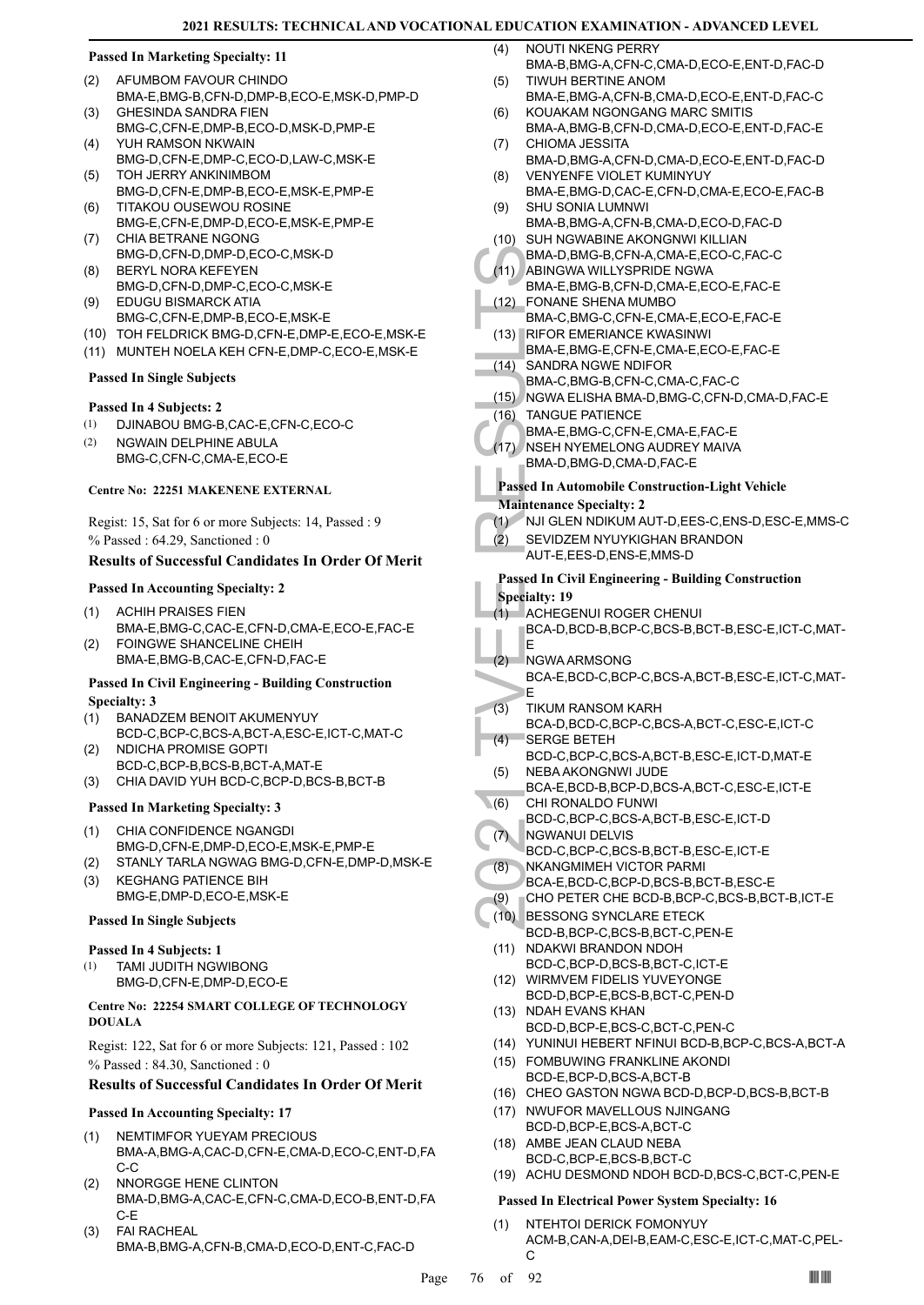## **Passed In Electrical Power System Specialty: 16**

- YIANCHO CARLOS CHE ACM-B,CAN-D,DEI-B,EAM-D,ESC-E,ICT-E,MAT-E,PEL-D (2)
- TABI JAMES EBAN TABE ACM-C,CAN-C,DEI-B,EAM-D,ESC-E,ICT-D,PEL-C (3)
- PANG VERA LEH ACM-B,CAN-A,DEI-B,EAM-E,ESC-E,ICT-E,PEL-D (4)
- TITIAHONJO RANDY LEONG ACM-B,CAN-B,DEI-C,EAM-E,ESC-E,ICT-D,PEL-C (5)
- ROSE-KELLY YUFENYUY KONGLIM ACM-C,CAN-C,DEI-B,EAM-E,ESC-E,ICT-D,PEL-D (6)
- ZENEXOU ORACLE AZOH-MBI ACM-B,CAN-D,DEI-B,EAM-E,ESC-E,ICT-D,PEL-E (7) TABEFOR GENEVIVA BINUE (8)
- ACM-B,CAN-D,DEI-B,EAM-E,ESC-E,PEL-C MULUH EMILE AWAH (9)
- ACM-B,CAN-B,DEI-B,EAM-E,ICT-E,PEL-E (10) NDE SANAGOU PATRICK BRAYAN
- ACM-B,CAN-C,DEI-C,EAM-E,ESC-E,PEL-D (11) TITIAHONJO RANDY-CLAIRE HONGWE
- ACM-B,CAN-B,DEI-C,EAM-E,ESC-E,PEL-E (12) NDEH COLLINS ACHA
- ACM-C,CAN-C,DEI-B,EAM-E,ICT-E,PEL-E (13) VEBUMEH DILAN VIGHOTIH
- ACM-C,CAN-D,DEI-B,EAM-E,ESC-E,PEL-E
- (14) CHOMOH COLLINS ACM-B,CAN-C,DEI-B,EAM-E,PEL-D
- BUNDOH JERRY NSEH (15) ACM-C,CAN-C,DEI-B,EAM-E,PEL-E
- (16) PRIDE MBINYUI MUNGA ACM-C,CAN-B,DEI-C,ESC-E,PEL-E

# **Passed In Home Economics Specialty: 6**

- MBONG EVONNE DZENCHUO CMD-A,FLE-A,NSC-A,PEN-A,RMH-A (1)
- ANWING MIRANDA FON CMD-A,FLE-A,NSC-B,PEN-C,RMH-A (2)
- MASSY KAMTA ANDRIANA STEWART CMD-A,FLE-A,NSC-C,PEN-C,RMH-B (3)
- CHAH GABRIELLA FOIN CMD-A,FLE-A,NSC-C,PEN-D,RMH-C (4)
- NCHANG BRENDA AWASUM CMD-A,FLE-A,NSC-D,PEN-E,RMH-B (5)
- (6) ACHUO JENNY NSOH CMD-A,FLE-B,NSC-D,RMH-B

#### **Passed In Marketing Specialty: 31**

- NDI FAITH AKUM BMA-D,BMG-A,CFN-D,DMP-B,ECO-D,ENT-C,MSK-C,PM P-C (1)
- ABWE BEATRICE MESAME BMA-E,BMG-A,CFN-D,DMP-A,ECO-E,ENT-C,MSK-C,PM P-E (2)
- KIMBI LEATISIA LONKE BMA-D,BMG-C,CFN-E,DMP-B,ECO-D,ENT-D,MSK-B,PM P-D (3)
- ATEM ACHAPAWUNG ABIGAIL BMA-D,BMG-B,CFN-D,DMP-C,ECO-D,ENT-D,MSK-C,P MP-D (4)
- KUITCHE NOUFAHO KIRIN DAVY BMA-C,BMG-C,CFN-E,DMP-B,ECO-E,ENT-B,MSK-D,PM P-D (5)
- ABUJA NERI SABI BMA-E,BMG-C,CFN-E,DMP-B,ECO-C,ENT-D,MSK-C,PM P-D (6)
- PHIL GAVINSON FORMIN BMA-E,BMG-A,CFN-D,DMP-B,ECO-E,ENT-D,MSK-D,PM P-E (7)
- ENGEH LYDWINE BABAH BMA-C,BMG-B,CFN-E,DMP-C,ECO-E,ENT-D,MSK-C,PM P-E (8)
- KEGHO-MO AMABELL VINANCE BMA-E,BMG-D,CFN-B,DMP-C,ECO-C,ENT-C,MSK-E,PM P-E (9)
- (10) NJAH LINDA NSOYE BMA-E,BMG-B,CFN-E,DMP-C,ECO-E,ENT-E,MSK-E,PM P-E
- LUM AISHATU CHO BMA-D,BMG-D,CFN-E,DMP-C,ECO-E,ENT-E,MSK-D,PM P-E  $(11)$
- (12) AWAH ELMINE AKO
- BMG-D,CFN-D,DMP-A,ECO-C,ENT-C,MSK-C,PMP-E (13) NGWA MACBETH CHEO
- BMA-D,BMG-C,CFN-E,DMP-A,ECO-E,MSK-C,PMP-C WAPI NJEWE CYRIL (14)
- BMA-E,BMG-B,CFN-C,DMP-C,ENT-D,MSK-D,PMP-D (15) NGANGE CHRISTABEL KINSHA
- BMA-E,BMG-C,CFN-D,DMP-A,ECO-E,MSK-C,PMP-D (16) NFUA RAWOH FON
- BMA-E,BMG-B,DMP-B,ECO-E,ENT-E,MSK-E,PMP-E TAMBE VERONICA LEDA  $(17)$
- BMA-D,BMG-B,CFN-D,DMP-B,ECO-E,MSK-D
- TANIFORM CHESLY BINUE  $(18)$
- BMA-E,BMG-C,CFN-C,DMP-C,MSK-C,PMP-D NDANJI MIRANDA NGECHE (19)
- BMA-E,BMG-C,CFN-E,DMP-A,MSK-C,PMP-E WIRBA MAGDALEN KINYUY (20)
- BMA-E,BMG-D,CFN-D,DMP-C,MSK-D,PMP-E TEGOMO LORNA TRACY ADAMU (21)
- (17) TAMBE<br>
BMA-D,<br>
BMA-D,<br>
BMA-E,<br>
(19) NDANJI<br>
BMA-E,<br>
(20) WIRBA<br>
BMA-E,<br>
(20) WIRBA<br>
BMA-E,<br>
C2) NGUM IBMA-E,<br>
C2) NGUM BMA-E,<br>
(23) BH HAT<br>
BMA-E,<br>
BMA-E,<br>
BMA-E,<br>
BMA-E,<br>
BMA-E,<br>
BMA-E,<br>
BMA-E,<br>
BMA-E,<br>
BMA-E,<br>
BMA-E BMA-E,BMG-D,CFN-E,DMP-B,MSK-D,PMP-E NGUM RELINDISE (22)
	- BMA-E,BMG-D,CFN-E,DMP-D,MSK-E,PMP-D
- BIH HANNA ANYE (23)
	- BMA-E,BMG-C,CFN-E,DMP-E,MSK-E,PMP-E MITEN HILARY AFONGANG (24)
	- BMA-B,DMP-B,ICT-E,MSK-D,PMP-D
- (25) SIGNE TALLA RAYMOND DYLAN
- BMG-B,CFN-E,DMP-A,MSK-D,PMP-E
- TOMLAH CLAUDIA YIIKA (26)
- BMG-C,CFN-D,DMP-B,MSK-D,PMP-E (27) LILIAN NAHBILA DOBGIMA
- BMA-D,BMG-D,CFN-E,DMP-B,MSK-D
- FORBUGWE TATIANA BEBIH (28) BMA-E,BMG-D,DMP-E,ENT-D,MSK-E
- NINTAI CLAUDETTE SHUNYUI (29)
- BMA-E,BMG-D,DMP-B,PMP-E
- (30) ERICK KONYUI FORSANG
- BMA-D,DMP-B,ECO-E,MSK-E
- (31) FORCHE LUM LORITER BMG-D,DMP-D,ENT-D,MSK-E

#### **Passed In Secretarial Administration and Communication**

- **Specialty: 6**
- NOUBA POPINA CFN-E,ICT-C,IPR-B,LAW-D,OAW-C,PCS-B,PEN-A (1)
- KEREN VICTORY FANWI BAMUH CFN-E,ICT-E,IPR-E,LAW-E,OAW-B,PCS-C,PEN-A (2)
- SEVIDZEM SEBERINE LEINYUY (3)
- CFN-D,IPR-D,LAW-E,OAW-C,PCS-B,PEN-B
- NFON PAMELA NKAAH (4)
- IPR-D,LAW-D,OAW-C,PCS-C,PEN-E
- NCHANGAYI BEJUKA KEDIMOR (5)
- IPR-D,LAW-E,OAW-C,PCS-E,PEN-C AKINDELE ENANGUE TECLAIRE SOPHIE (6)
- IPR-E,OAW-D,PCS-E,PEN-C

#### **Passed In Wood Cabinet-Making Specialty: 3**

- KILLAH PRIDE TANTOH CPR-B,ESC-E,FDD-B,FRT-B,ICT-E,PMT-A,WCA-E (1)
- AZINWI GODWILL NEBA AZINWI CPR-A,FDD-B,FRT-A,ICT-E,PMT-B (2)
- (3) TAMBE YANNICK TAMBE CPR-D,FDD-C,FRT-D,PMT-C

#### **Passed In Single Subjects**

#### **Passed In 5 Subjects: 2**

- NDIBABONGA STEPHANIE LANGMIA BMA-B,BMG-B,CFN-E,ECO-D,FAC-D (1)
- SAMEABWE LAURANTINE NJIE BMA-D,BMG-C,CFN-C,CMA-E,ECO-E (2)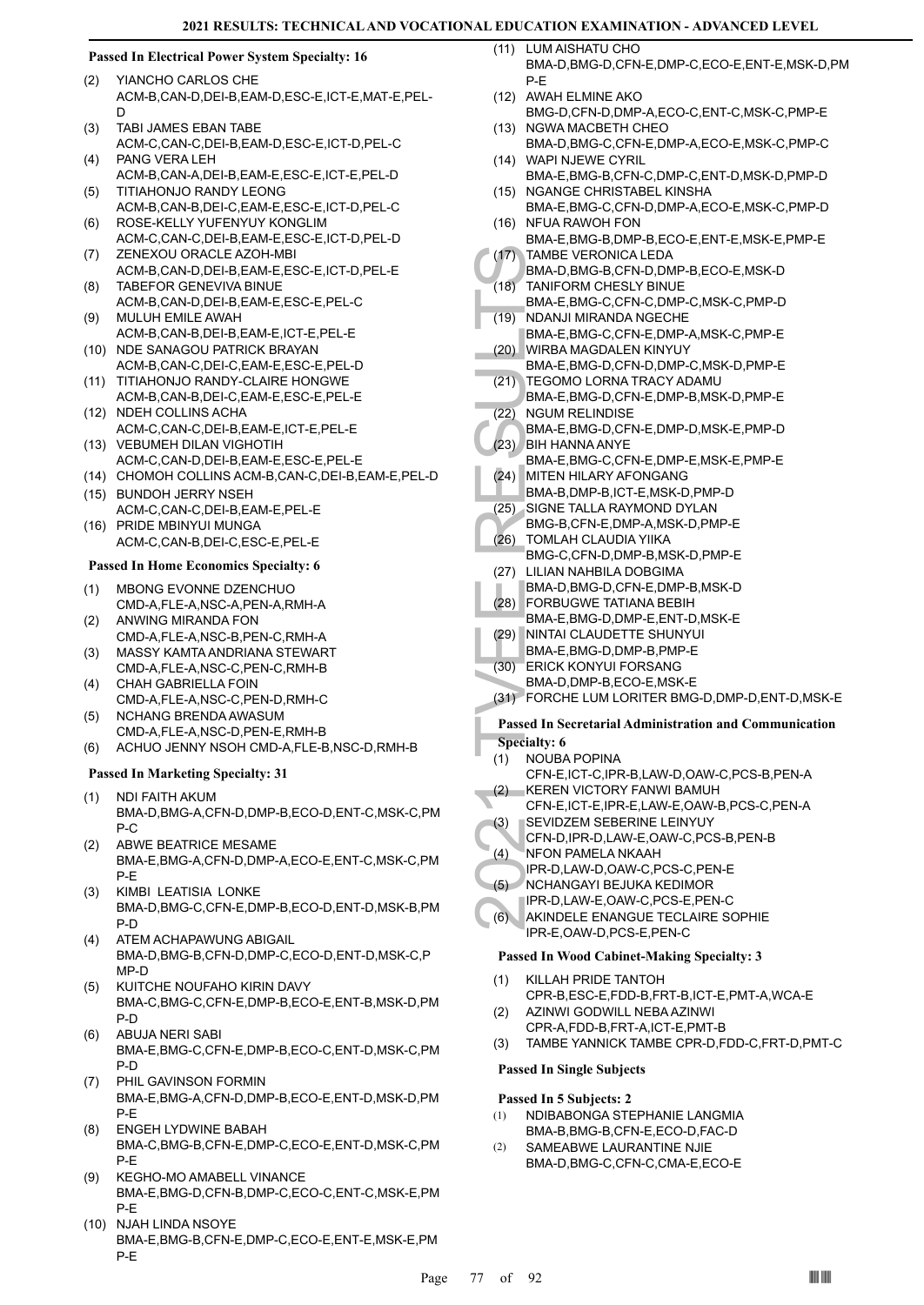#### **Centre No: 22255 COMPREHENSIVE BILINGUAL SECONDARY SCHOOL DARIUSTOWN SOUZA**

Regist: 4, Sat for 6 or more Subjects: 4, Passed : 2 % Passed : 50.00, Sanctioned : 0

#### **Results of Successful Candidates In Order Of Merit**

#### **Passed In Secretarial Administration and Communication Specialty: 2**

#### KIMBI ETELLE NJITANG (1)

- IPR-C,LAW-E,OAW-C,PCS-E,PEN-C
- (2) KUDI PAMELA OWU IPR-D,OAW-D,PCS-E,PEN-C

#### **Centre No: 22256 COLLEGE DE L'EXPERIENCE DU MOUNGO - NKONGSAMBA**

Regist: 37, Sat for 6 or more Subjects: 37, Passed : 32 % Passed : 86.49, Sanctioned : 0

## **Results of Successful Candidates In Order Of Merit**

## **Passed In Civil Engineering - Building Construction Specialty: 18**

- ANUGE APANG MCWILLIAMS (1)
- BCD-E,BCP-C,BCS-C,BCT-B,ESC-E,PEN-E BASUNG FOMBUTU LOIUS (2)
- BCD-E,BCP-D,BCS-D,BCT-C,ESC-E,PEN-C MBONG CLINTON CHIAMENG (3)
- BCA-E,BCD-C,BCP-D,BCS-D,BCT-C,LAW-E ENONGENE BRAIN ELIME NGONDE (4)
- BCD-E,BCP-B,BCS-C,BCT-B,PEN-B TATAH NATHAN FEGHANG (5)
- BCP-C,BCS-C,BCT-C,ESC-E,PEN-B NNANE DARLINTON NGANDE (6)
- BCD-E,BCP-C,BCS-C,BCT-B,PEN-C AMBELI CLACSINE TETUH (7)
- BCD-E,BCP-D,BCS-D,BCT-C,PEN-D METUGE BEBETTA SUMBELE (8)
- BCD-E,BCP-C,BCS-C,BCT-D,PEN-E
- TENDONG FRITZ TENDONG BCD-D,BCP-E,BCS-D,BCT-C,PEN-E (9)
- (10) TOGEH JEAN CLODE MANWA BCD-E,BCP-E,BCS-C,BCT-C,PEN-E
- (11) NDUNGE ELVIS AKIDE BCP-D,BCS-B,BCT-B,PEN-C
- (12) NKWELLE ROLAND KWENE BCP-C,BCS-C,BCT-C,PEN-C (13) IHIMBRU DERICK KANYIMI
- BCP-B,BCS-C,BCT-C,PEN-D
- (14) CHI FRU TSE BCP-C,BCS-C,BCT-B,ICT-E (15) TSIMENE KOUZO KELLY NIDELE
- BCP-E,BCS-C,BCT-C,PEN-C (16) KENNIE DJOU VALDES BCD-E,BCP-B,BCS-C,BCT-D
- (17) MBAH FABRICE TEPI BCD-D,BCP-E,BCS-C,BCT-D
- (18) METEKONG LAUREL BCD-E,BCP-C,BCS-D,BCT-E

## **Passed In Electrical Power System Specialty: 10**

- MPAKO NJUME JACOB ACM-C,CAN-C,DEI-D,EAM-E,ESC-E,LAW-E,PEL-D (1)
- NGWA CLINTON FUHSI ACM-C,CAN-E,DEI-D,EAM-E,ESC-E,PEL-C (2)
- (3) NANJOH ERNEST BIBILA ACM-C,CAN-E,DEI-E,EAM-E,ESC-E,PEL-C
- TSO NEVILLE KWA ACM-E,CAN-E,DEI-D,EAM-E,PEL-D,PEN-D (4)
- MUH JUSTICE NKAIN ACM-D,CAN-D,DEI-D,EAM-E,LAW-E,PEL-E (5)
- TEMBE TEMBE FRANKLIN (6) ACM-E,CAN-E,DEI-E,EAM-E,PEL-E,PEN-D MALLE NKOMBA LOUIS (7)
- ACM-C,CAN-C,DEI-D,EAM-E,PEL-E
- TCHOUADJI FRANCK DUPLEX ACM-D,CAN-E,DEI-E,PEL-E,PEN-C (8)
- YOUNGNYA TOMTCHA ARISTON ACM-E,CAN-E,DEI-E,EAM-E,PEL-E (9)
- (10) TCHETGNIA KWATCHOU BREL ARNAULD ACM-D,CAN-E,DEI-E,PEL-E

## **Passed In Wood Cabinet-Making Specialty: 4**

- ELUNGE DERIC ESAMBE CPR-C,ESC-E,FDD-C,FRT-C,PEN-B,PMT-B (1)
- CHINDA TOULE ZIDANE SEDISSON CPR-C,ESC-E,FDD-C,FRT-C,PMT-C,WCA-E  $(2)$
- EPIE YANICK AJANG CPR-C,FDD-C,FRT-B,PEN-B,PMT-C (3)
- EBONG METEH TERENCE CPR-C,FDD-D,FRT-C,PMT-C,WCA-E (4)

#### **Centre No: 22257 ZION BILINGUAL INTERNATIONAL COMPREHENSIVE COLLEGE KRIBI**

Regist: 1, Sat for 6 or more Subjects: 1, Passed : 0 % Passed : 0.00, Sanctioned : 0

#### **Centre No: 22258 CHRIST THE KING ANGLO-SAXON BOARDING COLLEGE NKOLFOULOU I , SOA**

Regist: 62, Sat for 6 or more Subjects: 60, Passed : 38 % Passed : 63.33, Sanctioned : 0

**Results of Successful Candidates In Order Of Merit**

## **Passed In Accounting Specialty: 10**

- Regist: 1, Sat<br>
% Passed : 0.<br>
Centre No: 2:<br>
BOARDING (<br>
Regist: 62, S.<br>
% Passed In Ac<br>
(1) MESSA<br>
BMA-A,<br>
C-C<br>
MUKAM BMA-A,<br>
C-C<br>
MUKAM BMA-A,<br>
C-C<br>
MUKAM BMA-A,<br>
(3) MANTA BMA-A,<br>
(3) MANTA BMA-A,<br>
(3) MANTA BMA-A,<br>
(3 MESSAME MOUANJO STEPHANIE BMA-A,BMG-A,CAC-E,CFN-D,CMA-E,ECO-C,ENT-C,FA C-C (1)
	- MUKAM TAFAM EMMANUEL (2)
	- BMA-A,BMG-A,CFN-C,CMA-D,ECO-B,ENT-C,FAC-D MANTA EMMANUEL CHE (3)
	- BMA-A,BMG-B,CFN-C,CMA-D,ECO-D,ENT-C,FAC-C NDIFOR BIH CLOUDIA-RITA (4)
	- BMA-C,BMG-A,CFN-C,CMA-E,ECO-B,ENT-D,FAC-D NGONG JORAM KIFEH (5)
	- BMA-B,BMG-B,CFN-C,CMA-E,ECO-C,ENT-C,FAC-D FUNWIE LEONEL TANWEA (6)
	- BMA-A,BMG-B,CFN-D,CMA-D,ECO-E,ENT-C,FAC-D ZALIE KADJE MARLEY (7)
	- BMA-C,BMG-B,CFN-C,CMA-D,ECO-B,ENT-E,FAC-E TATIANA NGUM SOH (8)
	- BMA-A,BMG-C,CFN-E,CMA-E,ECO-E,FAC-E
- AHMADOU BADJI BABA (9)
- BMA-D,BMG-E,CFN-E,CMA-E,FAC-E (10) NWUNAGEH CHRISTOPHER CLOVIS
- BMA-D,CFN-E,CMA-E,FAC-E
- **Passed In Automobile Construction-Light Vehicle**
- **Maintenance Specialty: 3**
- (1) TSIMI WOKAM YVAN EES-D,ENS-E,ESC-E,MMS-D
- ZONFACK NKOBONG ALBAN FRIDOLIN (2)
- EES-E,ENS-D,LAW-E,MMS-D
- ESSOMO Y ESSONG EDWIN EES-E,ENS-E,MMS-E,PEN-E (3)

## **Passed In Civil Engineering - Building Construction Specialty: 7**

- WEFUAN MATHEW YEMUH BCD-C,BCP-C,BCS-A,BCT-B,ESC-E,PEN-A (1)
- ATIRLII JERSEY-BRADSON WIRNGO BCD-B,BCP-C,BCS-B,BCT-B,ESC-E,ICT-E (2)
- BAMB FABRICE OBIANGHA BCA-E,BCD-C,BCP-C,BCS-C,BCT-C,ESC-E (3)
- (4) ASHI CLOVIS BCD-C,BCP-E,BCS-C,BCT-C,PEN-E
- TABOT EMMANUEL FON ACHIRI BCD-D,BCS-C,BCT-C,PEN-E (5)
- NOUDJEU WELLASSANGOU BOBBY JASON BCD-D,BCS-D,BCT-C,PEN-E (6)
- (7) CHENWI LEONALD AMBE BCD-D,BCP-E,BCS-D,BCT-D

## **Passed In Electrical Power System Specialty: 1**

SOB FREDERIC OATHSON ACM-A,CAN-E,DEI-C,EAM-E,PEL-D,PEN-E (1)

## **Passed In Marketing Specialty: 15**

MANKOLA CLARISSE BMA-A,BMG-B,CFN-D,DMP-B,ECO-D,ENT-C,MSK-C,PM (1)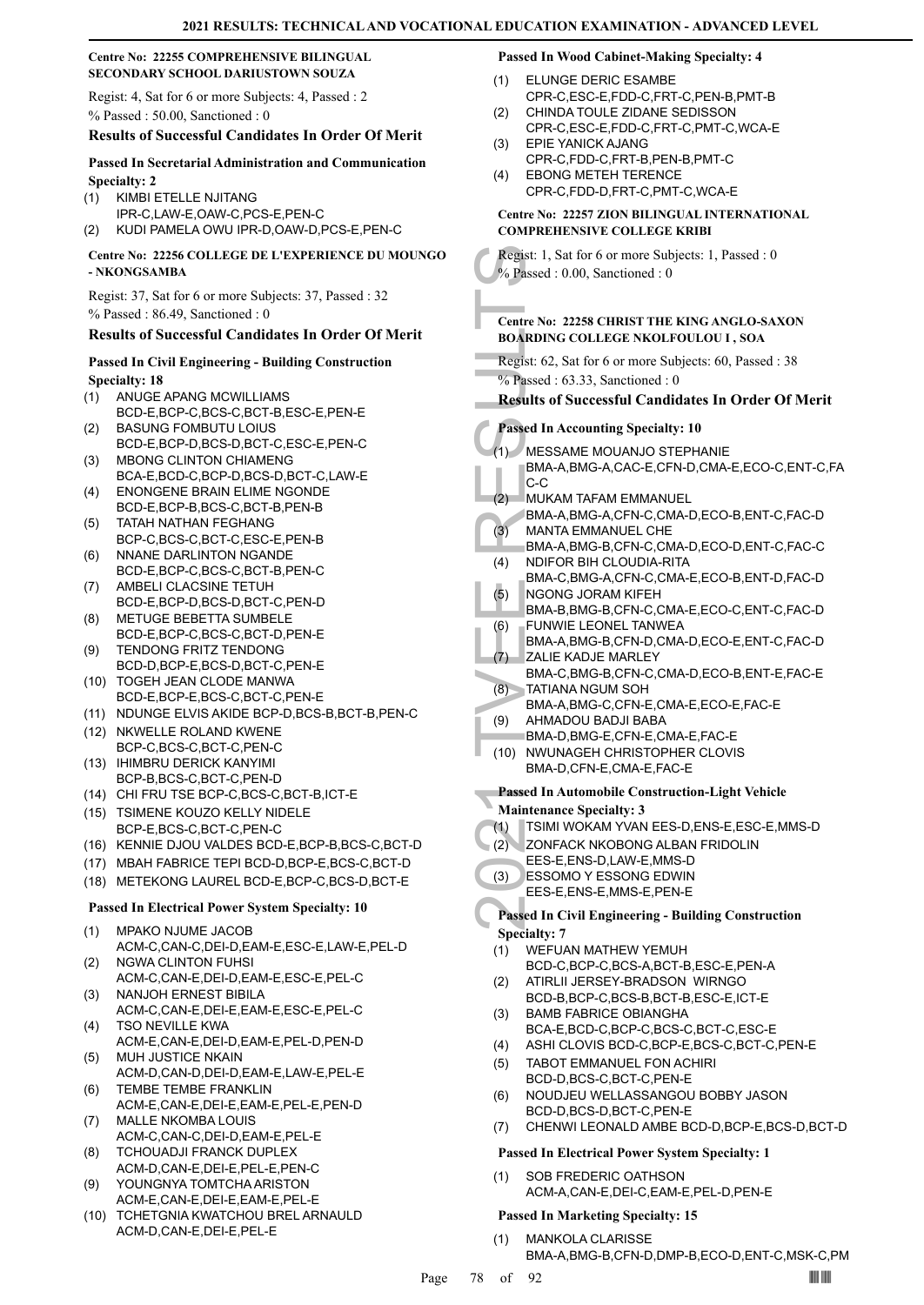#### **Passed In Marketing Specialty: 15**

P-D

- FONGOH EMMANUEL WADINGA BMA-A,BMG-C,CFN-E,DMP-B,ECO-D,ICT-D,MSK-B,PM P-D (2)
- ESSOMBEY NDAMBWE EMILE NESS JASON BMA-C,BMG-C,CFN-E,DMP-A,ECO-E,ENT-D,MSK-D,PM P-D (3)
- NGEFOR KELLY BLESSING BMA-D,BMG-A,CFN-E,DMP-D,ECO-E,ENT-E,MSK-C,PM P-E (4)
- NDZEFON ANNETTE LEINYUY BMG-C,CFN-E,DMP-D,ECO-E,ENT-C,MSK-C,PMP-C (5)
- AKAMIN JINGWA BMA-C,BMG-B,CFN-E,DMP-D,ENT-E,MSK-D,PMP-D (6)
- MBAH VICTORINE NYOH BMA-C,BMG-B,CFN-E,ECO-E,ENT-D,MSK-C,PMP-E (7)
- NGONO TOULOU JACQUELINE DANIELLE BMA-C,BMG-C,CFN-E,DMP-D,ECO-E,ENT-E,MSK-C (8) TENGUNGWOH ASONGAFAC CYRIL (9)
- BMA-A,BMG-E,CFN-E,DMP-D,ECO-E,LAW-E,MSK-E (10) MIHNANGEH YUSIMBOM LEO
- BMA-A,BMG-C,CFN-E,DMP-E,ECO-D,MSK-E (11) BOMA BRYAN FRU
- BMA-C,CFN-E,DMP-C,MSK-E,PMP-E (12) ASUMBANG MARTHA IWOIFIE
- BMA-E,BMG-C,CFN-E,DMP-E,MSK-E
- (13) NOUPA GIRAIN ULRICH BMA-B,CFN-E,DMP-D,MSK-E
- (14) TANG SALIBEL TAN BMG-E,DMP-C,MSK-E,PMP-E (15) AYOTA BERTILA ANWEABEH BMG-D,DMP-E,MSK-E,PMP-E

#### **Passed In Single Subjects**

#### **Passed In 6 Subjects: 1**

- ASAAH BENJAMIN CHI BMA-D,BMG-B,CFN-E,ECO-E,ENT-D,FAC-E (1)
- **Passed In 4 Subjects: 1**
- CHIAYAFI CLAUDINE FIENAYOUH BMA-E,CFN-E,DMP-E,PEN-C (1)

#### **Centre No: 22260 GENIUS TRILINGUAL COLLEGE YAOUNDE**

Regist: 21, Sat for 6 or more Subjects: 21, Passed : 20

% Passed : 95.24, Sanctioned : 0

#### **Results of Successful Candidates In Order Of Merit**

#### **Passed In Accounting Specialty: 4**

- WAINACHI VANISSA NJANG BMA-A,BMG-A,CAC-C,CFN-A,CMA-E,ECO-C,ENT-B,FA C-D (1)
- OBOGOBE JOSEE PRISCILLE BMA-A,BMG-A,CAC-D,CFN-B,CMA-E,ECO-C,ENT-D,FA C-B (2)
- MBIYDZELA ADRIAN KONGNYUY BMA-B,BMG-B,CAC-E,CFN-C,ECO-D,ENT-C,FAC-E (3)
	- BASSEGA JEAN JOEL BMA-B,BMG-B,CAC-E,CFN-C,ECO-E,ENT-C,FAC-E

#### **Passed In Marketing Specialty: 12**

(4)

- ONANA JACKY DORCAS BMA-C,BMG-B,CFN-D,DMP-B,ECO-E,ENT-D,MSK-D,PM P-D (1)
- FONJIO CHANCELINE BERMO BMA-E,BMG-C,CFN-E,DMP-C,ECO-E,ENT-D,MSK-E,PM P-E (2)
- AMBE IRENE ABIRJOH BMG-B,CFN-B,DMP-C,ECO-E,ENT-C,MSK-C,PMP-C (3) NGUINI EBODE NACHA REBECCA
- BMA-E,BMG-D,CFN-D,DMP-B,ENT-D,MSK-D,PMP-E (4) DZEMNYUY GODLOVE KRISHNA (5)
- BMA-E,BMG-D,CFN-D,DMP-D,ENT-E,MSK-D,PMP-E FOZOH HENKY MANYI NDAH (6)
- BMA-E,BMG-E,CFN-C,DMP-B,MSK-E,PMP-E
- (7) CHELSY- ANNA MALUNG
- BMG-C,CFN-E,DMP-D,ENT-D,MSK-E,PMP-E MBUSOP FRANCHESCO YIMNAI (8)
- BMA-E,BMG-E,CFN-E,DMP-C,ENT-E,MSK-E
- NJANDJA KAMDOUM AUDREY NOEL BMG-C,CFN-D,DMP-D,ENT-D,MSK-E (9)
- FOMBOH CHRISTIAN DERRICK (10) BMA-E,BMG-E,CFN-E,DMP-E,MSK-E
- (11) NZANANG NGOFESS PRISCA BMG-D,CFN-E,DMP-D,MSK-E
- (12) NGEA JUSTIN BMG-E,CFN-E,DMP-E,MSK-D

## **Passed In Single Subjects**

## **Passed In 6 Subjects: 1**

- FONLON GODAINA BUINDI (1)
- BMA-E,BMG-C,CFN-D,ECO-E,ENT-E,FAC-E

## **Passed In 5 Subjects: 1**

MUMANCHO NELRIS MBUNOH BMA-E,BMG-D,CFN-E,ECO-E,ENT-D (1)

## **Passed In 4 Subjects: 2**

- (1) TUH VIOLET NECHUO BMA-D,BMG-B,CFN-D,FAC-E
- (2) FRANCISCA SHEELAH BMA-E,BMG-D,CFN-D,ENT-E
- **Centre No: 22262 MARTIN LUTHER KING BILINGUAL COLLEGE BAFOUSSAM**

Regist: 23, Sat for 6 or more Subjects: 23, Passed : 23 % Passed : 100.00, Sanctioned : 0

## **Results of Successful Candidates In Order Of Merit**

**Passed In Accounting Specialty: 6**

- TEKE BULDWIN SONJONG (1)
	- BMA-A,BMG-B,CAC-B,CFN-B,CMA-C,ECO-C,ENT-C,FA C-A
- NTEUGNI MASSOH BRENDA BESTHELLE BMA-D,BMG-B,CAC-C,CFN-A,CMA-E,ECO-D,ENT-C,FA C-B (2)
- AMBABEI FABRICE FON (3)
- BMA-B,BMG-D,CAC-E,CFN-A,CMA-E,ECO-C,ENT-C,FA C-C
- AKUH BRYAN ANYI BMA-D,BMG-D,CAC-E,CFN-B,CMA-E,ECO-D,ENT-C,FA C-C  $(4)$
- Passed In 6 3<br>
(1) FONLOI<br>
BMA-E,<br>
Passed In 5 1<br>
(1) MUMAN<br>
BMA-E,<br>
Passed In 4 1<br>
(1) TUH VIC<br>
(2) FRANC<br>
Centre No: 22<br>
COLLEGE B<br>
Regist: 23, S,<br>
% Passed In Ac<br>
(2) Results of S<br>
Passed In Ac<br>
(1) TEKE B<br>
BMA-A,<br>
C-A<br> KENG BRITNEY FIDE-EH BMA-B,BMG-C,CFN-C,CMA-E,ECO-E,ENT-D,FAC-D (5) MBIEZIE MOUOGUEU CHERYL LETITIA (6)
	- BMA-D,BMG-D,CAC-E,CFN-E,ECO-E,ENT-D,FAC-E

## **Passed In Electrical Power System Specialty: 6**

- BUA CEDRIC FOY (1)
	- ACM-C,CAN-B,DEI-A,EAM-E,ESC-E,ICT-C,MAT-E,PEL- $\mathcal{C}$
- ANGU SIWEROUS (2)
	- ACM-C,CAN-C,DEI-A,ICT-C,MAT-E,PEL-C
- KAFAIN GORDON ANKINIMBOM (3)
- ACM-B,CAN-D,DEI-A,EAM-E,MAT-E,PEL-C NJI CLIFFORD AYONG (4)
	- ACM-C,CAN-E,DEI-B,EAM-E,PEL-E,PEN-E
- (5) FRU JESSE NJUE ACM-B,CAN-D,DEI-A,EAM-E,PEL-C
- KINDZEKA DARIUS MBIDZENYUY ACM-B,CAN-D,DEI-A,EAM-E,PEL-C (6)

- BELLO KAROL MONYUY BMA-A,BMG-B,CFN-A,DMP-A,ECO-A,ENT-C,MSK-C,PM P-E (1)
- FRANK TITAKUNA BABILA BMA-D,BMG-B,CFN-B,DMP-C,ECO-D,ENT-C,MSK-D,PM P-E (2)
- ANDRE SYMONIC MANKA BMA-E,BMG-D,CFN-C,DMP-E,ECO-E,ENT-E,MSK-E (3) NEH JECINTA (4)
- BMA-E,BMG-E,CFN-C,DMP-C,ENT-E,MSK-E NGANGE YVONNE RINGNYU (5)
- BMG-D,CFN-D,DMP-D,ECO-E,ENT-D,MSK-E (6) TENCHA RANDY PENN CHO
-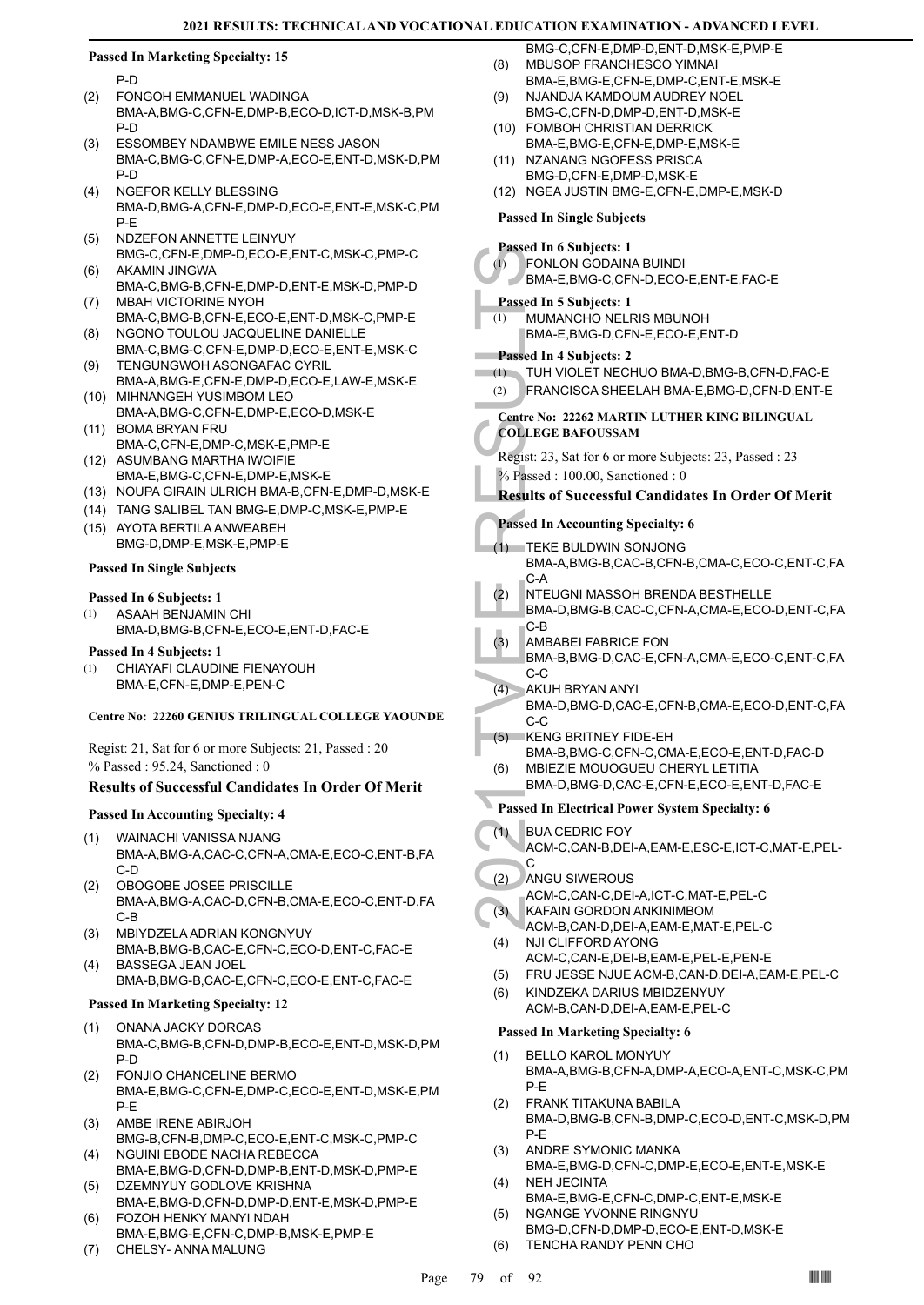#### **Passed In Marketing Specialty: 6**

#### BMG-D,CFN-A,DMP-B,ENT-C,MSK-E

#### **Passed In Single Subjects**

- **Passed In 6 Subjects: 2**
- BIH JOY NCHE (1)
- BMA-E,BMG-B,CFN-C,CMA-E,ECO-D,ENT-C AKUMA MILANIE NCHANG  $(2)$
- BMA-D,BMG-E,CFN-D,ECO-E,ENT-D,FAC-D

#### **Passed In 5 Subjects: 3** (1)

- NEH BERNICE CHE BMA-E,BMG-D,CFN-D,DMP-C,ENT-D
- NGI NGIKEM SHERON SHAMA BMA-E,BMG-D,CFN-D,DMP-C,ENT-D (2)
- (3) CHEFON STELLA BMA-E,BMG-D,CFN-D,DMP-C,ECO-E

#### **Centre No: 22263 GOVERNMENT TECHNICAL HIGH SCHOOL AKO**

Regist: 1, Sat for 6 or more Subjects: 1, Passed : 1 % Passed : 100.00, Sanctioned : 0

### **Results of Successful Candidates In Order Of Merit**

# **Passed In Home Economics Specialty: 1**

TIMAH LORIDAN ENDAM CMD-A,ENT-E,FLE-B,NSC-D,PEN-E,RMH-C (1)

#### **Centre No: 22269 CETI BILINGUE NGUEUGA BONABERI**

Regist: 31, Sat for 6 or more Subjects: 31, Passed : 30 % Passed : 96.77, Sanctioned : 6

#### **Results of Successful Candidates In Order Of Merit**

#### **Passed In Automobile Construction-Light Vehicle**

- **Maintenance Specialty: 6** SALE USANI AUT-E,EES-D,ENS-C,ESC-E,MAT-C,MED-E,MMS-C (1)
- FEDJIO BORIS YEMELE AUT-E,EES-C,ENS-B,ESC-E,MAT-D,MMS-D (2)
- TCHOFFO NTIWANT JOUANITO AUT-E,EES-D,ENS-B,MAT-C,MED-E,MMS-E (3)
- OFON BRANDON OFON AUT-E,EES-C,ENS-B,MAT-E,MMS-D (4)
- TCHOUPOU NOUBISSI JUNIOR (5)
- AUT-E,EES-D,ENS-C,MAT-C,MMS-D CHEFUH WESLEY ASTON (6)
- EES-E,ENS-D,MED-E,MMS-E

## **Passed In Electrical Power System Specialty: 11**

- FONDZENYUY CHRISTOPHER ACM-A,CAN-A,DEI-A,EAM-B,ESC-C,ICT-B,MAT-C,PEL-A (1)
- FRU GHISLAIN CHO ACM-A,CAN-A,DEI-A,EAM-C,ESC-C,ICT-C,MAT-C,PEL-A (2)
- NJOUPOUANDOM NFONKA MOHAMED JEMIL DILAN ACM-A,CAN-A,DEI-A,EAM-B,ESC-B,ICT-C,MAT-E,PEL-B (3)
- DOBGIMA DELAND LOVALA ACM-A,CAN-A,DEI-A,EAM-D,ESC-E,ICT-D,MAT-C,PEL-A (4)
- ELLA THIERRY JUNIOR (5)
- ACM-A,CAN-A,DEI-A,EAM-C,ESC-D,MAT-C,PEL-A NKENYI RESEARCH NYAMUSAH (6)
- ACM-A,CAN-A,DEI-A,EAM-C,ESC-D,MAT-C,PEL-C NUBIDGHA PREACIOUS BUMLANGMIA (7)
- ACM-A,CAN-B,DEI-A,EAM-E,ESC-E,MAT-B,PEL-B WONISHE SADRIACK (8)
- ACM-A,CAN-B,DEI-A,EAM-E,ESC-E,PEL-B ACHIANGIA GEORGE LEUGUTAGWA (9)
- ACM-A,CAN-B,DEI-A,EAM-E,ESC-E,PEL-B (10) VALENTINO NGWA NDEH
- ACM-A,CAN-C,DEI-A,EAM-E,ESC-E,PEL-B (11) WABILA MAX-WELL
- ACM-A,CAN-B,DEI-B,EAM-E,ESC-E,PEL-B

#### **Passed In Metal Works and Industrial Piping Specialty: 13**

- DOHYENI IBRAHIMA YELAKIN ESC-E,MAT-C,MIP-C,MOU-A,PEN-D,WOM-B (1)
- GAFFI JACQUES ROMEO  $(2)$
- ESC-E,MAT-B,MIP-C,MOU-C,WOM-C TIMOH BRANDON TEMBENG (3)
- ESC-E,MAT-C,MIP-C,MOU-B,WOM-C
- NAH ABAS NULAMBE MAT-B,MIP-D,MOU-C,PEN-E,WOM-C (4)
- SHIWOH PROMISE ROBWOH ESC-E,MAT-C,MIP-C,MOU-C,WOM-C (5)
- PENDA ENONE NICK DUREL (6)
- ESC-E,MAT-C,MIP-C,MOU-C,WOM-D
- TEMATIO PETOU RAOUL ABREL (7)
- ESC-E,MAT-C,MIP-C,MOU-E,WOM-B
- (8) TALUH NOEL ESC-E,MAT-C,MIP-C,MOU-D,WOM-C TEKEUNG FEUZING CEDRICK LIBERIN (9)
- ESC-E,MAT-E,MIP-C,MOU-C,WOM-C
- (10) THIERRY CHE FRU MAT-C,MIP-C,MOU-C,WOM-C
- FOTSO KEMEGNE CHRISTOPHE DUMONT (11)
- MAT-E,MIP-C,MOU-B,WOM-C (12) NYONG SAME JOHN BRIAND
- MAT-E,MIP-C,MOU-D,WOM-C
	- NGASSA WOUAPI BRAYAN LANDRY  $(13)$
- MAT-D,MIP-D,MOU-C,WOM-D

## **Centre No: 22271 NGWELE 3 BONABERI EXTERNAL**

Regist: 81, Sat for 6 or more Subjects: 78, Passed : 33

 $%$  Passed : 42.31, Sanctioned : 0

## **Results of Successful Candidates In Order Of Merit**

## **Passed In Accounting Specialty: 8**

- SWIRRI LYDIEN NIBA BMA-C,BMG-A,CAC-E,CFN-C,CMA-D,ECO-B,ENT-C,FA (1)
- C-C TEM YOLAND SEN (2)
- BMA-E,BMG-C,CFN-D,CMA-B,ECO-D,ENT-D,FAC-D AGBOR SANDRA AGBOR (3)
- BMA-E,BMG-D,CAC-E,CFN-E,ECO-E,ENT-E,FAC-E LONGMENGEM EMMANUEL AFEWOH (4)
- BMA-D,BMG-D,CFN-D,CMA-D,ENT-C,FAC-C
- BANLA HELEN CLARION TEEH BMG-B,CAC-E,CFN-D,ECO-C,ENT-D,FAC-E (5)
- WONGBE EMILE NYUYLEIYI (6)
- BMA-E,BMG-C,CFN-D,CMA-E,ECO-E,FAC-C
- NUGANGA NADESH KUSONA  $(7)$
- BMG-C,CFN-E,CMA-E,ENT-E,FAC-D
- (8) KELLY MANKA BMG-D,CFN-E,CMA-E,ECO-E,FAC-E

## **Passed In Marketing Specialty: 19**

- TOUNIRRI NJINA VIGINI PAULINE (1)
- BMG-A,CFN-D,DMP-A,ECO-C,ENT-C,MSK-B,PMP-C MOEWA BESTY NAHBILA (2)
- BMG-A,CFN-D,DMP-B,ECO-C,ENT-C,MSK-C,PMP-D WIRDZEREM EUPHEMIA BOHTILA (3)
- BMG-C,CFN-E,DMP-C,ECO-D,ENT-D,MSK-C,PMP-D MUFOR THELMA CHRISTINA (4)
- BMG-B,CFN-E,DMP-B,ECO-E,ENT-E,MSK-D,PMP-E TEBIT CHERIFA KAH (5)
- BMG-E,CFN-E,DMP-E,ECO-E,ENT-E,MSK-D,PMP-E FAITH NAMBU (6)
- BMG-B,CFN-E,DMP-B,ECO-E,MSK-D,PMP-E BABE CLARIS CHUBO BAMBE (7)
- BMG-B,CFN-E,DMP-C,ENT-E,MSK-D,PMP-E TCHAMAKO KODELLIA IYE (8)
- BMG-E,CFN-E,DMP-C,ENT-E,MSK-D,PMP-D TIMBONG PHILOMENE KUOH (9)
- BMG-E,CFN-E,DMP-D,ECO-E,MSK-D,PMP-E (10) EGHUMA STEPHEN NTI
- BMA-E,BMG-C,CFN-E,DMP-B,MSK-E (11) NKWAIN FRUWAH LEWIS
- BMG-E,CFN-E,DMP-C,MSK-D,PMP-E
- (12) TSE BRIAN FRU BMG-D,CFN-E,DMP-C,MSK-E,PMP-E
- (13) EKPA CHRISTELLE URATEH

ESC-E, (19) TEMATI<br>
ESC-E, (8) TALUH<br>
ESC-E, (19) TEKEUI<br>
ESC-E, (19) TEKEUI<br>
ESC-E, (19) THERR<br>
(11) FOTSO MAT-E, (13) NGASS, MAT-E, (13) NGASS, MAT-D, I<br>
MAT-E, (13) NGASS, MAT-D, I<br>
Centre No: 2:<br>
Regist: 81, S, % Passe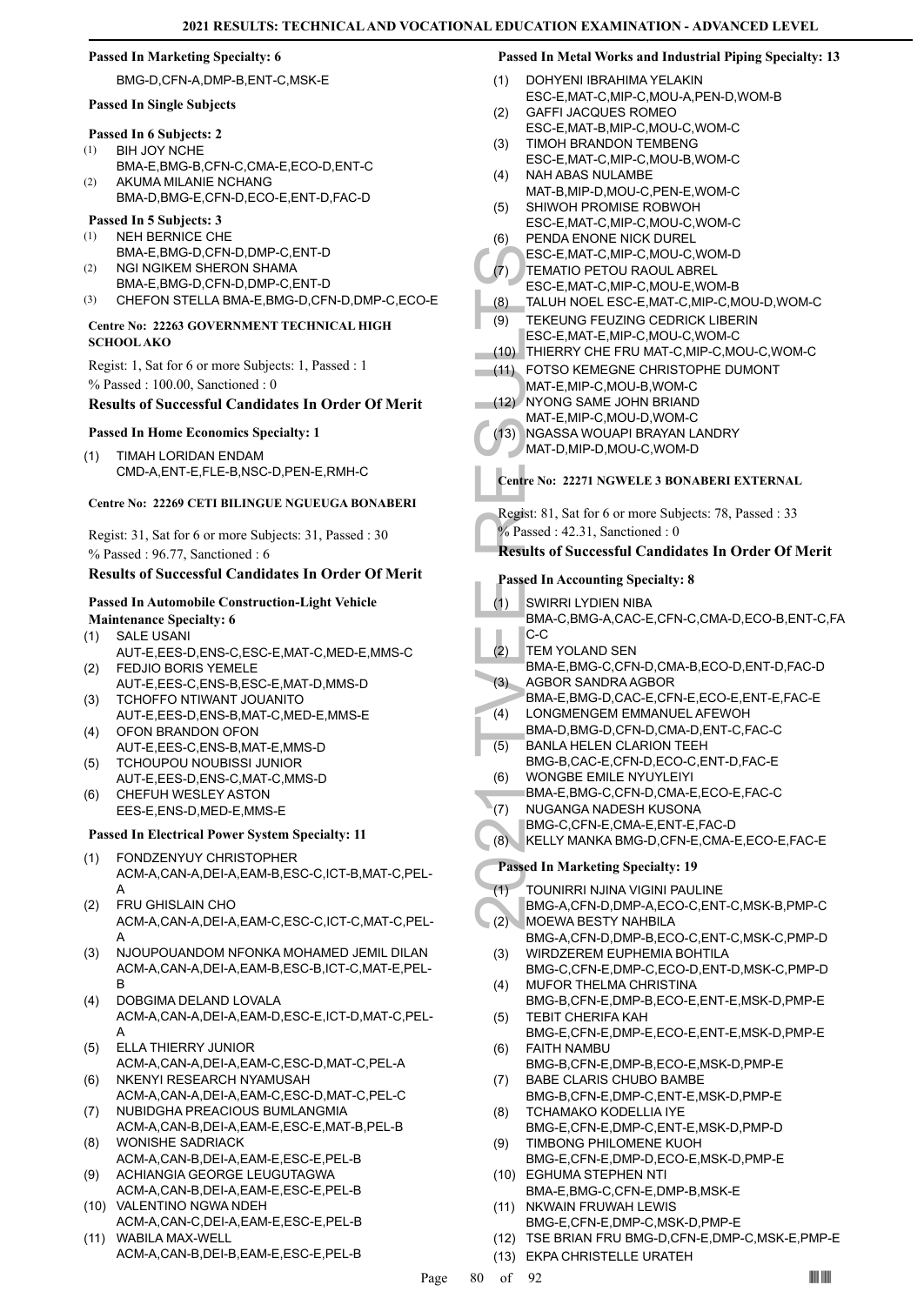#### **Passed In Marketing Specialty: 19**

#### BMG-C,CFN-E,DMP-E,MSK-E,PMP-E

- (14) ADAMU ZEUFACK FAITH BMG-E,DMP-B,MSK-E,PMP-E
- (15) EYONG BABARA OBEN BMG-D,DMP-C,MSK-E,PMP-E
- (16) CHO NEH BIH LEZIE BMG-E,DMP-D,MSK-D,PMP-E
- (17) AFUHNUI ELODIE AFEGENUI BMG-D,DMP-D,MSK-E,PMP-E
- (18) EKUBA ZACHEUS EYAMBE BMG-E,DMP-D,MSK-E,PMP-E
- (19) NKEZEH GINALILIAN DZEM BMG-E,CFN-E,DMP-E,MSK-E

## **Passed In Secretarial Administration and Communication Specialty: 4**

- GEH JUDITH MBONG (1)
- IPR-C,LAW-B,OAW-D,PCS-B,PEN-B EWEH RUTH BABAH (2)
- IPR-D,LAW-E,OAW-D,PCS-D,PEN-C
- MOEWO BRANDY BOSUNGMEH IPR-E,LAW-E,OAW-D,PCS-C,PEN-E (3)
- FAINWA KAINDEM ISABELLE IPR-E,OAW-D,PCS-D,PEN-D (4)

#### **Passed In Single Subjects**

#### **Passed In 5 Subjects: 2**

- OMBELONG VERONIQUE EUNICE BMA-E,BMG-C,CFN-D,ENT-E,FAC-E (1)
- (2) BIH PRECIOUS BMA-E,BMG-D,CFN-E,ECO-E,FAC-D

#### **Centre No: 22272 NKOMESSENG YAOUNDE EXTERNAL**

Regist: 1, Sat for 6 or more Subjects: 0, Passed : 0 % Passed : 0.00, Sanctioned : 0

#### **Centre No: 22273 YAOUNDE IV EXTERNAL**

Regist: 168, Sat for 6 or more Subjects: 163, Passed : 125 % Passed : 76.69, Sanctioned : 0

## **Results of Successful Candidates In Order Of Merit**

#### **Passed In Accounting Specialty: 21**

- TANIFORM HOSEA AZIENWI BMA-B,BMG-C,CAC-E,CFN-A,CMA-D,ECO-D,ENT-D,FA C-B (1)
- NGUEMO NGAMENE DESIREE CHELSIE BMA-A,BMG-B,CFN-D,CMA-B,ECO-E,ENT-D,FAC-C (2)
- KANKEU FRANCK DORNATUS BMA-C,BMG-A,CFN-C,CMA-C,ECO-E,ENT-C,FAC-C (3)
- TANDJA KWIMI YANNICK CABREL BMA-D,BMG-B,CFN-B,CMA-D,ECO-E,ENT-C,FAC-D (4) LAURA NAHYONGA (5)
- BMA-D,BMG-B,CFN-D,CMA-D,ECO-D,ENT-C,FAC-D EPOLE RENE JORDAN (6)
- BMA-C,BMG-B,CFN-D,CMA-E,ECO-D,ENT-D,FAC-C OUSMANOU MOHAMADOU (7)
- BMA-C,BMG-B,CFN-C,CMA-E,ECO-E,ENT-D,FAC-D SAKWE ITOE GEORGE MOYAKO (8)
- BMA-D,BMG-A,CFN-C,CMA-E,ECO-E,ENT-D,FAC-E BENGONO NOUTEGNE MARCELIN BRICE (9)
- BMA-D,BMG-B,CFN-D,CMA-E,ECO-E,ENT-E,FAC-C (10) LOPIENKEH LOUIS
- BMA-C,BMG-B,CFN-E,CMA-E,ECO-E,ENT-E,FAC-D (11) MESUMBE JOHN EWEHTAH
- BMA-E,BMG-C,CFN-D,CMA-D,ECO-E,ENT-D,FAC-E BA'ANA AYINGONO MARIE SIMONE (12)
- BMA-B,BMG-B,CFN-D,CMA-D,ECO-E,FAC-B TANLAKA NESLLY LEINYUY (13)
- BMA-B,BMG-D,CFN-D,CMA-D,ECO-C,FAC-C (14) AWAH NDALAH EMMANUELLE LAURE
- BMA-B,BMG-B,CFN-D,CMA-D,ECO-D,FAC-D FOFIE IRIS JOSUE (15)
- BMA-E,BMG-B,CFN-E,CMA-D,ENT-E,FAC-C
- (16) AYUK TEHLMA-RUTH AJEBE-AKAME
- BMA-E,BMG-B,CFN-C,CMA-E,ECO-E,FAC-D (17) ETONG STEEVE JUNIOR
- BMA-D,BMG-C,CFN-D,CMA-E,ENT-D,FAC-D (18) IMBATOUL SOPHIE DANIELLE
- BMA-E,BMG-B,CFN-E,CMA-D,ENT-E,FAC-C (19) NGUIMO NGUAKEUP WILLEMIA
- BMA-D,BMG-D,CFN-D,CMA-E,ENT-E,FAC-D (20) NDZANA MANI ANGELINE
- BMA-E,BMG-C,CFN-E,CMA-E,FAC-D (21) SOHSEH EMMANUEL AZEH
	- BMG-E,CFN-C,CMA-E,ECO-E,FAC-D

#### **Passed In Automobile Construction-Light Vehicle**

- **Maintenance Specialty: 1**
- (1) MBUJIHO HYSON TIAYAH EES-D,ENS-C,ICT-D,MMS-D

# **Passed In Civil Engineering - Building Construction**

- **Specialty: 29**
- CHI CEDRIC NGONG (1)
- BCA-C,BCD-B,BCP-B,BCS-A,BCT-C,ESC-E,ICT-D,MAT- $\overline{C}$
- NGUM CHRISPINE  $(2)$
- BCA-C,BCD-A,BCP-B,BCS-A,BCT-B,ICT-C,MAT-E AMBE RAYMOND NGWA  $(3)$
- BCA-C,BCD-B,BCP-B,BCS-B,BCT-B,ESC-E,MAT-B
- NDIKAM MARK JONAS FONYUY BCA-D,BCD-A,BCP-C,BCS-B,BCT-B,ESC-E,ICT-E (4)
- TCHAPNDAH NJENJI RICHARD (5)
- BCA-C,BCD-C,BCP-C,BCS-B,BCT-C,ESC-E,ICT-C AZINUE EMMANUEL TANUE (6)
- BCA-E,BCD-B,BCP-B,BCS-B,BCT-B,ICT-D
- GANA TERENCE BUMA (7)
	- BCA-E,BCD-C,BCP-C,BCS-A,BCT-C,LAW-D
- KUM VITALIS MEH BCD-B,BCP-D,BCS-A,BCT-C,ESC-E,ICT-E (8)
- TANUE CALISTUS NKAMBI BCA-E,BCD-C,BCP-C,BCS-B,BCT-C,MAT-E (9)
- MATHEW IKFINGEI (10)
	- BCA-D,BCD-B,BCP-C,BCS-A,BCT-B
- FUNWI PASCAL HALLE BCD-C,BCP-C,BCS-A,BCT-B,ICT-D (11)
- (12) KIYIUH HELARON COUDWNEYI BCA-D,BCD-B,BCP-D,BCS-B,BCT-B
- (13) KWITEKETSI BORIS SAMUEL LOHBAN BCD-B,BCP-C,BCS-A,BCT-C,ICT-E
- Mantenance<br>
(1) MBUJIH<br>
Passed In Ci<br>
(3) MBUJIH<br>
Passed In Ci<br>
(3) CHI CEI<br>
BCA-C,I<br>
(3) AMBE F<br>
BCA-C,I<br>
(3) AMBE F<br>
BCA-C,I<br>
(4) DDIKAN<br>
BCA-C,I<br>
(5) TCHAPI<br>
BCA-C,I<br>
(5) TCHAPI<br>
BCA-C,I<br>
AZINUE BCA-E,I<br>
(6) AZINUE BCA-(14) NYEANCHI MBUH GODWILL YUFENYUY BCD-D,BCP-C,BCS-B,BCT-C,PEN-D
- (15) SHU PRESCIUS-HALVICK NJI BCD-D,BCP-D,BCS-B,BCT-B,LAW-E
- ALOMBAH CHRISTAINE (16)
- BCD-C,BCS-B,BCT-C,ESC-E,ICT-E
- (17) MELI JAMES LONGNING
- BCA-E,BCD-C,BCP-D,BCS-C,BCT-D
- ANUMBOSEH SPINGLER NANA (18) BCD-C,BCP-E,BCS-C,BCT-D,ICT-E
- (19) CHESAMI ALPHONSE MUNJE BCD-C,BCP-B,BCS-B,BCT-C
- (20) TJOMB JEAN PIERRE SENIOR BCD-C,BCP-C,BCS-A,BCT-C
- (21) FAKOH BRANDON KETI BCD-B,BCP-D,BCS-C,BCT-C
- (22) ALAPA LEONARD BCD-B,BCP-E,BCS-B,BCT-C
- MUMA ALOYSIUS AMAMBI (23) BCD-C,BCP-D,BCS-C,BCT-C
- (24) NDASEH NELSON PECHUKEH BCD-C,BCP-E,BCS-C,BCT-C
- (25) AGAMBOM DAVID VUMOMSE BCD-C,BCS-C,BCT-C,PEN-E
- (26) NJEI GREELEY SANGO NGO BCD-C,BCP-E,BCS-C,BCT-C
- (27) BERNARD FONYUY BCD-D,BCP-E,BCS-B,BCT-C
- EMVOUDOU NGUE ALPHONSE FLORENT (28) BCD-D,BCP-D,BCS-C,BCT-C
- (29) TETSOP NKAGDOF FRENKBELL BCP-D,BCS-B,BCT-C,LAW-E

#### **Passed In Electrical Power System Specialty: 22**

(1) TANDA PRACEDES SIRRI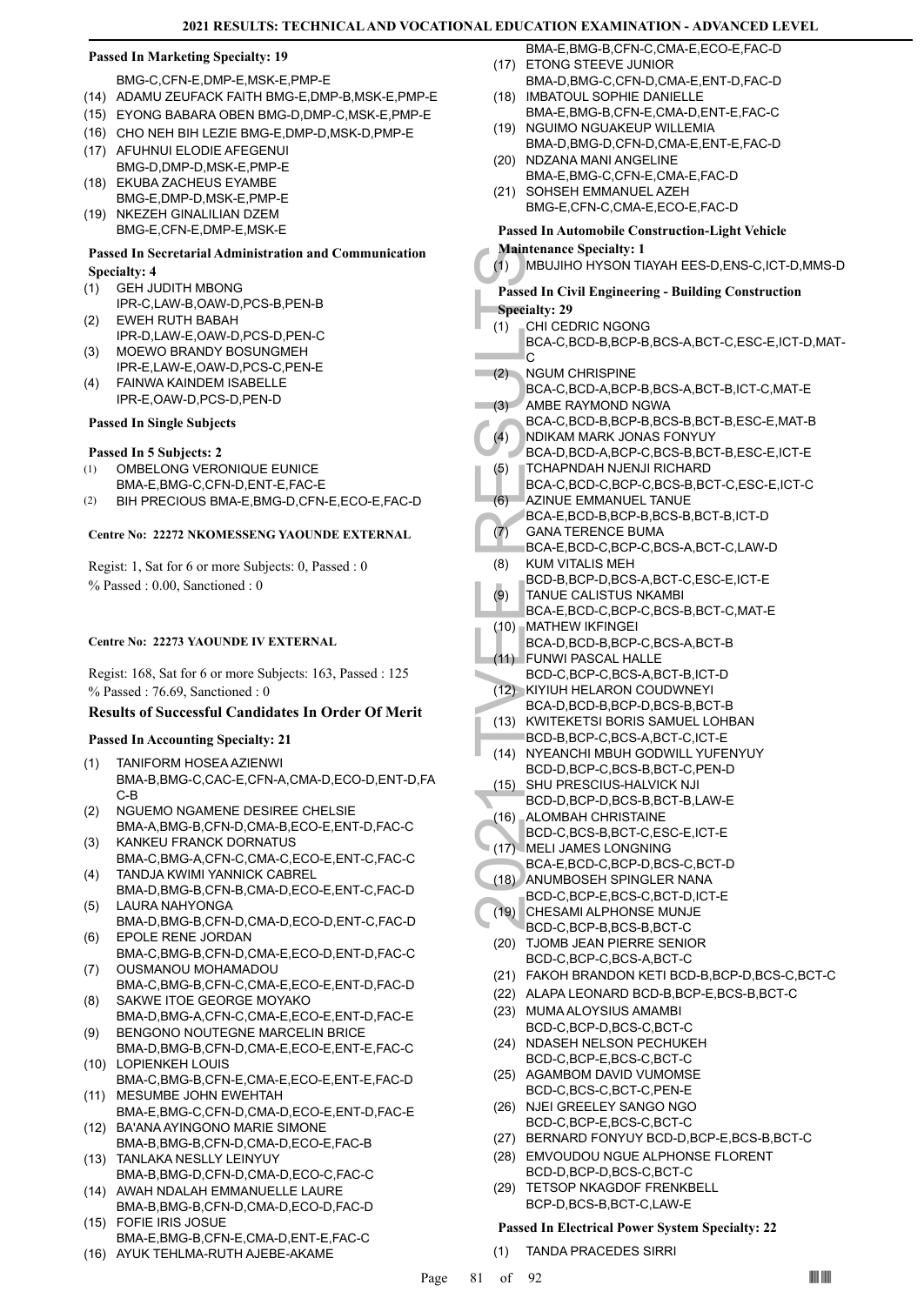#### **Passed In Electrical Power System Specialty: 22**

ACM-B,CAN-B,DEI-A,EAM-C,ESC-D,ICT-B,MAT-E,PEL-C

- BONGKIYUNG JERMAINE DUFE ACM-A,CAN-B,DEI-B,EAM-E,ESC-E,ICT-C,MAT-C,PEL-C  $(2)$
- FORBAH CLIFORD TANUE ACM-B,CAN-D,DEI-B,EAM-E,ESC-E,ICT-E,MAT-E,PEL-D (3)
- NKEMAYIM CHAFACK PROMISE ACM-B,CAN-A,DEI-C,EAM-D,ESC-E,ICT-C,PEL-D (4) AMAMBI CYPRAIN (5)
- ACM-B,CAN-B,DEI-C,EAM-E,ESC-E,ICT-C,PEL-D TCHOUDJI ANDRE (6)
- ACM-B,CAN-D,DEI-C,EAM-D,ICT-E,PEL-D YUNGSI NELSON MBUNDA (7)
- ACM-B,CAN-E,DEI-C,EAM-E,ICT-E,PEL-D BERSHU BENETO NYUYKONGE (8)
- ACM-B,CAN-C,DEI-B,EAM-E,PEL-D
- (9) SEME WABI PAUL ACM-B,DEI-C,EAM-E,PEL-E,PEN-C (10) AQUANTONG ERIC AWUNG
- ACM-C,CAN-D,DEI-C,PEL-E,PEN-C
- (11) AMANCHO RANDY ACM-B,CAN-C,DEI-C,EAM-E,PEL-E
- (12) NSABINLA BENOIT YUSEEM ACM-C,DEI-C,EAM-E,LAW-D,PEL-D
- (13) NJABYA YANNICK TATAH ACM-C,CAN-C,DEI-D,EAM-E,PEL-E
- (14) SHEY CLIFFORD NYUYUVER ACM-C,DEI-D,EAM-E,PEL-E,PEN-C
- YONJAH RAYAN YANKWO (15) ACM-C,CAN-E,DEI-C,ICT-E,PEL-E
- (16) KAMGA NZOHMUNEH FAVOUR ACM-D,CAN-E,DEI-E,PEL-E,PEN-E
- (17) BONGWONG EMMANUEL ACM-C,CAN-C,DEI-C,EAM-E
- (18) NZEMTEJUH SYLVANUS ACM-B,DEI-D,ICT-E,PEL-C
- (19) TABE ROLLINS TABE ACM-B,DEI-C,PEL-D,PEN-E
- (20) MIKWA SEBASTIAN NCHOFONG ACM-C,DEI-C,EAM-E,PEL-E
- MENGDZE MARK NYUYKONGHI ACM-C,DEI-C,EAM-E,PEL-E (21)
- (22) MENKEH ZOHMENI CLINTON ACM-C,DEI-E,EAM-E,PEL-E

#### **Passed In Home Economics Specialty: 2**

- SIRRI NEE TATIANA ABEN CMD-A,FLE-A,ICT-E,NSC-E,PEN-D,RMH-B (1)
- TEOMO NOUTSA RENE LINE CMD-B,FLE-B,NSC-E,PEN-D,RMH-B (2)

#### **Passed In Marketing Specialty: 36**

- ATOUBA ZO'O MBENG ARIELLE GABRIELLA BMA-A,BMG-A,CFN-A,DMP-B,ECO-B,ENT-C,MSK-B,PM P-D (1)
- KUNA FONGOT BMA-A,BMG-A,CFN-D,DMP-B,ECO-D,ENT-C,MSK-B,PM P-D (2)
- IFAHNUI GLORY FONCHA BMA-C,BMG-B,CFN-C,DMP-B,ECO-C,ENT-C,MSK-B,PM P-E (3)
- SAMA OUMAROU MUSTAPHER BMA-D,BMG-A,CFN-C,DMP-B,ECO-E,ENT-D,MSK-C,PM P-E (4)
- SIPOFO KOUAM MANUEL BMA-C,BMG-D,CFN-D,DMP-C,ECO-E,ENT-D,MSK-C,P MP-E (5)
- LEDWINA-ANN ERANG ECHU BMA-D,BMG-B,CFN-E,DMP-C,ECO-E,ENT-D,MSK-D,PM P-E (6)
- ZOCK REMY ETIENNE ENZO BMA-D,BMG-C,CFN-E,DMP-C,ECO-E,ENT-E,MSK-D,PM P-E (7)
- DJOU TCHINDA ROLICE BMA-E,BMG-D,CFN-E,DMP-C,ECO-E,ENT-E,MSK-C,PM P-D (8)
- (9) EKWOGGE LOIC ATABE
- BMA-E,BMG-B,CFN-D,DMP-B,ENT-C,MSK-C,PMP-E (10) ASAH CHE
- BMA-E,BMG-C,CFN-E,DMP-A,ECO-E,ENT-D,MSK-E (11) NTUI ABEY EGBE DEXTRA JUNIOR
- BMG-E,CFN-D,DMP-D,ECO-E,ENT-D,MSK-B,PMP-E (12) ZAMBO ENGOLO JEAN ARAUDE
- BMG-D,CFN-E,DMP-B,ECO-E,ENT-D,MSK-D,PMP-E MEDJOGO ONGONO OCEANNE LEA CARLANE (13)
- BMG-B,CFN-D,DMP-C,ENT-D,MSK-D,PMP-E (14) OMBOLI ZOGO HANS DOMINIQUE
- BMA-B,BMG-D,CFN-E,DMP-A,ECO-E,MSK-E MEFOE ZANGA ANGELE SABRINA (15)
- BMA-D,BMG-B,CFN-E,DMP-B,MSK-D,PMP-E NGUELLE EWODO STEVEN BENOIT  $(16)$
- BMA-D,BMG-D,CFN-D,DMP-B,MSK-C,PMP-E
- YUNGSI SHERIFATU SUIKA BMG-D,CFN-C,DMP-B,ENT-D,MSK-E,PMP-E  $(17)$ FONACHU BABILA DESTINY (18)
- (16) NGUEL<br>
BMA-D, YUNGS<br>
BMA-D, YUNGS<br>
BMA-D, SANAM<br>
BMA-D, SANAM<br>
BMA-D, SANAM<br>
BMA-D, SANAM<br>
BMA-D, MGABA<br>
BMA-D, KIMSIN-<br>
BMG-B, NEH NE BODE<br>
(21) NGABA<br>
(22) NGABA<br>
ERD BMA-E, (25) BELLA (26) BRIZE *F*<br>
BMA-E, (26) BR BMG-D,CFN-E,DMP-C,ECO-D,MSK-B,PMP-E SANAMA CELINE CHRYSOLITHE (19)
- BMA-D,BMG-D,CFN-E,DMP-B,ENT-E,MSK-C MBEUNGWA PAT-ERICSON (20)
- BMG-C,DMP-B,ECO-E,ENT-E,MSK-D,PMP-E NGABA TSONDO GABRIELLE (21)
- BMA-D,BMG-E,DMP-C,ENT-E,MSK-D,PMP-E
- (22) KIMSIN-NYUY ROY BMG-B,CFN-E,DMP-A,ENT-E,MSK-E
- (23) NEH NENSA BMG-C,CFN-E,DMP-C,MSK-C,PMP-E
- EBODE BEKOLO WILLY ARTHUR-KEVIN (24) BMA-E,BMG-D,CFN-E,DMP-B,MSK-C
- (25) BELLA CLAIRE ELIANE DORIE
- BMA-E,BMG-B,CFN-E,DMP-D,MSK-C BRIZE ALEXANDRA KINGUE MBIONGUERI  $(26)$
- BMA-E,BMG-D,CFN-E,DMP-B,MSK-D EMAKO NGNINTEDEM JENIVA PAVELLE (27)
- BMA-E,BMG-C,CFN-E,DMP-D,MSK-D TCHOUALEU NEMANGOU JORDAN HARRIS (28)
- BMA-E,CFN-C,DMP-D,MSK-E,PMP-E
- SIL MABOUANG MAUREEN KIARA BMA-D,CFN-E,DMP-D,MSK-D,PMP-E (29)
- BINDZI EBODE GABRIELLE DORCAS BMA-E,BMG-D,CFN-E,DMP-C,MSK-E (30)
- (31) AYISSI ATANGANA GEORGE STEVE BMA-D,BMG-D,DMP-B,MSK-C
- (32) EKOUTOU EMANE MARC RAYANN BMA-E,BMG-C,DMP-C,MSK-D
- (33) NNAMA MEMANG YAHN THEDE
- BMG-C,CFN-D,DMP-C,MSK-E
- (34) MEBENGA MBARGA GERMAINE BRICE
- BMG-C,CFN-E,DMP-C,MSK-E
- (35) MANETSI MANFOUO ANGE FLORE BMA-D,BMG-E,DMP-C,MSK-E
- PELLE ENONGUENE JUNIOR (36) BMA-D,CFN-E,DMP-C,MSK-E

## **Passed In Secretarial Administration and Communication Specialty: 5**

- NJEKE VANESSA YOMBI (1)
- ICT-D,IPR-E,LAW-E,OAW-E,PCS-D,PEN-D AYEAH CANDIDA MBUNAIN (2)
- IPR-E,LAW-E,OAW-D,PCS-D,PEN-D SIRRI ABIGAIL NDIFOR (3)
- IPR-E,LAW-E,OAW-C,PCS-D,PEN-E
- NDICHO PROVERBS NDI IPR-E,LAW-E,PCS-E,PEN-E,REL-C (4)
- (5) NDAM IMMACULATE FRI LAW-E,OAW-C,PCS-D,PEN-E

#### **Passed In Wood Cabinet-Making Specialty: 3**

- TABREY PRINCELY TEWUH CPR-C,FDD-B,FRT-C,ICT-D,PMT-C (1)
- YONG TERENCE WULTOF CPR-D,FDD-B,FRT-C,PMT-E (2)
- (3) AKOSUNG KENEDY CPR-D,FDD-B,FRT-C,PMT-E

## **Passed In Single Subjects**

**Passed In 6 Subjects: 1**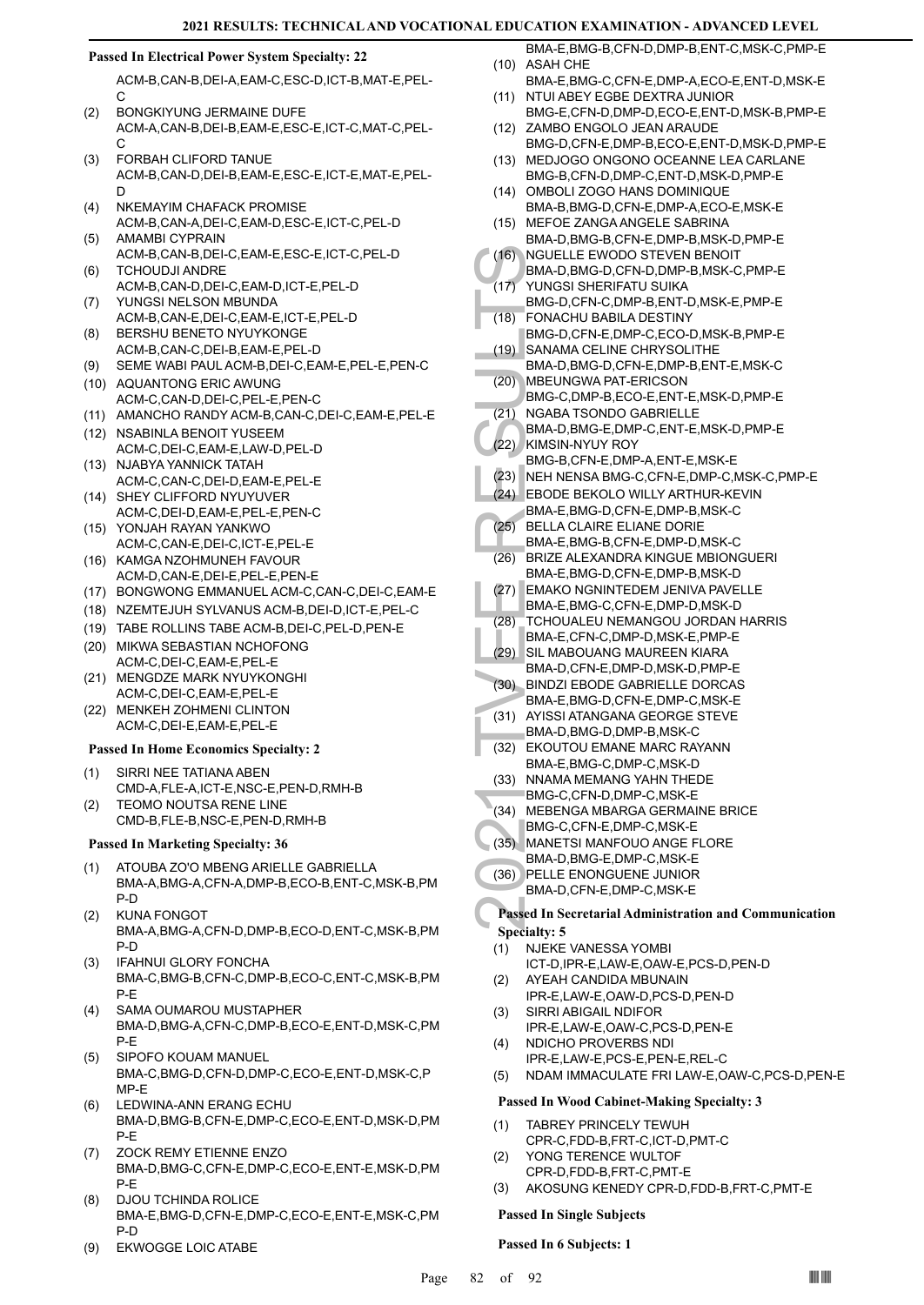## **Passed In Single Subjects**

## **Passed In 6 Subjects: 1**

NGOH JEFFERSON SENTIEH BMA-E,BMG-D,CFN-C,ECO-D,ENT-E,FAC-E (1)

## **Passed In 5 Subjects: 1**

OKAH FRIXS MENDI BMG-D,CFN-D,ECO-B,ENT-D,FAC-E (1)

#### **Passed In 4 Subjects: 4**

- (1) EWEN KAH FIDELIS BMG-B,CFN-D,ECO-D,ENT-D
- EBAH GANDJI MEGANE DESIREE BMA-E,BMG-B,ENT-D,FAC-C (2)
- NDENGUE DINGUENG ROSANE KELLIE BMA-E,BMG-C,CFN-E,DMP-D (3)
- CYNTHIA MABEL BETCHWISI BMG-C,CFN-D,ECO-E,FAC-E (4)

#### **Centre No: 22274 BEEDI DOUALA EXTERNAL**

Regist: 23, Sat for 6 or more Subjects: 22, Passed : 14 % Passed : 63.64, Sanctioned : 0

#### **Results of Successful Candidates In Order Of Merit**

## **Passed In Accounting Specialty: 3**

- NJI FRANCINE IJANG BMA-A,BMG-A,CAC-C,CFN-A,CMA-C,ECO-D,ENT-C,FA C-C (1)
- GIMUH MONGYE RITA (2)
- BMA-D,BMG-B,CAC-E,CFN-A,CMA-D,ECO-D,FAC-D MINYONO MEKE FRANCK CLEMENT (3)
- BMA-E,BMG-D,CFN-D,CMA-E,FAC-E

## **Passed In Marketing Specialty: 4**

- AMASSANGALITA NSAMA UMA CENDRION BMG-E,CFN-E,DMP-B,MSK-E,PEN-A (1)
- KEMAYOU JAURES BRANDON BMA-E,BMG-C,CFN-E,DMP-B,MSK-E (2)
- NGO TONYE MADALEINE CHRISTELLE BMG-D,CFN-E,DMP-D,MSK-E,PMP-E (3)
- ESSENGUE NDJANA STEPHANE BMG-D,CFN-D,DMP-C,MSK-E (4)

#### **Passed In Single Subjects**

#### **Passed In 6 Subjects: 2**

- TSAFACK SOBZE PAVEL JENKINS BMA-E,BMG-D,CFN-C,ECO-E,ENT-C,FAC-D (1)
- NKAPIYA MYRIAM ANGE DANIELLE BMA-E,BMG-D,CFN-D,ECO-E,ENT-E,FAC-D (2)

#### **Passed In 5 Subjects: 3**

- DONGHO GUEMO VENUSTA BMA-D,BMG-C,CFN-C,ECO-E,FAC-E (1)
- NZOUA-TOUM CHRISTIAN LEBON (2)
- BMG-D,CFN-E,DMP-C,ECO-E,ENT-E DADO KUE WILFRID ARNOLD (3)
- BMA-E,BMG-E,CFN-E,ENT-E,FAC-E **Passed In 4 Subjects: 2**
- (1) NDE JOSEPH FLORENT BMG-B,CFN-D,DMP-C,ENT-D
- BAVOUA FOTSO CREDIENCE BRANDY BMA-E,BMG-E,CFN-D,DMP-C (2)

#### **Centre No: 22275 BAFOUSSAM I EXTERNAL**

Regist: 82, Sat for 6 or more Subjects: 78, Passed : 58 % Passed : 74.36, Sanctioned : 0

#### **Results of Successful Candidates In Order Of Merit**

## **Passed In Accounting Specialty: 3**

- SUH AMBE JOSHUA BMA-C,BMG-C,CAC-E,CFN-C,CMA-D,ECO-C,ENT-D,FA C-C (1)
- FONMBUKAS RUTH WIIBEDIMBOM BMA-B,BMG-C,CAC-E,CFN-D,CMA-E,ECO-D,ENT-D,FA C-E (2)
- LESLY PENN (3)
	- BMA-E,BMG-D,CAC-E,CFN-C,CMA-E,ECO-E,FAC-D

#### **Passed In Civil Engineering - Building Construction Specialty: 17**

- BIBIDLA PRINCELY NYONGBELLA (1)
	- BCA-D,BCD-B,BCP-B,BCS-B,BCT-A,ESC-E TEFEYIN BASIL NGEK
- BCA-E,BCD-B,BCP-B,BCS-B,BCT-B,LAW-E (2)
- NCHUMOH BASILE NOEL NSHANUI BCD-A,BCP-B,BCS-A,BCT-A,ESC-E (3)
- TAKA DIRAN GWAN BCD-B,BCP-C,BCS-A,BCT-B,ESC-E  $(4)$
- WIFAH BLESSED NJEKE (5)
- BCD-C,BCP-D,BCS-B,BCT-C,ESC-E
- (6) TCHINDA CLAIRVOY BCD-B,BCP-D,BCS-B,BCT-B
- (7) TATANG FABIAN LUEONG BCD-B,BCP-C,BCS-B,BCT-C
- (8) FON BRANDON AWUSA BCD-C,BCP-C,BCS-B,BCT-C
- (9) ANDI GADINGA SIGALA BCD-B,BCP-D,BCS-B,BCT-C
- (10) KIHKISHIY PROSPER GHENGHAN BCD-B,BCP-D,BCS-C,BCT-B
- (11) ETUGE EDWIN ETONE BCD-B,BCP-C,BCS-B,BCT-D
- (12) TAMBA PRIMUS TAKWO BCD-C,BCP-D,BCS-C,BCT-B
- (13) SAKWE MESEMBE ROTET
- BCD-B,BCP-E,BCS-C,BCT-C
- (14) AMINKENG RUDOLF NGULEFAC BCD-B,BCS-C,BCT-C,PEN-E
- (15) NCHAK CLEMENT TATAH BCD-B,BCP-E,BCS-B,BCT-D
- (16) TIFU THEOPHILE TEKOH BCD-C,BCS-B,BCT-C,PEN-E
- (17) BAFON EVANS KENEI BCD-D,BCS-B,BCT-D,ESC-E

## **Passed In Electrical Power System Specialty: 16**

- FOSSOH ARNOL (1)
- ACM-B,CAN-B,DEI-C,EAM-E,ESC-E,MAT-E,PEL-D
- ATEMNKENG FIDELIS  $(2)$
- ACM-C,CAN-B,DEI-C,ESC-E,PEL-E
- MBAMASA FABRICETETSA (3)
- ACM-C,CAN-D,DEI-C,EAM-E,PEL-E
- (4) AKO HOSEA OFIH ACM-C,CAN-E,DEI-C,EAM-E,PEL-D
- NGHOTEH CEDRICK PELOKEH (5)
- ACM-C,CAN-C, DEI-D, FAM-F, PEL-E
- (6) MARIANO AZEH ACM-C,CAN-E,DEI-C,PEL-E,PEN-E
- (5) WIFAHI<br>
BCD-C, TCHINE<br>
(6) TCHINE<br>
(7) TATANC<br>
(8) FON BF<br>
(9) ANDI G, KIHKISH<br>
BCD-B, I<br>
(11) ETUGE<br>
(12) TAMBA<br>
BCD-B, I<br>
(13) SAKWE<br>
BCD-B, I<br>
AMINKE<br>
BCD-B, I<br>
AMINKE<br>
BCD-B, I<br>
AMINKE<br>
BCD-B, I<br>
AMINKE<br>
BCD-B, I<br> FONDOH EMMANUEL (7) ACM-C,CAN-E,DEI-C,ESC-E,PEL-E
- EBESOH DAVID NKENGCHA ACM-C,CAN-E,DEI-D,EAM-E,PEL-E (8)
- NIBA MILLENUS NEBA  $\neg$ (9)
- ACM-C,CAN-E,DEI-E,EAM-E,ICT-E
- TIKANJOH WISDOM GHANGNDE (10)
- ACM-E,DEI-E,EAM-E,ESC-E,PEL-E
- (11) FORCHIBE EMILE CHECK ACM-B,DEI-C,EAM-E,PEL-E
- BLAISE NGWANYA WOCHANWI (12)
- ACM-C,CAN-D,DEI-D,PEL-E FONTAMA THEOPHILIUS YUH (13)
- ACM-D,CAN-E,DEI-C,PEL-E
- (14) NJI KEVIN NEBA ACM-C,DEI-D,EAM-E,ESC-E
- (15) NJOYA NSANGOU YASSINE ACM-D,CAN-E,DEI-D,EAM-E
- (16) MAKWA JUNIOR BOKWE ACM-D,CAN-E,DEI-D,PEL-E

#### **Passed In Electronics Specialty: 1**

MENDOH NJITALE SOUNI CSY-C,DES-D,EAM-C,EMA-B,ESC-D,FPE-C,MAT-E,MC T-C (1)

#### **Passed In Home Economics Specialty: 2**

- YENGONG EVERT NTESI CMD-A,FLE-A,NSC-C,PEN-D,RMH-B (1)
- MBEACHE NASTIGAH CMD-A,FLE-B,NSC-B,PEN-E,RMH-B (2)

# **Passed In Marketing Specialty: 10**

#### AJONG DANKOBA JULIETTE (1)

BMA-E,BMG-C,CFN-C,DMP-C,ECO-E,ENT-E,MSK-D,PM P-D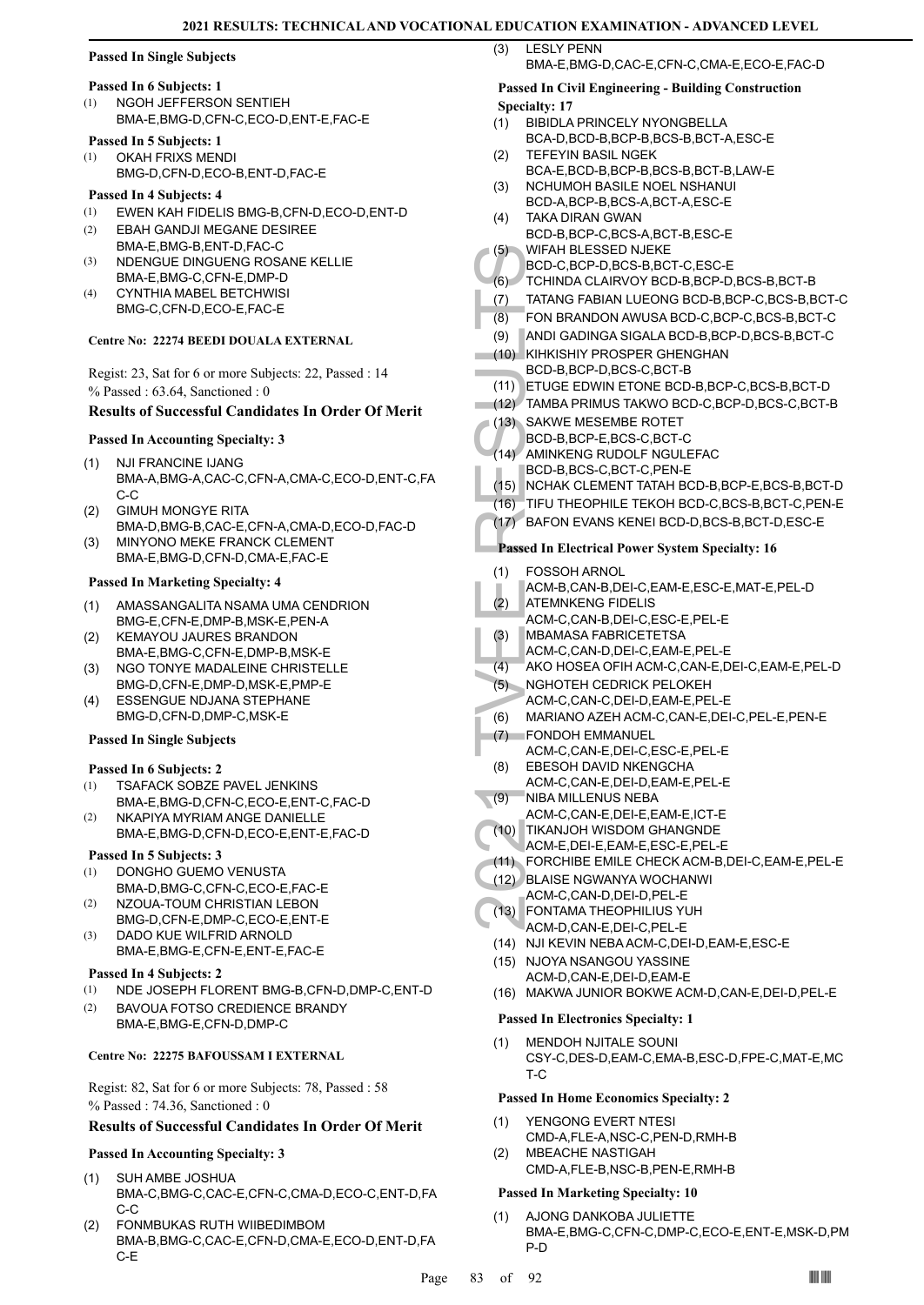#### **Passed In Marketing Specialty: 10**

- NGOINYUIN NADAGE ABEIBOM BMG-E,CFN-E,DMP-B,MSK-E,PMP-E,REL-C (2)
- ANYE GASTON AZAHA BMG-D,CFN-E,DMP-B,ECO-E,MSK-E (3)
- BANG CYTHIA BOREH (4)
- BMG-C,CFN-D,DMP-D,MSK-E,PMP-E TANGIRI BLESSING NEY (5)
- BMG-E,CFN-D,ENT-D,MSK-E,PMP-E NEBAH VANISA NUMFOR (6)
- BMG-C,DMP-C,ENT-E,MSK-E
- (7) ATANGA KELLY MAGAH BMG-D,DMP-B,MSK-E,PMP-E
- FOKA DJOU ALEX PATERNE (8) BMG-E,DMP-C,ENT-E,MSK-E
- KENFACK FOULA ULRICH (9)
- CFN-E,DMP-D,MSK-D,PMP-E FUNWI LUMNWI RODERIGO (10) BMG-E,CFN-E,DMP-D,MSK-E

## **Passed In Secretarial Administration and Communication Specialty: 3**

- CHE VANESSA AKWANWI (1)
- IPR-D,LAW-B,OAW-B,PCS-D,PEN-D YEMENE MBOUKEU ELODIE (2)
- IPR-C,OAW-B,PCS-C,PEN-C NGWA BRANDON NEBA KONGNWI (3)
- IPR-D,LAW-E,OAW-C,PCS-D

## **Passed In Single Subjects**

# **Passed In 5 Subjects: 2**

- BIH ROSEMARY CHI BMA-E,BMG-E,CFN-D,FAC-E,PEN-D (1)
- BAFON CLOVIS NDIFON BMA-E,BMG-C,CFN-E,ECO-E,FAC-E (2)

#### **Passed In 4 Subjects: 4**

- (1) AWEH LORDDEN AWEH BMA-C,CFN-E,ECO-D,FAC-D
- NJINGHE BERNARD MBUHNUH BMG-E,CFN-D,ECO-D,FAC-E (2)
- (3) ANJE SIDOINE BMG-E,CFN-D,ECO-E,FAC-E
- (4) FORKU KARJI JOSLINE BMA-E,BMG-D,CFN-E,FAC-E

#### **Centre No: 22276 INSTITUT MODERNE POLYVALENT**

Regist: 42, Sat for 6 or more Subjects: 41, Passed : 23 % Passed : 56.10, Sanctioned : 2

## **Results of Successful Candidates In Order Of Merit**

#### **Passed In Accounting Specialty: 6**

- DZEKUI TCHINDA FLORINDA BMA-A,BMG-B,CAC-B,CFN-B,CMA-B,ECO-C,ENT-B,FA  $C-C$ (1)
- MVO DERICK ACHUO BMA-C,BMG-C,CAC-E,CFN-B,CMA-E,ECO-C,FAC-E,RE L-B (2)
- AMBE SANDRINE NGUM BMA-C,BMG-C,CFN-B,CMA-E,ECO-C,ENT-C,FAC-E (3)
- (4) NGENCHU MELVIN CHENIUE BMA-E,BMG-B,CFN-B,CMA-E,ENT-D,FAC-E
- NSHADJI SARAPHIA KONGEYIEH BMA-C,BMG-E,CFN-B,CMA-E,ENT-E,FAC-E (5)
- YUNYI BABAH NOBERTA BMA-D,BMG-B,CMA-E,ECO-E,ENT-D,FAC-E (6)
- **Passed In Marketing Specialty: 6**
- HILLARY TANWANI MOTAH BMA-B,BMG-B,CFN-C,DMP-A,ECO-C,ENT-C,MSK-E,PM P-C (1)
- MUNOH MEPHIBORSHETH TIFANG BMA-D,BMG-D,CFN-C,DMP-C,ECO-E,ENT-D,MSK-C,P MP-E (2)
- MFOR RISA MANJI BMA-E,BMG-D,CFN-E,DMP-C,ENT-D,MSK-D (3)
- KUWAN SUCCESS YASHUO BMA-E,CFN-E,DMP-C,ENT-D,MSK-E,PMP-E (4)
- (5) PETEH LINDA BMA-E,BMG-E,CFN-D,DMP-D,MSK-E
- (6) SONGSI NERISA NDZI CFN-E,DMP-E,ENT-E,MSK-E

#### **Passed In Single Subjects**

## **Passed In 6 Subjects: 1**

NGOH JUNIOR TEBOH BMA-D,BMG-B,CFN-C,ECO-E,ENT-D,FAC-E (1)

## **Passed In 5 Subjects: 4**

- EBUA LOVELINE NTANG BMA-C,BMG-E,CFN-C,ECO-E,ENT-E (1)
- TAMBA LUNADINE ANKANG (2)
- BMA-E,BMG-C,CMA-E,ECO-E,ENT-D
- NSAH PRINCEWILL KAWAS  $(3)$
- BMG-E,CFN-C,DMP-E,ECO-E,ENT-E
- KLIVERT BADU DANIEL  $(4)$ 
	- BMG-D,CFN-E,ECO-E,ENT-D,FAC-E

## **Passed In 4 Subjects: 6**

- (1) NEH YVONNE NGWA BMA-E,CFN-D,DMP-D,ENT-D
- (2) DJOMO KENGNE KEVIN BMA-E,BMG-D,CFN-D,FAC-E
- (3) NSAH F<br>
BMG-E, BMG-D,<br>
(4) NEH YV<br>
(2) DJOMO<br>
(3) ARREY BMA-E,<br>
(4) FORPE:<br>
(4) FORPE:<br>
(4) FORPE:<br>
(4) AWAH F, BMA-E,<br>
(6) AWAH F, BMA-E,<br>
(6) AWAH F, BMA-E,<br>
(6) CEN-E,<br>
Centre No: 22<br>
GROUP OF S<br>
Regist: 154, 3<br>
% P ARREY SHERON NKONGHO BMA-E,CFN-D,ECO-E,ENT-D (3) FORPESHI GOODNESS BIH CFN-E,ECO-E,ENT-E,MSK-D  $(4)$ 
	- AWAH PRINCESS TAMARA (5)
	- BMA-E,CFN-E,DMP-E,ENT-D
	- ANJUFUET JERRY NOJANG CFN-E,DMP-E,ECO-E,ENT-D (6)
	- **Centre No: 22277 ANGLOSAXON GENERAL AND TECHNICAL GROUP OF SCHOOLS**

Regist: 154, Sat for 6 or more Subjects: 152, Passed : 136 % Passed : 89.47, Sanctioned : 4

## **Results of Successful Candidates In Order Of Merit**

## **Passed In Accounting Specialty: 17**

- MIRANDA MBEH (1)
	- BMA-C,BMG-B,CAC-D,CFN-A,CMA-D,ECO-C,ENT-D,FA C-C
- AKOSUNG NATHALIE FOMBI BMA-A,BMG-B,CAC-E,CFN-B,CMA-D,ECO-D,ENT-C,FA  $C-C$  $(2)$
- KAH SIRRI CARINE NDIFOR BMA-A,BMG-A,CAC-E,CFN-C,CMA-E,ECO-C,ENT-B,FA C-D (3)
- AKO MARK RIGHT AKO BMA-A,BMG-C,CAC-E,CFN-B,CMA-E,ECO-D,ENT-C,FA C-B (4)
- NGUM COURAGE CHEONWI (5)
- BMA-E,BMG-A,CAC-E,CFN-B,CMA-E,ECO-C,FAC-C,ICT -D
- DOUNGUE YONTA KELSY ROCHEL (6)
	- BMA-B,BMG-A,CAC-E,CFN-C,CMA-D,ECO-E,ENT-C,FA C-E
- AMBE BONGNWI NFORBI BMA-D,BMG-A,CAC-E,CFN-C,CMA-E,ECO-E,ENT-C,FA C-D (7)
- ATEMAFACK EDMUND NKEMASONG BMA-E,BMG-D,CAC-E,CFN-D,CMA-E,ECO-E,ENT-C,FA C-E (8)
- FUH ROLLINE NGUM (9)
- BMA-A,BMG-A,CFN-B,CMA-C,ECO-C,FAC-C,ICT-D (10) ABEH DESMOND TENGWAN
- BMA-C,BMG-B,CFN-B,CMA-E,ECO-D,ENT-C,FAC-C FORKWEN AGNES NAHBILA (11)
- BMA-C,BMG-A,CFN-C,CMA-D,ECO-D,ENT-C,FAC-D BOBUIN CHRISTABEL KWASINWI (12)
- BMA-D,BMG-A,CFN-C,CMA-E,ECO-C,ENT-C,FAC-D (13) ANWI LAWRENCIA NJUTEBO
- BMA-E,BMG-B,CFN-C,CMA-E,ECO-E,ENT-B,FAC-C (14) KHAN DILAND TENENG
- BMA-B,BMG-D,CFN-D,CMA-E,ECO-D,FAC-D,ICT-D (15) MBUNDA JENNIFER TSENGHE
- BMA-E,BMG-D,CAC-E,CFN-D,CMA-E,ECO-E,FAC-E (16) ACHU BRAIN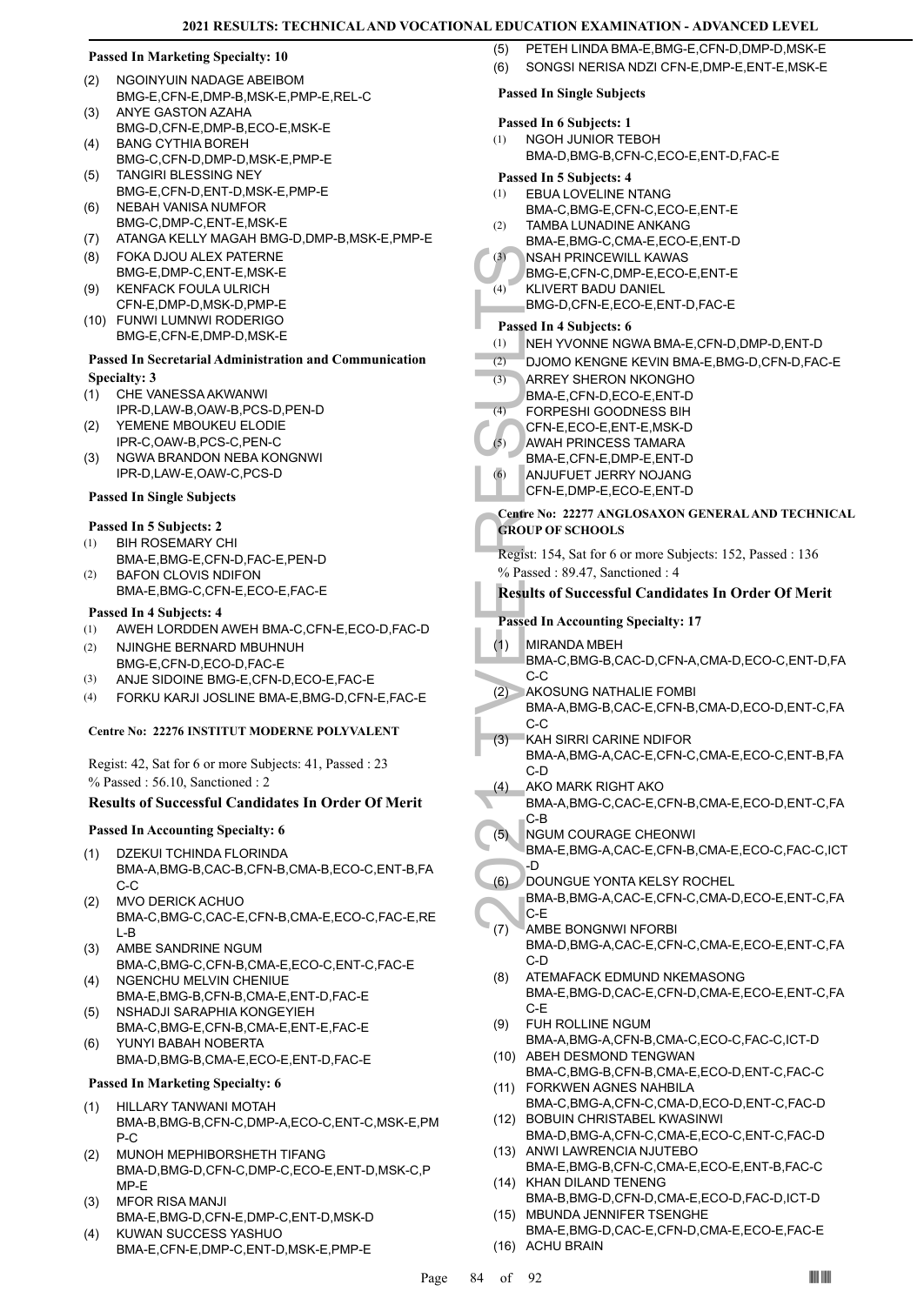#### **Passed In Accounting Specialty: 17**

BMA-D,BMG-B,CFN-C,CMA-E,ECO-E,FAC-D (17) NDEUMENI FOUASSI FORTUNE PEREZ

BMA-D,BMG-A,CFN-D,CMA-E,FAC-D

#### **Passed In Automobile Construction-Light Vehicle Maintenance Specialty: 12**

MOKOM EDNAN ASONYU KOR (1)

- AUT-D,EES-B,ENS-A,ESC-E,ICT-D,MAT-E,MED-E,MMS-A
- TSAGUE TCHOUPOU IVAN BRIAN AUT-D,EES-B,ENS-A,ESC-E,ICT-C,MAT-E,MED-E,MMS-B (2)
- NUNJO FRITZ JUNIOR NCHAM AUT-C,EES-C,ENS-B,ESC-E,ICT-D,MAT-E,MED-E,MMS-B (3)
- TIMNGUM ALEXANDER CHIAYAFFI AUT-C,EES-B,ENS-B,ESC-E,ICT-E,MAT-E,MMS-B (4) CHENYUENDE FABRICE AKWAFEI
- AUT-D,EES-C,ENS-B,ESC-E,ICT-D,MAT-E,MMS-B (5) KENNE FOUOGUE ORNAILA (6)
- AUT-C,EES-B,ENS-B,ICT-D,MED-E,MMS-C KHAN ELMOS (7)
- AUT-D,EES-C,ENS-B,ESC-E,ICT-D,MMS-B FONKEH AMUNGWA WILLINGTON (8)
- AUT-C,EES-C,ENS-B,MED-E,MMS-C
- (9) FRU DIVINE NDI AUT-D,EES-C,ENS-B,ESC-E,MMS-C
- (10) NJIOSE CLAVER NCHIESE AUT-D,EES-D,ENS-D,MED-E,MMS-D
- NJOYA NDE JEEFREY LEGIUN AUT-D,EES-E,ENS-E,MMS-E,PEN-D (11)
- (12) FEH ODRAN TIKUM AUT-D,EES-C,ENS-C,MMS-D

#### **Passed In Civil Engineering - Building Construction Specialty: 24**

- KENDANG BORIS NGONG BCA-B,BCD-B,BCP-B,BCS-A,BCT-B,ESC-E,ICT-C,MAT-D (1)
- BAH TECHE LEVESK BCA-C,BCD-B,BCP-A,BCS-A,BCT-B,ESC-E,ICT-C,MAT-E (2)
- TAMAJONG LESLIE NEBA BCA-D,BCD-C,BCP-C,BCS-B,BCT-A,ESC-E,ICT-C,MAT-E (3)
- NGANG CLINTON NEBA BCA-D,BCD-B,BCP-C,BCS-A,BCT-B,ICT-E,MAT-E (4)
- SOMO REAN GIGGIS KINYUY BCA-D,BCD-C,BCP-D,BCS-B,BCT-B,ICT-C,MAT-E (5)
- SHEI GLEIN KALTON BCA-D,BCD-C,BCP-C,BCS-B,BCT-C,ICT-E,MAT-E (6)
- ENCHO TONY CHRISTOPHER MEBURG BCA-D,BCD-B,BCP-E,BCS-B,BCT-C,ICT-E,MAT-E (7) GIMA GELASIUS TAMBI (8)
- BCA-E,BCD-B,BCP-D,BCS-C,BCT-B,ICT-E,MAT-E FANG HUBERT FUH (9)
- BCA-D,BCD-B,BCP-C,BCS-B,BCT-A,ICT-B (10) NIKA BETRAND MBANGA
- BCA-D,BCD-B,BCP-C,BCS-A,BCT-B,ICT-E FOKABO DESMOND TEKE (11)
- BCA-D,BCD-B,BCP-D,BCS-B,BCT-B,ICT-C (12) NJINABO EMILE FOINTAMA
- BCA-E,BCD-B,BCP-D,BCS-A,BCT-A,ICT-E FORMBUWING CLARENCE NGWA (13)
- BCD-C,BCP-C,BCS-B,BCT-B,ICT-C,MAT-E (14) CHEFOR GODLOVE ZIMBI
- BCA-E,BCD-B,BCP-C,BCS-A,BCT-C,LAW-D (15) CHE JUNIOR FUH
- BCA-D,BCD-B,BCP-C,BCS-A,BCT-C,LAW-E (16) RANDY ERIC KUTUFE
- BCD-C,BCP-C,BCS-B,BCT-B,ICT-D,MAT-E FUH AFANWI NGUM (17)
- BCA-E,BCD-C,BCP-C,BCS-B,BCT-B,MAT-E TARDZENYUY ROLAND JUNIOR (18)
- BCD-C,BCP-D,BCS-B,BCT-C,ESC-E,ICT-D FONTOH RANDY GWANANJI (19)
- BCA-D,BCD-C,BCP-E,BCS-B,BCT-C,ICT-E
- TATA ANGELBERT TECHE BCD-C,BCP-D,BCS-B,BCT-B,PEN-C (20)
- (21) BACHE PHILIP ONGUM BCD-C,BCP-C,BCS-B,BCT-B,ICT-E
- (22) TAKWI RAMSON AMAMULUH
- BCD-D,BCP-D,BCS-C,BCT-D,ICT-E
- (23) HANDSON ANYERE BCD-C,BCP-D,BCS-B,BCT-C
- (24) FUNUE PROSPER NEBA BCD-B,BCP-D,BCS-C,BCT-C

## **Passed In Clothing Industry Specialty: 3**

- LYONGA FAITH NAMONDO ENT-E,FFD-B,ICT-D,PMG-B,TTE-C,WOR-C (1) TAFON CECILIA DJIN (2)
- FFD-C,MAT-E,PMG-C,TTE-D,WOR-E
- MBALLA FOUDA D'AVILA PRINCESSE FFD-B,PMG-C,TTE-D,WOR-D (3)

## **Passed In Electrical Power System Specialty: 13**

- (3) MBALLI FFD-B, F<br>
FFD-C, MBALLI FFD-B, F<br>
FFD-C, MBALLI FFD-B, F<br>
Passed In El<br>
(1) AZA'A C<br>
ACM-A, B<br>
AWA LC<br>
ACM-B, C<br>
(3) NCHAN<br>
ACM-B, E<br>
NKUME ACM-B, E<br>
(4) NCHAN<br>
ACM-B, SIGALA<br>
ACM-B, SIGALA<br>
ACM-B, SIGALA<br>
ACM-B AZA'A GASTON AJOTIME ACM-A,CAN-B,DEI-B,EAM-C,ESC-E,ICT-C,MAT-E,PEL-B (1)
- AWA LOUIS MOKOM (2)
- ACM-B,CAN-B,DEI-A,EAM-C,ESC-E,ICT-C,MAT-E,PEL-C
- NCHANG FOMBANYU TERENCE  $(3)$
- ACM-B,CAN-B,DEI-A,EAM-D,ESC-E,ICT-D,MAT-E,PEL-E
- NKUME MC JOSEPH BEGEAKE  $(4)$ 
	- ACM-B,CAN-B,DEI-A,EAM-E,ESC-E,ICT-E,PEL-D NORMAN CHE NDIKUM (5)
- ACM-B,CAN-E,DEI-B,EAM-E,ESC-E,ICT-E,PEL-E SIGALA CEDRIC TANDA (6)
- ACM-B,CAN-E,DEI-B,EAM-E,ESC-E,MAT-E,PEL-E NANGA TATHIANA AWAH (7)
- ACM-B,CAN-B,DEI-B,EAM-E,PEL-E,PEN-C
- ANDONG JUNIOR ETEANO (8)
- ACM-B,CAN-B,DEI-B,EAM-D,ICT-E,PEL-E
- WEPNDA BOLACK FESTOR ACM-B,CAN-C,DEI-B,EAM-E,ESC-E,PEL-E (9)
- (10) NCHE CEDRIC FONTAWAH
- ACM-B,CAN-C,DEI-C,EAM-E,ICT-E,PEL-E YUVEN PASCAL JUNIOR  $(11)$
- ACM-B,CAN-E,DEI-B,EAM-E,ESC-E,PEL-E CHE MOSES NGANG (12)
- ACM-B,CAN-E,DEI-C,EAM-D,ICT-E,PEL-E BORHNUI NEHAMIAH (13)
	- ACM-B,CAN-C,DEI-B,EAM-D,PEL-E
- **Passed In Home Economics Specialty: 5**
- CHENGWA MILDRED NUMFOR (1)
- CMD-A,ENT-C,FLE-A,ICT-B,LAW-B,NSC-B,PEN-A,RMH-A
- MABAP ONELA KOKANG (2)
- CMD-A,ENT-D,FLE-A,ICT-C,NSC-B,PEN-B,RMH-A NDZEWIYI SAFADATU VERNYUY (3)
- CMD-B,FLE-A,LAW-D,NSC-D,PEN-B,RMH-B AKOMANDOH GODLOVENDASEH (4)
- CMD-B,ENT-D,FLE-A,NSC-E,PEN-E,RMH-A
- (5) HADIJA MUSA CMD-D,FLE-C,NSC-E,PEN-E,RMH-E

- CHE LAURENE SUH ALENWI BMA-E,BMG-D,CFN-C,DMP-A,ECO-D,ENT-D,MSK-D,PM P-D (1)
- NFOR ELINESS MURING BMA-C,BMG-A,CFN-E,DMP-B,ENT-E,MSK-C,PMP-D (2)
- LILIAN NABEH TIM BMG-B,CFN-D,DMP-B,ECO-E,ENT-B,MSK-D,PMP-E (3)
- ADE NCHE NOELA FULLNESS NSOH BMG-B,CFN-D,DMP-C,ECO-E,ENT-C,MSK-C,PMP-E (4)
- KONGNSO NELLY AMENGNI (5)
- BMA-E,BMG-D,CFN-D,DMP-C,ENT-C,MSK-E,PMP-D FRU AZIENWI VITALIS (6)
- BMA-D,BMG-D,CFN-D,DMP-C,ECO-E,ENT-D,MSK-D MBAKWA STELLA NICK (7)
	- BMA-E,BMG-A,CFN-D,DMP-B,MSK-E,PMP-E
- (8) LEICHU CLARISE WANKWINI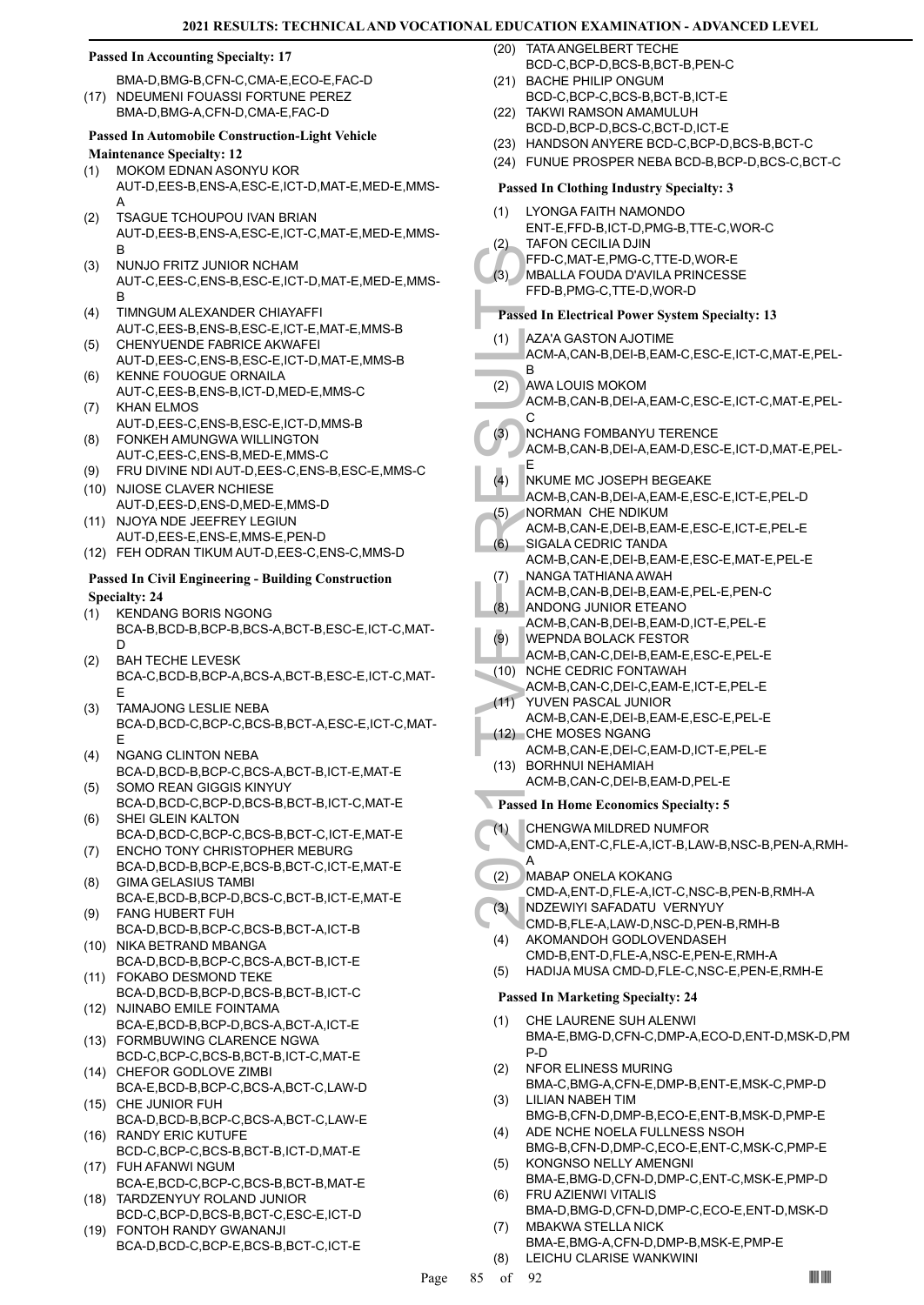#### **Passed In Marketing Specialty: 24**

- BMG-B,CFN-D,DMP-D,ENT-C,MSK-D,PMP-E MBEH SYLVIA ASEH (9)
- BMA-E,BMG-A,CFN-E,DMP-C,MSK-E,PMP-E (10) MONDI EMMANUELLA MBU-UH
- BMA-E,BMG-B,CFN-E,DMP-D,MSK-D,PMP-E FRANKA FUAM (11)
- BMG-D,CFN-E,DMP-E,ENT-D,MSK-D,PMP-E MUNA BRANDON KAH (12)
- BMG-B,CFN-E,DMP-C,MSK-C,PMP-E
- (13) KENG THEOPHILUS BMG-B,CFN-E,DMP-B,ENT-D,MSK-E
- (14) MODESTA NEH BMG-C,CFN-C,DMP-D,MSK-D,PMP-E
- (15) NGONOH BELVINE NGWENYI BMG-A,CFN-E,DMP-D,MSK-E,PMP-E
- (16) NDANG VERA BIHNDUM BMG-C,CFN-E,DMP-C,MSK-E,PMP-E
- (17) KOMFUM EMMANUEL NKWAIN
- BMG-B,CFN-E,DMP-D,ENT-E,MSK-E YUTIABO PRISCA TATAH (18)
- BMG-B,CFN-E,DMP-E,MSK-E,PMP-E (19) DONFACK LETICIA
- BMA-E,BMG-C,CFN-E,DMP-E,MSK-E (20) EFFUTNGU DIVINE NZEFEH
- BMG-D,CFN-E,DMP-E,ENT-E,MSK-D (21) NDEMAZEA ELIZABETH FOMENKY
- BMG-B,DMP-C,MSK-E,PMP-E
- (22) JAIKA GLORY FORCHU BMG-C,DMP-E,ENT-D,MSK-E
- (23) NGWENCHU DIANE BMG-E,CFN-E,DMP-B,MSK-E (24) MEH MBEH MARIE-CLAIRE EMILY BMG-E,CFN-E,DMP-C,MSK-E

#### **Passed In Metal Works and Industrial Piping Specialty: 10**

- DJIEUDJIOU TAGAFFO ADRIEN ESC-E,ICT-D,MIP-E,MOU-E,PEN-E,WOM-C (1)
- TITA SAMJELLA NGADINGA BRISTLEY ICT-E,MIP-D,MOU-E,PEN-C,WOM-D (2)
- CHE STANLEY NGWA ESC-E,MIP-E,MOU-E,PEN-C,WOM-C (3)
- NDE FRU JUNIOR CHOE ICT-E,MAT-E,MIP-D,MOU-E,WOM-C (4)
- MBAH CASANDRA TEKERE ICT-E,MIP-E,MOU-E,PEN-C,WOM-D (5)
- ATSAHMO JUSTICE AZEMAFAC MIP-E,MOU-E,PEN-B,WOM-B (6)
- (7) ANGYIE DONARD OFE MIP-E,MOU-E,PEN-C,WOM-C
- (8) MBUH HUBERT NEBA ICT-E,MIP-D,MOU-E,WOM-C
- (9) NJUABE SERGE FEKAH MIP-D,MOU-E,PEN-E,WOM-C
- (10) MBACHECK RODRICK ATUD MIP-E,MOU-E,PEN-E,WOM-C

#### **Passed In Plumbing and Hydraulic Installation Systems Specialty: 1**

- FUNUE NELSON (1)
	- AFM-C,ESC-E,ICT-E,PDR-B,PPM-B,WSD-C

#### **Passed In Secretarial Administration and Communication Specialty: 3**

- KELLY-BRIGHT FRI (1)
- IPR-D,LAW-D,OAW-D,PCS-E,PEN-B
- (2) SOPPI DESIREE ICT-E,IPR-C,LAW-E,OAW-C,PEN-D
- NCHANGNWI MELANIE ICT-E,IPR-D,LAW-E,OAW-D,PEN-D (3)

## **Passed In Wood Cabinet-Making Specialty: 2**

- BANGSI EDWIN CHIA CPR-A,ESC-E,FDD-A,FRT-B,ICT-C,MAT-E,PMT-A,WCA-C (1)
- TATINYUY STEPHEN LUKONG CPR-C,FDD-B,FRT-C,PEN-C,PMT-A,WCA-C (2)

#### **Passed In Single Subjects**

#### **Passed In 6 Subjects: 4**

GEH CHU PRAISES AMAIHKEBAIHBI BMA-D,BMG-B,CFN-D,ECO-E,ENT-C,FAC-D (1)

- MAC MUABE FAITH NKALE BMA-E,BMG-A,CFN-D,ECO-E,ENT-D,FAC-E (2)
- CHE AFANWI AMBE BMA-D,BMG-D,CFN-C,ECO-E,ENT-E,FAC-D (3)
- DJONGOUE CHRIST JUNIOR BMA-E,BMG-E,CFN-E,ECO-E,ENT-D,FAC-E (4)

#### **Passed In 5 Subjects: 9**

- MBEB CLETUS NKANJI BCA-E,BCD-B,BCS-A,BCT-A,ICT-D (1)
- ABEN SALLY EBGWE BMA-C,BMG-B,CFN-D,ECO-D,ENT-D (2) (3)
- DIBUMA OBASE REAGAN BMG-C,CFN-C,ECO-C,ENT-D,FAC-E
- WULTOF CARLSON NDONG BEMSIMBOM  $(4)$
- BMA-C,BMG-B,CFN-E,ECO-E,ENT-D
- BAPI NELSON CARY (5)
- BMA-D,BMG-C,CFN-E,ENT-D,FAC-D NGWEFAH ANNA JOY NDEFRU (6)
- BMG-C,CFN-C,ECO-E,FAC-E,ICT-D
- AYAFOR DERICK PEYELE (7)
- BMA-E,BMG-C,CFN-D,ENT-D,FAC-E EZIE FAVOUR AWEH (8)
- BMA-E,BMG-C,CFN-E,ECO-E,FAC-D
- HOSTENSIA MEGA PENN (9)
	- BMA-D,BMG-E,CFN-E,DMP-D,ENT-E

## **Passed In 4 Subjects: 9**

- CHENWI TERENCE DAVIS AWEMO (1)
- BMG-B,CFN-C,ECO-D,FAC-D
- APASO CHIARA NKEMAFOR (2)
- (4) WULTO<br>
BMA-C,<br>
(5) BAPI NE<br>
BMA-C,<br>
BMA-D,<br>
ROGER BMA-E,<br>
(8) BAPI NGWE<br>
EZIE FA<br>
BMA-E,<br>
(2) BAPI NG BMA-D,<br>
Passed In 4 1<br>
CHENN BMA-D,<br>
APASO<br>
(3) MONIJO<br>
BMA-D,<br>
MONIJO<br>
RALAI<br>
MORIALE,<br>
SHALAI<br>
MORIALE,<br>
(5) MONIJ BMA-D,BMG-C,CFN-D,FAC-C MONJOH DESMOND NDASEN BMA-F, BMG-B, CFN-F, FAC-C (3)
	- NGALAME LAURENTA EBUDE (4)
	- BMA-E,BMG-B,CFN-E,FAC-D
	- (5) SIH NGEM QUINIVA BMA-E,BMG-B,CFN-D,ENT-E
	- KOMFUM FRANCIS NGAM (6)
	- BMG-D,CFN-E,ENT-E,FAC-D
	- (7) GANA KUSONA NADEGE BMA-D,CFN-E,ENT-E,FAC-E
	- (8) TATA GIFTY NGUM BMG-D,CFN-E,ECO-E,ENT-E
	- BOTANGA GODLOVE SAMA BMA-E,BMG-E,CFN-E,FAC-E (9)

## **Centre No: 22280 ALL SAINTS BILINGUAL COLLEGE DOUALA**

Regist: 21, Sat for 6 or more Subjects: 21, Passed : 21 % Passed : 100.00, Sanctioned : 0

#### **Results of Successful Candidates In Order Of Merit**

## **Passed In Accounting Specialty: 6**

JOY AZINWI SAMUEL  $(1)$ 

BMA-A,BMG-A,CAC-D,CFN-A,CMA-E,ECO-B,ENT-B,FA C-D

- FORGWAN ANYIKE THERESE (2)
- BMA-A,BMG-C,CAC-E,CFN-A,CMA-E,ECO-D,ENT-C,FA  $C-C$
- NJOCK SUSAN ELEWA BMA-A,BMG-C,CAC-E,CFN-C,CMA-E,ECO-D,ENT-D,FA C-B (3)
- MBONG ODELIA MPODE BMA-A,BMG-D,CAC-E,CFN-C,CMA-E,ECO-C,ENT-B,FA C-D (4)
- LAMANGO LERRY TAHNIA MULUH BMA-A,BMG-D,CFN-C,CMA-D,ECO-D,ENT-D,FAC-D (5)
- ANYI MINETTE EMANNI BMA-C,BMG-E,CFN-D,CMA-E,FAC-E (6)

- EWANE NJUME PATSILVER BMA-D,BMG-C,CFN-C,DMP-A,ECO-D,ICT-C,MSK-C,PM P-C (1)
- ASUB SWELLA NEH BMA-C,BMG-B,CFN-D,DMP-B,ECO-E,ENT-C,MSK-C,PM P-C (2)
- ANJEH KENSY AKEM BMA-D,BMG-E,CFN-C,DMP-A,ECO-E,ENT-D,MSK-C,PM (3)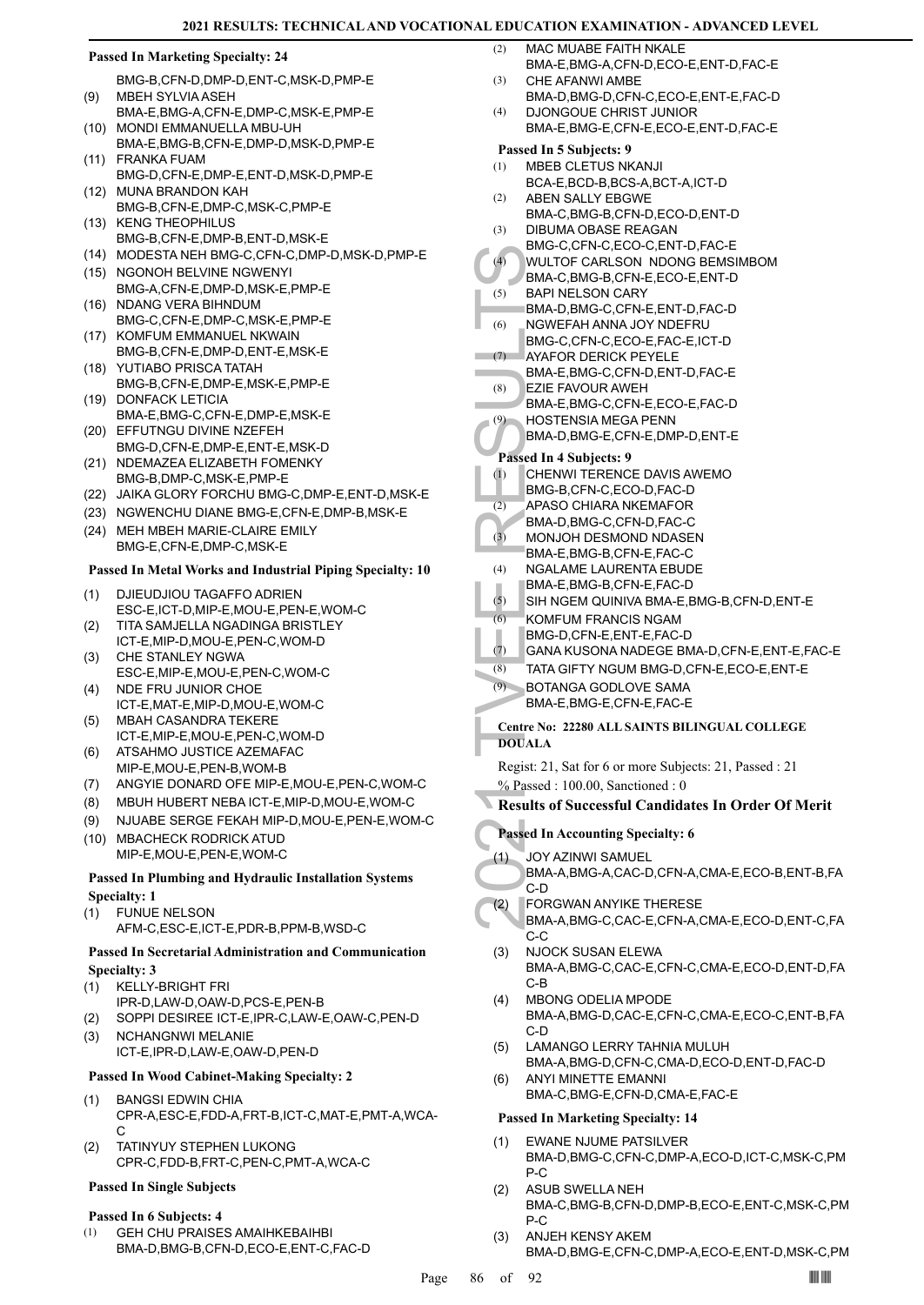#### **Passed In Marketing Specialty: 14**

P-C

- MBA EYA MANUELA LEOCADIA BMA-D,BMG-E,CFN-C,DMP-A,ECO-E,ENT-E,MSK-D,PM P-E (4)
- NDINGE ESTHER BOSAMBE BMA-E,BMG-D,CFN-E,DMP-B,ECO-D,ENT-D,MSK-D,PM P-E (5)
- KAMNANG PAULESLINE LEONORA BMG-D,CFN-D,DMP-A,ECO-E,ENT-D,MSK-E,PMP-E (6)
- AZAH CEURIC MUFU BMA-D,BMG-E,CFN-E,DMP-B,ECO-E,MSK-D,PMP-D (7) AKEUTEBEH QUINIVA (8)
- BMA-E,BMG-E,CFN-E,DMP-B,ECO-E,ENT-D,MSK-D MBUTAH NJINA AYIMASEH (9)
- BMG-C,CFN-D,DMP-E,ECO-E,ENT-E,MSK-D,PMP-E (10) PENN MARZINE MESHI
- BMA-C,CFN-C,DMP-B,ENT-D,MSK-E,PMP-E (11) BONSE JINTEN SOREL
- CFN-D,DMP-B,ECO-E,ENT-D,MSK-C,PMP-E BIN ANGEFRED NKUM (12)
- CFN-E,DMP-B,ECO-E,ENT-D,PMP-D
- (13) YAMKAN BERNICE NDZEGON BMA-D,DMP-B,MSK-E,PMP-E
- (14) SHEKINAH LAISA ENJEMA LEKUNZE BMA-E,CFN-E,DMP-B,MSK-E

#### **Passed In Single Subjects**

#### **Passed In 5 Subjects: 1**

TAMBE JULIA BESSEM BMA-D,CFN-D,ECO-D,ENT-D,FAC-E (1)

#### **Centre No: 22281 SAINT JOSEPH MISSION HIGH SCHOOL ETOUG EBE YAOUNDE**

Regist: 26, Sat for 6 or more Subjects: 25, Passed : 24 % Passed : 96.00, Sanctioned : 0

#### **Results of Successful Candidates In Order Of Merit**

#### **Passed In Accounting Specialty: 11**

- NSAVDZEKA KINGSLY DZELAMONYUY BMA-A,BMG-B,CAC-E,CFN-B,CMA-C,ECO-C,FAC-C,LA W-B (1)
- MONICA MONJOWA MOLONGO BMA-C,BMG-C,CAC-D,CFN-E,CMA-B,ENT-E,FAC-E (2)
- BEKEMEN ILOUGA ALIZEE FARELLE BMA-C,BMG-C,CFN-C,CMA-D,ECO-E,ENT-E,FAC-E (3)
- CHE SIRRI BLESSING (4) BMA-D,BMG-D,CAC-E,CFN-D,CMA-C,FAC-E,LAW-E
- MBOLE CLAUDIA AKWESEHH BMA-E,BMG-C,CFN-E,CMA-C,ECO-E,ENT-E,FAC-E (5)
- (6) OKOMONO NDONGO JEAN-PIERRE BMA-C,BMG-D,CAC-E,CFN-E,CMA-B,FAC-E TOH MARIANDO TANG
- BMA-C,BMG-D,CFN-E,CMA-B,ENT-E,FAC-E (7) KUM VERON FANG (8)
- BMA-D,BMG-D,CFN-E,CMA-C,FAC-E,LAW-E CHENDJOU NJOUBOU OSLA FABIOLA (9)
- BMA-D,BMG-D,CFN-D,CMA-C,FAC-D MBONGEH GILIAN (10)
- BMA-D,BMG-C,CFN-E,CMA-C,FAC-E (11) CHIA CYNTHIA CHUFI
- BMA-D,BMG-D,CFN-D,CMA-D,FAC-E

# **Passed In Automobile Construction-Light Vehicle**

#### **Maintenance Specialty: 1**

MBONDEM BRICE DIGORE EES-E,ENS-E,ICT-E,MMS-E (1)

#### **Passed In Civil Engineering - Building Construction Specialty: 2**

- TENENG FABRICE AWA (1)
- BCD-E,BCP-C,BCS-C,BCT-C,PEN-E
- (2) AWAH MULUH ALAIN BCD-E,BCP-C,BCS-C,BCT-C

## **Passed In Marketing Specialty: 7**

- NGANDO KEUATSOP ERNEST GUILLAUME BMA-C,BMG-C,CFN-D,DMP-B,ECO-E,LAW-D,MSK-C,P MP-D (1)
- SADEU LEKANE LESLY MILENA (2)
- BMA-C,BMG-D,CFN-E,DMP-B,LAW-D,MSK-D,PMP-E PHUYEWEN SIMEON VENUNGSI (3)
- BMA-D,BMG-C,CFN-E,DMP-B,ECO-E,MSK-C,PMP-E TCHOUANNMOU STEEVE KEVIN (4)
- BMA-C,BMG-D,CFN-E,DMP-C,ENT-E,MSK-C KESAM CHARLESLYN LUANGA (5)
- BMA-D,BMG-D,CFN-E,DMP-B,MSK-D,PMP-E CHIWOH SYNTHIA ABAINDO
- BMA-C,BMG-D,CFN-E,DMP-B,MSK-D (6)
- MBUH MULUH LENDES (7)
	- BMA-D,BMG-C,CFN-E,DMP-C,MSK-D

#### **Passed In Single Subjects**

**Passed In 6 Subjects: 1**

ABINDAMBE LIVINGSTONE FONYAM BMA-D,BMG-C,CFN-C,CMA-C,ECO-D,ENT-E (1)

#### **Passed In 5 Subjects: 1**

TENENG GLORY MEZOH (1)

BMA-D,BMG-E,CFN-D,CMA-C,ENT-E

#### **Passed In 4 Subjects: 1**

(1)

NGWEFUNI DIANE NDAANOH BMA-E,BMG-E,CMA-C,LAW-E

#### **Centre No: 22284 RAIL BONABERI EXTERNAL**

Regist: 76, Sat for 6 or more Subjects: 73, Passed : 53 % Passed : 72.60, Sanctioned : 1

#### **Results of Successful Candidates In Order Of Merit**

#### **Passed In Accounting Specialty: 21**

MEH MILDRED MBONG (1)

BMA-C,BMG-A,CAC-C,CFN-A,CMA-B,ECO-D,ENT-B,FA C-B

- SIRRI ASHLY NCHE BMA-A,BMG-B,CAC-B,CFN-B,CMA-A,ECO-E,ENT-C,FA C-C (2)
- (7) MBUH N<br>
BMA-D,<br>
BMA-D,<br>
Passed In 6 1<br>
(1) ABINDA<br>
BMA-D,<br>
Passed In 5 1<br>
EMA-D,<br>
Passed In 5 1<br>
EMA-D,<br>
BMA-D,<br>
Passed In 4 1<br>
(1) NGWEF<br>
BMA-E,<br>
Centre No: 2:<br>
Regist: 76, S,<br>
% Passed In Ac<br>
(1) MEH MI<br>
BMA-C,<br>
C-B<br> TAKAM GLORY MENYI BMA-C,BMG-B,CAC-D,CFN-B,CMA-B,ECO-E,ENT-D,FA C-C (3)
	- ANYAM LAURA NKENG BMA-D,BMG-B,CAC-C,CFN-C,CMA-C,ECO-E,ENT-D,FA C-D (4)
	- AKWA BRONHILDAR GASHU  $(5)$
	- BMA-E,BMG-D,CAC-E,CFN-D,CMA-C,ECO-E,ENT-E,FA C-E
	- NTAWA BERNARD MONOJI (6)
	- BMA-B,BMG-B,CAC-C,CFN-D,CMA-B,ENT-C,FAC-D KIVEN MELISA DZELAMONYUY (7)
	- BMA-D,BMG-C,CAC-E,CFN-C,CMA-C,ECO-E,ENT-C NSAME CLAUDETTE NKINI (8)
	- BMA-E,BMG-C,CAC-B,CFN-C,CMA-D,ENT-E,FAC-E FOWAH TANWANI CLAUDE (9)
	- BMA-B,BMG-B,CAC-D,CFN-B,CMA-C,ECO-E (10) ASOBO FAITHFUL NGWA
	- BMA-E,BMG-B,CAC-E,CFN-D,CMA-C,ECO-E (11) TAFON SYNTYCHE ATUH ELAIMAN
	- BMA-D,BMG-B,CAC-E,CFN-D,CMA-E,ENT-D BERY WAWA LYSETTE (12)
	- BMA-E,BMG-B,CAC-E,CFN-D,CMA-D,FAC-D (13) LAIKA ORNELLA VENYUGIKA
	- BMG-D,CAC-E,CFN-C,CMA-D,ENT-D,FAC-D (14) ANNA NEHFON
	- BMA-E,BMG-D,CAC-D,CFN-D,CMA-D,ECO-E (15) NGWA EPHICENT CHE
	- BMG-D,CAC-E,CFN-D,CMA-E,ECO-E,FAC-E (16) LUM FAITH FRU
	- BMG-D,CAC-D,CFN-E,CMA-E,ENT-E,FAC-E (17) ROSSETTI DZEKEM
	- BMA-D,BMG-C,CAC-E,CFN-E,CMA-D (18) NCHANJI JOYCE FAKE
		- BMG-E,CAC-E,CFN-E,CMA-D,FAC-D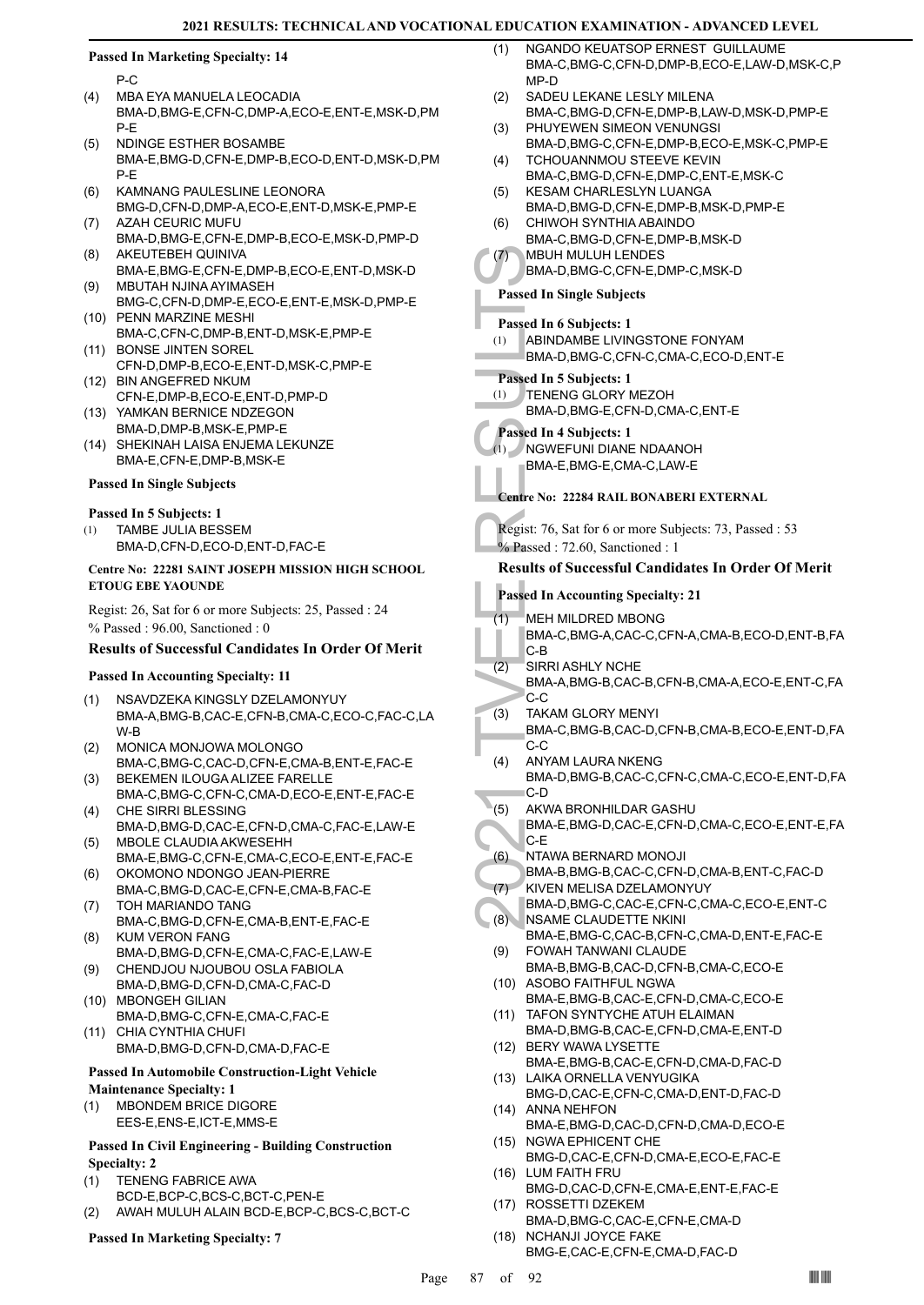#### **Passed In Accounting Specialty: 21**

- (19) NDON CEVIRNASH ENGOCHAN BMG-D,CAC-E,CFN-E,CMA-D,FAC-E
- CHE EDWIN NGOH BMG-E,CFN-E,CMA-E,ECO-E,FAC-E (20)
- (21) FOGWE SUSAN NING BMA-E,CAC-E,CMA-E,FAC-D

#### **Passed In Marketing Specialty: 20**

- GWAIN MARTIN YUH BMA-A,BMG-A,CFN-A,DMP-B,ECO-C,ENT-B,MSK-A,PM P-B (1)
- EBUA CHARLES HERMAN NDZE BMA-D,BMG-C,CFN-B,DMP-B,ECO-E,MSK-C,PMP-D,RE L-B (2)
- AMABO NADEGE NCHANG BMA-E,BMG-C,CFN-D,DMP-E,ECO-E,MSK-E,PMP-E (3)
- BELINDA PRAGZI YENSI M'GINEH BMG-B,CFN-C,DMP-E,ENT-D,MSK-C,PMP-D (4)
- DJOU LONTSI MILENSON BMA-D,BMG-C,CFN-D,DMP-C,MSK-C,PMP-E (5) TAMI MERCY RINWI
- BMG-C,CFN-E,DMP-C,ENT-D,MSK-D,PMP-D (6) FONYAM MISPA IJANG (7)
- BMA-E,BMG-B,CFN-C,DMP-E,ENT-E,PMP-D BERTILLE MODESTE AMBONGHA (8)
- BMG-B,CFN-D,DMP-D,ENT-E,MSK-E,PMP-E NEBA ENELDINE MANKA'A (9)
- BMA-E,BMG-C,CFN-D,DMP-D,MSK-E,PMP-E MBO KATHLEEN ANABOHBI (10)
- BMG-D,CFN-D,DMP-E,ENT-E,MSK-D,PMP-D (11) CHI WANKI WILSON
- BMA-D,CFN-D,DMP-D,ECO-E,MSK-E,PMP-E EGBE RONATE PISANG (12)
- BMA-E,BMG-D,CFN-C,DMP-E,MSK-E,PMP-E (13) TAH BLANCHE AMOZAMG
- BMA-E,BMG-E,CFN-E,DMP-E,MSK-E,PMP-E (14) OBI SHINAIDA ASHLEY
- BMG-C,CFN-E,DMP-E,MSK-D,PMP-D NTAWA LAWRENCIA ANYOKO (15)
- BMA-E,BMG-E,CFN-E,MSK-E,PMP-D
- (16) VIYOFF JESICA VELAY BMG-C,CFN-E,DMP-E,PMP-E
- (17) EKOLE NELLY NADILIA BMG-E,CFN-D,MSK-E,PMP-E (18) NGEFAC VENDORANDA BMG-E,CFN-E,DMP-D,MSK-E
- (19) NGAH BRADLEY MBUTKA SUNJO CFN-E,DMP-E,MSK-D,PMP-E
- (20) NYAMSI BRIGITTE BMG-E,CFN-E,DMP-E,MSK-E

#### **Passed In Secretarial Administration and Communication Specialty: 4**

- LAIKA GEBRIELLA ASHERI (1) IPR-E,LAW-E,OAW-C,PCS-D,PEN-E
- SEHFOR BERINICE AKONGWEH IPR-E,LAW-E,OAW-D,PCS-E,PEN-E (2)
- (3) FOWODJIK EDITH IPR-E,OAW-D,PCS-E,PEN-E
- DJOUMESSI TSAFACK DJIBRIL STYVE IPR-E,OAW-E,PCS-E,PEN-E (4)

#### **Passed In Single Subjects**

## **Passed In 7 Subjects: 1**

MAKO NADIA VIRDEL BMA-E,BMG-C,CFN-D,ECO-E,ENT-C,MSK-C,PMP-B (1)

#### **Passed In 4 Subjects: 7**

- MBWAMEYINGONG DEBORA BMG-C,CFN-C,ECO-E,ENT-C (1)
- SHU AKONGNWI THEODORE BMG-C,CFN-D,MSK-E,PMP-E (2)
- (3) NDE BLAISE NJI BMG-D,CFN-D,ECO-E,ENT-D
- NGWANG SANDRA MUSHUP BMA-E,BMG-C,CFN-E,CMA-E (4)
- EFFANGE GLENDA NGOWO BMA-E,BMG-E,CFN-D,CMA-E (5)
- (6) ATANGA CANIS NEH BMG-E,CFN-D,CMA-E,ENT-E
- SAMJELLA HARRIS FOMBUTU BMA-E,BMG-E,CAC-E,CFN-E (7)

#### **Centre No: 22285 COLLEGE ALBERT CAMUS DSCHANG**

Regist: 55, Sat for 6 or more Subjects: 54, Passed : 53 % Passed : 98.15, Sanctioned : 0

#### **Results of Successful Candidates In Order Of Merit**

#### **Passed In Accounting Specialty: 10**

- NOELLA AJOACHA BMA-A,BMG-A,CAC-D,CFN-C,CMA-B,ECO-B,ENT-B,FA  $C-C$ (1)
- FOLEFOCK NGEFAC ZIDANE (2)

## BMA-B,BMG-C,CAC-D,CFN-A,CMA-A,ECO-C,ENT-C,FA  $C-C$

- KANA TSAGUE FRANCK BRANDOLPH BMA-B,BMG-B,CAC-C,CFN-C,CMA-C,ECO-C,ENT-C,FA C-C  $(3)$
- BMA-B,<br>
C-C<br>
(3) KANAT<br>
BMA-B,<br>
C-C<br>
(4) MIYANU BMA-B,<br>
C-C<br>
SOLAN(BMA-E,<br>
C-E<br>
SOLAN(BMA-E,<br>
C-E<br>
(6) SOLAN(BMA-E,<br>
C-E<br>
(7) SAMAE,<br>
BMA-E,<br>
BMA-E,<br>
BMA-E,<br>
BMA-E,<br>
BMA-E,<br>
BMA-E,<br>
BMA-E,<br>
BMA-E,<br>
BMA-E,<br>
BMA-E,<br>
BMA-E,<br> MIYANUI BORIS FRU BMA-B,BMG-B,CAC-D,CFN-D,CMA-C,ECO-C,ENT-C,FA  $C-C$ (4)
	- SOLANGE MESANGA LIKAMBI BMA-E,BMG-D,CAC-E,CFN-C,CMA-D,ECO-D,ENT-D,FA C-E (5)
- KWALANG DIAN MEMBA (6)
- BMA-D,BMG-C,CAC-E,CFN-C,CMA-E,ECO-E,ENT-E,FA C-E
- SAMA BILLY BRAWN KUBILLA (7)
- BMA-E,BMG-D,CFN-C,CMA-D,ECO-D,ENT-D,FAC-D BECHUNG MELVIS NGUBUI (8)
- BMA-C,BMG-D,CFN-E,CMA-D,ECO-D,ENT-D,FAC-D ATABONG ADELINE AJONG (9)
- BMG-D,CFN-E,CMA-D,ECO-E,FAC-D
- TASONG MBUAFAC VANETTE (10)
	- BMA-E,BMG-E,CFN-E,CMA-E,FAC-D

## **Passed In Automobile Construction-Light Vehicle**

## **Maintenance Specialty: 2**

- LAISINLANYUY CHRISTIAN FONYUY (1)
- EES-D,ENS-C,ESC-E,MMS-D
- NGAFI JONATHAN KONGNYUY (2)
- AUT-E,EES-E,ENS-D,MMS-E

# **Passed In Civil Engineering - Building Construction**

- **Specialty: 19**
	- YIMNAI NJINIO LEMONGOH BCA-B,BCD-B,BCP-B,BCS-A,BCT-B,ESC-E,LAW-B,MAT (1)
- -D BABILA JUSCAR LIHLOBNIKO  $(2)$
- BCA-C,BCD-B,BCP-B,BCS-A,BCT-A,ESC-E,LAW-D,MAT -D
- JONG GERALD NAAHZE BCA-D,BCD-B,BCP-B,BCS-A,BCT-B,ESC-E,LAW-C,MAT -E  $(3)$  $(4)$
- EFUELANCHA BENIS BCA-C,BCD-C,BCP-C,BCS-B,BCT-B,ESC-E,LAW-D,MAT -E
- AFUEH BLESS AMOHMOH BCA-D,BCD-C,BCP-C,BCS-B,BCT-B,ESC-E,LAW-D,MAT -E (5)
- LAZARUS KASAH RINGWI BCA-D,BCD-C,BCP-C,BCS-A,BCT-B,ESC-E,PEN-A (6)
- NKEMGANG TANGMOH NICOLINE BCA-D,BCD-B,BCP-C,BCS-B,BCT-B,ESC-E,LAW-D (7)
- FUL YANIQUE BRIAN AGHA-AH BCA-D,BCD-B,BCP-D,BCS-A,BCT-C,ESC-E,MAT-E (8)
- CHIAKEM PAVETE BCA-E,BCD-C,BCP-C,BCS-B,BCT-B,ESC-E,LAW-D (9)
- (10) FRU DESMOND FOGHEMOH
- BCA-D,BCD-C,BCP-D,BCS-A,BCT-B,ESC-E,MAT-E (11) DONGMO CIRILLE GABIN
- BCA-E,BCD-D,BCP-E,BCS-B,BCT-B,ESC-E,PEN-D (12) MBABGONG ISACC NGU
- BCA-D,BCD-B,BCP-D,BCS-A,BCT-B,ESC-E MENKEMKEDU CLIFORT KETU (13)
- BCD-B,BCP-E,BCS-A,BCT-C,ESC-E,LAW-C (14) NKENGAFACK RONY FRANK
	- BCD-C,BCP-E,BCS-A,BCT-B,ESC-E,LAW-E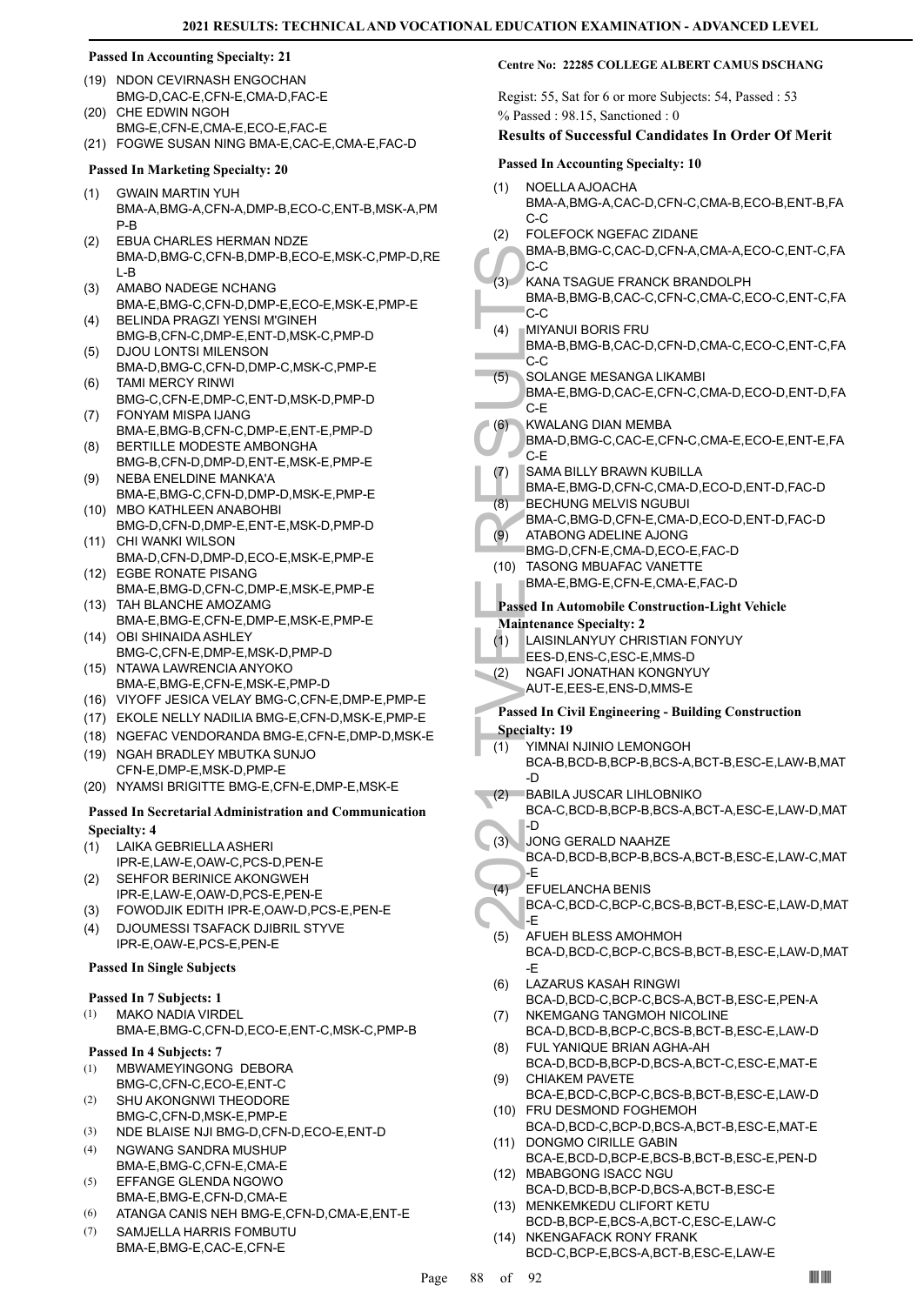#### **Passed In Civil Engineering - Building Construction Specialty: 19**

- (15) NKWETE JULIUS JONG BCD-C,BCS-C,BCT-B,ESC-E,LAW-B
- NGUETSA DJOUSSE DILANE JUNIOR BCD-C,BCS-B,BCT-B,ESC-E,LAW-C (16)
- (17) AMINDONG MITTERAND BCD-D,BCP-D,BCS-B,BCT-A,LAW-E
- (18) TANGFACK STEPHEN BCD-C,BCS-B,BCT-C,ESC-E,LAW-D TEZE TENDONGMOH RYAMSON  $(19)$
- BCD-C,BCS-C,BCT-C,ESC-E,LAW-E

## **Passed In Clothing Industry Specialty: 2**

- TAPETIO MASSE NESLINE ESC-E,FFD-D,PEN-B,PMG-A,TTE-C,WOR-D (1)
- AKOKIEH BRAINDA FORNGUM FFD-C,PEN-B,PMG-A,TTE-C,WOR-D (2)

## **Passed In Electrical Power System Specialty: 7**

- MEFERE RAFIOU NGU ACM-C,CAN-B,DEI-A,EAM-C,ESC-E,MAT-E,PEL-E,PEN- $\mathcal{C}$ (1)
- ALEMNCHONG BILLIAN TEKWA ACM-D,CAN-C,DEI-B,EAM-D,ESC-E,MAT-E,PEL-D,PEN-B (2)
- KAMDJONG CHRIST VALDEZ ACM-D,CAN-B,DEI-B,EAM-C,ESC-E,ICT-D,MAT-E,PEL-D (3)
- TSAYEM YIFFOU MARIUS ACM-C,CAN-E,DEI-B,EAM-D,ESC-E,ICT-E,MAT-E,PEL-E (4)
- ASHU JIMENEZ ATABONGAWUNG ACM-C,DEI-B,EAM-C,ESC-E,MAT-E,PEL-E,PEN-B (5)
- TATOH BECKLEY MBAH MASANGOH ACM-C,CAN-B,DEI-B,EAM-C,ESC-E,ICT-E,PEL-E (6)
- EBESOH DESMOND ACM-D,DEI-B,EAM-C,ESC-E,PEL-E (7)

#### **Passed In Home Economics Specialty: 3**

- DIANA NJUNG YEKO CMD-A,FLE-B,LAW-E,NSC-D,PEN-C,RMH-A (1)
- AJUHAMESEH SYLAPHEN NDAH CMD-A,FLE-B,NSC-C,PEN-B,RMH-B (2)
- NKENGOA MIRABEL NKEMNKIA CMD-B,FLE-C,NSC-D,PEN-D,RMH-C (3)

#### **Passed In Marketing Specialty: 1**

DJOUMESSI DONKENG MICHAEL BMG-D,CFN-D,DMP-B,ECO-E,ENT-D,MSK-D,PMP-E (1)

#### **Passed In Wood Cabinet-Making Specialty: 8**

- MENIMOH ZIDANE NYEUTENDEM (1) CPR-C,ESC-E,FDD-C,FRT-B,PEN-B,PMT-A
- BESONG ADOLF BESONG (2)
- CPR-C,ESC-E,FDD-B,FRT-B,LAW-E,PMT-A MENIEMO NDUNGLA LESLY (3)
- CPR-C,ESC-E,FDD-B,FRT-C,LAW-E,PMT-A YIMNAI TENDONGOH DEFAUO (4)
- CPR-C,ESC-E,FDD-C,FRT-B,MAT-E,PMT-A BEBONGBECHEM CLINTINE (5)
- CPR-C,ESC-E,FDD-C,FRT-C,LAW-C,PMT-C EVAS COLLINS EGWAH (6)
- CPR-C,ESC-E,FDD-B,FRT-B,PMT-B NJILEFAC EMMANUEL NGULEFAC (7)
- CPR-D,FDD-C,FRT-C,PEN-D,PMT-C NCHINDA MOISE STANISLUS (8)
- CPR-C,FDD-C,FRT-C,PMT-E

# **Passed In Single Subjects**

#### **Passed In 4 Subjects: 1**

(1) ALEMNJU DYLAN BMG-D,CFN-D,ECO-E,FAC-D

## **Centre No: 22288 SUCCESS COMPREHENSIVE HIGH SCHOOL , ETOUG-EBE YAOUNDE**

Regist: 20, Sat for 6 or more Subjects: 18, Passed : 18 % Passed : 100.00, Sanctioned : 0

#### **Results of Successful Candidates In Order Of Merit**

#### **Passed In Accounting Specialty: 5**

- NUMFOR CHELSEA NGWA BMA-B,BMG-B,CAC-E,CFN-C,CMA-B,ECO-E,ENT-D,FA C-E (1)
- TAWAH DIANA PIH (2)
	- BMA-C,BMG-C,CFN-E,CMA-B,ENT-D,FAC-E
- **BITCHWISI LARISSA** (3)
	- BMA-D,BMG-C,CAC-E,CFN-D,CMA-B,ECO-E MUNAAH SONITA NABUH (4)
	- BMA-C,BMG-C,CAC-E,CFN-E,CMA-B,ECO-E SUNJO LARISSA SHIYNYUY (5)
	- BMA-C,BMG-C,CFN-E,CMA-C,FAC-E

#### **Passed In Marketing Specialty: 11**

- MUH GENABELLE NEMAIN (1)
- BMA-B,BMG-B,CFN-D,DMP-B,ECO-E,ENT-D,MSK-B,PM P-D
- CLARITA ENGOWEN  $(2)$
- BMA-D,BMG-C,CFN-E,DMP-B,ECO-E,ENT-E,MSK-D,PM P-E
- NEITEWANNEBAI BRENDA WEITA-AH (3)
- BMA-B,BMG-C,CFN-C,DMP-B,ENT-C,MSK-E,PMP-E NKWAIN MIRABEL NJANG  $(4)$
- BMA-B,BMG-C,CFN-D,DMP-C,ENT-D,MSK-D,PMP-D ASEH PHILEMON CHIMABOM  $(5)$
- BMA-E,BMG-B,CFN-D,DMP-C,ENT-E,MSK-C,PMP-E ETI ELIJAH IHIMBRU (6)
- BMA-E,BMG-D,CFN-D,DMP-B,MSK-D,PMP-E
- NDAH IRERE ASHUMBOM (7)
- BMA-E,BMG-D,CFN-E,DMP-C,MSK-D,PMP-D
- (3) BMA-C,<br>
(3) BTCHV<br>
BMA-C,<br>
(4) MUNAA<br>
BMA-C,<br>
SUNJO BMA-C,<br>
SUNJO BMA-C,<br>
Passed In M<br>
(1) MUH GH<br>
BMA-B,<br>
P-D<br>
CARIT,<br>
BMA-B,<br>
P-E TE NEITEW<br>
BMA-B,<br>
(4) NKWAIP<br>
BMA-B,<br>
(5) ASEHP<br>
BMA-B,<br>
(5) ASEHP<br>
BMA-B,<br>
(5) ASEHP AGHAMTEMBOM FIDELINE BMA-D,BMG-C,CFN-E,DMP-D,MSK-E,PMP-E (8) SOH OLIVE TEH (9)
- BMA-E,BMG-D,CFN-E,DMP-D,MSK-D,PMP-E NYUYKISAV MERVEILLE NSAIBE (10)
- BMA-E,BMG-D,CFN-E,DMP-D,MSK-D,PMP-E BAINSI ROSALINE NENA  $(11)$
- BMG-C,CFN-E,DMP-D,ENT-D,MSK-D

#### **Passed In Single Subjects**

- **Passed In 5 Subjects: 1**
- FONYUY ALMA NYUYKIKFE (1)

BMA-C,BMG-B,CFN-D,CMA-B,ENT-E

**Passed In 4 Subjects: 1**

(1) ATEH MARGARET BMA-C,BMG-C,CFN-D,CMA-D

## **Centre No: 22290 MARY BILINGUAL COMPREHENSIVE HIGH SCHOOL, LOUM**

Regist: 15, Sat for 6 or more Subjects: 15, Passed : 4 % Passed : 26.67, Sanctioned : 0

## **Results of Successful Candidates In Order Of Merit**

#### **Passed In Electrical Power System Specialty: 1**

KETOH DERICK NJUO ACM-C,CAN-E,DEI-C,ESC-E,PEL-E (1)

#### **Passed In Home Economics Specialty: 1**

BOBLAH RENDA WUMSENWI CMD-A,FLE-A,NSC-C,PEN-A,RMH-B (1)

- GREATNESS FUTELA BMG-C,CFN-E,DMP-E,MSK-D,PMP-E (1)
- (2) NDI NTOKU ATINI BMG-D,CFN-E,DMP-E,ENT-E,MSK-C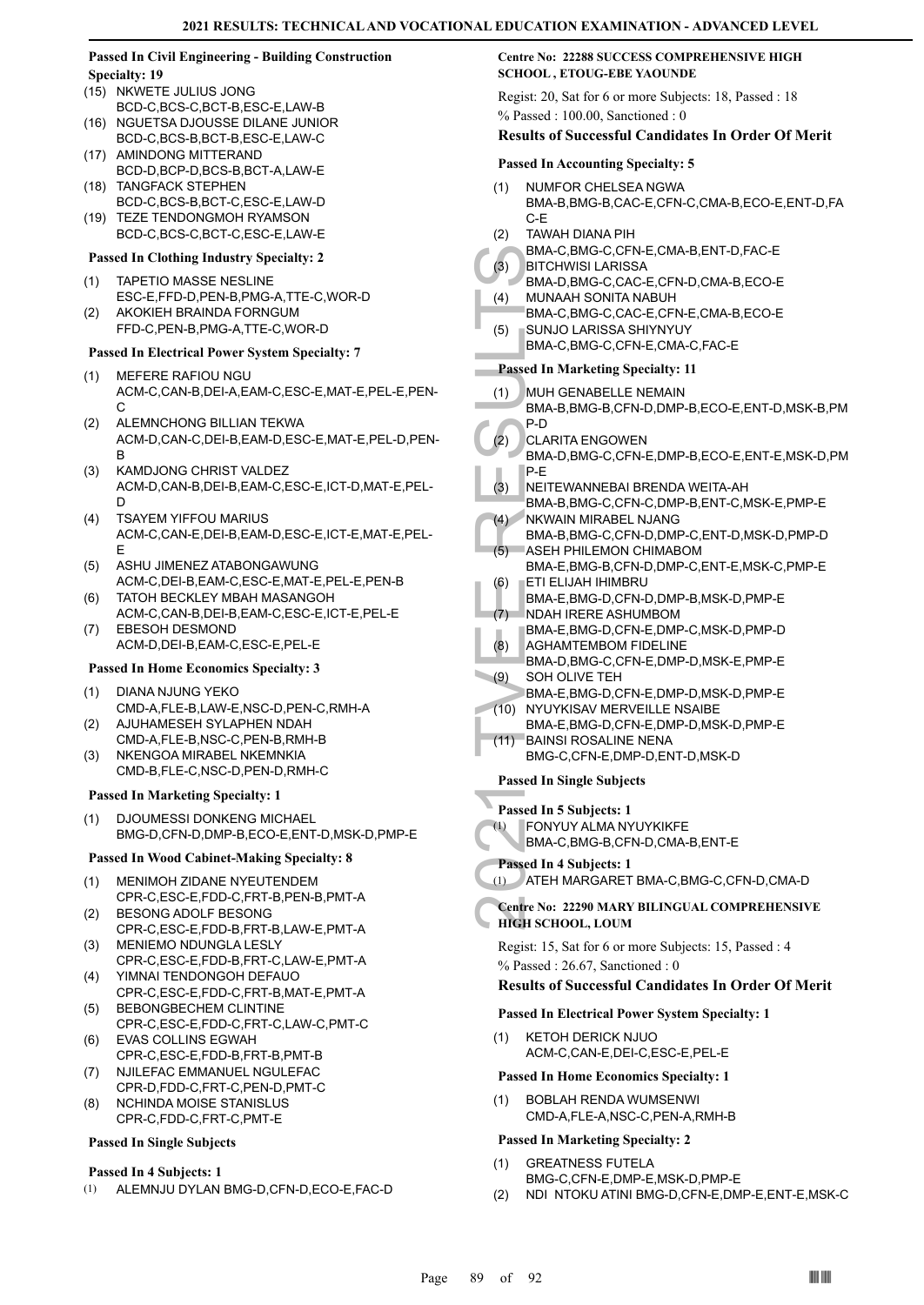## **Centre No: 22291 MEMORY BILINGUAL COMPREHENSIVE SECONDARY SCHOOL, DOUALA**

Regist: 7, Sat for 6 or more Subjects: 7, Passed : 4 % Passed : 57.14, Sanctioned : 1

## **Results of Successful Candidates In Order Of Merit**

#### **Passed In Automobile Construction-Light Vehicle**

**Maintenance Specialty: 1** EBENEZA NGANGFOR (1) AUT-D,EES-C,ENS-C,MAT-D,MED-E,MMS-D

#### **Passed In Civil Engineering - Building Construction Specialty: 2**

- FON DONALDSON FONKI BCD-E,BCS-C,BCT-C,MAT-E,PEN-E (1)
- (2) TITA DENIS MANOJI BCD-E,BCS-C,BCT-C,MAT-E

## **Passed In Electrical Power System Specialty: 1**

NDJASSEP ROMEL JACOB ACM-A,CAN-B,DEI-A,EAM-C,ESC-E,MAT-E,PEL-C (1)

#### **Centre No: 22293 NGOA-EKELE EXTERNAL**

Regist: 27, Sat for 6 or more Subjects: 25, Passed : 13 % Passed : 52.00, Sanctioned : 0

## **Results of Successful Candidates In Order Of Merit**

#### **Passed In Accounting Specialty: 4**

- LECHIDEM CHANLYNE TANGOACHE BMA-A,BMG-A,CAC-E,CFN-A,CMA-C,ECO-D,ENT-C,FA C-D (1)
- NGONDO EKANGA PRINCESSE MINOUNA MICHELLE BMA-B,BMG-A,CAC-D,CFN-B,CMA-D,ECO-D,ENT-B,FA C-D (2)
- NKWENTAMO BIAMBAH ROONEY BMA-C,BMG-A,CFN-B,CMA-E,ECO-C,ENT-C,FAC-E (3)
- TABUH YVONNE KEMAI (4) BMA-E,BMG-C,CFN-D,CMA-D,FAC-E

## **Passed In Home Economics Specialty: 3**

- EGBE BHUTTO NKONGHO CMD-A,FLE-A,NSC-D,PEN-B,RMH-B (1)
- EUNICE MBISEH NGONGPAH CMD-A,FLE-B,NSC-C,PEN-C,RMH-A (2)
- AKWI LAURA TANYIA CMD-A,FLE-B,NSC-C,PEN-D,RMH-A (3)

#### **Passed In Marketing Specialty: 2**

- NGEDE-WANG KORINE EBUBE BIAKE (1)
- BMG-B,CFN-E,DMP-E,ECO-E,ENT-D,MSK-C,PMP-E
- (2) FUMBUH BELITA ATTIA BMG-E,CFN-E,DMP-D,MSK-E

## **Passed In Single Subjects**

#### **Passed In 6 Subjects: 1**

- NGEK HAPPINESS NENEH BMA-E,BMG-B,CFN-E,CMA-E,ECO-D,ENT-D (1)
- **Passed In 5 Subjects: 1**
- SUNDAY DOREEN PEDNJOH BMA-E,BMG-C,CFN-D,CMA-E,ECO-E (1)

#### **Passed In 4 Subjects: 2**

- IHIMBRU ANTOINETTE MBONG BMG-A,CFN-C,ECO-D,ENT-E (1)
- (2) ATEIGHNUI MARCELLUS BMG-D,CFN-E,DMP-E,ENT-E

#### **Centre No: 22295 EFFICIENT BILINGUAL ARAB COMPREHENSIVE HIGH SCHOOL MBANGA**

Regist: 9, Sat for 6 or more Subjects: 9, Passed : 6 % Passed : 66.67, Sanctioned : 0

#### **Results of Successful Candidates In Order Of Merit**

#### **Passed In Marketing Specialty: 4**

NKENYI CLARIS MANDA BMG-C,CFN-B,DMP-B,ECO-E,ENT-E,MSK-D,PMP-D (1)

- NDOUE ANOKE DANIEL BMG-B,DMP-C,ECO-E,ENT-E,MSK-E,PMP-E  $(2)$
- LIMA CELESTINE NUMVIE (3)
- BMA-E,BMG-D,CFN-D,DMP-E,ENT-E,MSK-E MIMBER KINGSLEY AKOQUOUE (4)
- BMG-C,CFN-D,DMP-D,MSK-E,PMP-E

# **Passed In Single Subjects**

#### **Passed In 5 Subjects: 2**

- NKUMBE EKANE AJANG BELARY (1)
- BMG-C,CFN-C,DMP-B,ECO-D,LAW-E NANJE GUASTAVE DOKIRE (2)
- BMA-D,BMG-D,CFN-D,ECO-E,FAC-E

#### **Centre No: 22296 GOVERNMENT BILINGUAL TECHNICAL HIGH SCHOOL BONABERI**

- Regist: 5, Sat for 6 or more Subjects: 5, Passed : 4
- % Passed : 80.00, Sanctioned : 0

## **Results of Successful Candidates In Order Of Merit**

# **Passed In Civil Engineering - Building Construction Specialty: 2**

- TICHA BRONDEL NJOH (1)
	- BCD-C,BCP-D,BCS-C,BCT-C,ICT-D
- (2) M'SIDZE NOEL BCD-A,BCP-D,BCS-C,BCT-C

## **Passed In Electrical Power System Specialty: 2**

NDIFOR HYACINTH AWA ACM-B,CAN-C,DEI-C,EAM-E,ESC-E,PEL-D (1)

(2) CHO ELISHA ACM-B,CAN-E,DEI-C,EAM-E,PEL-D

## **Centre No: 22299 BIG MANKON EXTERNAL**

Regist: 50, Sat for 6 or more Subjects: 48, Passed : 32 % Passed: 66.67, Sanctioned: 0

## **Results of Successful Candidates In Order Of Merit**

- **Passed In Marketing Specialty: 26**
- BIH SHERON (1)
- Centre No: 22<br>
HIGH SCHO<br>
Regist: 5, Sat<br>
% Passed 18<br>
Results of S<br>
Results of S<br>
Results of S<br>
Passed In Ci<br>
Specialty: 2<br>
ICLE<br>
(2) MSIDZI<br>
Passed In El<br>
(1) NDIFOF<br>
ACM-B,<br>
CHO EL<br>
Centre No: 2<br>
Regist: 50, S,<br>
% Passe BMG-A,CFN-B,DMP-B,ECO-D,ENT-B,MSK-B,PMP-D AKONGNWI KUCHENWI NGYAH TENGEN BMA-E,BMG-B,CFN-C,DMP-A,ECO-E,MSK-D,PMP-C (2) FOPAH EPSTEIN DANIEL PICHU (3)
	- BMG-B,CFN-E,DMP-B,ECO-E,ENT-C,MSK-C,PMP-D NDIFON NAH FELIBROWN (4)
- BMG-B,CFN-D,DMP-B,ECO-E,ENT-E,MSK-C,PMP-D NCHE LEONARD BONGAM  $(5)$
- BMA-E,BMG-B,CFN-E,DMP-B,ENT-D,MSK-C,PMP-D MBONGEH AREA (6)
- BMG-C,CFN-D,DMP-D,ECO-E,ENT-C,MSK-C,PMP-D MANGWE CARINE NUIKWOSI (7)
- BMG-C,CFN-E,DMP-C,ECO-E,ENT-C,MSK-D,PMP-E AKU DAVID JUNIOR (8)
- BMA-E,BMG-B,CFN-D,DMP-B,ENT-E,MSK-E,PMP-E FONGA KELLYBRIGHT (9)
- BMA-E,BMG-C,CFN-E,DMP-D,ENT-D,MSK-E,PMP-E (10) MBANWEI CARLSON NGUH
- BMG-D,CFN-E,DMP-C,ECO-E,ENT-E,MSK-D,PMP-E (11) VERA BIH NDEH
- BMG-C,CFN-D,DMP-B,LAW-C,MSK-C,PMP-E (12) ALAIN VUMBOMSNGONG VUMOMSE
- BMG-B,CFN-D,DMP-B,ENT-D,MSK-D,PMP-E (13) ALIAH SYNTHIA FRU
- BMA-D,BMG-C,CFN-D,DMP-C,ENT-E,MSK-E JUDIDTH KINYUY (14)
- BMG-B,CFN-E,DMP-B,ECO-E,MSK-E,PMP-E FRANCIS MANYAKA SHINGSEMIE (15)
- BMG-D,CFN-E,DMP-C,ECO-E,ENT-D,MSK-D (16) ANDONGCHO KLUVERT SEVIDZEN ASEUGENG
- BMA-E,BMG-D,CFN-E,DMP-B,ECO-E,MSK-D (17) LUM PRECIOUS BLESSING
- BMA-E,CFN-E,DMP-B,ENT-C,MSK-E,PMP-E (18) AKWANGHA AIME
- BMG-C,CFN-D,DMP-B,MSK-D,PMP-E (19) NWACHAN MUSONG PRECIOUS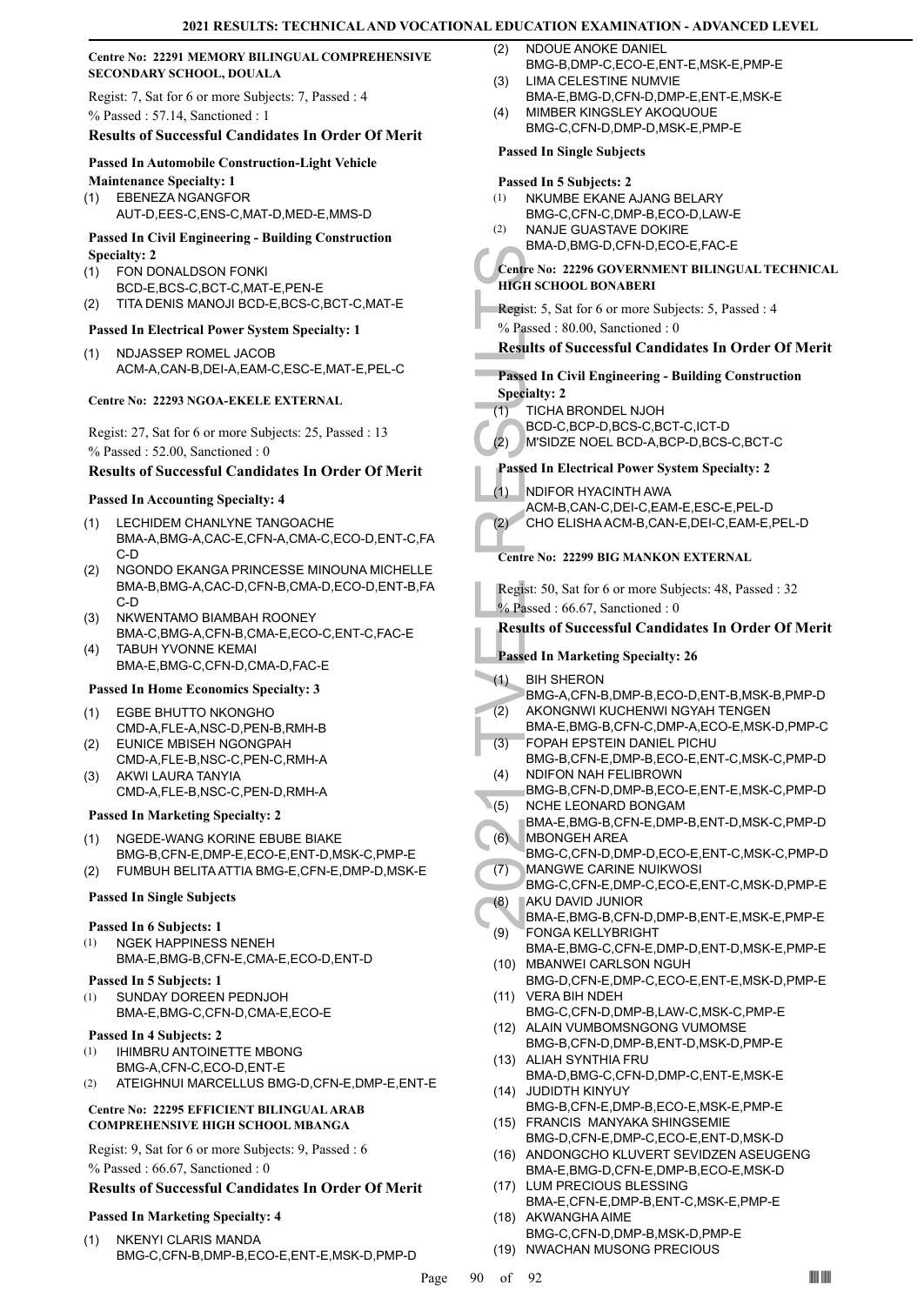**COL** 

#### **Passed In Marketing Specialty: 26**

- BMG-B,CFN-E,DMP-B,MSK-D,PMP-E (20) KHAN ROSINE MESHI
- BMG-C,CFN-E,DMP-B,ENT-D,MSK-E
- (21) BAKARI YUSUFA BMG-C,CFN-E,DMP-B,ENT-E,MSK-D
- (22) SAMA ANITA NAH BMG-C,CFN-E,DMP-C,ENT-E,MSK-E
- (23) CHWEFOR CONFIDENCE AWEYIM BMG-D,CFN-E,DMP-D,ECO-E,MSK-E
- (24) SAMA COURAGE ATUD BMG-E,CFN-E,DMP-A,MSK-E
- (25) ACHO VANESSA BAMBAT BMG-C,CFN-E,DMP-C,MSK-E
- (26) NFOR LUCIA LAMBIP BMG-D,CFN-D,DMP-E,MSK-E

#### **Passed In Secretarial Administration and Communication Specialty: 1**

KUKO HAZEL NDEFRU CFN-E,IPR-E,OAW-E,PCS-E,PEN-D (1)

#### **Passed In Single Subjects**

## **Passed In 5 Subjects: 1**

NEH SUH AGANGU CAROLINE BMG-D,CFN-D,DMP-C,ECO-E,LAW-C (1)

#### **Passed In 4 Subjects: 4**

- NFOR LARISSA BONGNISSI (1)
- BMG-D,CFN-C,ENT-E,FAC-E (2) GODFIRST FRU BMA-E,BMG-B,CFN-E,ECO-E
- (3) AZAH CYNTHIA KERILAH BMG-C,CFN-E,ECO-E,ENT-D
- (4) ANJUH BASIL ABATAH BMA-E,BMG-D,CFN-E,ENT-E

#### **Centre No: 22302 MABANDA EXTERNAL**

Regist: 14, Sat for 6 or more Subjects: 13, Passed : 3 % Passed : 23.08, Sanctioned : 0

#### **Results of Successful Candidates In Order Of Merit**

#### **Passed In Marketing Specialty: 1**

NGOH DEBORA FONSAH BMG-B,CFN-D,DMP-E,MSK-E (1)

## **Passed In Single Subjects**

- **Passed In 4 Subjects: 2**
- EWANE ABO GUY MARCEL BMA-E,BMG-E,CFN-D,DMP-D (1)
- NDIFOR BAKITA MANJIDAP BMA-E,BMG-E,CFN-E,DMP-E (2)

#### **Centre No: 22303 LOGBESSOU EXTERNAL**

Regist: 2, Sat for 6 or more Subjects: 2, Passed : 1 % Passed : 50.00, Sanctioned : 0

#### **Results of Successful Candidates In Order Of Merit**

#### **Passed In Accounting Specialty: 1**

NKANGHAPERRE LURKMAN BMG-E,CAC-E,CFN-E,CMA-E,ECO-E,FAC-D (1)

#### **Centre No: 22304 SISIA NKWEN EXTERNAL**

Regist: 30, Sat for 6 or more Subjects: 29, Passed : 10 % Passed : 34.48, Sanctioned : 0

#### **Results of Successful Candidates In Order Of Merit**

#### **Passed In Accounting Specialty: 2**

- TANFEN ALVINE DZERNYUY BMA-E,BMG-D,CAC-E,CFN-B,CMA-C,ECO-C,ENT-D,FA C-C (1)
- LAWONG SHELA JAJA BMA-E,BMG-D,CAC-E,CFN-D,CMA-D,ECO-E,ENT-C,FA C-D (2)

#### **Passed In Marketing Specialty: 6**

(1) NYAMNJO RUDOLF

- CFN-D,DMP-D,ECO-C,ENT-D,MSK-C,PMP-E NGWA MELVIS NGUM (2)
- BMG-D,CFN-D,DMP-B,ENT-D,MSK-E CLINTON NTEMNAH AFONGANG (3)
- CFN-E,DMP-D,ENT-E,MSK-E,PMP-E NDOSAH EPHESIAN MBAH (4)
	- CFN-D,DMP-C,ECO-E,MSK-E PELEKEH JOVIAN TUOKEH
- BMG-E,CFN-E,DMP-E,MSK-D (5)
- (6) BURINYUY VIANNEY BMG-E,CFN-E,DMP-E,MSK-E

## **Passed In Single Subjects**

#### **Passed In 5 Subjects: 1**

FUH AWAH CALIPRIDE BMA-E,BMG-D,CFN-C,ECO-D,ENT-D (1)

## **Passed In 4 Subjects: 1**

(1) LAWONG EMMA FUFEN CFN-D,ECO-E,ENT-D,FAC-E

#### **Centre No: 22305 MBONGEH TOMBEL EXTERNAL**

Regist: 16, Sat for 6 or more Subjects: 15, Passed : 14 % Passed : 93.33, Sanctioned : 0

## **Results of Successful Candidates In Order Of Merit**

**Passed In Accounting Specialty: 1**

#### TIFUH SALVATION TEBOH (1)

BMA-D,BMG-A,CAC-E,CFN-A,CMA-E,ECO-D

#### **Passed In Marketing Specialty: 9**

- Passed In 3:<br>
(1) FUH AW<br>
BMA-E,<br>
Passed In 4:<br>
(1) LAWON<br>
Centre No: 2:<br>
Regist: 16, S.<br>
(2) Results of S<br>
Passed In Ac<br>
(1) TIFUH 8<br>
BMA-D,<br>
Passed In M<br>
(1) ANYABE<br>
BMA-A,<br>
P-D<br>
ASUMB BMA-A,<br>
(2) ASUMB BMA-B,<br>
(3) NGONC ANYABE DELAND TANCHIA BMA-A,BMG-A,CFN-B,DMP-B,ECO-E,ENT-D,MSK-C,PM P-D (1)
- ASUMBANG BISHERINE NDOHBAH (2)
- BMA-B,BMG-A,CFN-B,DMP-A,ECO-E,MSK-C,PMP-D NGONG HENRY JOEL NTUMNOIN (3)
- BMA-B,BMG-B,CFN-B,DMP-B,ECO-E,MSK-D,PMP-D ESAMBE TONNE NGWANE  $(4)$
- BMA-D,BMG-B,CFN-C,DMP-B,ECO-E,MSK-C,PMP-D MAKOGE CLIFF NJUME (5)
- BMA-C,BMG-B,CFN-D,DMP-C,ECO-E,ENT-E,MSK-D DIONE ANNA EPIE (6)
- BMA-A,BMG-A,CFN-B,DMP-B,ECO-E,MSK-E EKANE MAX DALINTON (7)
- BMA-B,BMG-B,CFN-C,DMP-C,ECO-E,MSK-E NGEMKAP MICHEL PAOLA (8)
- BMA-D,BMG-B,CFN-C,DMP-B,ECO-E,MSK-D
- EPOLE NKALLE LMINE FABIOLA  $(9)$
- BMA-B,BMG-C,CFN-C,DMP-D,ECO-E,MSK-E

#### **Passed In Single Subjects**

#### **Passed In 5 Subjects: 2**

# (1) CHECK BRENDA BMA-A,BMG-A,CFN-C,ECO-C,FAC-E

- POKAM SOH BRAINA (2)
	- BMA-D,BMG-B,CFN-C,ECO-E,FAC-E

#### **Passed In 4 Subjects: 2**

- (1) LEWAT BRENDA TANYI BMA-C,BMG-C,CFN-C,DMP-C ESUNG GILLIAN MBULLEKEH (2)
- BMA-D,BMG-C,CFN-D,ECO-E

### **Centre No: 22307 MARTIN LUTHER KING ACADEMY KUMBA**

Regist: 10, Sat for 6 or more Subjects: 10, Passed : 5 % Passed : 50.00, Sanctioned : 0

## **Results of Successful Candidates In Order Of Merit**

#### **Passed In Accounting Specialty: 1**

NKENGASONG ELEANOR AMIN BMG-E,CFN-E,CMA-E,FAC-E (1)

- HELLEN LUNYI (1)
- BMA-D,BMG-C,CFN-E,DMP-C,ECO-E,ENT-D,MSK-E (2) AWUDOU AISHATOU BMG-D,CFN-E,DMP-D,MSK-E